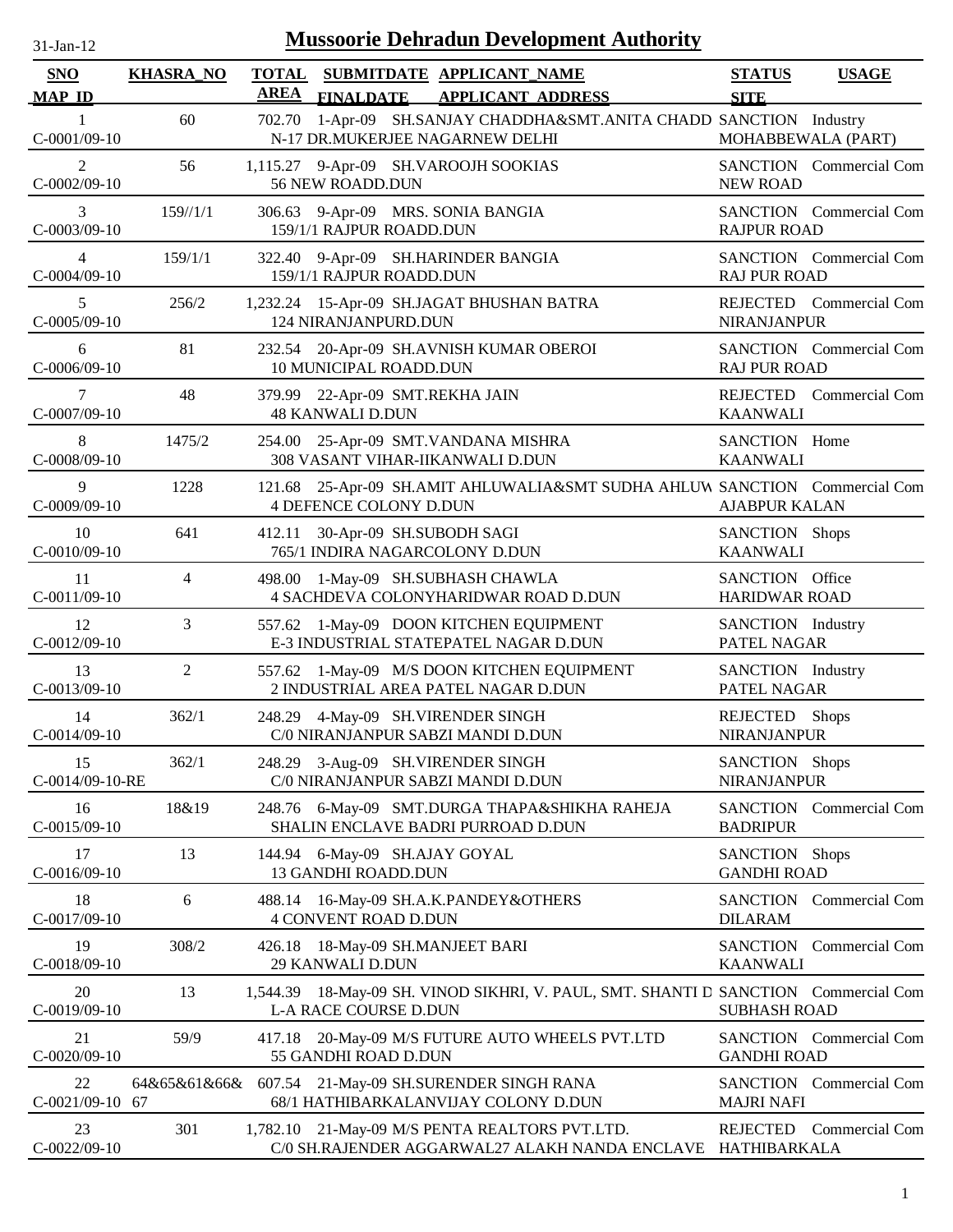| $31-Jan-12$                 | <b>Mussoorie Dehradun Development Authority</b> |                    |                                                                                                                                |                                                    |  |  |  |  |  |  |
|-----------------------------|-------------------------------------------------|--------------------|--------------------------------------------------------------------------------------------------------------------------------|----------------------------------------------------|--|--|--|--|--|--|
| <b>SNO</b><br><b>MAP ID</b> | <b>KHASRA_NO</b>                                | <b>AREA</b>        | TOTAL SUBMITDATE APPLICANT_NAME<br><b>FINALDATE</b><br><b>APPLICANT ADDRESS</b>                                                | <b>STATUS</b><br><b>USAGE</b><br><b>SITE</b>       |  |  |  |  |  |  |
| 24<br>C-0022/09-10-RE       | 301                                             | 2,002.00           | 27-May-11 M/S PENTA REALTORS PVT.LTD.<br>C/0 SH.RAJENDER AGGARWAL27 ALAKH NANDA ENCLAVE HATHIBARKALA                           | <b>SANCTION</b>                                    |  |  |  |  |  |  |
| 25<br>C-0023/09-10 &GA      |                                                 |                    | 759&760K&KH18,825.52 4-Jun-09 SH.RAHUL&ROHAN&SMT.LATA RANI&SMT RE-OPENE<br>ASHOK MARG C-19 TURNER ROAD D.DUN                   | Hotel<br><b>MAJRA</b>                              |  |  |  |  |  |  |
| 26<br>C-0023/09-10-REGA     |                                                 |                    | 759&760K&KH18,825.52 23-Jul-09 SH.RAHUL&ROHAN&SMT.LATA RANI&SMT SANCTION Hotel<br>ASHOK MARG C-19 TURNER ROAD D.DUN            | <b>MAJRA</b>                                       |  |  |  |  |  |  |
| 27<br>$C-0024/09-10$ H      |                                                 |                    | 698&691&742K46,517.42 4-Jun-09 SH.RAHUL DHAND&SMT.VANDANA DHAN<br>C-19 TURNER ROAD D.DUN                                       | Office<br>REJECTED<br><b>MAJRA</b>                 |  |  |  |  |  |  |
| 28<br>C-0024/09-10-RHE      |                                                 |                    | 698&691&742K46,517.42 5-Sep-09 SH.RAHUL DHAND&SMT.VANDANA DHAN<br>C-19 TURNER ROAD D.DUN                                       | REJECTED<br>Office<br><b>MAJRA</b>                 |  |  |  |  |  |  |
| 29<br>$C-0025/09-10$        | 340M                                            |                    | 418.21 8-Jun-09 SMT. NEELAM<br>09ASTLEY HALL RAJPUR ROAD                                                                       | REJECTED Commercial Com<br><b>KISHANPUR</b>        |  |  |  |  |  |  |
| 30<br>$C-0026/09-10$        | 12KA                                            |                    | 649.62 12-Jun-09 INDIAN OIL CORPORATION LTD.<br>V. MALSI ,P.O. SINOLA DIVERSION ROAD                                           | SANCTION Petrol Pump<br><b>MALSI</b>               |  |  |  |  |  |  |
| 31<br>$C-0027/09-10$        | 115                                             |                    | 322.20 25-Jun-09 SMT.SHELLA GAIROLA<br>31/1 KESHAV ROADLAXMAN CHOWK D.DUN                                                      | SANCTION Office<br><b>NIRANJANPUR</b>              |  |  |  |  |  |  |
| 32<br>$C-0028/09-10$        | 128                                             |                    | 568.71 27-Jun-09 SMT.KAMLA SAGAR<br>106 HARIDWAR ROAD D.DUN                                                                    | SANCTION Commercial Com<br><b>GUJRADA MANSINGH</b> |  |  |  |  |  |  |
| 33<br>$C-0029/09-10$        | 38/30                                           |                    | 146.94 1-Jul-09<br>SH.BIKRAM SINGH BIST<br>10 DHARAMPUR HARIDWAR ROAD D.DUN                                                    | SANCTION Home<br><b>DHARMPUR</b>                   |  |  |  |  |  |  |
| 34<br>C-0030/09-10 91K      | 593KA, KHA, & 54, 487.94 1-Jul-09               |                    | M/S SURYA ROSHNI LTD.COMPANY<br>36/78 WEST PUNJABI BAGHNEW DELHI                                                               | REJECTED Hotel<br><b>TARLA NAGAL</b>               |  |  |  |  |  |  |
| 35                          | 591<br>C-0030/09-10-REA,591KHA,59               |                    | 4,487.94 11-Oct-10 M/S SURYA ROSHNI LTD.COMPANY<br>36/78 WEST PUNJABI BAGHNEW DELHI                                            | SANCTION Hotel<br><b>TARLA NAGAL</b>               |  |  |  |  |  |  |
|                             | 3<br>593CHA,593CH<br>HA, 593JA, 593K<br>A       |                    |                                                                                                                                |                                                    |  |  |  |  |  |  |
| 36<br>$C-0031/09-10$        | 387                                             |                    | 681.54 3-Jul-09<br>SH RAKESH KUMAR & SMT. SUMAN<br><b>75/4 SAHARANPUR ROAD</b>                                                 | SANCTION Shops<br><b>DEHRA KHAS</b>                |  |  |  |  |  |  |
| 37<br>$C-0032/09-10$        | 131,132,134,70,43,251.05 3-Jul-09               |                    | G.T.M. TOWER GROUP HOUSING<br>MOHAKAMPUR KHURD DEHRADUN                                                                        | REJECTED Commercial Com<br><b>MOHKAMPUR KHURD</b>  |  |  |  |  |  |  |
| 38<br>$C-0033/09-10$        | 143KA                                           | 12,097.00 4-Jul-09 | M/S GANGOTRI INCANDESCENTS PVT.LTD. REJECTED Hotel<br>DR. KOLHI MARKET HARIDWAR ROADRISHIKESH                                  | <b>MOHKAMPUR KHURD</b>                             |  |  |  |  |  |  |
| 39<br>C-0033/09-10-RE       |                                                 |                    | 143Ka, 144 ka 12,097.00 7-Oct-10 M/S GANGOTRI INCANDESCENTS PVT.LTD. SANCTION Hotel<br>DR. KOLHI MARKET HARIDWAR ROADRISHIKESH | <b>MOHKAMPUR KHURD</b>                             |  |  |  |  |  |  |
| 40<br>$C-0034/09-10$        | 93.94.96.102                                    |                    | 306.62 4-Jul-09<br><b>SH. ASHOK JAIN</b><br>64/57/1 BALBEER ROAD                                                               | SANCTION Office<br><b>KARANPUR KHAS</b>            |  |  |  |  |  |  |
| 41<br>$C-0035/09-10$        | 38/8                                            |                    | 545.09 8-Jul-09<br><b>SH.SANJAY DEWAN</b><br><b>8 SAHARANPUR ROADD.DUN</b>                                                     | REJECTED Commercial Com<br><b>SAHARANPUR ROAD</b>  |  |  |  |  |  |  |
| 42<br>$C-0036/09-10$        | 260&261/1                                       |                    | 854.01 10-Jul-09 SH.AMAR SINGH&SMT.BIMLA SINGH<br>46 VIVEK VIHARG.M.S. ROAD KANWALI D.DUN                                      | <b>SANCTION</b> Commercial Com<br><b>KAANWALI</b>  |  |  |  |  |  |  |
| 43<br>$C-0037/09-10$        | 127                                             |                    | 227.57 10-Jul-09 SMT.CHANDRA WATI RANA<br>MAN MOHAN COTTAGEMILL ROAD MUSSOORIE                                                 | SANCTION Shops<br><b>KISHANPUR</b>                 |  |  |  |  |  |  |
| 44<br>$C-0038/09-10$        | 93                                              | 194.48             | 10-Jul-09 SMT.BHUPENDER KAUR&SH.SURJEET SING SANCTION Office<br><b>65-S RAJPUR ROAD D.DUN</b>                                  | <b>RAJ PUR ROAD</b>                                |  |  |  |  |  |  |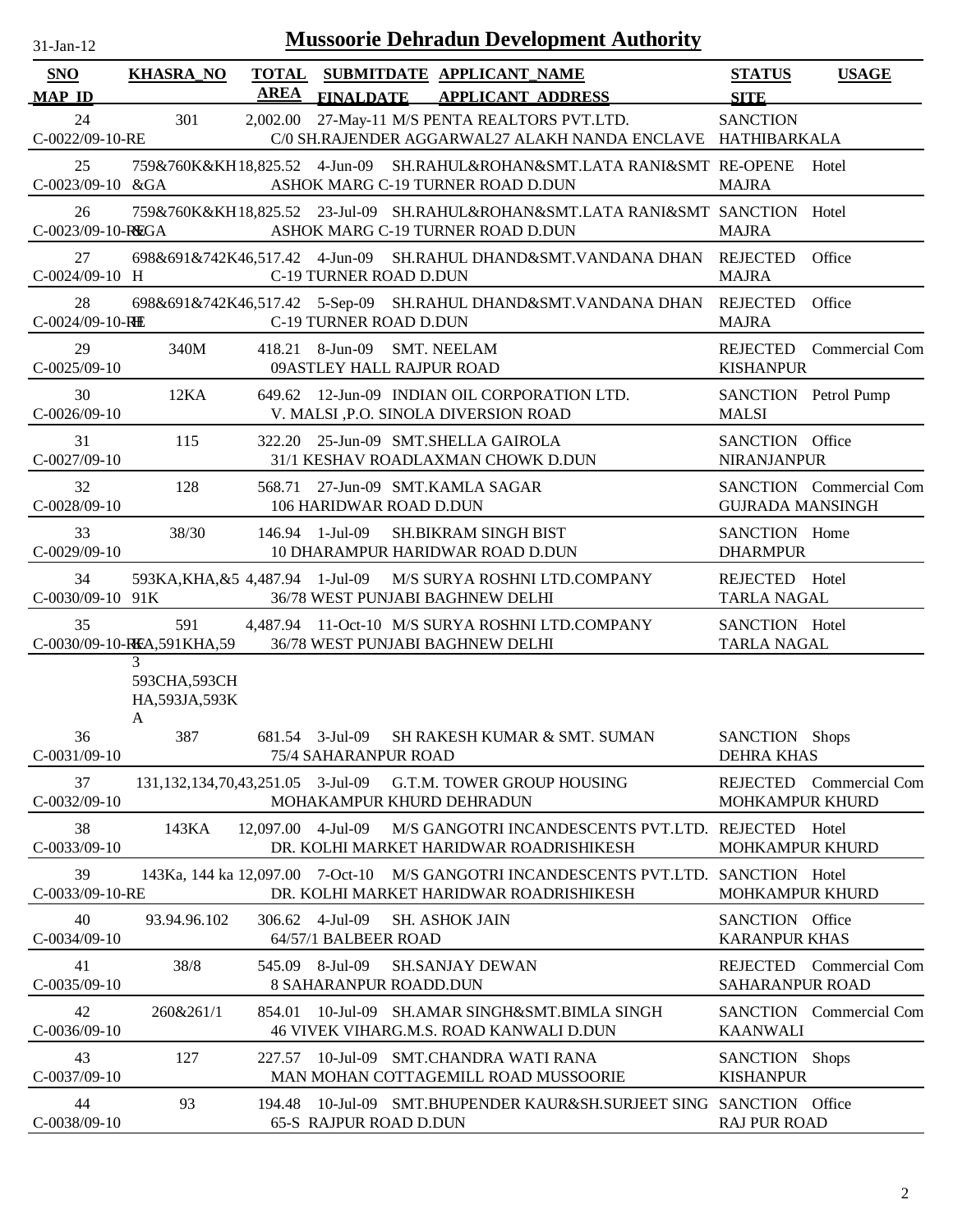| $31$ -Jan- $12$             |                  |                             | <b>Mussoorie Dehradun Development Authority</b>                                                                                        |                                                 |                           |
|-----------------------------|------------------|-----------------------------|----------------------------------------------------------------------------------------------------------------------------------------|-------------------------------------------------|---------------------------|
| <b>SNO</b><br><b>MAP ID</b> | <b>KHASRA_NO</b> | <b>TOTAL</b><br><b>AREA</b> | SUBMITDATE APPLICANT NAME<br>FINALDATE APPLICANT ADDRESS                                                                               | <b>STATUS</b><br><b>SITE</b>                    | <b>USAGE</b>              |
| 45<br>$C-0039/09-10$        | 155              |                             | 10,936.68 14-Jul-09 SH.ARJUN BAJAJ<br>155 RAJPUR ROAD D.DUN                                                                            | REJECTED<br><b>RAJ PUR ROAD</b>                 | Hotel                     |
| 46<br>$C-0040/09-10$        | 59/35            |                             | 279.86 14-Jul-09 SH.AJAY NEGI<br>BLOCK-3/5-A OLD MUSSOORIE ROAD RAJPUR D.DUN                                                           | REJECTED<br><b>DAK PATTI</b>                    | <b>Shops</b>              |
| 47<br>$C-0041/09-10$        | 18, 25, 26, 27   |                             | 2,067.23 18-Jul-09 SH. KEISHING JAMES<br>VILLAGE- MALSI DEHRADUN                                                                       | REJECTED Hotel<br><b>KUTHAL GAON</b>            |                           |
| 48<br>C-0041/09-10-RE       | 18, 25, 26, 27   |                             | $2,067.23$ 5-Jul-10<br><b>SH. KEISHING JAMES</b><br>VILLAGE- MALSI DEHRADUN                                                            | SANCTION Hotel<br><b>KUTHAL GAON</b>            |                           |
| 49<br>$C-0042/09-10$ A,     |                  |                             | 48, KA, KHA, 49K 5, 917.50 31-Jul-09 M/S PRINKAS HOUSING CONSULTANT PVT. REJECTED Hotel<br>DIRECTOR SMT. NAMRATA KALA KANDOLI DEHRADUN | <b>KANDOLI</b>                                  |                           |
| 50<br>$C-0043/09-10$        | 88/88-B          |                             | 417.89 31-Jul-09 SMT. MEENAKSHI WASAN<br>W/O. SH. SATISH KUMAR WASANRAIPUR ROAD D.DUN                                                  | SANCTION Shops<br><b>RAJ PUR ROAD</b>           |                           |
| 51<br>$C-0044/09-10$        | 48&137           |                             | 149.16 4-Aug-09 SH.MANDEEP SINGH<br>149-C RACE COURSED.DUN                                                                             | REJECTED Office<br><b>ADOIWALA</b>              |                           |
| 52<br>$C-0045/09-10$        | 145GA            |                             | 472.18 10-Aug-09 SH. RAJEEV AGARWAL<br>84/4 BHANDARI BAGH, DEHRADUN                                                                    | REJECTED Industry<br>MOHABBEWALA (PART)         |                           |
| 53<br>C-0045/09-10-RE       | 145GA            |                             | 472.18 13-Jul-10 SH. RAJEEV AGARWAL<br>84/4 BHANDARI BAGH, DEHRADUN                                                                    | REJECTED Industry<br>MOHABBEWALA (PART)         |                           |
| 54<br>C-0046/09-10 81KA     | 180&1            |                             | 688.49 11-Aug-09 SH. ANKUR KHANNA & ARCHIT KHANNA<br>ASHOK PARK NEAR SABJI MANDI SAHARANPUR ROAD DE                                    | SANCTION Industry                               | <b>CHANDRABANI KHALSA</b> |
| 55<br>$C-0047/09-10$        | 235M             |                             | 379.03 17-Aug-09 SH. BIKRAM SINGH TYAGI<br>22/6 TEG BAHADUR ROAD DEHRADUN                                                              | SANCTION Office<br><b>AJABPUR KALAN</b>         |                           |
| 56<br>$C-0048/09-10$        | 88               |                             | 2,713.78 19-Aug-09 SH.MANJUL GUPTA&OTHERS<br>8 ANAND CHOWK D.DUN                                                                       | REJECTED Hotel<br><b>KAANWALI</b>               |                           |
| 57<br>C-0048/09-10-RE       | 88               | 2,713.78 8-Jul-10           | SH.MANJUL GUPTA&OTHERS<br>8 ANAND CHOWK D.DUN                                                                                          | <b>RE-OPENE</b><br><b>KAANWALI</b>              | Hotel                     |
| 58<br>C-0048/09-10-RE       | 88               |                             | 2,713.78 15-Dec-10 SH.MANJUL GUPTA&OTHERS<br><b>8 ANAND CHOWK D.DUN</b>                                                                | SANCTION Hotel<br><b>KAANWALI</b>               |                           |
| 59<br>$C-0049/09-10$        | 15 CH            |                             | 597.80 20-Aug-09 SH. AMIT SHARMA AND RENU SHARMA<br>D-302 WINDLAS RESIDENCYCURZON ROAD D.DUN                                           | REJECTED Industry<br>MOHABBEWALA (PART)         |                           |
| 60<br>$C-0050/09-10$        | 18&19KA          |                             | 990.24 20-Aug-09 SH.SUNIL GARG&OTHERS<br><b>12 TILAK ROAD D.DUN</b>                                                                    | REJECTED Office<br><b>KUANWALA</b>              |                           |
| 61<br>$C-0051/09-10$        | 59/10&59/11      |                             | 339.65 20-Aug-09 SH. RAJKUMAR BHATIA&SH.CHANDRA MOI REJECTED Shops<br>76-D CHANDER NAGARD.DUN                                          | <b>GANDHI ROAD</b>                              |                           |
| 62<br>$C-0052/09-10$        |                  |                             | 56,57,58/1,58/222,040.00 31-Aug-09 GAURAV BHARATI SHIKSHA SANSHAN ,S<br>GARRAV BHARTI SHIKSHA SANSTHAN BALAWALA DEHRA                  | <b>RE-OPENE</b><br><b>HARRAWALA</b>             | Educational               |
| 63<br>C-0052/09-10-RE       |                  |                             | 56,57,58/1,58/222,040.00 2-Apr-11 GAURAV BHARATI SHIKSHA SANSHAN ,S<br>GARRAV BHARTI SHIKSHA SANSTHAN BALAWALA DEHRA                   | <b>SANCTION</b> Educational<br><b>HARRAWALA</b> |                           |
| 64<br>$C-0053/09-10$        | 1034,1034,1084   |                             | 413.94 4-Sep-09 SH. JAGMOHAN SINGH & SMT.NANDA DEV REJECTED<br>02 BALLUPUR CHOWK CHAKRATA ROAD DEHRADUN                                |                                                 | <b>Guest House</b>        |
| 65<br>$C-0054/09-10$        |                  |                             | 161TO 170ETC99,228.50 5-Sep-09 M/S MALSI ESTATES TLD. THROUGH RAKES RE-OPENE<br>15 CHANDER ROAD DALANWALADEHRA DUN                     | <b>MALSI</b>                                    | Hotel                     |
| 66<br>C-0054/09-10-RE       |                  |                             | 161TO 170ETC.62,920.00 16-Jun-11 M/S MALSI ESTATES TLD. THROUGH RAKES SANCTION Hotel<br>15 CHANDER ROAD DALANWALADEHRA DUN             | <b>MALSI</b>                                    |                           |
| 67<br>$C-0055/09-10$        | <b>GA</b>        |                             | 129 KHA&129 1,659.53 7-Sep-09 M/S DIVINE DEVELOPWELL P.LTD<br>3 ANAND VIHAR JAKHAN D.DUN                                               | <b>JAKHAN</b>                                   | SANCTION Commercial Com   |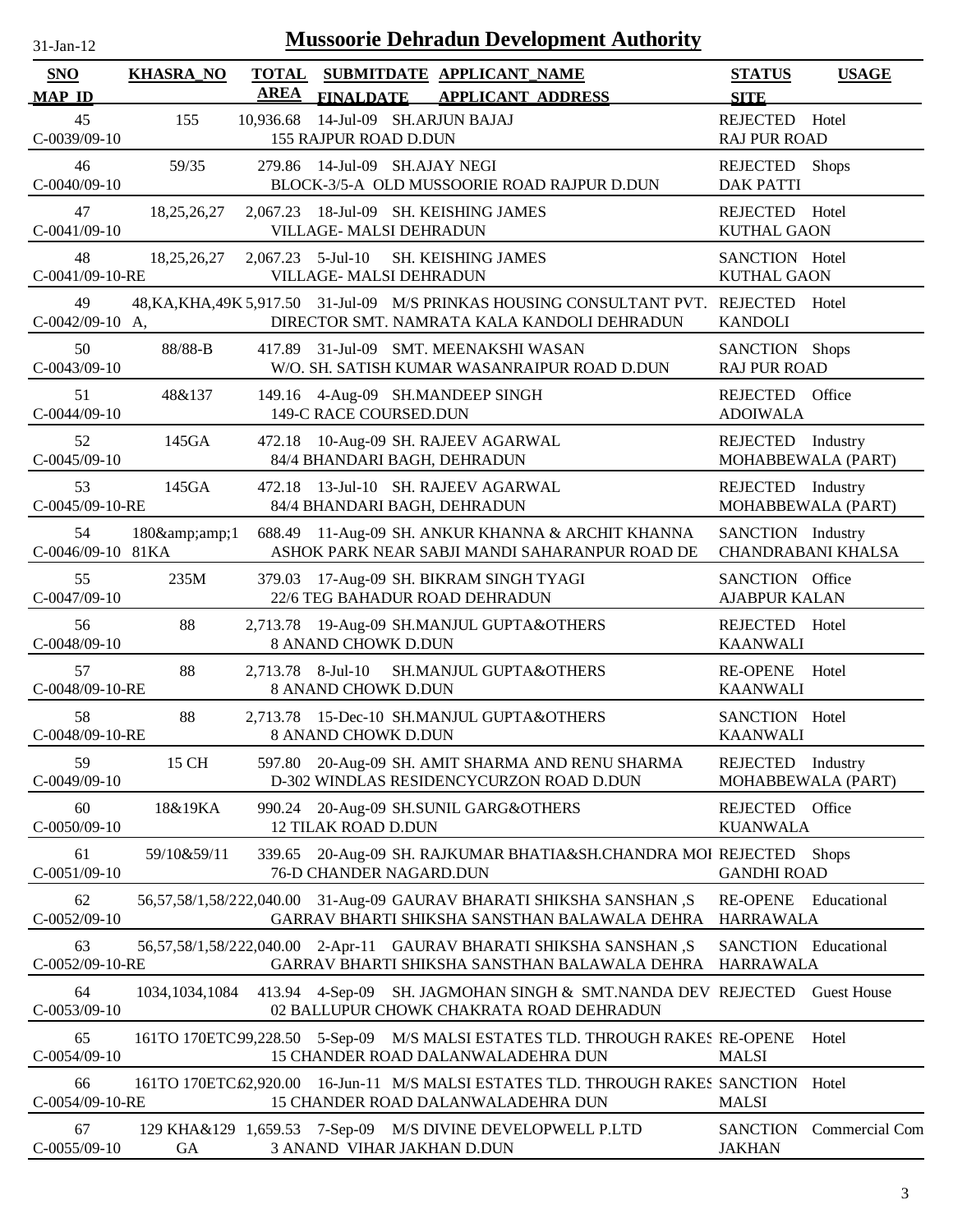| <b>SNO</b>                            | <b>KHASRA_NO</b> | <b>TOTAL</b><br><b>AREA</b> |                                   | SUBMITDATE APPLICANT NAME                                                                                                             | <b>STATUS</b>                                  | <b>USAGE</b>               |
|---------------------------------------|------------------|-----------------------------|-----------------------------------|---------------------------------------------------------------------------------------------------------------------------------------|------------------------------------------------|----------------------------|
| <b>MAP ID</b><br>68<br>$C-0056/09-10$ |                  |                             | <b>FINALDATE</b>                  | <b>APPLICANT ADDRESS</b><br>161 TO 170ETC31,660.00 8-Sep-09 M/S MALSI ESTATES LTD.<br>15 CHANDER ROAD DALANWALA DEHRADUN              | <b>SITE</b><br><b>RE-OPENE</b><br><b>MALSI</b> | Hospital                   |
| 69<br>C-0056/09-10-RE                 |                  |                             |                                   | 161 TO 170ETC36,800.00 16-Jun-11 M/S MALSI ESTATES LTD.<br>15 CHANDER ROAD DALANWALA DEHRADUN                                         | SANCTION Hospital<br><b>MALSI</b>              |                            |
| 70<br>$C-0057/09-10$                  | 987/1            |                             |                                   | 128.45 9-Sep-09 SMT. SUSHILA DEVI<br>86 KALANDI ENCLAVE BALLIWALA CHOWK DEHRADUN                                                      | REJECTED<br><b>KAANWALI</b>                    | Office                     |
| 71<br>C-0058/09-10                    | 264MIN           |                             |                                   | 998.04 14-Sep-09 M/S SH. BHAVYA ASSOCIATES<br>21 VIKASH LOK ADHOIWALA SAHASTRADHARA ROADDEHI ADOIWALA                                 | SANCTION Home                                  |                            |
| 72<br>$C-0059/09-10$                  | 69(OLD N. 4)     | 268.75                      | <b>4-A CHAKRATA ROAD DEHRADUN</b> | 16-Sep-09 SH. MADHU SUDAN JAISWAL & SH. GULSHA RE-OPENE                                                                               | <b>CHAKRATA ROAD</b>                           | <b>Shops</b>               |
| 73<br>C-0059/09-10-RE                 | 69(OLD N. 4)     |                             | 4-A CHAKRATA ROAD DEHRADUN        | 268.75 23-Feb-11 SH. MADHU SUDAN JAISWAL & SH. GULSHA SANCTION Shops                                                                  | <b>CHAKRATA ROAD</b>                           |                            |
| 74<br>$C-0060/09-10$                  | 340/262          |                             | <b>33 RACE COURSE DEHRADUN</b>    | 1,831.00 16-Sep-09 SH. BIJENDERA PAL & SH. MANOHAR SING REJECTED Towers                                                               | <b>RACE COURSE</b>                             |                            |
| 75<br>$C-0061/09-10$                  | 23/15(31&23)     |                             | <b>30 ARHAT BAZAR DEHRADUN</b>    | 176.20 23-Sep-09 SH. VIRENDER PAL SINGH                                                                                               | REJECTED Home<br><b>HARIDWAR ROAD</b>          |                            |
| 76<br>$C-0062/09-10$                  | 304&307/1        |                             | 286.55 23-Sep-09 SH.NITIN KUMAR   | H.N0-25 SANJAY COLONY DALANWALA D.DUN                                                                                                 | SANCTION Office<br><b>KAANWALI</b>             |                            |
| 77<br>C-0063/09-10 TC.                |                  |                             | 187, RAJPUR ROAD DEHRADUN         | 232KH,233KAE32,907.00 24-Sep-09 M/S SAKYA ACADEMY                                                                                     | RE-OPENE Hostel<br><b>UTTARI GAON</b>          |                            |
| 78<br>C-0063/09-10-REC.               |                  |                             | 187, RAJPUR ROAD DEHRADUN         | 232KH,233KAE32,907.00 19-May-11 M/S SAKYA ACADEMY                                                                                     | <b>UTTARI GAON</b>                             | SANCTION School/College/In |
| 79<br>C-0064/09-10 ETC                |                  |                             | 279/1 VASANT VIHAR DEHRADUN       | 388GA, 388KHA17, 137.36 24-Sep-09 GAYATRIA VIDYA PEETH SOCIETY                                                                        | REJECTED Educational<br><b>KOTRA SHANTOR</b>   |                            |
| 80<br>$C-0065/09-10$                  | 171GA            |                             | 84/76 TAGORE VILLA DEHRADUN       | 400.00 25-Sep-09 SH. MOHAN VERMA                                                                                                      | RE-OPENE Industry                              | CHANDRABANI KHALSA         |
| 81<br>C-0065/09-10-RE                 | 171GA            |                             | 84/76 TAGORE VILLA DEHRADUN       | 400.00 3-Aug-11 SH. MOHAN VERMA                                                                                                       | SANCTION Industry                              | <b>CHANDRABANI KHALSA</b>  |
| 82<br>$C-0066/09-10$                  | 01               |                             |                                   | 998.50 6-Oct-09 SMT. HARLEEN KAUR& SMT. JAGJIT KAUR RE-OPENE Commercial Com<br>17/1 GOBIND NAGAR (NEHRU ROAD) DEHRADUN                | <b>CURZAN ROAD</b>                             |                            |
| 83<br>C-0066/09-10-RE                 | 01               |                             |                                   | 998.50 25-Mar-11 SMT. HARLEEN KAUR& SMT. JAGJIT KAUR SANCTION Commercial Com<br>17/1 GOBIND NAGAR (NEHRU ROAD) DEHRADUN               | <b>CURZAN ROAD</b>                             |                            |
| 84<br>$C-0067/09-10$                  | 500&500/4        |                             | 65/1 LAXMI ROAD DEHRADUN          | 1,721.29 14-Oct-09 SMT. NIRMAL RANI                                                                                                   | TEG BAHADUR ROAD                               | REJECTED Commercial Com    |
| 85<br>$C-0068/09-10$                  | 151& 47          |                             | <b>155 RACE COURSE DEHRADUN</b>   | 423.39 14-Oct-09 SH. CHANDER MOHAN KOHLI                                                                                              | <b>ARAT BAZAR</b>                              | REJECTED Commercial Com    |
| 86<br>$C = 0.069/09 - 10$             |                  |                             |                                   | 6,10,11,19,21 6,692.00 16-Oct-09 SMT. KULWANT KUKREJA EDUCATIONAL : SANCTION School/College/In<br>GANESH VIHAR AJARPUR KHURD DEHRADUN | A JARPI IR KHI IRD                             |                            |

| $C-0069/09-10$    |       |  | <b>GANESH VIHAR AJABPUR KHURD DEHRADUN</b> |                                                                                            | AJABPUR KHURD      |  |
|-------------------|-------|--|--------------------------------------------|--------------------------------------------------------------------------------------------|--------------------|--|
| 87                | 797RA |  |                                            | 156.16 21-Oct-09 SH. ALTAF MOHD. & SMT. SAKRA PRAVEE REJECTED Commercial Com               |                    |  |
| $C-0070/09-10$    |       |  | <b>18 KALINDI ENCLAVE DEHRADUN</b>         |                                                                                            | <b>NIRANJANPUR</b> |  |
| 88                | 797RA |  |                                            | 156.16 15-Sep-10 SH. ALTAF MOHD. & SMT. SAKRA PRAVEE REJECTED Commercial Com               |                    |  |
| $C-0070/09-10-RE$ |       |  | <b>18 KALINDI ENCLAVE DEHRADUN</b>         |                                                                                            | <b>NIRANJANPUR</b> |  |
| 89                |       |  |                                            | 139,139 KH, 12,490.20 26-Oct-09 M/S PACIFIC DEVELOPMENT CORPORATIO REJECTED Commercial Com |                    |  |
| $C-0071/09-10$    |       |  |                                            | C/0 SH SAKET BANSALJAKHAN RAJPUR ROAD D.DUN                                                | <b>JAKHAN</b>      |  |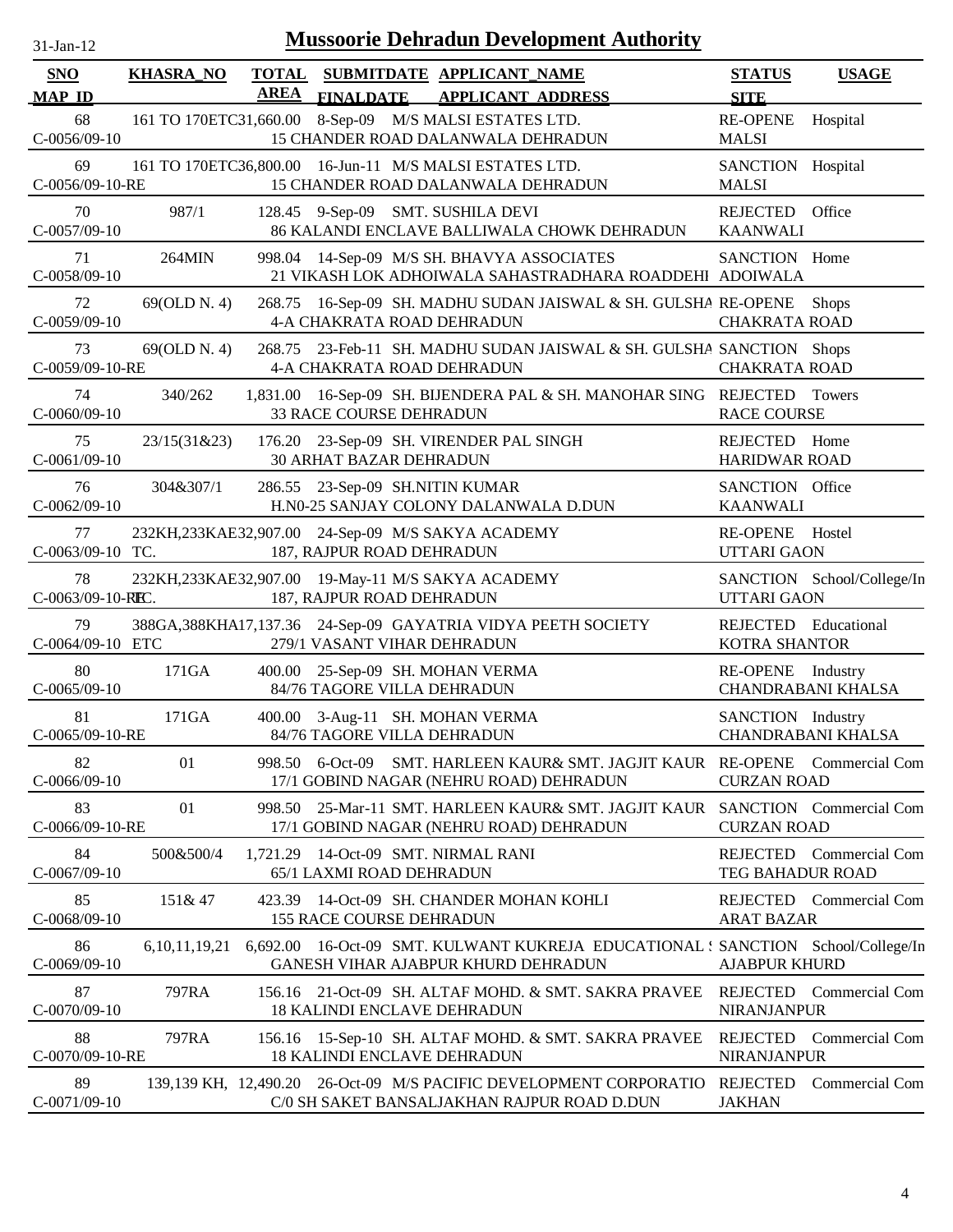| 31-Jan-12                   |                                                           |                      | <b>Mussoorie Dehradun Development Authority</b>                                                                     |                                        |                                |
|-----------------------------|-----------------------------------------------------------|----------------------|---------------------------------------------------------------------------------------------------------------------|----------------------------------------|--------------------------------|
| <b>SNO</b><br><b>MAP ID</b> | <b>KHASRA_NO</b>                                          | <b>TOTAL</b><br>AREA | SUBMITDATE APPLICANT NAME<br><b>APPLICANT ADDRESS</b><br><b>FINALDATE</b>                                           | <b>STATUS</b><br><b>SITE</b>           | <b>USAGE</b>                   |
| 90                          | OLD 52,55,61 12,490.20<br>C-0071/09-10-RENEW139,139       |                      | 20-Jul-10 M/S PACIFIC DEVELOPMENT CORPORATIO<br>C/0 SH SAKET BANSALJAKHAN RAJPUR ROAD D.DUN                         | <b>RE-OPENE</b><br><b>JAKHAN</b>       | Commercial Com                 |
|                             | KA,139KHA,13<br>9CHA, 39DA, 139<br>JHA, 140, 141, 14<br>2 |                      |                                                                                                                     |                                        |                                |
| 91                          | C-0071/09-10-RENEW139,139<br>KA,139KHA,13                 |                      | OLD 52,55,61 12,490.20 14-Mar-11 M/S PACIFIC DEVELOPMENT CORPORATIO<br>C/0 SH SAKET BANSALJAKHAN RAJPUR ROAD D.DUN  | <b>JAKHAN</b>                          | <b>SANCTION</b> Commercial Com |
|                             | 9CHA, 139DA, 13<br>9JHA, 140, 141, 1<br>42                |                      |                                                                                                                     |                                        |                                |
| 92<br>$C-0072/09-10$        | 69                                                        |                      | 237.24 26-Oct-09 SMT. UMA CHAUDHARY<br>07 LAXMI ROAD DEHRADUN                                                       | <b>RAJPUR ROAD</b>                     | <b>SANCTION</b> Commercial Com |
| 93<br>$C-0073/09-10$        | 20                                                        |                      | 31.06 27-Oct-09 SH. SUSHIL KAPOOR<br>15/5 LAXMI ROAD DEHRADUN                                                       | SANCTION Shops<br>PALTAN BAZAR         |                                |
| 94<br>$C-0074/09-10$        | 422MIN                                                    |                      | 235.51 3-Nov-09 SH. VIVEK GOYAL<br>197-H RAJPUR ROAD DEHRADUN                                                       | <b>REJECTED</b><br><b>JAKHAN</b>       | Home                           |
| 95<br>$C-0075/09-10$        | 155                                                       |                      | 717.57 10-Nov-09 SH. UDHAI BHAN SINGH<br>07 ASHOK VATIKA PRABHAT NAGAR MEERUT (U.P)                                 | <b>BAGRAAL GAON</b>                    | REJECTED Commercial Com        |
| 96<br>$C-0076/09-10$        | 59 <sub>D</sub>                                           |                      | 421.00 13-Nov-09 SH. JAGJIT KUMAR DATTA<br>59-D RAJPUR ROAD DEHRADUN                                                | <b>RAJ PUR ROAD</b>                    | REJECTED Commercial Com        |
| 97<br>C-0076/09-10-RE       | 59 <sub>D</sub>                                           | 421.00               | $3$ -Jun- $10$<br>SH. JAGJIT KUMAR DATTA<br>59-D RAJPUR ROAD DEHRADUN                                               | <b>RE-OPENE</b><br><b>RAJ PUR ROAD</b> | Commercial Com                 |
| 98<br>C-0076/09-10-RE       | 59D                                                       | 471.20               | 25-Aug-11 SH. JAGJIT KUMAR DATTA<br>59-D RAJPUR ROAD DEHRADUN                                                       | REJECTED<br><b>RAJ PUR ROAD</b>        | Commercial Com                 |
| 99<br>C-0077/09-10          | 187GH, 187GA                                              | 219.48               | 18-Nov-09 SH. JAGDISH PAL SINGH<br>VILLAGE- SEWALA KHURD DEHRADUN                                                   | <b>SEWALA KHURD</b>                    | REJECTED Commercial Com        |
| 100<br>C-0078/09-10         | 87                                                        |                      | 187.46 20-Nov-09 SH, JAGDISH PRASAD<br>98TYAGI ROAD DEHRADUN                                                        | <b>DHARMPUR</b>                        | REJECTED Commercial Com        |
| 101<br>$C-0079/09-10$       | 465                                                       |                      | 249.31 23-Nov-09 SMT. ASHA LATA KOTHIYAL AND BINDRA 1 RE-OPENE Commercial Com<br><b>GRAM AJABPUR KHURD DEHRADUN</b> | <b>AJABPUR KALAN</b>                   |                                |
| 102<br>C-0079/09-10-RE      | 465                                                       |                      | 249.31 30-Jun-10 SMT. ASHA LATA KOTHIYAL AND BINDRA I SANCTION Commercial Com<br><b>GRAM AJABPUR KHURD DEHRADUN</b> | <b>AJABPUR KALAN</b>                   |                                |
| 103<br>$C-0080/09-10$       | 72                                                        |                      | 248.83 3-Dec-09 SH.PANNA LAL&SH.MAHESH ARORA<br>44 DHAMAWALA BAZARD.DUN                                             | <b>RAJ PUR ROAD</b>                    | REJECTED Commercial Com        |
| 104<br>$C-0081/09-10$       | 76                                                        |                      | 23.19 18-Jan-10 INDUS TOWER LIMITED<br>NALSON MANDLA ROADVASANT KUNJ PHASE-2NEW DELH PIPAL MANDI                    | REJECTED                               | Towers                         |
| 105<br>$C-0082/09-10$       | 873                                                       |                      | 148.71 18-Jan-10 INDUS TOWER LTD<br>VASANT KUNJ PHASE -11 NEW DELHI                                                 | RE-OPENE Towers<br><b>RACE COURSE</b>  |                                |
| 106<br>C-0082/09-10-RE      | 873                                                       |                      | 148.71 30-Mar-11 INDUS TOWER LTD<br>VASANT KUNJ PHASE -11 NEW DELHI                                                 | SANCTION Towers<br><b>RACE COURSE</b>  |                                |
| 107<br>$C-0083/09-10$       | 26/27/15                                                  |                      | 55.76 18-Jan-10 INDUS TOWER LTD<br>VASANT KUNJPHASE-II NEW DELHI                                                    | REJECTED Towers<br><b>OLD RAJPUR</b>   |                                |
| 108<br>$C-0084/09-10$       | 21                                                        |                      | 23.19 18-Jan-10 INDUS TOEWRS LTD<br>VASNT KUNJ LTDPHASE-II NEW DELHI                                                | REJECTED Towers<br><b>RAJ PUR ROAD</b> |                                |
| 109<br>$C-0085/09-10$       | 35                                                        |                      | 132.07 19-Jan-10 INDUS TOWERS LT.D<br>H-11 2ND FLOORSECTOR-65 GAUTAM BUDHNAGAR NOIDA                                | <b>REJECTED</b><br><b>GANDHI ROAD</b>  | Towers                         |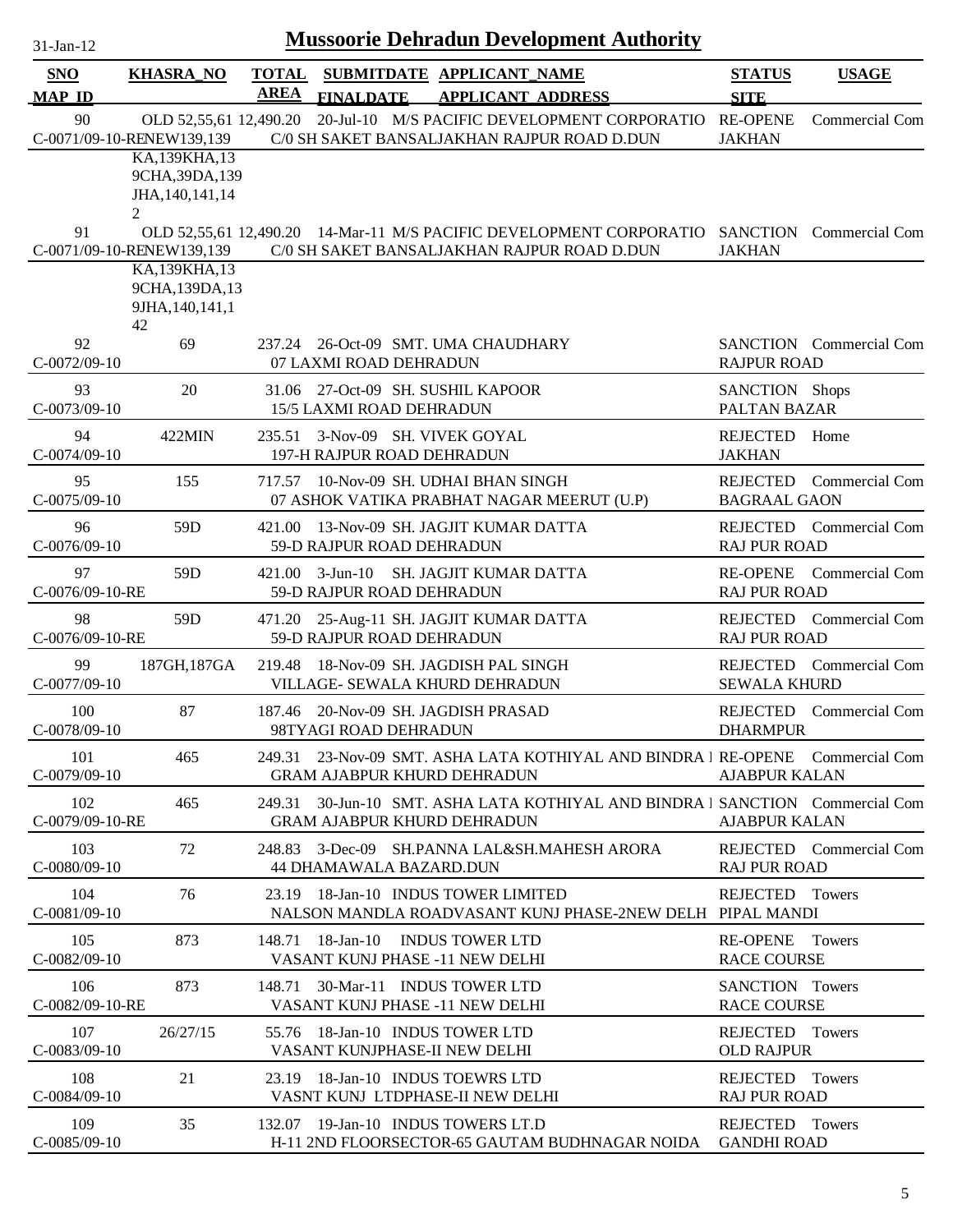| $31$ -Jan-12                |                  |                             | <b>Mussoorie Dehradun Development Authority</b>                                                                               |                                                 |                                          |
|-----------------------------|------------------|-----------------------------|-------------------------------------------------------------------------------------------------------------------------------|-------------------------------------------------|------------------------------------------|
| <b>SNO</b><br><b>MAP ID</b> | <b>KHASRA_NO</b> | <b>TOTAL</b><br><b>AREA</b> | SUBMITDATE APPLICANT_NAME<br><b>FINALDATE</b><br><b>APPLICANT ADDRESS</b>                                                     | <b>STATUS</b><br><b>SITE</b>                    | <b>USAGE</b>                             |
| 110<br>$C-0086/09-10$       | 152/4            | 1,829.64                    | 25-Jan-10 M/S GOYAL INFOSYS PVT. LTD<br><b>B-256 NEW KONDLI DELHIDELHI</b>                                                    | <b>RE-OPENE</b><br><b>RAJ PUR ROAD</b>          | <b>Commercial Com</b>                    |
| 111<br>C-0086/09-10-RE      | 152/4            |                             | 1,829.64 18-Oct-10 M/S GOYAL INFOSYS PVT. LTD<br><b>B-256 NEW KONDLI DELHIDELHI</b>                                           | <b>RAJ PUR ROAD</b>                             | <b>SANCTION</b> Commercial Com           |
| 112<br>$C-0087/09-10$       | 75/1             |                             | 334.57 29-Jan-10 SH. SUNIL JAISWAL<br>75/1 ARAGARH D.DUN                                                                      | REJECTED<br>AARAGARH                            | Commercial Com                           |
| 113<br>C-0087/09-10-RE      | 75/1             |                             | 334.57 11-May-10 SH. SUNIL JAISWAL<br>75/1 ARAGARH D.DUN                                                                      | <b>AARAGARH</b>                                 | SANCTION Commercial Com                  |
| 114<br>C-0088/09-10         | 893              | 188.28                      | 1-Feb-10 SH. SHILPA KALA<br>VILL- KALA GOAN SAHASHTRA ROAD D.DUN                                                              | REJECTED<br><b>KISHAN NAGAR</b>                 | Commercial Com                           |
| 115<br>C-0089/09-10         | 186&187          |                             | 439.97 2-Feb-10 SH.KAMAL KANT SONI& SMT.RASHMI SON SANCTION Commercial Com<br>M-1/A-4 JHOOLE LALAPARTMENT PITAMPURA NEW DELHI | <b>MALSI</b>                                    |                                          |
| 116<br>$C-0090/09-10$       | $15-C$           |                             | 226.95 2-Feb-10 SH. M.D PANJWANI&SMT BINA RANI PANJW REJECTED<br>78 NESHVILLA ROAD D.DUN                                      |                                                 | Commercial Com<br>CHOUDHARY BIHARI LAL M |
| 117<br>$C-0091/09-10$       |                  |                             | 108 TO 112,118 5,450.00 3-Feb-10 SH. SUBHASH CHAND VERMA<br>151/1 RANA ENCLAVEOLD MUSSOORIE ROAD D.DUN                        | <b>REJECTED</b><br><b>RAIPUR</b>                | Farm House                               |
| 118<br>$C-0092/09-10$       | 217/1            |                             | 2,471.98 3-Feb-10 SH. KRISHAN LAL<br><b>GRAM KANDOLIO.O-KANDOLI D.DUN</b>                                                     | <b>REJECTED</b><br><b>KANDOLI</b>               | Group Housing                            |
| 119<br>$C-0093/09-10$       |                  |                             | 105-107 & 167 1,476.85 10-Feb-10 SH. BRIJ MOHAN AJMANI<br>900 A-RAJPUR ROAD D.DUN                                             | MOHABBEWALA (PART)                              | SANCTION Commercial Com                  |
| 120<br>$C-0094/09-10$       | 638              |                             | 130.11 15-Feb-10 SH. AJIT SINGH<br>C/O AMBIWALA GURUDWARAD.DUN                                                                | REJECTED<br><b>DHARAMPUR DANDA</b>              | Towers                                   |
| 121<br>$C-0095/09-10$       | 75               |                             | 165.64 16-Feb-10 SH. JASWANT KUMAR SHARMA<br>50/1 BHAGHIRATHI ENCLAVEBALBIR ROAD DEHRADUN.                                    | <b>LITTAN ROAD</b>                              | REJECTED Commercial Com                  |
| 122<br>C-0096/09-10         |                  |                             | 1136,1137&1138 2,694.86 18-Feb-10 M/S PADMNABH HEALTH CARE PVT. LTD.<br>PACHWADOON DEHRADUN.                                  | SANCTION Hospital<br><b>GARHI</b>               |                                          |
| 123<br>$C-0097/09-10$       | 276 JHA(18)      |                             | 661.79 19-Feb-10 SMT. KAILASHI BHATT<br>SHAKET COLONY AJABPUR KALAN D.DUN                                                     | <b>SANCTION</b> Guest House<br><b>NATHANPUR</b> |                                          |
| 124<br>C-0098/09-10         | 499              |                             | 569.10 22-Feb-10 SH. JAGMOHAN SINGH RAUTHAN<br>162/5/2 KISHANPUR RAJPUR ROAD D.DUN                                            | <b>DHARMPUR</b>                                 | SANCTION Commercial Com                  |
| 125<br>C-0099/09-10         | 90               | 495.98                      | 24-Feb-10 SH. AKHIL KUMAR GUPTA<br>90 RAJA ROAD DEHRADUN.                                                                     | <b>REJECTED</b><br><b>RAJA ROAD</b>             | <b>Commercial Com</b>                    |
| 126<br>C-0100/09-10         | 166              |                             | 1,053.50 24-Feb-10 M/S DOON INFRATECH PVT.LTD<br>166 RAJPUR ROAD DEHRADUN.                                                    | <b>SANCTION</b><br><b>RAIPUR</b>                | <b>Guest House</b>                       |
| 127<br>$C-0101/09-10$       |                  |                             | 721,1620 1622 K 3,297.80 25-Feb-10 SMT. OMWATI, SH.DARIYAV SINGH & SH. S SANCTION Hotel<br>170 VASANT VIHAR PHASE11DEHRADUN.  | <b>AJABPUR KALAN</b>                            |                                          |
| 128<br>$C-0102/09-10$       | 75 M             |                             | 372.70 25-Feb-10 SH. DHARAMVEER SINGH<br>ROCHIPURA NEAR JAIN MANDIRSAHARANPUR ROAD D.D                                        | MOHABBEWALA (PART)                              | SANCTION Commercial Com                  |
| 129<br>$C-0103/09-10$       | 1078             | 180.48                      | 2-Mar-10 SMT. SAROJ MALHOTRA & SMT. NEERU MA RE-OPENE<br>30-43/1 PINE HALL SCHOOL LANE, DEHRADUN.                             | <b>GARHI</b>                                    | Commercial Com                           |
| 130<br>C-0103/09-10-RE      | 1078             |                             | 451.67 12-Jan-12 SMT. SAROJ MALHOTRA & SMT. NEERU MA DC SANCT<br>30-43/1 PINE HALL SCHOOL LANE, DEHRADUN.                     | <b>GARHI</b>                                    |                                          |
| 131<br>$C-0104/09-10$       | 3/2              |                             | 354.12 3-Mar-10 SMT. LLAKHESHWARI DEVI, SH. SAKET KU<br>29 SHIV VIHAR, MAHARANI BAGH DEHRADUN.                                | <b>RE-OPENE</b><br><b>BALLUPUR</b>              | Commercial Com                           |
| 132<br>C-0104/09-10-RE      | 3/2              |                             | 540.17 30-May-11 SMT. LLAKHESHWARI DEVI, SH. SAKET KU<br>29 SHIV VIHAR, MAHARANI BAGH DEHRADUN.                               | <b>SANCTION</b><br><b>BALLUPUR</b>              | Commercial Com                           |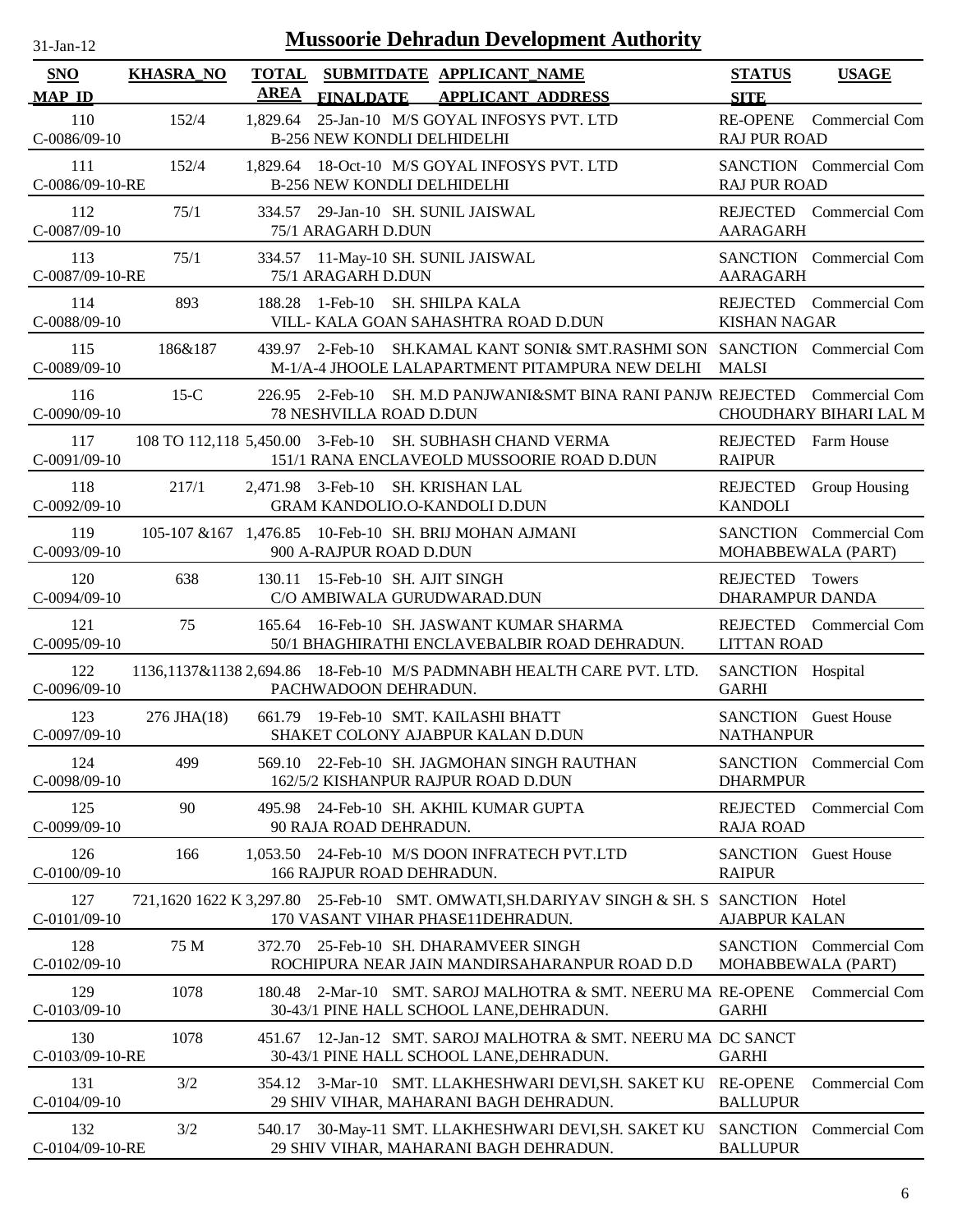| $31-Jan-12$                 |                                           |                             | <b>Mussoorie Dehradun Development Authority</b>                                                                               |                                               |                                |
|-----------------------------|-------------------------------------------|-----------------------------|-------------------------------------------------------------------------------------------------------------------------------|-----------------------------------------------|--------------------------------|
| <b>SNO</b><br><b>MAP ID</b> | <b>KHASRA_NO</b>                          | <b>TOTAL</b><br><b>AREA</b> | SUBMITDATE APPLICANT_NAME<br><b>APPLICANT ADDRESS</b><br><b>FINALDATE</b>                                                     | <b>STATUS</b><br><b>SITE</b>                  | <b>USAGE</b>                   |
| 133<br>$C-0105/09-10$       | $8\phantom{.}$                            | 445.15                      | 4-Mar-10 SH. RAM SARUP DHAYNI<br>RAJPUR ROAD DEHRADUN.                                                                        | <b>REJECTED</b><br><b>SALAWALA</b>            | Commercial Com                 |
| 134<br>C-0106/09-10         | 212/157                                   |                             | 778.89 6-Mar-10 SMT SANGEETA MALIK, SMT JAGJEET BIND REJECTED Commercial Com<br>13 SUBHASH ROAD NEAR INCOME TEX OFFICE D.DUN  | <b>DHARMPUR</b>                               |                                |
| 135<br>C-0106/09-10-RE      | 212/157                                   |                             | 778.89 19-Aug-10 SMT SANGEETA MALIK, SMT JAGJEET BIND SANCTION Commercial Com<br>13 SUBHASH ROAD NEAR INCOME TEX OFFICE D.DUN | <b>DHARMPUR</b>                               |                                |
| 136<br>$C-0107/09-10$       | 61                                        |                             | 148.00 9-Mar-10 M/S. DATA COM SOLUTION PVT.LTD<br>248 UDYOG VIHAR PHASE-4GURGAON.                                             | REJECTED Towers<br><b>GANDHI ROAD</b>         |                                |
| 137<br>C-0108/09-10         | 26/2                                      | 163.03                      | 12-Mar-10 SH. GAURAV GOYAL<br>26/2 RAJPUR ROAD DEHRADUN.                                                                      | <b>RAJ PUR ROAD</b>                           | REJECTED Commercial Com        |
| 138<br>C-0109/09-10         | 15/1&14/1                                 | 511.70                      | 12-Mar-10 SH. DALBEER SINGH & OTHERS<br>60 RAM VIHAR BALLUPURDEHRADUN.                                                        | <b>KAANWALI</b>                               | SANCTION Commercial Com        |
| 139<br>C-0110/09-10         | PLOT-C-4                                  |                             | 945.79 15-Mar-10 SH. PRADEEP NAGRATH & SH. NAVNIHAL N REJECTED<br>C-4 INDUSTRIAL ESTATEPATEL NAGAR DEHRADUN                   | PATEL NAGAR                                   | Industry                       |
| 140<br>$C-0111/09-10$       | 308/2                                     | 426.18                      | 15-Mar-10 SH. MANJEET BARI<br>C/O SH. NARENDRA BATRA126 NIRANJANPUR P.O-MAJRA D                                               | <b>REJECTED</b><br><b>KAANWALI</b>            | Commercial Com                 |
| 141<br>$C-0112/09-10$       | 27(NEW106)                                |                             | 1,772.32 20-Mar-10 M/S WALE INVESTMENT PVT.LTD<br>27 RAJPUR ROAD, DEHRADUN.                                                   | SANCTION Home<br><b>RAJ PUR ROAD</b>          |                                |
| 142<br>$C-0113/09-10$       | 6M,388M,389M                              | 65.05                       | 22-Mar-10 M/S ESSAR TELECOM INFRASTRUCTURE P<br>7/21 DILBAG, OPP F.C.I, TILAK MARG, LUCKNOW.                                  | REJECTED<br>TEG BAHADHUR ROAD                 | Towers                         |
| 143<br>$C-0114/09-10$       | 35(NEW-1486A)                             |                             | 710.00 27-Mar-10 M/S F.B.I. INDUSTRIES OWNER SH. BHANA<br>SH. BHAJAN LAL SETHI55 PARK ROAD, DEHRADUN.                         | SANCTION Industry<br><b>CHANDRABANI GRANT</b> |                                |
| 144<br>$C-0115/09-10$       | 203(NEW-495)                              | 240.43                      | 30-Mar-10 SH. SHAILENDER CHAUDHARY<br>318/1 CHANDRA SINGH GARHWALI MARGDEHRADUN.                                              | <b>AJABPUR KALAN</b>                          | <b>SANCTION</b> Commercial Com |
| 145<br>$L-0001/09-10$ 03    |                                           |                             | 123&102&95&1 5,173.67 6-May-09 SH.SUBHASH CHANDRA VERMA<br><b>GRAM THANORAJPUR ROAD D.DUN</b>                                 | REJECTED<br><b>KERWAN KARANPUR</b>            | Home                           |
| 146                         | $102$ to<br>L-0001/09-10-RH0,118,106KH,   |                             | 5,173.67 6-May-10 SH.SUBHASH CHANDRA VERMA<br>GRAM THANI 115/1 RANA ENCLAVE OLD MUSSOORIE ROA KERWAN KARANPUR                 | SANCTION Home                                 |                                |
| 147<br>$L$ -0002/09-10      | 112,120<br>124,127,108KH,<br>122KH<br>891 |                             | 887&888&890&38,280.00 4-Jun-09 DEVAGRA BUILDERS PVT.LTD<br>103 RAJPUR ROAD D.DUN                                              | <b>RE-OPENE</b><br><b>PONDHA</b>              | Home                           |
| 148<br>L-0002/09-10-RE91    |                                           |                             | 887&888&890&38,280.00 17-Jun-10 DEVAGRA BUILDERS PVT.LTD<br>103 RAJPUR ROAD D.DUN                                             | SANCTION Home<br><b>PONDHA</b>                |                                |
| 149<br>L-0003/09-10 A       |                                           |                             | 40,42KHA&43K13,588.53 10-Jul-09 SH.SOM PRAKASH&OTHERS<br><b>GRAM SEWLA KALAN D.DUN</b>                                        | SANCTION Home<br><b>NIRANJANPUR</b>           |                                |
| 150<br>L-0004/09-10         | 5 K                                       |                             | 19,654.26 22-Jul-09 SH. BHAGAT RAM<br><b>GRAM MAHUWALA MAFID.DUN</b>                                                          | RE-OPENE Home<br><b>HARBHAJWALA</b>           |                                |
| 151<br>L-0004/09-10-RE      | 5 K                                       |                             | 19,654.26 14-Jun-10 SH. BHAGAT RAM<br><b>GRAM MAHUWALA MAFID.DUN</b>                                                          | REJECTED Home<br><b>HARBHAJWALA</b>           |                                |
| 152<br>L-0004/09-10-RE      | 5 K                                       |                             | 19,654.26 12-May-11 SH. BHAGAT RAM<br><b>GRAM MAHUWALA MAFID.DUN</b>                                                          | SANCTION Home<br><b>HARBHAJWALA</b>           |                                |
| 153<br>$L-0005/09-10$       | 639&641                                   |                             | 1,818.87 24-Jul-09 M/S INNOVATIVE INDIA BUILDWELL COMP. REJECTED<br><b>66 RAJPUR ROAD D.DUN</b>                               | <b>MAJRA</b>                                  | Home                           |
| 154<br>L-0006/09-10         |                                           |                             | 918,919 KA,92732,034.11 20-Aug-09 M/S JYOTSANA LAMPS CAP PVT. LTD.AND (REJECTED<br>13/4 KISHANPUR D.DUN                       | <b>CHALANG</b>                                | Home                           |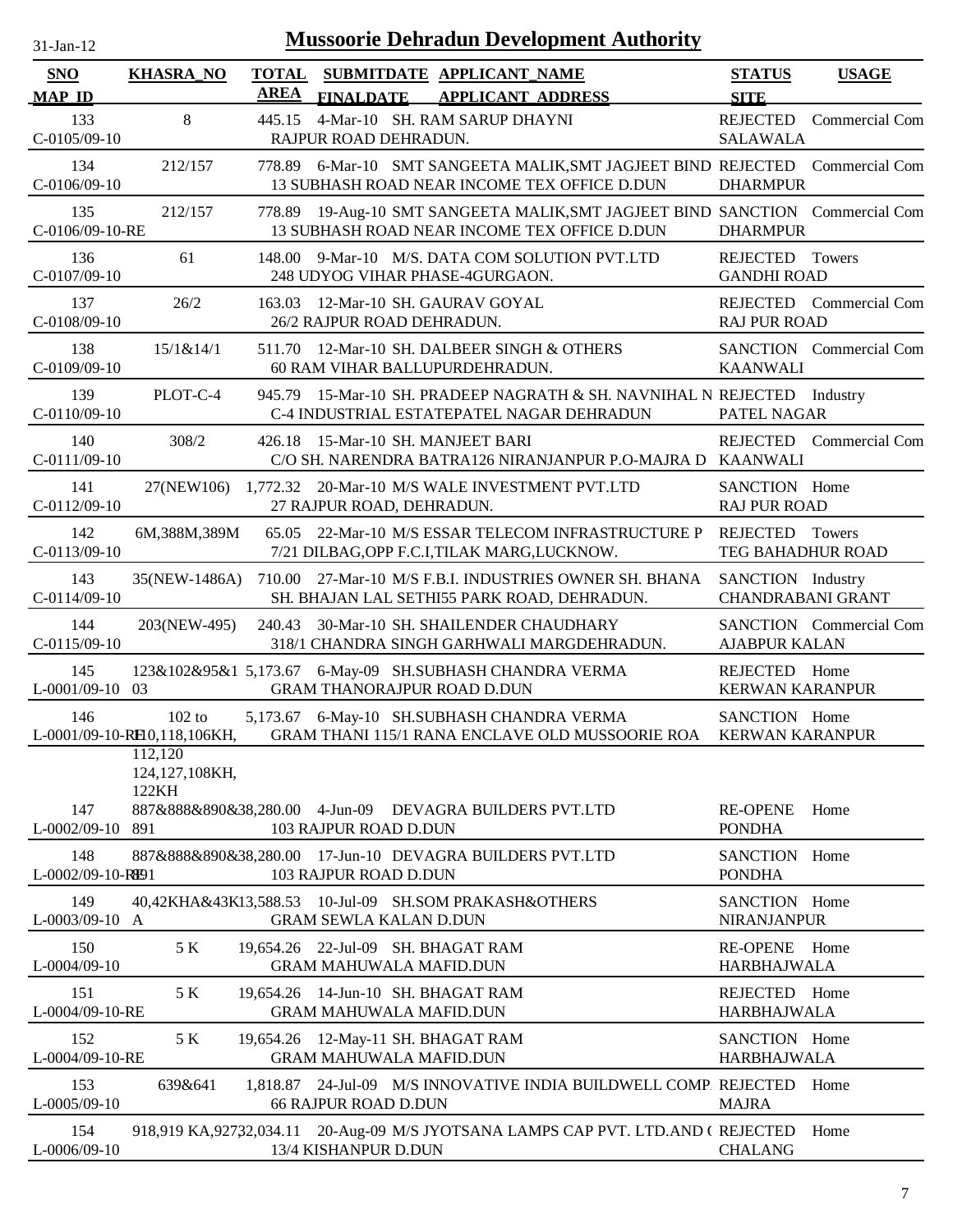| $31$ -Jan-12                |                  |                             |                                                      | <b>Mussoorie Dehradun Development Authority</b>                                                  |                                      |                           |
|-----------------------------|------------------|-----------------------------|------------------------------------------------------|--------------------------------------------------------------------------------------------------|--------------------------------------|---------------------------|
| <b>SNO</b><br><b>MAP ID</b> | <b>KHASRA_NO</b> | <b>TOTAL</b><br><b>AREA</b> | <b>FINALDATE</b>                                     | SUBMITDATE APPLICANT_NAME<br><b>APPLICANT ADDRESS</b>                                            | <b>STATUS</b><br><b>SITE</b>         | <b>USAGE</b>              |
| 155<br>L-0007/09-10         | 816&960          | 16,841.69                   | C/0 183 RAJPUR ROAD D.DUN                            | 29-Jan-10 M/S POWER&BANKING SOCIETY                                                              | <b>REJECTED</b><br><b>PONDHA</b>     | Home                      |
| 156<br>L-0008/09-10         |                  |                             |                                                      | 65 KA 44 45 4717,284.50 2-Feb-10 M/ ARADHNA BUILDERS PVT.LTD<br>R/0 DEHRA DUN ROAD RISHIKESH U.K | REJECTED Home<br><b>SEWALA KALAN</b> |                           |
| 157<br>$O-0001/09-10$       | 88JHA ETC.       |                             |                                                      | 473.83 29-Sep-09 SH. RAGHUNANDAN SINGH RAWAT<br>DOON RUBER UDHYOG PVT.LTD.IIND AREA MOHEBEWAL    | SANCTION Industry                    | MOHABBEWALA (PART)        |
| 158<br>R-0001/09-10         | 69/1             | 425.63                      | 134/A OLD DALANWALA                                  | 1-Apr-09 SMT SUMAN RANGAR                                                                        | SANCTION Home                        | <b>CHAK AJABPUR KALAN</b> |
| 159<br>R-0002/09-10         | 182/2            |                             | 79 DHAMA WALA                                        | 97.50 1-Apr-09 MR AFTAR AHMED & SMT SHAMA                                                        | SANCTION Home<br><b>ADOIWALA</b>     |                           |
| 160<br>R-0003/09-10         | 52K              | 96.81                       |                                                      | 1-Apr-09 MRS R JAI SHREE<br>17/1 ENGINEERS ENCLAVE G M S ROAD KANWALI                            | SANCTION Home<br><b>SEWALA KALAN</b> |                           |
| 161<br>R-0004/09-10         | 123              |                             | 123 KARANPUR D.DUN                                   | 188.19 1-Apr-09 SH.SUBHASH KUMAR DUSEJA                                                          | SANCTION Home<br><b>KARANPUR</b>     |                           |
| 162<br>R-0005/09-10         | 1526             | 186.82                      |                                                      | 1-Apr-09 SH.ARUN BIST&MADHULI DEVI<br>352/2 ALAKNANDAENCLAVE G.M.S ROAD                          | SANCTION Home<br><b>KAANWALI</b>     |                           |
| 163<br>R-0006/09-10         | 336              |                             |                                                      | 89.26 1-Apr-09 SMT. NASREEN & SMT. BUSHRA<br>32, DISPENSARY ROADDEHRADUN                         | SANCTION Home<br>CHUKKHUWALA         |                           |
| 164<br>R-0007/09-10         | $S-4-B/123$      |                             |                                                      | 414.00 1-Apr-09 LT.CDR. OM PRAKASH SINGH RANA<br>C/0 B.S KUNWAR SANTI KUNJ NAWADA                | SANCTION Home<br>DEFENCE COLONY      |                           |
| 165<br>R-0008/09-10         | 354              |                             |                                                      | 219.34 1-Apr-09 SH.AMAR SINGH<br>C\O SH.GOPAL PANWARPRAGATI VIHAR BHATTA WALI JAN AJABPUR KHURD  | SANCTION Home                        |                           |
| 166<br>R-0009/09-10         | 1241             |                             |                                                      | 183.94 1-Apr-09 SH.MOHAN SINGH CHAUHAN<br>45 DRON PURIG.M.S.ROADD.DUN                            | SANCTION Home<br><b>KAANWALI</b>     |                           |
| 167<br>R-0010/09-10         | 419              |                             | 135.34 1-Apr-09 SH.RAJ KUMAR<br>R/0 PATEL NAGARD.DUN |                                                                                                  | SANCTION Home<br>PATEL NAGAR         |                           |
| 168<br>R-0011/09-10         | 180/586          |                             | 840/586 BALLUPUR ROADD.DUN                           | 241.47 1-Apr-09 SH.B.L. KOTHIYAL                                                                 | SANCTION Home<br><b>BALLUPUR</b>     |                           |
| 169<br>R-0012/09-10         | 44/47            |                             |                                                      | 53.60 1-Apr-09 SH.SURDEEP SINGH<br>93 DEEPLOK COLONYBALLUPUR ROADD.DUN                           | SANCTION Home<br>LUNIA MAHALLA       |                           |
| 170<br>R-0013/09-10         | 443              |                             | 24/158 PALTAN BAZARD.DUN                             | 120.94 1-Apr-09 SMT.SHARDA VERMA                                                                 | SANCTION Home<br><b>RACE COURSE</b>  |                           |
| 171<br>R-0014/09-10         | 281              |                             |                                                      | 226.34 1-Apr-09 SH.UDAI SINGH THAPA<br>147BANASTHALIBALLUPUR D.DUN                               | REJECTED<br><b>KISHANPUR</b>         | Home                      |
| 172<br>R-0014/09-10-RE      | 281              | 226.34                      |                                                      | 28-Oct-09 SH.UDAI SINGH THAPA<br>147BANASTHALIBALLUPUR D.DUN                                     | SANCTION Home<br><b>KISHANPUR</b>    |                           |
| 173<br>R-0015/09-10         | 93               |                             | 110.55 1-Apr-09 SH.RAM SINGH                         | /0 MR. J.K.S BHANDARIDHARAM PUR DANDA D.DUN                                                      | SANCTION Home<br>DHARAMPUR DANDA     |                           |
| 174<br>R-0016/09-10         | 158              |                             |                                                      | 165.59 1-Apr-09 SH.SATYA RAJAN SEN<br>SHIV LOK COLONYP.O. RAIPUR D.DUN                           | SANCTION Home<br><b>RAIPUR</b>       |                           |
| 175<br>R-0017/09-10         | 153              |                             |                                                      | 233.75 2-Apr-09 SMT.RAJESHWARI DEVI UNIYAL<br>C\0 SH.V.P.UNIYAL72 SALAWALA D.DUN                 | SANCTION Home<br><b>SALAWALA</b>     |                           |
| 176<br>R-0018/09-10         | 203              |                             |                                                      | 194.21 2-Apr-09 SH.GIRISH CHANDRA PANDEY<br>GRAM DHARI PATTI CHURANSDISTT TEHRI GARHWAL          | SANCTION Home<br><b>NATHANPUR</b>    |                           |
| 177<br>R-0019/09-10         | 146              | 255.00                      |                                                      | 2-Apr-09 DR.SUKH DEV PATEL<br>H.N0-146 RAJENDRA NAGERGALI.N0-1 KAULAGARH ROADD GARHI             | SANCTION Home                        |                           |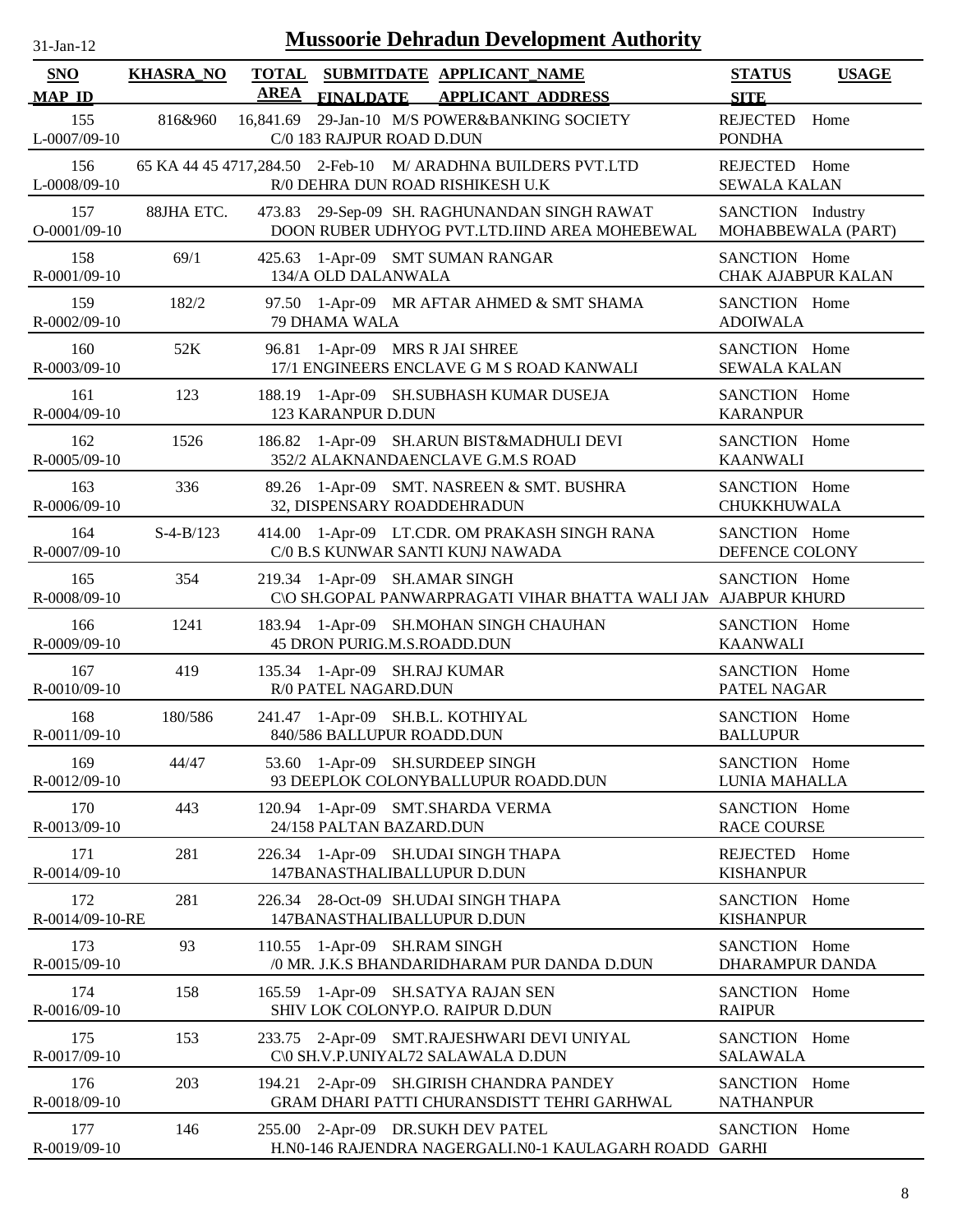| $31$ -Jan-12                |                  |                             | <b>Mussoorie Dehradun Development Authority</b>                                                     |                                       |                           |
|-----------------------------|------------------|-----------------------------|-----------------------------------------------------------------------------------------------------|---------------------------------------|---------------------------|
| <b>SNO</b><br><b>MAP ID</b> | <b>KHASRA_NO</b> | <b>TOTAL</b><br><b>AREA</b> | SUBMITDATE APPLICANT_NAME<br><b>FINALDATE</b><br><b>APPLICANT ADDRESS</b>                           | <b>STATUS</b><br><b>SITE</b>          | <b>USAGE</b>              |
| 178<br>R-0020/09-10         | 49/93            |                             | 167.26 2-Apr-09 SH.SUNIL KUMAR VERMA<br>A-2 STREET-N0-4SHASTRI NAGARD.DUN                           | SANCTION Home<br><b>AJABPUR KALAN</b> |                           |
| 179<br>R-0021/09-10         | 75               |                             | 375.96 2-Apr-09 SH.RAJESH THAPLIYAL<br><b>GRAM CHAK RAIPUR D.DUN</b>                                | SANCTION Home<br><b>CHAK RAIPUR</b>   |                           |
| 180<br>R-0022/09-10         | 28               |                             | 297.39 2-Apr-09 SH.PRADEEP GHARTI<br>29 KALIDASS ROADD.DUN                                          | SANCTION Home<br><b>KALI DAS ROAD</b> |                           |
| 181<br>R-0023/09-10         | 127              |                             | 199.57 2-Apr-09 SMT.RAMRAKHI DEVI<br>C\0 SARTHI VIHARDHARAMPUR DANDA D.DUN                          | SANCTION Home<br><b>AJABPUR KALAN</b> |                           |
| 182<br>R-0024/09-10         | 373              |                             | 52.58 2-Apr-09 SH.SHIV KUMAR SHAH<br>C\0 NAI BASTICHANDER ROAD D.DUN                                | SANCTION Home<br>AAMWALA TARLA        |                           |
| 183<br>R-0025/09-10         | 60 K             | 195.81                      | 2-Apr-09 SH. NAVNEET PANDEY&HEMA PANDEY<br>37 GROUND FLOOR TYPE -IIISECTRATE COLONY KEDAR PU        | SANCTION Home<br><b>AJABPUR KHURD</b> |                           |
| 184<br>R-0026/09-10 302     |                  |                             | 298&299&301& 1,240.29 2-Apr-09 SH.VIJENDRA PAUL<br>A-11 TEHRI HOUSEOFFICER COLONY RAJPUR D.DUN      | SANCTION Home                         | <b>GANGOLI PANDITWADI</b> |
| 185<br>R-0027/09-10         | 18/45/31         |                             | 124.60 2-Apr-09 SH.ANIL KUMAR<br>18/45/31 OLD DALANWALAD.DUN                                        | SANCTION Home<br><b>OLD DALANWALA</b> |                           |
| 186<br>R-0028/09-10         | 67 K             |                             | 137.05 2-Apr-09 SMT.ARCHANA DIMRI<br>C/0 DR.S.K. DIMRIGOVIND NAGAR SAHASTRADHARA ROAI AAMWALA TARLA | SANCTION Home                         |                           |
| 187<br>R-0029/09-10         | 26/18            |                             | 47.68 2-Apr-09 SH.RAM SWARUP BHATIA<br>34/26/18 PALTAN BAZARD.DUN                                   | SANCTION Home<br>PALTAN BAZAR         |                           |
| 188<br>R-0030/09-10         | 42               |                             | 212.18 2-Apr-09 NOOR UL HAI<br>295 BALLUPUR ROAD 1D.DUN                                             | SANCTION Home<br><b>KAANWALI</b>      |                           |
| 189<br>R-0031/09-10         | 319              |                             | 298.93 2-Apr-09 SMT.NIVEDITA NEGI<br>77 NALA PANI ROADD.DUN                                         | SANCTION Home<br>AAMWALA TARLA        |                           |
| 190<br>R-0032/09-10         | 1007             |                             | 202.57 2-Apr-09 SH.SUNIL DOBHAL<br>C/0 SH.RAJESH UNIYALSHANTI VIHAR COLONYMAJRA D.DU SEWALA KALAN   | SANCTION Home                         |                           |
| 191<br>R-0033/09-10         | $\,8\,$          |                             | 276.72 2-Apr-09 SH.ARUN KHANDURI<br>TYPE-II/34 DEFENE OLONYSEEMA DWAR D.DUN                         | SANCTION Home<br><b>GARHI</b>         |                           |
| 192<br>R-0034/09-10         | 182/2            |                             | 105.57 2-Apr-09 SH.NADEEM AHMED<br>R/0 KEWAL VIHARLANE-E ADHOI WALA D.DUN                           | SANCTION Home<br><b>ADOIWALA</b>      |                           |
| 193<br>R-0035/09-10         | 1431             |                             | 266.93 2-Apr-09 SH.AJAY ARORA<br>576/3 LANE-N0-2 PRAGATI VIHARHARIDWAR ROAD D.DUN                   | SANCTION Home<br><b>DEHRA KHAS</b>    |                           |
| 194<br>R-0036/09-10         | 347K             | 199.83                      | 2-Apr-09 SH.DINESH PUNDIR&SMT.BHARTI PUNDIR<br>8 SHIV LOK COLONYSEWLA KALAN D.DUN                   | SANCTION Home<br><b>SEWALA KALAN</b>  |                           |
| 195<br>R-0037/09-10         | 720/1            |                             | 250.92 2-Apr-09 SH.VINOD KUMAR<br>C/0 POOJA VIHARSEWLA KALAN D.DUN                                  | SANCTION Home<br><b>MAJRA</b>         |                           |
| 196<br>R-0038/09-10         | 84               | 278.00                      | 4-Apr-09 SH.MADAN SINGH&SATISH PANWAR<br>GRAM&P.O.-KANDOLIH.N0-439 RAJPUR ROADD.DUN                 | SANCTION Home<br><b>KANDOLI</b>       |                           |
| 197<br>R-0039/09-10         | 558              | 412.63                      | 4-Apr-09 SH.GANGADHAR PRASAD<br>170/2 OLD DALANWALA D.DUN                                           | SANCTION Home<br><b>SEWALA KALAN</b>  |                           |
| 198<br>$R - 0040/09 - 10$   | 291              |                             | 1,700.00 4-Apr-09 SH.KAMAL RAM CHANDANI<br>CHASUKA FARMSPURKUL GAON ROADP.0.-BHAGWANT PU            | SANCTION Home<br><b>GUNIYAL GAON</b>  |                           |
| 199<br>R-0041/09-10         | 20 M             |                             | 648.15 4-Apr-09 SH.D.K.PANDE&DIVYA PANDE<br>158 PH-II VASANT VIHARKANWAL D.DUN                      | SANCTION Home                         | CHAI BAGH KAULAGARH       |
| 200<br>R-0042/09-10         | 101              |                             | 226.33 4-Apr-09 SH.HARI SINGH<br>GRAM KUTHALGAONP.O RAJPUR RAD.DUN                                  | SANCTION Home<br><b>KUTHAL GAON</b>   |                           |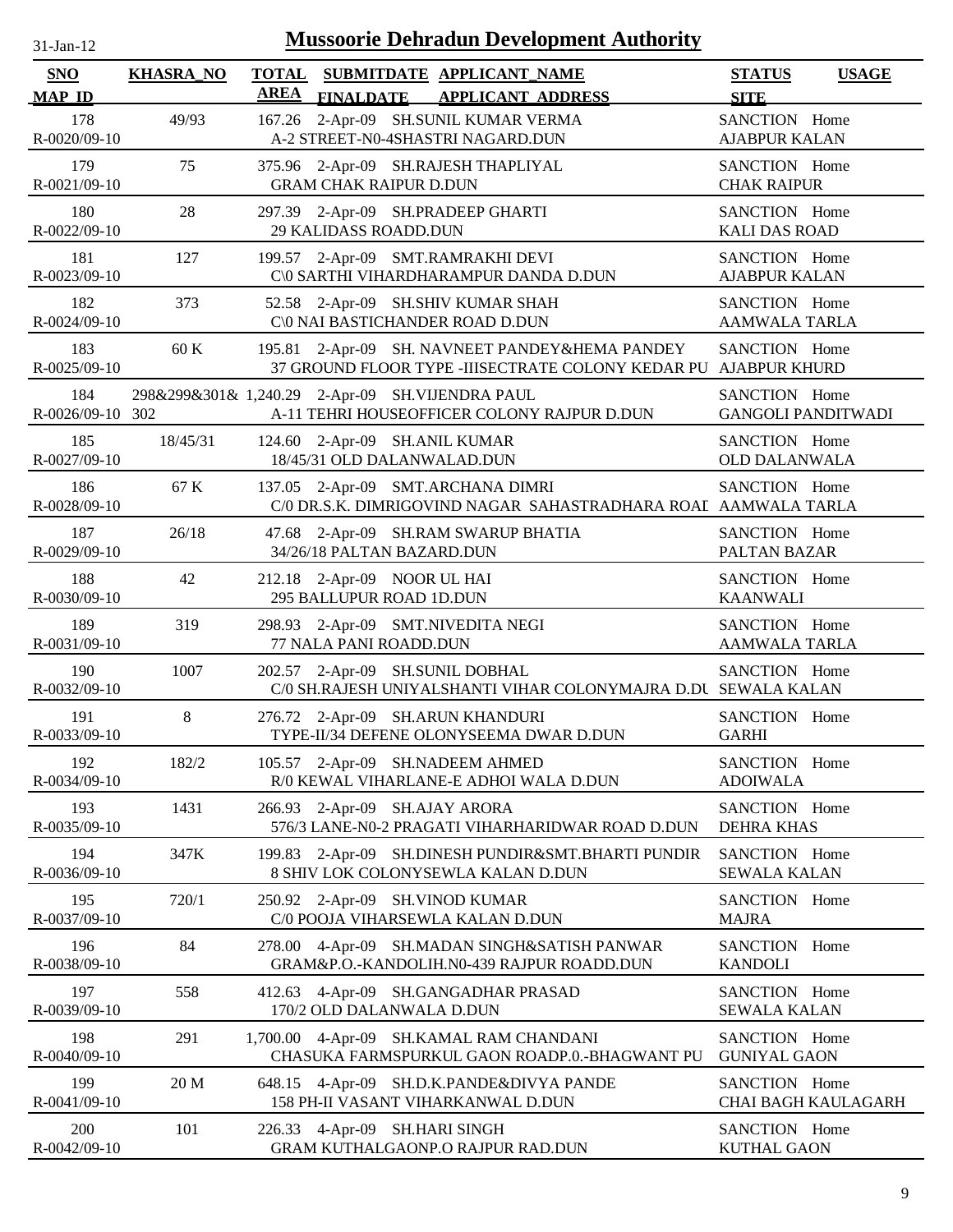| <b>Mussoorie Dehradun Development Authority</b><br>31-Jan-12 |                  |                             |                                                                                                              |                                       |                            |  |  |  |
|--------------------------------------------------------------|------------------|-----------------------------|--------------------------------------------------------------------------------------------------------------|---------------------------------------|----------------------------|--|--|--|
| <b>SNO</b><br><b>MAP ID</b>                                  | <b>KHASRA_NO</b> | <b>TOTAL</b><br><b>AREA</b> | SUBMITDATE APPLICANT NAME<br><b>FINALDATE</b><br><b>APPLICANT ADDRESS</b>                                    | <b>STATUS</b><br><b>SITE</b>          | <b>USAGE</b>               |  |  |  |
| 201<br>R-0043/09-10                                          | 518              | 105.16                      | 4-Apr-09 SH.SHASHI RANJAN DAYAL LAL GOND<br>C/0 SH.A.P. VAISNAVGURU NANAK ROAD NEAR GUPTASTO BHARUWALA GRANT | SANCTION Home                         |                            |  |  |  |
| 202<br>R-0044/09-10                                          | 155              | 191.80                      | 4-Apr-09 SH.HARI SINGH BISHT<br>140 SUBHASH NAGARCLEMENT TOWN D.DUN                                          | SANCTION Home<br><b>MAJRA</b>         |                            |  |  |  |
| 203<br>R-0045/09-10                                          | 620              |                             | 426.96 4-Apr-09 SH.YOGESH KUMAR<br>59/2 TYAGI ROADD.DUN                                                      | SANCTION Home<br><b>MAJRA</b>         |                            |  |  |  |
| 204<br>R-0046/09-10                                          | 728              |                             | 104.62 6-Apr-09 SH.AJIT SINGH YADAV<br>214 PRATAP MARGSUBHASH NAGAR D.DUN                                    | SANCTION Home<br><b>MAJRA</b>         |                            |  |  |  |
| 205<br>R-0047/09-10                                          | 20               |                             | 692.07 6-Apr-09 SH.ANIL CHAUDHARY<br>90- RAJENDRA NAGARKAULAGARH ROAD D.DUN                                  | SANCTION Home                         | <b>CHAI BAGH KAULAGARH</b> |  |  |  |
| 206<br>R-0048/09-10                                          | 206              |                             | 216.00 6-Apr-09 SH.N.S.NEGI<br>A-81 SECTOR-19NOIDA DELHIPIN-201301                                           | SANCTION Home<br><b>DHORAN KHAS</b>   |                            |  |  |  |
| 207<br>R-0049/09-10                                          | 81/1             |                             | 118.92 6-Apr-09 SMT.INDER PREET KAUR<br>8-RAJ VIHAROPP- F.R.I.GATECHAKRATA ROAD D.DUN                        | SANCTION Home<br><b>PANDITWARI</b>    |                            |  |  |  |
| 208<br>R-0050/09-10                                          | 480              |                             | 234.20 6-Apr-09 SH.LALIT MOHAN DEVRANI<br>A-28/1 ONGC OLONYKAULAGARH ROAD D.DUN                              | SANCTION Home<br><b>ARCADIA GRANT</b> |                            |  |  |  |
| 209<br>R-0051/09-10                                          | 35/34            |                             | 128.20 6-Apr-09 SH.G.N. SRIVASTAVA<br>C/0 RAILWAY COLONYD.DUN                                                | SANCTION Home<br><b>HARIDWAR ROAD</b> |                            |  |  |  |
| 210<br>R-0052/09-10                                          | 596/1            |                             | 175.03 6-Apr-09 SH.GOPI BALLABH THAPLIYAL<br>250 BANK COLONYRAILWAY CROSSING AJABPUR KALAN D AJABPUR KALAN   | RE-OPENE Home                         |                            |  |  |  |
| 211<br>R-0052/09-10-RE                                       | 596/1            | 175.03                      | 23-Oct-09 SH.GOPI BALLABH THAPLIYAL<br>250 BANK COLONYRAILWAY CROSSING AJABPUR KALAN D AJABPUR KALAN         | SANCTION Home                         |                            |  |  |  |
| 212<br>R-0053/09-10                                          | 705&706          |                             | 254.55 6-Apr-09 SMT. MOHINI DEOTALA<br><b>G-7 YAMUNA OLONYD.DUN</b>                                          | SANCTION Home<br><b>DEHRA KHAS</b>    |                            |  |  |  |
| 213<br>R-0054/09-10                                          | 350              | 598.38                      | 6-Apr-09 CAPT. SAURABH MAHAJAN<br>161/7 RAJPUR ROADD.DUN                                                     | SANCTION Home<br><b>KISHANPUR</b>     |                            |  |  |  |
| 214<br>R-0054/09-10-RE                                       | 350              |                             | 598.38 27-Jan-10 CAPT. SAURABH MAHAJAN<br>161/7 RAJPUR ROADD.DUN                                             | SANCTION Home<br><b>KISHANPUR</b>     |                            |  |  |  |
| 215<br>R-0055/09-10                                          | 1246             |                             | 388.00 6-Apr-09 SMT.SHASHI BALA RASTOGI<br>46 ANAND VIHARKAULAGARH ROAD D.DUN                                | SANCTION Home<br><b>GARHI</b>         |                            |  |  |  |
| 216<br>R-0056/09-10                                          | 702              |                             | 184.79 6-Apr-09 SH. VIRENDER SINGH<br>C/0 VIDYA VIHARDEHRA KHAS D.DUN                                        | SANCTION Home<br><b>DEHRA KHAS</b>    |                            |  |  |  |
| 217<br>R-0057/09-10                                          | 122/2            |                             | 192.63 6-Apr-09 SH.SHANTI PRASAD<br>122/2 AJABPUR KALAN D.DUN                                                | SANCTION Home<br><b>AJABPUR KALAN</b> |                            |  |  |  |
| 218<br>R-0058/09-10                                          | 88               |                             | 174.12 6-Apr-09 SH.PRIYAMVADA<br>H.N0-90 GRAM KANWALI D.DUN                                                  | SANCTION Home<br><b>KAANWALI</b>      |                            |  |  |  |
| 219<br>R-0059/09-10                                          | 55 k             |                             | 571.68 6-Apr-09 SH. UDAI SINGH RANA<br>GRAM MARWATI P.0-NAGAWTEHSIL- CHAKRATA D.DUN                          | RE-OPENE Home<br>KULHAN KARANPUR      |                            |  |  |  |
| 220<br>R-0059/09-10-RE                                       | 55 k             |                             | 571.68 29-May-09 SH. UDAI SINGH RANA<br>GRAM MARWATI P.0-NAGAWTEHSIL- CHAKRATA D.DUN                         | SANCTION Home<br>KULHAN KARANPUR      |                            |  |  |  |
| 221<br>R-0060/09-10                                          | 699              |                             | 302.00 6-Apr-09 SH.SUSHIL CHANDRA JOSHI<br>AGE 13/R-IGE FEROZEPURE PUNJAB                                    | SANCTION Home<br><b>DEHRA KHAS</b>    |                            |  |  |  |
| 222<br>R-0061/09-10                                          | 50/34            |                             | 66.51 6-Apr-09 SMT.SATYA DEVI<br><b>BAKRAL WALAD.DUN</b>                                                     | SANCTION Home<br><b>BAAKRALWALA</b>   |                            |  |  |  |
| 223<br>R-0062/09-10                                          | 39g/87           |                             | 198.42 8-Apr-09 ASHOH KUMAR TYAGI<br>19KAMALA NAGAR BALLUPUR ROAD DEHRA DUN                                  | SANCTION Home<br><b>PITTHUWALA</b>    |                            |  |  |  |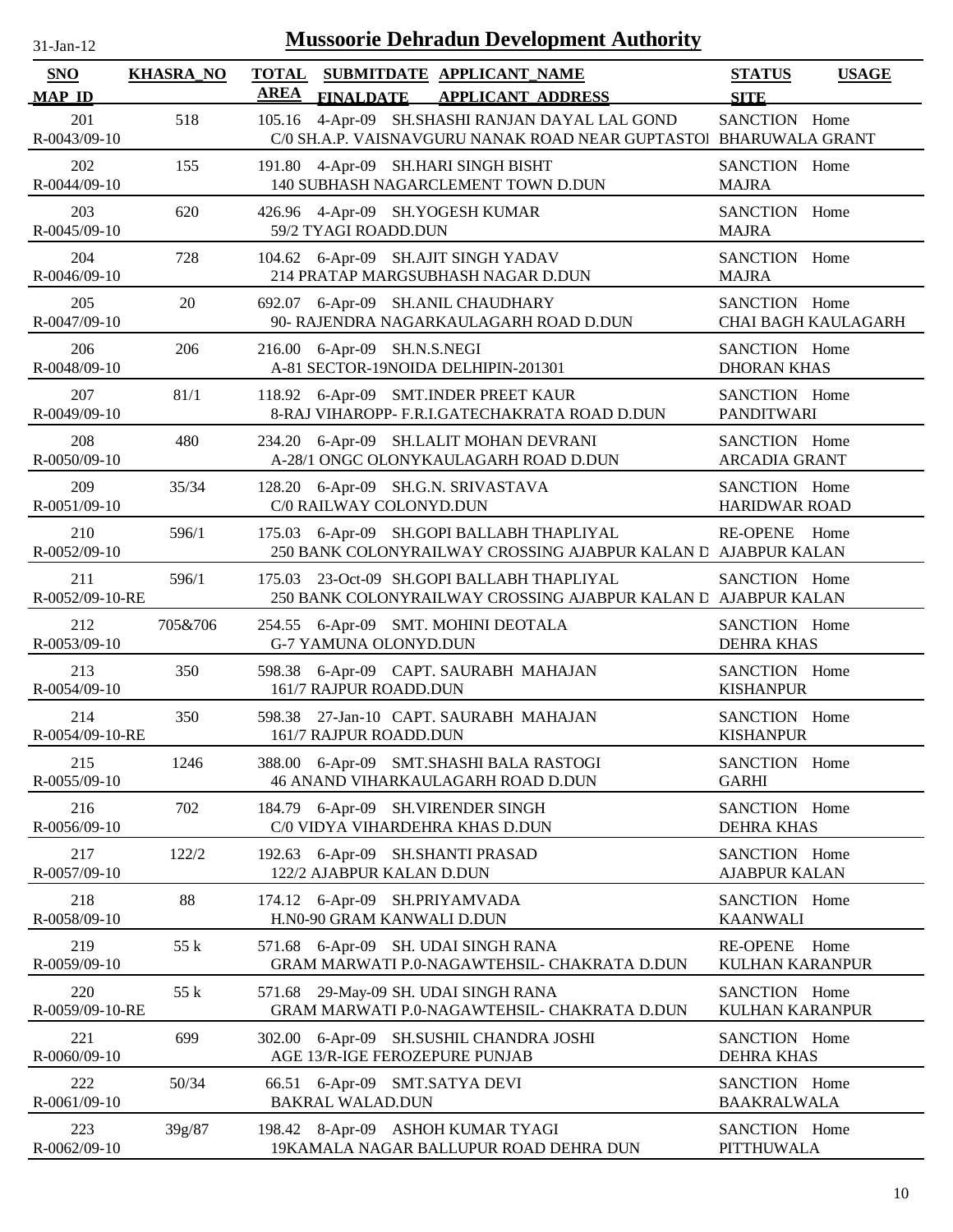| <b>Mussoorie Dehradun Development Authority</b><br>31-Jan-12 |                  |             |                            |  |                                                                                                             |                                          |                        |  |
|--------------------------------------------------------------|------------------|-------------|----------------------------|--|-------------------------------------------------------------------------------------------------------------|------------------------------------------|------------------------|--|
| <b>SNO</b><br><b>MAP ID</b>                                  | <b>KHASRA_NO</b> | <b>AREA</b> | <b>FINALDATE</b>           |  | TOTAL SUBMITDATE APPLICANT NAME<br><b>APPLICANT ADDRESS</b>                                                 | <b>STATUS</b><br><b>SITE</b>             | <b>USAGE</b>           |  |
| 224<br>R-0063/09-10                                          | 541              |             |                            |  | 72.58 8-Apr-09 SMT. TEENA DUA<br>D-15 KEWAL VIHARSAHASTRA DAHRA ROADD.DUN                                   | SANCTION Home<br><b>ADOIWALA</b>         |                        |  |
| 225<br>R-0064/09-10                                          | 610              |             |                            |  | 126.14 8-Apr-09 SH.ANIL KUMAR DHIMAN<br>330/287 GANDHI GRAMGURU ROAD LAST D.DUN                             | SANCTION Home<br><b>BANJAREWALA MAFI</b> |                        |  |
| 226<br>R-0065/09-10                                          | 722              |             |                            |  | 220.82 8-Apr-09 SH.HARISH KUMAR PURI&DINESH KUMAR I SANCTION Home<br>13 SUBHASH NAGARLEMENT TOWN D.DUN      | <b>MAJRA</b>                             |                        |  |
| 227<br>R-0066/09-10                                          | 718&720&721      |             |                            |  | 121.28 8-Apr-09 SH. HEM CHANDRA UNIYAL<br>C/0 SH. J.P.GAUR256/1 BALLUPUR VAN VIHARNEAR ONGC H AJABPUR KALAN | SANCTION Home                            |                        |  |
| 228<br>R-0067/09-10                                          | 321              |             | 321 CHANDRA NAGARD.DUN     |  | 255.47 8-Apr-09 SMT.CHNADRA RANI KAKKAR                                                                     | RE-OPENE Home<br><b>CHANDER NAGAR</b>    |                        |  |
| 229<br>R-0067/09-10-RE                                       | 321              |             | 321 CHANDRA NAGARD.DUN     |  | 255.47 10-Aug-10 SMT.CHNADRA RANI KAKKAR                                                                    | SANCTION Home<br><b>CHANDER NAGAR</b>    |                        |  |
| 230<br>R-0068/09-10                                          | 307/438          |             |                            |  | 488.10 9-Apr-09 SH. MAN MOHAN SHARMA<br>438KHURBURA MOHALLAD.DUN                                            | SANCTION Home<br>KHURBURA MOHALLA        |                        |  |
| 231<br>R-0069/09-10                                          | 169              |             | 242 CHUKKUWALAD.DUN        |  | 263.37 9-Apr-09 SH.CHANDI PRASAD BIJALWAN                                                                   | SANCTION Home<br><b>GUJRADA MANSINGH</b> |                        |  |
| 232<br>R-0070/09-10                                          | 854              |             |                            |  | 106.05 9-Apr-09 SH.DAYAL SINGH<br>GRAM AJABPUR KALAN DHARAMPUR D.DUN                                        | SANCTION Home<br><b>AJABPUR KALAN</b>    |                        |  |
| 233<br>R-0071/09-10                                          | 160              |             |                            |  | 150.55 9-Apr-09 SMT.TANVI KUKRETI<br>C/0 SH.SUDHIR KUKRETI85/2 NESHVILLA ROAD D.DUN                         | SANCTION Home                            | CHOUDHARY BIHARI LAL M |  |
| 234<br>R-0072/09-10                                          | 275              |             |                            |  | 84.82 9-Apr-09 SMT.VIJAYLAXMI DANGWAL<br>C/0 TAPOVAN ENCLAVEAAMWALA TARLA D.DUN                             | SANCTION Home<br><b>ADOIWALA</b>         |                        |  |
| 235<br>R-0073/09-10                                          | 363&48           |             | 363/218 PARK ROAD D.DUN    |  | 778.03 9-Apr-09 SH.DEVENDRA MOHAN AGGARWAL                                                                  | SANCTION Home<br><b>LAXMAN CHOWK</b>     |                        |  |
| 236<br>R-0074/09-10                                          | 635              |             |                            |  | 463.98 9-Apr-09 SH.KEDAR SINGH BISHT<br>162 MATA MANDIR ROADAJABPUR KALAN D.DUN                             | SANCTION Home<br><b>AJABPUR KALAN</b>    |                        |  |
| 237<br>R-0075/09-10                                          | 85/2             |             | 85/2-2 NESHVILLA ROADD.DUN |  | 254.18 9-Apr-09 SH.P.C.UPADHYAYA                                                                            | SANCTION Home<br>NESHVILLA ROAD          |                        |  |
| 238<br>R-0076/09-10                                          | 2057             |             |                            |  | 133.82 9-Apr-09 SMT.SAMPATI DEVI<br>83 SUMAN NAGARDHARAMPUR D.DUN                                           | SANCTION Home<br><b>AJABPUR KALAN</b>    |                        |  |
| 239<br>R-0077/09-10                                          | 774              |             |                            |  | 184.07 9-Apr-09 SH.ARVIND KUMAR<br>C/0 MAYER WALI GALIAJABPUR KALAN D.DUN                                   | SANCTION Home<br><b>AJABPUR KALAN</b>    |                        |  |
| 240<br>R-0078/09-10                                          | 1436             |             | C/0 9/1 E.C.ROADD.DUN      |  | 165.80 9-Apr-09 SH.RAJESH VASUDEV                                                                           | <b>RE-OPENE</b><br><b>KAANWALI</b>       | Home                   |  |
| 241<br>R-0078/09-10-RE                                       | 1436             |             | C/0 9/1 E.C.ROADD.DUN      |  | 165.80 23-Jun-09 SH.RAJESH VASUDEV                                                                          | SANCTION Home<br><b>KAANWALI</b>         |                        |  |
| 242<br>R-0079/09-10                                          | 339              |             | 58/1 RAJPUR ROADD.DUN      |  | 2,258.73 9-Apr-09 C.R.S.BUILDERS&PROMOTERS PVT.LTD                                                          | <b>REJECTED</b><br><b>JAKHAN</b>         | Group Housing          |  |
| 243<br>R-0080/09-10                                          | 25               |             |                            |  | 269.72 9-Apr-09 SH.GURCHARANJIT SINGH<br>C/0 CHAI BAGH KAULAGARH D.DUN                                      | SANCTION Home                            | CHAI BAGH KAULAGARH    |  |
| 244<br>R-0081/09-10                                          | 22               |             | 22 OLD SURVEY ROADD.DUN    |  | 390.00 9-Apr-09 SH.SHAIL BALA NEGI                                                                          | SANCTION Home<br>OLD SURVEY ROAD         |                        |  |
| 245<br>R-0082/09-10                                          | 142              |             |                            |  | 278.32 9-Apr-09 SH.BHAGAT SINGH NEGI<br>TYPE-II H.N0-19 NEW SECTRATECOLONY MDDA KEDAR PU                    | SANCTION Home<br>MOHKAMPUR KHURD         |                        |  |
| 246<br>R-0083/09-10                                          | 133/77           |             |                            |  | 206.23 9-Apr-09 SH.KHURSHEED AHMAD JAIDI<br>133/77 AMRIT KAUR ROAD D.DUN                                    | SANCTION Home<br><b>AMRIT KAUR ROAD</b>  |                        |  |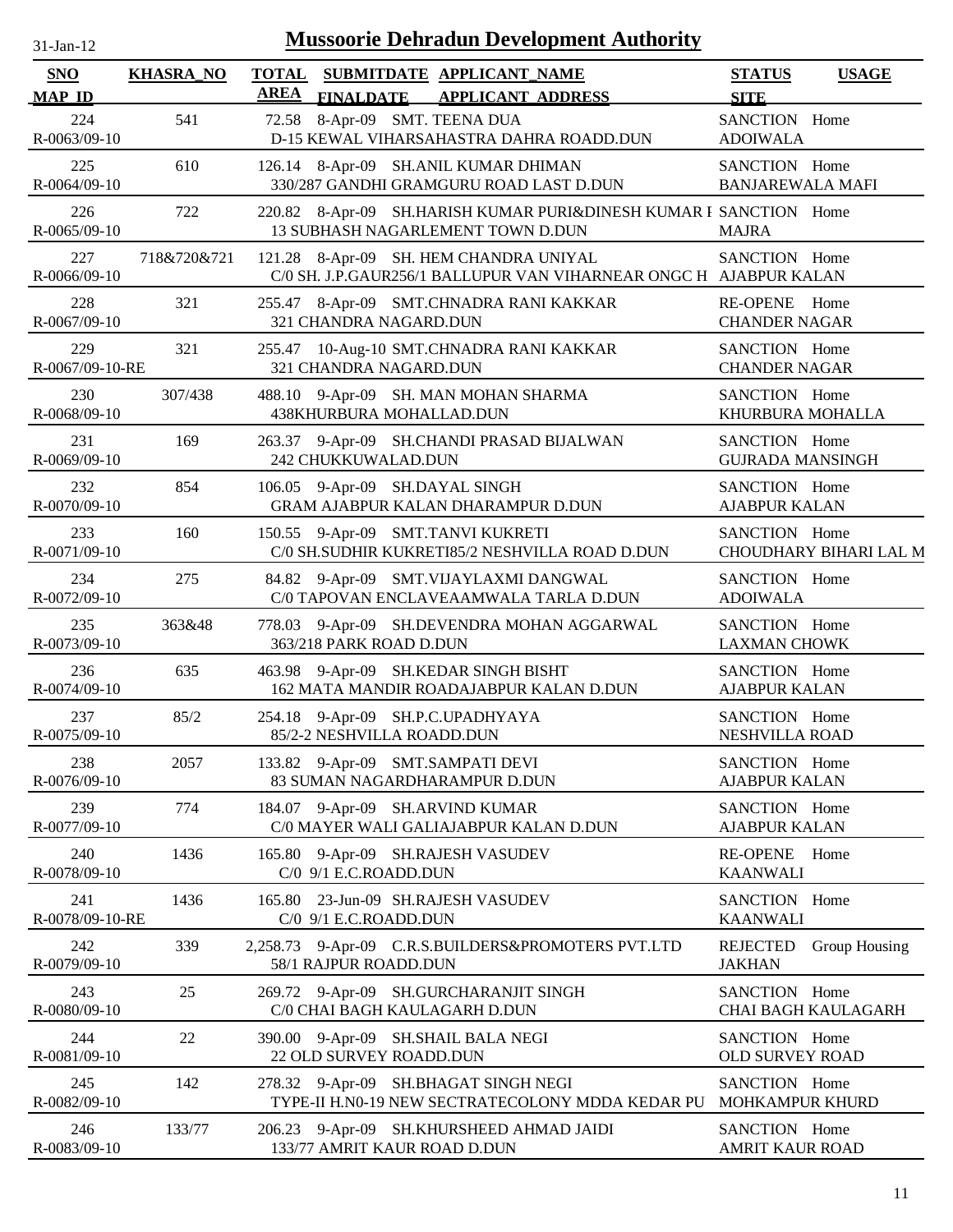| $31$ -Jan-12                | <b>Mussoorie Dehradun Development Authority</b> |                             |                                                              |                                                                                                           |                                         |                    |  |  |
|-----------------------------|-------------------------------------------------|-----------------------------|--------------------------------------------------------------|-----------------------------------------------------------------------------------------------------------|-----------------------------------------|--------------------|--|--|
| <b>SNO</b><br><b>MAP ID</b> | <b>KHASRA_NO</b>                                | <b>TOTAL</b><br><b>AREA</b> | <b>FINALDATE</b>                                             | SUBMITDATE APPLICANT_NAME<br><b>APPLICANT ADDRESS</b>                                                     | <b>STATUS</b><br><b>SITE</b>            | <b>USAGE</b>       |  |  |
| 247<br>R-0084/09-10         | 452/1                                           | 169.03                      | 9-Apr-09 SH.DALJEET SINGH                                    | C/0 INDIRA GANDHI MARGNIRANJANPUR D.DUN                                                                   | SANCTION Home<br>NIRANJANPUR            |                    |  |  |
| 248<br>R-0085/09-10         | $S-3-C/107$                                     |                             | C-89 NEHRU COLONYD.DUN                                       | 663.29 9-Apr-09 SH.PUSHPENDRA JHINKWAN                                                                    | SANCTION Home<br>DEFENCE COLONY         |                    |  |  |
| 249<br>R-0086/09-10         | PLOT.N0-3                                       |                             | S.P. (RURAL)RORKEE HARIDWAR                                  | 491.15 9-Apr-09 SH.AJAY JOSHI&SUNEETA JOSHI                                                               | SANCTION Home                           | SAHASTRADHARA ROAD |  |  |
| 250<br>R-0087/09-10         | 655                                             | 464.50                      |                                                              | 15-Apr-09 SH.DEVESH CHANDRA GOYAL<br>293-A BHAGAT SINGH ROADSUBHASH NAGAR D.DUN                           | SANCTION Home<br><b>BHARUWALA GRANT</b> |                    |  |  |
| 251<br>R-0088/09-10         | 82                                              | 137.18                      | 15-Apr-09 SH.S.P.SRIVASTAVA<br>200 ARYA NAGARBLOCK- II D.DUN |                                                                                                           | SANCTION Home<br><b>ARYA NAGAR</b>      |                    |  |  |
| 252<br>R-0089/09-10         | 1172                                            | 172.78                      | 92-A PANDITWARIPHASE-II D.DUN                                | 15-Apr-09 SH.ATTAR SINGH CHAUHAN                                                                          | SANCTION Home<br><b>AJABPUR KHURD</b>   |                    |  |  |
| 253<br>R-0090/09-10         | 36                                              | 418.00                      | 28/37 TAGORE COLONYD.DUN                                     | 15-Apr-09 COL.ANIRUDH M SHINDE&PRIYANKA SHIN SANCTION Home                                                | <b>JAKHAN</b>                           |                    |  |  |
| 254<br>R-0091/09-10         | 705                                             | 279.18                      |                                                              | 15-Apr-09 SH.YASWANT SINGH CHAUHAN<br>C/0 SH.NANDAN SINGH CHAUHANVIDYA VIHAR DEHRA KH DEHRA KHAS          | SANCTION Home                           |                    |  |  |
| 255<br>R-0092/09-10         | 140                                             |                             | 310.36 15-Apr-09 SMT.ASHA PAL                                | /0 TAPOVAN ENCLAVERAIPUR ROAD D.DUN                                                                       | SANCTION Home<br><b>CHAK RAIPUR</b>     |                    |  |  |
| 256<br>R-0093/09-10         | 39/1                                            | 254.06                      | F-22 I.I.P. COLONYMOKAMPUR D.DUN                             | 15-Apr-09 SH.SATISH CHANDRA BHATT                                                                         | SANCTION Home<br><b>MAJRI MAFI</b>      |                    |  |  |
| 257<br>R-0093/09-10-RE      | 39/1                                            |                             | F-22 I.I.P. COLONYMOKAMPUR D.DUN                             | 254.06 3-Feb-10 SH.SATISH CHANDRA BHATT                                                                   | SANCTION Home<br><b>MAJRI MAFI</b>      |                    |  |  |
| 258<br>R-0094/09-10         | 43/3                                            |                             | 43 GANDHI ROAD D.DUN                                         | 203.50 15-Apr-09 SH.RAEESH AHMAD&SH.AMIR AHMAD                                                            | SANCTION Home<br><b>GANDHI ROAD</b>     |                    |  |  |
| 259<br>R-0095/09-10         | 435&441&453                                     |                             | 346.04 15-Apr-09 SMT.SHALINI SAINI                           | W/0 SH.SURESH PAL SAINIFLAT-N0-1 TYPE-1V CPWD OFFIC HATHIBARKALA                                          | SANCTION Home                           |                    |  |  |
| 260<br>R-0096/09-10         | 43                                              |                             |                                                              | 287.10 15-Apr-09 SH.SURENDRA SINGH BISHT<br>C/0 SH.DEVI PRASAD MAITHANI2- VISHNU VIHAR HARIDWA SHAH NAGAR | SANCTION Home                           |                    |  |  |
| 261<br>R-0097/09-10         | 1552/1                                          |                             | 215 DRON PURI G.M.S.ROAD D.DUN                               | 91.73 15-Apr-09 SH.SUCHA SINGH&DALJEET SINGH                                                              | SANCTION Home<br><b>KAANWALI</b>        |                    |  |  |
| 262<br>R-0098/09-10         | 95                                              | 992.66                      | 9 NATIONAL ROADD.DUN                                         | 15-Apr-09 DR.LT.COL. HARISH BHATIA                                                                        | SANCTION Home<br><b>VASANT VIHAR</b>    |                    |  |  |
| 263<br>R-0099/09-10         | 44                                              | 131.00                      | H.N0-44 KHURBURAMOHALLA D.DUN                                | 15-Apr-09 SH.TEJINDER MOHAN SINGH&SMT TEJINDE SANCTION Home                                               | KHURBURA MOHALLA                        |                    |  |  |
| 264<br>R-0100/09-10         | 37/2                                            | 190.08                      | 15-Apr-09 SH. JAMALLUDIN<br>T-5 RAILWAY COLONYSOLAN (H.P)    |                                                                                                           | SANCTION Home<br><b>MAJRA</b>           |                    |  |  |
| 265<br>R-0101/09-10         | 155M                                            | 118.09                      | KHURABURA MOHALLAD.DUN                                       | 15-Apr-09 SH. SANJAY KUMAR PATHAK                                                                         | REJECTED<br><b>KAANWALI</b>             | Home               |  |  |
| 266<br>R-0102/09-10         | 321                                             | 376.39                      | C-79 SAKET COLONY                                            | 16-Apr-09 SMT. PUSHP LATA SAKLANI                                                                         | REJECTED Home<br><b>AJABPUR KALAN</b>   |                    |  |  |
| 267<br>R-0103/09-10         | 167NEW NO.<br>266                               | 149.56                      | 16-Apr-09 SH. SHIV CHARAN SINGH<br>148/2 D.L.ROAD D.DUN      |                                                                                                           | SANCTION Home<br><b>ADOIWALA</b>        |                    |  |  |
| 268<br>R-0104/09-10         | 346                                             | 227.70                      | 751 SECTOR 4 DEFENCE COLONY                                  | 16-Apr-09 SH. ANIL KUMAR & PRADEEP KUMAR                                                                  | SANCTION Home<br><b>KEDARPUR</b>        |                    |  |  |
| 269<br>R-0105/09-10         | 622                                             | 286.62                      |                                                              | 16-Apr-09 SH. RAJENDRA SINGH SAJWAN<br>64/1NDER VIHAR STREET NO. 11 KAULAN GARH ROAD                      | SANCTION Home<br><b>DHARMPUR</b>        |                    |  |  |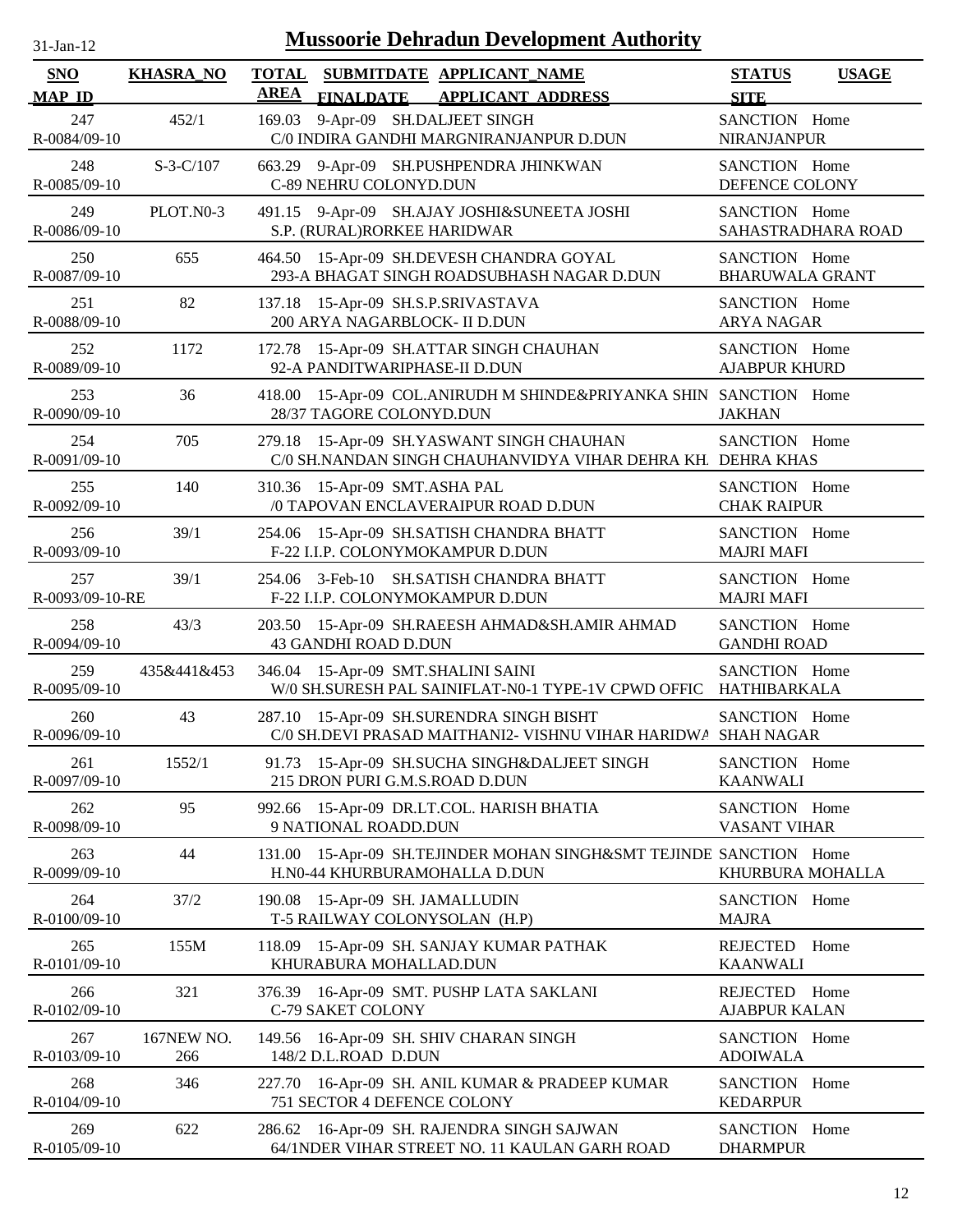| 31-Jan-12                   |                  | <b>Mussoorie Dehradun Development Authority</b>                                                             |                                                  |
|-----------------------------|------------------|-------------------------------------------------------------------------------------------------------------|--------------------------------------------------|
| <b>SNO</b><br><b>MAP ID</b> | <b>KHASRA_NO</b> | <b>TOTAL</b><br>SUBMITDATE APPLICANT NAME<br><b>AREA</b><br><b>APPLICANT ADDRESS</b><br><b>FINALDATE</b>    | <b>STATUS</b><br><b>USAGE</b><br><b>SITE</b>     |
| 270<br>R-0106/09-10         | 306              | 16-Apr-09 SH.JAGDISH PRASAD SHARMA<br>114.86<br>D-64 NEHRU COLONYD.DUN                                      | SANCTION Home<br><b>NATTHANPUR</b>               |
| 271<br>R-0107/09-10         | 128              | 16-Apr-09 SH.SOHANI KUMAR<br>117.75<br>GRAM-JHABRAWALAP.0-DOIWALA D.DUN                                     | RE-OPENE Home<br>KARGI GRANT (PART)              |
| 272<br>R-0107/09-10-RE      | 128              | 117.75 25-Sep-09 SH.SOHANI KUMAR<br>GRAM-JHABRAWALAP.0-DOIWALA D.DUN                                        | SANCTION Home<br>KARGI GRANT (PART)              |
| 273<br>R-0108/09-10         | 1501             | 133.33<br>16-Apr-09 GANGA REALTORS<br>C-7 RACE COURSE D.DUN                                                 | SANCTION Home<br><b>DEHRA KHAS</b>               |
| 274<br>R-0109/09-10         | 257              | 211.89 16-Apr-09 DR.SUDHIR KUMAR GHILDIYAL<br>C-4 MEDICAL CAMPUSSHRI MAHANT INDRESH HOSPITAL P MAROTHA      | SANCTION Home                                    |
| 275<br>R-0110/09-10         | 619              | 16-Apr-09 SH.SUSHIL GURUNG<br>650.00<br>C/0 BELL ROADCLEMENT TOWN D.DUN                                     | SANCTION Home<br><b>BHARUWALA GRANT</b>          |
| 276<br>R-0111/09-10         | 408/474          | 16-Apr-09 SH.ABDUL MALIK&SMT.NIKHAT PARVEEN<br>179.81<br>28-A NAI BASTIRACE COURSE DHARAMPURD.DUN           | SANCTION Home<br><b>SEWALA KALAN</b>             |
| 277<br>R-0112/09-10         | 257              | 16-Apr-09 SH.SUBODH KUMAR GHILDIYAL<br>262.23<br>C-4 MED.CAMPUS SMIHOSPITAL PATEL NAGAR D.DUN               | SANCTION Home<br><b>MAROTHA</b>                  |
| 278<br>R-0113/09-10         | 260K             | 16-Apr-09 MR RAJEEV DANG & SMT. NIDHI DANG<br>128.38<br>329/1 PATEL NAGAR                                   | SANCTION Home<br>KARGI GRANT (PART)              |
| 279<br>R-0114/09-10         | 809              | 16-Apr-09 SH. SHIV RAJ CHAUHAN<br>296.93<br>SIMPLEX 2/5 B. PURAMTEHRI GARHWAL 249131                        | SANCTION Home<br><b>NATHANPUR</b>                |
| 280<br>R-0115/09-10         | $30-A$           | 16-Apr-09 SH. BHAWAR SINGH<br>379.50<br>30-A MOHINI ROADDALANWALA D.DUN                                     | SANCTION Home<br><b>MOHINI ROAD</b>              |
| 281<br>R-0116/09-10         | 22               | 1,079.65 16-Apr-09 SH.YOGESH SAPRA&RITESH SAPRA<br>9 EAST REST CAMPTYAGI ROAD D.DUN                         | SANCTION Home<br><b>JAKHAN</b>                   |
| 282<br>R-0117/09-10         | 322              | 16-Apr-09 SMT.MAMTA THAKUR<br>120.95<br>74//14-1 RAJPUR ROADD.DUN                                           | SANCTION Home<br><b>DHORAN KHAS</b>              |
| 283<br>R-0118/09-10         | $34-A$           | 299.68<br>16-Apr-09 SH.S.D KANDWAL<br>34-A/170 LITTAN ROADD.DUN                                             | SANCTION Home<br><b>LITTAN ROAD</b>              |
| 284<br>R-0118/09-10-RE      | $34-A$           | 299.68 17-Apr-10 SH.S.D KANDWAL<br>34-A/170 LITTAN ROADD.DUN                                                | SANCTION Home<br><b>LITTAN ROAD</b>              |
| 285<br>R-0119/09-10         | 612/2            | 235.46 17-Apr-09 SH.JITENDER CHAUDHARY& SUNITA CHAU SANCTION Home<br>GRAM DHARAMPUR UPPERRAJEEV NAGAR D.DUN | <b>DHARMPUR</b>                                  |
| 286<br>R-0120/09-10         | 159              | 17-Apr-09 SMT.SUNITA SINGH<br>317.41<br>B-5 SHIV LOK COLONYCHAK RAIPUR D.DUN                                | SANCTION Home<br><b>CHAK RAIPUR</b>              |
| 287<br>R-0121/09-10         | 4                | 17,297.47 17-Apr-09 Y.W.C.A .OF INDIA<br><b>4 NEW CANTT ROADD.DUN</b>                                       | <b>REJECTED</b><br>Dharam Shala<br>NEW CANT ROAD |
| 288<br>R-0122/09-10         | 16               | 208.10 17-Apr-09 SH.B.C.SINGH BISHT<br>GRAM NATHANPURLANE-N0-4 P.0. NATHANPURD.DUN                          | SANCTION Home<br><b>NATHANPUR</b>                |
| 289<br>R-0123/09-10         | 695              | 17-Apr-09 SH.DINESH CHANDRA UPRETI<br>208.90<br>Q.N0- D-8 I.I.R.S. COLONYKALIDAS ROAD NEARSGRR SCHOO        | SANCTION Home<br>AAMWALA TARLA                   |
| 290<br>$R - 0124/09 - 10$   | 193              | 17-Apr-09 SMT.SUMAN JOSHI<br>217.34<br><b>GRAM MAJRAD.DUN</b>                                               | SANCTION Home<br><b>MAJRA</b>                    |
| 291<br>R-0125/09-10         | 986/1&986/2      | 752.78 17-Apr-09 SH.ANAND SWARUP RATURI<br>22 VANASTHALI BALLUPURCANAL ROAD D.DUN                           | SANCTION Home<br><b>GARHI</b>                    |
| 292<br>R-0126/09-10         | 224              | 72.16 17-Apr-09 MODH. MUSHEER<br>223 KARANPUR D.DUN                                                         | SANCTION Home<br><b>KARANPUR</b>                 |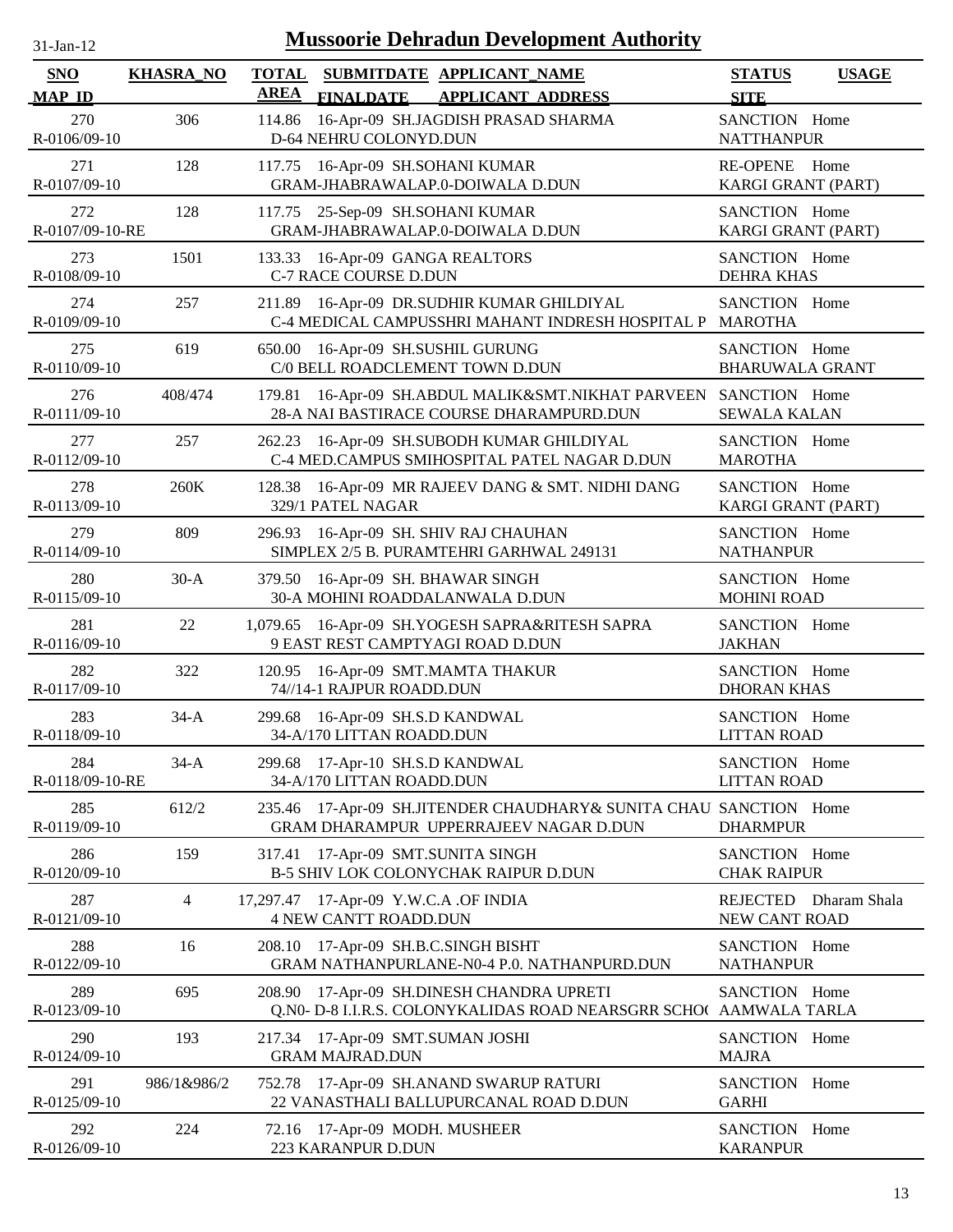| 31-Jan-12                   |                  | <b>Mussoorie Dehradun Development Authority</b>                                                          |                                              |
|-----------------------------|------------------|----------------------------------------------------------------------------------------------------------|----------------------------------------------|
| <b>SNO</b><br><b>MAP ID</b> | <b>KHASRA_NO</b> | <b>TOTAL</b><br>SUBMITDATE APPLICANT_NAME<br><b>AREA</b><br><b>APPLICANT ADDRESS</b><br><b>FINALDATE</b> | <b>STATUS</b><br><b>USAGE</b><br><b>SITE</b> |
| 293<br>R-0127/09-10         | 36/22            | 17-Apr-09 SMT.GEETA<br>147.20<br>50/36/22 BALLUPURCANAL ROAD D.DUN                                       | SANCTION Home<br><b>BALLUPUR</b>             |
| 294<br>R-0128/09-10         | 705&706          | 328.72 17-Apr-09 SH. HARI RAM<br>AJABPUR KALAN MASZID WALI GALIMOTHROWALA ROAD AJABPUR KALAN             | SANCTION Home                                |
| 295<br>R-0129/09-10         | 08               | 286.17 17-Apr-09 SH. DINESH KUMAR PIPLANI<br>TYPE II/23, AUDIT OLONYSEEMA DWAR D.DUN                     | SANCTION Home<br><b>GARHI</b>                |
| 296<br>R-0130/09-10         | 38               | 297.39 17-Apr-09 SH.INDER SINGH BISHT<br>38 VIJAY PARK EXTKANWALI D.DUN                                  | SANCTION Home<br>VIJAY PARK EXTN.            |
| 297<br>R-0131/09-10         | 211              | 144.18 17-Apr-09 SH.KAMLESH CHANDRA JUYAL<br>235 PANDITWARI PHASE-IIP.0- PREM NAGAR D.DUN                | SANCTION Home<br><b>PANDITWARI</b>           |
| 298<br>R-0132/09-10         | 701&703          | 18-Apr-09 SH.RAM CHANDRA DUBEY<br>162.68<br>3912 CANAL ROAD D.DUN                                        | SANCTION Home<br><b>JAKHAN</b>               |
| 299<br>R-0133/09-10         | 1553/2           | 118.36 18-Apr-09 SH.AMARNATH KUKREJA<br>48 G.M.S. ROADKANWALI DDUN                                       | SANCTION Home<br><b>KAANWALI</b>             |
| 300<br>R-0134/09-10         | 25               | 18-Apr-09 SH.ASHISH MOHAN GUPTA<br>326.83<br>25 CHAKRATA ROADD.DUN                                       | SANCTION Home<br><b>CHAKRATA ROAD</b>        |
| 301<br>R-0135/09-10         | 229              | 156.77 18-Apr-09 SH.RAJEEV KUMAR<br>55/7 KISHAN NAGARCHAKRATA ROAD D.DUN                                 | SANCTION Home<br><b>NIRANJANPUR</b>          |
| 302<br>R-0136/09-10         | 527              | 18-Apr-09 SMT.MEERA MISHRA<br>276.20<br>3 KAILASH PURIMEERUT (U.P)                                       | SANCTION Home<br><b>DHORAN KHAS</b>          |
| 303<br>R-0137/09-10         | 11               | 18-Apr-09 SH.J.D.SHARMA&SEEMA SHARMA<br>126.08<br>280/1 STREET-N0-9RAJENDER NAGAR D.DUN                  | SANCTION Home<br><b>CHAI BAGH KAULAGARH</b>  |
| 304<br>R-0138/09-10         | 689              | 18-Apr-09 SH.SUDHIR KUMAR SHARMA<br>94.55<br>C-26 TURNER ROADD.DUN                                       | SANCTION Home<br><b>MAJRA</b>                |
| 305<br>R-0139/09-10         | 94               | 18-Apr-09 SH.AMARJEET SINGH<br>192.76<br><b>GRAM MAJRA D.DUN</b>                                         | SANCTION Home<br><b>PANDITWARI</b>           |
| 306<br>R-0140/09-10         | 179              | 145.05<br>18-Apr-09 SH.CHIRANJI LAL CHAMOLI<br>C/0 SH. VIVEK NAUTIYAL67/1 VASANT VIHARD.DUN              | SANCTION Home<br><b>PANDITWARI</b>           |
| 307<br>R-0141/09-10         | 348              | 144.09 18-Apr-09 SH. VIRENDRA SINGH GAHLOT<br>348 BLOCK-1 OMKAR ROADD.DUN                                | SANCTION Home<br><b>DEHRADUN</b>             |
| 308<br>R-0142/09-10         | 151              | 18-Apr-09 COL. JAI PRAKASH UNIYAL<br>214.54<br>51/A- SEC-2DEFENCE COLONYD.DUN                            | SANCTION Home<br><b>SHAH NAGAR</b>           |
| 309<br>R-0143/09-10         | 22               | 18-Apr-09 SH.JAI PAL SINGH<br>189.79<br>CHANDRA BANI KHALASA MOHBBAWALA D.DUN                            | SANCTION Home<br>CHANDRABANI KHALSA          |
| 310<br>R-0144/09-10         | 146              | 18-Apr-09 SMT.ASHA KOTHIYAL<br>199.25<br>GRAM KOTI DEV PRAYAGTEHRI GARHWAL                               | SANCTION Home<br><b>AJABPUR KHURD</b>        |
| 311<br>R-0145/09-10         | 361/1            | 169.86 20-Apr-09 SH. J.P.SAKLANI<br>MADHUR VIHAR AJABPUR KHURD                                           | SANCTION Home<br><b>AJABPUR KHURD</b>        |
| 312<br>R-0146/09-10         | 260/1            | 20-Apr-09 SH JAG MOHAN SINGH THAPIYAL<br>199.89<br>100, SUMANPURI NEARSAHSTRADHARA CROSSINGD.DUN         | SANCTION Home<br><b>NATHANPUR</b>            |
| 313<br>R-0147/09-10         | 27/10            | 20-Apr-09 SH.MANVENDRA KUMAR MAMGAIN<br>219.98<br>27/20 KESHAV ROADKANWALI ROAD D.DUN                    | SANCTION Home<br><b>KESHAV ROAD</b>          |
| 314<br>R-0148/09-10         | 735/2            | 115.99 20-Apr-09 SH.RAJENDER SINGH<br>56/7 JAKHAN CANAL ROAD D.DUN                                       | SANCTION Home<br><b>JAKHAN</b>               |
| 315<br>R-0149/09-10         | 32               | 20-Apr-09 GANGA REALTORS<br>174.00<br>C-7 RACE COURSED.DUN                                               | REJECTED Home<br><b>DEHRA KHAS</b>           |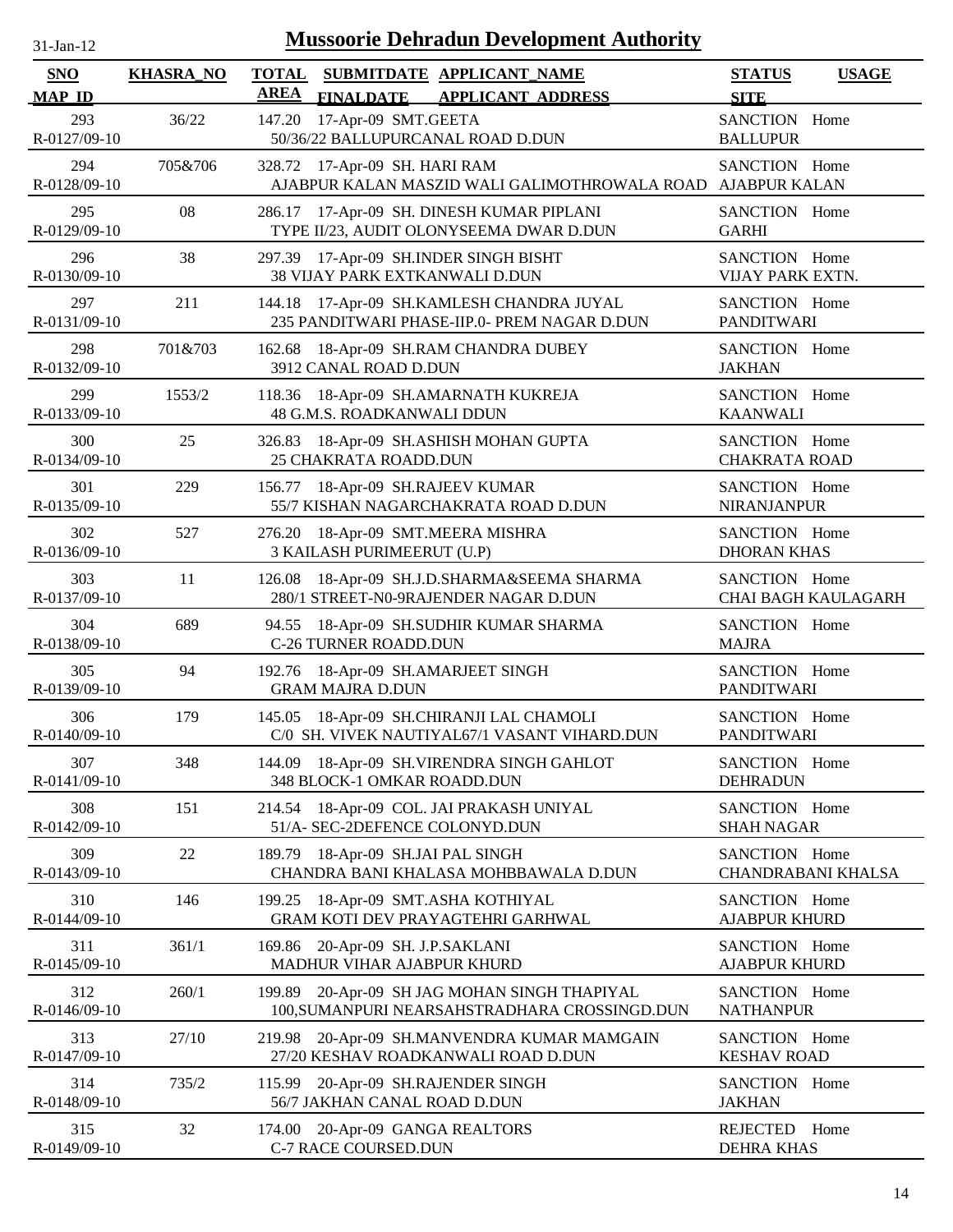| $31-Jan-12$                 |                  | <b>Mussoorie Dehradun Development Authority</b>                                                         |                                              |
|-----------------------------|------------------|---------------------------------------------------------------------------------------------------------|----------------------------------------------|
| <b>SNO</b><br><b>MAP ID</b> | <b>KHASRA_NO</b> | TOTAL SUBMITDATE APPLICANT NAME<br><b>AREA</b><br><b>FINALDATE</b><br><b>APPLICANT ADDRESS</b>          | <b>STATUS</b><br><b>USAGE</b><br><b>SITE</b> |
| 316<br>R-0150/09-10         | 279              | 20-Apr-09 SH.NARENDRA TOMAR<br>189.18<br>21 MAHADEV VIHARG.M.S.ROAD D.DUN                               | SANCTION Home<br><b>NIRANJANPUR</b>          |
| 317<br>R-0151/09-10         | 516              | 112.50 20-Apr-09 SMT.INDU VERMA<br>E-128 NEHRU COLONYD.DUN                                              | SANCTION Home<br><b>DHORAN KHAS</b>          |
| 318<br>R-0152/09-10         | 516              | 112.50 20-Apr-09 SMT.NIRMALA SHARMA<br>53/2 E.C.ROADD.DUN                                               | SANCTION Home<br><b>DHORAN KHAS</b>          |
| 319<br>R-0153/09-10         | 604              | 20-Apr-09 SMT.MEENAKSHI BHARDWAJ&OTHERS<br>362.45<br>BELL ROADNEAR GRAFIC ARACLEMENT TOW<br>$C/0$ 126/2 | SANCTION Home<br><b>BHARUWALA GRANT</b>      |
| 320<br>R-0154/09-10         | 728              | 207.37<br>20-Apr-09 SH.RAJESH THAPA<br>WILD LIFE INSTITUTE OF INDIA P.O.BOX-18 CHANDER BAN              | SANCTION Home<br><b>NATHANPUR</b>            |
| 321<br>R-0155/09-10         | 462              | 283.22 20-Apr-09 SH.TEJ BIR SINGH<br>4/38 ASHIRWAD ENCLAVELANE-N0-4 BALLUPUR D.DUN                      | SANCTION Home<br><b>KAANWALI</b>             |
| 322<br>R-0156/09-10         | 1207             | 164.97<br>20-Apr-09 SH.ANIL KUMAR AHUJA<br>32 KAMLA NAGARCHAKRATA ROAD D.DUN                            | SANCTION Home<br><b>GARHI</b>                |
| 323<br>R-0157/09-10         | 239              | 189.10 20-Apr-09 SH.MOHAN LAL BHATIA<br>647/1 RAJENDRA NAGARSTREET.N0-4 LANE-N0-8D.DUN                  | SANCTION Home<br><b>SEWALA KALAN</b>         |
| 324<br>R-0158/09-10         | 752/2            | 152.96 20-Apr-09 SH.RAVI PRAKASH<br>47 INDIRA NAGARD.DUN                                                | SANCTION Home<br><b>KAANWALI</b>             |
| 325<br>R-0159/09-10         | 583              | 20-Apr-09 SMT.KAMAL SONI<br>90.57<br>9 KANWALI ROAD D.DUN                                               | SANCTION Home<br><b>DEHRA KHAS</b>           |
| 326<br>R-0160/09-10         | 1218             | 20-Apr-09 SH.K.G.BABBAR<br>272.75<br>15 KAILASH PURIBALLUPUR ROAD D.DUN                                 | SANCTION Home<br><b>GARHI</b>                |
| 327<br>R-0161/09-10         | 340/359/215      | 20-Apr-09 SMT.VIJAY AGGARWAL&OTHERS<br>536.18<br>340/359/215 PARK ROAD D.DUN                            | <b>RE-OPENE</b><br>Home<br><b>PARK ROAD</b>  |
| 328<br>R-0161/09-10-RE      | 340/359/215      | 27-Jan-12 SMT.VIJAY AGGARWAL&OTHERS<br>536.18<br>340/359/215 PARK ROAD D.DUN                            | <b>PENDING</b><br>Home<br><b>PARK ROAD</b>   |
| 329<br>R-0162/09-10         | 209              | 181.22 20-Apr-09 SH.RAKESH GOYAL<br>C/0 GOYAL BHAWANBALA HISSAR MUSSOORIE                               | SANCTION Home<br><b>NIRANJANPUR</b>          |
| 330<br>R-0163/09-10         | 219/2            | 20-Apr-09 SH.PRAMOD THERAJA<br>227.79<br>C/0 JOHRI GAONGARHI D.DUN                                      | SANCTION Home<br><b>JOHDI</b>                |
| 331<br>R-0164/09-10         | 1353             | 20-Apr-09 SH.ATUL KUMAR PATHAK<br>240.00<br>C/0 SH.DEVENDER NATH SINGH15-C TURNER ROAD NEAR B KAANWALI  | SANCTION Home                                |
| 332<br>R-0165/09-10         | 938              | 409.56 21-Apr-09 SMY. PAWANLATA<br>KUKKAWALA DOIWALA                                                    | SANCTION Home<br><b>NATHANPUR</b>            |
| 333<br>R-0166/09-10         | 532M             | 203.18 21-Apr-09 SH. NATHI SINGH GUSSAIN<br>SH. NATHI SINGH GUSSAINS/O SH.PRITHVI SINGH GUSSAIN/        | SANCTION Home<br><b>AJABPUR KALAN</b>        |
| 334<br>R-0167/09-10         | 107A,108&109     | 177.44<br>21-Apr-09 DR. MATTHEW PRASAD<br>51/11 GREEN VALLY525 RAJPUR ROAD                              | SANCTION Home<br><b>KARANPUR KHAS</b>        |
| 335<br>R-0168/09-10         | 405              | 145.73 21-Apr-09 SH. ANIL KUMAR SHARMA<br>DOON ENCLAVE SEWLAKALANNEAR PITTHUWALA                        | SANCTION Home<br><b>SEWALA KALAN</b>         |
| 336<br>R-0169/09-10         | 281              | 121.61<br>21-Apr-09 SH. NARENDRA SINGH RANA<br>BLOCK-C AJABPUR KHURDSARASWATI VIHAR D.DUN               | SANCTION Home<br><b>AJABPUR KHURD</b>        |
| 337<br>R-0170/09-10         | 147              | 21-Apr-09 SMT.SABA FAZIL KHAN<br>105.67<br>53/1 CANNAL ROADKISHAN PUR D.DUN                             | SANCTION Home<br><b>KISHANPUR</b>            |
| 338<br>R-0171/09-10         | 1110             | 21-Apr-09 SH.RAKESH CHANDRA KIMOTHI<br>212.78<br>178/140 ARAGHARDHARAMPUR D.DUN                         | SANCTION Home<br><b>NATHANPUR</b>            |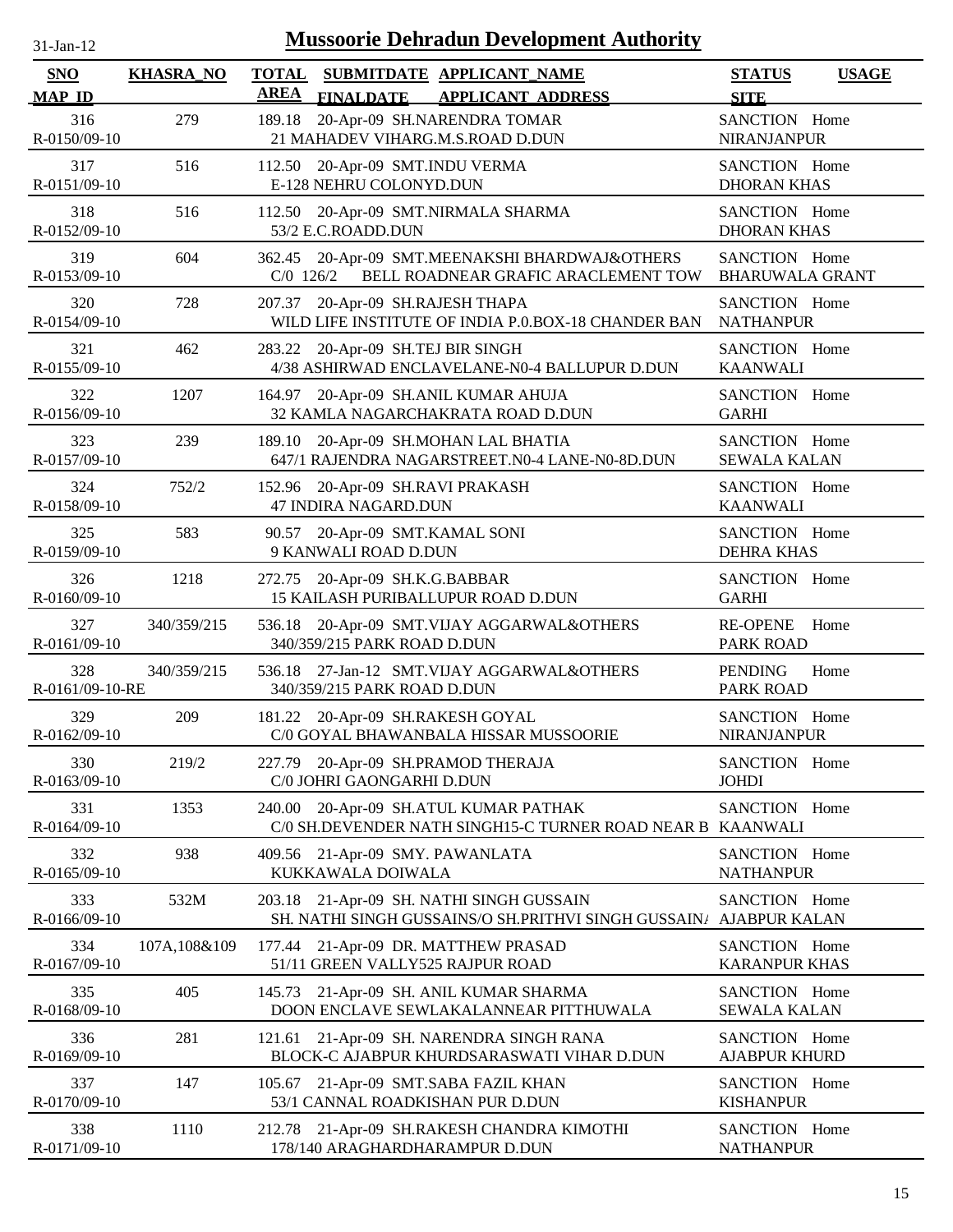| 31-Jan-12                   |                  |                             | <b>Mussoorie Dehradun Development Authority</b>                                                             |                                           |                             |
|-----------------------------|------------------|-----------------------------|-------------------------------------------------------------------------------------------------------------|-------------------------------------------|-----------------------------|
| <b>SNO</b><br><b>MAP ID</b> | <b>KHASRA_NO</b> | <b>TOTAL</b><br><b>AREA</b> | SUBMITDATE APPLICANT NAME<br><b>FINALDATE</b><br><b>APPLICANT ADDRESS</b>                                   | <b>STATUS</b><br><b>SITE</b>              | <b>USAGE</b>                |
| 339<br>R-0172/09-10         | 519/554          | 153.70                      | 21-Apr-09 SH.AJAY SHARMA<br>GRAM DHORAN KHASSAHASTRADHARA ROAD D.DUN                                        | SANCTION Home<br><b>DHORAN KHAS</b>       |                             |
| 340<br>R-0173/09-10         | 160              |                             | 196.32 21-Apr-09 SH.P.S BISHT<br>160 SALAWALA D.DUN                                                         | SANCTION Home<br><b>SALAWALA</b>          |                             |
| 341<br>R-0174/09-10         | 74&75            |                             | 101.97 21-Apr-09 SMT.USHA BISHT<br>W/0 SH.VIKRAM SINGH BISHTMOTHROWALA ROAD DHARA KEDARPUR                  | SANCTION Home                             |                             |
| 342<br>R-0175/09-10         | 158              |                             | 173.74 21-Apr-09 SH.RAJ KISHORE<br>DEV LOK COLONYSHIMLA BYE PASS D.DUN                                      | SANCTION Home<br><b>SEWALA KALAN</b>      |                             |
| 343<br>R-0176/09-10         | 112/177M         | 177.79                      | 21-Apr-09 SMT RAJENDER KAUR<br>1/114 LUNIYA MOHALLA                                                         | SANCTION Home<br><b>UDDIWALA KARANPUR</b> |                             |
| 344<br>R-0177/09-10         | 131              | 197.28                      | 21-Apr-09 SH. MUKESH RAWAT<br>C/0 SH. D.S.RAWAT198MODEL COLONY ARAGHARH                                     | SANCTION Home<br><b>AJABPUR KALAN</b>     |                             |
| 345<br>R-0178/09-10         | 540&541          |                             | 291.34 22-Apr-09 SH. DATA RAM DANGWAL<br>VILLAGE-SARANA P.O.MASOODDISTRICT PAURI                            | SANCTION Home<br><b>AAMWALA TARLA</b>     |                             |
| 346<br>R-0179/09-10         | 42               |                             | 189.05 22-Apr-09 SH. KESHAV CHAND<br>PREMPUM MAFI KAULA GARH ROAD                                           | SANCTION Home<br>PREMPUR MAFI (PART)      |                             |
| 347<br>R-0180/09-10         | 722              |                             | 77.14 22-Apr-09 SMT.SUNITA<br>C/0 ADARSH COLONYPANT ROAD SUBHASH NAGAR                                      | SANCTION Home<br><b>MAJRA</b>             |                             |
| 348<br>R-0181/09-10         | 39/1             |                             | 295.33 22-Apr-09 SH.SACHIN MEHTA<br><b>GRAM GUNIYAL GAOND.DUN</b>                                           | SANCTION Home<br><b>KANDOLI</b>           |                             |
| 349<br>R-0182/09-10         | 655              | 223.51                      | 22-Apr-09 SH PRADEEP MITTAL<br>275 SANDHU CENTRENEAR TRANSPORT NAGARD.DUN                                   | SANCTION Home<br><b>BHARUWALA GRANT</b>   |                             |
| 350<br>R-0183/09-10         | 14               | 89.81                       | 22-Apr-09 SMT.SUSHILA NAUTIYAL<br>14 BANGALI LIBRARY ROADKARANPUR D.DUN                                     | SANCTION Home                             | <b>BANGALI LIBRARI ROAD</b> |
| 351<br>R-0184/09-10         | 837              | 182.51                      | 22-Apr-09 SH.VED PRAKASH<br>H.N0-37 VISHNU VIHARAJABPUR KALAN D.DUN                                         | SANCTION Home<br><b>AJABPUR KALAN</b>     |                             |
| 352<br>R-0185/09-10         | 489              |                             | 144.56 22-Apr-09 SH.NARESH KUMAR BHATNAGAR<br>B-11 BEACHER ROADNEAR ASC BUTCHERY P.0-GARHI CAN' NIRANJANPUR | SANCTION Home                             |                             |
| 353<br>R-0186/09-10         | 29               | 195.27                      | 22-Apr-09 SMT.BHUVANA DEVI&OTHERS<br>EKTA ENCLAVE STREET.N0-5NEHRU GRAM ROAD NATHAN NATHANPUR               | <b>RE-OPENE</b>                           | Home                        |
| 354<br>R-0186/09-10-RE      | 29               | 195.27                      | 26-Aug-09 SMT.BHUVANA DEVI&OTHERS<br>EKTA ENCLAVE STREET.N0-5NEHRU GRAM ROAD NATHAN                         | SANCTION Home<br><b>NATHANPUR</b>         |                             |
| 355<br>R-0187/09-10         | 130              | 236.82                      | 22-Apr-09 SH.RAKESH UNIYAL<br>NEAR JAIN MANDIRROCHIPURA MAJRA D.DUN                                         | SANCTION Home<br><b>KARGI GRANT</b>       |                             |
| 356<br>R-0188/09-10         | 484              | 271.11                      | 22-Apr-09 SMT.ANUSUIYA DEVI<br>C/0 CAN FIELD SCHOOL SOCIETY AREA CLEMENT TOWN D                             | SANCTION Home<br><b>BHARUWALA GRANT</b>   |                             |
| 357<br>R-0189/09-10         | 10               | 169.00                      | 22-Apr-09 SH.VED VRAT VIDHYA LANKAR<br>32 SUBHASH ROADD.DUN                                                 | SANCTION Home<br><b>KHERI MANSINGH</b>    |                             |
| 358<br>R-0190/09-10         | 120&87           |                             | 2,000.00 22-Apr-09 SH.SHIVANG MATHUR<br>7/7 SHIVAM VIHARJAKHAN D.DUN                                        | <b>DANDA LAKHOND</b>                      | SANCTION Group Housing      |
| 359<br>R-0191/09-10         | 17               |                             | 147.15 22-Apr-09 SH.S.K.PANCHOLI<br>GRAM JOGIWALAP.0- BADRI PUR D.DUN                                       | SANCTION Home<br><b>BADRIPUR</b>          |                             |
| 360<br>R-0192/09-10         | 638              |                             | 247.45 23-Apr-09 SMT.MANJU UNIYAL<br>41/2 BHANDARI BAGHD.DUN                                                | SANCTION Home<br><b>TARLA NAGAL</b>       |                             |
| 361<br>R-0193/09-10         | 2057             | 204.88                      | 23-Apr-09 SH.JAG MOHAN SINGH RANA<br>88 SAKET COLONYAJABPUR KALAN D.DUN                                     | SANCTION Home<br><b>AJABPUR KALAN</b>     |                             |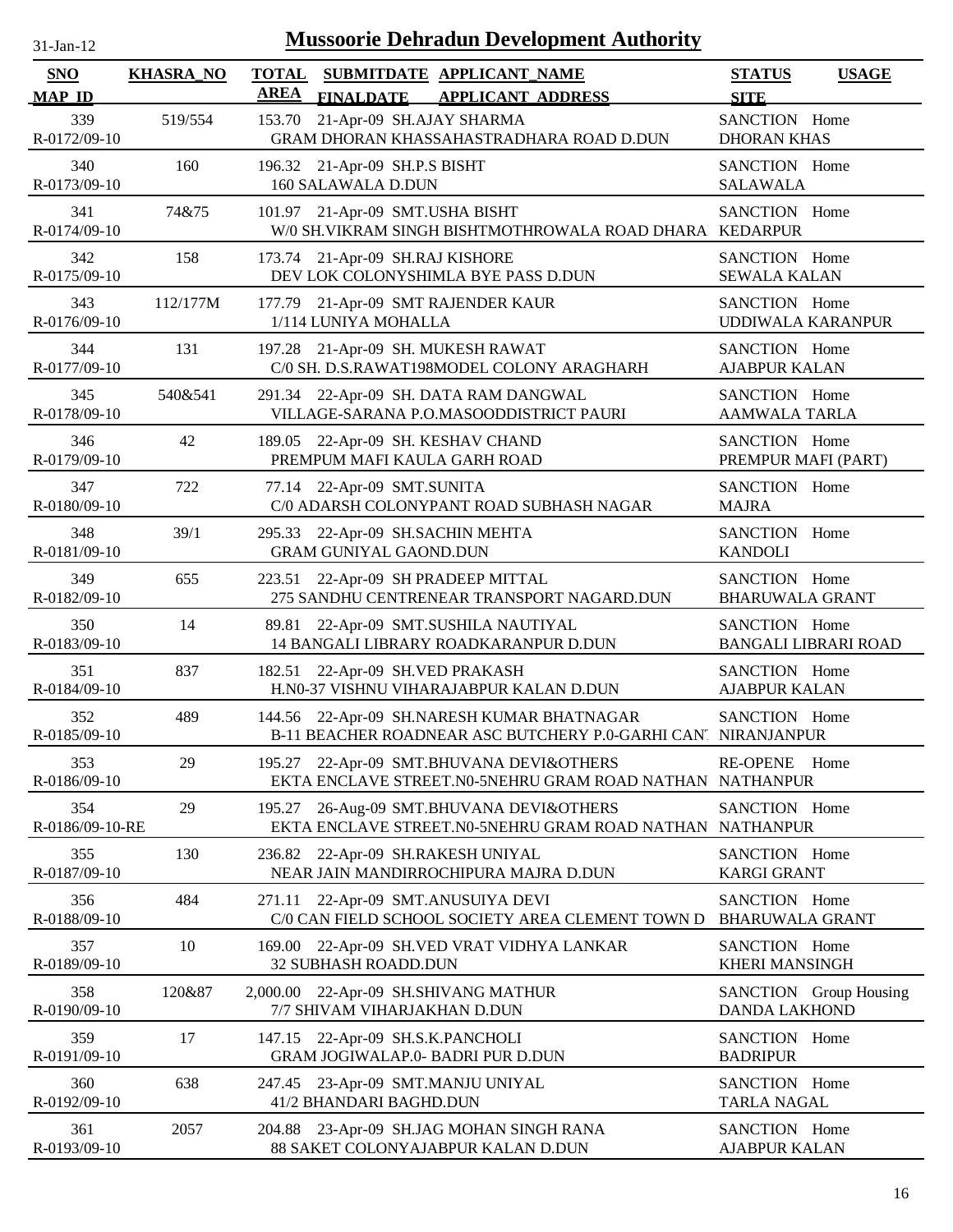| <b>Mussoorie Dehradun Development Authority</b><br>31-Jan-12 |                  |                             |                                                                                           |                                         |              |  |
|--------------------------------------------------------------|------------------|-----------------------------|-------------------------------------------------------------------------------------------|-----------------------------------------|--------------|--|
| <b>SNO</b><br><b>MAP ID</b>                                  | <b>KHASRA_NO</b> | <b>TOTAL</b><br><b>AREA</b> | SUBMITDATE APPLICANT NAME<br><b>FINALDATE</b><br><b>APPLICANT ADDRESS</b>                 | <b>STATUS</b><br><b>SITE</b>            | <b>USAGE</b> |  |
| 362<br>R-0194/09-10                                          | 199              | 169.42                      | 23-Apr-09 SH.SUSHIL KUMAR SHARMA<br><b>GRAM JOLIGRANTD.DUN</b>                            | SANCTION Home<br><b>NATTHANPUR</b>      |              |  |
| 363<br>R-0195/09-10                                          | 1555             |                             | 158.92 23-Apr-09 SH.JITENDER PRASAD<br>58 JAKHAN RAJPUR ROAD D.DUN                        | REJECTED<br><b>KAANWALI</b>             | Home         |  |
| 364<br>R-0196/09-10                                          | 964              |                             | 179.49 23-Apr-09 SH.DATA RAM NAUTIYAL<br>VILL-BHIGUN VIA GHANSALITEHRI GARHWAL U.K.       | SANCTION Home<br><b>AJABPUR KALAN</b>   |              |  |
| 365<br>R-0197/09-10                                          | 480              |                             | 290.12 23-Apr-09 SH. S.S.RAWAT<br>H.N.2, LANE NO 2 SAKET COLONY                           | SANCTION Home<br><b>BADRIPUR</b>        |              |  |
| 366<br>R-0198/09-10                                          | 8                |                             | 119.65 23-Apr-09 SH. VINAY KUMAR SHARMA<br><b>SEWALA KHURD</b>                            | SANCTION Home<br><b>SEWALA KHURD</b>    |              |  |
| 367<br>R-0199/09-10                                          | 134              |                             | 203.22 23-Apr-09 SMT.SAROJ VERMA<br>222 D.L.ROADD.DUN                                     | SANCTION Home<br><b>PITHUWALA</b>       |              |  |
| 368<br>R-0200/09-10 83                                       | 677/1&678/1&6    | 184.71                      | 23-Apr-09 SH.DINESH SINGH BISHT<br>GRAN SUNAR RANIGHARP.0-SIDHALI GOCHERCHAMOLI G         | SANCTION Home<br><b>MAJRA</b>           |              |  |
| 369<br>R-0201/09-10                                          | 215              |                             | 126.50 23-Apr-09 SH.SHARVAN VERMA<br>C/0 SH.R.M VERMAPATHRI BAGH D.DUN                    | SANCTION Home<br><b>JAKHAN</b>          |              |  |
| 370<br>R-0202/09-10                                          | 215              |                             | 126.50 23-Apr-09 SH.SUMIT TANDON&PUNEET TENDON<br>207 CIVIL LINEMUZZAFAR NAGAR U.P.       | SANCTION Home<br><b>JAKHAN</b>          |              |  |
| 371<br>R-0203/09-10                                          | 638              |                             | 192.14 23-Apr-09 SMT.SATWANT KAUR<br>F/108 SECOND FLOORRAJORI GARDAN NEW DELHI            | SANCTION Home<br><b>TARLA NAGAL</b>     |              |  |
| 372<br>R-0204/09-10                                          | 1555             |                             | 137.59 23-Apr-09 SH.AMIT KUMAR<br>RAILWAY COLONYGAJROLA J.P.NAGAR U.P.                    | <b>REJECTED</b><br><b>KAANWALI</b>      | Home         |  |
| 373<br>R-0205/09-10                                          | $425 - B$        | 350.23                      | 24-Apr-09 SH.PRADEEP KUMAR ATTRI&SMT.PRATIBH SANCTION Home<br>425-B KHURBURA MOHALLAD.DUN | KHURBURA MOHALLA                        |              |  |
| 374<br>R-0206/09-10                                          | 310K/38          | 71.32                       | 24-Apr-09 SMT.SHOBHA RATURI<br>12/4 BHANDARI BAGHBLOCK-III D.DUN                          | SANCTION Home<br><b>DEHRA KHAS</b>      |              |  |
| 375<br>R-0207/09-10                                          | 89/1164          |                             | 67.77 24-Apr-09 SMT.GEETA DIXIT<br>C-T-21 YAMUNA COLONYD.DUN                              | SANCTION Home<br><b>KAULAGARH ROAD</b>  |              |  |
| 376<br>R-0208/09-10                                          | 506/2            | 189.95                      | 24-Apr-09 SH.THAKUR SINGH RAWAT<br>71/32 ARYA NAGARBLOCK-II D.DUN                         | SANCTION Home<br><b>DHORAN KHAS</b>     |              |  |
| 377<br>R-0209/09-10                                          | 1130             | 257.81                      | 24-Apr-09 SMT.KAMLA BISHT<br>GALI.NO-3 TARUN VIHARAJABPUR P.O-BANJARA WALA D              | SANCTION Home<br><b>AJABPUR KALAN</b>   |              |  |
| 378<br>R-0210/09-10                                          | 282              | 248.74                      | 24-Apr-09 SH.A.S.BISHT<br>78 SUMAN PURISAHASTRADHARA ROAD D.DUN                           | SANCTION Home<br><b>ADOIWALA</b>        |              |  |
| 379<br>R-0211/09-10                                          | 6                |                             | 134.05 24-Apr-09 SH.DEEPAK KUMAR<br>C/0 SH.MUKESH ARORA231 CHUKKUWALA D.DUN               | SANCTION Home<br><b>MOHINI ROAD</b>     |              |  |
| 380<br>R-0212/09-10                                          | 106              | 249.59                      | 24-Apr-09 SH.CHAMAN LALKAPOOR&MEENA KAPOO<br>18 RACE COURSESHIVALIK ENCLAVE D.DUN         | SANCTION Home<br><b>OLD DALANWALA</b>   |              |  |
| 381<br>R-0213/09-10                                          | 20/1             |                             | 86.87 24-Apr-09 SH.SHANKAR SINGH NEGI<br>74 VIYOM PRASATG.M.S.ROAD KANWALI D.DUN          | SANCTION Home<br>PREMPUR MAFI (PART)    |              |  |
| 382<br>R-0214/09-10                                          | 587              | 224.89                      | 24-Apr-09 CAPT. AMIT CHHETRI<br>H.N0-131 SOCIETY AREAP.0.- CLEMENT TOWN D.DUN             | SANCTION Home<br><b>BHARUWALA GRANT</b> |              |  |
| 383<br>R-0215/09-10                                          | 380              |                             | 232.00 25-Apr-09 SH.NARESH KUMAR CHHATRAPATI<br>160 PALTAN BAZAR D.DUN                    | SANCTION Home<br><b>DHORAN KHAS</b>     |              |  |
| 384<br>R-0216/09-10                                          | 24/2             | 151.15                      | 25-Apr-09 SH.DEEPAK KUMAR MITTAL<br>C-151 SEC-3 DEFENCE COLONYD.DUN                       | SANCTION Home<br><b>AJABPUR KHURD</b>   |              |  |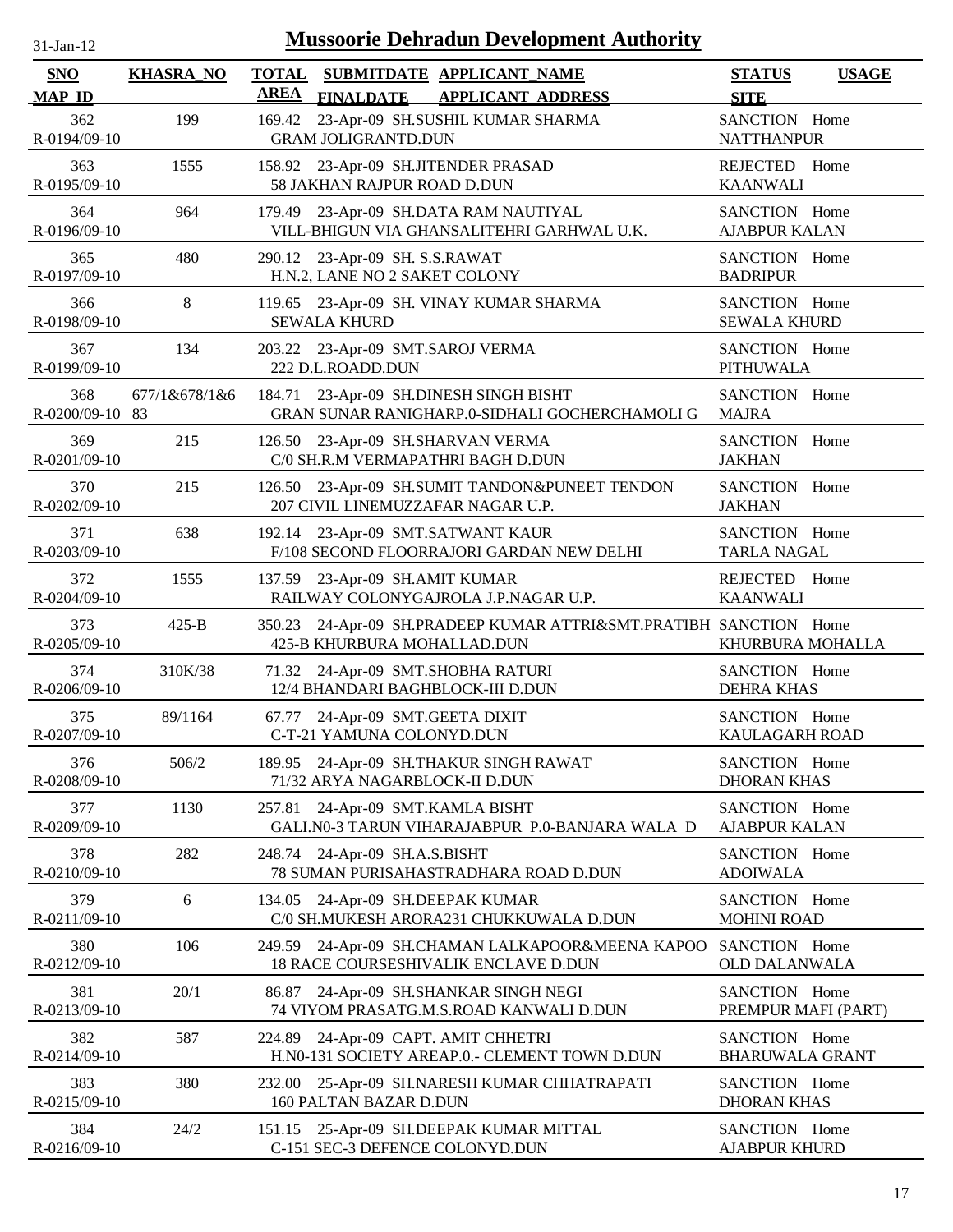| $31$ -Jan-12                |                  | <b>Mussoorie Dehradun Development Authority</b>                                                            |                                              |
|-----------------------------|------------------|------------------------------------------------------------------------------------------------------------|----------------------------------------------|
| <b>SNO</b><br><b>MAP ID</b> | <b>KHASRA_NO</b> | <b>TOTAL</b><br>SUBMITDATE APPLICANT_NAME<br><b>AREA</b><br><b>FINALDATE</b><br><b>APPLICANT ADDRESS</b>   | <b>STATUS</b><br><b>USAGE</b><br><b>SITE</b> |
| 385<br>R-0217/09-10         | 91               | 25-Apr-09 SH.RAJESH KUMAR PAL<br>177.74<br>TYPE-1V/4 SURVEY OF INDIAHATHIBARKALAN D.DUN                    | SANCTION Home<br>AAMWALA TARLA               |
| 386                         | $\tau$           | 164.62 25-Apr-09 SMT.SHEELA DEVI                                                                           | SANCTION Home                                |
| R-0218/09-10                |                  | 218 KAULAGARH ROAD C.S.W.C.R.T.I. D.DUN                                                                    | <b>GARHI</b>                                 |
| 387                         | 1227/2           | 640.02 25-Apr-09 SH.HARSH CHOWDHARY                                                                        | SANCTION Home                                |
| R-0219/09-10                |                  | B-5/2 B.S.I.COMPLEX192 KAULAGARH ROAD                                                                      | <b>KAANWALI</b>                              |
| 388<br>R-0220/09-10         | 129              | 25-Apr-09 SH.KARAN SINGH RAWAT<br>275.06<br>H.N0-198 TYPE-1VI.T.B.P. SEEMA DWAR D.DUN                      | SANCTION Home<br>HARBANSWALA (PART)          |
| 389                         | 586              | 179.54 27-Apr-09 SH. RAM KUMAR                                                                             | SANCTION Home                                |
| R-0221/09-10                |                  | QTR NO.P-238/TC.R.CAMP (IMA) DEHRADUN                                                                      | <b>BHARUWALA GRANT</b>                       |
| 390<br>R-0222/09-10         | 914KH            | 27-Apr-09 SH. SUDHIR KUMAR<br>316.35<br>18/1 PHASE II PANDITWARI                                           | SANCTION Home<br><b>NATHANPUR</b>            |
| 391                         | 1208             | 243.20 27-Apr-09 SH. TARSEM LAL                                                                            | SANCTION Home                                |
| R-0223/09-10                |                  | 32ENGINEERS ENCLAVE PHASE-IIIG.M.S.ROAD DEHRA DU                                                           | <b>KAANWALI</b>                              |
| 392<br>R-0224/09-10         | 291CHA           | 116.17 27-Apr-09 SH. MANOJ KUMAR JAIN<br>24, JANAK PURI ENGINEERS ENCLAVEG.M.S.ROAD DEHRA I SEWALA KALAN   | SANCTION Home                                |
| 393                         | 1431             | 214.22 27-Apr-09 GANGA REALTORS                                                                            | SANCTION Home                                |
| R-0225/09-10                |                  | <b>C-7 RACE COURSE D.DUN</b>                                                                               | <b>DEHRA KHAS</b>                            |
| 394                         | $\mathbf{1}$     | 490.87 27-Apr-09 SMT.ROMITA ARORA                                                                          | SANCTION Home                                |
| R-0226/09-10                |                  | 22 OLD SURVEY ROADD.DUN                                                                                    | SAHASTRADHARA ROAD                           |
| 395                         | 653              | 191.28 27-Apr-09 SH.PAWAN KUMAR                                                                            | SANCTION Home                                |
| R-0227/09-10                |                  | TYPE-2 SUIT N0-28SURVEY OF INDIA COLONYLANDOUR B                                                           | <b>MIYANWALA</b>                             |
| 396<br>R-0228/09-10         | 647              | 941.62 27-Apr-09 LT.COL. DALEEP MEHTA<br>192 SUBHASH NAGARNEAR ARYA INTER COLLEGEP.0.- CLE BHARUWALA GRANT | SANCTION Home                                |
| 397                         | $\overline{4}$   | 316.63 27-Apr-09 SH.KUSUM NAUTIYAL                                                                         | SANCTION Home                                |
| R-0229/09-10                |                  | 135 DEEP NAGARP.0.- AJABPUR KALAN D.DUN                                                                    | <b>CHIDOWALI</b>                             |
| 398                         | $S-4-B-278$      | 564.36 27-Apr-09 SH.M.M.THAPLIYAL                                                                          | SANCTION Home                                |
| R-0230/09-10                |                  | SECTOR-4 B-278SHAH NAGAR DEFENCE COLONYD.DUN                                                               | <b>SHAHNAGAR</b>                             |
| 399                         | 645              | 120.45 27-Apr-09 SMT.ANJALI TYAGI                                                                          | SANCTION Home                                |
| R-0231/09-10                |                  | LANE-N0-3 TURNER ROAD D.DUN                                                                                | <b>MAJRA</b>                                 |
| 400<br>R-0232/09-10         | 11               | 447.04<br>27-Apr-09 SH.DEEP CHAND TEWARI<br>46/I ST.N0-9 RAJENDER NAGARKAULAGARH ROAD D.DUN                | SANCTION Home<br>CHAI BAGH KAULAGARH         |
| 401<br>R-0233/09-10         | 347              | 27-Apr-09 SH.NARENDRA KUMAR GURANG<br>106.00<br>41/2 VIJAY COLONY D.DUN                                    | SANCTION Home<br><b>HATHIBARKALA</b>         |
| 402<br>R-0234/09-10         | 587              | 27-Apr-09 SH.RAJESH KUMAR HEMDAN<br>150.23<br>125 SOCIETY AREAP.0.- CLEMENT TOWN D.DUN                     | SANCTION Home<br><b>BHARUWALA GRANT</b>      |
| 403                         | 369/1/2          | 306.26 27-Apr-09 SH.S.T.S.LEPCHA&SMT.B.NAMCHU                                                              | SANCTION Home                                |
| R-0235/09-10                |                  | D-1 HATHIBARKALAN ESTATESURVEY OF INDIA D.DUN                                                              | <b>KAANWALI</b>                              |
| 404<br>R-0236/09-10         | 1120             | 27-Apr-09 SH.KUSHAL SINGH RANA<br>250.93<br>358/9 CHANDER ROAD D.DUN                                       | SANCTION Home<br><b>AJABPUR KALAN</b>        |
| 405                         | 125              | 264.46 27-Apr-09 SH.P.SIVAN                                                                                | SANCTION Home                                |
| R-0237/09-10                |                  | 90 CANAL ROADP.0- I.P.E. ONGCKAULAGARH D.DUN                                                               | KAULAGARH                                    |
| 406                         | 234              | 199.70 27-Apr-09 SH.NISHAN SINGH                                                                           | SANCTION Home                                |
| R-0238/09-10                |                  | 507 ANAND VIHARD.DUN                                                                                       | <b>AJABPUR KALAN</b>                         |
| 407                         | 1005             | 145.18 27-Apr-09 SMT.GURDEEP KAUR                                                                          | SANCTION Home                                |

388/1 SHIVALIK ENCLAVERACE COURSE D.DUN

R-0239/09-10

KAANWALI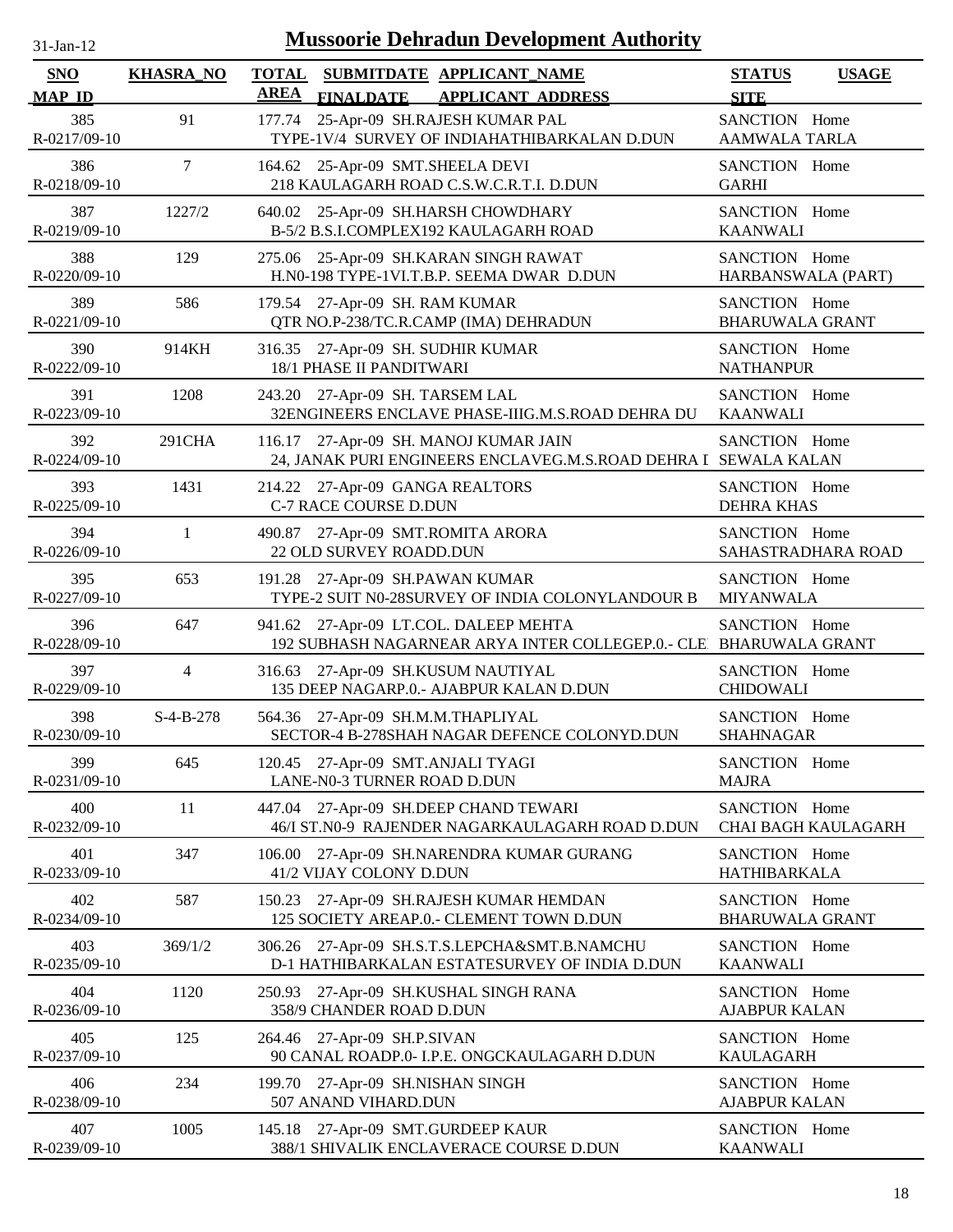| $31$ -Jan-12                | <b>Mussoorie Dehradun Development Authority</b> |                             |                                                                                                               |                                       |                     |  |  |  |
|-----------------------------|-------------------------------------------------|-----------------------------|---------------------------------------------------------------------------------------------------------------|---------------------------------------|---------------------|--|--|--|
| <b>SNO</b><br><b>MAP ID</b> | <b>KHASRA_NO</b>                                | <b>TOTAL</b><br><b>AREA</b> | SUBMITDATE APPLICANT_NAME<br><b>FINALDATE</b><br><b>APPLICANT ADDRESS</b>                                     | <b>STATUS</b><br><b>SITE</b>          | <b>USAGE</b>        |  |  |  |
| 408<br>R-0240/09-10         | 199/4                                           |                             | 142.50 27-Apr-09 SH.RAVINDRA SINGH ASWAL<br>12/2 LAXMI ROAD D.DUN                                             | SANCTION Home<br><b>AJABPUR KALAN</b> |                     |  |  |  |
| 409<br>R-0241/09-10         | 37                                              |                             | 232.01 27-Apr-09 SMT.RAMA KOTHIYAL<br>P.0- NEHRU GRAM LOWER NATHANPUR D.DUN                                   | SANCTION Home<br><b>KEDARPUR</b>      |                     |  |  |  |
| 410<br>R-0242/09-10         | 48M(NEW<br>NO.55D)                              |                             | 254.00 28-Apr-09 KM. NISHAT ARRA<br>D/O SH. R.I.KHAN34 ADRASH VIHAR RAI PUR ROAD                              | SANCTION Home<br>AAMWALA TARLA        |                     |  |  |  |
| 411<br>R-0243/09-10         | 23                                              |                             | 209.65 28-Apr-09 SH. BACHHE SINGH BIST<br>V. PREMPUR MAFIDEHRA DUN                                            | SANCTION Home<br>PREMPUR MAFI (PART)  |                     |  |  |  |
| 412<br>R-0244/09-10         | 159MIN                                          |                             | 127.30 28-Apr-09 SH. MAKAN SINGH RAWAT<br>V. KAULAGARH MAI CHAKBHOORPARGANA CENTRAL DOC KAULAGARH MAI CHAKBH( | SANCTION Home                         |                     |  |  |  |
| 413<br>R-0245/09-10         | 1507                                            |                             | 204.38 28-Apr-09 SMT. ANITA ANAND<br>52 DRONPURI MAIN LANE G.M.S.ROAD DEHRA DUN                               | SANCTION Home<br><b>KAANWALI</b>      |                     |  |  |  |
| 414<br>R-0246/09-10         | 60                                              |                             | 124.00 28-Apr-09 SH.ANIL KUMAR AGGARWAL<br>60 NADI RISPANAD.L.ROAD D.DUN                                      | SANCTION Home<br><b>NADI RISPANA</b>  |                     |  |  |  |
| 415<br>R-0247/09-10         | 58/169/304                                      |                             | 193.30 28-Apr-09 SH.PREM SINGH RANA&SH.VIJAY SINGH R<br>58/169/304 RAJPUR ROADD.DUN                           | SANCTION Home<br><b>RAJ PUR ROAD</b>  |                     |  |  |  |
| 416<br>R-0248/09-10         | 616/2                                           |                             | 169.19 28-Apr-09 SMT.KAMLA DEVI BANGARI<br>C/0SH.RAJENDRA SINGH BANGARIBANGARI PROVISION ST( DHARAMPUR DANDA  | SANCTION Home                         |                     |  |  |  |
| 417<br>R-0249/09-10         | 42                                              |                             | 325.15 28-Apr-09 SMT.SHAKTI BALA DUTTA<br><b>GRAM-CHAK AJABPUR KALAN D.DUN</b>                                | SANCTION Home<br><b>AJABPUR KALAN</b> |                     |  |  |  |
| 418<br>R-0250/09-10         | 420                                             |                             | 118.57 28-Apr-09 SH.OM NATH KHANNA<br>GRAM JOHRI SHANTI KUNJP.0- JAKHAN D.DUN                                 | SANCTION Home<br><b>JOHDI</b>         |                     |  |  |  |
| 419<br>R-0251/09-10         | 287                                             |                             | 190.44 28-Apr-09 SH. PURUSHOTTAM KUMAR<br>LAL BAHADUR SHASTRI NATIONAL ADMINISTRATIVE ACA PITHUWALA           | SANCTION Home                         |                     |  |  |  |
| 420<br>R-0252/09-10         | 246(1)                                          |                             | 297.60 28-Apr-09 SH. ANAND LAL SINGH & SMT. MANORAM<br>101 MAYUR VIHAR SAHASTRA DHARA ROADDEHRA DUN           | SANCTION Home<br><b>KANDOLI</b>       |                     |  |  |  |
| 421<br>R-0253/09-10         | 727                                             | 269.41                      | 28-Apr-09 MR. HARENDER KUMAR<br>S/O CH. BALBIR SINGH KUMAR KUNJ, 194/1 SUBHASH NAGA MAJRA                     | SANCTION IT Park                      |                     |  |  |  |
| 422<br>R-0254/09-10         | 292                                             |                             | 190.24 29-Apr-09 SMT. SUDHA SHUKLA<br>AJABPURKALAN PARGANA CENTRAL DOONDEHRA DUN                              | SANCTION Home<br><b>AJABPUR KALAN</b> |                     |  |  |  |
| 423<br>R-0255/09-10         | 359                                             | 163.10                      | 29-Apr-09 SH.CHANDER MOHAN BHATT<br>68 MDDA. COLONYD.DUN                                                      | SANCTION Home<br><b>AAMWALA TARLA</b> |                     |  |  |  |
| 424<br>R-0256/09-10         | 139                                             |                             | 176.66 29-Apr-09 SH.SUNDER LAL<br><b>GRAM SEWLA KALAN D.DUN</b>                                               | SANCTION Home<br><b>SEWALA KALAN</b>  |                     |  |  |  |
| 425<br>R-0257/09-10         | 61                                              |                             | 99.90 29-Apr-09 SH.BALAK VERMA<br>203 GURUDWARA COLONYD.DUN                                                   | SANCTION Home<br><b>KEDARPUR</b>      |                     |  |  |  |
| 426<br>R-0258/09-10         | 85                                              |                             | 100.00 29-Apr-09 SMT.MANJU SHARMA<br>C/0 STAFF QUATERNAL KUP N0-1KAULAGARH D.DUN                              | SANCTION Home<br>PREMPUR MAFI (PART)  |                     |  |  |  |
| 427<br>R-0259/09-10         | $F-15$                                          |                             | 417.65 29-Apr-09 SH.RAVI PRAKASH DOHARE<br>F-15 RACE COURSED.DUN                                              | SANCTION Home<br><b>RACE COURSE</b>   |                     |  |  |  |
| 428<br>R-0260/09-10         | 46                                              |                             | 143.76 29-Apr-09 SH.RAKESH DABRAL<br>358 KRISHAN NAGAR EX.SIRMOUR MARG KAULAGARH D.D                          | SANCTION Home                         | CHAI BAGH KAULAGARH |  |  |  |
| 429<br>R-0261/09-10         | 159&72                                          |                             | 98.94 29-Apr-09 SH.OM PRAKASH<br>H.N0-159&72 VIJAY RATURI MARGPATEL NAGAR D.DUN                               | SANCTION Home<br>VIJAY RATURI MARG    |                     |  |  |  |
| 430<br>R-0262/09-10         | 714/2                                           |                             | 242.76 29-Apr-09 SMT.SUMITRA DEVI<br>57 VIDHYA VIHAR PHASE-1KARGI ROAD D.DUN                                  | REJECTED Home<br><b>DEHRA KHAS</b>    |                     |  |  |  |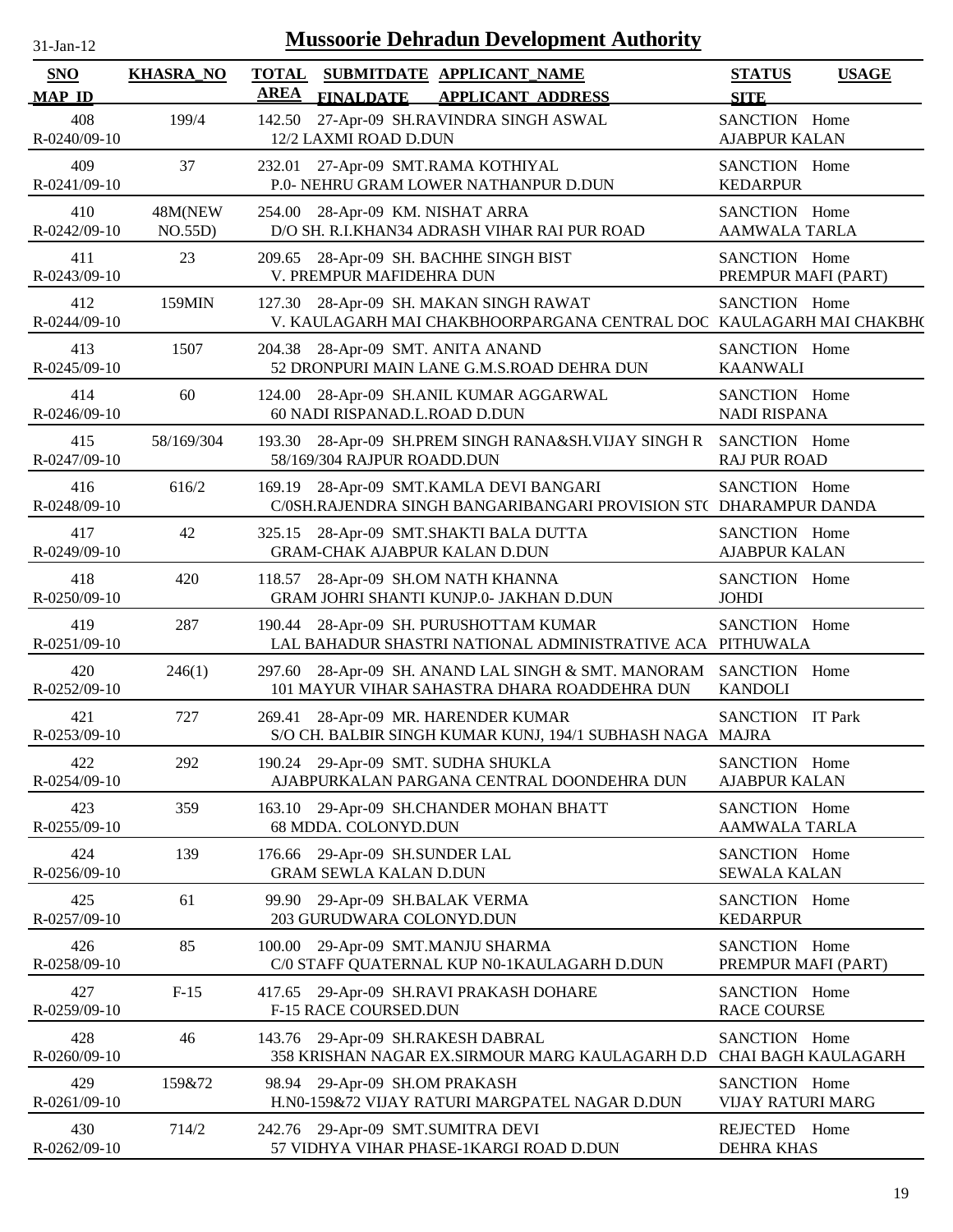| $31$ -Jan-12         |                           | <b>Mussoorie Dehradun Development Authority</b>                                                          |                                              |  |
|----------------------|---------------------------|----------------------------------------------------------------------------------------------------------|----------------------------------------------|--|
| SNO<br><b>MAP ID</b> | <b>KHASRA_NO</b>          | <b>TOTAL</b><br>SUBMITDATE APPLICANT_NAME<br><b>AREA</b><br><b>FINALDATE</b><br><b>APPLICANT ADDRESS</b> | <b>STATUS</b><br><b>USAGE</b><br><b>SITE</b> |  |
| 431<br>R-0263/09-10  | 52                        | 29-Apr-09 SH.NARESH KUMAR<br>165.32<br>C/0 MADHUR VIHARADHOIWALA D.DUN                                   | SANCTION Home<br><b>ADOIWALA</b>             |  |
| 432<br>R-0264/09-10  | 26/12                     | 30-Apr-09 SMT. BASANT DEVI<br>50.60<br>26/12 BALLUPUR MARGDEHRA DUN                                      | SANCTION Home<br><b>GARHI</b>                |  |
| 433<br>R-0265/09-10  | $\tau$                    | 158.92 30-Apr-09 SH. MANMOHAN SINGH<br>KENDERA BHUMI & JAL SANRAKSHAN ANUSANDHAN & P                     | SANCTION Home<br><b>GARHI</b>                |  |
| 434<br>R-0266/09-10  | 650(OLD NO<br>295)        | 109.34 30-Apr-09 SH. SATNAM SINGH<br>49/1 RACE COURSE DEHRA DUN                                          | SANCTION Home<br><b>AJABPUR KHURD</b>        |  |
| 435<br>R-0267/09-10  | 75.0                      | 30-Apr-09 SMT. CHANDRAMA DEVI SUYAL<br>207.00<br>24/8 DHARMPUR DEHRA DUN                                 | SANCTION Home<br><b>DHARMPUR</b>             |  |
| 436<br>R-0268/09-10  | 61KH                      | 30-Apr-09 SMT MEENAKSHI JOSHI & TARUN JOSHI<br>125.46<br>79/1 TURNER ROAD CLEMENT TOWN CANTTDEHRA DUN    | SANCTION Home<br><b>KEDARPUR</b>             |  |
| 437<br>R-0269/09-10  | <b>650(NEW NO</b><br>295) | 109.34 30-Apr-09 SMT. GURUBACHAN KAUR<br>49/1 RACE COURSE DEHRA DUN                                      | SANCTION Home<br><b>AJABPUR KHURD</b>        |  |
| 438<br>R-0270/09-10  | <b>650(NEW NO</b><br>295) | 109.34 30-Apr-09 SMT. GURUBACHAN KAUR<br>49/1 RACE COURSEDEHRA DUN                                       | SANCTION Home<br><b>AJABPUR KHURD</b>        |  |
| 439<br>R-0271/09-10  | 17/17                     | 30-Apr-09 SMT. ANITA ARORA<br>28.07<br>17/17 PALTAN BAZARDEHRA DUN                                       | SANCTION Home<br>PALTAN BAZAR                |  |
| 440<br>R-0272/09-10  | 343                       | 30-Apr-09 SH.ANAND BHARDWAJ<br>291.21<br>RAJKIYA INTER COLLAGEROORKEE HARIDWAR                           | SANCTION Home<br>KARGI GRANT (PART)          |  |
| 441<br>R-0273/09-10  | 476                       | 30-Apr-09 SH.RAIZULHAQ<br>174.94<br>1526 BRAHAMAN WALAP.0-MAJRA D.DUN                                    | SANCTION Home<br><b>NIRANJANPUR</b>          |  |
| 442<br>R-0274/09-10  | 156&157M                  | 208.09<br>30-Apr-09 SMT. RAJBALA TIWARI<br>EKTA ENCLAVE STREET NO. 1 NATHANPURDEHRA DUN                  | SANCTION Home<br><b>NATHANPUR</b>            |  |
| 443<br>R-0275/09-10  | 681M                      | 241.54<br>30-Apr-09 SH. MAHENDRA SINGH<br>D-5/3 DEAL COLONY RAIPUR ROADDEHRA DUN                         | SANCTION Home<br><b>DEHRA KHAS</b>           |  |
| 444<br>R-0276/09-10  | 3                         | 188.66 30-Apr-09 SH. YOGESHWAR PRASAD BHATT<br>30/1BALLUPUR ROADDEHRA DUN                                | SANCTION Home<br><b>KAANWALI</b>             |  |
| 445<br>R-0277/09-10  | 1417                      | 174.51 1-May-09 SH.PITAMBER JOSHI<br>224 ENGINEERS ENCLAVE G.M.S. ROAD D.DUN                             | SANCTION Home<br><b>KAANWALI</b>             |  |
| 446<br>R-0278/09-10  | 41                        | 210.79 1-May-09 SMT.BABITA SINGH<br>D-98 RACE COURSED.DUN                                                | SANCTION Home<br><b>AJABPUR KHURD</b>        |  |
| 447<br>R-0279/09-10  | 490                       | 181.55 1-May-09 SH.SANJAY GUPTA<br>5/3 PLEASENT VALLEYRAJPUR ROAD D.DUN                                  | SANCTION Home<br><b>DAK PATTI</b>            |  |
| 448<br>R-0280/09-10  | 100                       | 1-May-09 SMT.ARTI ARORA<br>99.29<br>H.N0-101 CHANDER NAGARD.DUN                                          | SANCTION Home<br><b>CHANDER NAGAR</b>        |  |
| 449<br>R-0281/09-10  | 871                       | 1-May-09 SMT.GARIMA RAUNKALI<br>216.69<br>H.N0-T-4/1 YAMUNA COLONYCHAKRATA ROAD D.DUN                    | SANCTION Home<br><b>NATHANPUR</b>            |  |
| 450<br>R-0282/09-10  | 260                       | 1-May-09 SMT.SAVITA NEGI<br>409.56<br>26/9 VIVEK VIHARG.M.S. ROAD KANWALI D.DUN                          | SANCTION Home<br><b>NATHANPUR</b>            |  |
| 451<br>R-0283/09-10  | 45/38                     | 1-May-09 SH.SURENDRA KUMAR SACHDEVA<br>67.93<br>45/38 NADI RISPANAD.DUN                                  | SANCTION Home<br><b>NADI RISPANA</b>         |  |
| 452<br>R-0284/09-10  | 519                       | 326.79 1-May-09 SH.YOGESH CHAND SHARMA<br>P-28 GROUND SECTIONINDIAN MILITARY ACADAMY D.DU                | SANCTION Home<br><b>KAANWALI</b>             |  |
| 453<br>R-0285/09-10  | 681                       | 99.25 1-May-09 SMT.LALITA SHARMA<br>91 KANWALI G.M.S. ROADD.DUN                                          | SANCTION Home<br><b>KAANWALI</b>             |  |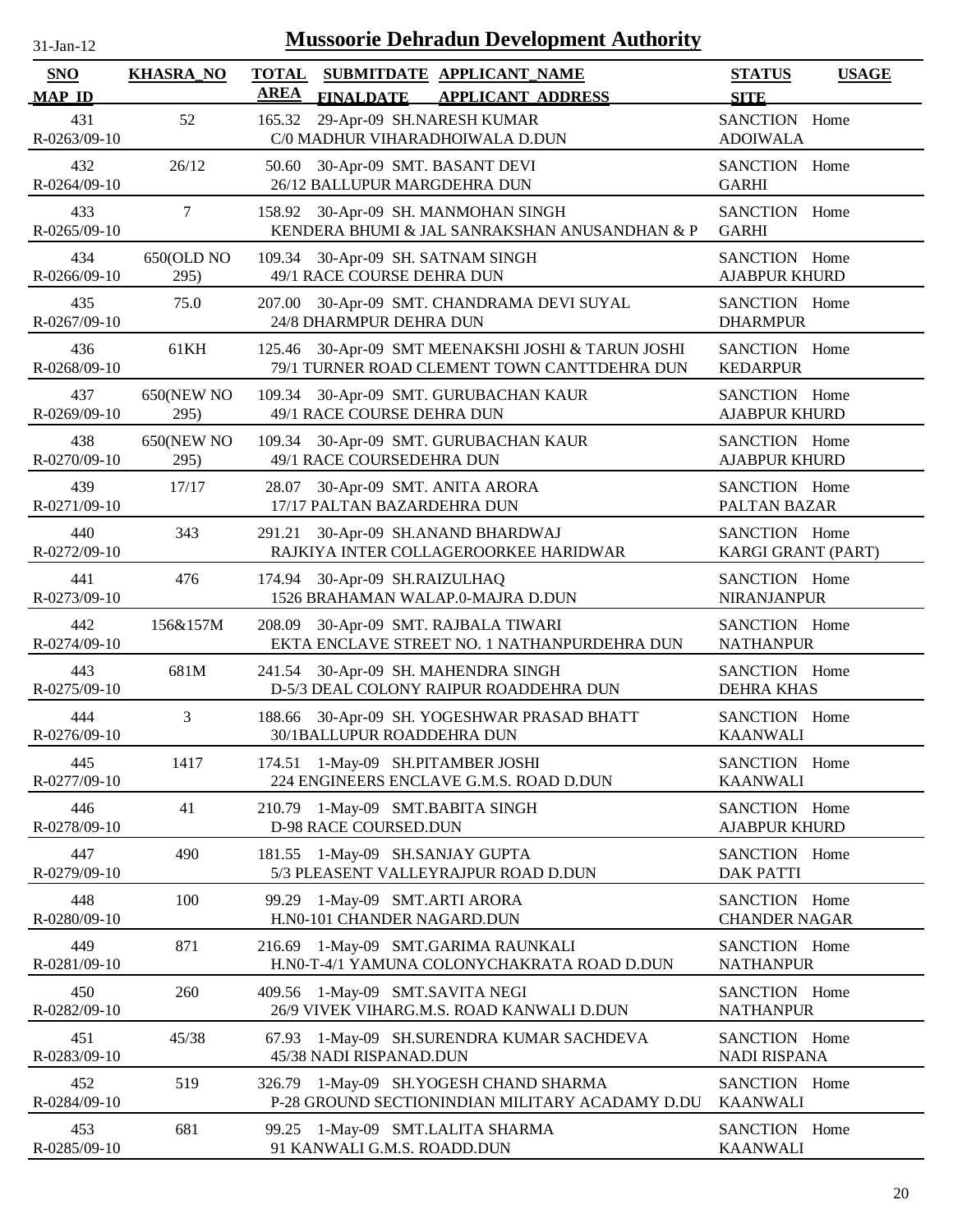| $-Jan-1$ |  |
|----------|--|
|          |  |

| <b>SNO</b><br><b>MAP ID</b> | <b>KHASRA_NO</b> | <b>TOTAL</b><br><b>AREA</b> | <b>FINALDATE</b>                | SUBMITDATE APPLICANT NAME<br><b>APPLICANT ADDRESS</b>                                                       | <b>STATUS</b><br><b>SITE</b>          | <b>USAGE</b>                 |
|-----------------------------|------------------|-----------------------------|---------------------------------|-------------------------------------------------------------------------------------------------------------|---------------------------------------|------------------------------|
| 454<br>R-0286/09-10         | 630              | 130.00                      | H.N0-15-C KALIDAS ROAD D.DUN    | 1-May-09 SMT.KUSMA DEVI                                                                                     | SANCTION Home<br>HATHIBARKALA         |                              |
| 455<br>R-0287/09-10         | 13/6             |                             | P-III/28 YAMUNA COLONYD.DUN     | 172.00 1-May-09 SH.SHRAVAN KUMAR                                                                            | SANCTION Home<br><b>GOVIND GARH</b>   |                              |
| 456<br>R-0288/09-10         | 552&554          |                             |                                 | 266.22 1-May-09 SH.KAILASH CHAND PANDEY<br>P-II/140 YAMUNA COLONY D.DUN                                     | SANCTION Home<br><b>DEHRA KHAS</b>    |                              |
| 457<br>R-0289/09-10         | 325              |                             |                                 | 197.67 1-May-09 SMT. MEENAKSHI WADHWA<br>325 BLOCK-I CHUKKUWALA D.DUN                                       | SANCTION Home<br>CHUKKHUWALA          |                              |
| 458<br>R-0290/09-10         | 37/23/2          |                             | 186-A LUNIA MOHALLAD.DUN        | 193.00 1-May-09 SMT.SANTOSH KUMARI                                                                          | SANCTION Home                         | <b>BODY GUARD CANAL ROAD</b> |
| 459<br>R-0291/09-10         | 888              | 279.30                      | 116/17 CHANDER NAGARD.DUN       | 1-May-09 SH.SATYAVRAT ROY&SMT.SAUDAMANI                                                                     | SANCTION Home<br>DEHRA KHAS           |                              |
| 460<br>R-0292/09-10         | 330/1&330/2      |                             |                                 | 722.40 1-May-09 SH.RAJENDRA SINGH NEGI<br>138 GARH VIHARI I P GATE N0-2 HARIDWAR ROADMOHKAN MOHKAMPUR KHURD | SANCTION Home                         |                              |
| 461<br>R-0293/09-10         | 66               |                             |                                 | 580.77 1-May-09 SH.RABINDRA KUMAR<br>DDG EXTENSIONICFRE P.O.-NEW FORESTD.DUN                                | SANCTION Home<br><b>NIRANJANPUR</b>   |                              |
| 462<br>R-0294/09-10         | 315              | 175.65                      |                                 | 1-May-09 SH.BHAGWAN SINGH RANA<br>C/0 BANK COLONY AJABPUR KALAN D.DUN                                       | SANCTION Home<br><b>MAJRI MAFI</b>    |                              |
| 463<br>R-0295/09-10         | 219/2            |                             |                                 | 370.00 1-May-09 SMT.RAMA BAHUGUNA<br>12 LAXMI ROAD DALAN WALA D.DUN                                         | SANCTION Home<br><b>JOHDI</b>         |                              |
| 464<br>R-0296/09-10         | 188              | 108.78                      | <b>46-E PATHRI BAGH D.DUN</b>   | 1-May-09 SH.RAM LAL VERMA                                                                                   | SANCTION Home<br><b>JOHDI</b>         |                              |
| 465<br>R-0297/09-10         | 11               | 295.50                      |                                 | 1-May-09 SH.NAVEEN GUPTA&SMT.ANSHU GUPTA<br>11&9/6 MATA WALA BAGHLAXMAN CHOWK D.DUN                         | SANCTION Home<br><b>LAXMAN CHOWK</b>  |                              |
| 466<br>R-0298/09-10         | 471              |                             | 71.24 1-May-09 SMT.AMITA        | 7-A HILL VIEW COLONYINDIRA NAGAR D.DUN                                                                      | SANCTION Home<br><b>KAANWALI</b>      |                              |
| 467<br>R-0299/09-10         | 1945&1946        |                             | <b>GRAM AJABPUR KALAN D.DUN</b> | 198.33 1-May-09 SH.UMRAO SINGH SAJWAN                                                                       | RE-OPENE Home<br><b>AJABPUR KALAN</b> |                              |
| 468<br>R-0299/09-10-RE      | 1945&1946        |                             | <b>GRAM AJABPUR KALAN D.DUN</b> | 198.33 27-Jul-09 SH.UMRAO SINGH SAJWAN                                                                      | SANCTION Home<br><b>AJABPUR KALAN</b> |                              |
| 469<br>R-0300/09-10         | 1436             |                             | 60 ANSARI MARGD.DUN             | 160.29 1-May-09 SH.GURMEET SINGH                                                                            | SANCTION Home<br><b>KAANWALI</b>      |                              |
| 470<br>R-0301/09-10         | 56/53            | 379.65                      | 1-May-09 SH.G.S.BANSAL          | 56/53 GURUDWARA ROADOLD DALANWALA D.DUN                                                                     | SANCTION Home                         |                              |
| 471<br>R-0302/09-10         | 471              | 289.36                      |                                 | 1-May-09 SH.GOVIND BALLABH THAPLIYAL<br>KISHNA VIHARI.I.P MOHKAMPUR D.DUN                                   | SANCTION Home<br><b>NATHANPUR</b>     |                              |
| 472<br>R-0303/09-10         | 1246             |                             |                                 | 71.24 1-May-09 SH.RADHEY SHYAM<br>7-A HILL VIEW COLONYINDIRA NAGAR D.DUN                                    | SANCTION Home<br><b>KAANWALI</b>      |                              |
| 473<br>R-0304/09-10         | 4&5&6            |                             |                                 | 491.12 1-May-09 SH.SHIV MOHAN SINGH RAWAT&SMT KAM SANCTION Home<br>I-D/32 SHASTRI NAGARHARIDWAR ROAD D.DUN  | <b>AJABPUR KHURD</b>                  |                              |
| 474<br>R-0305/09-10         | 1432             |                             | 7-C RACE COURSED.DUN            | 349.57 1-May-09 GANGA REALTOR                                                                               | SANCTION Home<br><b>DEHRA KHAS</b>    |                              |
| 475<br>R-0306/09-10         | 34               |                             | 34 AAM WALA TARLAD.DUN          | 149.05 1-May-09 SMT.RAM KALI CHAUHAN                                                                        | SANCTION Home<br><b>AAMWALA TARLA</b> |                              |
| 476<br>R-0307/09-10         | 351              |                             | <b>GRAM AJABPUR KALAN D.DUN</b> | 195.09 1-May-09 SH.MUKESH POKHRIYAL                                                                         | SANCTION Home<br><b>AJABPUR KHURD</b> |                              |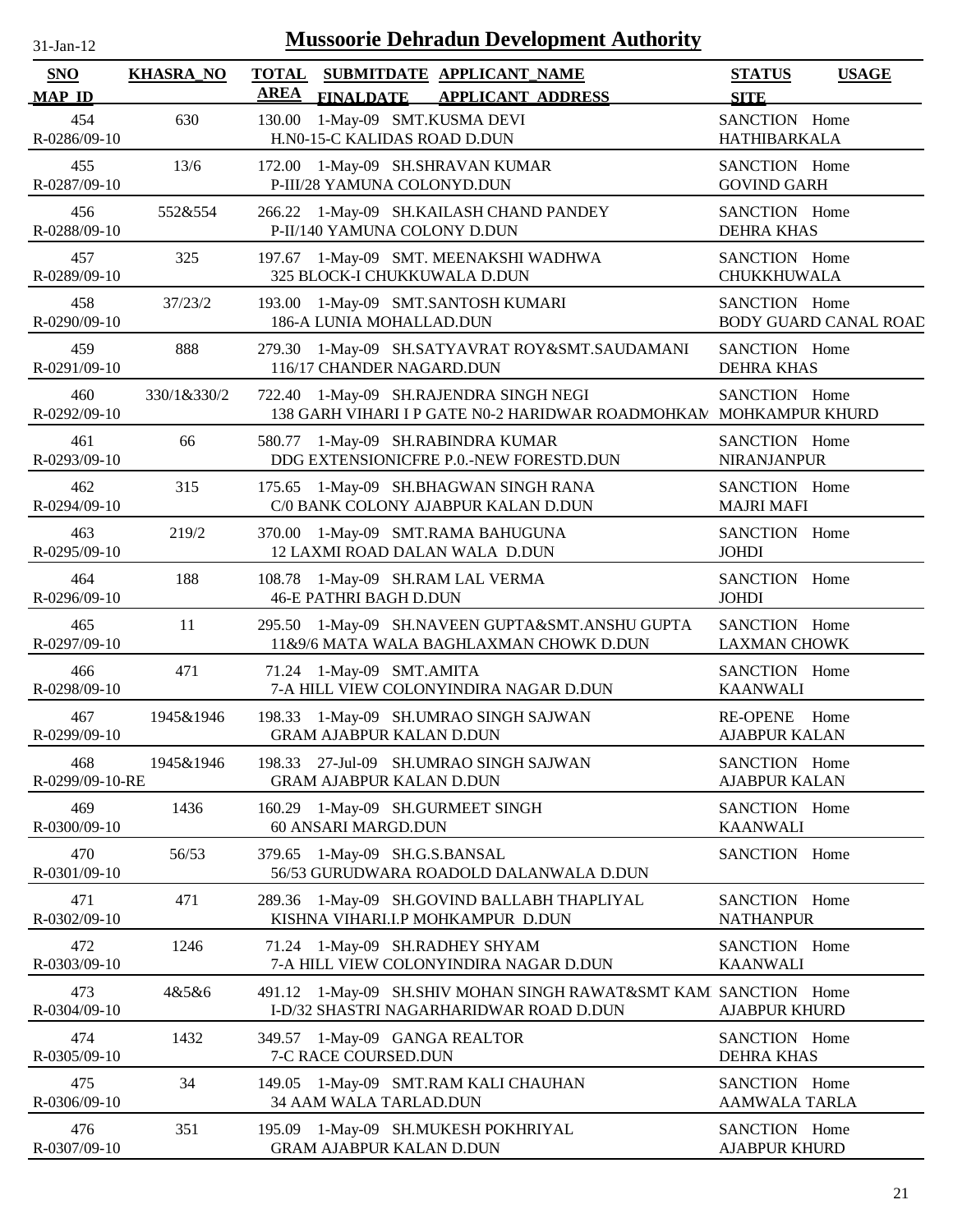| 31-Jan-12                   |                  | <b>Mussoorie Dehradun Development Authority</b>                                                          |                                              |
|-----------------------------|------------------|----------------------------------------------------------------------------------------------------------|----------------------------------------------|
| <b>SNO</b><br><b>MAP ID</b> | <b>KHASRA_NO</b> | SUBMITDATE APPLICANT NAME<br><b>TOTAL</b><br><b>AREA</b><br><b>FINALDATE</b><br><b>APPLICANT ADDRESS</b> | <b>STATUS</b><br><b>USAGE</b><br><b>SITE</b> |
| 477<br>R-0308/09-10         | 24/61            | 2-May-09 SMT.ASMA PRAVEEN&ANJUM PERVEZ KH<br>427.50<br>24/61 CIRCULAR ROAD D.DUN                         | SANCTION Home<br><b>CIRCULAR ROAD</b>        |
| 478<br>R-0309/09-10         | 1159             | 2-May-09 SH.NAVEEN ARORA<br>122.80<br>385 KHURBHURA MOHALLAD.DUN                                         | SANCTION Home<br><b>KAANWALI</b>             |
| 479<br>R-0310/09-10         | 581              | 2-May-09 SMT.KAMLESH SHARMA&DHIRENDRA DU<br>149.01<br>P-III/12 YAMUNA COLONYCHAKRATA ROAD D.DUN          | SANCTION Home<br>DEHRA KHAS                  |
| 480                         | 1135/160         | 137.40 2-May-09 SH.SAMIR KHAN                                                                            | SANCTION Home                                |
| R-0311/09-10                |                  | <b>GRAM KANWALID.DUN</b>                                                                                 | <b>KAANWALI</b>                              |
| 481<br>R-0312/09-10         | 1075             | 2-May-09 SMT.SITA UPADHYAY<br>68.03<br>P-O. GRAM KANWALID.DUN                                            | SANCTION Home<br><b>KAANWALI</b>             |
| 482                         | 192              | 328.43 2-May-09 KUMARI SEEMA                                                                             | SANCTION Home                                |
| R-0313/09-10                |                  | 202 KARANPURD.DUN                                                                                        | <b>KARANPUR</b>                              |
| 483                         | 480              | 194.13 2-May-09 SH.VANI VILAS UNIYAL                                                                     | SANCTION Home                                |
| R-0314/09-10                |                  | D/22 OFFICERS COLONYRACE COURSE D.DUN                                                                    | <b>BADRIPUR</b>                              |
| 484                         | 306              | 210.00 4-May-09 SH.JAGDISH SINGH                                                                         | SANCTION Home                                |
| R-0315/09-10                |                  | <b>GRAM NATHANPUR D.DUN</b>                                                                              | <b>NATHANPUR</b>                             |
| 485                         | 84               | 172.44 4-May-09 SH.VIDYA DUTT JOSHI                                                                      | SANCTION Home                                |
| R-0316/09-10                |                  | <b>GRAM KANDOLI D.DUN</b>                                                                                | <b>KANDOLI</b>                               |
| 486                         | 138              | 216.06 4-May-09 SMT.DEEPA UPRETI                                                                         | SANCTION Home                                |
| R-0317/09-10                |                  | B-17 JAL NIGAM COLONYINDIRA NAGAR D.DUN                                                                  | <b>MAJRI NAFI</b>                            |
| 487<br>R-0318/09-10         | 531              | 4-May-09 SH.DHARAMPAL<br>209.00<br>H.N0-366 LANE-N0-13MOHIT NAGAR KANWALI D.DUN                          | SANCTION Home<br><b>KAANWALI</b>             |
| 488                         | 1187             | 300.00 5-May-09 SMT.SHAKUN AGGARWAL                                                                      | SANCTION Home                                |
| R-0319/09-10                |                  | GRAM KANWALI ENGG. ENCLAVE D.DUN                                                                         | <b>KAANWALI</b>                              |
| 489<br>R-0320/09-10         | 55-DA            | 5-May-09 SH.PANKAJ RUHELA<br>284.51<br>89/1 BLOCK-II ARYA NAGARD.DUN                                     | SANCTION Home<br><b>KANDOLI</b>              |
| 490                         | 575              | 277.88 6-May-09 SMT.SUMAN                                                                                | SANCTION Home                                |
| R-0321/09-10                |                  | C/0 A.D.J NAINITAL COURTNAINITAL                                                                         | <b>DHARAMPUR DANDA</b>                       |
| 491<br>R-0322/09-10         | 1005             | 6-May-09 SH.SATNAM SINGH<br>145.18<br>388/1 SHIVALIK ENCLAVERACE COURSE D.DUN                            | SANCTION Home<br><b>KAANWALI</b>             |
| 492                         | 142              | 90.30 6-May-09 SMT.SEEMA BANSAL                                                                          | SANCTION Home                                |
| R-0323/09-10                |                  | 55 NAI BASTI PATEL NAGARD.DUN                                                                            | PATEL NAGAR                                  |
| 493                         | 137/96           | 226.17 6-May-09 SMT.SHAKUNTALA DEVI                                                                      | SANCTION Home                                |
| R-0324/09-10                |                  | 137/96 DOBHALWALAD.DUN.                                                                                  | <b>DOBHALWALA</b>                            |
| 494                         | 141&156          | 163.79 6-May-09 SH.SUNIL BHATT                                                                           | SANCTION Home                                |
| R-0325/09-10                |                  | 30 DOBHALWALA D.DUN                                                                                      | <b>DOBHALWALA</b>                            |
| 495                         | 294              | 380.68 6-May-09 SMT.LAKSHU DEVI                                                                          | SANCTION Home                                |
| R-0326/09-10                |                  | H.N0-50 VILL-CHIDOWALID.DUN                                                                              | <b>CHIDOWALI</b>                             |
| 496                         | 555              | 264.87 7-May-09 KM. KAMLESH SHARMA                                                                       | SANCTION Home                                |
| R-0327/09-10                |                  | OM VIHAR AJABPUR KALANDEHRA DUN                                                                          | <b>AJABPUR KALAN</b>                         |
| 497<br>R-0328/09-10         | 115              | 208.00<br>7-May-09 SH.KESHVA NAND JUGRAN<br>B-4/5 O.N.G.C. COLONYKAULAGARH ROAD D.DUN                    | SANCTION Home<br><b>AJABPUR KALAN</b>        |
| 498                         | $S-51-52-D$      | 669.14 7-May-09 SH.KIRPAL SINGH&SMT.DALJIT KAUR                                                          | SANCTION Home                                |
| R-0329/09-10                |                  | 51&52 BLOCK-D RACE COURSED.DUN                                                                           | <b>RACE COURSE</b>                           |
| 499                         | 290/124          | 390.33 7-May-09 SH.JEET SINGH NEGI                                                                       | SANCTION Home                                |
| R-0330/09-10                |                  | 290/124 AJABPUR KALAN D.DUN                                                                              | <b>AJABPUR KALAN</b>                         |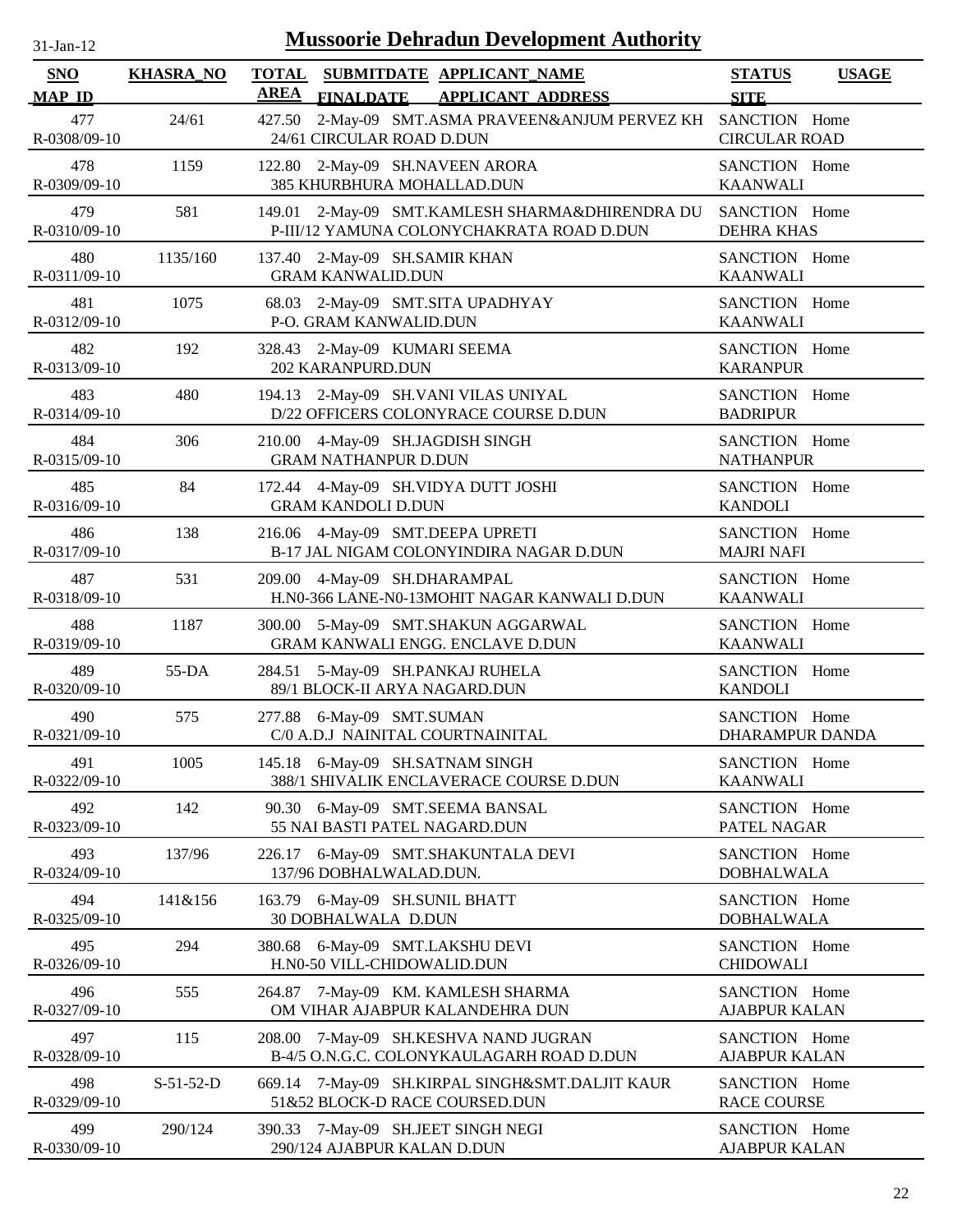| $31$ -Jan-12 |
|--------------|
|              |

| SNO                    | <b>KHASRA_NO</b> | <b>TOTAL</b> |                                | SUBMITDATE APPLICANT NAME                                                                                  | <b>STATUS</b>                           | <b>USAGE</b> |
|------------------------|------------------|--------------|--------------------------------|------------------------------------------------------------------------------------------------------------|-----------------------------------------|--------------|
| <b>MAP ID</b>          |                  | <b>AREA</b>  | <b>FINALDATE</b>               | <b>APPLICANT ADDRESS</b>                                                                                   | <b>SITE</b>                             |              |
| 500<br>R-0331/09-10    | 481              | 250.94       |                                | 7-May-09 SH.VINEET MADHUKAR<br>76/21 RAJPUR ROAD LANE-N0-6 SAKET D.DUN                                     | SANCTION Home<br><b>DAK PATTI</b>       |              |
| 501<br>R-0332/09-10    | 267              |              |                                | 321.89 7-May-09 KM.SHUBHRA PANDEY<br>22 MOHIT VIHARG.M.S.ROAD KANWALI D.DUN                                | SANCTION Home<br><b>NIRANJANPUR</b>     |              |
| 502<br>R-0333/09-10    | 292/2            |              |                                | 180.38 8-May-09 SH.MOHAN CHANDRA JOSHI<br>51 MITRA LOK COLONYBALLUPUR ROAD D.DUN                           | SANCTION Home<br><b>AAMWALA TARLA</b>   |              |
| 503<br>R-0334/09-10    | 346              |              |                                | 194.81 8-May-09 SH.DINESH CHANDRA DABRAL<br>134 ASHOK VIHARAJABPUR D.DUN                                   | SANCTION Home<br><b>AJABPUR KHURD</b>   |              |
| 504<br>R-0335/09-10    | 563              |              | E-14/1 SHASTRI NAGARD.DUN      | 351.74 8-May-09 SH.GANESH KUMAR THAPLIYAL                                                                  | SANCTION Home<br><b>DHARAMPUR DANDA</b> |              |
| 505<br>R-0336/09-10    | 1056             |              | 2 DISPENSARY ROAD D.DUN        | 152.86 8-May-09 SH.ASHOK KUMAR PANDEY                                                                      | SANCTION Home<br><b>AJABPUR KALAN</b>   |              |
| 506<br>R-0337/09-10    | 405              |              |                                | 183.08 8-May-09 SH.ANIL SINGH GUSAIN<br>PRINCIPAL ITI (B)NIRANJANPUR SAHARANPUR ROAD D.DU                  | SANCTION Home<br><b>NATHANPUR</b>       |              |
| 507<br>R-0338/09-10    | 147              |              |                                | 120.51 8-May-09 SMT.KAMLA DEVI<br>H.N0-147 BLOCK-III IDGAHKUMAR MANDI D.DUN                                | SANCTION Home<br><b>IDGAH</b>           |              |
| 508<br>R-0339/09-10    | 24/2             |              | <b>GRAM AJABPUR KHURDD.DUN</b> | 110.55 8-May-09 SH.DEEPAK KUMAR MITTAL                                                                     | SANCTION Home<br><b>AJABPUR KHURD</b>   |              |
| 509<br>R-0340/09-10    | 206              |              | 49/1 RACE COURSED.DUN          | 113.78 8-May-09 SH.SARDAR JOGENDER SINGH                                                                   | SANCTION Home<br><b>AJABPUR KHURD</b>   |              |
| 510<br>R-0341/09-10    | 328              |              | 254.89 8-May-09 SH.VEER SINGH  | 92 S.B.C QTR. YAMUNACOLONY D.DUN                                                                           | SANCTION Home<br>MOHKAMPUR KHURD        |              |
| 511<br>R-0342/09-10    | 165              |              |                                | 427.79 8-May-09 SMT.PREMA RAWAT&D.S.RAWAT<br>C/0 SH.A.S.KOTHIYALH.N0-1 PHASE-2 SHATABDI ENCLAVEJ NATHANPUR | SANCTION Home                           |              |
| 512<br>R-0343/09-10    | 271              |              | <b>45 KANWALI ROAD D.DUN</b>   | 208.70 11-May-09 SH.NAVNEET LAL MATTA&SMT.KAUSHALY SANCTION Home                                           | <b>PARK ROAD</b>                        |              |
| 513<br>R-0344/09-10    | 148              |              | 23 GHUSI GALID.DUN             | 149.10 11-May-09 SH.RAGHUPREET SINGH&SH.GURUPREET S SANCTION Home                                          | <b>KISHANPUR</b>                        |              |
| 514<br>R-0345/09-10    | 1501             |              | 7-C RACE COURSED.DUN           | 133.97 11-May-09 GANGA REALTORS                                                                            | SANCTION Home<br><b>DEHRA KHAS</b>      |              |
| 515<br>R-0346/09-10    | 393              | 565.95       |                                | 11-May-09 SMT.POONAM VERMA&SH.DINESH VERMA SANCTION Home<br>D-4S.GRRIM KHS CAMPUSPATEL NAGAR D.DUN         | <b>AJABPUR KALAN</b>                    |              |
| 516<br>R-0347/09-10    | 51               | 188.19       |                                | 14-May-09 SH.ARUN CHAUHAN<br><b>GRAM PITHUWALAP.0- MEHUWALA D.DUN</b>                                      | <b>RE-OPENE</b><br><b>SEWALA KALAN</b>  | Home         |
| 517<br>R-0347/09-10-RE | 51               | 188.19       |                                | 23-Dec-10 SH.ARUN CHAUHAN<br>GRAM PITHUWALAP.0- MEHUWALA D.DUN                                             | SANCTION Home<br><b>SEWALA KALAN</b>    |              |
| 518<br>R-0348/09-10    | 468&471          | 266.52       |                                | 14-May-09 SH.MANOJ KUMAR<br>A-9 GREEN PARKBALLUPUR CHOWK D.DUN                                             | SANCTION Home<br><b>KAANWALI</b>        |              |
| 519<br>R-0349/09-10    | 183              | 89.57        |                                | 14-May-09 SH.RAJENDRA SINGH GARIYA<br>C/0 K.S. BISHTB-BLOCK SARASWATI VIHARAJABPUR KHUR                    | SANCTION Home<br><b>AJABPUR KHURD</b>   |              |
| 520<br>R-0350/09-10    | 371              | 142.09       |                                | 14-May-09 SH.VIVEKANAND THAPLIYAL<br>C/0 SH.P.B. CHAMOLI102/2 INDIRA COLONYCHUKKUWALA I                    | SANCTION Home<br><b>AJABPUR KHURD</b>   |              |
| 521<br>R-0351/09-10    | 650              | 89.45        | <b>RACE CAMP D.DUN</b>         | 14-May-09 SH.INDERJEET SINGH&SH.GURPREET SING                                                              | SANCTION Home<br><b>AJABPUR KHURD</b>   |              |
| 522<br>R-0352/09-10    | 156              |              |                                | 131.62 15-May-09 SH.KHUSHAL SINGH BISHT<br>G-77 SURVEY ESTATEHATHIBARKALA D.DUN                            | SANCTION Home<br><b>DOBHALWALA</b>      |              |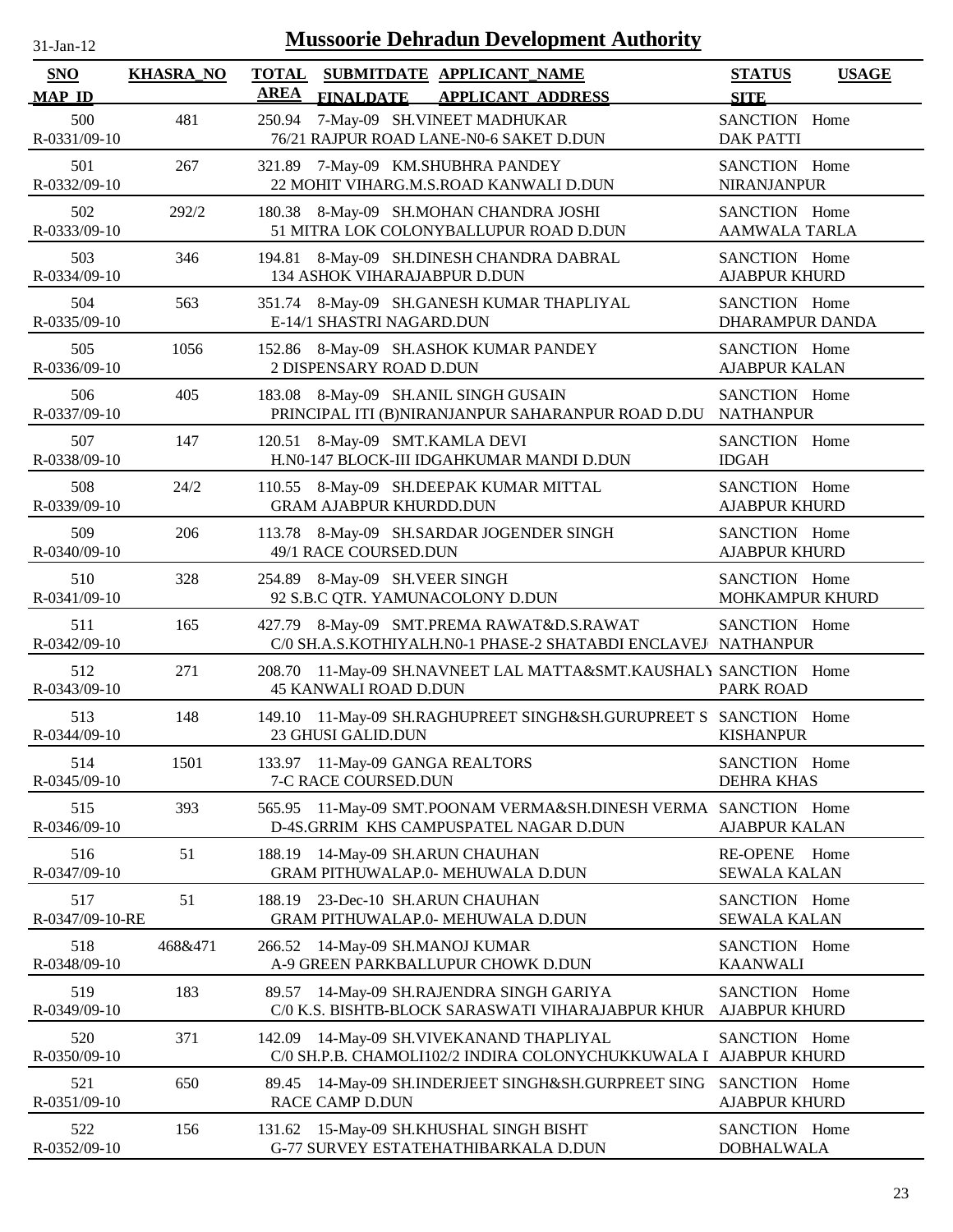| -Jan- |  |
|-------|--|
|       |  |

| <b>SNO</b><br><b>MAP ID</b> | <b>KHASRA_NO</b> | <b>TOTAL</b><br><b>AREA</b> | SUBMITDATE APPLICANT NAME<br><b>FINALDATE</b><br><b>APPLICANT ADDRESS</b>                                     | <b>STATUS</b><br><b>USAGE</b><br><b>SITE</b> |
|-----------------------------|------------------|-----------------------------|---------------------------------------------------------------------------------------------------------------|----------------------------------------------|
| 523<br>R-0353/09-10         | 211 D            | 76.19                       | 15-May-09 SH.ABDUL RAHMAN<br>LANE-N0-3 SHANTI KUNJNATHANPUR D.DUN                                             | SANCTION Home<br><b>NATHANPUR</b>            |
| 524<br>R-0354/09-10         | 606              |                             | 234.26 15-May-09 SH.CHANDER PRAKASH BAHUG<br>C/0 SH.B.P. BAHUGUNAPUSHP KUNJ LANE-N0-8AJABPUR KH AJABPUR KHURD | SANCTION Home                                |
| 525<br>R-0355/09-10         | 990 BA           | 117.88                      | 15-May-09 SH.RAM RAJ&SH.RAJESH KUMAR<br>OGAL BHATTA SOCIETYAREA CLEMENT TOWN D.DUN                            | SANCTION Home<br><b>MAJRA</b>                |
| 526<br>R-0356/09-10         | 1061&1057 M      |                             | 196.58 15-May-09 SH.CHARANJEET SINGH<br>9 BALLUPUR PANCHWATICHAKRATA ROAD D.DUN                               | SANCTION Home<br><b>GARHI</b>                |
| 527<br>R-0357/09-10         | 372&372/1/4      | 280.25                      | 16-May-09 KM. TANVI JAIN<br>43-B NARENDER VIHAR EXT.KAULAGARH ROAD D.DUN                                      | SANCTION Home<br><b>KAANWALI</b>             |
| 528<br>R-0358/09-10         | 8&9              | 180.57                      | 16-May-09 SH.BHUPAL SINGH CHAUHAN<br>17 CHAK SHAH NAGARHARIDWAR ROAD D.DUN                                    | SANCTION Home<br><b>CHAKSHAH NAGAR</b>       |
| 529<br>R-0359/09-10         | 703              | 150.66                      | 16-May-09 SH.SANJAY PUNDIR<br>141/12 MOHIT NAGARKANWALI D.DUN                                                 | SANCTION Home<br><b>KAANWALI</b>             |
| 530<br>R-0360/09-10         | 342              | 171.52                      | 16-May-09 LT. MOHIT TOMAR<br>D-2/10 VIGYAN BHAWANRAIPUR ROAD D.DUN                                            | SANCTION Home<br><b>GUJRADA MANSINGH</b>     |
| 531<br>R-0361/09-10         | 203/137          | 86.99                       | 18-May-09 MISS. VIDHYA AGGARWAL<br>58 RAJPUR ROAD D.DUN                                                       | SANCTION Home<br><b>KALI DAS ROAD</b>        |
| 532<br>R-0362/09-10         | 65               | 138.28                      | 18-May-09 SMT.NISHA PRADHAN<br>22 OLD SURVEY ROAD D.DUN                                                       | SANCTION Home<br>OLD SURVEY ROAD             |
| 533<br>R-0363/09-10         | 1093             | 93.36                       | 18-May-09 SMT. ASHA VERMA<br><b>GRAM KANWALI D.DUN</b>                                                        | SANCTION Home<br><b>KAANWALI</b>             |
| 534<br>R-0364/09-10         | 157              | 74.23                       | 18-May-09 SMT.MANISHA GOYAL<br>4 VISHANU VIHARBALLIWALA CHOWK D.DUN                                           | SANCTION Home<br><b>PANDITWARI</b>           |
| 535<br>R-0365/09-10         | 111/8            |                             | 294.93 18-May-09 SMT. SUDHA KUKRATI<br>3/2 OFFICERS COLONT D. DUN                                             | SANCTION Home<br><b>MAJRI MAFI</b>           |
| 536<br>R-0366/09-10         | 327KA            | 226.76                      | 18-May-09 SH. MAHENDRA LAL DHAMI<br>63/2 BHARUWALA GRANT CLEMENT TOWN CANTT.                                  | SANCTION Home<br><b>GUJRADA MANSINGH</b>     |
| 537<br>R-0367/09-10         | 515              |                             | 222.89 18-May-09 DR. PUNEET RHARE<br>AMAN VIHAR ON MAIN SAHASTRA DHARA ROAD DEHRA L DHORAN KHAS               | SANCTION Home                                |
| 538<br>R-0368/09-10         | 586              |                             | 140.07 19-May-09 SH.PUSHPENDRA KHAIRA<br>60 HILL VIEW COLONYINDIRA NAGAR D.DUN                                | SANCTION Home<br><b>BHARUWALA GRANT</b>      |
| 539<br>R-0369/09-10         | 524              | 197.02                      | 19-May-09 SH.U.D.NAWANI<br>H.N0-2 STREET-N0-1/ANEW VASANT VIHAR ENCLAVE D.DU                                  | SANCTION Home<br><b>KAANWALI</b>             |
| 540<br>R-0370/09-10         | 65               | 133.82                      | 19-May-09 SH.BHUSHAN BHATIA<br>42/42 SHANTI VIHARP&T COLONY                                                   | SANCTION Home<br><b>KAANWALI</b>             |
| 541<br>R-0371/09-10         | 331              | 208.62                      | 19-May-09 SMT.NEERA LAKHERA<br><b>4 KALIDAS ROAD D.DUN</b>                                                    | SANCTION Home<br><b>GUJRADA MANSINGH</b>     |
| 542<br>R-0372/09-10         | 147              | 476.29                      | 19-May-09 SH.AMIT KUMAR SAXSENA<br>48-A RAM VIHARBALLUPUR ROAD D.DUN                                          | SANCTION Home<br>HARBANSWALA (PART)          |
| 543<br>R-0373/09-10         | 348              | 691.75                      | 19-May-09 SH.NARESH DORA<br>GRAM ADHOIWALA SAKTI VIHAR SAHASTRADHARA ROA                                      | SANCTION Home<br><b>ADOIWALA</b>             |
| 544<br>R-0374/09-10         | 90D&90J          | 325.80                      | 19-May-09 SH.AMULYA RATAN SINHA<br>C/0 SH.A.R.SINHA CHIEFCONSERVATOR OF FORESTENVIRC KISHANPUR                | SANCTION Home                                |
| 545<br>R-0375/09-10         | 876              | 96.19                       | 19-May-09 MISS. SABANA PARBEEN<br>C/0 MASJID WALI GALIMAJRA D.DUN                                             | SANCTION Home<br><b>SEWALA KALAN</b>         |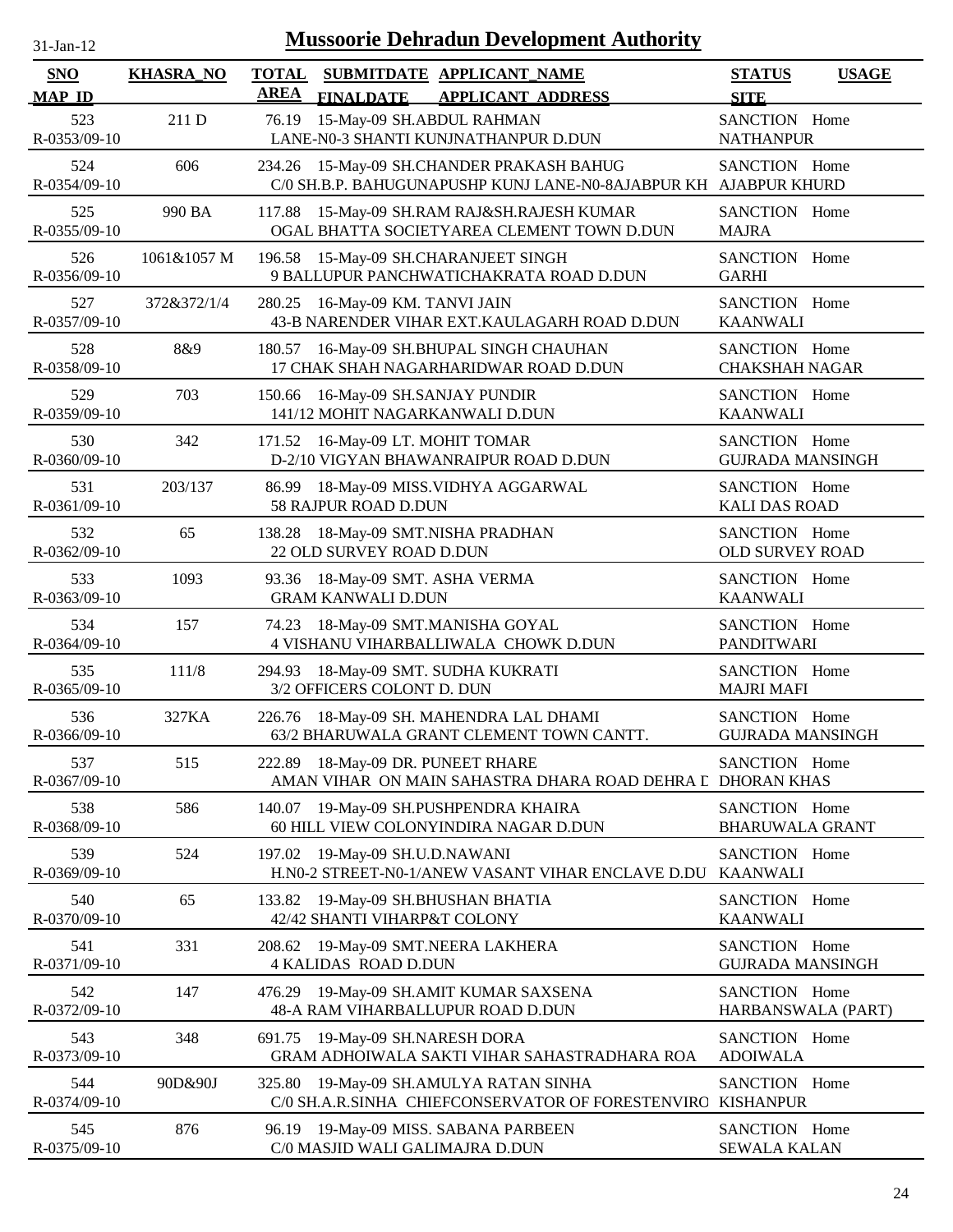| <b>Mussoorie Dehradun Development Authority</b><br>$31$ -Jan- $12$ |                   |                                                                                                          |                                              |  |  |  |  |
|--------------------------------------------------------------------|-------------------|----------------------------------------------------------------------------------------------------------|----------------------------------------------|--|--|--|--|
| <b>SNO</b><br><b>MAP ID</b>                                        | <b>KHASRA_NO</b>  | <b>TOTAL</b><br>SUBMITDATE APPLICANT NAME<br><b>AREA</b><br><b>APPLICANT ADDRESS</b><br><b>FINALDATE</b> | <b>STATUS</b><br><b>USAGE</b><br><b>SITE</b> |  |  |  |  |
| 546<br>R-0376/09-10                                                | 488               | 19-May-09 SH.ROHITASHAV PANDEY<br>122.68<br>43 KESHAV ROAD LAXMAN CHOWK D.DUN                            | SANCTION Home<br><b>BHARUWALA GRANT</b>      |  |  |  |  |
| 547<br>R-0377/09-10                                                | 870               | 126.39 19-May-09 SMT. DEEPA BISHT<br><b>GRAM SEWLA KALAN D.DUN</b>                                       | SANCTION Home<br><b>SEWALA KALAN</b>         |  |  |  |  |
| 548<br>R-0378/09-10                                                | 722               | 1,380.11 19-May-09 SMT.YASHODA RANI GAUR<br>GURU NANAK ROADSUBHASH NAGAR C.TOWN D.DUN                    | SANCTION Home<br><b>BHARUWALA GRANT</b>      |  |  |  |  |
| 549<br>R-0379/09-10                                                | 408               | 376.24<br>19-May-09 SH.HARSH MANI GAIROLA<br>91 NESHVILLA ROADD.DUN                                      | SANCTION Home<br><b>HATHIBARKALA</b>         |  |  |  |  |
| 550<br>R-0380/09-10                                                | $\overline{4}$    | 133.63<br>19-May-09 MOHAMAD YAMIN<br><b>4 NALA PANI ROADD.DUN</b>                                        | SANCTION Home<br><b>NALAPANI ROAD</b>        |  |  |  |  |
| 551<br>R-0381/09-10                                                | 722               | 225.67<br>19-May-09 SH.GULSHAN BHATEJA<br>R/0 M.E.S CLEMENT TOWN D.DUN                                   | SANCTION Home<br><b>BHARUWALA GRANT</b>      |  |  |  |  |
| 552<br>R-0382/09-10                                                | 869               | 19-May-09 SMT.BABITA KATHAIT<br>342.33<br>C/0 SH.J.S.BISHTLANE N0-6 PUSHP KUNJAJABPUR KHURD D. NATHANPUR | REJECTED Home                                |  |  |  |  |
| 553<br>R-0383/09-10                                                | 55                | 19-May-09 SH.HEERA SINGH RAUTHAN<br>265.67<br>40 BA.P.A.C. HARIDWAR                                      | SANCTION Home<br><b>HARRAWALA</b>            |  |  |  |  |
| 554<br>R-0384/09-10                                                | 123               | 19-May-09 SH.AZHAR&AKHTAR<br>177.65<br><b>GRAM SEWLA KHURDD.DUN</b>                                      | SANCTION Home<br><b>SEWALA KHURD</b>         |  |  |  |  |
| 555<br>R-0385/09-10                                                | 1340              | 19-May-09 SMT.CHANDRAWATI<br>90.68<br><b>GRAM KANWALI D.DUN</b>                                          | SANCTION Home<br><b>KAANWALI</b>             |  |  |  |  |
| 556<br>R-0386/09-10                                                | 226               | 19-May-09 DR.KRISHAN KUMAR YADAV<br>187.00<br>C-3 ONGC HOSPITALCOLONY BALLUPUR ROAD D.DUN                | SANCTION Home<br>NIRANJANPUR                 |  |  |  |  |
| 557<br>R-0387/09-10                                                | 1547D             | 152.88 19-May-09 SMT.REENA GUPTA<br>SINGHAL MANDI- IIKARGI ROAD D.DUN                                    | SANCTION Home<br><b>DEHRA KHAS</b>           |  |  |  |  |
| 558<br>R-0388/09-10                                                | 1051/1            | 206.70<br>20-May-09 SH. SAMPURAN SINGH<br>8-MAGH ENCLAVE G.M.S.ROAD D.DUN.                               | SANCTION Home<br><b>KAANWALI</b>             |  |  |  |  |
| 559<br>R-0389/09-10                                                | 272/1             | 87.79 20-May-09 SH. OM PRAKASH<br>H.I.G.30 PHASE II INDRAPURAM G.M.S.ROAD                                | SANCTION Home<br>NIRANJANPUR                 |  |  |  |  |
| 560<br>R-0390/09-10                                                | 1216/1            | 183.24 20-May-09 SH. J.R.SONKAR<br>316/4INDRA VIHAR STREET NO.11 D.DUN                                   | SANCTION Home<br><b>GARHI</b>                |  |  |  |  |
| 561<br>R-0391/09-10                                                | 1246MIN           | 20-May-09 SH. RADHEY SHYAM<br>69.54<br>7-A HILL VIEW DEHRADUN                                            | SANCTION Home<br><b>KAANWALI</b>             |  |  |  |  |
| 562<br>R-0392/09-10                                                | 873               | 20-May-09 SH. KRISHAN BALOONI<br>187.15<br>H.NO. 234 UTTRANCHAL VIHAR AJABPUR KALAN                      | SANCTION Home<br><b>AJABPUR KALAN</b>        |  |  |  |  |
| 563<br>R-0393/09-10                                                | 290(OLD NO<br>14) | 419.19<br>20-May-09 SH. DEVENDRA SINGH<br>VILLAGE-KARGI P.O. BANJARAWALA                                 | SANCTION Home<br>KARGI GRANT (PART)          |  |  |  |  |
| 564<br>R-0394/09-10                                                | 43                | 20-May-09 SH. MADAN PAL GUTAM<br>53.42<br><b>43-CHANDER NAGAR</b>                                        | SANCTION Home<br><b>CHANDER NAGAR</b>        |  |  |  |  |
| 565<br>R-0395/09-10                                                | 35M               | 20-May-09 SMT. MANJULA SINGH<br>269.05<br>NEW PRATAP NURSARY PANDITWARIP.O.PRM NAGAR                     | SANCTION Home<br><b>KAANWALI</b>             |  |  |  |  |
| 566<br>R-0396/09-10                                                | 279/2             | 20-May-09 SH. VINOD KUMAR SANI<br>220.17<br>15 KESAV VIHAR G.M.S.ROAD NIRANJANPUR DEHRA DUN              | SANCTION Home<br><b>NIRANJANPUR</b>          |  |  |  |  |
| 567<br>R-0397/09-10                                                | 279/2             | 20-May-09 SH. GHANSHYAM SANI<br>220.17<br>14 KESHAV VIHAR G.M.S.ROADDEHRA DUN                            | SANCTION Home<br>NIRANJANPUR                 |  |  |  |  |
| 568<br>R-0398/09-10                                                | 1340              | 20-May-09 SMT. GEETA PURI<br>90.67<br><b>48B BALLUPUR DEHRA DUN</b>                                      | SANCTION Home<br><b>KAANWALI</b>             |  |  |  |  |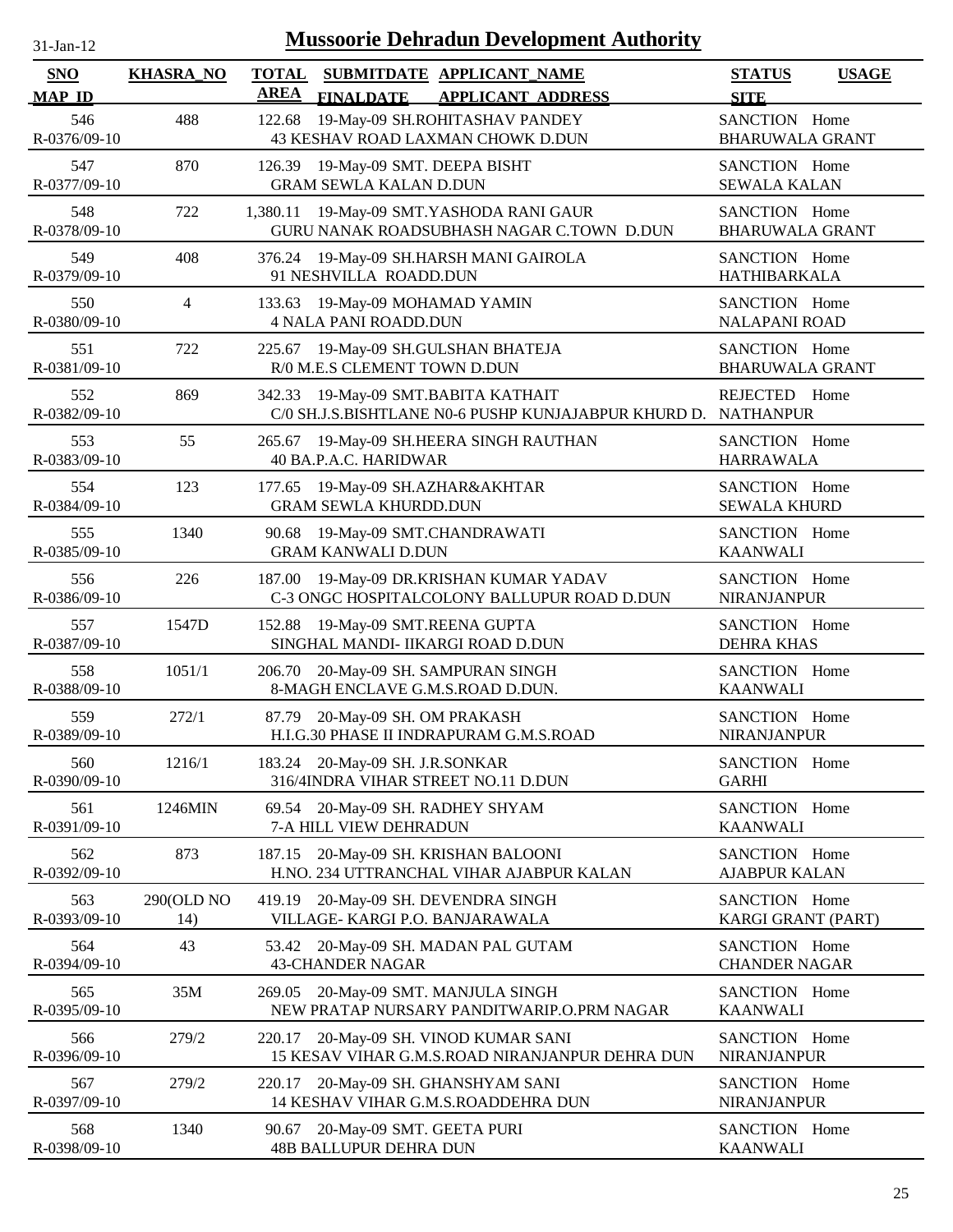| <b>Mussoorie Dehradun Development Authority</b><br>$31-Ian-12$ |                  |                                                                                                               |                                              |  |  |  |
|----------------------------------------------------------------|------------------|---------------------------------------------------------------------------------------------------------------|----------------------------------------------|--|--|--|
| <b>SNO</b><br><b>MAP ID</b>                                    | <b>KHASRA_NO</b> | <b>TOTAL</b><br>SUBMITDATE APPLICANT NAME<br><b>AREA</b><br><b>FINALDATE</b><br><b>APPLICANT ADDRESS</b>      | <b>STATUS</b><br><b>USAGE</b><br><b>SITE</b> |  |  |  |
| 569<br>R-0399/09-10                                            | 115              | 20-May-09 SH. RAGHUVEER SINGH GOSAIN<br>209.51<br>C-13/1 MOULDHAR NEW TEHRI                                   | SANCTION Home<br><b>AJABPUR KALAN</b>        |  |  |  |
| 570<br>R-0400/09-10                                            | 369/2            | 146.38<br>20-May-09 SH KAMLESH PATEL<br>KALI MANDIR ENCLAVE G.M.S.ROAD DEHRA DUN                              | SANCTION Home<br><b>KAANWALI</b>             |  |  |  |
| 571<br>R-0401/09-10                                            | 532              | 20-May-09 SMT. SUSHEELA NEGI<br>186.00<br>87 SUMAN NAGAR DEHRA DUN                                            | SANCTION Home<br><b>AJABPUR KALAN</b>        |  |  |  |
| 572<br>R-0402/09-10                                            | 180/1            | 20-May-09 SARDAR DUTT DOBHAL<br>251.17<br>L-12 B RAILWAY COLONYD.DUN                                          | SANCTION Home<br><b>KAANWALI</b>             |  |  |  |
| 573<br>R-0403/09-10                                            | 74/13            | 20-May-09 SMT.AYUSHI SARANG SHARMA<br>64.42<br>281 KARANPURD.DUN                                              | SANCTION Home<br><b>AARAGARH</b>             |  |  |  |
| 574<br>R-0404/09-10                                            | 359              | 20-May-09 SH.BISHAMBAR SINGH<br>180.35<br>DESHMESH VIHARNANAK SAR RAIPUR D.DUN                                | SANCTION Home<br><b>AAMWALA TARLA</b>        |  |  |  |
| 575<br>R-0405/09-10                                            | 9 G              | 20-May-09 SH.ANOOP RUDOLA<br>153.26<br>5 MDDA COLONYUPPER RAJIV COLONY D.DUN                                  | REJECTED Home<br><b>CHAK DALANWALA</b>       |  |  |  |
| 576<br>R-0406/09-10                                            | $S-3-D/31$       | 1,004.00 20-May-09 BRIG. M.M TALWAR<br>S-3-D/31 DEFENCE COLONYD.DUN                                           | SANCTION Home<br><b>SHAHNAGAR</b>            |  |  |  |
| 577<br>R-0407/09-10                                            | 34               | 20-May-09 SH.MOHAN LAL NAUTIYAL<br>146.90<br>28-A KALIDAS ROAD D.DUN                                          | SANCTION Home<br><b>AAMWALA TARLA</b>        |  |  |  |
| 578<br>R-0408/09-10                                            | 504              | 158.92 20-May-09 SH.KISHOR KUMAR BARTHWAL<br>CHAR KHAMBASOCIETY AREA CLEMENT TOWN D.DUN                       | SANCTION Home<br><b>BHARUWALA GRANT</b>      |  |  |  |
| 579<br>R-0409/09-10                                            | 167/7&4-A        | 155.57<br>20-May-09 SMT. SWARNLATA CHUGH<br>295/A I SHIVALIK ENCLAVERACE COURSE D.DUN                         | SANCTION Home<br><b>DHARMPUR</b>             |  |  |  |
| 580<br>R-0410/09-10                                            | 657              | 20-May-09 SH.OM PRAKASH<br>133.88<br>Q.N0-L-43 GRAILWAY COLONY D.DUN                                          | SANCTION Home<br><b>DEHRA KHAS</b>           |  |  |  |
| 581<br>R-0411/09-10                                            | 729              | 161.72 20-May-09 SH.SHIV RAJ RAWAT<br>NEHRU ROAD SUBHASH NAGAR D.DUN                                          | SANCTION Home<br><b>BHARWALA GRANT</b>       |  |  |  |
| 582<br>R-0412/09-10                                            | 222/1            | 351.48<br>20-May-09 SH.BASANT BALLABH JOSHI&SH.HEMANTJ SANCTION Home<br>D-05 OFFICERS COLONYRACE COURSE D.DUN | <b>AJABPUR KHURD</b>                         |  |  |  |
| 583<br>R-0413/09-10                                            | 9 CHA            | 21-May-09 SMT.VIJAY LAXMI<br>178.83<br>209 SIDHART VIHARKANDOLI D.DUN                                         | SANCTION Home<br><b>KANDOLI</b>              |  |  |  |
| 584<br>R-0414/09-10                                            | 1 KHA&2KA        | 220.00<br>21-May-09 SH.VINOD PRAKASH VEDWAL<br><b>GRAM CHIROWALID.DUN</b>                                     | SANCTION Home<br><b>CHIDOWALI</b>            |  |  |  |
| 585<br>R-0415/09-10                                            | 51               | 95.59 21-May-09 SH.NITESH AGGARWAL<br>C/0 SH. SUNIL AGGARWAL34 RAIPUR ROAD D.DUN                              | SANCTION Home<br><b>AJABPUR KHURD</b>        |  |  |  |
| 586<br>R-0416/09-10                                            | 407              | 154.86 21-May-09 SMT.ANITA KUMARI<br>SUMAN PURI ADHOIWALA D.DUN                                               | SANCTION Home<br><b>ADOIWALA</b>             |  |  |  |
| 587<br>R-0417/09-10                                            | 217              | 21-May-09 SMT.HEMLATA<br>148.94<br>GRAM&P.0. KILKESHWARCHURAS TEHRI GARHWAL                                   | SANCTION Home<br><b>BANJAREWALA MAFI</b>     |  |  |  |
| 588<br>R-0418/09-10                                            | $S-4-D/74-A$     | 348.87<br>21-May-09 LT.COL DEEPAK AHUJA<br>C/0 SH.M.L.TANDON10 CURZON ROAD DALANWALA D.DUN                    | SANCTION Home<br><b>SHAHNAGAR</b>            |  |  |  |
| 589<br>R-0419/09-10                                            | 174              | 21-May-09 SH.PREM LAL ARORA<br>282.18<br>2 MALIYAN MOHALLAD.DUN                                               | SANCTION Home<br><b>BHANDARI BAGH</b>        |  |  |  |
| 590<br>R-0420/09-10                                            | 136&137          | 21-May-09 SH.SANJAY KESTWAL<br>110.68<br>86 ASHOK VIHARSALAWALA D.DUN                                         | SANCTION Home                                |  |  |  |
| 591<br>R-0421/09-10                                            | 16               | 21-May-09 SMT.KULDEEP KAUR<br>144.39<br>21 OLD SURVEY ROAD D.DUN                                              | SANCTION Home<br>OLD SURVEY ROAD             |  |  |  |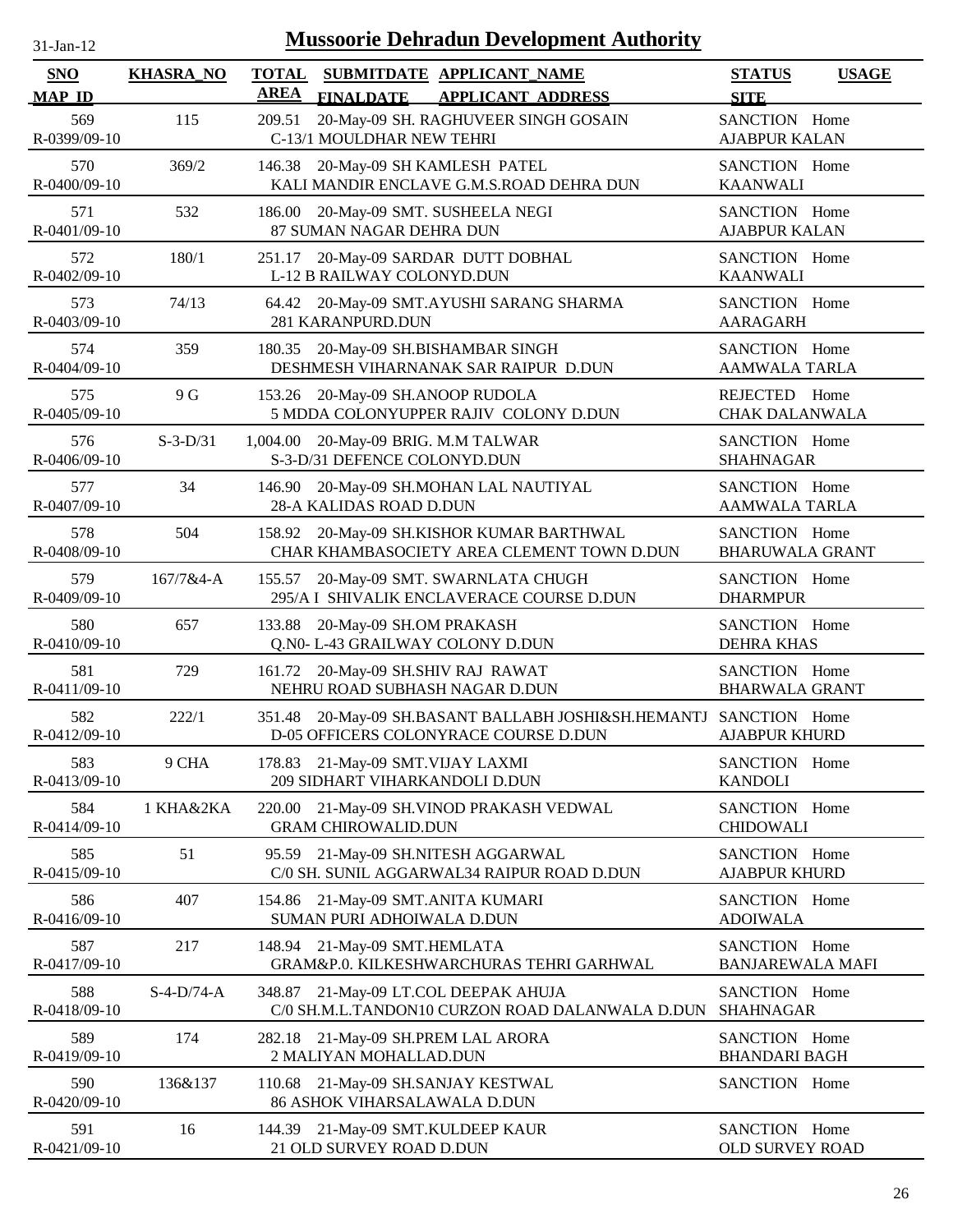| $31 - Jan - 12$ |  |
|-----------------|--|
|                 |  |

| <b>SNO</b>                | <b>KHASRA_NO</b>   | <b>TOTAL</b><br><b>AREA</b> |                                                                       | SUBMITDATE APPLICANT_NAME                                                                  | <b>STATUS</b>                         | <b>USAGE</b>               |
|---------------------------|--------------------|-----------------------------|-----------------------------------------------------------------------|--------------------------------------------------------------------------------------------|---------------------------------------|----------------------------|
| <b>MAP ID</b>             |                    |                             | <b>FINALDATE</b>                                                      | <b>APPLICANT ADDRESS</b>                                                                   | <b>SITE</b>                           |                            |
| 592<br>R-0422/09-10       | 658&658/3          | 246.44                      |                                                                       | 21-May-09 SH.BEER SINGH PUSHPAN<br>17 ARAWALI ENCLAVE G.M.S ROAD D.DUN                     | SANCTION Home<br><b>KAANWALI</b>      |                            |
| 593<br>R-0423/09-10       | 68/1(172NEW)       |                             | 207 INDRA NAGAR D.DUN                                                 | 89.45 22-May-09 SH. BHARAT BHUSHAN BHATT                                                   | SANCTION Home<br><b>CHANDER NAGAR</b> |                            |
| 594<br>R-0424/09-10       | 111/1&2&112        | 213.21                      |                                                                       | 22-May-09 SH.VIRENDER GULATI<br>17 PRAGATI VIHARSAHASTRADHARA ROAD D.DUN                   | SANCTION Home<br><b>ADOIWALA</b>      |                            |
| 595<br>R-0425/09-10       | 104                |                             | 71/40 NESHVILLA ROAD D.DUN                                            | 269.84 22-May-09 SH.RAMESH CHAND JUGRAN                                                    | SANCTION Home<br><b>CHIDOWALI</b>     |                            |
| 596<br>R-0426/09-10       | $D-13$             | 299.12                      | 325/6/3 RACE COURSE D.DUN                                             | 22-May-09 SH.VIRENDRA SINGH ARORA                                                          | SANCTION Home<br><b>RACE COURSE</b>   |                            |
| 597<br>R-0427/09-10       | 616K               |                             | 172.81 22-May-09 SMT.RITU ARORA                                       | 198 SHAKTI VIHARADHOIWALA II D.DUN                                                         | SANCTION Home<br><b>ADOIWALA</b>      |                            |
| 598<br>R-0428/09-10       | 302                |                             | 331.79 22-May-09 SH.BABU RAM                                          | H.N0-D-1/4 DEAL COLONYRAIPUR ROAD D.DUN                                                    | SANCTION Home<br><b>AAMWALA TARLA</b> |                            |
| 599<br>R-0429/09-10       | 148                |                             | 555.85 22-May-09 COL. S.C.KABTHIYAL<br>148 VASANT VIHARPHASE-II D.DUN |                                                                                            | SANCTION Home<br><b>VASANT VIHAR</b>  |                            |
| 600<br>R-0430/09-10       | 25                 |                             | 283.65 22-May-09 SMT.SUDHA RAWAT                                      | 250/9 MOHIT NAGARG.M.S.ROAD D.DUN                                                          | SANCTION Home<br><b>KAANWALI</b>      |                            |
| 601<br>R-0431/09-10       | 201/3              | 191.05                      | 22-May-09 SH.PRADEEP KUMAR                                            | 240 VIJAY PARK EXT.GALI.N.0-11-A D.DUN                                                     | SANCTION Home<br><b>KAANWALI</b>      |                            |
| 602<br>R-0432/09-10       | 534                |                             |                                                                       | 299.72 22-May-09 SH.JAGDISH SINGH BISHT<br>LANE-C-15 TURNER ROAD BYE PASS CLEMENT TOWN D.D | SANCTION Home<br><b>MAJRA</b>         |                            |
| 603<br>R-0433/09-10       | 377                |                             | 188.32 22-May-09 SMT.JASOMATI DEVI                                    | 133/2 VIJAY COLONYHATHIBARKALAN D.DUN                                                      | SANCTION Home<br><b>HATHIBARKALA</b>  |                            |
| 604<br>R-0434/09-10       | 413                |                             | 134.87 22-May-09 SH. RAJA RAM                                         | VILLAGE BARONWALA ARKEDIAGRANT                                                             | SANCTION Home<br><b>KAANWALI</b>      |                            |
| 605<br>R-0435/09-10       | 46(OLD N0. 35)     |                             | 91.29 23-May-09 SH. M.R.SINGH                                         | 249/197 SIRMOUR MARG KRISHAN NAGAR                                                         | SANCTION Home                         | <b>CHAI BAGH KAULAGARH</b> |
| 606<br>R-0436/09-10       | 591M               |                             | 128.35 23-May-09 SMT. MADHURI NEGI<br>AJABPUR NEAR RAILWAY PHATAK     |                                                                                            | SANCTION Home<br><b>AJABPUR KALAN</b> |                            |
| 607<br>R-0437/09-10       | 56/1/2(NEW<br>162G | 188.19                      | 23-May-09 SMT. RAJ BALA                                               | 181ARYA NAGAR UPPER ADOIWALA DEHRA DUN                                                     | SANCTION Home<br><b>ADOIWALA</b>      |                            |
| 608<br>R-0438/09-10       | 1496               | 83.61                       | 32 DRONPURI G.M.S.ROADDEHRA DUN                                       | 23-May-09 SH. RAJENDRA KUMAR SUKHIJA                                                       | SANCTION Home<br><b>KAANWALI</b>      |                            |
| 609<br>R-0439/09-10       | 518                | 204.58                      | KUNJA BAHADUR PUR HARIDWAR                                            | 23-May-09 SH. ISHWAR PAL SINGH                                                             | SANCTION Home<br><b>NIRANJANPUR</b>   |                            |
| 610<br>$R - 0440/09 - 10$ | 752/1              | 111.23                      |                                                                       | 23-May-09 SMT. SANGEETA SAXENA<br>249/1 LANE NO-11 VIJAY PARK EXTENSION                    | SANCTION Home<br><b>KAANWALI</b>      |                            |
| 611<br>R-0441/09-10       | 43                 |                             | 98 DHAMAWALA DEHRA DUN                                                | 243.73 23-May-09 SH. VINAT ARORA & CHANCHAL ARORA                                          | SANCTION Home<br><b>KESHAV ROAD</b>   |                            |
| 612<br>R-0442/09-10       | 241                |                             | 241PATEL ROAD DEHRA DUN                                               | 122.76 23-May-09 SH. BHAGWAT PRASAD JOSHI                                                  | SANCTION Home<br>PATEL ROAD           |                            |
| 613<br>R-0443/09-10       | 107                | 143.62                      | 142/3, DHARAMPUR DEHRA DUN                                            | 23-May-09 SH. DINESH CHANDRA DABRAL                                                        | SANCTION Home<br><b>AJABPUR KALAN</b> |                            |
| 614<br>R-0444/09-10       | 1155               |                             | 302 PANDITWARI PHASE-2                                                | 220.00 23-May-09 SH. AKHELISH TIWARI&SHASHI PRABHA T                                       | SANCTION Home<br><b>KAANWALI</b>      |                            |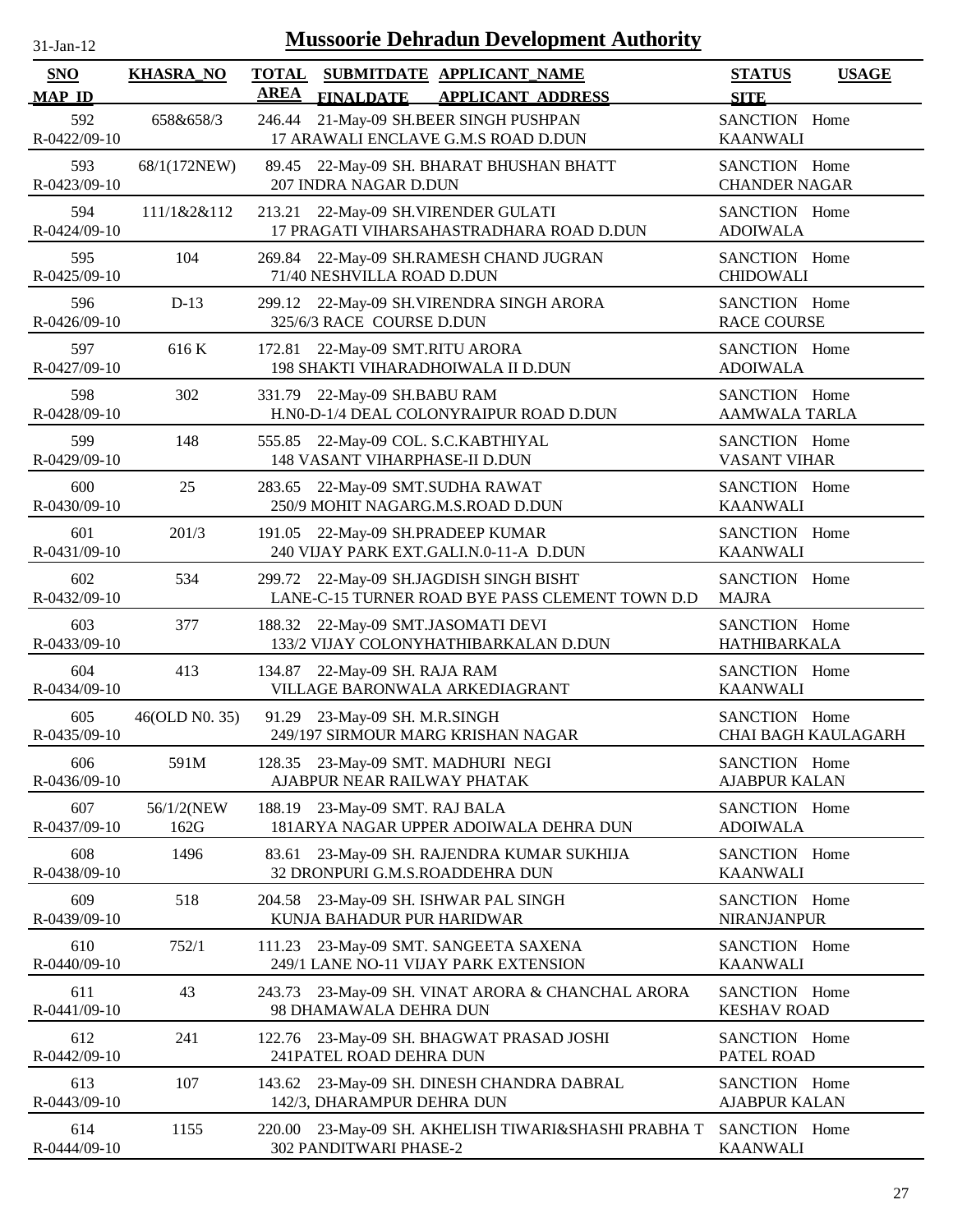| -jan- |  |
|-------|--|

| <b>SNO</b>                | <b>KHASRA_NO</b>  | <b>TOTAL</b> |                                                          | SUBMITDATE APPLICANT NAME                                                                                    | <b>STATUS</b>                               | <b>USAGE</b>  |
|---------------------------|-------------------|--------------|----------------------------------------------------------|--------------------------------------------------------------------------------------------------------------|---------------------------------------------|---------------|
| <b>MAP ID</b>             |                   | <b>AREA</b>  | <b>FINALDATE</b>                                         | <b>APPLICANT ADDRESS</b>                                                                                     | <b>SITE</b>                                 |               |
| 615<br>R-0445/09-10       | 1226/2            | 315.00       |                                                          | 23-May-09 SH. RAJENDRA SINGH<br>99 ENGNEERES INCLAVE PHASE-III KANWALI                                       | SANCTION Home<br><b>KAANWALI</b>            |               |
| 616<br>R-0446/09-10       | 888               |              |                                                          | 347.39 23-May-09 SH. SATISH CHANDRA BAGADI<br>A-15, STREET NO.-I VIVEKANAND VILLAGE PHASE-IIJOGGIV NATHANPUR | SANCTION Home                               |               |
| 617<br>R-0447/09-10       | 337(NEW<br>192/1) | 186.00       | OLD N0 192/1 NIRANJANPUR                                 | 25-May-09 SH. SATISH SHARMA                                                                                  | SANCTION Home<br><b>NIRANJANPUR</b>         |               |
| 618<br>R-0448/09-10       | 832               |              |                                                          | 196.69 25-May-09 SH.MUKESH KUMAR GUPTA<br>79 RAJPUR ROAD DILLA RAM CHOWK D.DUN                               | SANCTION Home<br><b>AJABPUR KALAN</b>       |               |
| 619<br>R-0449/09-10       | 117/1             | 292.63       | <b>GRAM KANDOLID.DUN</b>                                 | 25-May-09 SH.ARUN KUMAR BOHARA                                                                               | SANCTION Home<br><b>KANDOLI</b>             |               |
| 620<br>R-0450/09-10       | 127               |              | 290.26 25-May-09 SH.S.K.S.BISHT                          | 74 HILL VIEW COLONYINDIRA NAGAR D.DUN                                                                        | SANCTION Home<br><b>AJABPUR KALAN</b>       |               |
| 621<br>R-0451/09-10       | 638               |              |                                                          | 237.32 25-May-09 SH.MANOHAR SINGH SAHI<br><b>48-B NEW COLONYBALLUPUR D.DUN</b>                               | SANCTION Home<br><b>TARLA NAGAL</b>         |               |
| 622<br>R-0452/09-10       | 136               | 173.60       |                                                          | 25-May-09 SH. VINOD PRASHAD BHATT<br>C/0 CHANDER BANITEHRI GARHWAL UTTARAKHAND                               | SANCTION Home<br><b>AJABPUR KALAN</b>       |               |
| 623<br>R-0453/09-10       | 69/1              |              | 187.87 25-May-09 SMT. INDU KOHLI<br>135 RACE COURSED.DUN |                                                                                                              | SANCTION Home<br><b>REST CAMP</b>           |               |
| 624<br>R-0454/09-10       | 168               |              | 299.82 25-May-09 SH.R.P.THAPLIYAL                        | R/0 G.G.I.C. NARENDER NAGARTEHRI GARHWAL                                                                     | SANCTION Home<br><b>AJABPUR KALAN</b>       |               |
| 625<br>R-0455/09-10       | 1080              |              | 4-B DEFENCE COLONYD.DUN                                  | 115.00 25-May-09 SMT.RITU SHARMA                                                                             | SANCTION Home<br><b>NATHANPUR</b>           |               |
| 626<br>R-0456/09-10       | $4 - B - 255$     |              | 420.55 25-May-09 COL.M.L.ASWAL                           | C/0 COL.Q. BHOPAL SUB AREASULTANIYA LINES CANTONI DEFENCE COLONY                                             | SANCTION Home                               |               |
| 627<br>R-0457/09-10       | 376               |              |                                                          | 84.38 26-May-09 SH.DINESH PAL SINGH<br>H.N0-50 CROSS-8TAPOVAN ENCLAVESAHASTRADHARA RO                        | SANCTION Home<br><b>AAMWALA TARLA</b>       |               |
| 628<br>R-0458/09-10       | 63                |              | <b>GRAM GARHI CANTTD.DUN</b>                             | 200.74 26-May-09 SH.PRAVEEN KUMAR CHETTRI7SMT.KANC SANCTION Home                                             | <b>EAST DOPE TOWN</b>                       |               |
| 629<br>R-0459/09-10       | 152               |              | 289.93 26-May-09 SH.KISHAN LAL                           | F/2 NEHRU COLONYHARIDWAR ROAD D.DUN                                                                          | SANCTION Home<br><b>AJABPUR KALAN</b>       |               |
| 630<br>R-0460/09-10       | 1493/1494         |              | 7-C RACE COURSE D.DUN                                    | 5,664.08 26-May-09 GANGA REALTORS PVT.LTD                                                                    | REJECTED Group Housing<br><b>DEHRA KHAS</b> |               |
| 631<br>R-0460/09-10-RE    | 1493/1494         | 5,664.08     | 7-C RACE COURSE D.DUN                                    | 24-Jul-10 GANGA REALTORS PVT.LTD                                                                             | REJECTED<br><b>DEHRA KHAS</b>               | Group Housing |
| 632<br>R-0461/09-10       | 116               | 196.97       |                                                          | 26-May-09 SMT.SUSHILA SHARMA<br>1 OLD SAHASTRADHARA ROADD.DUN                                                | SANCTION Home<br><b>ADOIWALA</b>            |               |
| 633<br>R-0462/09-10       | 104               | 267.09       |                                                          | 26-May-09 DR.SADHANA TRIPATHI& DR. ASUTOSH TR SANCTION Home<br>83- CANNING ROADF.R.I. COLONY D.DUN           | MOHUWALA MAFI                               |               |
| 634<br>R-0463/09-10       | 385               | 418.00       | <b>GRAM KISHANPUR D.DUN</b>                              | 26-May-09 SMT.RANJAN PRADHAN                                                                                 | SANCTION Home<br><b>KISHANPUR</b>           |               |
| 635<br>$R - 0464/09 - 10$ | 69/1              | 264.88       |                                                          | 26-May-09 SH.RAJENDRA SINGH BISHT<br>A/9 LANE-N0-6 SAHASTRI NAGARD.DUN                                       | SANCTION Home<br><b>CHAK AJABPUR KALAN</b>  |               |
| 636<br>R-0465/09-10       | 76                | 167.65       | H.N0-10 GRAM KANDOLID.DUN                                | 26-May-09 SH.TRILOK SINGH BHANDARI                                                                           | SANCTION Home<br><b>KANDOLI</b>             |               |
| 637<br>R-0466/09-10       | 521               |              |                                                          | 207.00 26-May-09 SMT.SARASWATI DEVI<br>107 NEEL KHANT VIHARHATHIBARKALAN D.DUN                               | SANCTION Home<br>HATHIBARKALA               |               |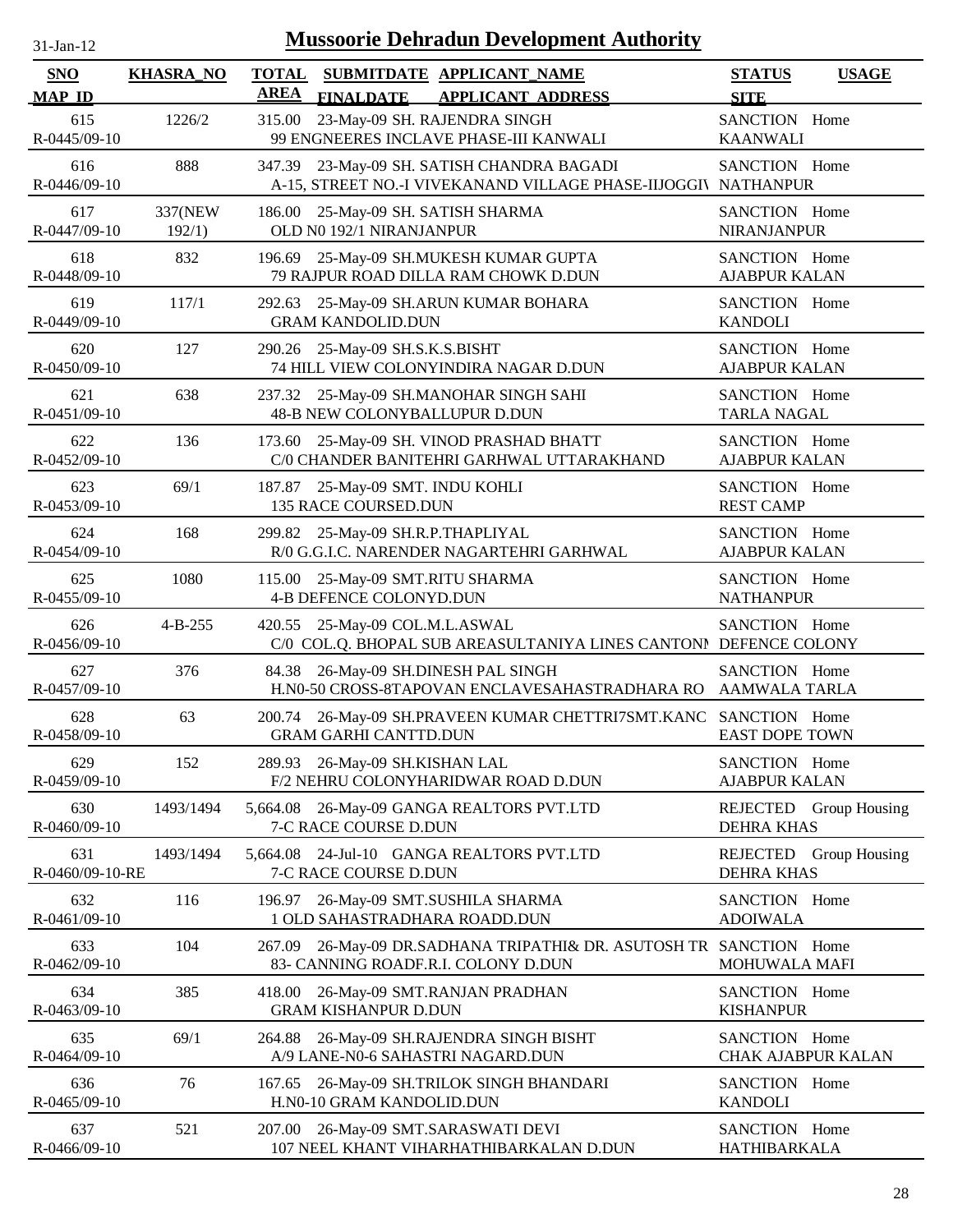| $-Jan-1$ |  |
|----------|--|
|          |  |

| SNO                 | <b>KHASRA_NO</b>   | <b>TOTAL</b> | SUBMITDATE APPLICANT_NAME                                                                                                     | <b>STATUS</b>                           | <b>USAGE</b> |
|---------------------|--------------------|--------------|-------------------------------------------------------------------------------------------------------------------------------|-----------------------------------------|--------------|
| <b>MAP ID</b>       |                    | <b>AREA</b>  | <b>FINALDATE</b><br><b>APPLICANT ADDRESS</b>                                                                                  | <b>SITE</b>                             |              |
| 638<br>R-0467/09-10 | 513                | 200.70       | 26-May-09 MAJ.D.DODDAMANI<br>R/0 SOCIETY AREA CLEMENTTOWN D.DUN                                                               | SANCTION Home<br><b>BHARUWALA GRANT</b> |              |
| 639<br>R-0468/09-10 | 342                |              | 125.63 26-May-09 SMT. PARMITA CHOUDHARY<br>H.N0-269/222 NEW CANTT ROADVIJAY COLONY D.DUN                                      | SANCTION Home<br><b>VIJAY COLONY</b>    |              |
| 640<br>R-0469/09-10 | 40                 |              | 376.20 26-May-09 SH.JANKI PRASAD BAUNTHIYAL<br>40 MALVIYA ROADLAXMAN CHOWK D.DUN                                              | SANCTION Home<br><b>LAXMAN CHOWK</b>    |              |
| 641<br>R-0470/09-10 | 108                |              | 253.58 26-May-09 SMT.MEENA RAWAT<br>I-72 NEHRU COLONYD.DUN                                                                    | SANCTION Home<br><b>AJABPUR KHURD</b>   |              |
| 642<br>R-0471/09-10 | 832(NEW N0<br>707) | 160.95       | 27-May-09 SMT. RITU GUPTA<br>79 RAJPUR ROAD DEHRA DUN                                                                         | SANCTION Home<br><b>AJABPUR KALAN</b>   |              |
| 643<br>R-0472/09-10 | 321MIN             |              | 268.16 27-May-09 SH. H.S.PUNDIR<br>86-C BLOCK SAKET COLONY AJABPUR KALAN                                                      | SANCTION Home<br><b>AJABPUR KALAN</b>   |              |
| 644<br>R-0473/09-10 | 61                 | 198.88       | 27-May-09 SH. VIKRANT GAMBHIR<br>55/4 MOTI BAZAR DEHRA DUN                                                                    | SANCTION Home<br><b>KAANWALI</b>        |              |
| 645<br>R-0474/09-10 | 663M               |              | 116.17 27-May-09 SH. BIJENDRA SINGH<br>NEAR KRISHNA MARKET GUPTA STORE SUBHASH NAGAR                                          | SANCTION Home<br><b>SUBHASH NAGAR</b>   |              |
| 646<br>R-0475/09-10 | 96MIN              |              | 71.70 27-May-09 SH. MANISH GUPTA<br><b>BADRIPUR ROAD JOGIWALA</b>                                                             | SANCTION Home<br><b>BADRIPUR</b>        |              |
| 647<br>R-0476/09-10 | 451KA              |              | 102.78 27-May-09 SH. RAM BHAROSE SAINI<br>A-86 JANAK PURI GALI N0-4 SHAHIBABAD GHAZIABAD                                      | SANCTION Home<br><b>SINOLA</b>          |              |
| 648<br>R-0477/09-10 | 1298               |              | 175.71 27-May-09 SMT. HEMLATA KATIYAR<br>C/0 NEHAR WALI ROAD AJABPUR KHURD NEAR BYPASS PO                                     | SANCTION Home<br><b>AJABPUR KHURD</b>   |              |
| 649<br>R-0478/09-10 | 203                |              | 227.42 27-May-09 SH.TARA SINGH MANRAL<br>LIC-140 MDDA COLONY DALANWALA D.DUN                                                  | SANCTION Home<br>HARBANSWALA (PART)     |              |
| 650<br>R-0479/09-10 | 681&682            |              | 195.97 27-May-09 SH.TEJ PAL SINGH<br><b>OGAL MAJRA D.DUN</b>                                                                  | SANCTION Home<br><b>MAJRA</b>           |              |
| 651<br>R-0480/09-10 | 768                |              | 255.71 27-May-09 SH.SANJAY SHARMA<br>232 AJABPUR KALAN D.DUN                                                                  | SANCTION Home<br><b>AJABPUR KALAN</b>   |              |
| 652<br>R-0481/09-10 | 138                |              | 271.37 27-May-09 SH.VISHAL&VIKASH&SAGAR<br>5- DHAKPATTIRAJPUR ROAD D.DUN                                                      | SANCTION Home<br><b>DAK PATTI</b>       |              |
| 653<br>R-0482/09-10 |                    |              | 17&17/2718&1977,144.89 27-May-09 CAMPUS FOR SUSHILA DEVI CENTRE FOR P SANCTION Educational<br>153- PHASE-IIVASANT VIHAR D.DUN | ARCADIA GRANT                           |              |
| 654<br>R-0483/09-10 | 49/1               | 70.23        | 28-May-09 SMT.NANDINI DUTT<br>49/1 CHUKKUWALA D.DUN                                                                           | SANCTION Home<br>CHUKKHUWALA            |              |
| 655<br>R-0484/09-10 | 155                | 179.84       | 28-May-09 MOHD.MUSTAFA KHAN<br>DYNASORE PARK WALI GALIAJABPUR KALAN D.DUN                                                     | SANCTION Home<br>SEWALA KALAN           |              |
| 656<br>R-0485/09-10 | 27                 | 198.85       | 28-May-09 SH.RAJENDRA PRASAD TODRIYA<br>C/0 SH.P.N. MEWARGURU383 PUSHP VIHARDHARAMPUR D.                                      | SANCTION Home<br><b>BADRIPUR</b>        |              |
| 657<br>R-0486/09-10 | 369/2              | 189.83       | 28-May-09 SH.ARTI PATEL&KUMARI POOJA VERMA<br>KALI MANDIR ENCLAVEG.M.S.ROAD D.DUN                                             | SANCTION Home<br><b>KAANWALI</b>        |              |
| 658<br>R-0487/09-10 | 1146/1605          | 69.71        | 28-May-09 SH. SHAFEEK MALIK<br>C/0 G.M.S ROAD KANWALI D.DUN                                                                   | SANCTION Home<br><b>KAANWALI</b>        |              |
| 659<br>R-0488/09-10 | 139K               | 200.00       | 29-May-09 SMT. SUMNA DEVI<br>C/O DIVENDRA PRASAD SEMWAL N-F-3/3FELTPHONE COLC BADRIPUR                                        | SANCTION Home                           |              |
| 660<br>R-0489/09-10 | 42                 |              | 364.74 29-May-09 DR. P.C.BADOLA&SMT.SUNITA BADOLA<br>T-13 TEACHERS COLONYSHRINAGAR GARHWAL U.K                                | SANCTION Home<br><b>CHIDOWALI</b>       |              |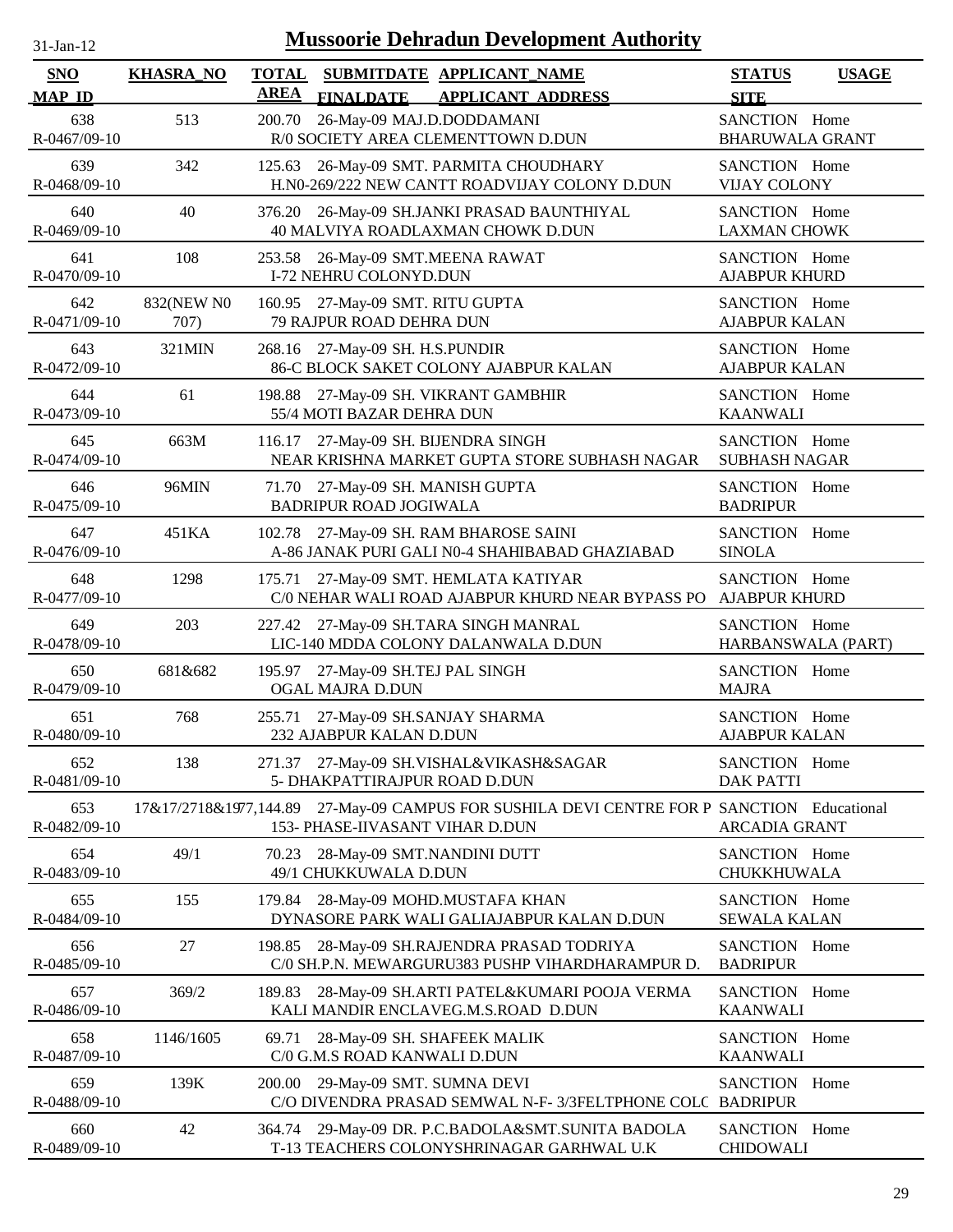| $31$ -Jan-12                |                    | <b>Mussoorie Dehradun Development Authority</b>                                                                                 |                                              |  |
|-----------------------------|--------------------|---------------------------------------------------------------------------------------------------------------------------------|----------------------------------------------|--|
| <b>SNO</b><br><b>MAP ID</b> | <b>KHASRA_NO</b>   | <b>TOTAL</b><br>SUBMITDATE APPLICANT_NAME<br><b>AREA</b><br><b>FINALDATE</b><br><b>APPLICANT ADDRESS</b>                        | <b>STATUS</b><br><b>USAGE</b><br><b>SITE</b> |  |
| 661<br>R-0490/09-10         | 68M                | 29-May-09 SMT BASANT BIST<br>147.17<br>13-D KALIDAS ROAD DEHRA DUN                                                              | SANCTION Home<br><b>DOBHALWALA</b>           |  |
| 662<br>R-0491/09-10         | 430                | 224.35<br>29-May-09 SH.ANAND SINGH BHANDARI<br>C/O MANGSHEER SINGH PANWAR VIKASH LOK LOWER NAT NATHANPUR                        | SANCTION Home                                |  |
| 663<br>R-0492/09-10         | 369/2              | 29-May-09 SH.DEEPAK VERMA<br>88.29<br>KALI MANDIR ENCLAVEG.M.S.ROAD D.DUN                                                       | SANCTION Home<br><b>KAANWALI</b>             |  |
| 664<br>R-0493/09-10         | 27/23              | 138.48<br>29-May-09 SH. VIRENDRA KUMAR SINGAL<br>33/33 MAN SINGH WALA                                                           | SANCTION Home<br><b>ARYA NAGAR</b>           |  |
| 665<br>R-0494/09-10         | 61                 | 195.16 29-May-09 SMT.SHANTI DEVI<br>59 AKASH DEEP COLONYBALLUPUR ROAD D.DUN                                                     | SANCTION Home<br><b>KAANWALI</b>             |  |
| 666<br>R-0495/09-10         | 496                | 29-May-09 SMT. EYDRO STRONACH<br>341.55<br><b>GRAM BHARU WALA GRANTD.DUN</b>                                                    | SANCTION Home<br><b>BHARUWALA GRANT</b>      |  |
| 667<br>R-0496/09-10         | 93                 | 29-May-09 SH.AMAR NATH ARORA&OTHERS<br>260.10<br>93/13 RAJPUR ROAD D.DUN                                                        | SANCTION Home<br><b>RAJPUR ROAD</b>          |  |
| 668<br>R-0497/09-10         | 28&30MIN           | 175.58 29-May-09 SMT SITA ARYA<br>D-30 NEHRU COLONY DEHRA DUN                                                                   | SANCTION Home<br><b>AAMWALA</b>              |  |
| 669<br>R-0498/09-10         | 32KA               | 154.15 30-May-09 SH. ASHOK KUMAR<br><b>13 DISPENSARY ROAD</b>                                                                   | SANCTION Home<br><b>BRAHAMA WALA</b>         |  |
| 670<br>R-0499/09-10         | 54                 | 1-Jun-09<br><b>SH. UMAKANT PANWAR</b><br>667.37<br>RACE COURSE DEHRA DUN                                                        | SANCTION Home<br><b>VASANT VIHAR</b>         |  |
| 671<br>R-0499/09-10-RE      | 54                 | 667.37 15-Jan-10 SH. UMAKANT PANWAR<br>RACE COURSE DEHRA DUN                                                                    | SANCTION Home<br><b>VASANT VIHAR</b>         |  |
| 672<br>R-0500/09-10         | 2042KA(OLD<br>1132 | 1-Jun-09<br><b>SH.GAURAV JUGRAN</b><br>188.81<br>20 OLD SURVEY ROADDEHRA DUN                                                    | SANCTION Home<br><b>AJABPUR KALAN</b>        |  |
| 673<br>R-0501/09-10         | 186/1              | $159.98$ 1-Jun-09<br>SH. SATYAPAL SINGH<br>SARTI VIHAR AJABPUR KALAN                                                            | SANCTION Home<br><b>AJABPUR KALAN</b>        |  |
| 674<br>R-0502/09-10         | 1103BA(701M)       | $126.90$ 1-Jun-09<br><b>SMT. PREM KUMARI</b><br><b>38 PATEL NAGAR DEHRA DUN</b>                                                 | SANCTION Home<br>DEHRA KHAS                  |  |
| 675<br>R-0503/09-10         | 222(401KHA)        | <b>SMT. ASHA POKHRIYAL</b><br>143.80 1-Jun-09<br><b>GYATRIVIHAR AJABPUR KHURD</b>                                               | SANCTION Home<br><b>SEWALA KALAN</b>         |  |
| 676<br>R-0504/09-10         | 32/42              | 154.34 1-Jun-09<br><b>SMT PRABHA DEVI</b><br>D-100YAMUNA COLONY GANGABHAWAN                                                     | SANCTION Home<br><b>DANG WAL MARG</b>        |  |
| 677<br>$R - 0505/09 - 10$   | 139 KH             | SH.RAJESH KUMAR PANDEY&SMT.SANDHY SANCTION Home<br>1-Jun-09<br>241.98<br>NEAR SIDESHWAR TEMPLEMOTHURA WALA ROAD AJABPU BADRIPUR |                                              |  |
| 678<br>R-0506/09-10         | 358                | $180.07$ 1-Jun-09<br><b>SMT.AMRIT KAUR</b><br>244 CHUKKUWALA D.DUN                                                              | SANCTION Home<br><b>AAMWALA TARLA</b>        |  |
| 679<br>R-0507/09-10         | 27/21/3            | $674.75$ 1-Jun-09<br><b>SMT. RUBY KUMAR</b><br>27/21/3 NALAPANI ROADD.DUN                                                       | SANCTION Home<br><b>NEMI ROAD</b>            |  |
| 680<br>R-0508/09-10         | 2048               | 199.70 1-Jun-09<br>SH.JAGDESH PRASAD SUYAL<br>1/9 MATA MANDIRAJABPUR KALAN D.DUN                                                | SANCTION Home<br><b>AJABPUR KALAN</b>        |  |
| 681<br>R-0509/09-10         | 353&354            | $154.15$ 1-Jun-09<br>SH.MAKAN SINGH KHATI<br>LOWER TUNWALA D.DUN                                                                | SANCTION Home<br><b>AJABPUR KHURD</b>        |  |
| 682<br>$R - 0510/09 - 10$   | 298                | 1-Jun-09<br><b>SH.ASHISH MOHAN GAIROLA&amp;SMT MADHU RE-OPENE</b><br>252.00<br>94/13 ADARSH NAGARD.DUN                          | Home<br>AJABPUR KALAN                        |  |
| 683<br>R-0510/09-10-RE      | 298                | 31-Mar-10 SH.ASHISH MOHAN GAIROLA&SMT MADHU SANCTION Home<br>252.00<br>94/13 ADARSH NAGARD.DUN                                  | <b>AJABPUR KALAN</b>                         |  |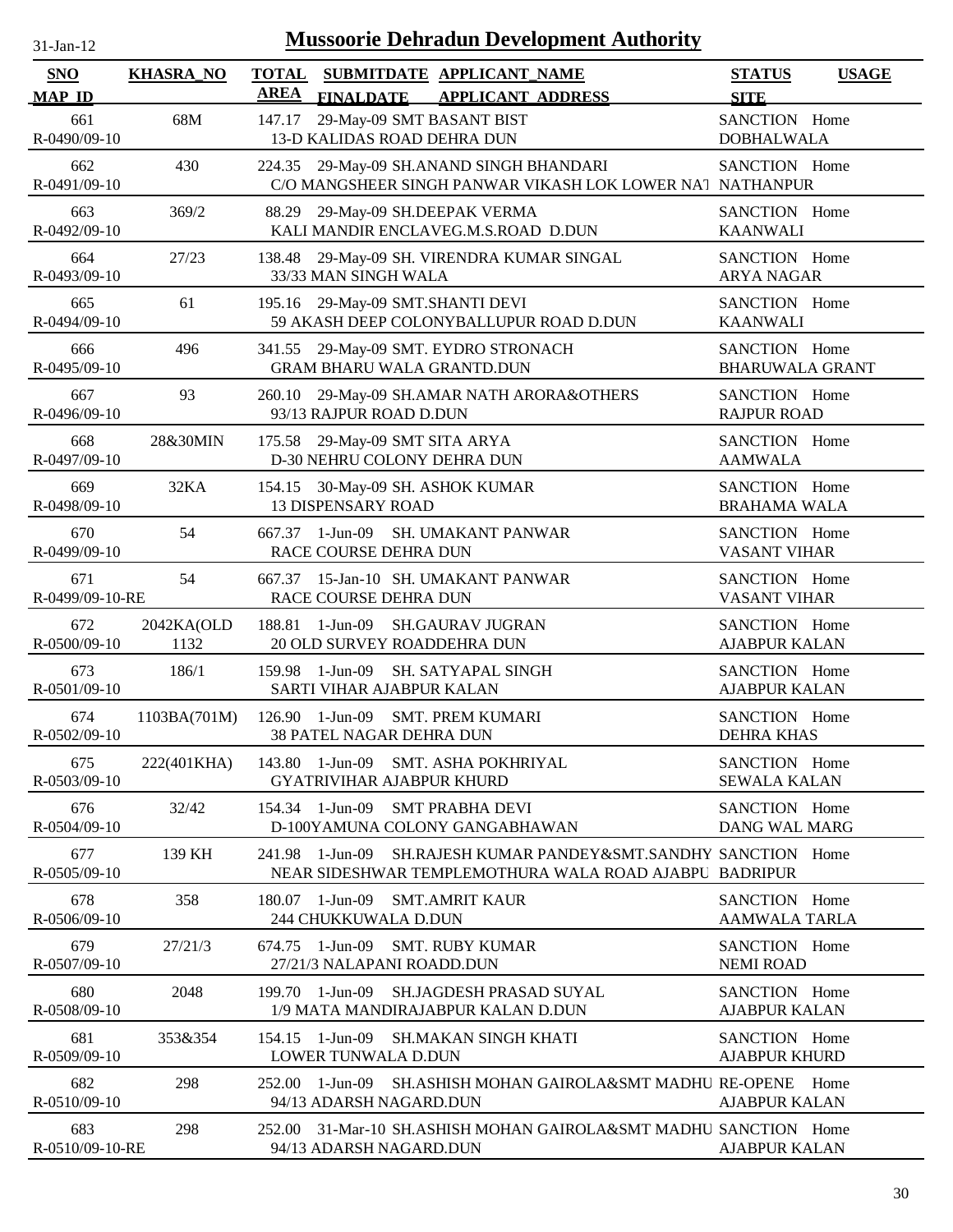| 31-Jan-12                   |                    |                             |                                             |           | <b>Mussoorie Dehradun Development Authority</b>                                            |                                       |              |
|-----------------------------|--------------------|-----------------------------|---------------------------------------------|-----------|--------------------------------------------------------------------------------------------|---------------------------------------|--------------|
| <b>SNO</b><br><b>MAP ID</b> | <b>KHASRA_NO</b>   | <b>TOTAL</b><br><b>AREA</b> | <b>FINALDATE</b>                            |           | SUBMITDATE APPLICANT_NAME<br><b>APPLICANT ADDRESS</b>                                      | <b>STATUS</b><br><b>SITE</b>          | <b>USAGE</b> |
| 684<br>$R-0511/09-10$       | 119/2              |                             | 267.56 1-Jun-09<br>37 CURZON ROAD D.DUN     |           | SH.KAMLESH CHANDER BAUDHAI                                                                 | SANCTION Home<br>HARBANSWALA (PART)   |              |
| 685<br>R-0512/09-10         | 221                |                             |                                             |           | 107.71 1-Jun-09 SSH.SATISH KUMAR GARG<br>109 ANAND NIKETANNEW DELHI-21                     | SANCTION Home<br><b>DANDA DHORAN</b>  |              |
| 686<br>R-0513/09-10         | 1285               |                             | 171.85 1-Jun-09                             |           | SMT MEENA UNIYAL<br>C/0 SH.R.S.RATURIASHA COTTAGE SARTHI VIHAR D.DUN                       | SANCTION Home<br><b>AJABPUR KALAN</b> |              |
| 687<br>R-0514/09-10         | 641                |                             | 354.22 1-Jun-09                             |           | <b>SH.CHANDER SAIN MALHOTRA</b><br>56 G.M.S ROADBALLIWALA CHOWK D.DUN                      | SANCTION Home<br><b>KAANWALI</b>      |              |
| 688<br>R-0515/09-10         | 3                  |                             | <b>3 DILA RAM BAZARD.DUN</b>                |           | 64.12 1-Jun-09 SH.PILANI SWAMY                                                             | SANCTION Home<br><b>DILARAM</b>       |              |
| 689<br>R-0516/09-10         | 22                 |                             | $55.36$ 1-Jun-09                            |           | <b>SH. ABDHUL RAHMAN</b><br>LANE-N0-3 SHANTI KUNJNATHANPUR D.DUN                           | SANCTION Home<br><b>NATHANPUR</b>     |              |
| 690<br>R-0517/09-10         | 170/2&172          |                             | 301.00 1-Jun-09                             |           | SH.P.J.S.OBRAI<br>H.N0-697/1 STREET.N0-8VIJAY PARK EXT. D.DUN                              | SANCTION Home<br><b>KAANWALI</b>      |              |
| 691<br>R-0517/09-10-RE      | 170/2&172          | 301.00                      | 15-Mar-10 SH.P.J.S.OBRAI                    |           | H.N0-697/1 STREET.N0-8VIJAY PARK EXT. D.DUN                                                | SANCTION Home<br><b>KAANWALI</b>      |              |
| 692<br>R-0518/09-10         | 382                |                             | $127.14$ 1-Jun-09                           |           | SH.PREM PRAKASH KAPOOR<br>755 INDIRA NAGAR COLONYD.DUN                                     | SANCTION Home<br><b>SEWALA KALAN</b>  |              |
| 693<br>R-0519/09-10         | 613&614            | 331.20                      | 1-Jun-09<br>B-28/4 ONGC COLONYD.DUN         |           | <b>SH.DINESH LAL ARYA</b>                                                                  | REJECTED Home<br><b>CHAKTUNWALA</b>   |              |
| 694<br>R-0520/09-10         | 227                | 381.61                      | 1-Jun-09                                    |           | <b>SH. DILEEP SINGH GUSAIN</b><br>C/0 SH.HARENDRA SINGH GUSAINLAL BAHADUR SAHASTR          | SANCTION Home<br><b>MAJRA</b>         |              |
| 695<br>R-0521/09-10         | 1555MIN            |                             | $118.09$ 1-Jun-09                           |           | <b>SH. SANJAY KUMAR PATHAK</b><br>KHURBURA MOHALLA TILAK ROAD                              | SANCTION Home<br><b>KAANWALI</b>      |              |
| 696<br>R-0522/09-10         | 122(NEW 260)       |                             | 281.42 1-Jun-09                             |           | SH. ARUN PRAKASH DHYANI& ASHA RANI I SANCTION Home<br>MAUJA KARGI GRANT CENTRAL DOON       | KARGI GRANT (PART)                    |              |
| 697<br>R-0523/09-10         | 876(OLD 460)       |                             | MASZID WALI GALI MAJRA                      |           | 96.19 1-Jun-09 MISS FARHANA PARBEEN                                                        | SANCTION Home<br><b>SEWALA KALAN</b>  |              |
| 698<br>R-0524/09-10         | 2/A/33             |                             | 199.00 2-Jun-09                             |           | SH. LILADHAR BHATT<br>SECTOR 2/A/33DEFENCE COLONY                                          | SANCTION Home<br>DEFENCE COLONY       |              |
| 699<br>R-0525/09-10         | 407                | 256.03                      | $2-Jun-09$                                  |           | <b>SH.SHARAN KUJUR</b><br><b>B-7 SARSWATI VIHAR ADOIWALA</b>                               | SANCTION Home<br><b>ADOIWALA</b>      |              |
| 700<br>R-0526/09-10         | 737                |                             | 181.22 2-Jun-09                             |           | SH. RAJENDRA SINGH BHANDARI<br>Q-4 YYPE-III K.V.COLONY I.T.B.P. SEEMADWAR                  | SANCTION Home<br><b>SEWALA KALAN</b>  |              |
| 701<br>R-0527/09-10         | 217MIN             |                             | 169.12 2-Jun-09                             | KM. REETA | C/O SH. SOHAN LAL KALA H.NO. 769/1 PRAGATI VIHAR                                           | SANCTION Home<br><b>AJABPUR KALAN</b> |              |
| 702<br>R-0528/09-10         | 92                 | 400.00                      | 2-Jun-09                                    |           | <b>SH. DEEPAK KUMAR SHARMA</b><br>NEW TECH ASSOCIATE GARHWAL MARKET MOHKAMPUR I MAJRI MAFI | SANCTION Home                         |              |
| 703<br>R-0529/09-10         | 85                 | 132.06                      | 2-Jun-09                                    |           | <b>SMT. SAVITRY PANDEY</b><br>26/2 O.N.G.C.COLONY DEHRA DUN                                | SANCTION Home<br>PREMPUR MAFI (PART)  |              |
| 704<br>R-0530/09-10         | 211(NEW)<br>206JHA | 59.58                       | $2-Jun-09$                                  |           | SMT. KANTA GUPTA & SH. CHOTE LAL GU<br>NEAR SHIV MANDIR , P.O. KANWALI                     | SANCTION Home<br>HARBANSWALA (PART)   |              |
| 705<br>R-0531/09-10         | 167(NEW 266)       |                             | $147.21$ 2-Jun-09<br>210 D.L.ROAD DEHRA DUN |           | SH. DHARMENDRA KUMAR                                                                       | SANCTION Home<br><b>ADOIWALA</b>      |              |
| 706<br>R-0531/09-10-RE      | 167(NEW 266)       | 147.21                      | 210 D.L.ROAD DEHRA DUN                      |           | 15-Sep-10 SH. DHARMENDRA KUMAR                                                             | SANCTION Home<br><b>ADOIWALA</b>      |              |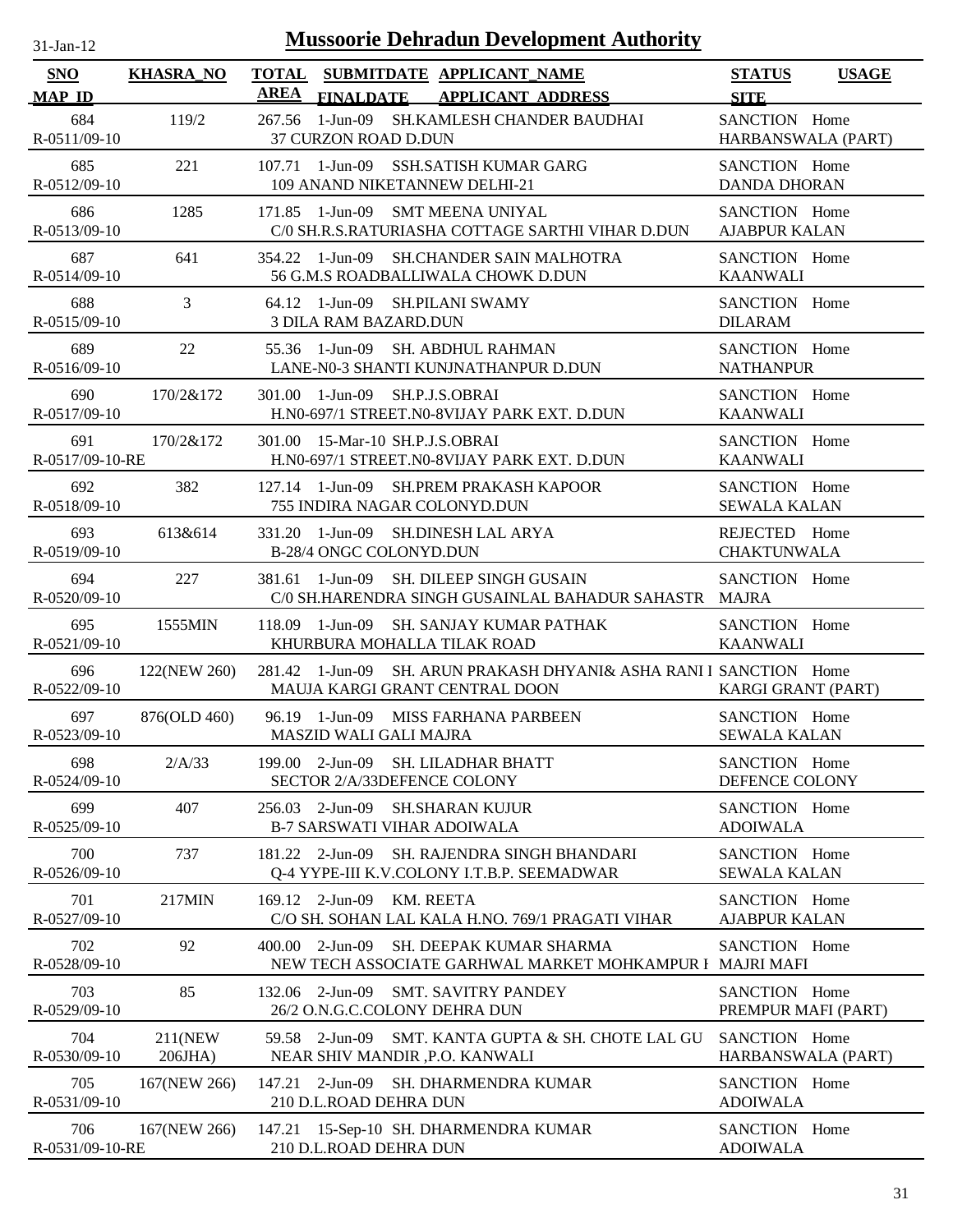| $31$ -Jan-12              |                  | <b>Mussoorie Dehradun Development Authority</b>                                                        |                                          |              |
|---------------------------|------------------|--------------------------------------------------------------------------------------------------------|------------------------------------------|--------------|
| SNO                       | <b>KHASRA_NO</b> | <b>TOTAL</b><br>SUBMITDATE APPLICANT NAME                                                              | <b>STATUS</b>                            | <b>USAGE</b> |
| <b>MAP ID</b>             |                  | <b>AREA</b><br><b>FINALDATE</b><br><b>APPLICANT ADDRESS</b>                                            | <b>SITE</b>                              |              |
| 707<br>R-0532/09-10       | 159M             | 2-Jun-09 SMT. PUSHPA DEVI<br>129.85<br>VIKASH LOK LANE NO 3 ADOIWALA                                   | SANCTION Home<br><b>ADOIWALA</b>         |              |
| 708<br>R-0533/09-10       | 165              | 202.60 2-Jun-09 SMT.USHA GAIROLA<br>58/2 RACE COURSED.DUN                                              | SANCTION Home<br><b>AARAGARH</b>         |              |
| 709<br>R-0534/09-10       | 1547             | 173.44 2-Jun-09 SMT.KAUMUDI SUNDRIYAL<br>C/0 RACHNA ASSOCIATESVIDHYA VIHAR COMPLEXVIDHY                | SANCTION Home<br><b>DEHRA KHAS</b>       |              |
| 710<br>R-0535/09-10       | 5(NEW37KA)       | 175.91 3-Jun-09 SMT. NIRMLA DEVI NAUTIYAL<br>H.N.92 SUMAN NAGAR DHARAMPUR DEHRA DUN                    | SANCTION Home<br><b>AJABPUR KHURD</b>    |              |
| 711<br>R-0536/09-10       | 487              | 176.64 3-Jun-09 SH SRI PAL SINGH<br>C/O DOBHAL SADAN HATIBARKALA                                       | SANCTION Home<br><b>BANJAREWALA MAFI</b> |              |
| 712<br>R-0536/09-10-RE    | 487              | 176.64 3-Aug-09 SH SRI PAL SINGH<br>C/O DOBHAL SADAN HATIBARKALA                                       | SANCTION Home<br><b>BANJAREWALA MAFI</b> |              |
| 713<br>R-0537/09-10       | 48/40(OLD 231)   | 227.79 3-Jun-09 SH. ASHOK KUMAR<br>15/3 DHARAMPUR                                                      | SANCTION Home<br><b>DHARMPUR</b>         |              |
| 714<br>R-0538/09-10       | 1436             | $121.40$ 3-Jun-09<br><b>SH. BALBIR SINGH</b><br>36 TYGAI ROAD DEHRA DUN                                | SANCTION Home<br><b>KAANWALI</b>         |              |
| 715<br>R-0539/09-10       | 460              | 204.96 3-Jun-09 SH.B.S.NEGI<br>LANE-N0-4DHARAMPUR D.DUN                                                | SANCTION Home<br><b>AJABPUR KALAN</b>    |              |
| 716<br>R-0540/09-10       | 307              | 3-Jun-09<br>SH.GOLDI AHUJA<br>129.65<br>261/1 RACE COURSED.DUN                                         | SANCTION Home<br><b>AJABPUR KALAN</b>    |              |
| 717<br>R-0541/09-10       | 143              | 175.31 3-Jun-09 GANGA REALTORS<br>7-C RACE COURSED.DUN                                                 | SANCTION Home<br><b>DEHRA KHAS</b>       |              |
| 718<br>R-0542/09-10       | 859              | SH.INDER JEET SINGH&SH.GURPREET SING SANCTION Home<br>3-Jun-09<br>165.33<br><b>45 RACE COURSED.DUN</b> | <b>AJABPUR KALAN</b>                     |              |
| 719<br>R-0543/09-10       | 2059             | 206.31 4-Jun-09<br>SH. BIHARI LAL<br>26 E.C.ROAD DEHRA DUN                                             | SANCTION Home<br><b>RAIPUR</b>           |              |
| 720<br>R-0544/09-10       | 947              | 148.80 4-Jun-09 SMT. POONAM RATHORE<br>283, DOON VIHAR JAKHAN                                          | SANCTION Home<br><b>JAKHAN</b>           |              |
| 721<br>$R-0545/09-10$ HA) | 129(NEW-225C     | DR. TRIPATI BAHUGUNA<br>$215.21$ 4-Jun-09<br>DOON FEMALE HOSPITAL DEHRA DUN                            | SANCTION Home<br><b>SEWALA KALAN</b>     |              |
| 722<br>R-0546/09-10       | 84/89            | 223.93 4-Jun-09<br><b>SH. NAVEEN SHANKAR NAGAR</b><br>84KANWALI ROAD DEHRA DUN                         | SANCTION Home<br><b>KAANWALI</b>         |              |
| 723<br>R-0547/09-10       | 232/4            | 231.62 4-Jun-09<br><b>SH.BIKRAM SINGH</b><br>L.B.S NATIONAL ACADEMYOFADMIN. MUSSOORIE                  | SANCTION Home<br><b>ADOIWALA</b>         |              |
| 724<br>R-0548/09-10       | 644              | 308.40 4-Jun-09<br><b>MISS. ANJULIE ARORA</b><br>C/0 DR. DEEPAK ARORA15-A INDER ROAD D.DUN             | SANCTION Home<br><b>KAANWALI</b>         |              |
| 725<br>R-0549/09-10       | 322&324          | 4-Jun-09<br><b>SH.RAM BAHADUR SINGH TOMAR</b><br>273.35<br>74 SAKET COLONYB-BLOCK AJABPUR KALAN D.DUN  | SANCTION Home<br><b>AJABPUR KALAN</b>    |              |
| 726<br>$R - 0550/09 - 10$ | 24               | 4-Jun-09<br><b>SH.SATISH KUMAR GARG</b><br>102.66<br>C-109 ANAND NIKETANNEW DELHI-110021               | SANCTION Home<br><b>DANDA DHORAN</b>     |              |
| 727<br>$R - 0551/09 - 10$ | 644              | 434.77 5-Jun-09<br><b>SH. JAINENDRA SINGH</b><br>C/O SH. D.S.RAWATVILLAGE SRICOATPAURIGARHWAL          | SANCTION Home<br><b>KAANWALI</b>         |              |
| 728<br>$R - 0552/09 - 10$ | 52               | 295.70 5-Jun-09<br><b>SMT. BELA CHACHRA</b><br>G-12A BLOCK D SHIVALIK APPT CANAL ROAD                  | SANCTION Home<br><b>BHAGWANTPUR</b>      |              |
| 729<br>R-0553/09-10       | 810/1            | SH. ANURAG BHARTI & SMT. ARTI BHARTI<br>407.34 5-Jun-09<br>TARLA NAGAL DEHRA DUN                       | SANCTION Home<br><b>TARLA NAGAL</b>      |              |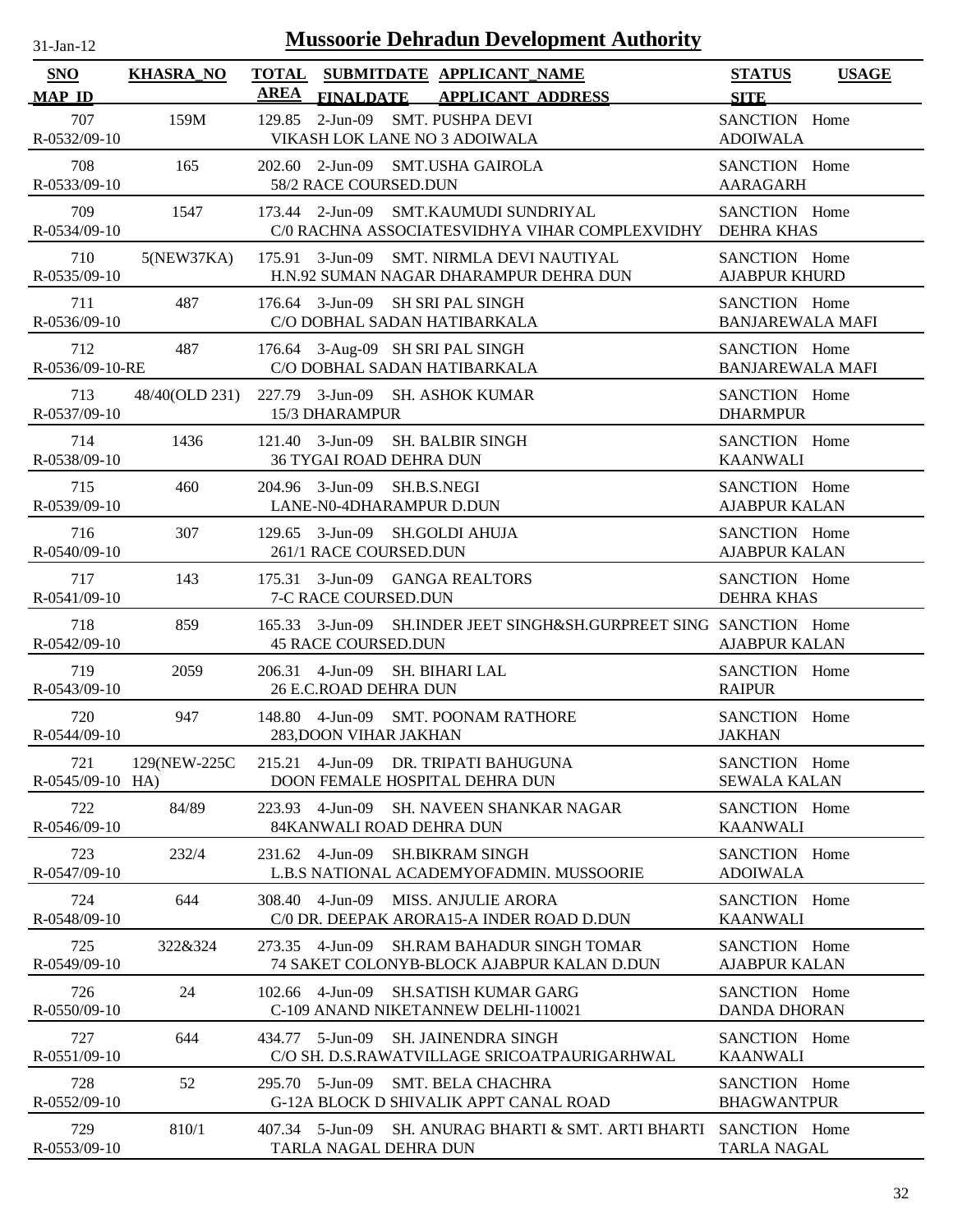| $31$ -Jan-12 |  |
|--------------|--|

| SNO                    | <b>KHASRA_NO</b>   | <b>TOTAL</b> |                                           | SUBMITDATE APPLICANT_NAME                                                                              | <b>STATUS</b>                           | <b>USAGE</b> |
|------------------------|--------------------|--------------|-------------------------------------------|--------------------------------------------------------------------------------------------------------|-----------------------------------------|--------------|
| <b>MAP ID</b>          |                    | <b>AREA</b>  | <b>FINALDATE</b>                          | <b>APPLICANT ADDRESS</b>                                                                               | <b>SITE</b>                             |              |
| 730<br>R-0554/09-10    | 493                |              |                                           | 447.97 5-Jun-09 SH. KHUSHHAL SINGH RANA<br>SOCIETY AREA CHURCH ROAD C.TOWN DEHRA DUN                   | SANCTION Home<br><b>BHARUWALA GRANT</b> |              |
| 731<br>R-0555/09-10    | 33KA&35D           |              | <b>65/4 TEGBAHADUR ROAD</b>               | 184.28 5-Jun-09 SMT. SHIWALIKA SRIVASTAVA                                                              | SANCTION Home<br><b>DANDA LAKHOND</b>   |              |
| 732<br>R-0556/09-10    | 829(NEW 1410)      |              | AJABPUR KALAN DEHRA DUN                   | 199.52 5-Jun-09 SMT. BELA MUNDHAR                                                                      | RE-OPENE Home<br><b>AJABPUR KALAN</b>   |              |
| 733<br>R-0556/09-10-RE |                    |              | AJABPUR KALAN DEHRA DUN                   | 829(NEW 1410) 199.52 4-Aug-09 SMT. BELA MUNDHAR                                                        | SANCTION Home<br><b>AJABPUR KALAN</b>   |              |
| 734<br>R-0557/09-10    | 542                |              |                                           | 99.93 5-Jun-09 SH. GAMPHU RAM<br>SOCIETY AREA CLEMENT TOWN                                             | SANCTION Home<br><b>BHARUWALA GRANT</b> |              |
| 735<br>R-0558/09-10    | 9                  |              | 2-B PRITEMROAD DEHRA DUN                  | 90.84 5-Jun-09 SMT. POOJA SAHANI                                                                       | SANCTION Home<br>PRITAM ROAD            |              |
| 736<br>R-0559/09-10    | 245DA              | 255.77       | 5-Jun-09                                  | SH. VIRENDRA SINGH NEGI<br>TYPE II/44 OFFICERS COLONY RACE COURSE                                      | SANCTION Home<br>MOHKAMPUR KHURD        |              |
| 737<br>R-0560/09-10    | 1179/2             |              | 180.11 5-Jun-09                           | <b>SMT. SUSHMA JOSHI</b><br>152 MAHENDRA VIHAR BALLUPUR ROAD DEHRA DUN                                 | SANCTION Home<br><b>GARHI</b>           |              |
| 738<br>R-0561/09-10    | 158MIN             |              | $160.17 - 5$ -Jun-09                      | SH. LALITA PRASAD KALA & SMT. SAROJN SANCTION Home<br>C/O MOHAN LAL RATURI, SARTHI VIHAR AJABPUR KALAN | <b>AJABPUR KALAN</b>                    |              |
| 739<br>R-0562/09-10    | 163,164            |              | VILLAGE JAKHAN DEHRA DUN                  | 300.00 5-Jun-09 SH. VINAY PANTHRI                                                                      | SANCTION Home<br><b>JAKHAN</b>          |              |
| 740<br>R-0563/09-10    | 243/2              |              | 232.34 5-Jun-09                           | SH. SURENDRA DUTT DABRAL<br>05NEHRU ENCLAVE G.M.S.ROAD NEAR WIDA INSTITUTE                             | SANCTION Home<br><b>KAANWALI</b>        |              |
| 741<br>R-0564/09-10    | 85KA               |              | PREMPUR MAFI KAULAGARH                    | 161.20 5-Jun-09 SMT. SANDHTA KODELE                                                                    | SANCTION Home<br>PREMPUR MAFI (PART)    |              |
| 742<br>R-0565/09-10    | 1154               |              | 25 DEEP LOK BALLUPUR ROAD                 | 135.53 5-Jun-09 SH. N.K. GROVER                                                                        | SANCTION Home<br><b>KAANWALI</b>        |              |
| 743<br>R-0566/09-10    | $S-4, B/151$       |              |                                           | 190.70 5-Jun-09 SH. MANGAL SINGH RAWAT<br>S-4, B/151 DEFENCE COLONY DEHRA DUN                          | SANCTION Home<br>DEFENCE COLONY         |              |
| 744<br>R-0567/09-10    | 572KA              |              |                                           | 1,164.21 5-Jun-09 SH. HOSIYAR SINGH<br>VILLAGE AAMWALA TARLA DEHRA DUN                                 | SANCTION Home<br><b>AAMWALA TARLA</b>   |              |
| 745<br>R-0568/09-10    | 5                  |              | 287.90 5-Jun-09                           | SH. NARENDRA RAI GUPTA<br>07 DISPENSARY ROADDEHRA DUN                                                  | SANCTION Home<br><b>CROSS ROAD</b>      |              |
| 746<br>R-0569/09-10    | 277(OLD<br>283MIN) |              | 283.33 5-Jun-09                           | SMT. REKHA CHAUHAN<br>45/1 KALIDAS ROAD DEHRA DUN                                                      | SANCTION Home<br><b>DHORAN KHAS</b>     |              |
| 747<br>R-0570/09-10    | 70                 | 112.09       | 5-Jun-09                                  | <b>SH. JAGDISH GHAI</b><br>10-B KESHAV ROAD DEHRA DUN                                                  | SANCTION Home<br><b>LAXMAN CHOWK</b>    |              |
| 748<br>R-0571/09-10    | 444                |              |                                           | 160.14 5-Jun-09 SMT. SAROOJ BALA<br>389/1EAST PATEL NAGAR DEHRA DUN                                    | SANCTION Home<br><b>NIRANJANPUR</b>     |              |
| 749<br>R-0572/09-10    | 22/1               |              | $102.61$ 5-Jun-09<br>A156/17 NEHRU COLONY | SMT. VINITA W/O SH B.R.BHASKER                                                                         | SANCTION Home<br><b>NEMI ROAD</b>       |              |
| 750<br>R-0573/09-10    | 22/1               |              | 187.75 5-Jun-09<br>156/17 NEHRU COLONY    | SMT. VINITA W/O SH,. B.K.HASKER                                                                        | SANCTION Home<br><b>NEMI ROAD</b>       |              |
| 751<br>R-0574/09-10    | 12                 |              | 158.55 5-Jun-09<br>12, OLD DALANWALA      | SMT. ASHA NEGI                                                                                         | SANCTION Home<br><b>DALANWALA</b>       |              |
| 752<br>R-0575/09-10    | 1340               |              | <b>48 BALLUPUR DEHRA DUN</b>              | 90.83 6-Jun-09 SMT. GEETA PURI                                                                         | SANCTION Home<br><b>KAANWALI</b>        |              |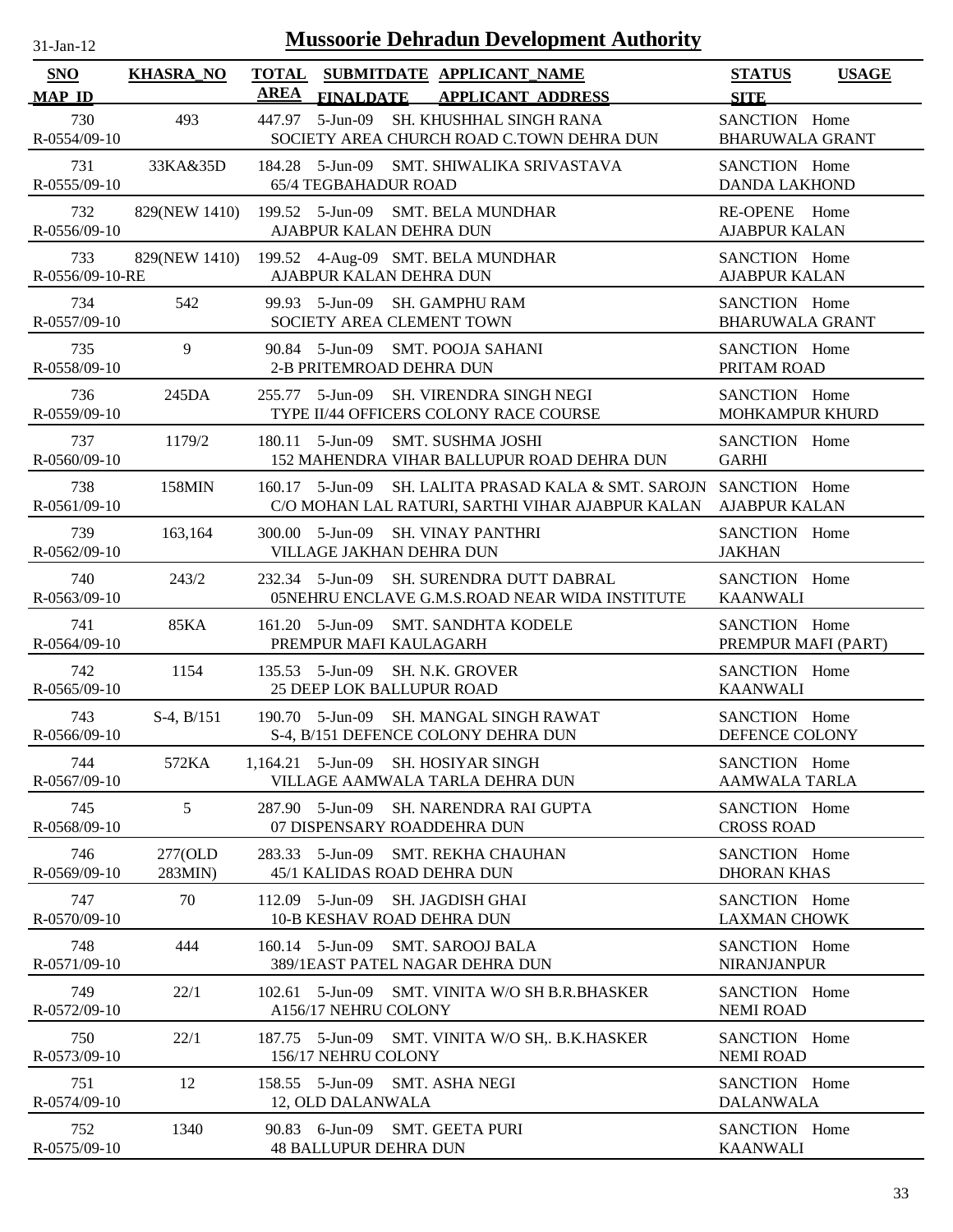| $1$ -Jan-1    |  |
|---------------|--|
| $\mathcal{L}$ |  |

| <b>SNO</b>             | <b>KHASRA_NO</b> | <b>TOTAL</b><br>SUBMITDATE APPLICANT_NAME                                                                  | <b>STATUS</b><br><b>USAGE</b>                           |
|------------------------|------------------|------------------------------------------------------------------------------------------------------------|---------------------------------------------------------|
| <b>MAP ID</b>          |                  | <b>AREA</b><br><b>APPLICANT ADDRESS</b><br><b>FINALDATE</b>                                                | <b>SITE</b>                                             |
| 753<br>R-0576/09-10    | 320/1            | 214.67 6-Jun-09 SMT. MEENA NANDI<br>215 OLD DALANWALA                                                      | SANCTION Home<br><b>AAMWALA TARLA</b>                   |
| 754<br>R-0577/09-10 8K | 671CHA, 758, 81  | 291.71 6-Jun-09 SMT. USHA NIRALA<br>VILLAGE- SEWLA KALAN SHANTI VIHAR CHANDER BANI R SEWALA KALAN          | SANCTION Home                                           |
| 755<br>R-0578/09-10    | 23               | 74.34 6-Jun-09<br>M/S DISHNET WIRELESS<br><b>B-1 BASANT KUNJ NEW DELHI</b>                                 | <b>PENDING</b><br><b>Towers</b><br><b>CHAKRATA ROAD</b> |
| 756<br>R-0579/09-10    | 836(1443,1444)   | 168.24 6-Jun-09 SH. UPENDRA KUMAR BHATT<br>C/O SH.A.P.GHILDIYAL,476 DHARAMPUR                              | SANCTION Home<br><b>AJABPUR KALAN</b>                   |
| 757<br>R-0580/09-10    | 576MIN           | 172.57 6-Jun-09 SH. BHAGWAN SINGH NEGI<br>C/O SH. BALWANT SINGH BHANDARI, BRADISH COLONYDA DHARAMPUR DANDA | SANCTION Home                                           |
| 758<br>R-0581/09-10    | 76               | 175.00 6-Jun-09 GANGA REALTORS<br>07-C-RACECOURSE DEHRA DUN                                                | SANCTION Home<br><b>DEHRA KHAS</b>                      |
| 759<br>R-0582/09-10    | 1023             | SH. KELASH CHANDRA DIMRI<br>299.97 8-Jun-09<br>R.E.S.DEPTT. VIKAS BHAWAN NEW TEHRI                         | SANCTION Home<br><b>AJABPUR KALAN</b>                   |
| 760<br>R-0583/09-10    | 521              | 270.74 8-Jun-09<br>SH. SUKHDEV PRASAD BEDWAL<br><b>SUMAN NAGAR DHARMPUR</b>                                | SANCTION Home<br><b>AJABPUR KALAN</b>                   |
| 761<br>R-0584/09-10    | 313              | 210.28 8-Jun-09<br>SH. MANOHARI LAL<br>PRAGATI VIHAR AJABPUR KALAN                                         | SANCTION Home<br><b>AJABPUR KALAN</b>                   |
| 762<br>R-0585/09-10    | 1501             | 133.36 8-Jun-09 GANGA RELTORS<br>7-C RACE COURSE DEHRA DUN                                                 | SANCTION Home<br><b>DEHRA KHAS</b>                      |
| 763<br>R-0586/09-10    | 1501             | 133.39 8-Jun-09 GANGA RELTORS<br>7-C RACE COURSE DEHRA DUN                                                 | SANCTION Home<br><b>DEHRA KHAS</b>                      |
| 764<br>R-0587/09-10    | 11(NEW.74/59)    | 180.17 8-Jun-09 MAJ. PIYUSH THAPA & SMT. RANJANA THA SANCTION Home<br>15, EKTA VIHAR PANDITWARI            | <b>NEW CANT ROAD</b>                                    |
| 765<br>R-0588/09-10    | 99               | 333.51 8-Jun-09<br>SMT. RAVINDER KAUR & SMT. SATBEER K SANCTION Home<br>99, GOVIND NAGAR RACE COURSE       | <b>RACE COURSE</b>                                      |
| 766<br>R-0589/09-10    | 175              | 73.15 8-Jun-09 SMT. RAJDULARI<br>177 INDERESH NAGAR DEHRA DUN                                              | SANCTION Home<br><b>KAANWALI</b>                        |
| 767<br>R-0590/09-10    | 1016             | 216.79 8-Jun-09 SH. PREM SINGH BUTOLA<br>C/O SH. K.S.RAWAT, HIMADRI AVENU LANE-6JOGGIWALA I NATHANPUR      | REJECTED Home                                           |
| 768<br>R-0591/09-10    | 268              | 237.06 8-Jun-09<br>SH. SATYA NARAYAN UNIYAL<br>C/O GAJ RAJ SINGH GOUTAM ,NEW COLONYRANJHA WALA NATHUAWALA  | SANCTION Home                                           |
| 769<br>R-0592/09-10    | 832(NEW 710)     | 160.00 8-Jun-09<br>SH. MUKESH KUMAR GUPTA<br>79 RAJPUR ROAD DEHRA DUN                                      | <b>RE-OPENE</b><br>Home<br><b>AJABPUR KALAN</b>         |
| 770<br>R-0592/09-10-RE | 832(NEW 710)     | 160.00 24-Sep-09 SH. MUKESH KUMAR GUPTA<br>79 RAJPUR ROAD DEHRA DUN                                        | SANCTION Home<br><b>AJABPUR KALAN</b>                   |
| 771<br>R-0593/09-10    | 30(NEW 50)       | 110.90 12-Jun-09 SH. RAKESH CHAUHAN<br>KESHAV ROAD LAKSHMAN CHOWK                                          | SANCTION Home<br><b>KESHAV ROAD</b>                     |
| 772<br>R-0594/09-10    | 243/221(165/4)   | 12-Jun-09 SH. PITAM SINGH & SMT. BALA DEVI<br>118.51<br>165/4 D.L.ROAD DEHRA DUN                           | SANCTION Home<br>D.L.ROAD                               |
| 773<br>R-0595/09-10    | 148KHA           | 158.92 12-Jun-09 SMT. NIKITA BAJAJ<br>KISHANPUR DEHRA DUN                                                  | SANCTION Home<br><b>KISHANPUR</b>                       |
| 774<br>R-0596/09-10    | 96K              | 12-Jun-09 SMT. SHEELA THAPA<br>195.12<br>VILLAGE- SEWLA KALAN, P.O. MAJRA                                  | SANCTION Home<br><b>SEWALA KALAN</b>                    |
| 775<br>R-0597/09-10    | 1024             | 80.05 12-Jun-09 SMT. RENU RAJPUT<br>AJABPUR KALAN DEHRA DUN                                                | SANCTION Home<br><b>AJABPUR KALAN</b>                   |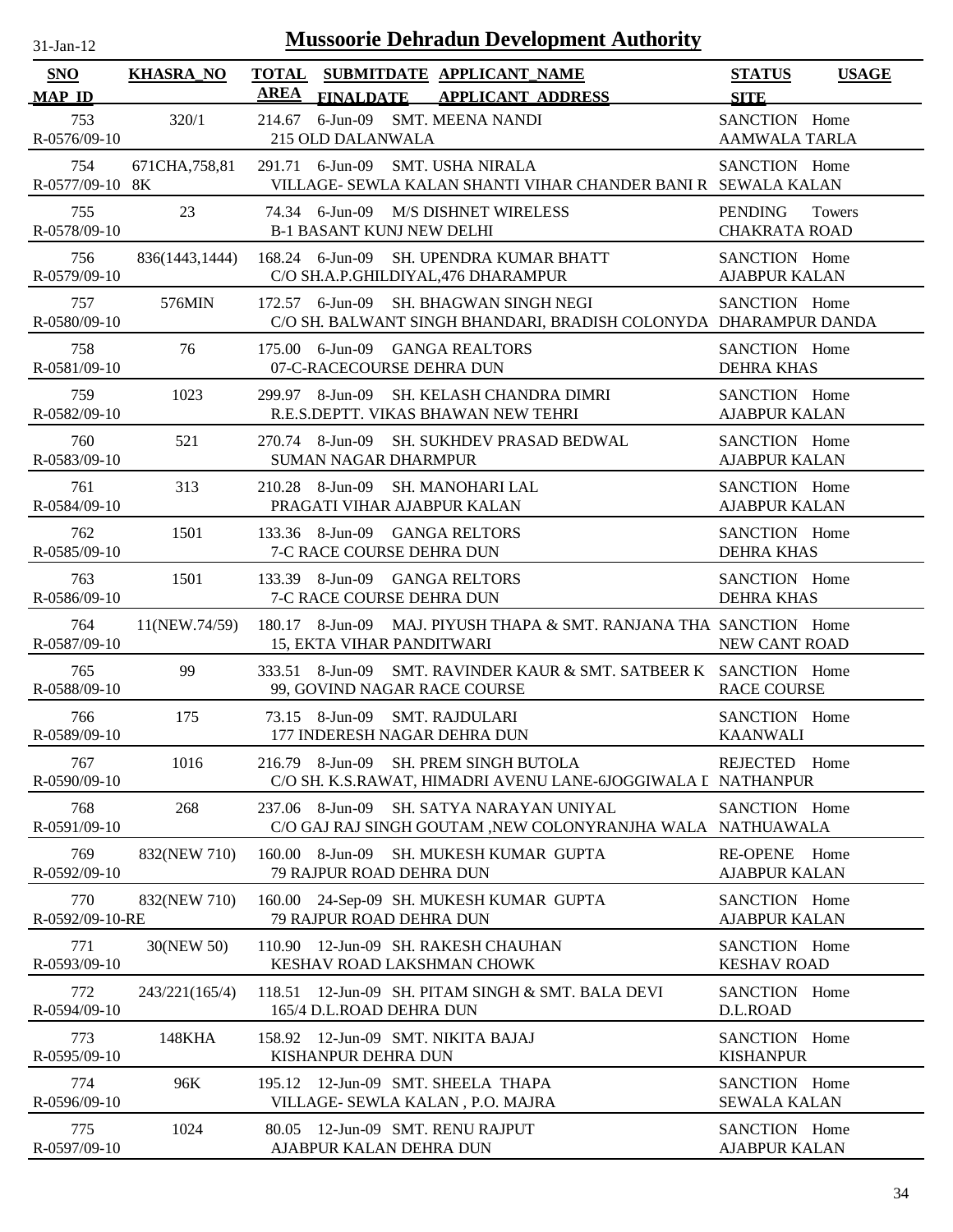| -Jan- |  |
|-------|--|

| SNO                    | <b>KHASRA_NO</b> |             | TOTAL SUBMITDATE APPLICANT NAME                                                          | <b>STATUS</b><br><b>USAGE</b>                 |
|------------------------|------------------|-------------|------------------------------------------------------------------------------------------|-----------------------------------------------|
| <b>MAP ID</b>          |                  | <b>AREA</b> | FINALDATE APPLICANT ADDRESS                                                              | <b>SITE</b>                                   |
| 776<br>R-0598/09-10    | 283              |             | 121.96 12-Jun-09 SH. PRAMOD KUMAR<br>92HATHIBARKALA DEHRA DUN                            | SANCTION Home<br>HATHIBARKALA                 |
| 777<br>R-0599/09-10    | <b>820MIN</b>    |             | 131.82  12-Jun-09  SH. ABDUL ZAHID<br>26 BHANDARI BAGH DEHRA DUN                         | SANCTION Home<br><b>DEHRA KHAS</b>            |
| 778<br>R-0600/09-10    | <b>202MIN</b>    |             | 251.40 12-Jun-09 SH. BHUPENDRA GAUR<br>H.N. 535 GALI N. 5 ADRASH NAGAR DHARMPUR DEHRA DU | SANCTION Home<br><b>AJABPUR KHURD</b>         |
| 779<br>R-0601/09-10    | 934              |             | 222.89 12-Jun-09 SMT. KANTA DHIMAN<br>150 LAKHI BAGH DEHRA DUN                           | REJECTED Home<br><b>NATHANPUR</b>             |
| 780<br>R-0602/09-10    | 35/1             |             | 367.86 12-Jun-09 DR. REETA RAO<br>35/1 LAXMI ROAD DEHRA DUN                              | SANCTION Home<br>TEG BAHADUR ROAD             |
| 781<br>R-0603/09-10    | 128              |             | 191.27 12-Jun-09 SH.SAGAR MANCHANDA<br><b>GRAM PANDITWARID.DUN</b>                       | SANCTION Home<br><b>PANDITWARI</b>            |
| 782<br>R-0604/09-10    | $1-A$            |             | 220.28 12-Jun-09 SH.SANJAY SHARMA<br>C.0. ROORKEE                                        | SANCTION Home<br><b>NEMI ROAD</b>             |
| 783<br>R-0604/09-10-RE | $1-A$            |             | 220.28 20-Apr-10 SH.SANJAY SHARMA<br>C.0. ROORKEE                                        | SANCTION Home<br><b>NEMI ROAD</b>             |
| 784<br>R-0605/09-10    | 113              |             | 296.46 12-Jun-09 SH.KRISHNA NAND THAPLIYAL&OTHERS<br>H-264 NEHRU COLONYD.DUN             | SANCTION Home<br><b>AJABPUR KALAN</b>         |
| 785<br>R-0606/09-10    | 679              |             | 241.80 12-Jun-09 SH. SUDAMA RAM CHAMOLI<br><b>GRAM DEHRA KHAS D.DUN</b>                  | SANCTION Home<br><b>DEHRA KHAS</b>            |
| 786<br>R-0607/09-10    | 217              |             | 172.42 12-Jun-09 SMT. JASWINDER KAUR<br>79/90 SANJAY COLONY DEHRA DUN                    | SANCTION Home<br><b>BARHAMAN WALA</b>         |
| 787<br>R-0608/09-10    | 16,17(OLD 6M)    |             | 263.16 12-Jun-09 SMT. PUSHPA KHUSHWAH<br><b>40 CHANDER NAGAR DEHRA DUN</b>               | SANCTION Home<br><b>SEWALA KHURD</b>          |
| 788<br>R-0609/09-10    | 1060KH           |             | 215.98 12-Jun-09 SH. LAXMI PRASAD GHILDIYAL<br>PURANA DARBAR TEGRI GARHWAL               | SANCTION Home<br><b>NATHANPUR</b>             |
| 789<br>R-0610/09-10    | 27               |             | 475.44 22-Jun-09 SH.KAMLESH CHANDRA KALA<br><b>GRAM PANDITWARIDEHRADUN</b>               | SANCTION Home<br><b>PANDITWARI</b>            |
| 790<br>R-0611/09-10    | 45/6             |             | 275.79 22-Jun-09 SMT.KRIPAL KAUR<br>45/6 CHANDER NAGARD.DUN                              | SANCTION Home<br><b>CHANDER NAGAR</b>         |
| 791<br>R-0612/09-10    | 679&681          | 254.40      | 22-Jun-09 SH.JAGMOHAN SINGH ASHWAL<br>H.I.G.PHASE II INDIRAPURAM KANWALI                 | RE-OPENE Home<br><b>DEHRA KHAS</b>            |
| 792<br>R-0612/09-10-RE | 679&681          | 254.40      | 25-Sep-09 SH.JAGMOHAN SINGH ASHWAL<br>H.I.G.PHASE II INDIRAPURAM KANWALI                 | SANCTION Home<br><b>DEHRA KHAS</b>            |
| 793<br>R-0613/09-10    | 493              |             | 147.49 22-Jun-09 SMT.TALVINDER KAUR<br>21 DASHMESH PURINIRANJANPUR D.DUN                 | SANCTION Home<br><b>NIRANJANPUR</b>           |
| 794<br>R-0614/09-10    | 74/10            |             | 143.25 22-Jun-09 SH.KISHORE KUMAR<br>P.C.COY B.E.G& CENTREROORKEE                        | SANCTION Home<br><b>PANDITWARI</b>            |
| 795<br>R-0615/09-10    | 275/3            |             | 135.19 22-Jun-09 SMT.MANISHA AGGARWAL<br>89 RAM VIHAR D.DUN                              | <b>RE-OPENE</b><br>Home<br><b>NIRANJANPUR</b> |
| 796<br>R-0615/09-10-RE | 275/3            |             | 135.19 14-Oct-09 SMT.MANISHA AGGARWAL<br>89 RAM VIHAR D.DUN                              | SANCTION Home<br><b>NIRANJANPUR</b>           |
| 797<br>R-0616/09-10    | 81/1             |             | 154.82 22-Jun-09 SMT.NEEMA PANT<br>B-74 F.R.IP.O. NEW FOREST D.DUN                       | SANCTION Home<br><b>PANDITWARI</b>            |
| 798<br>R-0617/09-10    | 1277             |             | 306.70 22-Jun-09 SH.RAKESH KUMAR<br>22 DEEP LOKD.DUN                                     | SANCTION Home<br><b>GARHI</b>                 |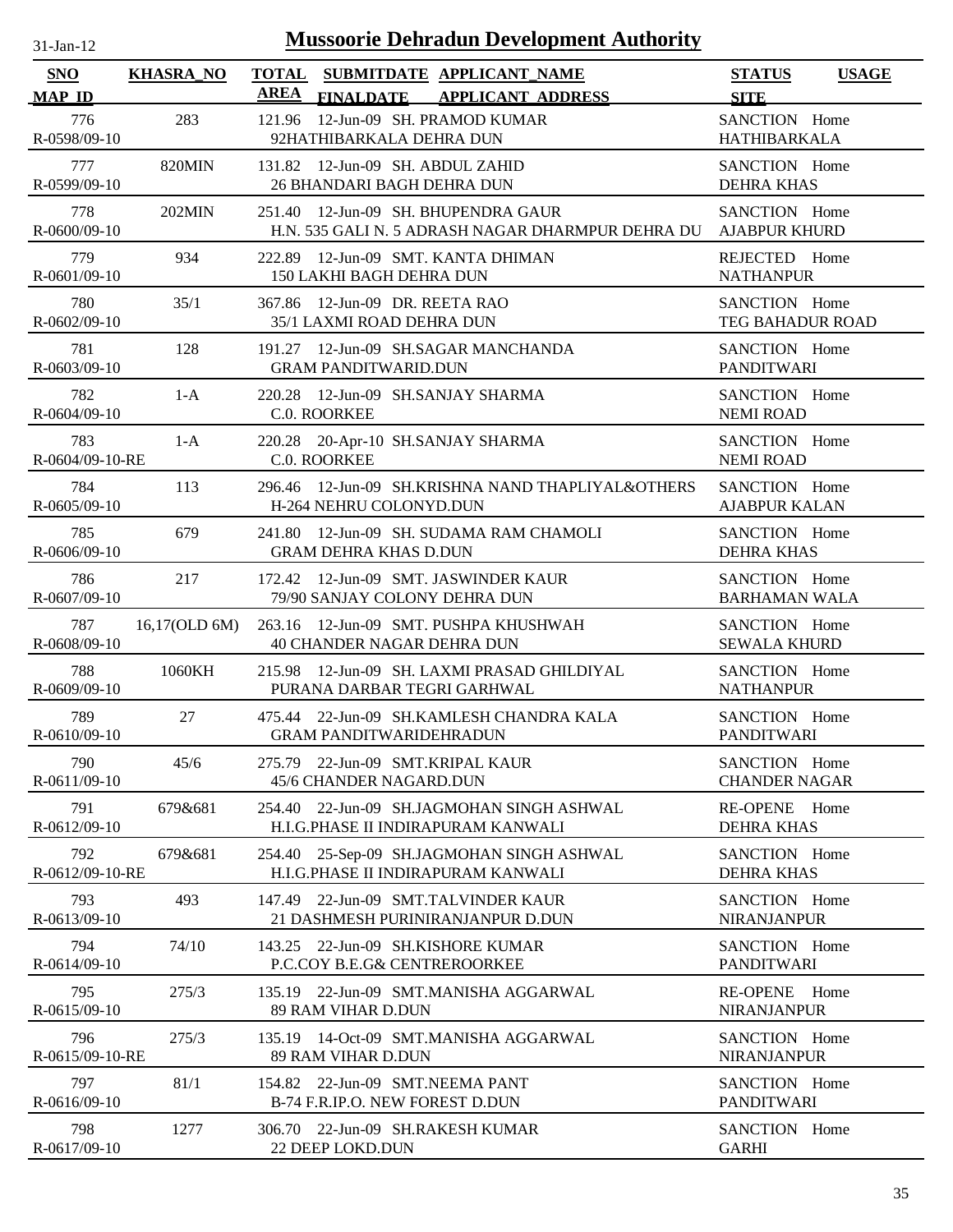| .1-Jan-1<br>$\mathbf{L}$ |  |
|--------------------------|--|

| SNO                 | <b>KHASRA_NO</b>        | <b>TOTAL</b><br><b>AREA</b>                                       | SUBMITDATE APPLICANT NAME                                                                                      | <b>STATUS</b>                           | <b>USAGE</b>           |
|---------------------|-------------------------|-------------------------------------------------------------------|----------------------------------------------------------------------------------------------------------------|-----------------------------------------|------------------------|
| <b>MAP ID</b>       |                         |                                                                   | FINALDATE APPLICANT ADDRESS                                                                                    | <b>SITE</b>                             |                        |
| 799<br>R-0618/09-10 | 387                     | 199.40<br><b>AJABPUR KALA</b>                                     | 23-Jun-09 SMT.MEENU TOMAR                                                                                      | SANCTION Home<br><b>AJABPUR KALAN</b>   |                        |
| 800<br>R-0619/09-10 | 145.0                   | 88 GOVINDGARH D,DUN                                               | 1,196.15 23-Jun-09 SH.JAGMEET SINGH AND OTHERS                                                                 | <b>MALSI</b>                            | SANCTION Group Housing |
| 801<br>R-0620/09-10 | 1554                    | 123.24 23-Jun-09 SMT.SANJU<br>28 GREENPARK D.DUN                  |                                                                                                                | SANCTION Home<br><b>KAANWALI</b>        |                        |
| 802<br>R-0621/09-10 | 282                     | 297.40                                                            | 23-Jun-09 SH.RAJENDRA PRASAD<br>C-40 DOON ENCLAVESHIMLA BY PASS ROADMAJRA D.DUN PITHUWALA                      | SANCTION Home                           |                        |
| 803<br>R-0622/09-10 | $14-E$                  |                                                                   | 119.10 23-Jun-09 SMT. SHAMIM K. KHATRI<br>62-1 KARANPUR NADI RISPANA D.DUN                                     | SANCTION Home<br><b>OLD SURVEY ROAD</b> |                        |
| 804<br>R-0623/09-10 | 347K                    | 211 POLICE LINE D.DUN                                             | 188.39 23-Jun-09 SMT. VIMLA DEVI NAUTIYAL                                                                      | SANCTION Home<br><b>MAJRI MAFI</b>      |                        |
| 805<br>R-0624/09-10 | 195                     | KEWAL VIHAR LANE NO.17 D.DUN                                      | 177.74 23-Jun-09 SARDAR MUKHTIAR SINGH AND SMT.KAM SANCTION Home                                               | <b>ADOIWALA</b>                         |                        |
| 806<br>R-0625/09-10 | 449                     |                                                                   | 395.47 23-Jun-09 COL. SHYAM PRASAD SHARMA<br>HQ 58 ARMD BDEPIN 908058 C/O- 56 APO                              | SANCTION Home<br><b>DHORAN KHAS</b>     |                        |
| 807<br>R-0626/09-10 | 54                      | 50 NATIONAL ROAD D.DUN                                            | 171.91 23-Jun-09 SMT. SURJEET KAUR                                                                             | SANCTION Home<br><b>LAXMAN CHOWK</b>    |                        |
| 808<br>R-0627/09-10 | 25                      | VILL. KUTHALWALIP.O. SINOLA                                       | 196.70 23-Jun-09 SH. UTTAM SINGH BISHT                                                                         | SANCTION Home<br><b>SHAHNAGAR</b>       |                        |
| 809<br>R-0628/09-10 | 352/373                 | 123.30 23-Jun-09 SH.AJMER SINGH                                   | 352/373 PARK ROAD LAXMAN CHOWK                                                                                 | SANCTION Home<br><b>LAXMAN CHOWK</b>    |                        |
| 810<br>R-0629/09-10 | 377M                    | 25/4 NEW CANTT ROAD D.DUN                                         | 117.01 23-Jun-09 SMT. PARMILA GURANG                                                                           | SANCTION Home<br>HATHIBARKALA           |                        |
| 811<br>R-0630/09-10 | 45M                     |                                                                   | 215.46 23-Jun-09 SMT. NIDHI SHARMA<br>H-6 M.D.D.A. COLONY KANWALI ROAD D.DUN                                   | SANCTION Home<br><b>AAMWALA TARLA</b>   |                        |
| 812<br>R-0631/09-10 | 489                     |                                                                   | 186.42 23-Jun-09 SH.VIPIN SHARMA AND SMT. POONAM SHA SANCTION Home<br>80 VIVEK VIHAR D.DUNPOCKET-3 G.M.S. ROAD | <b>BHARUWALA GRANT</b>                  |                        |
| 813<br>R-0632/09-10 | 1526/3                  | 32 DRON PURI G.M.S.ROAD                                           | 122.91 23-Jun-09 SH.DALJEET SINGH AND RAJENDRA KUMA SANCTION Home                                              | <b>KAANWALI</b>                         |                        |
| 814<br>R-0633/09-10 | 1526/3                  | 215 DRONPURI G.M.S.ROAD D.DUN                                     | 125.83 23-Jun-09 SH. SUCHA SINGH AND DALJEET SINGH                                                             | SANCTION Home<br><b>KAANWALI</b>        |                        |
| 815<br>R-0634/09-10 | 360/177                 | 245.60                                                            | 23-Jun-09 SMT. RUBY WADHWA<br>133 OLD CANNOUGHT PLACE D.DUN                                                    | SANCTION Home<br><b>KAULAGARH</b>       |                        |
| 816<br>R-0635/09-10 | 663                     | 67.38                                                             | 24-Jun-09 SH.BHUPENDRA SINGH<br>C/O VINOD PANWARSUBHASH NAGAR D.DUN                                            | SANCTION Home<br><b>BHARUWALA GRANT</b> |                        |
| 817<br>R-0636/09-10 | 128M                    |                                                                   | 0.00 24-Jun-09 SMT, MAHEK MANCHANDA<br>7-A HILL VIEW COLONYINDIRANAGAR D.DUN                                   | SANCTION Home<br><b>PANDITWARI</b>      |                        |
| 818<br>R-0637/09-10 | 90M                     | 275.65                                                            | 24-Jun-09 SH. KAFIL KHAN<br>50/4 KISHANPUR CANAL ROAD D.DUN                                                    | SANCTION Home<br><b>KISHANPUR</b>       |                        |
| 819<br>R-0638/09-10 | 605 KH AND<br><b>GH</b> |                                                                   | 181.09 24-Jun-09 SMT. BALVINDER KAUR<br>DOON ENCLAVE SHIMLA BY PASS D.DUN                                      | SANCTION Home<br><b>SEWALA KALAN</b>    |                        |
| 820<br>R-0639/09-10 | 513                     | 320.81                                                            | 24-Jun-09 LT.COL. R. K. ALE<br>MAHARANI BAGH VILL. KANWALINEAR BALLUPUR CHOW                                   | SANCTION Home<br><b>KAANWALI</b>        |                        |
| 821<br>R-0640/09-10 | 30A                     | 379.50 24-Jun-09 SH. BHAWAR SINGH<br><b>30A MOHINI ROAD D.DUN</b> |                                                                                                                | SANCTION Home<br><b>MOHINI ROAD</b>     |                        |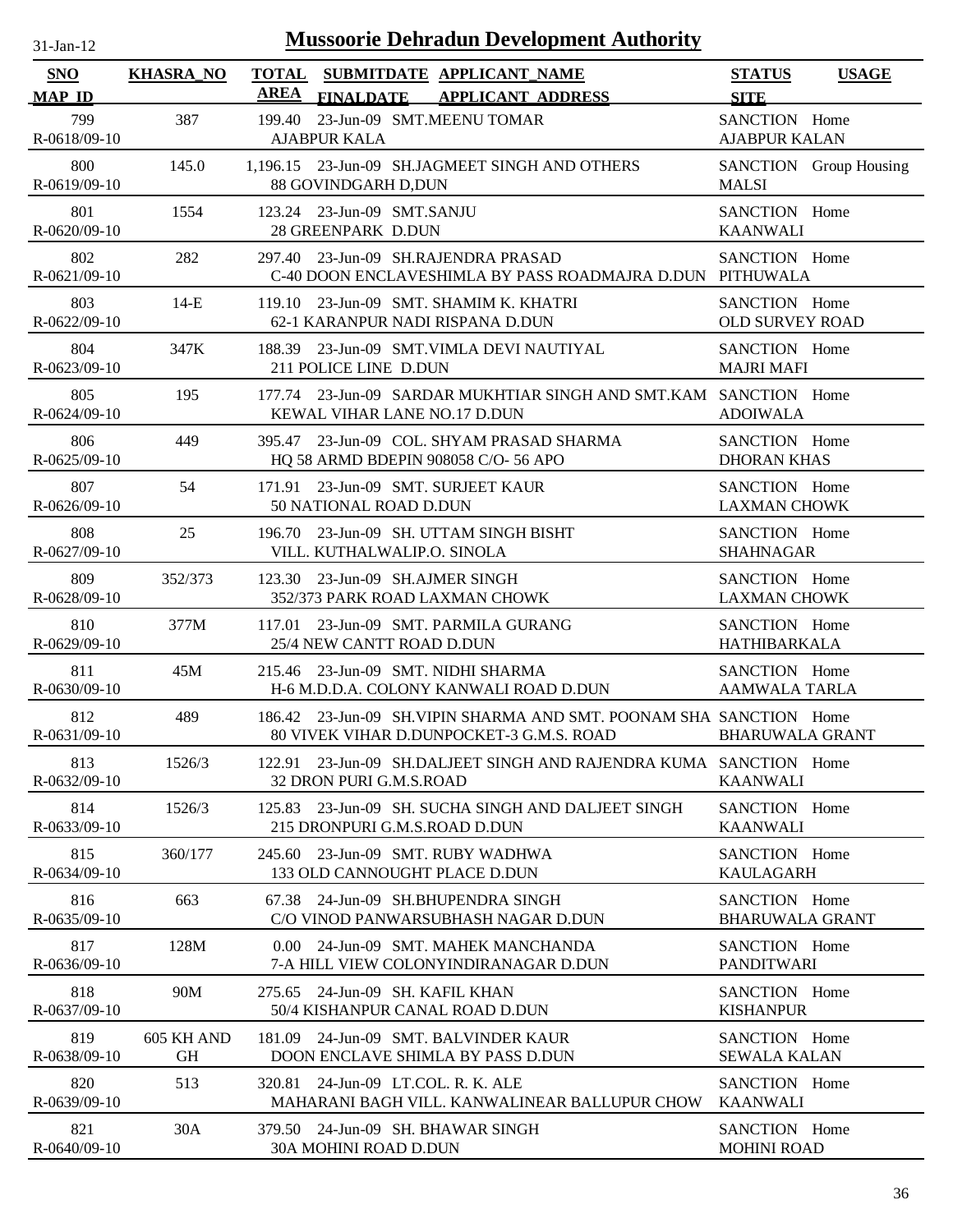| <b>Mussoorie Dehradun Development Authority</b><br>$31$ -Jan-12 |                  |                                                                                                          |                                         |              |  |  |
|-----------------------------------------------------------------|------------------|----------------------------------------------------------------------------------------------------------|-----------------------------------------|--------------|--|--|
| SNO<br><b>MAP ID</b>                                            | <b>KHASRA_NO</b> | <b>TOTAL</b><br>SUBMITDATE APPLICANT_NAME<br><b>AREA</b><br><b>FINALDATE</b><br><b>APPLICANT ADDRESS</b> | <b>STATUS</b><br><b>SITE</b>            | <b>USAGE</b> |  |  |
| 822<br>R-0641/09-10                                             | 506              | 24-Jun-09 SH.RAJENDRA KUMAR<br>178.54<br>6/5671 VISHNU MANDI GALINEW MADHONAGAR SAHARAN  BHARUWALA GRANT | SANCTION Home                           |              |  |  |
| 823<br>R-0642/09-10                                             | 222              | 204.00 24-Jun-09 SH.YASHWANT LAL<br>VILL-BANOLI PATTI-TALLACHANDPUR KARANPARYAGCH/ JAKHAN                | SANCTION Home                           |              |  |  |
| 824<br>R-0643/09-10                                             | 127              | 345.74 24-Jun-09 SH.CHANDRA MOHAN<br>C/0 SH.N.S.BISHTH.N0-74 PHASE-II PANDITWARID.DUN                    | SANCTION Home<br><b>PANDITWARI</b>      |              |  |  |
| 825<br>R-0644/09-10                                             | 200/1            | 218.34 25-Jun-09 SH. SURENDRA SINGH RAWAT<br>41/1-B VIJAY PARK EXT.LANE II A D.DUN                       | <b>RE-OPENE</b><br><b>KAANWALI</b>      | Home         |  |  |
| 826<br>R-0644/09-10-RE                                          | 200/1            | 218.34 17-Aug-09 SH. SURENDRA SINGH RAWAT<br>41/1-B VIJAY PARK EXT.LANE II A D.DUN                       | SANCTION Home<br><b>KAANWALI</b>        |              |  |  |
| 827<br>R-0645/09-10                                             | 1993             | 211.34 25-Jun-09 SH. SUDHIR KUMAR TIWARI<br>C/O- RAMESHWAR PRASADSAI VIHAR MAJRA                         | SANCTION Home<br><b>RAIPUR</b>          |              |  |  |
| 828<br>R-0646/09-10                                             | 346G, 349        | 132.57 25-Jun-09 SH. DINESH KUMAR BIJALWAN<br>WARD NO. 4/124VIKASNAGAR D.DUN                             | SANCTION Home<br><b>JOHDI</b>           |              |  |  |
| 829<br>R-0647/09-10                                             | 152              | 25-Jun-09 SMT. SAROJ<br>287.55<br>AJAB[URKALA D.DUN                                                      | SANCTION Home<br><b>AJABPUR KALAN</b>   |              |  |  |
| 830<br>R-0648/09-10                                             | 455              | 241.71 25-Jun-09 SH.JANG BAHADUR SINGH NEGI<br>AJABPURKHURD D.DUN                                        | SANCTION Home<br><b>AJABPUR KHURD</b>   |              |  |  |
| 831<br>R-0649/09-10                                             | 655              | 153.60 25-Jun-09 SMT. KAUMUDI SUNDRIYAL<br>119 ENGINEERS ENCLAVE G.M.S. ROAD D.DUN                       | SANCTION Home<br><b>DEHRA KHAS</b>      |              |  |  |
| 832<br>R-0650/09-10                                             | 1337             | 187.99 25-Jun-09 SMT. MANOJI UNIYAL<br>VILL. AND P.O. UEENABHILANG TEHRI                                 | SANCTION Home<br><b>AJABPUR KHURD</b>   |              |  |  |
| 833<br>R-0651/09-10                                             | $S-2-A/89$       | 219.06 25-Jun-09 SUB. SATYA PRASAD MALETHA<br>S-2-A/89 DEFENCE COLONYD.DUN                               | SANCTION Home<br>DEFENCE COLONY         |              |  |  |
| 834<br>R-0652/09-10                                             | 228              | 243.69 25-Jun-09 SH.SUNIL MALHOTRA<br>12-A RACE COURSED.DUN                                              | SANCTION Home<br><b>NATHANPUR</b>       |              |  |  |
| 835<br>R-0653/09-10                                             | 67 KH            | 325.98 25-Jun-09 SH.JAGAT SINGH RAWAT<br>31/1 RACE COURSED.DUN                                           | SANCTION Home<br>DANDA NOORIWALA        |              |  |  |
| 836<br>$R-0654/09-10$                                           | 228              | 243.69 25-Jun-09 SH. VINOD SEKHRI<br>1-A RACE COURSE ROADD.DUN                                           | SANCTION Home<br><b>NATHANPUR</b>       |              |  |  |
| 837<br>R-0655/09-10                                             | 111/2            | 25-Jun-09 SH.PREM SINGH<br>196.81<br>PRAGATI VIHARSAHASTRADHARA ROAD D.DUN                               | SANCTION Home<br><b>ADOIWALA</b>        |              |  |  |
| 838<br>R-0656/09-10                                             | 632              | 26-Jun-09 DR. NAVEEN CHANDRA KOTHIYAL<br>235.19<br>C/O SH. J.P.THAPLIYALAJABPUR KHURD MOTHROWALA RO      | SANCTION Home<br>DEHRA KHAS             |              |  |  |
| 839<br>R-0657/09-10                                             | 275              | 223.00 26-Jun-09 SH. A.K.GOEL AND SMT. S.GOEL<br>68 AKASHDEEP COLONYD.DUN                                | SANCTION Home<br><b>KANDOLI</b>         |              |  |  |
| 840<br>R-0658/09-10                                             | 36/250           | 26-Jun-09 SH.BALDEV SINGH<br>165.61<br>71/C/1 NASHVILLA ROAD D.DUN                                       | SANCTION Home<br>NESHVILLA ROAD         |              |  |  |
| 841<br>R-0659/09-10                                             | 146/1            | 26-Jun-09 SMT.URWASHI SURI<br>176.48<br>208 PATEL NAGARD.DUN                                             | SANCTION Home<br><b>SAHARANPUR ROAD</b> |              |  |  |
| 842<br>$R-0660/09-10$                                           | 514              | 26-Jun-09 SH. RUDRA MANI BHATT<br>362.69<br>A-15/4 O.N.G.C.COLONYD.DUN                                   | SANCTION Home<br><b>NATHUAWALA</b>      |              |  |  |
| 843<br>$R-0661/09-10$                                           | 650              | 169.55 26-Jun-09 SMT.SUSHILA DEVI AND SMT.ANITA<br>167/1 RACE COURSENEAR POLICE LINE D.DUN               | SANCTION Home<br><b>JAKHAN</b>          |              |  |  |
| 844<br>R-0662/09-10                                             | 196              | 152.88 27-Jun-09 SH.MANJEET KAUR<br>14/3 CANAL ROAD KISHANPUR D.DUN                                      | SANCTION Home<br><b>KISHANPUR</b>       |              |  |  |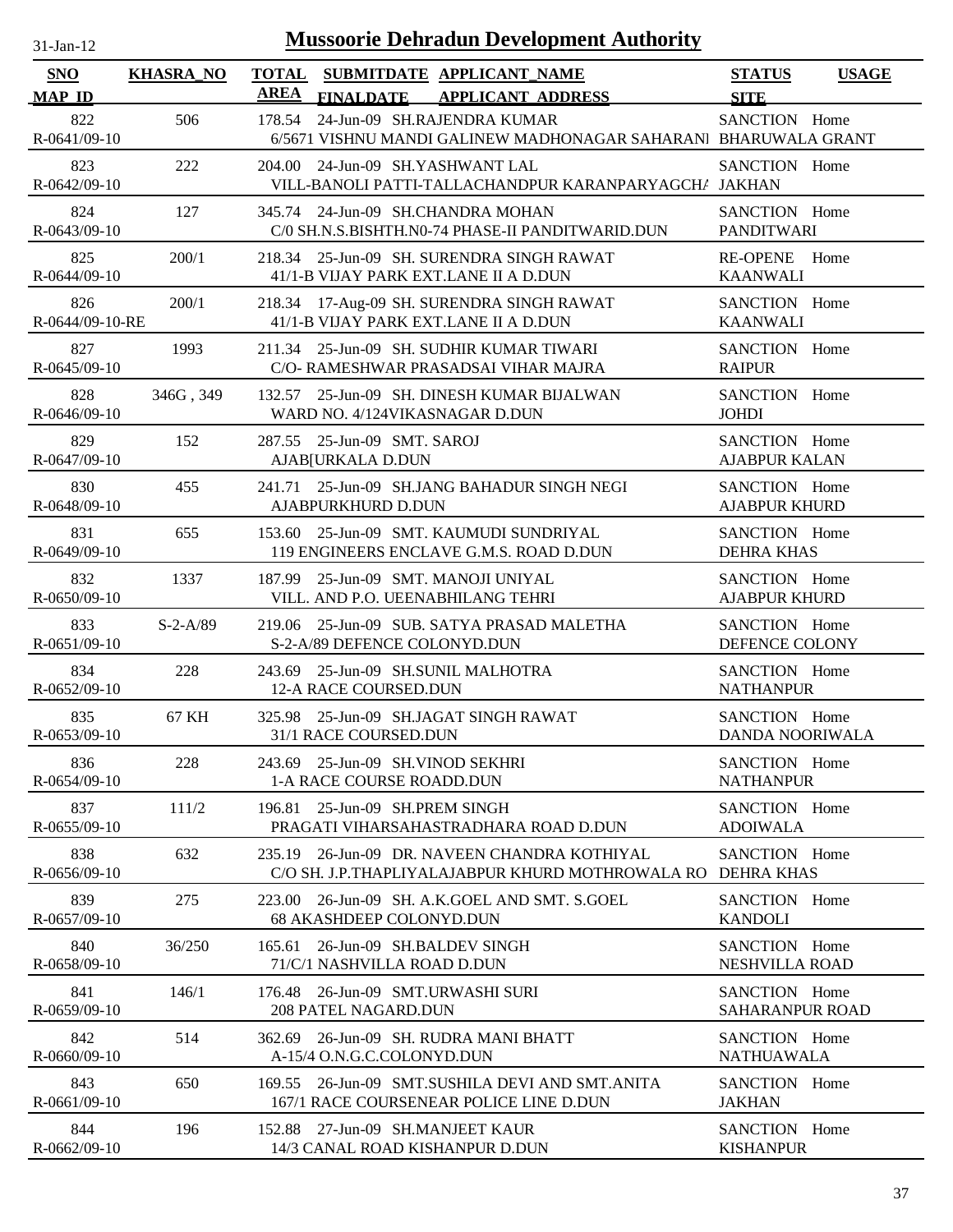| -Jan- |  |
|-------|--|
|       |  |

| SNO                       | <b>KHASRA_NO</b> | <b>TOTAL</b> |                                                                   | SUBMITDATE APPLICANT_NAME                                                                    | <b>USAGE</b><br><b>STATUS</b>            |
|---------------------------|------------------|--------------|-------------------------------------------------------------------|----------------------------------------------------------------------------------------------|------------------------------------------|
| <b>MAP ID</b>             |                  | AREA         | <b>FINALDATE</b>                                                  | <b>APPLICANT ADDRESS</b>                                                                     | <b>SITE</b>                              |
| 845<br>R-0663/09-10       | 218              |              | 149.16 27-Jun-09 SMT.MUNNI PATHAK<br>37/2 HATHIBARKALA D.DUN      |                                                                                              | SANCTION Home<br><b>HATHIBARKALA</b>     |
| 846<br>$R-0664/09-10$     | 205/1            |              |                                                                   | 353.15 27-Jun-09 SH.GOVIND SINGH KHADWAL<br>205/1 VIJAYPUR HATHIBARKALA D.DUN                | SANCTION Home<br>VIJAYPUR HATHI BADKALA  |
| 847<br>$R-0665/09-10$     | 569              |              | 104.55 27-Jun-09 SH. RUP UPADHAY<br>DHARAMPUR DANDA D.DUN         |                                                                                              | SANCTION Home<br><b>DHARAMPUR DANDA</b>  |
| 848<br>R-0666/09-10       | 234              |              |                                                                   | 104.83 27-Jun-09 SH.SATISH KUMAR BAJAJ<br>C-23/5 TYPE-II OFD ESTATERAIPUR D.DUN              | SANCTION Home<br><b>ADOIWALA</b>         |
| 849<br>R-0667/09-10       | 231              |              | AJABPURKALA D.DUN                                                 | 157.50 29-Jun-09 SH. VIRESH KUMAR SAXENA                                                     | SANCTION Home<br><b>AJABPUR KALAN</b>    |
| 850<br>R-0668/09-10       | 556              |              | VILL. DHARAMPUR DANDA D.DUN                                       | 321.25 29-Jun-09 SH. CHANDERMANI MONORI                                                      | SANCTION Home<br><b>DHARMPUR</b>         |
| 851<br>R-0669/09-10       | 81               |              | 125.40 29-Jun-09 MR. SARTHAK BALUNI                               | C/O-SH. SUNIL SKUMAR BALUNI H.NO.4 SAHEED KAPIL THA PANDITWARI                               | SANCTION Home                            |
| 852<br>$R-0670/09-10$     | 66/1             |              | 170.75 29-Jun-09 SMT. ANITA OBEROI<br>105 RAJPUR ROAD D.DUN       |                                                                                              | SANCTION Home<br><b>AAMWALA TARLA</b>    |
| 853<br>R-0671/09-10       | 361/2            |              | <b>GRAM AJABPUR KHURD D.DUN</b>                                   | 714.58 29-Jun-09 SH.BHASKARA NAND UNIYAL                                                     | SANCTION Home<br><b>AJABPUR KHURD</b>    |
| 854<br>R-0672/09-10       | 160              |              |                                                                   | 268.81 29-Jun-09 SH.MUKESH SINGH RAWAT<br>27 RAJESH COLONYCHANDER ROAD D.DUN                 | SANCTION Home<br><b>CHAK RAIPUR</b>      |
| 855<br>R-0673/09-10       | 1284             |              | 250.86 30-Jun-09 SMT. VINOD SHARMA                                | MAHINDER VIHAR COLONY BALLUPUR D.DUN                                                         | SANCTION Home<br><b>GARHI</b>            |
| 856<br>$R - 0674/09 - 10$ | 283              |              | 126.40 30-Jun-09 SMT. SUMATI SINGH                                | 48/2 TEG BAHADUR ROAD LANE NO. 3 D.DUN                                                       | SANCTION Home<br><b>GUJRADA MANSINGH</b> |
| 857<br>$R-0675/09-10$     | 1101             |              | 0.00 30-Jun-09 SMT. BHAWANA<br>3/3 RACE COURSE D.DUN              |                                                                                              | SANCTION Home<br><b>AJABPUR KALAN</b>    |
| 858<br>$R-0676/09-10$     | 316              |              | 119/1 RAJPUR ROAD JAKHAN D.DUN                                    | 123.65 30-Jun-09 SMT. MEENAKSHI SINGH                                                        | SANCTION Home<br><b>JAKHAN</b>           |
| 859<br>R-0677/09-10       | 339              |              | 79.15 30-Jun-09 KM. BABITA KUMARI<br><b>59C RAJPUR ROAD D.DUN</b> |                                                                                              | SANCTION Home<br><b>RAJ PUR ROAD</b>     |
| 860<br>R-0678/09-10       | 262              | 70.05        |                                                                   | 30-Jun-09 SH. ABHIJIT SINGH AND SMT. AMITA SING<br>VING NO. 5 BARRAC NO.10/8 PREMNEGAR D.DUN | SANCTION Home<br><b>ARCADIA GRANT</b>    |
| 861<br>R-0679/09-10       | 173              | 206.60       |                                                                   | 30-Jun-09 SH. HUKUM SINGH RAWAT<br>SARTHI VIHAR AJABPUR DANDA NEHRUGRAM D.DUN                | SANCTION Home<br><b>AJABPUR KALAN</b>    |
| 862<br>R-0680/09-10       | 225              |              | 0.00 30-Jun-09 SMT. ALKA GUPTA<br>NIRANJANPUR D.DUN               |                                                                                              | SANCTION Home<br><b>NIRANJANPUR</b>      |
| 863<br>R-0681/09-10       | 1236             | 362.69       | 30-Jun-09 SH.HANS RAJ                                             | 62-B-II RAJENDRA NEGARBALLUPUR ROAD D.DUN                                                    | SANCTION Home<br><b>GARHI</b>            |
| 864<br>R-0682/09-10       | 72/74            | 168.42       | 72/74 NADI RISPANA D.DUN                                          | 30-Jun-09 SH.PRIYANK KUMAR GUPTA                                                             | SANCTION Home<br><b>NADI RISPANA</b>     |
| 865<br>R-0683/09-10       | 114              | 412.55       |                                                                   | 30-Jun-09 SH. ALAM SINGH BISHT<br>KARAGI GRANT BANJARAWALA D.DUN                             | SANCTION Home<br>KARGI GRANT (PART)      |
| 866<br>R-0684/09-10       | 829              |              | 176.32 1-Jul-09                                                   | <b>SMT. SUDARSHAN SURI</b><br>DIRECTOR M/S D.DUN PERMIER MOTORS PVT. D.DUN                   | RE-OPENE Home<br><b>AJABPUR KALAN</b>    |
| 867<br>R-0684/09-10-RE    | 829              |              |                                                                   | 176.32 15-Oct-09 SMT. SUDARSHAN SURI<br>DIRECTOR M/S D.DUN PERMIER MOTORS PVT. D.DUN         | SANCTION Home<br><b>AJABPUR KALAN</b>    |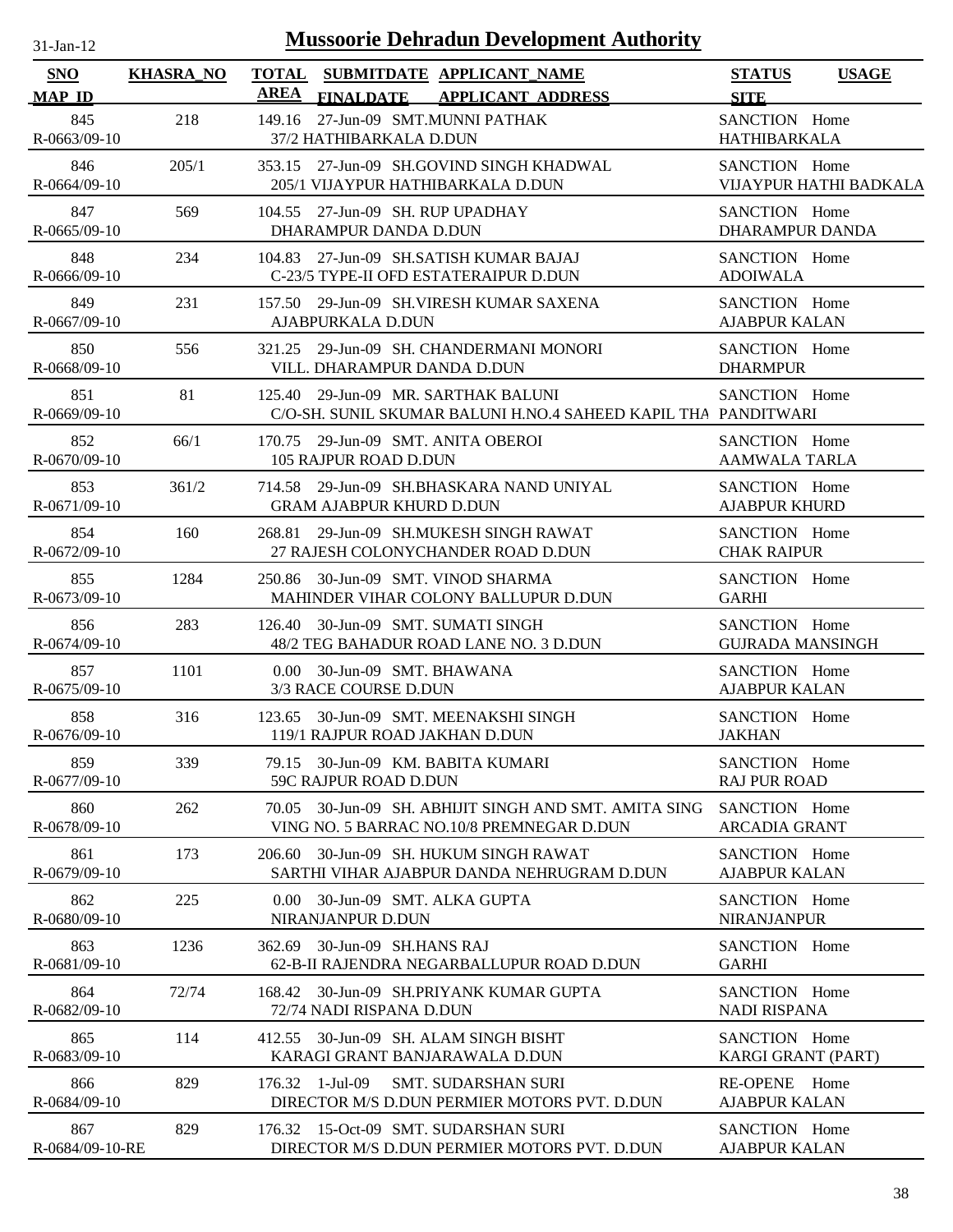| <b>Mussoorie Dehradun Development Authority</b><br>$31-Jan-12$ |                  |                                                                                                              |                                                   |                                       |                            |
|----------------------------------------------------------------|------------------|--------------------------------------------------------------------------------------------------------------|---------------------------------------------------|---------------------------------------|----------------------------|
| <b>SNO</b><br><b>MAP ID</b>                                    | <b>KHASRA_NO</b> | <b>TOTAL</b><br>SUBMITDATE APPLICANT NAME<br><b>AREA</b><br><b>APPLICANT ADDRESS</b><br><b>FINALDATE</b>     |                                                   | <b>STATUS</b><br><b>SITE</b>          | <b>USAGE</b>               |
| 868<br>R-0685/09-10                                            | 1135/1601        | $1-Jul-09$<br>SH. MOHD. ASGAR<br>127.28<br>KESHAV VIHAR NIRANJAN PUR                                         |                                                   | SANCTION Home<br><b>KAANWALI</b>      |                            |
| 869<br>R-0686/09-10                                            | 108/98           | 188.10 1-Jul-09<br>SH. UPENDRA MOHAN DHILDIYAL<br>19/3, MOHINI ROAD OPPOSITE GURUDWARA DEHRA DUN             |                                                   | SANCTION Home<br><b>MOHINI ROAD</b>   |                            |
| 870<br>R-0687/09-10                                            | 51               | 276.42 1-Jul-09<br><b>SH. SALUK DASS</b><br>230/2 RAJPUR ROAD                                                |                                                   | SANCTION Home<br><b>RAJ PUR ROAD</b>  |                            |
| 871<br>R-0688/09-10                                            | 40(NEW 89KA)     | 415.73 1-Jul-09<br>SH. PREM BALLABH SHARMA<br><b>CHIRONWALI DEHRA DUN</b>                                    |                                                   | SANCTION Home<br><b>CHIDOWALI</b>     |                            |
| 872<br>R-0689/09-10                                            | 359              | 164.49 1-Jul-09<br>SH. ROOP KISHORE VERMA<br>A-I PNT COLONY CHUKHUWALA                                       |                                                   | SANCTION Home<br><b>AAMWALA TARLA</b> |                            |
| 873<br>R-0690/09-10                                            | 571              | 170.79 1-Jul-09<br><b>SMT. VEENA UPPAL</b><br>A-45 RAM PRASTH COLONYGAZIABAD                                 |                                                   | SANCTION Home<br><b>MAJRA</b>         |                            |
| 874<br>R-0691/09-10                                            | 571              | 1-Jul-09<br><b>SMT. KULDEEP UPPAL</b><br>196.60<br>A-128 GUJROWALA TOWN PART-I DELHI                         |                                                   | SANCTION Home<br><b>MAJRA</b>         |                            |
| 875<br>R-0692/09-10                                            | 11               | 1-Jul-09<br>142.69<br>109/1 STREET-N0.4RAJENDRA NAGARD.DUN                                                   | SH.YASHPAL KALRA&SMT MADHU KALRA SANCTION Home    |                                       | <b>CHAI BAGH KAULAGARH</b> |
| 876<br>R-0693/09-10                                            | 214              | 1-Jul-09<br><b>SH.DEV RATAN SINGH RAWAT</b><br>227.41<br>H-15 POSTAL COLONYCHUKKUWALA D.DUN                  |                                                   | SANCTION Home<br><b>AJABPUR KHURD</b> |                            |
| 877<br>R-0694/09-10                                            | 176&177          | 1-Jul-09<br>SH.KABOOL CHAND JYARA<br>182.47<br>900/1 INDIRA NAGARD.DUN                                       |                                                   | SANCTION Home<br>MOHUWALA MAFI        |                            |
| 878<br>R-0695/09-10                                            | 229/309          | 158.33 1-Jul-09<br><b>SH.ANUP CHHETRI</b><br><b>GRAM CHANDROTIP.O- SINOLA D.DUN</b>                          |                                                   | SANCTION Home<br><b>DOBHALWALA</b>    |                            |
| 879<br>R-0696/09-10                                            | 940              | 1-Jul-09<br><b>SH.UMESH CHAND BHATT</b><br>225.70<br>82 RACE COURSED.DUN                                     |                                                   | SANCTION Home<br><b>AJABPUR KALAN</b> |                            |
| 880<br>R-0697/09-10                                            | 801              | 1-Jul-09<br><b>SH.SATYA VEER SINGH ARYA</b><br>181.75<br>9 JAWAHER NAGARNEAR BEHAT BUS STANDSAHARANPUR MAJRA |                                                   | SANCTION Home                         |                            |
| 881<br>R-0698/09-10                                            | 1045             | 186.86 1-Jul-09<br>SH.NITYA NAND BAHUGUNA<br><b>GRAM BHANIYA WALAD.DUN</b>                                   |                                                   | SANCTION Home<br><b>NATHANPUR</b>     |                            |
| 882<br>R-0699/09-10                                            | 314M             | 169.27 1-Jul-09<br><b>SH. BANSHI DHAR NAWANI</b><br>H.N. 4 TAPOVAN ENCLAVE NALAPANI ROAD DEHRA DUN           |                                                   | SANCTION Home<br><b>AAMWALA TARLA</b> |                            |
| 883<br>R-0700/09-10                                            | 658/1            | 399.94 1-Jul-09<br>SH.M.C.PANDEY<br>10 ARAWALI ENCLAVE KANWALI D.DUN                                         |                                                   | SANCTION Home<br><b>KAANWALI</b>      |                            |
| 884<br>R-0701/09-10                                            | 16 K 23, 22, 24, | 198.79 1-Jul-09<br><b>SH.YASH PAL SINGH</b><br><b>GRAM THANINEAR SAHANSHAHI ASHRAMD.DUN</b>                  |                                                   | SANCTION Home<br><b>THANI GAON</b>    |                            |
| 885<br>R-0702/09-10                                            | 1261             | 119.58 2-Jul-09<br>PRADEEP KUMAR GUPTA<br>HIG-23 INDIRAPURAM G.M.S.ROAD                                      |                                                   | SANCTION Home<br><b>KAANWALI</b>      |                            |
| 886<br>R-0703/09-10                                            | 193&196          | 203.25 2-Jul-09<br><b>SH.ARVIND KAMBOJ</b><br>C/0 KAMBOJ NIWASKAIRANA ROAD SHIMLA                            |                                                   | SANCTION Home<br><b>JAKHAN</b>        |                            |
| 887<br>R-0704/09-10                                            | 14               | 219.24 2-Jul-09<br>SH.BIPIN&SMT.USHA CHANDOLA<br>85 RAJPUR ROAD ENCLAVEDHORAN KHAS P.0. GUJRADA D            |                                                   | SANCTION Home<br><b>CURZAN ROAD</b>   |                            |
| 888<br>R-0705/09-10                                            | 249              | 95.20 2-Jul-09<br><b>SH.PRADEEP CHAUDHARY</b><br>JOHARI ROADJAKHAN D.DUN                                     |                                                   | <b>REJECTED</b><br><b>JAKHAN</b>      | Home                       |
| 889<br>R-0706/09-10                                            | 388/3            | 373.45 2-Jul-09<br><b>SH.VIJAY MAHESHWARI&amp;OTHERS</b><br>C-111/112 NEW MULTANNAGAR NEW DELHI              |                                                   | SANCTION Home<br>DHARAMPUR DANDA      |                            |
| 890<br>R-0707/09-10                                            | 21               | $102.23$ 2-Jul-09<br>91/3 PARK ROADD.DUN                                                                     | SH.SHAILENDER SHARMA&SH. RAJESH SHA SANCTION Home | <b>SEWAK ASHRAM ROAD</b>              |                            |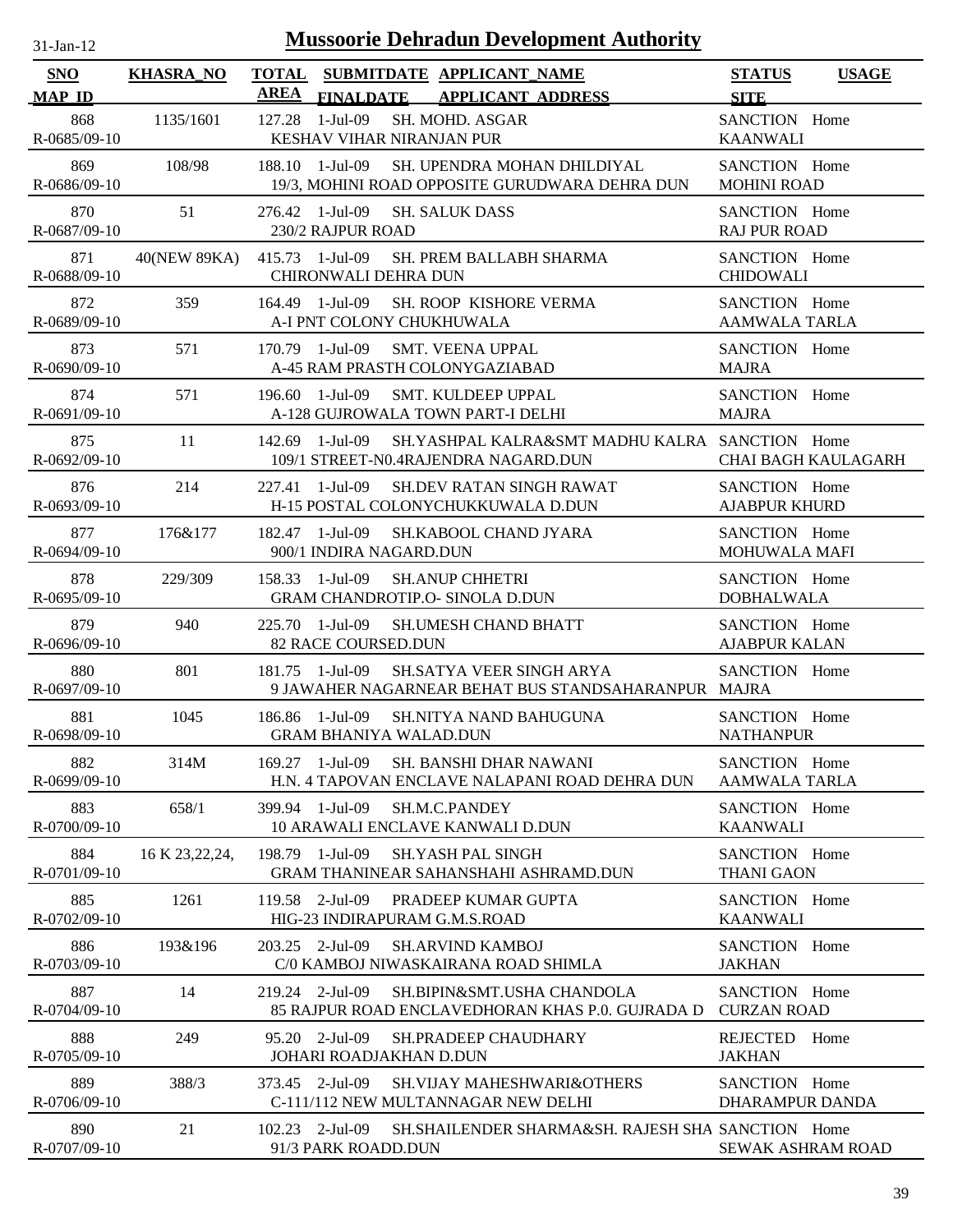| $31$ -Jan-12                | <b>Mussoorie Dehradun Development Authority</b> |                                                                                                            |                                              |  |  |  |
|-----------------------------|-------------------------------------------------|------------------------------------------------------------------------------------------------------------|----------------------------------------------|--|--|--|
| <b>SNO</b><br><b>MAP ID</b> | <b>KHASRA_NO</b>                                | <b>TOTAL</b><br>SUBMITDATE APPLICANT NAME<br><b>AREA</b><br><b>FINALDATE</b><br><b>APPLICANT ADDRESS</b>   | <b>STATUS</b><br><b>USAGE</b><br><b>SITE</b> |  |  |  |
| 891<br>R-0708/09-10         | 859                                             | $2-Jul-09$<br><b>SMT. USHA SHARMA</b><br>200.75<br><b>GRAM AJABPUR KALAND.DUN</b>                          | SANCTION Home<br><b>AJABPUR KALAN</b>        |  |  |  |
| 892<br>R-0709/09-10         | 5                                               | 167.22 2-Jul-09<br><b>SMT.LALITA DUTTA</b><br>25 BHAGIRATHI ENCLAVEBALBIR ROAD D.DUN                       | SANCTION Home<br><b>AJABPUR KALAN</b>        |  |  |  |
| 893<br>R-0710/09-10         | 10                                              | 371.74 2-Jul-09<br>SMT.ELMADI BAGRI&SH.D.S.BAGRI<br>GALI.N0-3 SAHASTRI NAGARD.DUN                          | SANCTION Home<br><b>CHAK AJABPUR KHURD</b>   |  |  |  |
| 894<br>R-0711/09-10         | 225                                             | 362.61 2-Jul-09<br>YOGSHAKTI CHARITABLE TRUST<br>23 E.C.ROAD D.DUN                                         | SANCTION Home<br><b>JAKHAN</b>               |  |  |  |
| 895<br>R-0712/09-10         | 281                                             | 95.58 2-Jul-09<br><b>SH.PAWAN THAKUR</b><br>H.N0-15 8 CROSS TAPOWANENCLAVE D.DUN                           | SANCTION Home<br><b>DHORAN KHAS</b>          |  |  |  |
| 896<br>R-0713/09-10         | 683                                             | 153.34 3-Jul-09<br>SH. SANJAY SHARMA<br><b>VIJAY PARK EXTENSION</b>                                        | SANCTION Home<br><b>DEHRA KHAS</b>           |  |  |  |
| 897<br>R-0713/09-10-RE      | 683                                             | 153.34 15-Mar-10 SH. SANJAY SHARMA<br><b>VIJAY PARK EXTENSION</b>                                          | SANCTION Home<br><b>DEHRA KHAS</b>           |  |  |  |
| 898<br>$R - 0714/09 - 10$   | 100(OLD 186)                                    | 114.50 3-Jul-09 MAJOR PIYUSH BHATT<br>E 116 NEHRU COLONY                                                   | SANCTION Home<br><b>AJABPUR KHURD</b>        |  |  |  |
| 899<br>R-0715/09-10 30      |                                                 | 368KA(128/1&1 115.13 3-Jul-09<br><b>SMT. ANUPAMA AGARWAL</b><br>LANE NO. 4 TURNER ROAD CELMENT TOWN CANTT. | SANCTION Home<br>KARGI GRANT (PART)          |  |  |  |
| 900<br>R-0716/09-10         | 151                                             | 247.11 3-Jul-09<br><b>SH. UMED SINGH RAWAT</b><br>AJABPUR KHURD DEHRA DUN                                  | SANCTION Home<br><b>AJABPUR KHURD</b>        |  |  |  |
| 901<br>R-0717/09-10         | $S-3-C-206$                                     | 654.40 3-Jul-09<br>HONY. CAPT. M.S.RAWAT (RETD)<br>71 NAJIBABAD ROAD KOTDWARPAURI GARHWAL                  | SANCTION Home<br><b>SHAH NAGAR</b>           |  |  |  |
| 902<br>R-0718/09-10         | 572                                             | 182.42 3-Jul-09<br><b>SH. PREM SINGH ASWAL</b><br>MATA MANDIR ROAD AJABPUR KALAN                           | SANCTION Home<br><b>AJABPUR KALAN</b>        |  |  |  |
| 903<br>R-0719/09-10         | 199                                             | 182.54 3-Jul-09<br><b>SMT. VEENA AHUJA</b><br>L-51D UPPER RAILWAY COLONY                                   | SANCTION Home<br><b>NIRANJANPUR</b>          |  |  |  |
| 904<br>R-0720/09-10         | 144KA                                           | 85.86 3-Jul-09<br>SMT. BARKHA RANI VERMA<br>PLOT NO 185 T.H.D.C. COLONYBANJARAWALA MAFFI                   | SANCTION Home<br><b>BANJAREWALA MAFI</b>     |  |  |  |
| 905<br>R-0721/09-10         | 61(OLD 54)                                      | 149.00 3-Jul-09<br><b>SMT. INDU DATTA</b><br>61 RAJA ROAD DEHRADUN                                         | SANCTION Home<br><b>RAJA ROAD</b>            |  |  |  |
| 906<br>R-0722/09-10         | 57,58,59                                        | 883.77 4-Jul-09<br><b>SH. VINOD SIKRI</b><br><b>1A RACE COURSE</b>                                         | SANCTION Home<br><b>DHARMPUR</b>             |  |  |  |
| 907<br>R-0723/09-10         | 544                                             | 160.15 4-Jul-09<br>SMT. PUSHPA CHAMIYAL<br>45/1 DOBHAL WALA                                                | SANCTION Home<br><b>HATHIBARKALA</b>         |  |  |  |
| 908<br>R-0724/09-10         | 12/10/10                                        | 115.42 4-Jul-09<br><b>SH. NAVEEN KHANNA</b><br>249 KARANPUR DEHRA DUN                                      | SANCTION Home<br><b>UDDIWALA KARANPUR</b>    |  |  |  |
| 909<br>R-0725/09-10         | 1465                                            | $160.65$ 4-Jul-09<br>SH. SATISH CHANDRA AGGARWAL<br>KULARI BAZAR MUSSOORIE                                 | SANCTION Home<br><b>DEHRA KHAS</b>           |  |  |  |
| 910<br>R-0726/09-10         | 178, 113KHA                                     | 273.70 4-Jul-09<br><b>SH. PRADEEP KUMAR NAUTIYAL</b><br><b>B BLOCK SARSWATI VIHAR</b>                      | SANCTION Home<br><b>AJABPUR KHURD</b>        |  |  |  |
| 911<br>R-0727/09-10         | 139(NEW 8KA)                                    | 148.97 4-Jul-09<br><b>SH. MAN SINGH</b><br>SIDHARTH VIHAR TARLI KADOLI                                     | SANCTION Home<br><b>KANDOLI</b>              |  |  |  |
| 912<br>R-0728/09-10         | 2184/203                                        | 130.88 6-Jul-09<br><b>SMT. NASHREEN ANJUM</b><br>W/O SH. KAMAR ALI, 82 AJABPURKALAN                        | REJECTED Home<br><b>AJABPUR KALAN</b>        |  |  |  |
| 913<br>R-0729/09-10         | 277                                             | 224.33 6-Jul-09<br>SH. DEVENDRA DUTT<br>271 DHARAMPUR LANE NO. 2, CHANDER SINGH GARHWALI   AJABPUR KALAN   | SANCTION Home                                |  |  |  |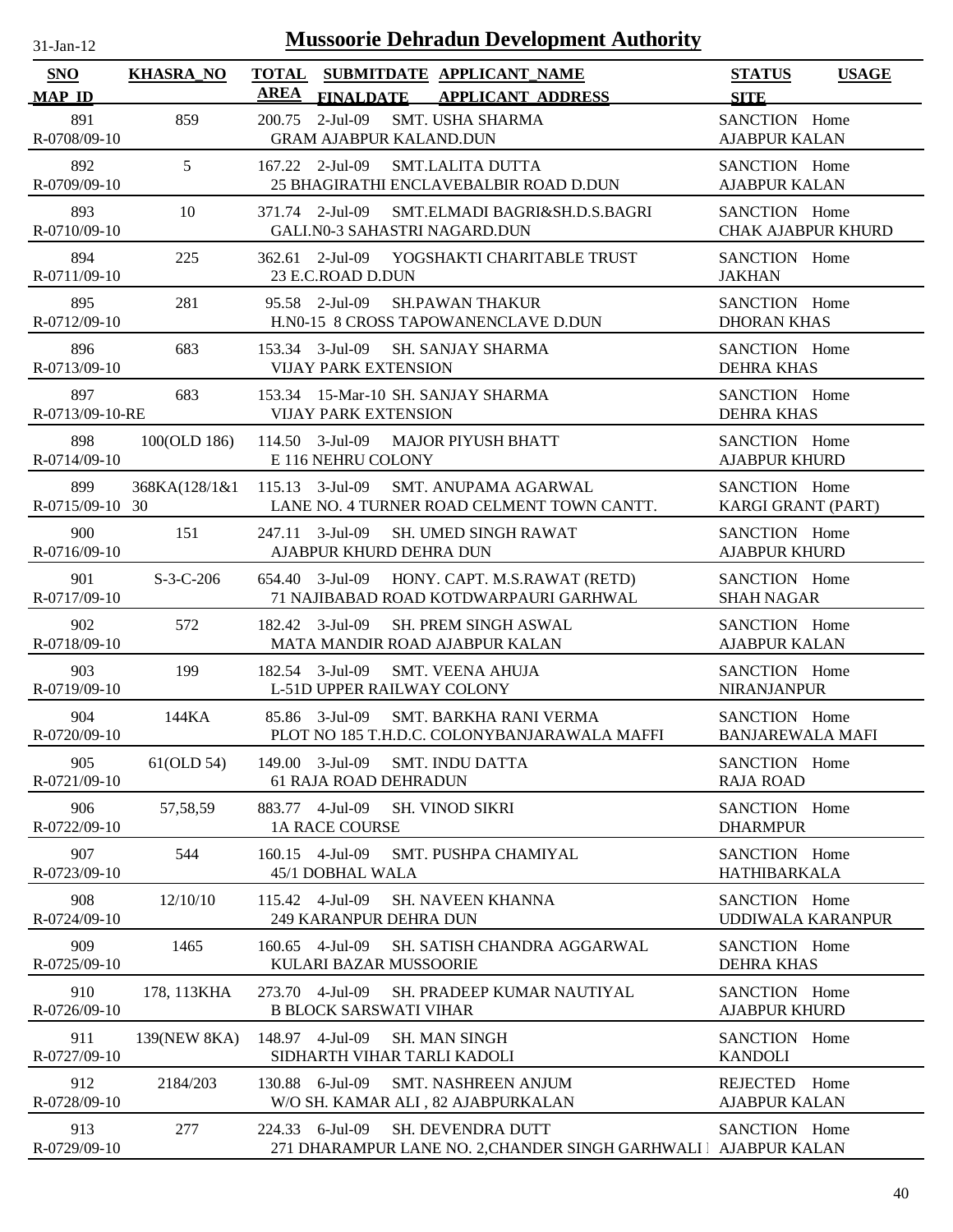| $31$ -Jan-12              | <b>Mussoorie Dehradun Development Authority</b> |                                                                                                          |                                              |  |  |  |
|---------------------------|-------------------------------------------------|----------------------------------------------------------------------------------------------------------|----------------------------------------------|--|--|--|
| SNO<br><b>MAP ID</b>      | <b>KHASRA_NO</b>                                | <b>TOTAL</b><br>SUBMITDATE APPLICANT_NAME<br><b>AREA</b><br><b>FINALDATE</b><br><b>APPLICANT ADDRESS</b> | <b>STATUS</b><br><b>USAGE</b><br><b>SITE</b> |  |  |  |
| 914<br>R-0730/09-10       | 135                                             | $6$ -Jul-09<br>279.47<br><b>SH. ZAKIR HUSAIN</b><br>10 PREETI ENCLAVE SHIMLA ROAD MAJRA                  | SANCTION Home<br><b>SEWALA KALAN</b>         |  |  |  |
| 915<br>R-0731/09-10       | 1599KA                                          | 222.71 6-Jul-09<br><b>SH. VIRENDRA SINGH RAWAT</b><br><b>70 GANDHI ROAD DEHRADUN</b>                     | SANCTION Home<br><b>DEHRA KHAS</b>           |  |  |  |
| 916<br>R-0732/09-10       | 30                                              | 491.65 6-Jul-09<br>SH.LAXMI NARAYAN PANT&SMT.APARNA I RE-OPENE Home<br>227 RAJPUR ROAD D.DUN             | SAHASTRADHARA ROAD                           |  |  |  |
| 917<br>R-0732/09-10-RE    | 30                                              | 491.65 10-Nov-09 SH.LAXMI NARAYAN PANT&SMT.APARNA I SANCTION Home<br>227 RAJPUR ROAD D.DUN               | SAHASTRADHARA ROAD                           |  |  |  |
| 918<br>R-0733/09-10       | <b>400 TA</b>                                   | 435.22 6-Jul-09<br><b>ABDUL ALEEM</b><br><b>GRAM SEWLA KALAND.DUN</b>                                    | REJECTED Home<br><b>SEWALA KALAN</b>         |  |  |  |
| 919<br>R-0734/09-10       | 321, 322, 323, 325                              | 875.83 6-Jul-09<br><b>SMT.SHAKUNTALA NEGI</b><br>20/3 BHANDARI BAGH D.DUN                                | REJECTED Educational<br>KARGI GRANT (PART)   |  |  |  |
| 920<br>R-0735/09-10       | 326                                             | <b>SH.SARWAN KUMAR BANSAL</b><br>200.66 6-Jul-09<br>12 GREEN PARKBALLUPUR ROAD D.DUN                     | SANCTION Home<br><b>KAANWALI</b>             |  |  |  |
| 921<br>R-0736/09-10       | 463                                             | SH.GANESH CHANDRA SHARMA&SMT.IND<br>197.50 6-Jul-09<br>T-10/D RAILWAY COLONY D.DUN                       | SANCTION Home<br>KARGI GRANT (PART)          |  |  |  |
| 922<br>R-0737/09-10       | 93 GH                                           | $167.29$ 6-Jul-09<br><b>SMT.RASHIDA BEGUM</b><br>AZAD NAGARRAIPUR ROAD D.DUN                             | SANCTION Home<br><b>AAMWALA TARLA</b>        |  |  |  |
| 923<br>R-0738/09-10       | 611                                             | 152.50 6-Jul-09<br><b>SH.DINESH KUMAR BHARDWAJ&amp;OTHERS</b><br>12/1 GOVIND GARH D.DUN                  | SANCTION Home<br><b>MAJRA</b>                |  |  |  |
| 924<br>R-0739/09-10 18    | 127BHA&DA&1                                     | 159.66 6-Jul-09<br><b>SH.PANKAJ DHULIA</b><br>24 MOHIT VIHARG.M.S.ROAD D.DUN                             | SANCTION Home<br><b>SEWALA KALAN</b>         |  |  |  |
| 925<br>R-0740/09-10       | 275/1                                           | 415.00 6-Jul-09<br><b>SH.GULSHAN SARIN</b><br>460/155 MOHIT VIHARG.M.S. ROAD P.0. MAJRA D.DUN            | SANCTION Home<br><b>NIRANJANPUR</b>          |  |  |  |
| 926<br>R-0741/09-10       | 433/329                                         | 118.09 6-Jul-09<br><b>SH. SHANKAR LAL</b><br>433/329 RAJENDER NAGARGALI-N0-9 D.DUN                       | SANCTION Home<br>RAJENDAR NAGAR              |  |  |  |
| 927<br>R-0742/09-10       | 586                                             | 188.20 6-Jul-09<br>SH.MANOJ GAUR&SMT.VINITA GAUR<br><b>25 TILAK ROAD D.DUN</b>                           | SANCTION Home<br><b>BHARUWALA GRANT</b>      |  |  |  |
| 928<br>R-0743/09-10       | 5 GH                                            | 413.56 6-Jul-09<br><b>SH.SANJEEV KUMAR&amp;ASHOK KUMAR</b><br><b>46 NESHVILLA ROAD D.DUN</b>             | SANCTION Home<br><b>SALAWALA</b>             |  |  |  |
| 929<br>R-0744/09-10       | 110                                             | 156.31 7-Jul-09<br>SH.RAM DUTT JAKHMOLA<br>51 HEMKUNJ COLONYD.DUN                                        | SANCTION Home<br><b>KAANWALI</b>             |  |  |  |
| 930<br>R-0745/09-10       | 397/4 M                                         | 7-Jul-09<br><b>MOHMMAD IMRAN</b><br>206.05<br><b>B-191 NEHRU COLONYD.DUN</b>                             | SANCTION Home<br><b>ADOIWALA</b>             |  |  |  |
| 931<br>R-0746/09-10       | 226                                             | 177.26 7-Jul-09<br><b>SMT. BABITA DHOUNDIYAL</b><br><b>150 DOBHALWALA DEHRADUN</b>                       | SANCTION Home<br><b>NIRANJANPUR</b>          |  |  |  |
| 932<br>R-0747/09-10       | 242 kha                                         | 115.06 8-Jul-09<br>SH.KAMAL CHHAUDA&SMT.SHUCHI CHHAU SANCTION Home<br>245/9 MOHIT NAGARG.M.S ROAD D.DUN  | <b>NIRANJANPUR</b>                           |  |  |  |
| 933<br>R-0748/09-10       | 208                                             | 371.60 8-Jul-09<br><b>SH.GHANNA LAL</b><br><b>GRAM CHANDRA BANI SEWLA KALAN D.DUN</b>                    | SANCTION Home<br><b>SEWALA KALAN</b>         |  |  |  |
| 934<br>R-0749/09-10       | 421 K                                           | 124.09 8-Jul-09<br><b>SH.SANDEEP KUMAR</b><br>356/320 DHARAMPURD.DUN                                     | SANCTION Home<br><b>AJABPUR KALAN</b>        |  |  |  |
| 935<br>$R - 0750/09 - 10$ | 341 KHA                                         | 221.94 8-Jul-09<br><b>SMT.BIGRI DEVI</b><br>GANGOTRI AWASHDHORAN KHAS D.DUN                              | SANCTION Home<br><b>DHORAN KHAS</b>          |  |  |  |
| 936<br>R-0751/09-10       | 434/1                                           | 113.92 8-Jul-09<br><b>SMT.SUSHMA RANI</b><br>T.P. S PALACEAWAS VIKAS COLONYHATHRAS UP                    | SANCTION Home<br><b>SEWALA KALAN</b>         |  |  |  |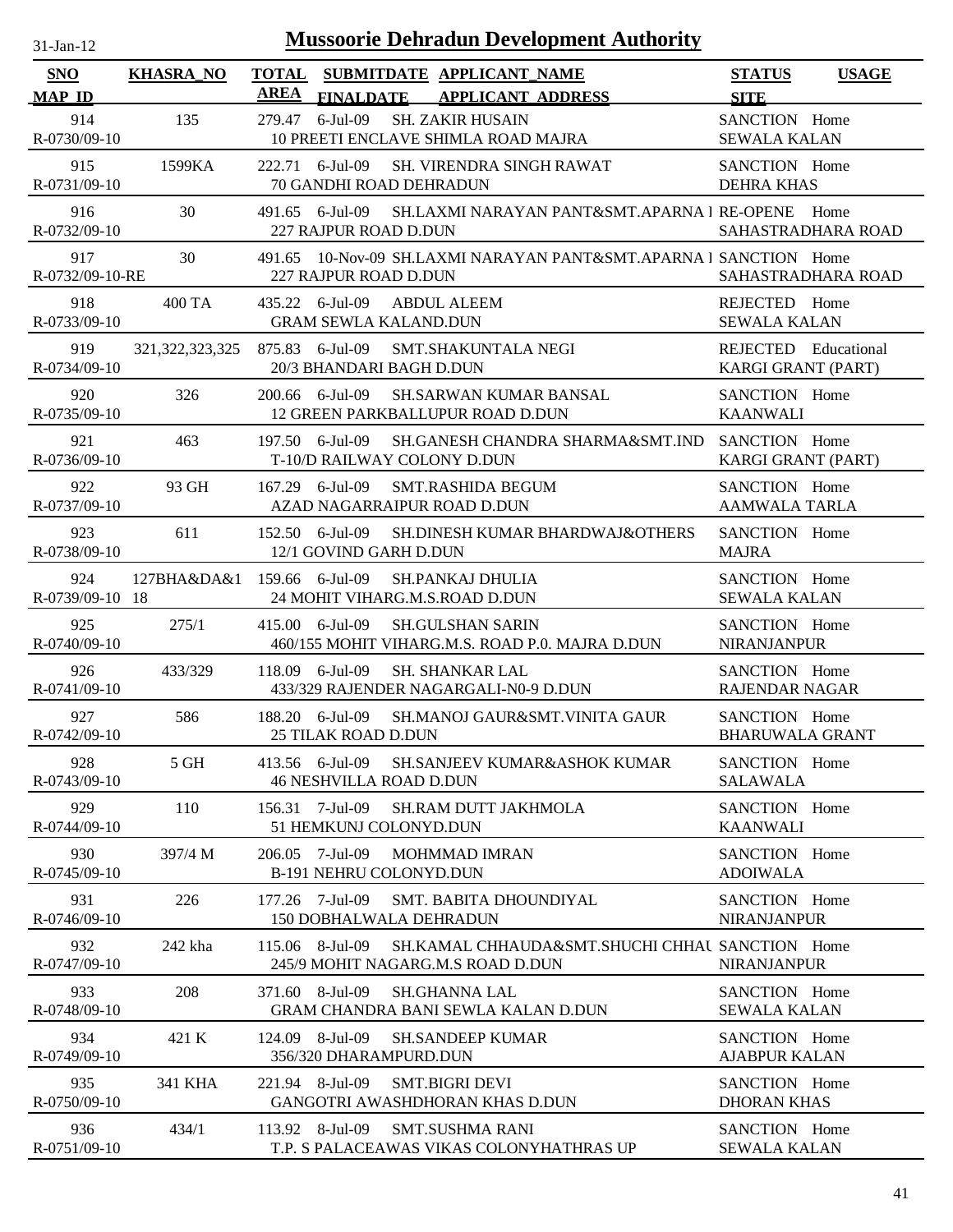| <b>Mussoorie Dehradun Development Authority</b><br>$31-Jan-12$ |                  |                             |                                                                                                              |                                         |              |
|----------------------------------------------------------------|------------------|-----------------------------|--------------------------------------------------------------------------------------------------------------|-----------------------------------------|--------------|
| <b>SNO</b><br><b>MAP ID</b>                                    | <b>KHASRA_NO</b> | <b>TOTAL</b><br><b>AREA</b> | SUBMITDATE APPLICANT_NAME<br><b>FINALDATE</b><br><b>APPLICANT ADDRESS</b>                                    | <b>STATUS</b><br><b>SITE</b>            | <b>USAGE</b> |
| 937<br>R-0752/09-10                                            | 25/1             | 209.89                      | 8-Jul-09<br>SMT.SULOCHANA DEVI SUYAL<br><b>GRAM KANDOLID.DUN</b>                                             | SANCTION Home<br><b>KANDOLI</b>         |              |
| 938<br>R-0753/09-10                                            | 196              |                             | 125.51 8-Jul-09<br>SH.HARI PRASAD DOBHAL<br>196 CHUKKUWALA D.DUN                                             | SANCTION Home<br>CHUKKHUWALA            |              |
| 939<br>R-0754/09-10                                            | 194              |                             | 142.51 8-Jul-09<br><b>SMT. LALITA DEVI</b><br>04 NEW ROAD DEHRADUN                                           | SANCTION Home<br><b>CHIDOWALI</b>       |              |
| 940<br>R-0755/09-10                                            | 35GA(OLD 126)    |                             | 120.84 8-Jul-09<br><b>SH. KULDEEP SINGH</b><br><b>41 PRAKASH LOK SHIMLA ROAD</b>                             | SANCTION Home<br><b>MAJRA</b>           |              |
| 941<br>R-0756/09-10                                            | 240              |                             | 184.02 9-Jul-09<br><b>SH. VARUN KAPOOR</b><br>H.NO.2 CROSS N0.10 TAPOVAN ENCLAVENALAPANI ROAD I NANOOR KHEDA | SANCTION Home                           |              |
| 942<br>R-0757/09-10                                            | 70               | 263.53                      | 9-Jul-09<br>SH. DINESH. DINESH CHANDRA MAMGAIN<br><b>GALI N03-14 SHASTRI NAGAR</b>                           | SANCTION Home<br><b>AJABPUR KHURD</b>   |              |
| 943<br>R-0758/09-10                                            | 177              |                             | 171.31 9-Jul-09<br><b>SH.RAM VINAY SINGH</b><br>E-36 SHIV LOKRAIPUR ROAD D.DUN                               | SANCTION Home<br><b>CHAK RAIPUR</b>     |              |
| 944<br>R-0759/09-10                                            | 103              |                             | 223.00 9-Jul-09<br><b>SH.GIRISH PAINULY</b><br><b>GRAM KULHAN MAN SINGHD.DUN</b>                             | SANCTION Home<br><b>KULHAN MANSINGH</b> |              |
| 945<br>R-0760/09-10                                            | 153M(1189FA)     |                             | 182.27 9-Jul-09<br><b>SH. VIRENDRA SINGH GUSAIN</b><br>SARSWATI VIHAR AJABPUR KHURDDEHRADUN                  | SANCTION Home<br><b>AJABPUR KALAN</b>   |              |
| 946<br>R-0761/09-10                                            | 237 (NEW 869)    |                             | 342.33 9-Jul-09<br>SMT. BABITA KATHAIT<br>C/O SH. J.S.BIST LANE NO-6 PUSHAP KUNJAJABPUR KHURD                | SANCTION Home<br><b>NATTHANPUR</b>      |              |
| 947<br>R-0762/09-10                                            | 188              |                             | 376.37 10-Jul-09 SH.SANT RAM SINGH RAWAT<br><b>GRAM MEHUWALA MAFFID.DUN</b>                                  | SANCTION Home<br><b>MAOWALA MAAFI</b>   |              |
| 948<br>R-0763/09-10                                            | 445              | 140.72                      | 10-Jul-09 SMT.NEELAM JAIN<br><b>GRAM CHILKANASAHARANPUR</b>                                                  | SANCTION Home<br><b>SEWALA KALAN</b>    |              |
| 949<br>R-0764/09-10                                            | 38 M             | 299.00                      | 10-Jul-09 SH.PRITHVI PAL SINGH<br>A-25 SECTOR-02DEFENCE COLONY D.DUN                                         | SANCTION Home<br><b>SHAH NAGAR</b>      |              |
| 950<br>R-0765/09-10                                            | 6 D              |                             | 88.66 10-Jul-09 SH. GYAN SINGH DANGI<br><b>GRAM &amp;P.0- KANDOLI D.DUN</b>                                  | SANCTION Home<br><b>KANDOLI</b>         |              |
| 951<br>R-0766/09-10                                            | 135              |                             | 295.54 10-Jul-09 SH.H.S.BISHT<br>22 PRAKASH LOKSHIMLA ROAD-I D.DUN                                           | SANCTION Home<br><b>MAJRA</b>           |              |
| 952<br>R-0767/09-10                                            | 499              |                             | 195.53 10-Jul-09 SMT.SEEMA CHAOMLI<br>AMAN VIHAR SONDHOWALISAHASTRADHARA ROAD D.D                            | SANCTION Home<br><b>DHORAN KHAS</b>     |              |
| 953<br>R-0768/09-10                                            | 432/507          |                             | 236.06 10-Jul-09 SMT.PREMA NEGI<br><b>GRAM SEWLA KALAND.DUN</b>                                              | SANCTION Home<br><b>SEWALA KALAN</b>    |              |
| 954<br>R-0769/09-10                                            | $3B(10-124)$     |                             | 1,539.41 13-Jul-09 MR. STEPHEN E. PHUNTSOG & SH. SAMUEL SANCTION Home<br>3/B DHAKPATTI RAJPUR                | <b>DHAKPATTI</b>                        |              |
| 955<br>R-0770/09-10                                            | 10               | 148.55                      | 13-Jul-09 SH. JASBEER SINGH RAWAT<br>ARYA NAGAR DEHRA DUN                                                    | SANCTION Home<br><b>ARYA NAGAR</b>      |              |
| 956<br>R-0771/09-10                                            | 128MIN           |                             | 119.90 13-Jul-09 SMT. AMITA MANCHANDA<br>7-A HILL VIEW COLONY INDRA NAGAR DEHRA DUN                          | SANCTION Home<br><b>PANDITWARI</b>      |              |
| 957<br>R-0772/09-10                                            | 128MIN           |                             | 191.27 13-Jul-09 SH. RADHEY SHYAM<br>7-A HILL VIEW COLONY INDRA NAGARDEHRA DUN                               | SANCTION Home<br>PANDITWARI             |              |
| 958<br>R-0773/09-10                                            | 124              |                             | 363.82 13-Jul-09 SH. MADHWANAND JAKHMOLA<br>114 SALAWALA DEHRA DUN                                           | SANCTION Home                           |              |
| 959<br>R-0774/09-10                                            | 273              |                             | 134.15 13-Jul-09 SMT. KANTA RAWAT<br>130 ARAGHAR DEHRA DUN                                                   | SANCTION Home<br><b>DHARMPUR</b>        |              |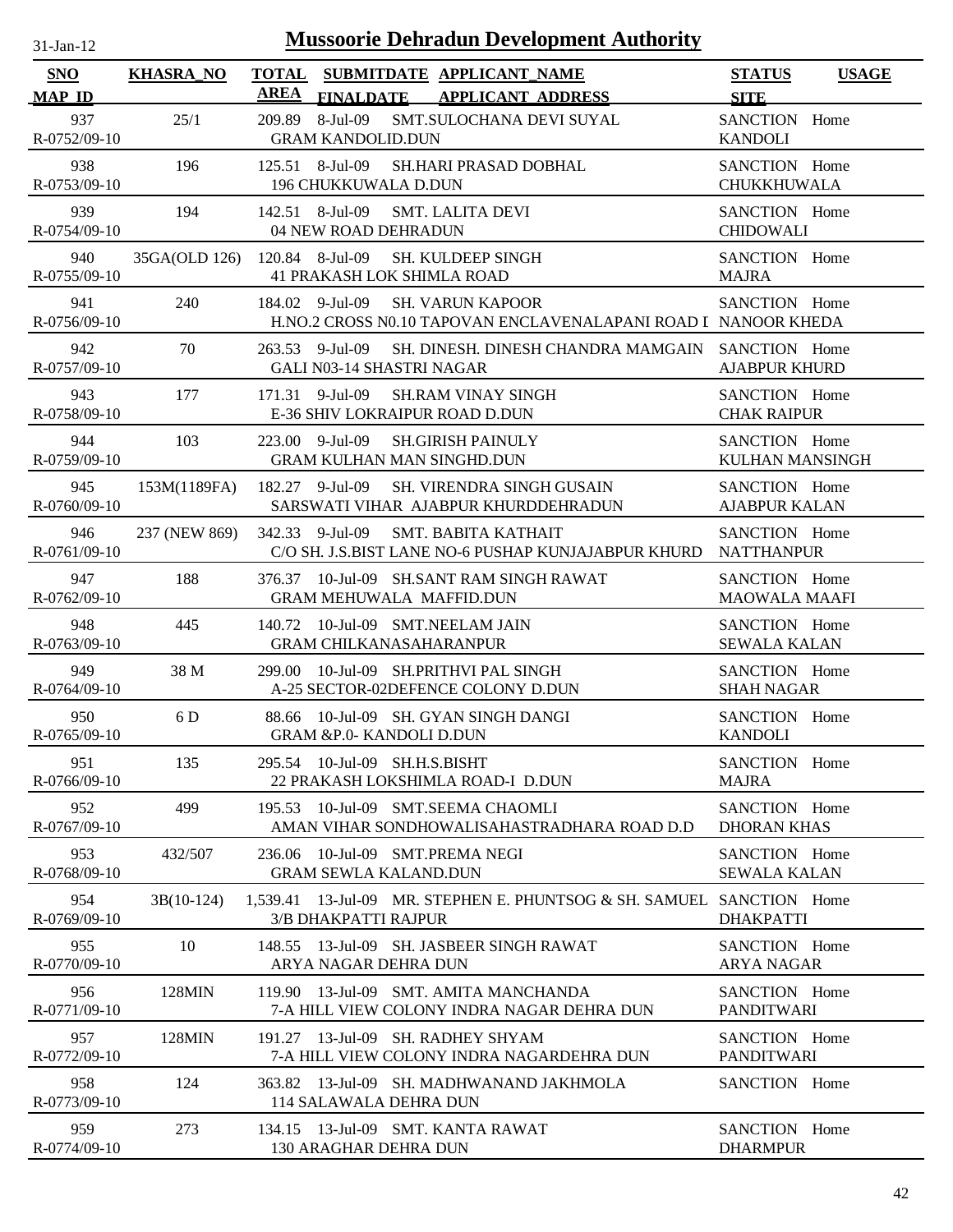| <b>Mussoorie Dehradun Development Authority</b><br>31-Jan-12 |                    |                                                                                                                      |                                        |                            |  |
|--------------------------------------------------------------|--------------------|----------------------------------------------------------------------------------------------------------------------|----------------------------------------|----------------------------|--|
| <b>SNO</b><br><b>MAP ID</b>                                  | <b>KHASRA_NO</b>   | <b>TOTAL</b><br>SUBMITDATE APPLICANT NAME<br><b>AREA</b><br><b>FINALDATE APPLICANT ADDRESS</b>                       | <b>STATUS</b><br><b>SITE</b>           | <b>USAGE</b>               |  |
| 960<br>R-0775/09-10                                          | 587M               | 13-Jul-09 SH. S.K.JAIN<br>241.00<br>SPCIETY AREA CLEMENT DEHRA DUN                                                   | SANCTION Home<br><b>BHARWALA GRANT</b> |                            |  |
| 961<br>R-0776/09-10                                          | 215                | 222.80 13-Jul-09 SH. SACHIDA NAND UNIYAL<br>27 ONKAR ROAD CHUKHUWALA                                                 | SANCTION Home<br><b>AJABPUR KALAN</b>  |                            |  |
| 962<br>R-0777/09-10                                          | 650(OLD N.<br>396) | 90.89 13-Jul-09 SH. LAIK AHMED<br><b>G-8 SURVEY COLONY HATHIBARKALA</b>                                              | SANCTION Home<br><b>ADOIWALA</b>       |                            |  |
| 963<br>R-0778/09-10                                          | 832(NEW N.<br>710) | 196.81 13-Jul-09 SMT. RITU GUPTA<br>79 RAJPUR ROAD DILARAM CHOWK                                                     | SANCTION Home<br><b>AJABPUR KALAN</b>  |                            |  |
| 964<br>R-0779/09-10                                          | 312                | 120.42 13-Jul-09 SH. GANGA RAM YADAV<br><b>312 SALAWALA DEHRA DUN</b>                                                | SANCTION Home<br><b>SALAWALA</b>       |                            |  |
| 965<br>R-0780/09-10                                          | 106(NEW<br>N.49/43 | 367.44 13-Jul-09 SH, RAJESH KHANNA& RAKESH KHANNA<br>14A MUNICIPAL ROAD DEHRA DUN                                    | SANCTION Home<br><b>RACE COURSE</b>    |                            |  |
| 966<br>R-0781/09-10                                          | 22                 | 13-Jul-09 SH. CHANDI PRASAD BACHETI<br>389.83<br>487/1DHARAMPUR DEHRA DUN                                            | SANCTION Home<br><b>NATTHANPUR</b>     |                            |  |
| 967<br>R-0782/09-10                                          | 700                | 13-Jul-09 SH. RATAN SINGH CHAUHAN<br>358.55<br>PRIYADARSHANI ENCLAVE BALLIWALA CHOWK DEHRA D                         | SANCTION Home<br><b>KAANWALI</b>       |                            |  |
| 968<br>R-0783/09-10                                          | 44GA(OLD N.<br>20) | 13-Jul-09 SH. SARAS CHADRA JHILDIYAL& SMT. BEEI SANCTION Home<br>329.51<br>STREET NO-4 RAJENDRA NAGAR KAULAGARH ROAD |                                        | <b>CHAI BAGH KAULAGARH</b> |  |
| 969<br>R-0784/09-10                                          | 315GH              | 13-Jul-09 SH. PUSHKAR SINGH RAWAT<br>167.74<br>150/4 DHARAMPUR DEHRA DUN                                             | SANCTION Home<br><b>KEDARPUR</b>       |                            |  |
| 970<br>R-0785/09-10                                          | 726                | 13-Jul-09 LT.COL. SHAMSUL HUDHA<br>279.00<br>726 SUBHASH NAGAR CLEMENT TOWN                                          | SANCTION Home<br><b>MAJRA</b>          |                            |  |
| 971<br>R-0786/09-10                                          | 129                | 13-Jul-09 SH, DEEP CHAND & SMT ANURADHA<br>165.62<br>B-16/1 O.N.G.C.COLONY KAULAGARH ROAD                            | SANCTION Home<br><b>KAULAGARH</b>      |                            |  |
| 972<br>R-0787/09-10                                          | 1493               | 13-Jul-09 GANGA RELTORS<br>174.48<br>7-C RACE COURSE DEHRA DUN                                                       | SANCTION Home<br><b>DEHRA KHAS</b>     |                            |  |
| 973<br>R-0788/09-10                                          | 1457               | 177.19 14-Jul-09 GANGA REALTORS<br><b>7-C RACE COURSE DEHRA DUN</b>                                                  | SANCTION Home<br><b>DEHRA KHAS</b>     |                            |  |
| 974<br>R-0789/09-10                                          | 56                 | 122.48 14-Jul-09 SH.ASHOK SHARMA&SMT.NISHA SHARMA<br>98/1 KALIDAS ROAD D.DUN                                         | REJECTED Home<br><b>RAJPUR ROAD</b>    |                            |  |
| 975<br>R-0790/09-10                                          | 41/3               | 14-Jul-09 SH.PRAKASH SUMAN DHYANI<br>184.78<br><b>GRAM BRAHAMAN WALA</b>                                             | SANCTION Home<br><b>BARHAMAN WALA</b>  |                            |  |
| 976<br>R-0791/09-10                                          | 2048               | 133.83 14-Jul-09 SH.PASHUPATI PALIWAL<br>C/0 KANTI PRASHADV&P.0.- ANJANI SEN PAURI GARHWAL                           | SANCTION Home<br><b>AJABPUR KALAN</b>  |                            |  |
| 977<br>R-0792/09-10                                          | 589/1              | 14-Jul-09 SMT.MEENA DEVI<br>125.46<br>28 D NADI RISPANA IBLOCK ADHOI WALA KARAN PUR D.D                              | SANCTION Home<br><b>ADOIWALA</b>       |                            |  |
| 978<br>R-0793/09-10                                          | 41,42,43,44        | 45,264.00 14-Jul-09 I.M.S. SOCIETY<br>21 NEW CANTT ROAD D.DUN                                                        | SANCTION Educational<br><b>KIRSALI</b> |                            |  |
| 979<br>R-0794/09-10                                          | 616/1              | 14-Jul-09 SH.RAM CHARAN<br>100.00<br>278 DHARAMPUR DANDAD.DUN                                                        | REJECTED<br><b>DHARAMPUR DANDA</b>     | Home                       |  |
| 980<br>R-0795/09-10                                          | 429 M              | 14-Jul-09 SH.PRIYANK GUPTA<br>250.84<br><b>B-91 PANCH SHEEL VIHARNEW DELHI-49</b>                                    | SANCTION Home<br><b>DHORAN KHAS</b>    |                            |  |
| 981<br>R-0796/09-10                                          | 1477               | 14-Jul-09 SMT. AMITA<br>160.00<br>7 A HILL VIEW COLONYINDIRA NAGAR D.DUN                                             | SANCTION Home<br><b>KAANWALI</b>       |                            |  |
| 982<br>R-0797/09-10                                          | 11                 | 14-Jul-09 SMT.SOBHA BALODI<br>160.19<br>H.N0-146/1 RAJENDRA NAGARLANE-N0-9 KAULAGARH ROA CHAI BAGH KAULAGARH         | RE-OPENE Home                          |                            |  |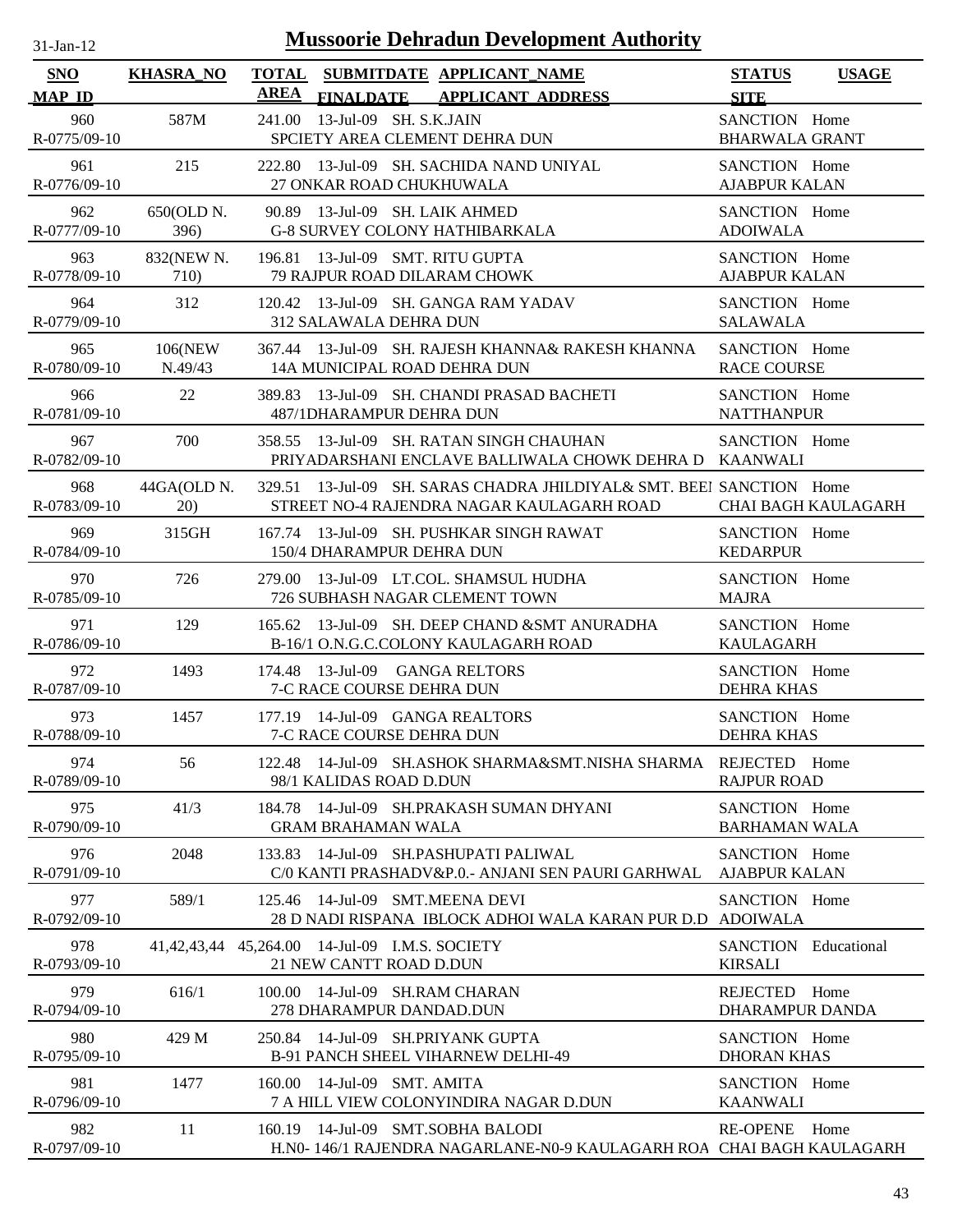| $31$ -Jan-12                |                                  |                      | <b>Mussoorie Dehradun Development Authority</b>                                                     |                                         |                       |
|-----------------------------|----------------------------------|----------------------|-----------------------------------------------------------------------------------------------------|-----------------------------------------|-----------------------|
| <b>SNO</b><br><b>MAP ID</b> | <b>KHASRA_NO</b>                 | <b>TOTAL</b><br>AREA | SUBMITDATE APPLICANT_NAME<br>FINALDATE APPLICANT ADDRESS                                            | <b>STATUS</b><br><b>SITE</b>            | <b>USAGE</b>          |
| 983<br>R-0797/09-10-RE      | 11                               | 160.19               | 31-Aug-09 SMT.SOBHA BALODI<br>H.N0- 146/1 RAJENDRA NAGARLANE-N0-9 KAULAGARH ROA CHAI BAGH KAULAGARH | SANCTION Home                           |                       |
| 984<br>R-0798/09-10         | 111/8                            |                      | 397.47 14-Jul-09 SH. SATENDRA BAHUKHANDI<br>C/0 SH.K.S. RAWATHIMADRI AVNEU JOGIWALAD.DUN            | SANCTION Home<br><b>MAJRI MAFI</b>      |                       |
| 985<br>R-0799/09-10         | 586                              |                      | 179.54 14-Jul-09 SH. VIKRAM SINGH PANWAR<br>GRAM BHANKLADISTT- SAHARANPUR U.P                       | SANCTION Home<br><b>BHARUWALA GRANT</b> |                       |
| 986<br>R-0800/09-10         |                                  |                      | 355/2,356,357 1,186.55 14-Jul-09 SH. J.D. AGGARWAL<br>18 LAXMI PARK RAJA ROAD D.DUN                 | SANCTION Home<br><b>DAK PATTI</b>       |                       |
| 987<br>R-0801/09-10         | 43                               |                      | 191.93 14-Jul-09 SH. VIRENDRA SINGH NEGI<br>SHAH NAGAR VIDHAN SABHA ROADDEHRA DUN                   | SANCTION Home<br><b>SHAH NAGAR</b>      |                       |
| 988<br>R-0802/09-10         | 250                              |                      | 294.99 14-Jul-09 SH. RAM LAL<br>250 PHASE-II PANDITWARIDEHRA DUN                                    | SANCTION Home<br><b>PANDITWARI</b>      |                       |
| 989<br>R-0803/09-10         | 166KA                            |                      | 299.95 14-Jul-09 SH. DINESH SEMWAL<br>MOTHROWALA DEHRA DUN                                          | SANCTION Home<br><b>MALSI</b>           |                       |
| 990<br>R-0804/09-10         | $S-4, D/75$                      |                      | 993.68 14-Jul-09 EX. CAPT. JATINDER SINGH GILL<br>G-3, C/118 DEFENCE COLONY DEHRA DUN               | SANCTION Home<br>DEFENCE COLONY         |                       |
| 991<br>R-0805/09-10         | 13KA(OLD<br>17/1)                |                      | 404.73 14-Jul-09 SH. SARVESH SINGHAL<br>TYPE V/97, CANNING ROAD F.R.I DEHRA DUN                     | SANCTION Home<br><b>BRAHAMA WALA</b>    |                       |
| 992<br>R-0806/09-10         | 1207                             |                      | 90.61 15-Jul-09 SH.MUKESH KUMAR<br>319 TAPKESH WAR ROADD.DUN                                        | SANCTION Home<br><b>GARHI</b>           |                       |
| 993<br>R-0807/09-10         | $6 \text{ m} \& 8 \text{ K} / 6$ |                      | 204.44 15-Jul-09 SH.RAVINDRA KUMAR<br><b>GRAM KANDOLISAHASTRADHARA ROAD D.DUN</b>                   | SANCTION Home<br><b>KANDOLI</b>         |                       |
| 994<br>R-0808/09-10         | 1176&1193                        |                      | 209.10 15-Jul-09 SMT. HEM BALA<br><b>46 RAM VIHARBALLUPUR D.DUN</b>                                 | SANCTION Home<br><b>GARHI</b>           |                       |
| 995<br>R-0809/09-10         | $30-C$                           |                      | 119.61 15-Jul-09 SH. ADITYA NASHIER<br>44 SUVIDHA KUNJPITAMPURA DELHI-34                            | SANCTION Home<br><b>MOHINI ROAD</b>     |                       |
| 996<br>R-0810/09-10         | 1367                             |                      | 161.35 15-Jul-09 SMT.KUSUM LATA GARG<br>C-190 SECTOR-4DEFENCE COLONY D.DUN                          | SANCTION Home<br><b>DEHRA KHAS</b>      |                       |
| 997<br>R-0811/09-10         | 82                               |                      | 199.33 15-Jul-09 SH. S.P.SINGH&SMT.SONIA SINGH<br>78 CHANDRA NAGARD.DUN                             | SANCTION Home<br><b>AJABPUR KHURD</b>   |                       |
| 998<br>R-0812/09-10         | 74                               |                      | 329.00 15-Jul-09 SMT.RAZIA KHATOON<br>MASZID WALI GALIMAJRA D.DUN                                   | SANCTION Home<br><b>MAJRA</b>           |                       |
| 999<br>R-0813/09-10         | 31                               |                      | 381.95 15-Jul-09 SH. VIVEK JAIN<br>31 ANAND CHOWK TILAK ROAD D.DUN                                  | SANCTION Home<br><b>ANAND CHOWK</b>     |                       |
| 1,000<br>R-0814/09-10       | 939 KA                           |                      | 177.66 15-Jul-09 SH. RAM SWAROOP<br>NEW SECRETAY COLONYH.N0-20 TYPE-II D.DUN                        | SANCTION Home<br><b>SEWALA KALAN</b>    |                       |
| 1,001<br>R-0815/09-10       | 276                              |                      | 315.87 15-Jul-09 SH. SWAPNIL RAWAT<br>12 GARHI CANTTD.DUN                                           | SANCTION Home                           | KAULAGARH MAI CHAKBH( |
| 1,002<br>R-0816/09-10       | 719KA(OLD<br>376)                |                      | 84.38 16-Jul-09 SH. SUBODH KUMAR<br>B-50, CROSS-8 TAPOVAN ENCLAVE DEHRADUN                          | SANCTION Home<br><b>AAMWALA TARLA</b>   |                       |
| 1,003<br>R-0817/09-10       | 72&73&74                         |                      | 390.33 16-Jul-09 LT.COL. B.S.PUNDIR<br>LANE-N0-3 SAHASTRI NAGARD.DUN                                | SANCTION Home<br><b>AJABPUR KALAN</b>   |                       |
| 1,004<br>R-0818/09-10       | $30-C$                           | 124.48               | 16-Jul-09 SH.ADITYA NASHIER&SH.S.K.SHUKLA<br>44 SUVIDHA KUNJPITAM PURA DELHI-34                     | SANCTION Home<br><b>MOHINI ROAD</b>     |                       |
| 1,005<br>R-0819/09-10       | 91 KA                            |                      | 108.93 16-Jul-09 SMT.KIRAN BABBAR<br>B-4/2 DEAL COLONYRAIPUR ROAD D.DUN                             | SANCTION Home<br>AAMWALA TARLA          |                       |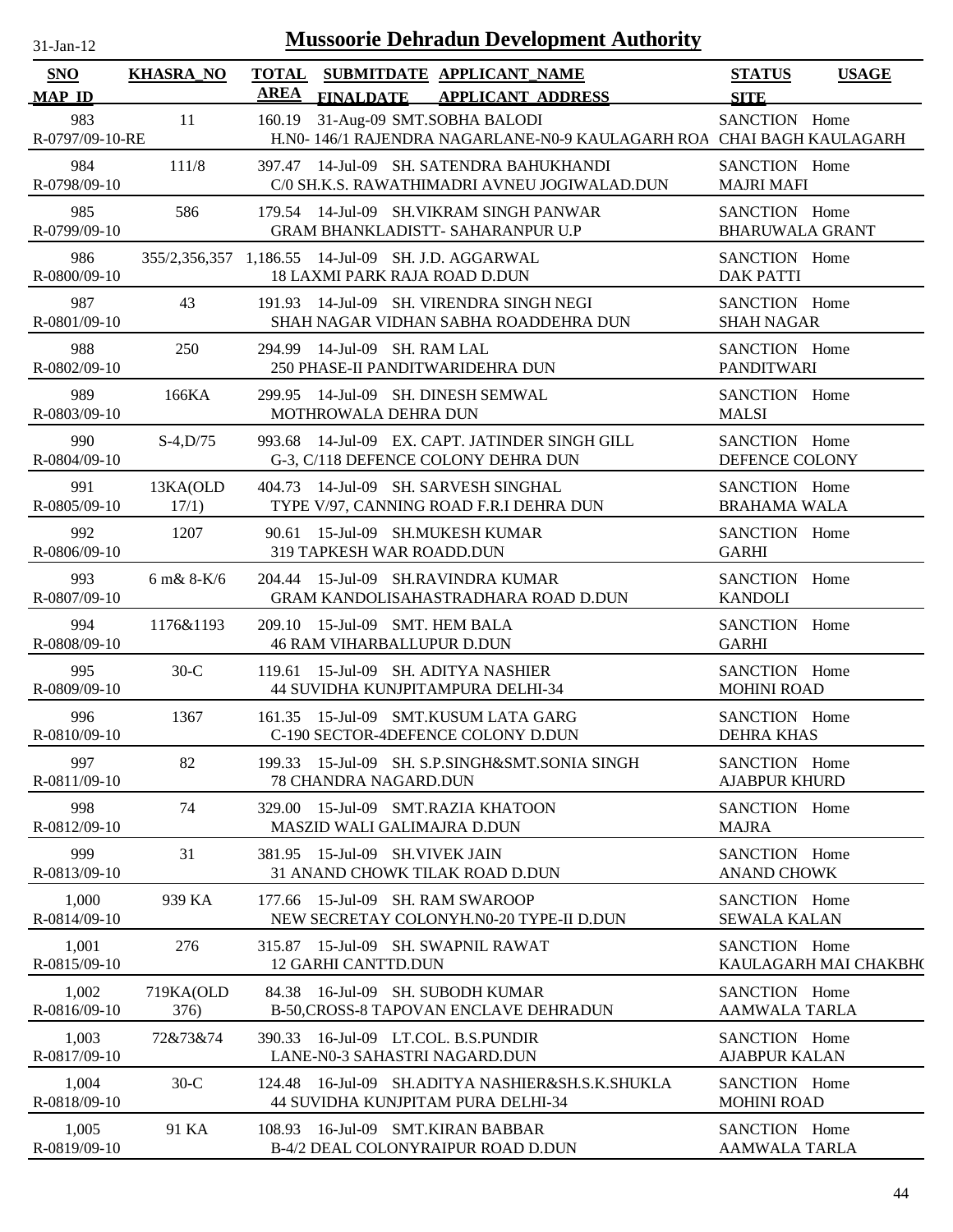| <b>Mussoorie Dehradun Development Authority</b><br>$31$ -Jan-12 |                  |                                                                                                          |                                              |  |  |
|-----------------------------------------------------------------|------------------|----------------------------------------------------------------------------------------------------------|----------------------------------------------|--|--|
| SNO<br><b>MAP ID</b>                                            | <b>KHASRA_NO</b> | <b>TOTAL</b><br>SUBMITDATE APPLICANT_NAME<br><b>AREA</b><br><b>FINALDATE</b><br><b>APPLICANT ADDRESS</b> | <b>STATUS</b><br><b>USAGE</b><br><b>SITE</b> |  |  |
| 1,006<br>R-0820/09-10                                           | 1436             | 16-Jul-09 SH.RAJESH VASUDEV<br>125.70<br>9/1 E.C.ROAD D.DUN                                              | SANCTION Home<br><b>KAANWALI</b>             |  |  |
| 1,007                                                           | 343              | 105.28 16-Jul-09 SMT.MONIKA VISHAL AGGARWAL                                                              | SANCTION Home                                |  |  |
| R-0821/09-10                                                    |                  | <b>GRAM DAAKRAD.DUN</b>                                                                                  | <b>HATHIBARKALA</b>                          |  |  |
| 1,008                                                           | 305              | 281.04 17-Jul-09 SH. VIMAL KISHORE & SMT. PAYAL VERM                                                     | SANCTION Home                                |  |  |
| R-0822/09-10                                                    |                  | 10/9 ANAND VIHAR KAULAGARH ROAD DEHRADUN                                                                 | <b>SEWALA KALAN</b>                          |  |  |
| 1,009<br>R-0823/09-10                                           | 667              | 170.68 17-Jul-09 SH. SURAJ MAANRAJ<br>C/O CAPT.M.S.THAPA, 05 KISHANPUR RAJPUR ROAD DEHRA JAKHAN          | SANCTION Home                                |  |  |
| 1,010                                                           | 378(OLD 227)     | 154.72 17-Jul-09 SMT. BRIJBALA SHARMA                                                                    | SANCTION Home                                |  |  |
| R-0824/09-10                                                    |                  | 192/10 LAKKHI BAGH DEHRADUN                                                                              | <b>SEWALA KALAN</b>                          |  |  |
| 1,011                                                           | 279(OLD 351)     | 96.00 17-Jul-09 SH, NARENDRA KUMAR CHAUHAN                                                               | SANCTION Home                                |  |  |
| R-0825/09-10                                                    |                  | 279 KAULAGARH ROAD SIRMOUR MARG DEHRADUN                                                                 | <b>KAULAGARH</b>                             |  |  |
| 1,012                                                           | 291              | 195.12 17-Jul-09 SH, GOPAL DASS                                                                          | SANCTION Home                                |  |  |
| R-0826/09-10                                                    |                  | 26 GYATRI VIHAR LANE NO-2 VIJAY PARK EXTENSION DE                                                        | <b>KAANWALI</b>                              |  |  |
| 1,013<br>R-0827/09-10                                           | 363MIN           | 83.64<br>17-Jul-09 SH, MANOJ KUMAR<br>229 VIJAY COLONY HATHIBARKALA DEHRADUN                             | SANCTION Home<br><b>HATHIBARKALA</b>         |  |  |
| 1,014                                                           | 295GHA           | 112.96 17-Jul-09 SH, RAKESH KUMAR & SMT, ANITA                                                           | SANCTION Home                                |  |  |
| R-0828/09-10                                                    |                  | 113 VISHVAKARMA COLONY LANE NO-7 DEHRADUN                                                                | <b>DEHRA KHAS</b>                            |  |  |
| 1,015                                                           | 581              | 148.70 17-Jul-09 SH.SWAMI PRASAD SHARMA                                                                  | SANCTION Home                                |  |  |
| R-0829/09-10                                                    |                  | 316/II VASANT VIHARD.DUN                                                                                 | <b>DEHRA KHAS</b>                            |  |  |
| 1,016                                                           | 1465             | 156.91 17-Jul-09 GANGA REALTORS                                                                          | SANCTION Home                                |  |  |
| R-0830/09-10                                                    |                  | 7-C RACE COURSED.DUN                                                                                     | <b>DEHRA KHAS</b>                            |  |  |
| 1,017                                                           | 1465             | 156.79 17-Jul-09 GANGA REALTORS                                                                          | SANCTION Home                                |  |  |
| R-0831/09-10                                                    |                  | 7-C RACE COURSED.DUN                                                                                     | <b>DEHRA KHAS</b>                            |  |  |
| 1,018                                                           | 1431             | 237.47 17-Jul-09 GANGA REALTORS                                                                          | SANCTION Home                                |  |  |
| R-0832/09-10                                                    |                  | 7-C RACE COURSED.DUN                                                                                     | <b>DEHRA KHAS</b>                            |  |  |
| 1,019                                                           | 67               | 177.33 18-Jul-09 SMT. SAROJ KUMAR                                                                        | SANCTION Home                                |  |  |
| R-0833/09-10                                                    |                  | C-14/6 VIGYAN VIHAR I.R.D.E.DEHRADUN                                                                     | <b>SUNDARWALA</b>                            |  |  |
| 1,020                                                           | 45               | 158.10 18-Jul-09 GANGA RELTORS                                                                           | SANCTION Home                                |  |  |
| R-0834/09-10                                                    |                  | 7-C RACE COURSE DEHRADUN                                                                                 | <b>DEHRA KHAS</b>                            |  |  |
| 1,021<br>R-0835/09-10                                           | 1465             | 18-Jul-09 GANGA RELTORS PVT.LTD.<br>175.00<br>7-C RACE COURSE DEHRADUN                                   | SANCTION Home<br><b>DEHRA KHAS</b>           |  |  |
| 1,022<br>R-0836/09-10                                           | 85&79            | 18-Jul-09 SMT.SAROJINI DEVI<br>235.26<br><b>CEMENT ROAD DEHRADUN</b>                                     | SANCTION Home<br><b>CEMENT ROAD</b>          |  |  |
| 1,023<br>R-0837/09-10                                           | 1033             | 18-Jul-09 SMT. ASHA BADONI<br>247.11<br>AJABPUR KALAN DEHRADUN                                           | SANCTION Home<br><b>AJABPUR KALAN</b>        |  |  |
| 1,024                                                           | 220/2            | 191.58 18-Jul-09 SH. SUDHANSHU SHARMA                                                                    | SANCTION Home                                |  |  |
| R-0838/09-10                                                    |                  | LANE A-23 KEWAL VIHAR ADHOIWALA DEHRADUN                                                                 | <b>ADOIWALA</b>                              |  |  |
| 1,025<br>R-0839/09-10                                           | 824M             | 20-Jul-09 SMT.BALA VATI<br>89.18<br><b>BHANDARI BAGH DEHRADUN</b>                                        | SANCTION Home<br><b>BHANDARI BAGH</b>        |  |  |
| 1,026                                                           | 17               | 492.94 20-Jul-09 SH. R.S.TOLIA & PREETI TOLIA                                                            | SANCTION Home                                |  |  |
| R-0840/09-10                                                    |                  | 30-C DEFENCE COLONYSECTOR-1 D.DUN                                                                        | SAHASTRADHARA ROAD                           |  |  |
| 1,027                                                           | 1042             | 245.40 20-Jul-09 SH.SUDHAKAR BENJWAL                                                                     | REJECTED Home                                |  |  |
| R-0841/09-10                                                    |                  | 18 GARH RIFC/0 56 A.P.O.PIN-910718                                                                       | <b>AJABPUR KALAN</b>                         |  |  |
| 1,028                                                           | 342              | 172.80 21-Jul-09 MRS. MANJULATA                                                                          | SANCTION Home                                |  |  |
| R-0842/09-10                                                    |                  | V& P. GUJRADA DEHRADUN                                                                                   | <b>GUJRADA MANSINGH</b>                      |  |  |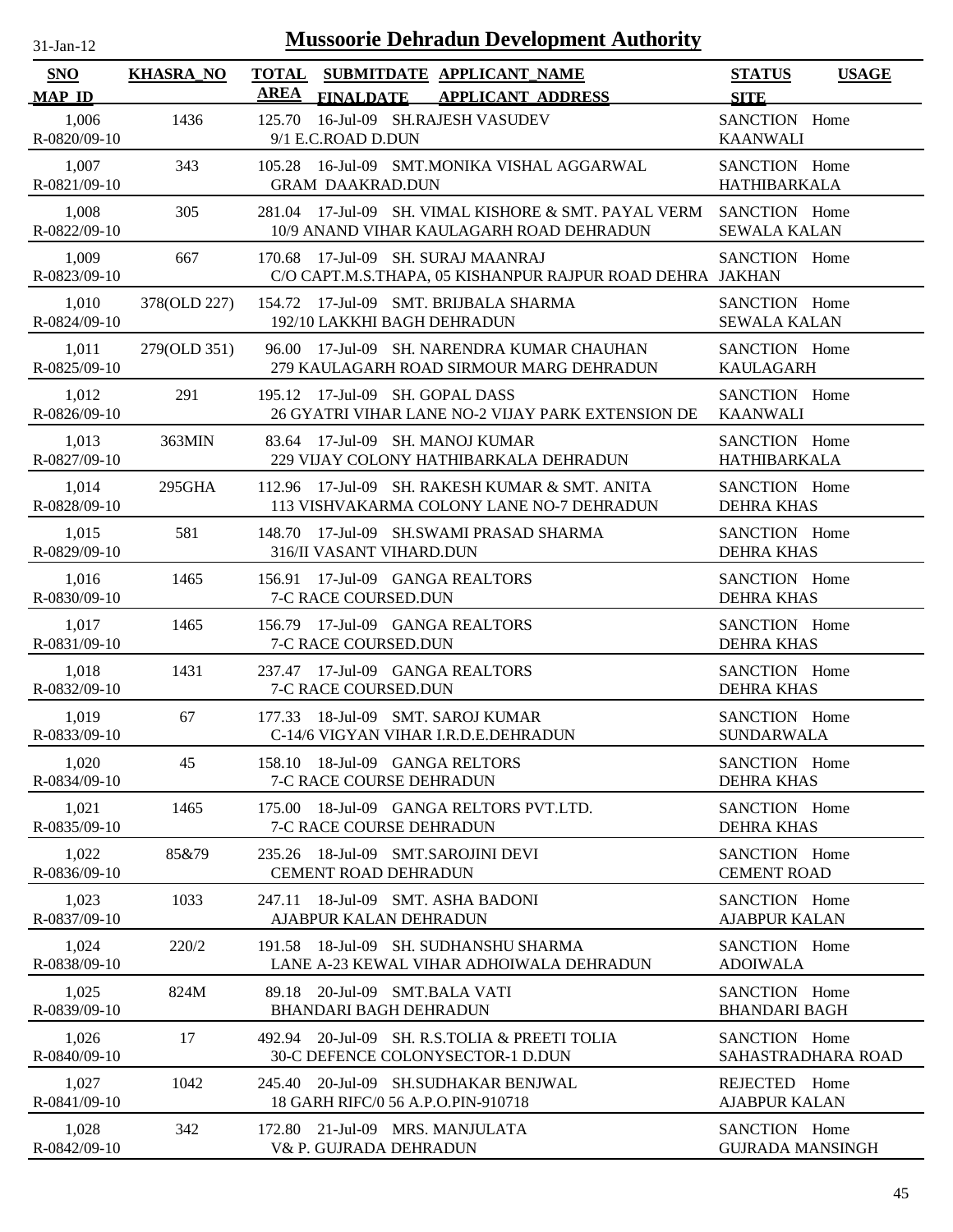| $31-Ian-12$                 | <b>Mussoorie Dehradun Development Authority</b> |                             |                                                                                     |                                          |              |  |
|-----------------------------|-------------------------------------------------|-----------------------------|-------------------------------------------------------------------------------------|------------------------------------------|--------------|--|
| <b>SNO</b><br><b>MAP ID</b> | <b>KHASRA_NO</b>                                | <b>TOTAL</b><br><b>AREA</b> | SUBMITDATE APPLICANT_NAME<br><b>FINALDATE</b><br><b>APPLICANT ADDRESS</b>           | <b>STATUS</b><br><b>SITE</b>             | <b>USAGE</b> |  |
| 1,029<br>R-0843/09-10       | 157M                                            | 73.52                       | 21-Jul-09 SH. RAJESH SINGH RAWAT<br>23 PANDITWARI(BHOOR)P.O.PREM NAGAR DEHRADUN     | SANCTION Home<br><b>PANDITWARI</b>       |              |  |
| 1,030<br>R-0844/09-10       | 405                                             | 107.11                      | 21-Jul-09 SH. RAM VYAS GUPTA<br>SEWLA KALAN MAJRA DEHRADUN                          | SANCTION Home<br><b>SEWALA KALAN</b>     |              |  |
| 1,031<br>R-0845/09-10       | 67M                                             |                             | 115.02 21-Jul-09 SH. N.B.TIWARI<br>PREMPUR MAFI DEHRADUN                            | SANCTION Home<br>PREMPUR MAFI (PART)     |              |  |
| 1,032<br>R-0846/09-10       | 642KA MIN                                       | 224.23                      | 21-Jul-09 SMT. VIJAY LAXMI<br>132 BT GANJ ROORKEE DISTT. HARIDWAR                   | SANCTION Home<br><b>DEHRA KHAS</b>       |              |  |
| 1,033<br>R-0847/09-10       | 818KA &<br>821KA                                |                             | 89.34 21-Jul-09 SMT. SAVITA CHAUHAN<br>6/6 KALI MANDIR ENCLAVE G.M.S.ROAD DEHRADUN  | SANCTION Home<br><b>SEWALA KALAN</b>     |              |  |
| 1,034<br>R-0848/09-10       | 126MIN(OLD)                                     |                             | 120.84 21-Jul-09 SMT. SIMRAN KAUR<br>PAYAL ENCLAVE G.M.S.ROAD MAJRA DEHRADUN        | SANCTION Home<br><b>MAJRA</b>            |              |  |
| 1,035<br>R-0849/09-10       | 189GH, 196GH                                    |                             | 103.16 21-Jul-09 SH. ANIL KUMAR SHARMA<br>1068 INDRA NAGAR COLONY DEHRADUN          | SANCTION Home<br>HARBANSWALA (PART)      |              |  |
| 1,036<br>R-0850/09-10       | 73/2                                            |                             | 338.15 21-Jul-09 SMT. SWARAN KANTA<br>73/2 D.L.ROAD DEHRADUN                        | SANCTION Home<br>D.L.ROAD                |              |  |
| 1,037<br>R-0851/09-10       | 172/2                                           | 298.09                      | 21-Jul-09 SH.PRAMOD KUMAR PASBOLA<br>212 PHASE-II PANDITWARID.DUN                   | SANCTION Home<br><b>PANDITWARI</b>       |              |  |
| 1,038<br>R-0852/09-10       | 881                                             | 136.86                      | 21-Jul-09 SMT. ARPITA TANDON<br>27 DEVKI COMPLEX52 MOTI BAZAR D.DUN                 | SANCTION Home<br><b>DEHRA KHAS</b>       |              |  |
| 1,039<br>R-0853/09-10       | 815GA&817                                       |                             | 240.79 21-Jul-09 SMT.MEERA DEVI<br>C/0 V.L.KOHLINEAR NEHRU GRAMINTER COLLEGE D.DUN  | SANCTION Home<br><b>NATTHANPUR</b>       |              |  |
| 1,040<br>R-0854/09-10       | 76/68                                           | 194.47                      | 21-Jul-09 SMT. SWARAJ RANI CHADHA<br>78/68 GOVIND NAGAR-I RACE COURSE ROAD DEHRADUN | SANCTION Home<br><b>RACE COURSE</b>      |              |  |
| 1,041<br>R-0855/09-10       | 1323 KHA                                        |                             | 150.00 21-Jul-09 COL. ANIL KANT SHARMA<br>1/18 ASHIRWAD ENCLAVE DEHRADUN            | REJECTED Home<br><b>PONDHA</b>           |              |  |
| 1,042<br>R-0856/09-10       | 1493                                            |                             | 174.66 22-Jul-09 GANGA RELTORS<br>7-C RACE COURSE DEHRADUN                          | SANCTION Home<br><b>DEHRA KHAS</b>       |              |  |
| 1,043<br>R-0857/09-10       | 1434                                            | 175.21                      | 22-Jul-09 GANGA RELTORS<br>7-C RACE COURSE DEHRADUN                                 | SANCTION Home<br><b>DEHRA KHAS</b>       |              |  |
| 1,044<br>R-0858/09-10       | 1432                                            | 347.91                      | 22-Jul-09 GANGA RELTORS PVT.LTD.<br>7-C RACE COURSE DEHRADUN                        | <b>RE-OPENE</b><br><b>DEHRA KHAS</b>     | Home         |  |
| 1,045<br>R-0858/09-10-RE    | 1432                                            | 347.91                      | 9-Sep-09 GANGA RELTORS PVT.LTD.<br>7-C RACE COURSE DEHRADUN                         | SANCTION Home<br><b>DEHRA KHAS</b>       |              |  |
| 1,046<br>R-0859/09-10       | 308                                             | 328.40                      | 22-Jul-09 SH. R.S.NEGI<br>V&P. GUJRADA SAHSTRADHARA ROADDEHRADUN                    | SANCTION Home<br><b>GUJRADA MANSINGH</b> |              |  |
| 1,047<br>R-0860/09-10       | 571                                             |                             | 211.35 22-Jul-09 SMT. MANJU SHARMA<br>P-104 ADAM AREACLEMENT TOWN D.DUN             | SANCTION Home<br><b>BHARUWALA GRANT</b>  |              |  |
| 1,048<br>R-0861/09-10       | 23                                              |                             | 200.20 22-Jul-09 SMT.GAYTRI NAGPAL<br><b>19 SIMLA ENCLAVED.DUN</b>                  | SANCTION Home<br><b>BADRIPUR</b>         |              |  |
| 1,049<br>R-0862/09-10       | 1367                                            | 436.40                      | 22-Jul-09 SH.ANIL GOYAL<br>47/10 PRITAM ROAD D.DUN                                  | SANCTION Home<br><b>DEHRA KHAS</b>       |              |  |
| 1,050<br>R-0863/09-10       | 106                                             | 100.09                      | 22-Jul-09 SMT.SARITA RANA<br><b>GRAM AJABPUR KHURDD.DUN</b>                         | SANCTION Home<br><b>AJABPUR KHURD</b>    |              |  |
| 1,051                       | 119                                             |                             | 174.65 22-Jul-09 SH. KHILANAND GHILDIYAL                                            | SANCTION Home                            |              |  |

GRAM AJABPUR KHURDD.DUN

R-0864/09-10

AJABPUR KHURD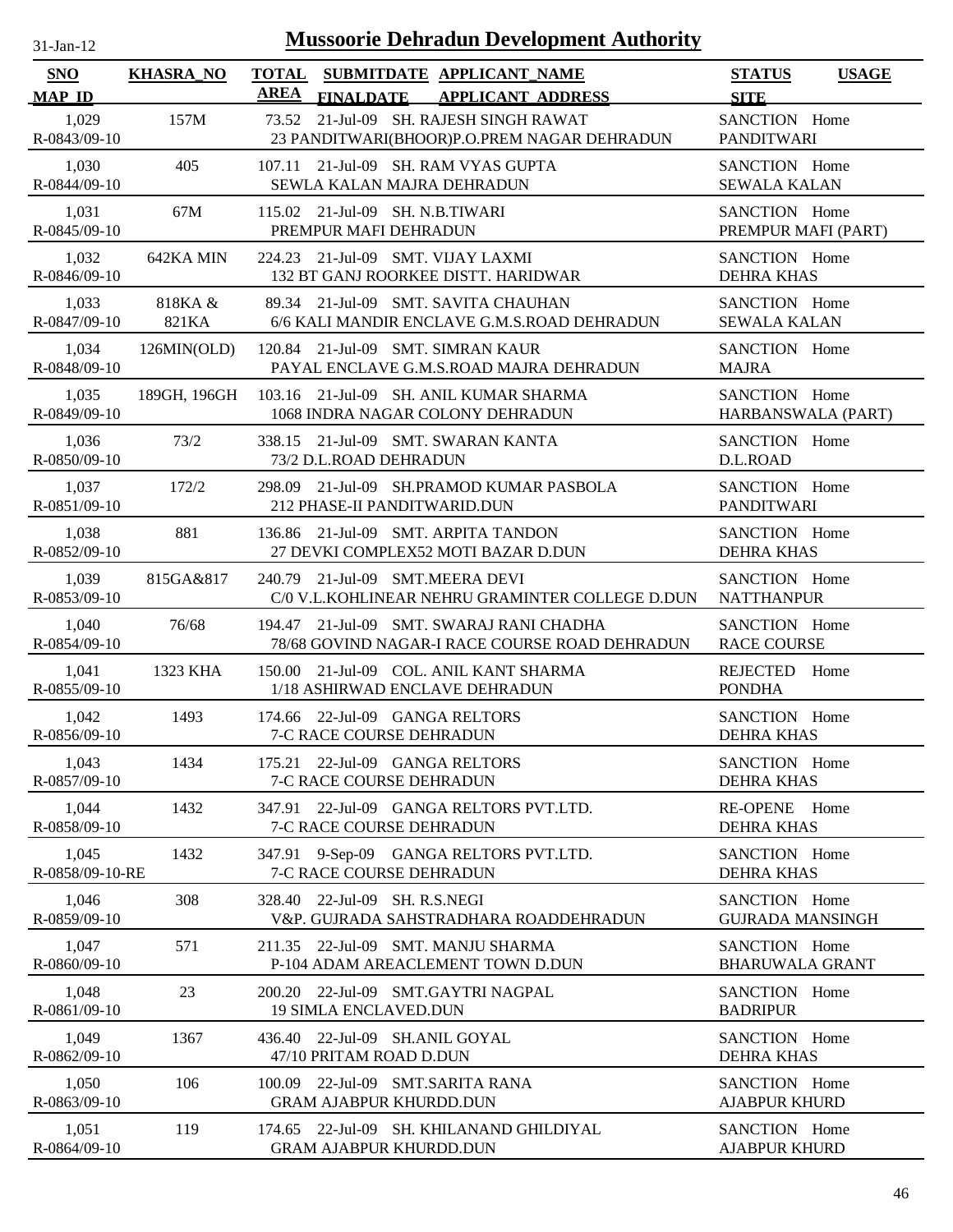| $31-Jan-12$                 |                      | <b>Mussoorie Dehradun Development Authority</b>                                                                     |                                                 |
|-----------------------------|----------------------|---------------------------------------------------------------------------------------------------------------------|-------------------------------------------------|
| <b>SNO</b><br><b>MAP ID</b> | <b>KHASRA_NO</b>     | <b>TOTAL</b><br>SUBMITDATE APPLICANT NAME<br><b>AREA</b><br><b>FINALDATE</b><br><b>APPLICANT ADDRESS</b>            | <b>STATUS</b><br><b>USAGE</b><br><b>SITE</b>    |
| 1,052<br>R-0865/09-10       | 176                  | 22-Jul-09 SH.TIKA RAM JOSHI<br>367.10<br>RAJESHWARI PURAM HARIDWAR ROAD D.DUN                                       | SANCTION Home<br><b>NATHANPUR</b>               |
| 1,053<br>R-0866/09-10       | 634                  | 81.00 22-Jul-09 SH.SHANKAR DUTT JOSHI<br>11 AHIR MANDI IIIHATHI BARKALA D.DUN                                       | SANCTION Home<br><b>DOBHALWALA</b>              |
| 1,054<br>R-0867/09-10       | 835                  | 188.00 22-Jul-09 SH.SURENDRA DUTT UNIYAL<br>C/0 SH.M.L. GAIROLABADRISH COLONY DHARAMPUR DANI AJABPUR KALAN          | SANCTION Home                                   |
| 1,055<br>R-0868/09-10       | 322 GA               | 22-Jul-09 SH.ARVIND KUMAR&SMT.PRABHA DEVI<br>185.88<br>C/0 SMT.NANDA DEVI54 DIVYA VIHAR TARLA ADHOIWAL              | <b>RE-OPENE</b><br>Home<br><b>NANUR KHERA</b>   |
| 1,056<br>R-0868/09-10-RE    | 322 GA               | SH.ARVIND KUMAR&SMT.PRABHA DEVI<br>185.88<br>9-Sep-09<br>C/0 SMT.NANDA DEVI54 DIVYA VIHAR TARLA ADHOIWAL            | SANCTION Home<br><b>NANUR KHERA</b>             |
| 1,057<br>R-0869/09-10       | 1249                 | 98.16 22-Jul-09 SMT.MONIKA JAIN<br>A-9 GREEN PARKBALLUPUR ROAD D.DUN                                                | SANCTION Home<br><b>KAANWALI</b>                |
| 1,058<br>R-0870/09-10       | 1249                 | 98.16 22-Jul-09 SMT. SHALLU JAIN<br>A-9 GREEN PARKBALLUPUR ROAD D.DUN                                               | SANCTION Home<br><b>KAANWALI</b>                |
| 1,059<br>R-0871/09-10       | 611                  | 130.86 22-Jul-09 SMT. MOHINI YADAV<br>C/0 SH. NARESH YADAVNEHRU GRAM UPPER D.DUN                                    | SANCTION Home<br><b>NATHANPUR</b>               |
| 1,060<br>R-0872/09-10       | 1145                 | 91.97 23-Jul-09 SMT.SUMAN LATA SUNDRIYAL<br>SARTHI VIHAR AJABPUR KALAN D.DUN                                        | SANCTION Home<br><b>AJABPUR KALAN</b>           |
| 1,061<br>R-0873/09-10       | D-114                | 23-Jul-09 MAJOR ABHINAV DOGRA<br>976.94<br>SECTOR-3 C-133DEFENCE COLONY D.DUN                                       | SANCTION Home<br>DEFENCE COLONY                 |
| 1,062<br>R-0874/09-10       | 104 KH               | 23-Jul-09 SMT. GYAN DEVI<br>140.13<br>MAN SINGH WALA D.DUN                                                          | SANCTION Home<br><b>SHAHNAGAR</b>               |
| 1,063<br>R-0875/09-10       | 14                   | 74.32 23-Jul-09 SH.SATNAM SINGH<br>49-C RACE COURSED.DUN                                                            | SANCTION Home<br><b>RACE COURSE</b>             |
| 1,064<br>R-0876/09-10       | 455                  | 23-Jul-09 T.T. INFO SERVICES LIM.<br>109.65<br>4 FLOOR KRISHNAPLAZA TEZ CHADI CHOWK MEERUT                          | REJECTED Towers<br><b>SEWALA KALAN</b>          |
| 1,065<br>R-0877/09-10       | 10                   | 185.91 23-Jul-09 T.T INFO SERVICES LTD.<br>4 FLOOR KRISHNAPLAZATEZ CHADI CHOWK MEERUT                               | REJECTED Towers<br><b>BADRIPUR</b>              |
| 1,066<br>R-0878/09-10       | 703                  | 23-Jul-09 DR.SUBHASH CHANDRA SHARMA&DR.MAD SANCTION Home<br>158.05<br>R/0 S.G.R.R. MEDICAL COLLEGEPATEL NAGAR D.DUN | <b>MAJRA</b>                                    |
| 1,067<br>R-0879/09-10       | 341                  | 178.36 24-Jul-09 SH.ANIL KUMAR<br>R/0 ORDNANCE FACTORYRAIPUR D.DUN                                                  | SANCTION Home<br><b>MAJRA</b>                   |
| 1,068<br>R-0880/09-10       | 618&619&621 1,881.55 | 24-Jul-09 AYURVEDIC CENTRE<br>196/1 RAJPUR ROAD D.DUN                                                               | <b>REJECTED</b><br>Hospital<br><b>DAK PATTI</b> |
| 1,069<br>R-0881/09-10       | 452                  | 289.12<br>24-Jul-09 DR.SUNITA SRIVASTAVA<br>R/0 NEHRU APARTMAENTKALKAJI NEW DELHI                                   | SANCTION Home<br><b>DHORAN KHAS</b>             |
| 1,070<br>R-0882/09-10       | 1003/1               | 345.26 24-Jul-09 SH.J.K. GAUR<br>126 MANDIR LANESOUTH VANASTHALI BALLUPUR D.DUN                                     | SANCTION Home<br><b>GARHI</b>                   |
| 1,071<br>R-0883/09-10       | 96/2                 | 24-Jul-09 SH.DEVENDRA SINGH PANWAR&OTHERS<br>396.28<br>96/2 ARYA NAGARD.DUN                                         | SANCTION Home<br><b>ARYA NAGAR</b>              |
| 1,072<br>R-0884/09-10       | 388                  | 263.12 27-Jul-09 SH. GYANENDRA SINGH RAWAT<br>DOCTORS CAMPUS HOSPITAL NEAR DOON HOSPITAL, SR.                       | SANCTION Home<br><b>AJABPUR KALAN</b>           |
| 1,073<br>R-0885/09-10       | 39MIN(NEW<br>1452)   | 163.73 27-Jul-09 SMT. CHANDRAMUKHI HUJA<br>B-25 JAL NEGAM COLONY INDRANAGAR DEHRADUN                                | SANCTION Home<br><b>AJABPUR KALAN</b>           |
| 1,074<br>R-0886/09-10       | 933                  | 27-Jul-09 SH. RAJESH GUPTA<br>119.03<br>99/76A OLD DALANWALA MASZID WALI GALI DEHRADUN                              | SANCTION Home<br><b>NATHANPUR</b>               |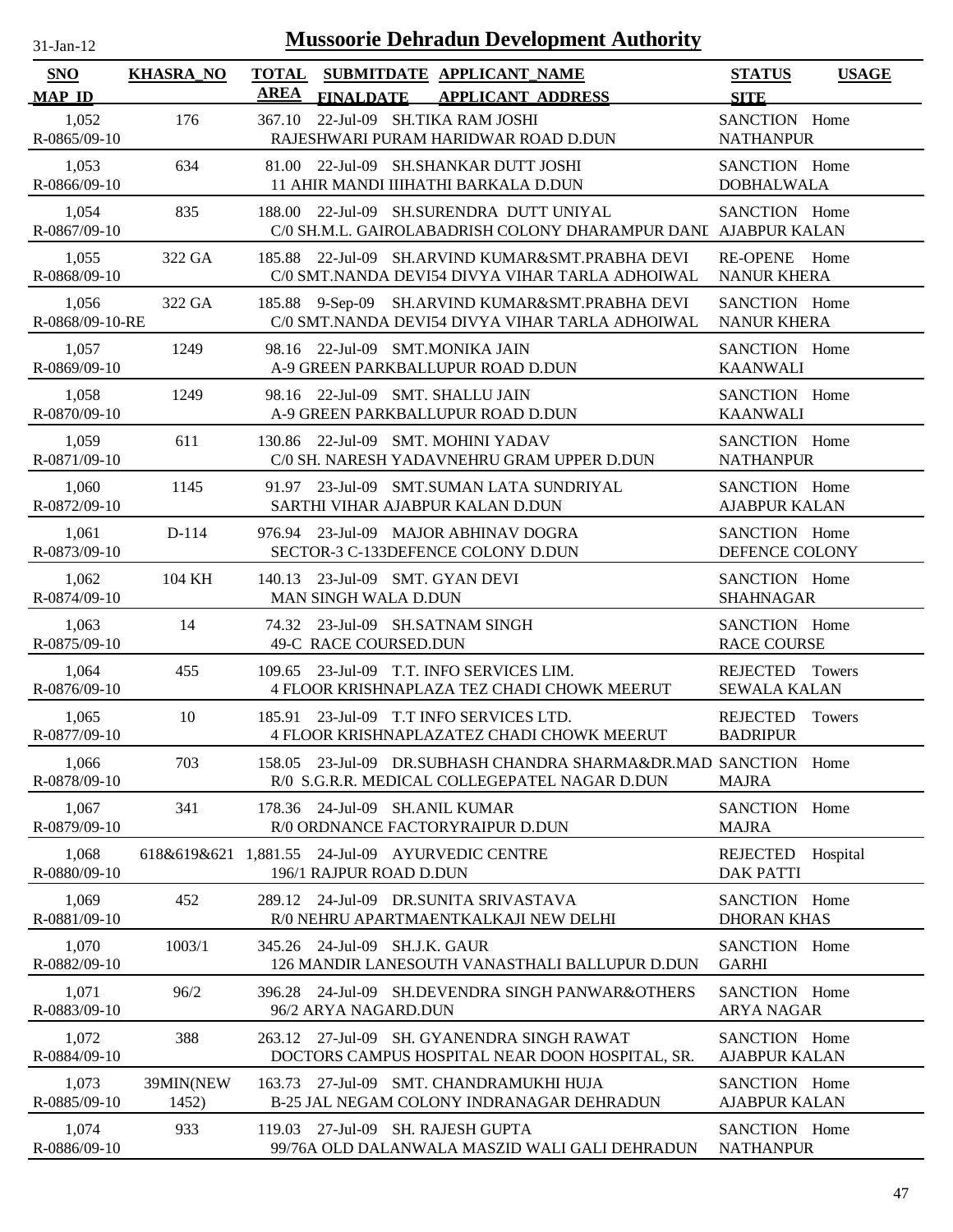| <b>Mussoorie Dehradun Development Authority</b><br>$31-Jan-12$ |                    |                                                                                                                |                                       |                            |  |  |  |
|----------------------------------------------------------------|--------------------|----------------------------------------------------------------------------------------------------------------|---------------------------------------|----------------------------|--|--|--|
| <b>SNO</b><br><b>MAP ID</b>                                    | <b>KHASRA_NO</b>   | <b>TOTAL</b><br>SUBMITDATE APPLICANT_NAME<br><b>AREA</b><br><b>FINALDATE</b><br><b>APPLICANT ADDRESS</b>       | <b>STATUS</b><br><b>SITE</b>          | <b>USAGE</b>               |  |  |  |
| 1,075<br>R-0887/09-10                                          | 797KA(OLD<br>405)  | 27-Jul-09 SH. SHOAB AHMAD<br>185.80<br>ADHOIWALA DEHRADUN                                                      | SANCTION Home<br><b>ADOIWALA</b>      |                            |  |  |  |
| 1,076<br>R-0888/09-10                                          | 1145               | 150.64 27-Jul-09 SH. DEEPAK SINGH RAWAT<br>H.N.-76,SEC.-3, RAJEEV NAGAR P.O.NEHRUGRAM DEHRADU AJABPUR KALAN    | SANCTION Home                         |                            |  |  |  |
| 1,077<br>R-0889/09-10                                          | 21M                | 156.54 27-Jul-09 SH. RADHE SHYAM<br>H.N. 30/3 MITTRALOK COLONY BALLUPUR IIIRDDEHRADU                           | SANCTION Home<br>CHUKKHUWALA          |                            |  |  |  |
| 1,078<br>R-0890/09-10                                          | 181,182<br>(214KA) | 910.16 27-Jul-09 SH. SANJEEV KUMAR& ASHOK KUMAR<br>46, NESHVILLA ROAD DEHRADUN                                 | REJECTED Home<br><b>MALSI</b>         |                            |  |  |  |
| 1,079<br>R-0891/09-10                                          | 746                | 27-Jul-09 SH. ALIMUDIN & SMT. ALISHA<br>94.81<br>C/O M/S GHILDIYAL ASSOCIATE SHOP NO-4 YAMUNA COLO KAANWALI    | SANCTION Home                         |                            |  |  |  |
| 1,080<br>R-0892/09-10                                          | 1430               | 259.62 27-Jul-09 GANGA REALTORS<br>7-C RACE COURSE D.DUN                                                       | <b>RE-OPENE</b><br><b>DEHRA KHAS</b>  | Home                       |  |  |  |
| 1,081<br>R-0892/09-10-RE                                       | 1430               | 259.62 24-Aug-09 GANGA REALTORS<br>7-C RACE COURSE D.DUN                                                       | SANCTION Home<br><b>DEHRA KHAS</b>    |                            |  |  |  |
| 1,082<br>R-0893/09-10                                          | 1430               | 250.32 27-Jul-09 GANGA REALTORS<br>7-C RACE COURSED.DUN                                                        | SANCTION Home<br><b>DEHRA KHAS</b>    |                            |  |  |  |
| 1,083<br>R-0893/09-10-RE                                       | 1430               | 250.32 26-Aug-09 GANGA REALTORS<br>7-C RACE COURSED.DUN                                                        | SANCTION Home<br><b>DEHRA KHAS</b>    |                            |  |  |  |
| 1,084<br>R-0894/09-10                                          | 140                | 27-Jul-09 SH.ASHOK KUMAR BHARDWAJ<br>217.38<br>128 DOON ENCLAVESHIMLA ROAD D.DUN                               | SANCTION Home<br><b>SEWALA KALAN</b>  |                            |  |  |  |
| 1,085<br>R-0895/09-10                                          | 44 GA              | 27-Jul-09 SH.NEERAJ NAGALIA& SH.DEEPAK BHASIN SANCTION Home<br>95.81<br><b>4 MOHINI ROAD DALANWALA D.DUN</b>   |                                       | <b>CHAI BAGH KAULAGARH</b> |  |  |  |
| 1,086<br>R-0896/09-10                                          | 333KHA             | 28-Jul-09 SH. GANESH DUTT PANT<br>92.17<br>C/O SH. RAMESH CHANDER PANT, 103-A, SUMAN NAGAR DI BANJAREWALA MAFI | SANCTION Home                         |                            |  |  |  |
| 1,087<br>R-0897/09-10                                          | 1430               | 253.35 28-Jul-09 GANGA RELTORS PVT.LTD.<br>7-C RACE COURSE DEHRADUN                                            | RE-OPENE Home<br><b>DEHRA KHAS</b>    |                            |  |  |  |
| 1,088<br>R-0897/09-10-RE                                       | 1430               | 253.35 24-Aug-09 GANGA RELTORS PVT.LTD.<br>7-C RACE COURSE DEHRADUN                                            | SANCTION Home<br><b>DEHRA KHAS</b>    |                            |  |  |  |
| 1,089<br>R-0898/09-10                                          | 1501               | 272.42 28-Jul-09 GANGA RELTORS PVT.LTD.<br>7-C RACE COURSE DEHRADUN                                            | SANCTION Home<br><b>DEHRA KHAS</b>    |                            |  |  |  |
| 1,090<br>R-0899/09-10                                          | 214MIN, 215/1      | 305.00 28-Jul-09 SH. DEEPAK GUPTA &SMT. DEEPALI GUPT<br>STATE BANK COLONY ADHOIWALA DEHRADUN                   | SANCTION Home<br><b>ADOIWALA</b>      |                            |  |  |  |
| 1,091<br>R-0900/09-10                                          | 170M               | 28-Jul-09 SH. BISHAMBER DUTT BHAGAT<br>246.65<br>14-A CHAKRATA ROAD DEHRADUN                                   | SANCTION Home<br>CHUKKHUWALA          |                            |  |  |  |
| 1,092<br>R-0901/09-10                                          | 386KA(308MIN)      | 28-Jul-09 SH. SACHIN KUMAR<br>97.58<br>AJABPURKALAN DEHRADUN                                                   | SANCTION Home<br><b>AJABPUR KALAN</b> |                            |  |  |  |
| 1,093<br>R-0902/09-10                                          | 34KA               | 163.08<br>28-Jul-09 SMT. MADHU BHATIA<br>124/4 STREET-N0-4LANE-9 RAJENDER NAGAR D.DUN                          | SANCTION Home                         | <b>CHAI BAGH KAULAGARH</b> |  |  |  |
| 1,094<br>R-0903/09-10                                          | 90/3               | 28-Jul-09 SH.BHAGWAT PRASAD<br>207.00<br>ARYA NAGAR-IID.DUN                                                    | SANCTION Home<br><b>ARYA NAGAR</b>    |                            |  |  |  |
| 1,095<br>R-0904/09-10                                          | 369                | 28-Jul-09 SH.AJAY KUMAR&SH.VIJAY KUMAR<br>202.33<br>KAULAGARH CANAL ROAD D.DUN                                 | SANCTION Home<br><b>KAULAGARH</b>     |                            |  |  |  |
| 1,096<br>R-0905/09-10                                          | 415                | 81.77 28-Jul-09 SMT.DEVYANI THAPLIYAL<br>27 NEHRU ENCLAVEG.M.S. ROAD D.DUN                                     | SANCTION Home<br><b>JOHDI</b>         |                            |  |  |  |
| 1,097<br>R-0906/09-10                                          | 1277               | 28-Jul-09 SH.VISHNU SINGH DHANIK<br>397.83<br>SITAR GANJ UDHAM SINGH NAGAR                                     | SANCTION Home<br><b>NATHANPUR</b>     |                            |  |  |  |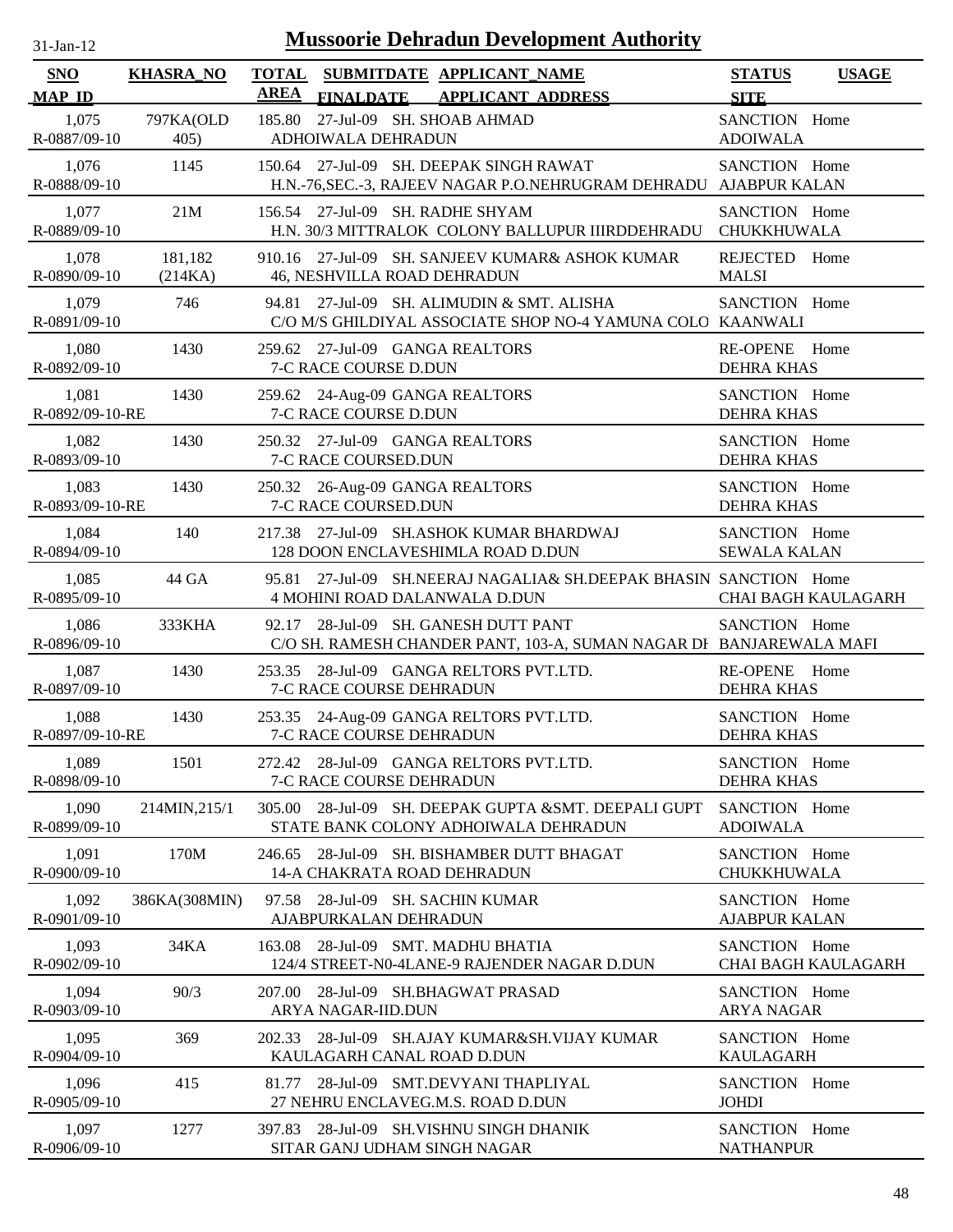| 1-Jan-1<br>n. |  |
|---------------|--|
|               |  |

| <b>SNO</b><br><b>MAP ID</b> | <b>KHASRA_NO</b> | <b>TOTAL</b><br><b>AREA</b> |                                                         | SUBMITDATE APPLICANT NAME<br>FINALDATE APPLICANT ADDRESS                                                         | <b>STATUS</b><br><b>SITE</b>            | <b>USAGE</b>               |
|-----------------------------|------------------|-----------------------------|---------------------------------------------------------|------------------------------------------------------------------------------------------------------------------|-----------------------------------------|----------------------------|
| 1,098<br>R-0907/09-10       | 821              | 150.56                      | <b>BHARUWALA GRANTD.DUN</b>                             | 28-Jul-09 SH.BAM DEV PRASAD DIMRI                                                                                | SANCTION Home<br><b>BHARUWALA GRANT</b> |                            |
| 1,099<br>R-0908/09-10       | 190              |                             |                                                         | 210.77 28-Jul-09 SH.OM PRAKASH DEVLAL<br>310 SARTHI VIHAR HARIDWAR ROAD D.DUN                                    | SANCTION Home<br><b>AJABPUR KALAN</b>   |                            |
| 1,100<br>R-0909/09-10       | 26/13/14         |                             |                                                         | 159.90 28-Jul-09 S.JASWANT SINGH<br>24 SUBHASH PARKREST CAMP D.DUN                                               | SANCTION Home<br><b>REST CAMP</b>       |                            |
| 1,101<br>R-0910/09-10       | 36               |                             |                                                         | 197.67 28-Jul-09 SH. RAM SWAROOP<br>54/9 KRISHAN NAGAR CHAI BAGH DEHRADUN                                        | SANCTION Home                           | <b>CHAI BAGH KAULAGARH</b> |
| 1,102<br>R-0911/09-10       | 980KH            |                             |                                                         | 111.66 29-Jul-09 SH. SHAILENDRA TRIPATHI<br>E-11, IIP COLONY INDIAN INSTITUTE OF PETROLEUMDEHRA NATHANPUR        | SANCTION Home                           |                            |
| 1,103<br>R-0911/09-10-RE    | 980KH            |                             |                                                         | 111.66 25-Nov-09 SH. SHAILENDRA TRIPATHI<br>E-11, IIP COLONY INDIAN INSTITUTE OF PETROLEUMDEHRA NATHANPUR        | SANCTION Home                           |                            |
| 1,104<br>R-0912/09-10       | 1111KH           |                             |                                                         | 118.45 29-Jul-09 AIR COMD.HEMANT SHARMA<br>184 SHANTI SADAN SHUBHASH NAGAR DEHRADUN                              | SANCTION Home<br><b>MAJRA</b>           |                            |
| 1,105<br>R-0913/09-10       | 1075KHA(490)     |                             | 137.07 29-Jul-09 SMT. MAYA DEVI                         | EKTA VIHAR C-5 AJABPURKHURD DEHRADUN                                                                             | SANCTION Home<br><b>AJABPUR KHURD</b>   |                            |
| 1,106<br>R-0914/09-10       | 94               | 228.62                      | 29-Jul-09 SH. SUNIL SUYAL<br>249 AJABPUR KALAN DEHRADUN |                                                                                                                  | SANCTION Home<br><b>SHAH NAGAR</b>      |                            |
| 1,107<br>R-0915/09-10       | 133              | 196.23                      | <b>133 DHARAMPUR DEHRADUN</b>                           | 29-Jul-09 SH. VED PRAKASH                                                                                        | SANCTION Home<br><b>DHARMPUR</b>        |                            |
| 1,108<br>R-0916/09-10       | 317(NEW-127)     |                             |                                                         | 265.84 29-Jul-09 SH. ATTAR SINGH CHAUHAN<br>C/O SH. JUGRAN HOUSE 127 CANNAL ROAD DEHRADUN                        | SANCTION Home<br><b>KISHANPUR</b>       |                            |
| 1,109<br>R-0917/09-10       | 25               |                             | ROSHANABAD HARIDWAR                                     | 491.66 29-Jul-09 SH. SANJAY KUMAR GUNJYAL & SMT. MAN SANCTION Home                                               |                                         | SAHASTRADHARA ROAD         |
| 1,110<br>R-0918/09-10       | 426              | 196.58                      |                                                         | 29-Jul-09 SMT.ANURADHA BATTA<br>19-A MAHANT ROAD LAXMAN CHOWK D.DUN                                              | SANCTION Home<br><b>SEWALA KALAN</b>    |                            |
| 1,111<br>R-0919/09-10       | 50               |                             |                                                         | 491.86 29-Jul-09 SH. VIPIN CHAUDHARY & SMT. NIRMALA SIN SANCTION Home<br>23 TREVOR ROAD F.R.ICHAKRATA ROAD D.DUN |                                         | SAHASTRADHARA ROAD         |
| 1,112<br>R-0920/09-10       | 1547/2           |                             | 63 THDC-I DEHRA KHASD.DUN                               | 99.38 29-Jul-09 SH.SUBODH CHANDRA GUPTA                                                                          | SANCTION Home<br><b>KAANWALI</b>        |                            |
| 1,113<br>R-0921/09-10       | 263 KA           |                             |                                                         | 104.51 29-Jul-09 SH.RAJESH NAGPAL<br>22 SARASWATI SONI MARGLAXMAN CHOWK D.DUN                                    | SANCTION Home<br><b>SEWALA KALAN</b>    |                            |
| 1,114<br>R-0922/09-10       | 64               |                             | 194.44 30-Jul-09 SH. DHANI SINGH                        | K.K.M.COLONY NALAPANI ROAD DEHRADUN                                                                              | SANCTION Home<br><b>AAMWALA TARLA</b>   |                            |
| 1,115<br>R-0923/09-10       | 632MIN           |                             |                                                         | 231.03 30-Jul-09 DR. MOHAN CHANDRA NAUTIYAL<br>C/O SH. J.P.THAPLIYAL, LAXMI COTTAGE AJABPUR KHURDI DEHRA KHAS    | SANCTION Home                           |                            |
| 1,116<br>R-0924/09-10       | 130              | 212.97                      | 30-Jul-09 SH.BALRAJ                                     | GRAM SUDHOWALAP.0. JHAJRA D.DUN                                                                                  | SANCTION Home<br><b>SUDHOWALA</b>       |                            |
| 1,117<br>R-0925/09-10       | 1242             |                             |                                                         | 269.97 30-Jul-09 SH.KIRAN PAL SINGH<br>C/0 SH.PRADEEP KUMAR 62 INGINEERS ENCLAVEPHASE-III KAANWALI               | SANCTION Home                           |                            |
| 1,118<br>R-0926/09-10       | 263 K            | 104.51                      |                                                         | 30-Jul-09 SH.RAJESH NAGPAL<br>22 SARASWATI SONI MARGLAXMAN CHOWK D.DUN                                           | SANCTION Home<br><b>SEWALA KALAN</b>    |                            |
| 1,119<br>R-0927/09-10       | 84               |                             |                                                         | 120.79 30-Jul-09 SMT. HARPREET KAUR<br>DRONPURI G.M.S.ROAD DEHRADUN                                              | SANCTION Home<br>PANDITWADI MAFI        |                            |
| 1,120<br>R-0928/09-10       | 117/(NEW 8TA)    |                             | VILL. KANDOLI DEHRADUN                                  | 297.05 30-Jul-09 SH. RAJESH KUMAR BOHARA                                                                         | SANCTION Home<br><b>KANDOLI</b>         |                            |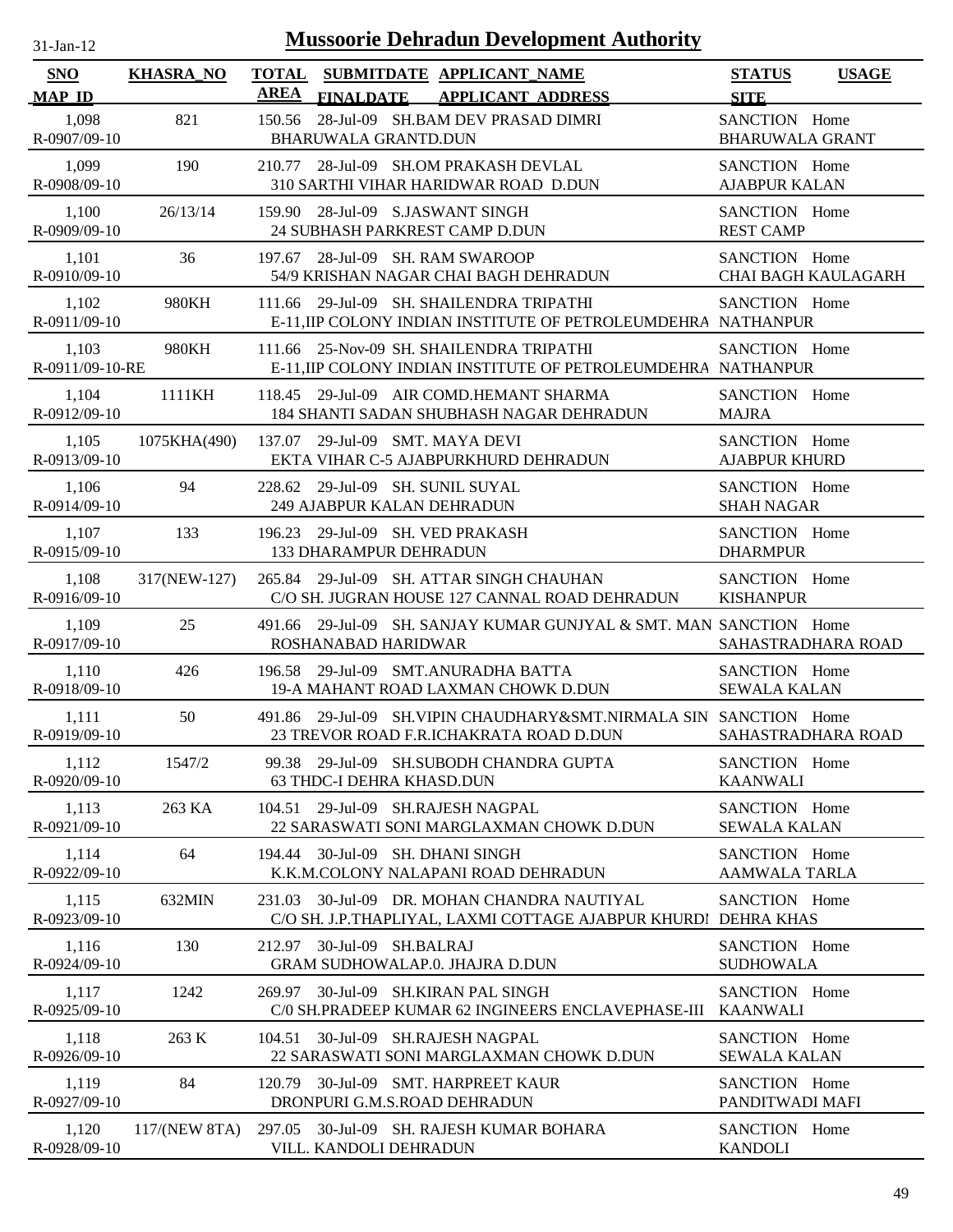| $31-Jan-12$              |                  |             |                      | <b>Mussoorie Dehradun Development Authority</b>                                                                       |                                         |                                |
|--------------------------|------------------|-------------|----------------------|-----------------------------------------------------------------------------------------------------------------------|-----------------------------------------|--------------------------------|
| <b>SNO</b>               | <b>KHASRA NO</b> |             |                      | TOTAL SUBMITDATE APPLICANT NAME                                                                                       | <b>STATUS</b>                           | <b>USAGE</b>                   |
| <b>MAP ID</b>            |                  | <b>AREA</b> | <b>FINALDATE</b>     | <b>APPLICANT ADDRESS</b>                                                                                              | <b>SITE</b>                             |                                |
| 1,121<br>R-0929/09-10    | 489/1            | 133.30      |                      | 30-Jul-09 SH. S.P.SHARMA & SMT. SHEEL SHARMA<br>139 KASHMIRI COLONY NIRANJANPUR DEHRADUN                              | SANCTION Home<br><b>NIRANJANPUR</b>     |                                |
| 1,122<br>R-0930/09-10    | 6                | 177.05      |                      | 30-Jul-09 SH.SURESH CHAND GOYAL<br>16-A GRAM KAULAGARHD.DUN                                                           | SANCTION Home<br><b>GARHI</b>           |                                |
| 1,123<br>R-0931/09-10    | 343&344          |             |                      | 202.34 30-Jul-09 SMT.GODAMBARI DEVI PAINULY<br>39 PRAKASH VIHARLANE-N0-4 DHARAMPUR D.DUN                              | SANCTION Home<br><b>KAANWALI</b>        |                                |
| 1,124<br>R-0932/09-10    | 184&185          |             | NIRANJANPUR DEHRADUN | 170.77 31-Jul-09 SH. VIBHOR KUMAR GUPTA                                                                               | SANCTION Home<br>NIRANJANPUR            |                                |
| 1,125<br>R-0933/09-10    | $G-28$           |             | RACE COURSE DEHRADUN | 448.41 31-Jul-09 SH. GULSHAN KUMAR DORA                                                                               | SANCTION Home<br><b>RACE COURSE</b>     |                                |
| 1,126<br>R-0934/09-10    | 414              |             |                      | 190.30 31-Jul-09 SH. DAYA RAM<br>106 BASANT VIHAR ENCLAVE NEW PURVA DEHRADUN                                          | SANCTION Home<br><b>KAANWALI</b>        |                                |
| 1,127<br>R-0935/09-10    | 57& 58           |             |                      | 118.65 31-Jul-09 SH. AJAY KUMAR WADHWA<br>127 MANNU GANG DEHRADUN                                                     | SANCTION Home<br>CHUKKHUWALA            |                                |
| 1,128<br>R-0936/09-10    | 47M              |             |                      | 340.85 31-Jul-09 SH. SUNDER SINGH<br>B-185 PRAKASH NAGAR COLONY DEHRADUN                                              | SANCTION Home<br>CHUKKHUWALA            |                                |
| 1,129<br>R-0937/09-10    | 253/172(68/1)    |             |                      | 88.46 31-Jul-09 SH. RAM PRASAD<br>207 INDRA NAGAR DEHRADUN                                                            | SANCTION Home<br><b>CHANDER NAGAR</b>   |                                |
| 1,130<br>R-0938/09-10    | 160              |             |                      | 175.95 31-Jul-09 SMT. RITIKA KUMARI BHATIA<br>H.N.4, STREET N.8 RAJENDRA NAGAR DEHRADUN                               | SANCTION Home                           | CHAI BAGH KAULAGARH            |
| 1,131<br>R-0939/09-10    | 717,718&740      |             |                      | 752.50 31-Jul-09 SH. HEMANT JUYAL<br>SHANTI SADAN SUBHASH NAGAR C.TOWN DEHRADUN                                       | SANCTION Home<br><b>BHARUWALA GRANT</b> |                                |
| 1,132<br>R-0940/09-10    | 363              |             |                      | 109.15 31-Jul-09 SH. TRILOK CHAND RAMOLA<br>AJABPUR KHURD MADHUR VIHAR P.O.BANJARAWALA DEH AJABPUR KHURD              | RE-OPENE Home                           |                                |
| 1,133<br>R-0940/09-10-RE | 363              |             |                      | 109.15 29-Aug-09 SH. TRILOK CHAND RAMOLA<br>AJABPUR KHURD MADHUR VIHAR P.O.BANJARAWALA DEH AJABPUR KHURD              | SANCTION Home                           |                                |
| 1,134<br>R-0941/09-10    | 172              |             |                      | 111.76 3-Aug-09 SH. C.MICHEAL<br>S.T. THOMAS CHURCHCOMPOUND BAJORIA ROAD SAHARA KANDOLI                               | SANCTION Home                           |                                |
| 1,135<br>R-0942/09-10    | 50               |             |                      | 200.46 3-Aug-09 SH.OM PRAKASH PAINULY&SMT.NANSI PA RE-OPENE<br>112 MAHENDRA VIHARBACK OF SURBHI HOTELCHAKRAT          |                                         | Home<br>VIJAYPUR HATHI BADKALA |
| 1,136<br>R-0942/09-10-RE | 50               |             |                      | 200.46 16-Sep-09 SH.OM PRAKASH PAINULY & SMT. NANSI PA SANCTION Home<br>112 MAHENDRA VIHARBACK OF SURBHI HOTELCHAKRAT |                                         | VIJAYPUR HATHI BADKALA         |
| 1,137<br>R-0943/09-10    | 428/M            |             |                      | 323.57 3-Aug-09 SH.MOHAN CHAND PATHAK<br>MAHARANI BAGH KANWALID.DUN                                                   | SANCTION Home<br><b>KAANWALI</b>        |                                |
| 1,138<br>R-0944/09-10    | 801              |             |                      | 214.54 3-Aug-09 SMT.SAVITRI DEVI<br>CHANAKYA MARG NEAR GUPTASTORE SUBHASH NAGAR L MAJRA                               | SANCTION Home                           |                                |
| 1,139<br>R-0945/09-10    | 159              |             | KAULAGARH D.DUN      | 73.58 3-Aug-09 SMT.BABITA SHARMA                                                                                      | SANCTION Home<br><b>KAULAGARH</b>       |                                |
| 1,140<br>R-0946/09-10    | 187              |             |                      | 425.00 3-Aug-09 SH.LOKESH LOHIA&SH.YOGESH LOHIA<br>SECTOR I-C-21DEFENCE COLONY D.DUN                                  | REJECTED Home<br><b>SHAH NAGAR</b>      |                                |
| 1,141<br>R-0947/09-10    | 10               |             |                      | 236.63 3-Aug-09 SMT.LALITA ANAND<br>10 CURZEN ROAD DALANWALA D.DUN                                                    | SANCTION Home<br><b>CURZAN ROAD</b>     |                                |
| 1,142<br>R-0948/09-10    | 488              |             |                      | 133.10 3-Aug-09 SH.AJAY KUMAR SAINI&SH.DEEPAK KANT SANCTION Home<br>M-116 HARI LOK COLONYSITAPUR JAWALAPUR HARIDWA    | <b>BHARWALA GRANT</b>                   |                                |
| 1,143<br>R-0949/09-10    | 1267             |             |                      | 197.24 3-Aug-09 SH.ABHAY KUMAR SAXENA<br>Q.N0-1 25, SUBHASH ROADOLD RANGERS COLLEGE D.DUN                             | SANCTION Home<br><b>KAANWALI</b>        |                                |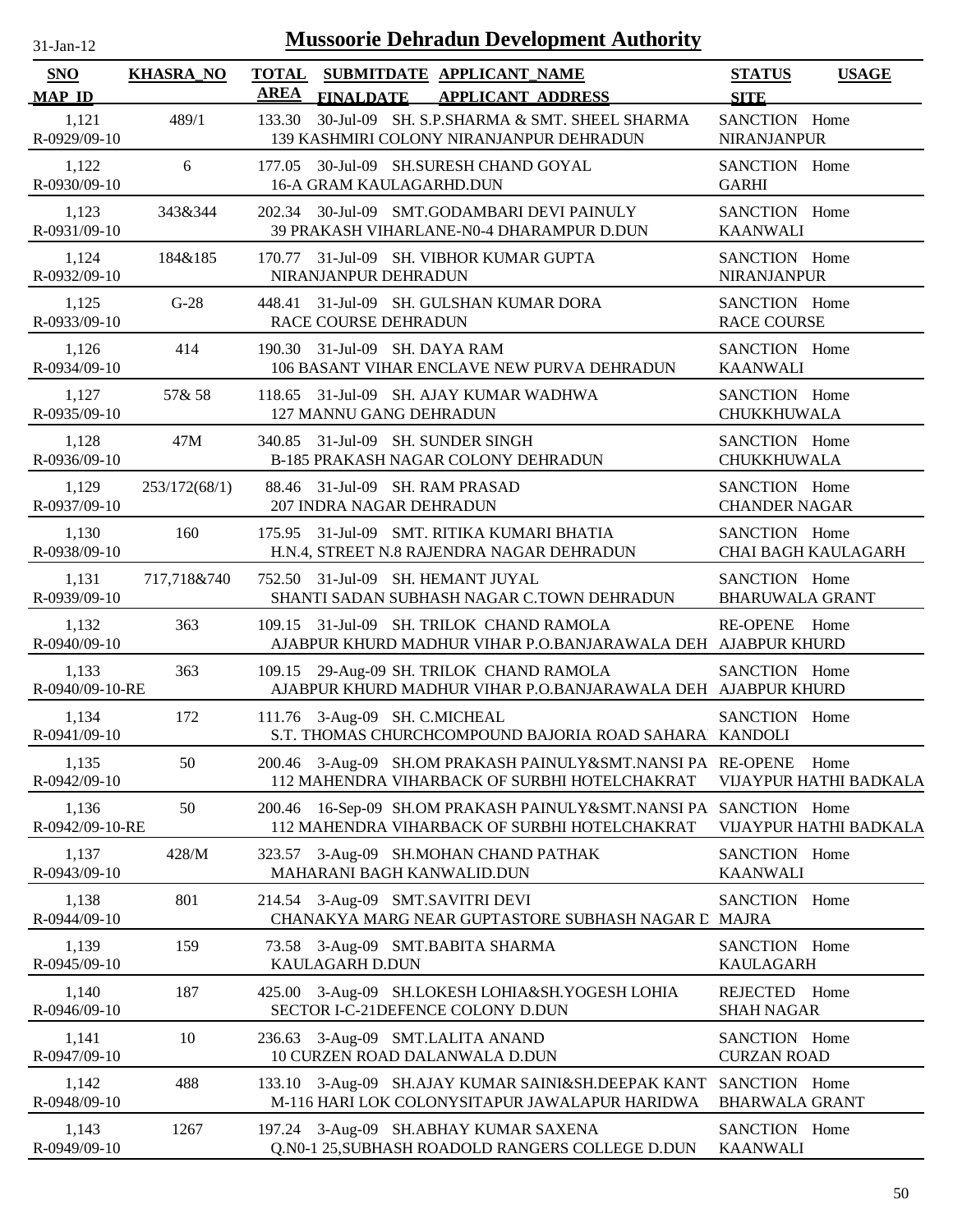| -Jan- |  |
|-------|--|
|       |  |

| <b>SNO</b><br><b>MAP ID</b> | <b>KHASRA_NO</b> | <b>AREA</b> | <b>FINALDATE</b>                                                      | TOTAL SUBMITDATE APPLICANT NAME<br><b>APPLICANT ADDRESS</b>                                               | <b>STATUS</b><br><b>USAGE</b><br><b>SITE</b> |
|-----------------------------|------------------|-------------|-----------------------------------------------------------------------|-----------------------------------------------------------------------------------------------------------|----------------------------------------------|
| 1,144<br>R-0950/09-10       | 911CH(756)       | 93.21       | SUBHASH NAGAR DEHRADUN                                                | 4-Aug-09 SMT. PUSHPLATA GUPTA                                                                             | SANCTION Home<br><b>MAJRA</b>                |
| 1,145<br>R-0951/09-10       | 911CH(756)       |             | 93.21 4-Aug-09 SMT. NIDHI GARG<br>SUBHASH NAGAR DEHRADUN              |                                                                                                           | SANCTION Home<br><b>MAJRA</b>                |
| 1,146<br>R-0952/09-10       | 84               |             | 120.79 4-Aug-09 SMT. TEJ KAUR<br>DRONPURI G.M.S.ROAD DEHRADUN         |                                                                                                           | SANCTION Home<br>PANDITWADI MAFI             |
| 1,147<br>R-0953/09-10       | 810CHH(374/2)    |             | 115.71 4-Aug-09 SMT. ANITA RANI                                       | C/O SH. BALWANT SINGH NEAR PINK CITY MARBEL &BIST AAMWALA TARLA                                           | SANCTION Home                                |
| 1,148<br>R-0954/09-10       | 128/1            |             | 70 GANDHI ROAD DEHRADUN                                               | 381.92 4-Aug-09 SH. SARABJEET SINGH                                                                       | SANCTION Home<br><b>UDDIWALA KARANPUR</b>    |
| 1,149<br>R-0955/09-10       | 156              |             |                                                                       | 429.04 4-Aug-09 SMT. PRATIBHA BISHT<br>LANE NO. 8 ADARSH NAGAR DEHRADUN                                   | SANCTION Home<br><b>KEDARPUR</b>             |
| 1,150<br>R-0956/09-10       | 178              |             |                                                                       | 235.95 6-Aug-09 SH. MATBAR SINGH CHAUHAN<br>SARSWATI VIHAR (KALA GAUAN) AJABPUR KHURD DEHRA AJABPUR KALAN | SANCTION Home                                |
| 1,151<br>R-0957/09-10       | 109              |             |                                                                       | 280.00 6-Aug-09 SH. SURAJ THAPA& SH.SHIV RAJ THAPA<br>GRAM ANAR WALA VIJAYPUR GOPIWALAD.DUN               | REJECTED Home<br>VIJAYPUR GOPIWALA           |
| 1,152<br>R-0958/09-10       | 18               |             |                                                                       | 327.89 7-Aug-09 SH. NARENDRA SINGH NEGI<br>D-60 SECTOR-4 DEFENCE COLONYD.DUN                              | SANCTION Home<br><b>INDRAPUR</b>             |
| 1,153<br>R-0959/09-10       | 810              |             |                                                                       | 366.01 7-Aug-09 SH.RAJEEV MISRA&SMT.INDRA MISRA<br>GRAM KANWALI NEAR VASANT VIHAR D.DUN                   | SANCTION Home<br><b>KAANWALI</b>             |
| 1,154<br>R-0960/09-10       | 51 M             |             | <b>GRAM ADHOIWALAD.DUN</b>                                            | 220.04 7-Aug-09 SH.RAM PAL SINGH NEGI                                                                     | SANCTION Home<br><b>AAMWALA TARLA</b>        |
| 1,155<br>R-0961/09-10       | 65 A             |             |                                                                       | 112.40 7-Aug-09 SH.ANUP MAHESHWARI<br>C/0 SH. DEVENDRA SINGH PANWARNEAR MATA MANDIR S AAMWALA TARLA       | SANCTION Home                                |
| 1,156<br>R-0962/09-10       | 337K/15          |             | SAHASTRADHARA ROAD D.DUN                                              | 245.78 7-Aug-09 SH.DIGAMBER SINGH                                                                         | REJECTED Home<br><b>DANDA LAKHOND</b>        |
| 1,157<br>R-0963/09-10       | $S-1-C-45$       |             | S-1-C-45 DEFENCE COLONYD.DUN                                          | 663.63 7-Aug-09 CAPT.YASHWANT SINGH RAWAT                                                                 | SANCTION Home<br>DEFENCE COLONY              |
| 1,158<br>R-0964/09-10       | 567              |             | 5/167 AJABPUR KALAND.DUN                                              | 207.11 7-Aug-09 SMT.URMILA DEVI KALA                                                                      | RE-OPENE Home<br><b>AJABPUR KALAN</b>        |
| 1,159<br>R-0964/09-10-RE    | 567              |             | 5/167 AJABPUR KALAND.DUN                                              | 207.11 7-Oct-09 SMT.URMILA DEVI KALA                                                                      | SANCTION Home<br><b>AJABPUR KALAN</b>        |
| 1,160<br>R-0965/09-10       | $A-72$           |             |                                                                       | 126.50 7-Aug-09 SMT.SARITA JAISWAL<br>HIG A-58 MDDA COLONYDALANWALA D.DUN                                 | SANCTION Home<br>MDDA COLONY DALANWAI        |
| 1,161<br>R-0966/09-10       | 829              |             | 228.35 7-Aug-09 SH.HARISH SURI                                        | M/S D.D.MOTOR PVT.LTD.I.S.B.T BY PASS D.DUN                                                               | RE-OPENE Home<br><b>AJABPUR KALAN</b>        |
| 1,162<br>R-0966/09-10-RE    | 829              |             | 228.35 15-Oct-09 SH.HARISH SURI                                       | M/S D.D.MOTOR PVT.LTD.I.S.B.T BY PASS D.DUN                                                               | SANCTION Home<br><b>AJABPUR KALAN</b>        |
| 1,163<br>R-0967/09-10       | 1501             |             | 7-C RACE COURSED.DUN                                                  | 201.04 7-Aug-09 GANGA REALTORS PVT.LTD                                                                    | SANCTION Home<br><b>DEHRA KHAS</b>           |
| 1,164<br>R-0968/09-10       | 1501             |             | 7-C RACE COURSED.DUN                                                  | 218.48 7-Aug-09 GANGA REALTORS PVT.LTD                                                                    | SANCTION Home<br><b>DEHRA KHAS</b>           |
| 1,165<br>R-0969/09-10       | 587              |             | 232.34 7-Aug-09 LT.COL. K.J.THAPA<br><b>GRAM BHARUWALA GRANTD.DUN</b> |                                                                                                           | SANCTION Home<br><b>BHARUWALA GRANT</b>      |
| 1,166<br>R-0970/09-10       | 1513             |             | 215.53 7-Aug-09 SH.DHARAMVEER<br><b>GRAM KANWALI D.DUN</b>            |                                                                                                           | SANCTION Home<br><b>KAANWALI</b>             |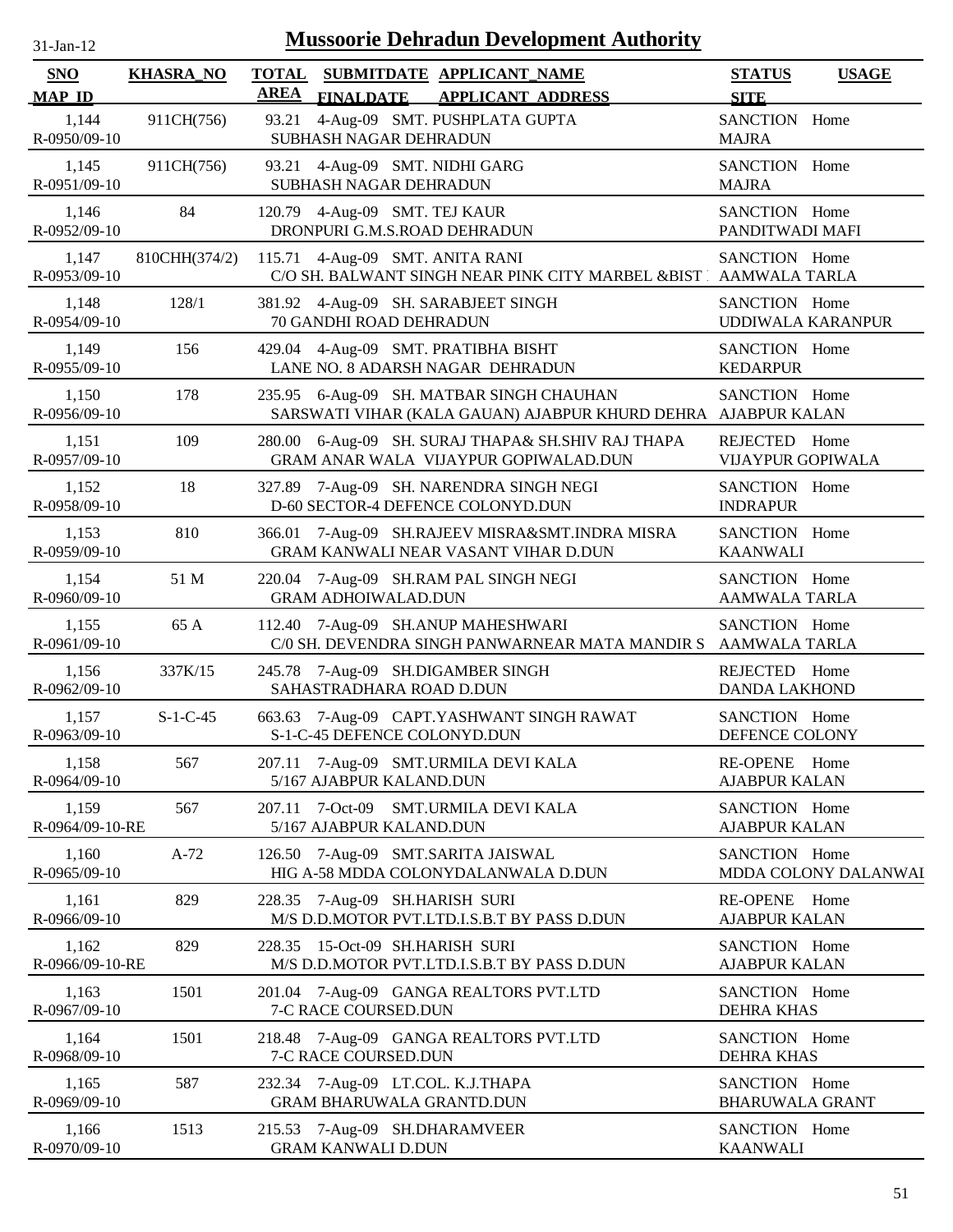| $31-Jan-12$                 | <b>Mussoorie Dehradun Development Authority</b> |                                                                                                                   |                                              |  |  |  |  |  |
|-----------------------------|-------------------------------------------------|-------------------------------------------------------------------------------------------------------------------|----------------------------------------------|--|--|--|--|--|
| <b>SNO</b><br><b>MAP ID</b> | <b>KHASRA_NO</b>                                | SUBMITDATE APPLICANT NAME<br><b>TOTAL</b><br><b>AREA</b><br><b>FINALDATE</b><br><b>APPLICANT ADDRESS</b>          | <b>STATUS</b><br><b>USAGE</b><br><b>SITE</b> |  |  |  |  |  |
| 1,167<br>R-0971/09-10       | $D-12$                                          | 7-Aug-09 SH.ANIL KUMAR PANT&SMT.RENU PANT<br>161.10<br>D-12 DUPLEX HOUSENAVYUG ENCLAVE INDIRA PURAM-III           | SANCTION Home<br><b>INDIRA PURAM COLONY</b>  |  |  |  |  |  |
| 1,168<br>R-0972/09-10       | 189 GH&196<br><b>GH</b>                         | 7-Aug-09 SMT.RENU SHARMA<br>103.16<br>1068 INDIRA NAGAR COLONYD.DUN                                               | SANCTION Home<br>HARBANSWALA (PART)          |  |  |  |  |  |
| 1,169<br>R-0973/09-10       | 222/3                                           | 7-Aug-09 SMT.LAKSHMI DEVI<br>287.31<br>KANAN KUNJ COLONYSAHASTRADHARA ROAD D.DUN                                  | SANCTION Home<br><b>ADOIWALA</b>             |  |  |  |  |  |
| 1,170<br>R-0974/09-10       | 565                                             | 7-Aug-09 SMT.SHEELA BAURAI<br>167.29<br><b>GRAM DHARAMPUR DANDAD.DUN</b>                                          | SANCTION Home<br><b>DHARAMPUR DANDA</b>      |  |  |  |  |  |
| 1,171<br>R-0975/09-10       | 475M                                            | 375.47 10-Aug-09 SH. SHALIGRAM SHAH<br>H.N.P.COLONY AJABPUR KHURD DEHRADUN                                        | SANCTION Home<br><b>AJABPUR KHURD</b>        |  |  |  |  |  |
| 1,172<br>R-0976/09-10       | 150/1                                           | 10-Aug-09 SMT. VANDNA MISHRA<br>125.48<br>W/O SH. G.D.MISHRA, VIDHIYA VIHAR-2 KARGI ROAD DEH                      | SANCTION Home<br><b>PANDITWARI</b>           |  |  |  |  |  |
| 1,173<br>R-0977/09-10       | 1094                                            | 171.50<br>10-Aug-09 SH. KHAJAN SINGH<br>KANWALI DEHRADUN                                                          | SANCTION Home<br><b>KAANWALI</b>             |  |  |  |  |  |
| 1,174<br>R-0978/09-10       | 592                                             | 10-Aug-09 SH. SHAMBHU PRASAD SEMWAL<br>292.61<br>H.N.B. COLONY AJABPUR KHURD DEHRADUN                             | SANCTION Home<br><b>AJABPUR KHURD</b>        |  |  |  |  |  |
| 1,175<br>R-0979/09-10       | 151                                             | 10-Aug-09 SH. DWARIKA PRASAD LAKHERA<br>211.53<br>S-2, A-90 DEFENCE COLONY DEHRADUN                               | REJECTED Home<br><b>SHAH NAGAR</b>           |  |  |  |  |  |
| 1,176<br>R-0980/09-10       | 809                                             | 250.92 10-Aug-09 SH. MAHESH CHAND RAMOLA<br>19-A BHAGIRATHIPURAM T.H.D.C. TEHRI                                   | SANCTION Home<br><b>NATHANPUR</b>            |  |  |  |  |  |
| 1,177<br>R-0981/09-10       | 125                                             | 10-Aug-09 SMT. SARITA RUSIA & SH. LUXMI NARAYA SANCTION Home<br>147.98<br>40 VIJAY COLONY NEW CANTT ROAD DEHRADUN | <b>KARANPUR KHAS</b>                         |  |  |  |  |  |
| 1,178<br>R-0982/09-10       | 43/1                                            | 10-Aug-09 SH.PREM GROVER<br>217.19<br>43/1 MANNU GANJD.DUN                                                        | SANCTION Home<br><b>MANNU GANJ</b>           |  |  |  |  |  |
| 1,179<br>R-0983/09-10       | 480(OLD 442)                                    | 17-Aug-09 SH. SHASHI BALLABH BAHUGUNA<br>234.27<br>120 MANNUGANG PALTAN BAZAR DEHRADUN                            | SANCTION Home<br><b>BADRIPUR</b>             |  |  |  |  |  |
| 1,180<br>R-0984/09-10       | 291M                                            | 213.71 17-Aug-09 SH. KAPIL KUMAR<br>04 GYATRI VIHAR VIJAYPARK EXTENSION DEHRADUN                                  | SANCTION Home<br><b>KAANWALI</b>             |  |  |  |  |  |
| 1,181<br>R-0985/09-10       | 84                                              | 17-Aug-09 SMT.MANPREET KAUR & TEJ KAUR<br>120.79<br>DRONPURI G.M.S.ROAD DEHRADUN                                  | SANCTION Home<br><b>PANDITWARI</b>           |  |  |  |  |  |
| 1,182<br>R-0986/09-10       | 586                                             | 181.44 17-Aug-09 MR. TUFAILAHMAD<br>31/1 E.C.ROAD DEHRADUN                                                        | SANCTION Home<br><b>BHARUWALA GRANT</b>      |  |  |  |  |  |
| 1,183<br>R-0987/09-10       | 30,32                                           | 250.57 17-Aug-09 SH. BHAGBAN DASS SHARMA<br>50/1 SALAWALA DEHRADUN                                                | SANCTION Home                                |  |  |  |  |  |
| 1,184<br>R-0988/09-10       | 44/1                                            | 166.35 17-Aug-09 SH. NARAIN SINGH THAPA<br>C 5/15 TYPE III O F ESTRIT RAIPUR DEHRADUN                             | SANCTION Home<br>AAMWALA TARLA               |  |  |  |  |  |
| 1,185<br>R-0989/09-10       | 181,184                                         | 17-Aug-09 SH. NEERAJ CHURANGU<br>225.50<br>151 INDIRA NAGAR COLONY DEHRADUN                                       | SANCTION Home<br>MITTHI BEHDI (PART)         |  |  |  |  |  |
| 1,186<br>R-0990/09-10       | 591MIN                                          | 164.22 17-Aug-09 SMT LEELA SHARMA(NAUTIYAL)<br>AJABPUR KALAN DEHRADUN                                             | SANCTION Home<br><b>AJABPUR KALAN</b>        |  |  |  |  |  |
| 1,187<br>R-0991/09-10       | 184                                             | 295.47 17-Aug-09 SH. SANJAY KUMAR MATTOO<br>88 INDIRA NAGAR DEHRADUN                                              | SANCTION Home<br>MITTHI BEHDI (PART)         |  |  |  |  |  |
| 1,188<br>$R-0992/09-10$ K)  | 97MIN(NEW98                                     | 149.03 17-Aug-09 SH. ARUN KUMAR<br>T-III-3, HBE SURVEY OF INDIA HATHIBARKALA DEHRADUN                             | SANCTION Home<br><b>SHAH NAGAR</b>           |  |  |  |  |  |
| 1,189<br>R-0993/09-10       | 89                                              | 17-Aug-09 SMT. SARASWATI GUSAIN<br>308.60<br>AJABPUR KHURD DEHRADUN                                               | SANCTION Home<br><b>AJABPUR KHURD</b>        |  |  |  |  |  |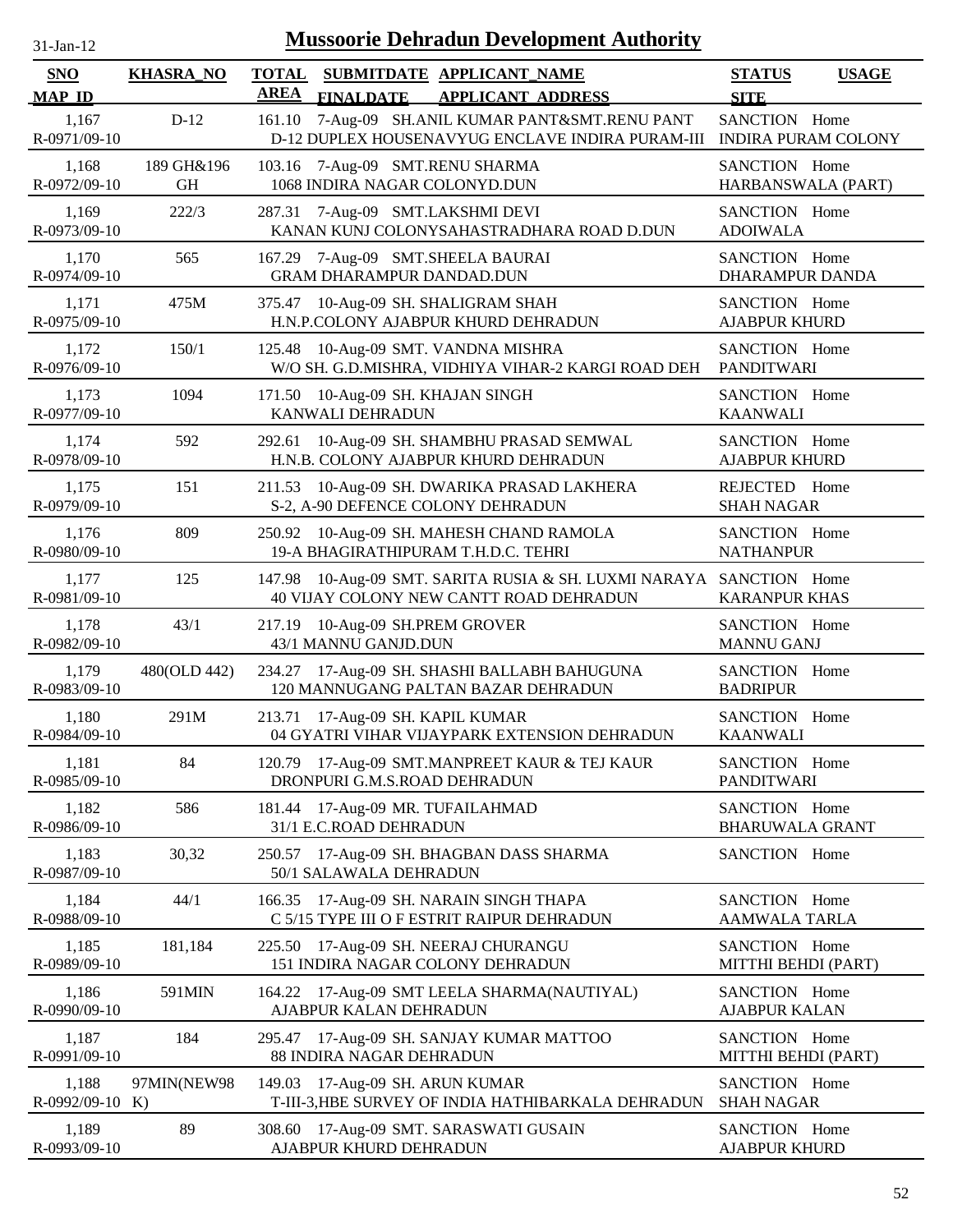| $31$ -Jan-12 |  |
|--------------|--|

| <b>SNO</b><br><b>MAP ID</b> | <b>KHASRA_NO</b> | <b>TOTAL</b><br><b>AREA</b> | <b>FINALDATE</b>                                          | SUBMITDATE APPLICANT_NAME<br><b>APPLICANT ADDRESS</b>                                                          | <b>STATUS</b><br><b>SITE</b>         | <b>USAGE</b>       |
|-----------------------------|------------------|-----------------------------|-----------------------------------------------------------|----------------------------------------------------------------------------------------------------------------|--------------------------------------|--------------------|
| 1,190<br>R-0994/09-10       | 1176             | 299.77                      |                                                           | 17-Aug-09 SH. RAVINDRA SINGH MARYA<br>68 RAM VIHAR BALLUPUR DEHRADUN                                           | SANCTION Home<br><b>GARHI</b>        |                    |
| 1,191<br>R-0995/09-10       | 158M             |                             |                                                           | 230.36 17-Aug-09 SH. AJAY KUMAR JAIN<br>CHAMAN VIHAR NIRANJANPUR MAJRA DEHRADUN                                | SANCTION Home<br><b>NIRANJANPUR</b>  |                    |
| 1,192<br>R-0996/09-10       | 8KA(18MIN)       |                             |                                                           | 90.15 17-Aug-09 SH. ASHWANI KUMAR<br>96 AMBADER COLONY I D.L.ROAD DEHRADUN                                     | SANCTION Home<br><b>KANDOLI</b>      |                    |
| 1,193<br>R-0997/09-10       | 138&139          |                             |                                                           | 209.00 19-Aug-09 DR. N.S.GURU RAJAN<br>77 MOHIT NAGAR LANE NO. 8 G.M.S.ROAD DEHRADUN                           | SANCTION Home<br>HARBANSWALA (PART)  |                    |
| 1,194<br>R-0998/09-10       | 10               | 171.00                      | 19-Aug-09 SMT. SHANTI JOSHI<br>1139/790 BALLUPUR DEHRADUN |                                                                                                                | SANCTION Home<br><b>KAANWALI</b>     |                    |
| 1,195<br>R-0999/09-10       | 272(C)           | 588.90                      | 06 SLIK ROAD F.R.I DEHRADUN                               | 19-Aug-09 SH.MAHIMAN SINGH GARBYAL                                                                             | SANCTION Home<br><b>KAANWALI</b>     |                    |
| 1,196<br>R-1000/09-10       | 97               | 376.39                      |                                                           | 19-Aug-09 SH. RAKESH KUMAR, MUKESH KUMAR, KRIS REJECTED<br>MAA GANGA DAIRY SHAH NAGAR GORAKHPUR DEHRADU        | <b>SHAH NAGAR</b>                    | Home               |
| 1,197<br>R-1001/09-10       | 875GA            |                             |                                                           | 83.64 19-Aug-09 SH. RAMESH KUMAR RANA<br>VILLAGE- TAKO SUNDERPUR SAHARANPUR U.P.                               | SANCTION Home<br><b>SEWALA KALAN</b> |                    |
| 1,198<br>R-1002/09-10       | 6/4              | 75.43                       |                                                           | 19-Aug-09 SMT. PADMA DEWAN<br>C/O MRS. R.BAKSHI, HIM JYOTI SCHOOL SAHASTRADHARAR MUNCIPAL ROAD                 | SANCTION Home                        |                    |
| 1,199<br>R-1003/09-10       | $S-3-C/138$      |                             | 138 DEFENCE COLONY DEHRADUN                               | 665.54 19-Aug-09 SH. AFTAB CHADHA                                                                              | SANCTION Home<br>DEFENCE COLONY      |                    |
| 1,200<br>R-1004/09-10       | 296/1            |                             | <b>4 NEW ROAD D.DUN</b>                                   | 1,144.20 19-Aug-09 SH. SUNIL B. TANEJA                                                                         | SANCTION Home<br><b>ADOIWALA</b>     |                    |
| 1,201<br>R-1005/09-10       |                  |                             | <b>4 NEW ROAD D.DUN</b>                                   | 298/2&299/1&2 1,641.50 19-Aug-09 SH.SUNIL BRIJ KISHORE TANEJA                                                  | SANCTION Home<br><b>ADOIWALA</b>     |                    |
| 1,202<br>R-1006/09-10       | 75               | 80.51                       |                                                           | 19-Aug-09 SH.MANOJ SHARMA&SH.ANUJ SHARMA<br>75 KESHAV ROADLAXMAN CHOWK D.DUN                                   | SANCTION Home<br><b>KESHAV ROAD</b>  |                    |
| 1,203<br>R-1007/09-10       | 417              |                             | 56 DHARAMPURDEHRADUN                                      | 195.73 20-Aug-09 SMT. BHUWANI RAMOLA                                                                           | SANCTION Home<br><b>DHARMPUR</b>     |                    |
| 1,204<br>R-1008/09-10       | 526              |                             |                                                           | 137.32 20-Aug-09 SHRI. ASHOK KUMAR<br>123-A LANE NO. 12MOHIT NEGAR D.DUN                                       | SANCTION Home<br><b>KAANWALI</b>     |                    |
| 1,205<br>R-1009/09-10       | 66               | 492.00                      |                                                           | 20-Aug-09 SH.RAMESH KUMAR AIMA AND SMT.REKH SANCTION Home<br>H.NO. 13 FOREST RESEARCH INSTITUTENEW FOREST D.DU |                                      | SAHASTRADHARA ROAD |
| 1,206<br>R-1010/09-10       | 330              | 350.98                      |                                                           | 20-Aug-09 MR. DINESH CHANDRA GAUR<br>C/O-DR. BUDHIBALLABH PUROHITLANE NO.6 EKTA VIHARI DHORAN KHAS             | SANCTION Home                        |                    |
| 1,207<br>R-1011/09-10       | 342              |                             | 72/1 SHAKTI VIHAR MAJRAD.DUN                              | 157.62 20-Aug-09 SH. SANDEEP SHARMA                                                                            | SANCTION Home<br><b>MAJRA</b>        |                    |
| 1,208<br>R-1012/09-10       | 26               | 83.32                       | P.O.AND VILLAGE- GUJRADAD.DUN                             | 20-Aug-09 SH. NARESH PRAKASH JOSHI                                                                             | SANCTION Home<br><b>ARVIND MARG</b>  |                    |
| 1,209<br>R-1013/09-10       | 51/2             | 199.71                      | 20-Aug-09 SH. S.S.UNIYAL                                  | 19 EKTA VIHAR RANGADWALA PANDITWARI D.DUN                                                                      | SANCTION Home<br><b>PANDITWARI</b>   |                    |
| 1,210<br>R-1014/09-10       | 81/1             | 86.86                       |                                                           | 20-Aug-09 SMT. SAROJNI DEVI<br>33 NIRANJANPUR CHAKKI TOLA G.M.S. ROAD D.DUN                                    | SANCTION Home<br><b>NIRANJANPUR</b>  |                    |
| 1,211<br>R-1015/09-10       | 47               | 152.10                      | 58/47 GOVINDGARH D.DUN                                    | 20-Aug-09 SH.RAJKISHORE BHATNAGAR                                                                              | SANCTION Home<br><b>GOVIND GARH</b>  |                    |
| 1,212<br>R-1016/09-10       | 434 CH           |                             |                                                           | 237.46 20-Aug-09 SH. DEVENDRA KAPOOR AND SH. SURESH S SANCTION Home<br>I M A TELEPHONE EXCHANGEPREMNAGAR D.DUN | <b>KOHLUPANI</b>                     |                    |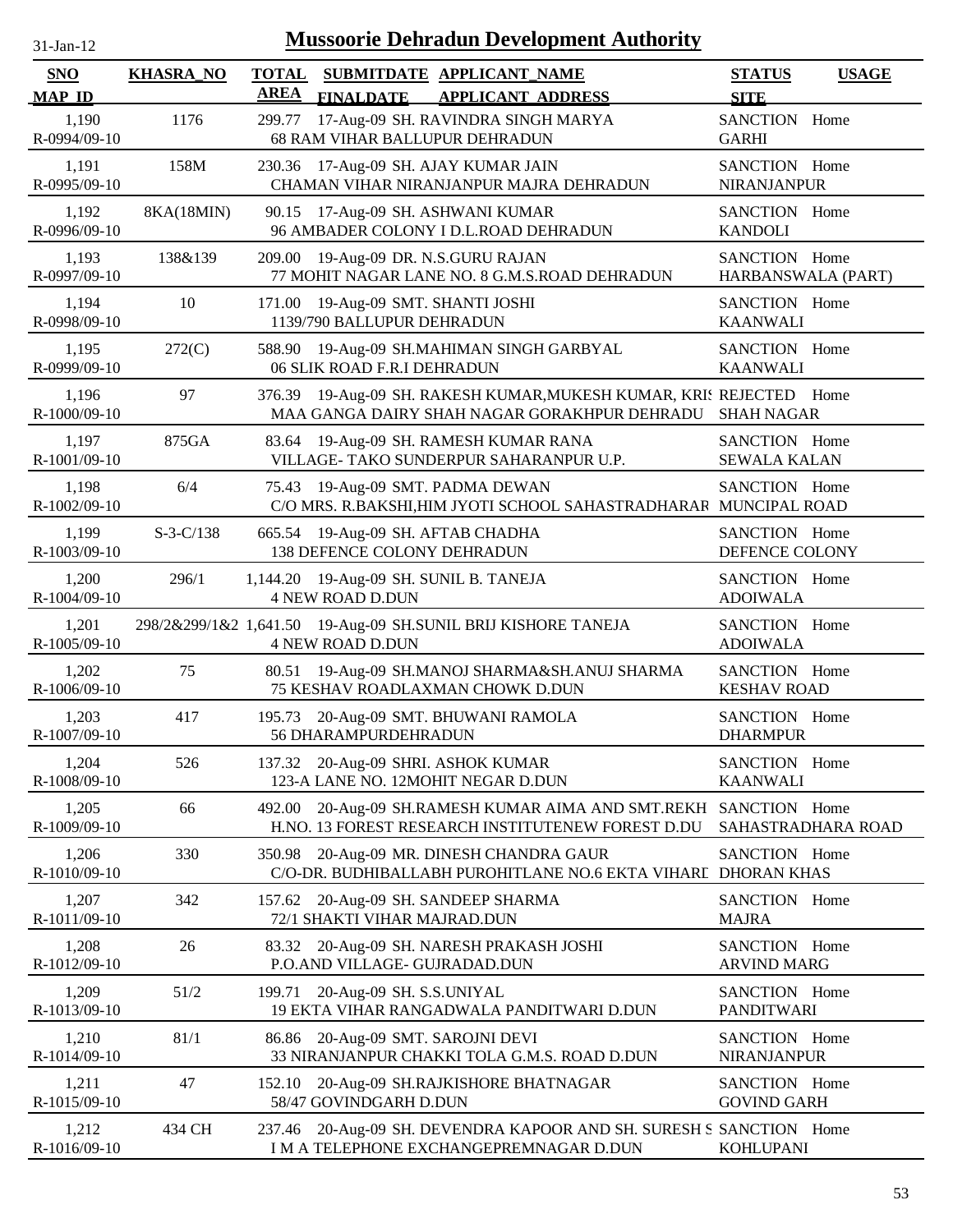| <b>SNO</b>               | <b>KHASRA_NO</b>             | <b>TOTAL</b> |                                                                     | SUBMITDATE APPLICANT NAME                                                                             | <b>STATUS</b>                         | <b>USAGE</b>       |
|--------------------------|------------------------------|--------------|---------------------------------------------------------------------|-------------------------------------------------------------------------------------------------------|---------------------------------------|--------------------|
| <u>MAP ID</u>            |                              | <b>AREA</b>  | <b>FINALDATE</b>                                                    | <b>APPLICANT ADDRESS</b>                                                                              | <b>SITE</b>                           |                    |
| 1,213<br>R-1017/09-10    | 380, 381, 382, 38416, 830.00 |              |                                                                     | 20-Aug-09 M/S LAKSHMI VATIKA LTD.<br>NARAYAN MANZIL 23 BARAKHAMBAROAD CAUNNAGHT P KEDARPUR            | <b>REJECTED</b>                       | Group Housing      |
| 1,214<br>R-1018/09-10    | 95/10                        |              |                                                                     | 172.33 20-Aug-09 SH.P.N. GULATI&SMT.PREETI GULATI<br>27 A VAN VIHARNEAR ONGC HOSPITAL BALLUPUR D.DUN  | SANCTION Home<br><b>KAANWALI</b>      |                    |
| 1,215<br>R-1019/09-10    | $84/5 - 1$                   |              | 84/5-1 GURU ROAD D.DUN                                              | 176.36 20-Aug-09 SH.MEHAR CHAND SHARMA                                                                | SANCTION Home<br><b>GURU ROAD</b>     |                    |
| 1,216<br>R-1020/09-10    | 25                           |              | 264.42 22-Aug-09 SMT. SURJEET KAUR<br>SEC. 9 KOTHI NO. 16CHANDIGARH |                                                                                                       | SANCTION Home<br><b>DHAKPATTI</b>     |                    |
| 1,217<br>R-1021/09-10    | 93 AND 94                    |              |                                                                     | 214.80 22-Aug-09 SARDAR SUKHVINDER SINGH<br>6-B MATHURA ROAD JANAKPURA BHANGAL NEW DELHI              | SANCTION Home<br><b>DHAKPATTI</b>     |                    |
| 1,218<br>R-1022/09-10    | 61                           |              | SHASTRADHRA ROAD D.DUN                                              | 497.74 22-Aug-09 MRS.NINGREIRUM LONGVAH                                                               | SANCTION Home                         | SAHASTRADHARA ROAD |
| 1,219<br>R-1023/09-10    | 25                           |              | 553.55 22-Aug-09 DR. SHASHI SHAKLNI                                 | R/O DOCTORS COLONYDOON HOSPITAL D.DUN                                                                 | SANCTION Home<br><b>NATHANPUR</b>     |                    |
| 1,220<br>R-1024/09-10    | 199                          | 168.37       | 22-Aug-09 SH. V.P.NAUTIYAL<br>VILL. JOGIWALA D.DUN                  |                                                                                                       | SANCTION Home<br><b>NATHANPUR</b>     |                    |
| 1,221<br>R-1025/09-10    | 885                          |              | <b>GRAM LADPUR D.DUN</b>                                            | 170.68 22-Aug-09 SH.KAMAL KISHORE BADONI                                                              | SANCTION Home<br><b>NATHANPUR</b>     |                    |
| 1,222<br>R-1026/09-10    | 14                           |              | B.N0-23 TRAVOR ROAD F.R.I. D.DUN                                    | 498.20 24-Aug-09 SH.ARVIND KUMAR RANA&SMT.ANJU RAN SANCTION Home                                      |                                       | SAHASTRADHARA ROAD |
| 1,223<br>R-1026/09-10-RE | 14                           |              | B.N0-23 TRAVOR ROAD F.R.I. D.DUN                                    | 498.20 31-Jul-10 SH.ARVIND KUMAR RANA&SMT.ANJU RAN SANCTION Home                                      |                                       | SAHASTRADHARA ROAD |
| 1,224<br>R-1027/09-10    | $S-3-C-75$                   |              |                                                                     | 667.58 24-Aug-09 SMT.RANJANA MAMGAIN<br>235- VIVEK VIHARPOCKET-1 G.M.S. ROAD D.DUN                    | SANCTION Home<br><b>SHAH NAGAR</b>    |                    |
| 1,225<br>R-1028/09-10    | 1017 KHA                     |              | 186.38 24-Aug-09 SMT.SUSHILA DEVI                                   | GRAM NATHANPURP.0.-NEHRU GRAM D.DUN                                                                   | SANCTION Home<br><b>NATHANPUR</b>     |                    |
| 1,226<br>R-1029/09-10    | 55                           |              |                                                                     | 491.86 24-Aug-09 SH.ANIL KUMAR HOODA<br>F-236 DELHI ROAD MODEL TOWN OPP-UNIVERSITY MARKE SHASTRADHARA | SANCTION Home                         |                    |
| 1,227<br>R-1030/09-10    | 145                          |              |                                                                     | 241.54 24-Aug-09 SMT.PINGLA DEVI KAINTURA<br>H.N0-172 MATA MANDIR MARGAJABPUR KALAN D.DUN             | SANCTION Home<br><b>AJABPUR KHURD</b> |                    |
| 1,228<br>R-1031/09-10    | 24                           |              | 37-A E.C.ROAD DEHRADUN                                              | 351.16 24-Aug-09 SH. RAJVEER SINGH CHAUHAN                                                            | SANCTION Home<br>PRITAM ROAD          |                    |
| 1,229<br>R-1032/09-10    | 16MIN                        |              | 396.00 24-Aug-09 SH.B.S.SAJWAN                                      | 143, VANASTHALI BALLUPUR DEHRADUN                                                                     | SANCTION Home<br><b>KAULAGARH</b>     |                    |
| 1,230<br>R-1033/09-10    | 1521                         |              | 124.45 24-Aug-09 SH.V.M.SHARMA                                      | V.&P. KANWALI G.M.S.ROAD DEHRADUN                                                                     | SANCTION Home<br><b>KAANWALI</b>      |                    |
| 1,231<br>R-1034/09-10    | 51GA                         |              | 33DEV LOK COLONY DEHRADUN                                           | 119.78 24-Aug-09 SH. RAKESH MALIK & SMT. ANJU MALIK                                                   | SANCTION Home<br><b>PITHUWALA</b>     |                    |
| 1,232<br>R-1035/09-10    | 507                          | 355.64       |                                                                     | 24-Aug-09 SH. MATBAR SINGH BHANDARI<br>B-23 JAL NIGAM COLONY INDRANAGAR DEHRADUN                      | SANCTION Home<br><b>DHORAN KHAS</b>   |                    |
| 1,233<br>R-1036/09-10    | 160MIN                       |              |                                                                     | 83.84 24-Aug-09 SMT. SUSHILA SHARMA<br>94 VIYOM PRASTH G.M.S.ROAD DEHRADUN                            | SANCTION Home<br><b>PANDITWARI</b>    |                    |
| 1,234<br>R-1037/09-10    | 117OLD                       |              | 364.98 24-Aug-09 SH. PREM SINGH<br>117/212SALAWALA DEHRADUN         |                                                                                                       | SANCTION Home<br><b>SALAWALA</b>      |                    |
| 1,235                    | 198                          |              |                                                                     | 282.78 24-Aug-09 SH. MUKESH BHATNAGAR                                                                 | SANCTION Home                         |                    |

45 DHARMPUR MATA MANDIR ROAD DEHRADUN

31-Jan-12 **Mussoorie Dehradun Development Authority**

R-1038/09-10

DHARMPUR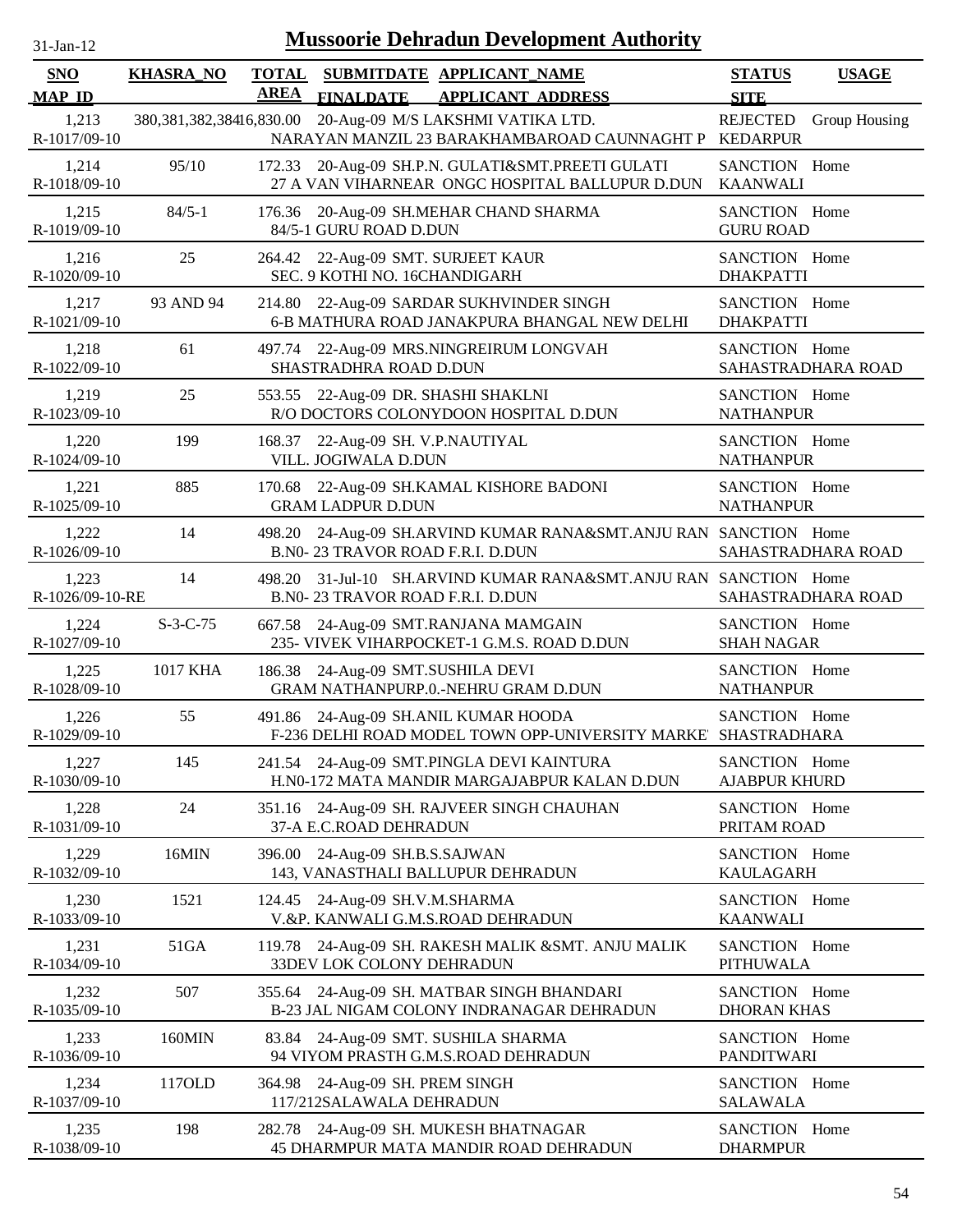| $31$ -Jan-12                | <b>Mussoorie Dehradun Development Authority</b> |                                                                                                          |                                              |  |  |  |  |  |
|-----------------------------|-------------------------------------------------|----------------------------------------------------------------------------------------------------------|----------------------------------------------|--|--|--|--|--|
| <b>SNO</b><br><b>MAP ID</b> | <b>KHASRA_NO</b>                                | <b>TOTAL</b><br>SUBMITDATE APPLICANT_NAME<br><b>AREA</b><br><b>FINALDATE</b><br><b>APPLICANT ADDRESS</b> | <b>STATUS</b><br><b>USAGE</b><br><b>SITE</b> |  |  |  |  |  |
| 1,236<br>R-1039/09-10       | 47M                                             | 24-Aug-09 SH. RAM KISHORE GHILDIYAL<br>222.97<br>SASHTRI NAGAR HARIDWAR ROAD DEHRADUN                    | SANCTION Home<br><b>AJABPUR KALAN</b>        |  |  |  |  |  |
| 1,237<br>R-1040/09-10       | 243/1                                           | 365.86 24-Aug-09 SH. SURENDRA SINGH RAWAT<br>09 NEHRU ENCLAVE G.M.S.ROAD BALLUPUR DEHRADUN               | SANCTION Home<br><b>KAANWALI</b>             |  |  |  |  |  |
| 1,238<br>R-1041/09-10       | 431MIN                                          | 388.47 24-Aug-09 SH. VINESH KUMAR<br>GANGOTRI VIHAR SEWLAKALAN MAJRA DEHRADUN                            | SANCTION Home<br><b>SEWALA KALAN</b>         |  |  |  |  |  |
| 1,239<br>R-1042/09-10       | 05                                              | 24-Aug-09 SH. SATVINDER SINGH CHAWLA<br>109.41<br>C/O SH. SURAJ SINGH , 19/26 BAKRALWALA DEHRADUN        | SANCTION Home<br><b>UGGAR ROAD</b>           |  |  |  |  |  |
| 1,240<br>R-1043/09-10       | 817&818                                         | 80.74 24-Aug-09 SMT. NEELAM GARG<br>102 BALLU PUR ROAD DEHRADUN                                          | SANCTION Home<br><b>KESHAV ROAD</b>          |  |  |  |  |  |
| 1,241<br>R-1044/09-10       | 153MIN                                          | 26-Aug-09 SH.MAKAN SINGH RAOTHAN<br>223.10<br>144/6 NESHVILLA ROAD DEHRADUN                              | SANCTION Home<br><b>AJABPUR KALAN</b>        |  |  |  |  |  |
| 1,242<br>R-1045/09-10       | 75.0                                            | 99.30<br>26-Aug-09 COM. AAMOD CHAUDHRY<br>68/1 SUBHASH ROAD DEHRADUN                                     | REJECTED Home<br><b>SUBHASH ROAD</b>         |  |  |  |  |  |
| 1,243<br>R-1046/09-10       | 61(OLD 54)                                      | 167.78 26-Aug-09 SMT. TARAWATI TYAGI<br>61 RAJA ROAD NEAR GEETA BHAWAN DEHRADUN                          | SANCTION Home<br><b>RAJA ROAD</b>            |  |  |  |  |  |
| 1,244<br>R-1047/09-10       | 290                                             | 26-Aug-09 SH.B.S.NEGI<br>241.49<br>290 CHUNNA BHATTAPREM PUR MAFI KAULAGARH D.DUN                        | SANCTION Home<br>PREMPUR MAFI (PART)         |  |  |  |  |  |
| 1,245<br>R-1048/09-10       | 1181                                            | 26-Aug-09 SH.SHYAM PRASAD DOBRIYAL<br>278.81<br>20 VAN VIHAR BALLUPURD.DUN                               | SANCTION Home<br><b>GARHI</b>                |  |  |  |  |  |
| 1,246<br>R-1049/09-10       | 350                                             | 148.72 26-Aug-09 SH.YASHWANT SINGH PANWAR<br>C/0 TYPE II/6 URJA BHAWANCOMPLEX BALLIWALA CHOW             | SANCTION Home<br><b>AJABPUR KHURD</b>        |  |  |  |  |  |
| 1,247<br>R-1050/09-10       | 1091                                            | 66.96 26-Aug-09 SH.SITA RAM<br>T-54-C UPPER RAILWAYCOLONY D.DUN                                          | SANCTION Home<br><b>KAANWALI</b>             |  |  |  |  |  |
| 1,248<br>R-1051/09-10       | 577                                             | 154.16 26-Aug-09 SH.NIRANJAN PRASAD<br>VILL- SOLTA PATTI- SIRPURDISTT- CHAMOLI GARHWAL                   | SANCTION Home<br>DHARAMPUR DANDA             |  |  |  |  |  |
| 1,249<br>R-1052/09-10       | 137/4                                           | 402.51 26-Aug-09 SH.KULDEEP SINGH<br>137/4 KHURBHURA MOHALLAD.DUN                                        | SANCTION Home<br>KHURBURA MOHALLA            |  |  |  |  |  |
| 1,250<br>R-1053/09-10       | 147                                             | 237.82 26-Aug-09 SH.AMAR SINGH RANA<br>143 SALAWALA D.DUN                                                | SANCTION Home                                |  |  |  |  |  |
| 1,251<br>R-1054/09-10       | 1093                                            | 26-Aug-09 SH. JITENDER KUMAR<br>136.61<br>272 VIJAY PARK EXT.LANE-N0-13 D.DUN                            | SANCTION Home<br><b>KAANWALI</b>             |  |  |  |  |  |
| 1,252<br>R-1055/09-10       | 366                                             | 26-Aug-09 SH.SANJAY NAUTIYAL&SH.RAVINDRA CHA SANCTION Home<br>285.34<br><b>BANJARA WALA D.DUN</b>        | <b>AJABPUR KHURD</b>                         |  |  |  |  |  |
| 1,253<br>R-1056/09-10       | $8\,$                                           | 26-Aug-09 SH.ATUL, SINGHAL&SH.ANIL SINGHAL<br>55.50<br>5 NEW FRIENDS COLONYD.DUN                         | SANCTION Home<br><b>NATHANPUR</b>            |  |  |  |  |  |
| 1,254<br>R-1057/09-10       | 278                                             | 26-Aug-09 SH. KAPIL MARWAH<br>220.00<br>8/23 MOHINI ROADD.DUN                                            | SANCTION Home<br>PITTHUWALA                  |  |  |  |  |  |
| 1,255<br>R-1058/09-10       | 84                                              | 26-Aug-09 SMT.TEJ KAUR<br>120.79<br>DRON PURI G.M.S ROADKANWALI D.DUN                                    | SANCTION Home<br>PANDITWADI MAFI             |  |  |  |  |  |
| 1,256<br>R-1059/09-10       | 226                                             | 26-Aug-09 SMT. TRILOCHAN ARORA&SH.BIRENDRA S<br>113.49<br>429 INDIRA NAGAR COLONYD.DUN                   | SANCTION Home<br><b>NIRANJANPUR</b>          |  |  |  |  |  |
| 1,257<br>R-1060/09-10       | 159/1                                           | 183.86  26-Aug-09 SH.RAJEEV SHARMA&SMT.ANITA SHARMA SANCTION  Home<br><b>35 KANWALI ROADD.DUN</b>        | PANDITWADI MAFI                              |  |  |  |  |  |
| 1,258<br>R-1061/09-10       | 167                                             | 131.33 26-Aug-09 SH.SUNIL KUMAR<br>226 AMBEDKAR NAGARBLOCK-I D.L.ROAD D.DUN                              | <b>RE-OPENE</b><br>Home<br><b>ADOIWALA</b>   |  |  |  |  |  |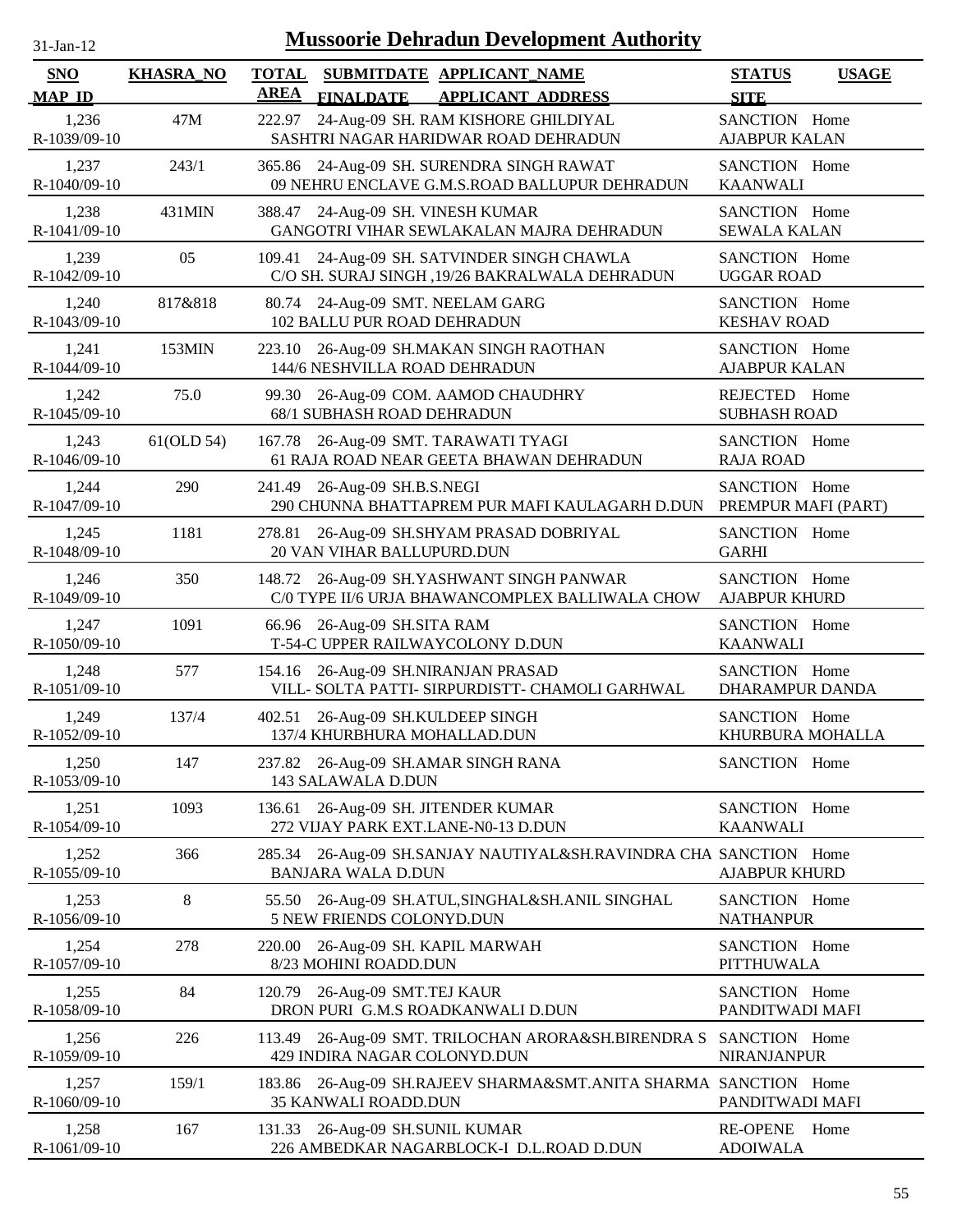| $31-Jan-12$                 | <b>Mussoorie Dehradun Development Authority</b> |                             |                                                                                                                                       |                                      |              |  |  |  |
|-----------------------------|-------------------------------------------------|-----------------------------|---------------------------------------------------------------------------------------------------------------------------------------|--------------------------------------|--------------|--|--|--|
| <b>SNO</b><br><b>MAP ID</b> | <b>KHASRA_NO</b>                                | <b>TOTAL</b><br><b>AREA</b> | SUBMITDATE APPLICANT NAME<br><b>FINALDATE</b><br><b>APPLICANT ADDRESS</b>                                                             | <b>STATUS</b><br><b>SITE</b>         | <b>USAGE</b> |  |  |  |
| 1,259<br>R-1061/09-10-RE    | 167                                             | 131.33                      | 3-Nov-09 SH.SUNIL KUMAR<br>226 AMBEDKAR NAGARBLOCK-I D.L.ROAD D.DUN                                                                   | SANCTION Home<br><b>ADOIWALA</b>     |              |  |  |  |
| 1,260<br>R-1062/09-10       | 1521                                            | 171.68                      | 26-Aug-09 SH. MAYANK SUNDRIYAL<br>C/0 SH. BRIJ MOHAN SHARMAVILL&P.0- KANWALI G.M.S RC KAANWALI                                        | SANCTION Home                        |              |  |  |  |
| 1,261<br>R-1062/09-10-RE    | 1521                                            | 171.68                      | 30-Jun-10 SH. MAYANK SUNDRIYAL<br>C/0 SH. BRIJ MOHAN SHARMAVILL&P.0- KANWALI G.M.S RC KAANWALI                                        | SANCTION Home                        |              |  |  |  |
| 1,262<br>R-1063/09-10       | 25 KHA                                          |                             | 619.95 26-Aug-09 SH. GURVINDER SINGH<br><b>GRAM KISHANPUR D.DUN</b>                                                                   | SANCTION Home<br><b>KISHANPUR</b>    |              |  |  |  |
| 1,263<br>R-1064/09-10       | 77                                              | 318.03                      | 26-Aug-09 SMT.MANJU RANI SHARMA<br>77 ARYA NAGARBLOCK-II D.DUN                                                                        | SANCTION Home<br><b>ARYA NAGAR</b>   |              |  |  |  |
| 1,264<br>R-1065/09-10       | 173                                             |                             | 1,500.00 26-Aug-09 M/S NEW LIFE CENTRE<br>173 RAJPUR ROADD.DUN                                                                        | SANCTION Home<br><b>KISHANPUR</b>    |              |  |  |  |
| 1,265<br>R-1066/09-10       | 1KH(OLD 1/1)                                    | 238.47                      | 28-Aug-09 SH. SANJAY SINGH BIST<br>08 SHALIN ENCLAVE JOGGIWALA DEHRADUN                                                               | SANCTION Home<br>LADPUR (PART)       |              |  |  |  |
| 1,266<br>R-1067/09-10       | 591                                             |                             | 182.94 28-Aug-09 SMT. SUDHA TODRIYA<br>C/O SH.P.GAIROLA ,135/E SAKET COLONY AJABPURKALAN   AJABPUR KALAN                              | SANCTION Home                        |              |  |  |  |
| 1,267<br>R-1068/09-10       | 1547D                                           |                             | 113.72 28-Aug-09 SMT. VINEETA MAINI<br>SINGHAL MANDII KARGI ROAD NEAR KARGI CHOWK DEHR DEHRA KHAS                                     | SANCTION Home                        |              |  |  |  |
| 1,268<br>R-1069/09-10       | 1565&1566                                       |                             | 165.76 28-Aug-09 SMT. ANITA MISHRA<br>L.N.-7,H.N.-110 KESHAV VIHAR G.M.S.ROAD DEHRADUN                                                | SANCTION Home<br><b>KAANWALI</b>     |              |  |  |  |
| 1,269<br>R-1070/09-10       | 75                                              | 498.61                      | 28-Aug-09 SMT. SHUBHRA PANDE W/O SH. ASHISH PA SANCTION Home<br>21/402 EAST END APT. MAYUR VIHAR PHASE-I ENCLAVEDE SAHASTRADHARA ROAD |                                      |              |  |  |  |
| 1,270<br>R-1071/09-10       | 12                                              | 162.10                      | 28-Aug-09 DR. RAM KUMAR JINDAL<br>64 JHANDA MOHLLA DEHRADUN                                                                           | SANCTION Home<br><b>LAXMAN CHOWK</b> |              |  |  |  |
| 1,271<br>R-1072/09-10       | 1030MIN                                         | 130.00                      | 28-Aug-09 SH. AMIT MALHOTRA & SANJEEV MALHOTI SANCTION Home<br><b>147 PALTAN BAZAR DEHRADUN</b>                                       | <b>GARHI</b>                         |              |  |  |  |
| 1,272<br>R-1073/09-10       | 125/2, 126                                      |                             | 252.53 28-Aug-09 DR. RENU W/O SH. RAJESH KUMAR TRIPAT SANCTION Home<br>11 ARYA NAGAR BLOCK-II DEHRADUN                                | <b>ADOIWALA</b>                      |              |  |  |  |
| 1,273<br>R-1074/09-10       | 1262                                            | 213.46                      | 28-Aug-09 SH. RAJEEV BATTA<br>121/1 CHAMAN VIHAR DEHRADUN                                                                             | SANCTION Home<br><b>KAANWALI</b>     |              |  |  |  |
| 1,274<br>R-1075/09-10       | 348                                             | 117.05                      | 28-Aug-09 SH. HIRENDRA SINGH GAHLOT<br>H.N. 348, BLAOCK NO-1 ONKAR ROADDEHRADUN                                                       | SANCTION Home<br>CHUKKHUWALA         |              |  |  |  |
| 1,275<br>R-1076/09-10       | 234KH                                           | 295.45                      | 28-Aug-09 SMT. MADHU NAUTIYAL<br>VILLAGE-TILOTH UTTARKASHI                                                                            | SANCTION Home<br>MOHKAMPUR KHURD     |              |  |  |  |
| 1,276<br>R-1077/09-10       | 598                                             | 125.80                      | 28-Aug-09 SH. VINESH KUMAR SHARMA<br>3/23 RAVINDRA PURI NEW CANTT ROAD DEHRADUN                                                       | SANCTION Home<br>NEW CANT ROAD       |              |  |  |  |
| 1,277<br>R-1078/09-10       | 9/4/6                                           | 124.37                      | 28-Aug-09 SMT. SAMRISTHA VERMA, DR.NANDINI VE<br>9/4/6 RAJEEV GANDHI MARG BLOCKI E.C.ROAD DEHRADU                                     | SANCTION Home<br>E.C.ROAD            |              |  |  |  |
| 1,278<br>R-1079/09-10       | 11                                              |                             | 90.05 29-Aug-09 SH. ATTAR SINGH<br><b>11 BAKRALWALA DEHRADUN</b>                                                                      | SANCTION Home<br><b>BAAKRALWALA</b>  |              |  |  |  |
| 1,279<br>R-1080/09-10       | 1340/2                                          | 91.11                       | 29-Aug-09 SMT. SHRUTI RAI<br><b>48BALLUPUR DEHRADUN</b>                                                                               | SANCTION Home<br><b>KAANWALI</b>     |              |  |  |  |
| 1,280<br>R-1081/09-10       | 159MIN                                          |                             | 70.55 29-Aug-09 SMT. URMILA UPADHYAY & SH. SIDHNATH SANCTION Home<br>KAULAGARH DEHRADUN                                               | <b>KAULAGARH</b>                     |              |  |  |  |
| 1,281<br>R-1082/09-10       | 1340/2                                          | 91.66                       | 29-Aug-09 SH. SANJAY SURI<br>48 G.M.S ROAD DEHRADUN                                                                                   | SANCTION Home<br><b>KAANWALI</b>     |              |  |  |  |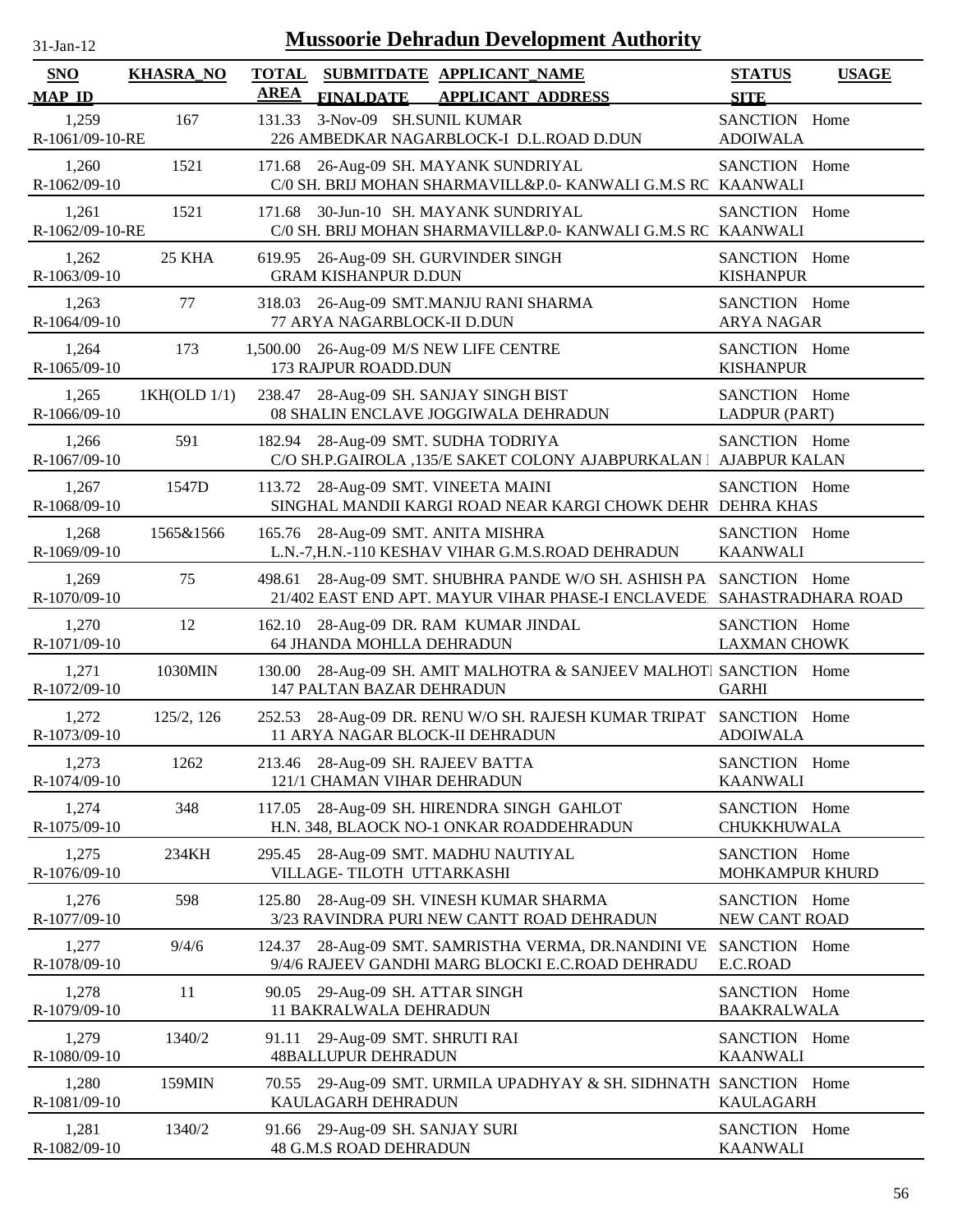| <b>Mussoorie Dehradun Development Authority</b><br>$31$ -Jan-12 |                   |                                                                                                              |                                              |  |  |  |
|-----------------------------------------------------------------|-------------------|--------------------------------------------------------------------------------------------------------------|----------------------------------------------|--|--|--|
| <b>SNO</b><br><b>MAP ID</b>                                     | <b>KHASRA_NO</b>  | <b>TOTAL</b><br>SUBMITDATE APPLICANT_NAME<br><b>AREA</b><br><b>APPLICANT ADDRESS</b><br><b>FINALDATE</b>     | <b>STATUS</b><br><b>USAGE</b><br><b>SITE</b> |  |  |  |
| 1,282<br>R-1083/09-10                                           | 858               | 29-Aug-09 SH. LOKMANI BHATT<br>210.78<br>AJABPURKALAN DEHRADUN                                               | SANCTION Home<br><b>AJABPUR KALAN</b>        |  |  |  |
| 1,283<br>R-1084/09-10                                           | 312               | 297.17<br>29-Aug-09 SMT. KASTURI DEVI<br>152/1/2 RAJPUR ROAD JAKHAN DEHRADUN                                 | SANCTION Home<br><b>JAKHAN</b>               |  |  |  |
| 1,284<br>R-1085/09-10                                           | 802&803           | 116.44 29-Aug-09 SMT.CHANDRA DEVI<br>SUBHASH NAGAR CEEMENT TOWN DEHRADUN                                     | SANCTION Home<br><b>MAJRA</b>                |  |  |  |
| 1,285<br>R-1086/09-10                                           | 358               | 29-Aug-09 SMT. MANJU SHARMA<br>173.33<br>NEHRU GRAM LOWER DEHRADUN                                           | SANCTION Home<br><b>AAMWALA TARLA</b>        |  |  |  |
| 1,286<br>R-1087/09-10                                           | 352KA             | 167.28 29-Aug-09 LT.COL.GAUTAM VERMA<br>17/1 PRAKASH NAGAR DEHRADUN                                          | SANCTION Home<br><b>SEWALA KALAN</b>         |  |  |  |
| 1,287<br>R-1088/09-10                                           | 1341&1342         | 296.71<br>29-Aug-09 SH. VIJAY PRAKASH GAIROLA<br>GARHWAL COLONY P.O.KANWALI DEHRADUN                         | SANCTION Home<br><b>KAANWALI</b>             |  |  |  |
| 1,288<br>R-1089/09-10                                           | 221               | 117.12 29-Aug-09 SH. YOGESH CHAND BELWAL<br>NEAR AIRPORT JOLLY GRANT BHANIYAWALA DEHRADUN                    | SANCTION Home<br><b>AJABPUR KALAN</b>        |  |  |  |
| 1,289<br>R-1090/09-10                                           | 63&64             | 31-Aug-09 SH. SUKHPAL SINGH BAJWA, RAJPAL SING<br>714.47<br>R-25 B. WINDSOR COURT DLF PHASE-4 GURGAON-122002 | SANCTION Home<br><b>BHANDAR GAON</b>         |  |  |  |
| 1,290<br>R-1091/09-10                                           | 43                | 31-Aug-09 SH. PURAN SINGH SAJWAN<br>292.75<br>AJABPUR KALAN DEHRADUN                                         | SANCTION Home<br><b>CHAK AJABPUR KALAN</b>   |  |  |  |
| 1,291<br>R-1092/09-10                                           | 53                | 31-Aug-09 SH. NARAIN AVINASHI SHARMA<br>299.02<br>53/2 E.C.ROAD DEHRADUN                                     | SANCTION Home<br>E.C.ROAD                    |  |  |  |
| 1,292<br>R-1093/09-10                                           | 183KA             | 31-Aug-09 SH. NEERAJ PURI<br>157.81<br>16- EKTA AVENUE RAJPUR ROAD DEHRADUN                                  | SANCTION Home<br><b>ADOIWALA</b>             |  |  |  |
| 1,293<br>R-1093/09-10-RE                                        | 183KA             | 15-Oct-09 SH. NEERAJ PURI<br>157.81<br>16- EKTA AVENUE RAJPUR ROAD DEHRADUN                                  | SANCTION Home<br><b>ADOIWALA</b>             |  |  |  |
| 1,294<br>R-1094/09-10                                           | 153M(NEW<br>1189) | 213.97 31-Aug-09 SH. AALAM SINGH BIST<br>AJABPURKALAN DEHRADUN                                               | SANCTION Home<br><b>AJABPUR KALAN</b>        |  |  |  |
| 1,295<br>R-1095/09-10                                           | 206               | 131.00 31-Aug-09 SH. DHIRENDRA BAHUGUNA<br>LANE-LA PRAGATI VIHAR DHARAMPUR DEHRADUN                          | SANCTION Home<br><b>AJABPUR KALAN</b>        |  |  |  |
| 1,296<br>R-1096/09-10                                           | 45                | 95.05 31-Aug-09 SH. MOHAN LAL<br>MUNICIPAL NO. 45 RACE COURSE DEHRADUN                                       | SANCTION Home<br><b>RACE COURSE</b>          |  |  |  |
| 1,297<br>R-1097/09-10                                           | 369/2             | 168.94<br>31-Aug-09 SH. GAUTAM MALHOTRA &SMT. MEENAKS SANCTION Home<br>150 PANDITWARI BALLUPURDEHRADUN       | <b>KAANWALI</b>                              |  |  |  |
| 1,298<br>R-1098/09-10                                           | 1547/2M           | 31-Aug-09 SH. SUBODH CHANDRA GUPTA<br>98.23<br>63 T.H.D.C.COLONY DEHRA KHAS DEHRADUN                         | SANCTION Home<br><b>KAANWALI</b>             |  |  |  |
| 1,299<br>R-1099/09-10                                           | 1018              | 31-Aug-09 SH. SURAJ BHAN SHARMA & OTHERS<br>161.75<br>C/O ANIL KUMAR SHARMA , 41/4 PRAKASH VIHAR DEHRADU     | SANCTION Home<br><b>NATTHANPUR</b>           |  |  |  |
| 1,300<br>R-1100/09-10                                           | 443(OLD 163/2)    | 248.00 31-Aug-09 SH. SUMIT SINGH<br>04 DARSHANI GATE DEHRADUN                                                | SANCTION Home<br><b>RACE COURSE</b>          |  |  |  |
| 1,301<br>R-1101/09-10                                           | 311               | 31-Aug-09 SH. DHIRENDRA SINGH PUNDIR<br>382.09<br>82 PRAKASH VIHAR LANE NO. 5 DHARAMPUR DEHRADUN             | SANCTION Home<br><b>AJABPUR KALAN</b>        |  |  |  |
| 1,302<br>R-1102/09-10                                           | 743(OLD<br>735KA) | 31-Aug-09 SH. MUSADILAL SEMWAL<br>108.59<br>OGGAL MAJRA DEHRADUN                                             | SANCTION Home<br><b>SEWALA KALAN</b>         |  |  |  |
| 1,303<br>R-1103/09-10                                           | 27/23             | 31-Aug-09 SH.VIRENDRA KUMAR SINGHAL<br>128.24<br>33/33 MAN SINGH WALA DEHRADUN                               | SANCTION Home<br><b>ARYA NAGAR</b>           |  |  |  |
| 1,304<br>R-1104/09-10                                           | 408MIN            | 31-Aug-09 SH. DHIRENDRA KUMAR SEMWAL<br>289.95<br>275/1-3 DHARAMPUR DEHRADUN                                 | SANCTION Home<br><b>AJABPUR KALAN</b>        |  |  |  |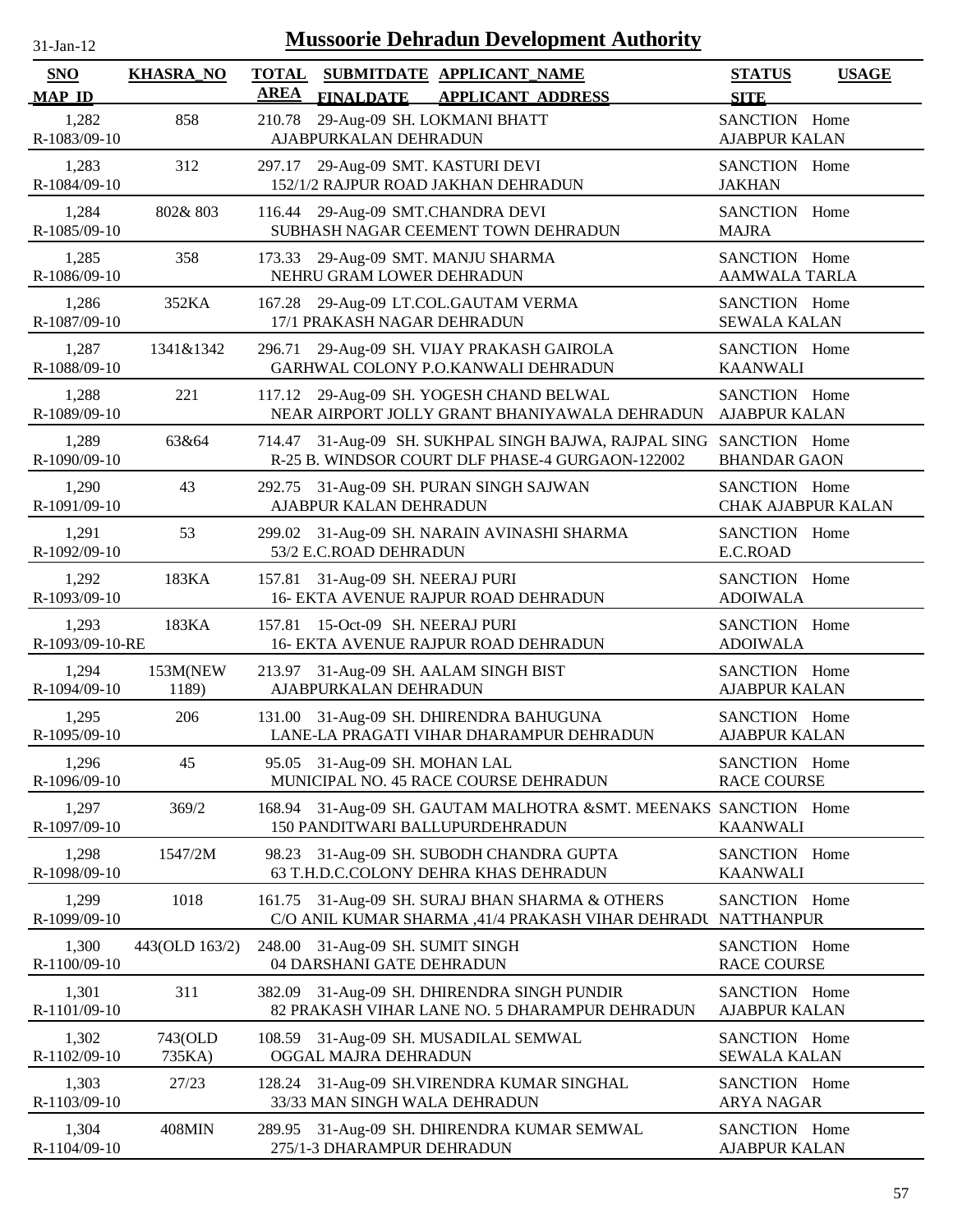| $31$ -Jan-12                |                  |                             | <b>Mussoorie Dehradun Development Authority</b>                                                         |                                          |                       |
|-----------------------------|------------------|-----------------------------|---------------------------------------------------------------------------------------------------------|------------------------------------------|-----------------------|
| <b>SNO</b><br><b>MAP ID</b> | <b>KHASRA_NO</b> | <b>TOTAL</b><br><b>AREA</b> | SUBMITDATE APPLICANT_NAME<br><b>FINALDATE</b><br><b>APPLICANT ADDRESS</b>                               | <b>STATUS</b><br><b>SITE</b>             | <b>USAGE</b>          |
| 1,305<br>R-1105/09-10       | 414              |                             | 152.33 31-Aug-09 SH. BANSIDHAR CHAMOLI<br>120R.N.T.MARG SHAKTI COLONY HATHI BARKALA DEHRAL HATHIBARKALA | SANCTION Home                            |                       |
| 1,306<br>R-1106/09-10       | 96KA             |                             | 96.16 31-Aug-09 SMT. KAVITA BARTHWAL<br>131 PUSHP VIHAR DHARAMPUR DEHRADUN                              | SANCTION Home<br><b>BANJAREWALA MAFI</b> |                       |
| 1,307<br>R-1107/09-10       | 20               |                             | 147.79 31-Aug-09 SH. DALER SINGH<br>06 MUSSOORIE ROAD RAJPUR DEHRADUN                                   | SANCTION Home<br><b>RAJPUR MAFI</b>      |                       |
| 1,308<br>R-1108/09-10       | 2123             |                             | 173.75 31-Aug-09 SH. BADRI DUTT SEMALTI<br>VILLAGE-LONGATTAR , P.O.GARAKOT, TEHRI GARHWAL               | RE-OPENE Home<br><b>AJABPUR KALAN</b>    |                       |
| 1,309<br>R-1108/09-10-RE    | 2123             |                             | 173.75 4-Feb-10 SH. BADRI DUTT SEMALTI<br>VILLAGE-LONGATTAR , P.O.GARAKOT , TEHRI GARHWAL               | SANCTION Home<br><b>AJABPUR KALAN</b>    |                       |
| 1,310<br>R-1109/09-10       | 124              |                             | 334.57 31-Aug-09 SH. ANIL KOHLI<br>124 BLOCK C, GOVIND NAGAR RACE COURSE DEHRADUN                       | SANCTION Home<br><b>RACE COURSE</b>      |                       |
| 1,311<br>R-1110/09-10       | 150M             |                             | 189.00 31-Aug-09 SH. RAJPAL SINGH<br>PALIO NATHUWALA DEHRADUN                                           | SANCTION Home<br>PALIO NATHUWALA         |                       |
| 1,312<br>R-1111/09-10       | 360/117(397/360  |                             | 147.21 31-Aug-09 SH. SUNIL WADHWA<br>133 NARI SHILP MANDIR MARG DEHRADUN                                | SANCTION Home<br><b>KAULAGARH</b>        |                       |
| 1,313<br>R-1112/09-10       | 282              |                             | 668.88 1-Sep-09 SMT. SARLA GOVIL<br>282 PHASE-II VASANT VIHAR DEHRADUN                                  | SANCTION Home<br><b>VASANT VIHAR</b>     |                       |
| 1,314<br>R-1113/09-10       | 171M             |                             | 102.36 1-Sep-09 SH. RAM VINAY MANDAL & SMT. SUSHILA   SANCTION Home<br>KAULAGARH ROAD DEHRADUN          |                                          | KAULAGARH MAI CHAKBH( |
| 1,315<br>R-1114/09-10       | 1836             |                             | 187.36 1-Sep-09 SMT. LAXMI NEGI<br>156 MATA MANDIR MARG AJABPUR KALAN DEHRADUN                          | SANCTION Home<br><b>AJABPUR KALAN</b>    |                       |
| 1,316<br>R-1115/09-10       | 493M             |                             | 146.36 1-Sep-09 SH. VINOD KUMAR<br>NIRANJANPUR DEHRADUN                                                 | SANCTION Home<br><b>NIRANJANPUR</b>      |                       |
| 1,317<br>R-1116/09-10       | 174/1            |                             | 63.57 1-Sep-09 SMT. AMRESH DEVI<br>252RISHI NAGAR SAHTRADHARA ROAD DEHRADUN                             | SANCTION Home<br>D.L.ROAD                |                       |
| 1,318<br>R-1117/09-10       | 32               |                             | 449.72 1-Sep-09 SH. N.R.GOEL & SMT. BIMAL GOEL<br>32-E.C.ROAD DEHRADUN                                  | SANCTION Home<br>E.C.ROAD                |                       |
| 1,319<br>R-1117/09-10-RE    | 32               |                             | 449.72 9-Oct-09 SH. N.R.GOEL & SMT. BIMAL GOEL<br>32-E.C.ROAD DEHRADUN                                  | SANCTION Home<br>E.C.ROAD                |                       |
| 1,320<br>R-1118/09-10)      |                  |                             | 278(NEW-65GH 220.00 1-Sep-09 SMT. SARABJEET KAUR<br>144-DOON ENCLAVE SEWLA KALAN DEHRADUN               | SANCTION Home<br>PITHUWALA               |                       |
| 1,321<br>R-1119/09-10       | 1340/2           |                             | 90.99 1-Sep-09 SH. SANJAY RAI<br>C-39 VALLI NAGAR NEW DELHI                                             | SANCTION Home<br><b>KAANWALI</b>         |                       |
| 1,322<br>R-1120/09-10       | 84(NEW-181)      |                             | 147.95 1-Sep-09 SH. BHIM RAJ THAPA & SH. RAVI RAJ THAP REJECTED Home<br>MOHABBEWALA DEHRADUN            |                                          | MOHABBEWALA (PART)    |
| 1,323<br>R-1121/09-10       | 26               |                             | 491.65 1-Sep-09 SH. RAJENDRA SINGH & SMT. HIMADRI BIS SANCTION Home<br><b>85 RAJPUR ROAD DEHRADUN</b>   |                                          | SAHASTRADHARA ROAD    |
| 1,324<br>R-1122/09-10       | 36A              |                             | 175.30 1-Sep-09 SH. D.P. KURIYAL<br>A-404ALAKNANDA APARTMENT 51-B, RAJPUR ROAD DEHF RACE COURSE         | SANCTION Home                            |                       |
| 1,325<br>R-1122/09-10-RE    | 36A              |                             | 175.30 1-Apr-10 SH. D.P. KURIYAL<br>A-404ALAKNANDA APARTMENT 51-B, RAJPUR ROAD DEHF RACE COURSE         | SANCTION Home                            |                       |
| 1,326<br>R-1123/09-10       | 360/177          |                             | 89.89 1-Sep-09 SMT. KIRAN WADHWA<br>133 NARI SHILP MANDIR MARG, DEHRADUN                                | SANCTION Home<br>KAULAGARH ROAD          |                       |
| 1,327<br>R-1124/09-10       | 02               |                             | 78.86 1-Sep-09 SH. RAJESH KUMAR<br>PARSOLIWALA NEW CANTT. ROAD HATHIBARKALA DEHR PARSOLI WALA           | SANCTION Home                            |                       |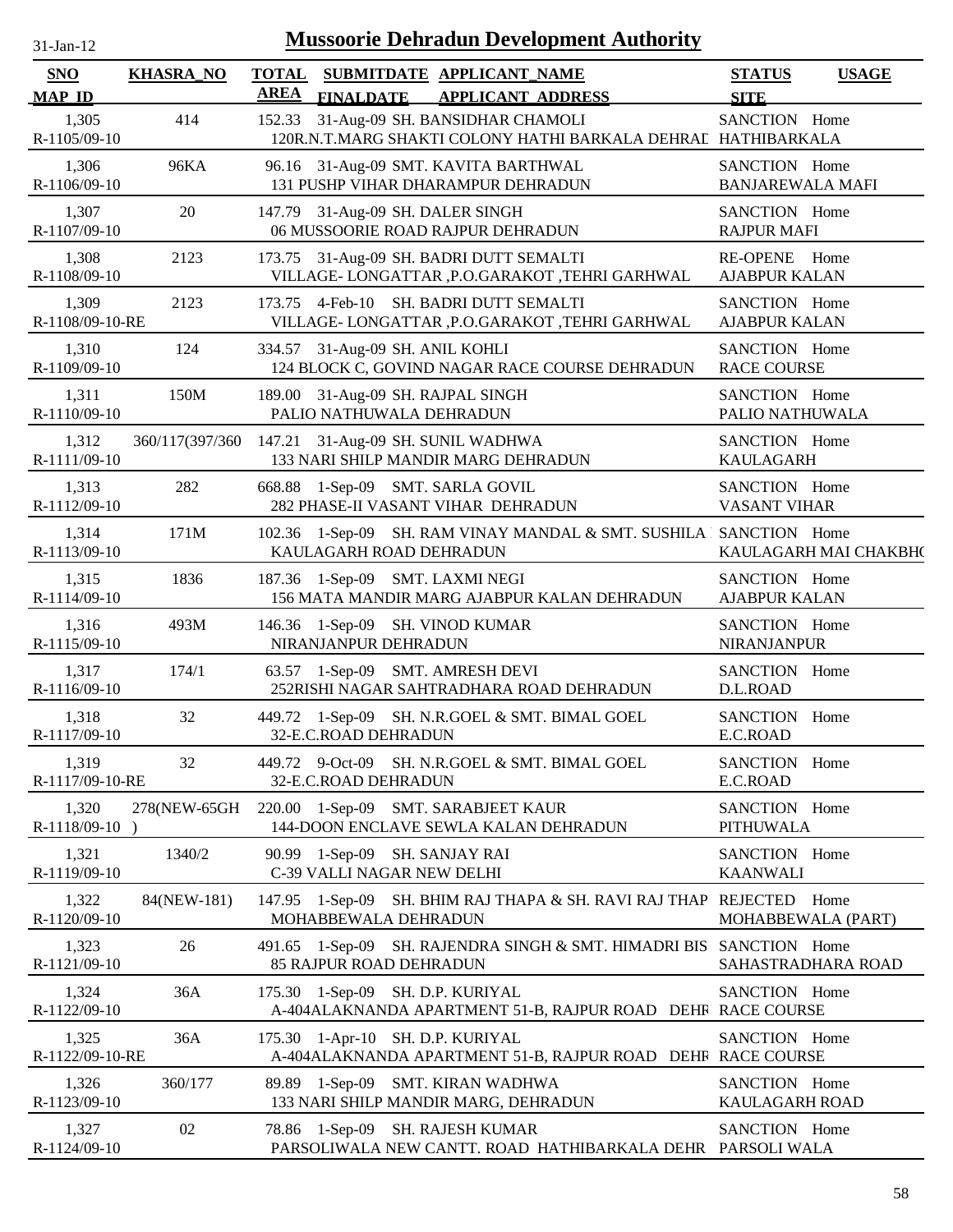| -.ian- |  |
|--------|--|
|        |  |

| SNO                        | <b>KHASRA_NO</b> | <b>TOTAL</b> |                             | SUBMITDATE APPLICANT NAME                                                                                           | <b>STATUS</b>                           | <b>USAGE</b> |
|----------------------------|------------------|--------------|-----------------------------|---------------------------------------------------------------------------------------------------------------------|-----------------------------------------|--------------|
| <b>MAP ID</b>              |                  | <b>AREA</b>  | <b>FINALDATE</b>            | <b>APPLICANT ADDRESS</b>                                                                                            | <b>SITE</b>                             |              |
| 1,328<br>R-1125/09-10      | $18$ (new-16)    |              | 551 MOTI MARKET DEHRADUN    | 291.77 1-Sep-09 SH. SUBHASH WASAN                                                                                   | SANCTION Home<br><b>BALBIR ROAD</b>     |              |
| 1,329<br>R-1126/09-10      | 57& 58           |              |                             | 1,935.50 1-Sep-09 SH. L.D.BHATIA , SMT. USHA BHATIA , SH. J SANCTION Home<br>124/214NARI SHILP MANDIR MARG DEHRADUN | <b>CHAKRATA ROAD</b>                    |              |
| 1,330<br>R-1127/09-10      | 185KH            |              | MOHABBEWALA DEHRADUN        | 137.50 1-Sep-09 SMT. RUPA THAPA                                                                                     | REJECTED Home<br>MOHABBEWALA (PART)     |              |
| 1,331<br>$R-1128/09-10$ A) | 503(NEW-482K)    |              |                             | 241.45 1-Sep-09 SH. SATISH CHANDRA JUGRAN<br>D-7 GALI N.-6 SHASTRI NAGAR DEHRADUN                                   | SANCTION Home<br><b>DHORAN KHAS</b>     |              |
| 1,332<br>R-1129/09-10      | 65MIN            |              |                             | 94.75 1-Sep-09 SMT. RAMINDER KAUR<br>47B III SHANTI VIHAR GOVIND GARH DEHRADUN                                      | SANCTION Home<br><b>KAANWALI</b>        |              |
| 1,333<br>R-1130/09-10      | 20M              |              |                             | 297.20 1-Sep-09 SMT. SUSHMA BHARTI<br>STREET N.-8 RAJENDRA NAGAR DEHRADUN                                           | SANCTION Home<br>KAULAGARH ROAD         |              |
| 1,334<br>R-1131/09-10      | 1000             |              |                             | 215.00 1-Sep-09 SMT. UMA BAHUGUNA<br>07-ANKIT PURAM G.M.S.ROAD KANWALI DEHRADUN                                     | SANCTION Home<br><b>KAANWALI</b>        |              |
| 1,335<br>R-1132/09-10      | 128/1            |              |                             | 115.48 4-Sep-09 SMT.TARUNA SETHIA<br>2 TURNER ROADCLEMENT TOWN D.DUN                                                | REJECTED Home<br>KARGI GRANT (PART)     |              |
| 1,336<br>R-1133/09-10      | 86M(NEW-338)     |              | AJABPUR KHURD DEHRADUN      | 228.90 4-Sep-09 SH. PUSHKAR SINGH GUSAIN & SMT. UMAD SANCTION Home                                                  | <b>AJABPUR KHURD</b>                    |              |
| 1,337<br>R-1134/09-10      | 169KA            |              |                             | 109.66 4-Sep-09 SH. KULDEEP DOBARIYAL<br>C/O SMT. MANORAMA SHARMA ,AJABPURKALAN DEHRADI KEDARPUR                    | SANCTION Home                           |              |
| 1,338<br>R-1135/09-10      | 42MIN            |              |                             | 175.35 4-Sep-09 SMT. RAMA MAMGAIN<br>FRENDS ENCLAVE (DEFENCE COLONY)SHAHNAGAR DEHR                                  | SANCTION Home<br><b>SHAH NAGAR</b>      |              |
| 1,339<br>$R-1136/09-10$    | 189GH, 196GH     |              |                             | 109.74 4-Sep-09 SH. ANIL KUMAR SHARMA<br>1068 INDRA NAGAR COLONY DEHRADUN                                           | SANCTION Home<br>HARBANSWALA (PART)     |              |
| 1,340<br>R-1137/09-10      | 542              |              |                             | 97.95 4-Sep-09 SMT. GODAMBHRI DEVI & SH. BHASKAR S<br>146 SOCIETY AREA C. TOWN DEHRADUN                             | SANCTION Home<br><b>BHARUWALA GRANT</b> |              |
| 1,341<br>R-1138/09-10      | 413              |              |                             | 126.73 4-Sep-09 SH. PANKAJ KUMAR<br>VILLAGE- BARONWALA ARRKEDIYA GRANT P.O.PREMNAG KAANWALI                         | SANCTION Home                           |              |
| 1,342<br>R-1139/09-10      | 721KA            |              |                             | 285.37 4-Sep-09 SH. GOPAL SINGH RAWAT<br>04 ASHOK ENCLAVE INDRA GANDHI MARG NIRANJANPUR I NIRANJANPUR               | SANCTION Home                           |              |
| 1,343<br>R-1140/09-10      | 577              |              | 21 INDER ROAD DEHRADUN      | 295.09 4-Sep-09 SMT. LEELA BAHUGUNA                                                                                 | SANCTION Home<br>DHARAMPUR DANDA        |              |
| 1,344<br>R-1141/09-10      | 231(405/366)     |              |                             | 216.58 4-Sep-09 SH. MADAN GOPAL CHAWALA<br>217 OLD DALANWALA DEHRADUN                                               | SANCTION Home<br><b>OLD DALANWALA</b>   |              |
| 1,345<br>R-1142/09-10      | 486M             |              |                             | 247.26 4-Sep-09 SH. SANTOSH KUMAR TRIPATHI<br>10, PRAGATI VIHAR SAHASTRADHARA ROADDEHRADUN                          | SANCTION Home<br><b>DHORAN KHAS</b>     |              |
| 1,346<br>R-1143/09-10      | 167              |              |                             | 422.24 4-Sep-09 LT.COL. R.S.KHATRI<br>S-4-B/113 SECTOR-4 DEFENCE COLONY DEHRADUN                                    | SANCTION Home<br>DEFENCE COLONY         |              |
| 1,347<br>R-1144/09-10      | 1200KHA          |              |                             | 147.40 5-Sep-09 SMT. URMIL KAPOOR<br>ASHIMA VIHAR TURNER ROAD DEHRADUN                                              | SANCTION Home<br><b>MAJRA</b>           |              |
| 1,348<br>$R-1145/09-10$ A) | 804(NEW-1098)    |              | 161.02 5-Sep-09 SMT. SARITA | P.O. BHARSI, DISTT. MUJFFAR NAGAR (U.P)                                                                             | SANCTION Home<br><b>MAJRA</b>           |              |
| 1,349<br>R-1146/09-10      | 112/11           |              | RACE COURSE DEHRA DUN       | 218.94 5-Sep-09 SMT. GURDEEP KAUR                                                                                   | SANCTION Home<br>UDDIWALA KARANPUR      |              |
| 1,350                      | 660&661          |              |                             | 470.26 5-Sep-09 SH. B.M.L.ASWAL                                                                                     | SANCTION Home                           |              |
| R-1147/09-10               |                  |              |                             | 1-ARAWAN ENCLAVE DEHRA DUN                                                                                          | <b>KAANWALI</b>                         |              |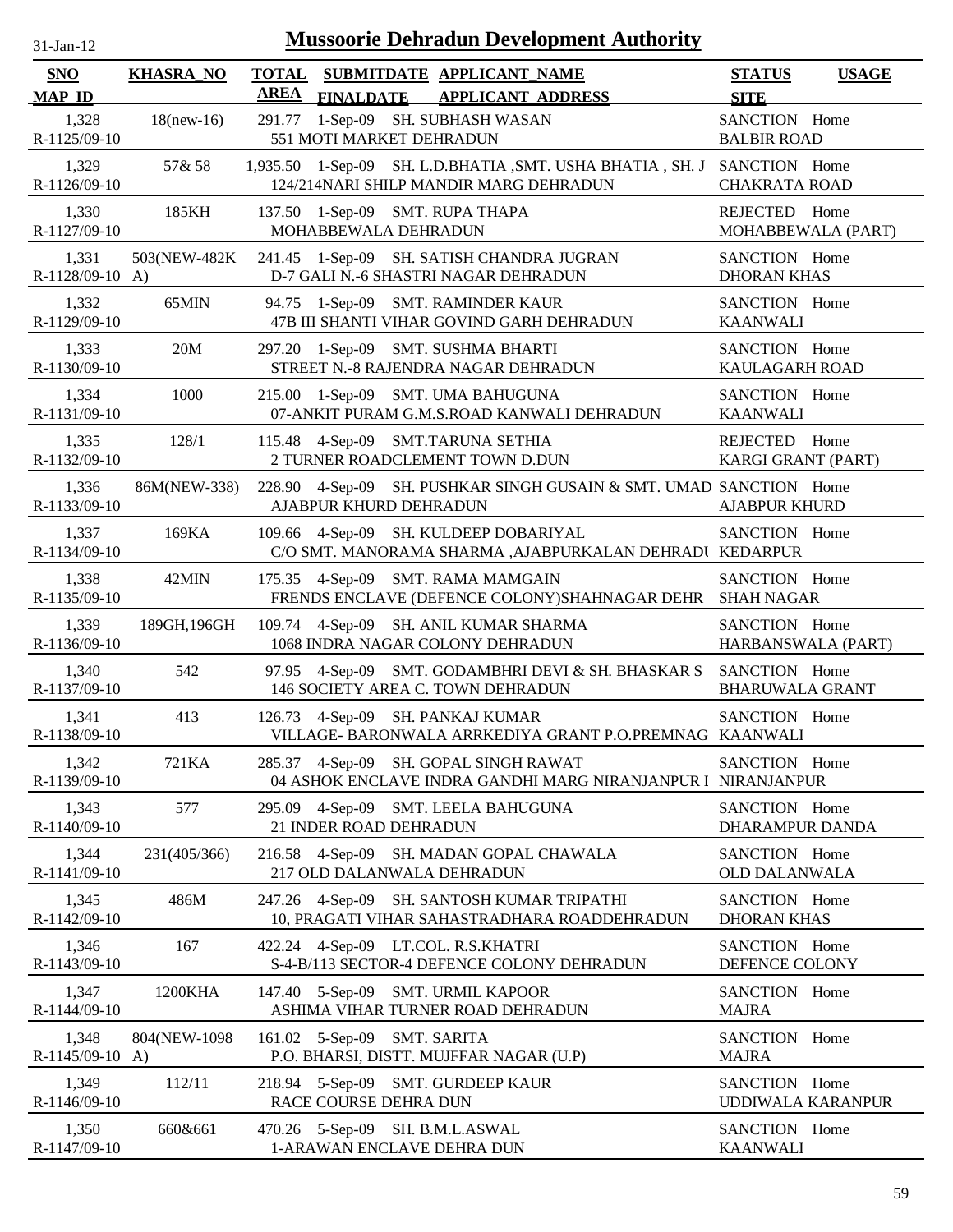| $31$ -Jan-12 |  |
|--------------|--|
|              |  |

| SNO<br><b>MAP ID</b>  | <b>KHASRA_NO</b> | <b>AREA</b> |                                                                 | TOTAL SUBMITDATE APPLICANT NAME<br>FINALDATE APPLICANT ADDRESS                                     | <b>STATUS</b><br><b>SITE</b>            | <b>USAGE</b> |
|-----------------------|------------------|-------------|-----------------------------------------------------------------|----------------------------------------------------------------------------------------------------|-----------------------------------------|--------------|
| 1,351<br>R-1148/09-10 | 121(NEW-135/1)   |             | 24.74 5-Sep-09 SMT. SANTOSH<br>121 PALTAN BAZAR DEHRA DUN       |                                                                                                    | SANCTION Home<br>PALTAN BAZAR           |              |
| 1,352<br>R-1149/09-10 | 352(NEW-1300)    |             |                                                                 | 355.48 5-Sep-09 SH. KAMLESHWAR PRASAD MAMGAI<br>VILLAGE- KHOLA, PATTI-KAER PALI DISTT. TEHRI GARHW | SANCTION Home<br><b>AJABPUR KHURD</b>   |              |
| 1,353<br>R-1150/09-10 | 91/1             |             | 91/1 PALTAN BAZAR DEHRA DUN                                     | 21.70 5-Sep-09 SMT. POONAM KAKKAR                                                                  | SANCTION Home<br>PALTAN BAZAR           |              |
| 1,354<br>R-1151/09-10 | 07               |             |                                                                 | 146.43 5-Sep-09 SH. PRADEEP NARAYAN RANA<br>C.S.& W.C.R.& TT 218 KAULAGARH ROAD DEHRA DUN          | SANCTION Home<br><b>GARHI</b>           |              |
| 1,355<br>R-1152/09-10 | 1555             |             | 96.60 5-Sep-09 SH. JEEVAN YADAV                                 | SIDHUSHAWER MAHADEV MANDIR KEDARPUR MOTHARAV DEHRA KHAS                                            | SANCTION Home                           |              |
| 1,356<br>R-1153/09-10 | 774(NEW-574)     |             | AJABPUR KALAN DEHRA DUN                                         | 174.20 5-Sep-09 SH. VIJAT KUMAR SHARMA                                                             | SANCTION Home<br><b>AJABPUR KALAN</b>   |              |
| 1,357<br>R-1154/09-10 | 194              |             | 208.32 5-Sep-09 SH. JABBAR LAL<br>HARBANSWALA DEHRA DUN         |                                                                                                    | SANCTION Home<br>HARBANSWALA (PART)     |              |
| 1,358<br>R-1155/09-10 | 128(379GHA)      |             |                                                                 | 111.15 5-Sep-09 SMT. AMBIKA SINGH<br>BADRISH VIHAR KARGI GRANT DEHRA DUN                           | SANCTION Home<br><b>KARGI GRANT</b>     |              |
| 1,359<br>R-1156/09-10 | 385              |             | KISHANPUR RAJPUR ROADD.DUN                                      | 178.90 7-Sep-09 SH.SAMUEL.R. LANCE                                                                 | REJECTED Home<br><b>KISHANPUR</b>       |              |
| 1,360<br>R-1157/09-10 | 9 CH             |             | <b>GRAM NANOOR KHEDAD.DUN</b>                                   | 208.95 7-Sep-09 SH.VINOD KUMAR CHAUHAN                                                             | SANCTION Home<br>NANOOR KHEDA           |              |
| 1,361<br>R-1158/09-10 | 100              |             |                                                                 | 122.63 7-Sep-09 SH.KHAJAN SINGH CHAUHAN<br>INDIAN OVERSEAS BANK 32 TAGORE VILLA D.DUN              | SANCTION Home<br><b>AJABPUR KHURD</b>   |              |
| 1,362<br>R-1159/09-10 | 739              |             | P.II 96 YAMUNA COLONY D.DUN                                     | 122.68 7-Sep-09 SMT.BALWANT KAUR&SH.SURENDER JEET SANCTION Home                                    | <b>DEHRA KHAS</b>                       |              |
| 1,363<br>R-1160/09-10 | 1240/2           |             | 439.50 7-Sep-09 SMT.REKHA JAIN<br>37/8 CIVIL LINEMUZAFFAR NAGAR |                                                                                                    | SANCTION Home<br><b>GARHI</b>           |              |
| 1,364<br>R-1161/09-10 | 847              |             |                                                                 | 152.56 7-Sep-09 SH. BHOJ DEV MUDIT&SH.ADITYA PAL<br>D-1 GARDEN COLONYDOIWALA D.DUN                 | SANCTION Home<br><b>AJABPUR KALAN</b>   |              |
| 1,365<br>R-1162/09-10 | 310,325,344      |             |                                                                 | 241.92 7-Sep-09 SH.PITAMBER DUTT JOSHI<br>SAKET COLONYA-BLOCK AJABPUR KALAN D.DUN                  | SANCTION Home<br><b>AJABPUR KALAN</b>   |              |
| 1,366<br>R-1163/09-10 | 980              |             |                                                                 | 1,233.67 7-Sep-09 SH. OM PRAKASH GUPTA<br>19/1 RAJ VIHARP.0.- NEW FOREST D.DUN                     | REJECTED Hostel<br><b>KAANWALI</b>      |              |
| 1,367<br>R-1164/09-10 | 37/3             |             |                                                                 | 171.75 8-Sep-09 WING COMMD.MAHESH BIST<br>37/3 NEHRU(CURZEN ROAD) DALANWALA DEHRADUN               | SANCTION Home<br><b>CURZAN ROAD</b>     |              |
| 1,368<br>R-1165/09-10 | 231              |             | AJABPUR KALAN DEHRADUN                                          | 75.00 8-Sep-09 SH. MASTI RAM UNIYAL                                                                | SANCTION Home<br><b>AJABPUR KALAN</b>   |              |
| 1,369<br>R-1166/09-10 | 1340/2           |             | 71.04 8-Sep-09 SMT. NITIKA SETHI<br><b>48 BALLUPUR DEHRADUN</b> |                                                                                                    | SANCTION Home<br><b>KAANWALI</b>        |              |
| 1,370<br>R-1167/09-10 | 815/1MIN         |             | 157.86 8-Sep-09                                                 | <b>SH.NALEEN RANA</b><br>BELL ROAD P.O. CLEMENT TOWN DEHRADUN                                      | SANCTION Home<br><b>BHARUWALA GRANT</b> |              |
| 1,371<br>R-1168/09-10 | 140              |             |                                                                 | 126.18 8-Sep-09 SH. MAHABIR SINGH CHAUDHARY<br>741/683 PRAGATI VIHAR DHARMPUR DEHRADUN             | SANCTION Home<br><b>KEDARPUR</b>        |              |
| 1,372<br>R-1169/09-10 | 151              |             | 301.04 8-Sep-09                                                 | SH. RUDRA SINGH RANA<br>113 RAM VIHAR BALLUPUR ROADDEHRADUN                                        | SANCTION Home<br><b>PANDITWARI</b>      |              |
| 1,373<br>R-1170/09-10 | 1339             |             | 143.92 8-Sep-09 SH. R.K. THAKER<br>16 EAST & ENCLAVE DELHI-92   |                                                                                                    | SANCTION Home<br><b>KAANWALI</b>        |              |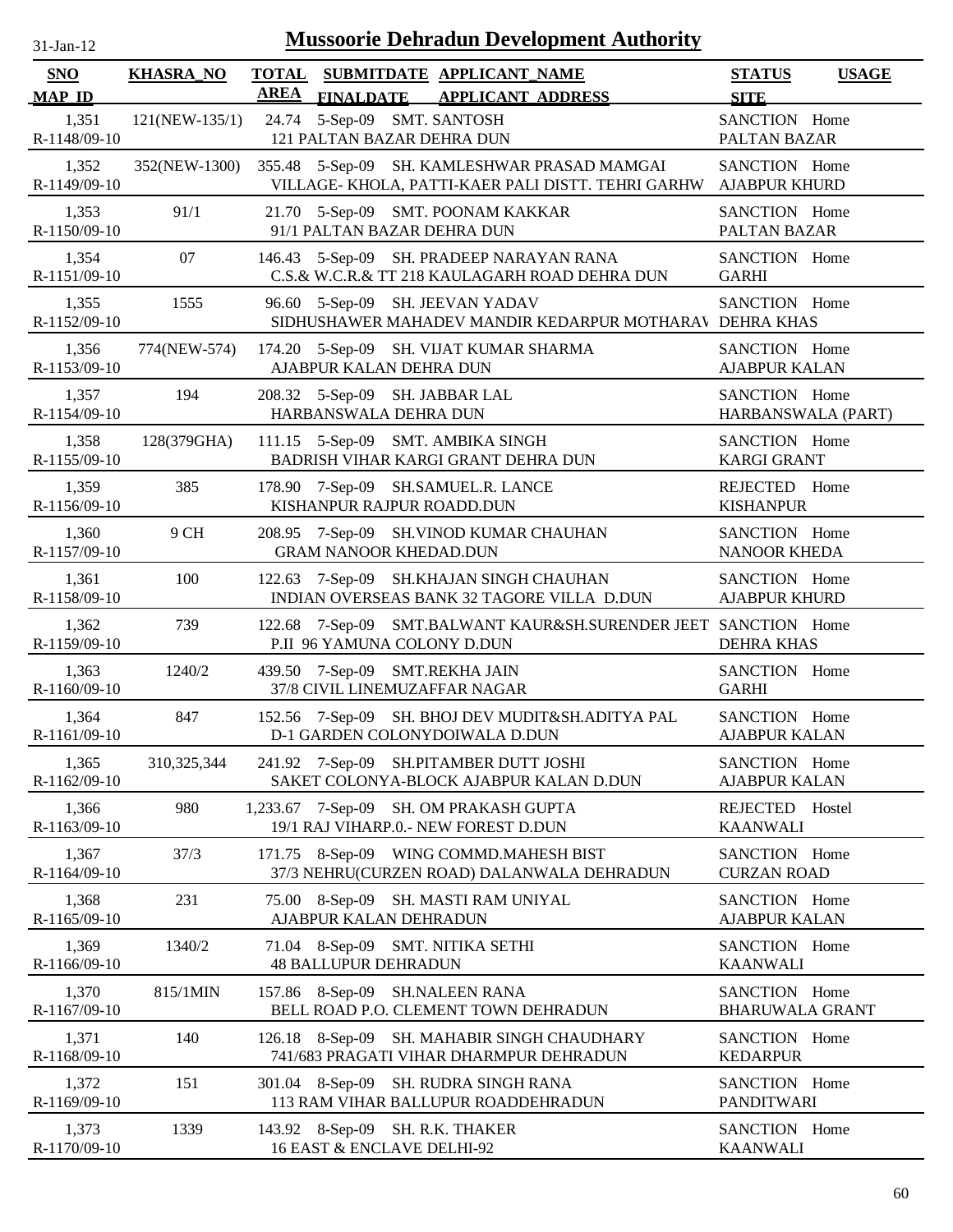| $31$ -Jan-12 |  |
|--------------|--|
|              |  |

| SNO<br><b>MAP ID</b>     | <b>KHASRA_NO</b>      | <b>TOTAL</b><br><b>AREA</b> |                                                    | SUBMITDATE APPLICANT_NAME                                                                     |                                                                                              | <b>STATUS</b>                                   | <b>USAGE</b>        |
|--------------------------|-----------------------|-----------------------------|----------------------------------------------------|-----------------------------------------------------------------------------------------------|----------------------------------------------------------------------------------------------|-------------------------------------------------|---------------------|
| 1,374<br>R-1171/09-10    | 1520                  |                             | <b>FINALDATE</b>                                   | <b>APPLICANT ADDRESS</b><br>285.94 8-Sep-09 SH. RANVEER SINGH<br>G.M.S.ROAD DRONPURI DEHRADUN |                                                                                              | <b>SITE</b><br>SANCTION Home<br><b>KAANWALI</b> |                     |
| 1,375<br>R-1172/09-10    | 74/2                  |                             |                                                    | 161.64 9-Sep-09 SMT. MITHLESH DEVI<br>SHRI ENCLAVE PANDITWARI DEHRADUN                        |                                                                                              | SANCTION Home<br><b>PANDITWARI</b>              |                     |
| 1,376<br>R-1173/09-10    | 722MIN                |                             |                                                    | 110.50 9-Sep-09 SMT. JANKI KANTHOLA<br>KANTHOLA NIWAS SUBHASH NAGAR DEHRADUN                  |                                                                                              | SANCTION Home<br><b>MAJRA</b>                   |                     |
| 1,377<br>R-1174/09-10    | 527/2                 |                             |                                                    | 270.50 9-Sep-09 SH. RAI SINGH JIRWAN<br>RANCHI PURA NIRANJANPUR DEHRADUN                      |                                                                                              | SANCTION Home<br><b>NIRANJANPUR</b>             |                     |
| 1,378<br>R-1175/09-10    | 911                   | 162.12                      | 10-Sep-09 SMT. FULI DEVI<br><b>RAIPUR DEHRADUN</b> |                                                                                               |                                                                                              | SANCTION Home<br><b>RAIPUR</b>                  |                     |
| 1,379<br>R-1176/09-10    | 6(SA)                 | 228.51                      | C/O 04 NEW ROAD DEHRADUN                           | 10-Sep-09 SMT. RAM CHANDRI BHATT                                                              |                                                                                              | SANCTION Home<br><b>KANDOLI</b>                 |                     |
| 1,380<br>R-1177/09-10    | 805                   |                             |                                                    | 121.93 10-Sep-09 SMT. PREETI SHARMA<br>C/O B.S.N.L.OFFICE MAJRA DEHRADUN                      |                                                                                              | SANCTION Home<br><b>MAJRA</b>                   |                     |
| 1,381<br>R-1178/09-10    | 272M                  | 291.60                      | KAULAGARH DEHRADUN                                 |                                                                                               | 10-Sep-09 SH. KRISHAN KUMAR SINGH PANGTI                                                     | SANCTION Home<br><b>KAULAGARH</b>               |                     |
| 1,382<br>R-1178/09-10-RE | 272M                  |                             | KAULAGARH DEHRADUN                                 |                                                                                               | 291.60 5-Oct-09 SH. KRISHAN KUMAR SINGH PANGTI                                               | SANCTION Home<br><b>KAULAGARH</b>               |                     |
| 1,383<br>R-1179/09-10    | 1137KA                |                             |                                                    | 198.22 10-Sep-09 SH. SANJEEV PANWAR                                                           | C/O DR. S.L.SAROHA 94-SUBHASH NAGAR C/TOWN DEHRAD MAJRA                                      | SANCTION Home                                   |                     |
| 1,384<br>R-1180/09-10    | 735MIN                |                             |                                                    | 274 KHURRBURA MOHALLA DEHRADUN                                                                | 150.50 14-Sep-09 SH. ASHISH WALIA & SMT. ANNU WALIA                                          | SANCTION Home<br><b>MAJRA</b>                   |                     |
| 1,385<br>R-1180/09-10-RE | 735MIN                |                             |                                                    | 274 KHURRBURA MOHALLA DEHRADUN                                                                | 150.50 19-Nov-09 SH. ASHISH WALIA & SMT. ANNU WALIA                                          | SANCTION Home<br><b>MAJRA</b>                   |                     |
| 1,386<br>R-1181/09-10    | 1329GA                |                             |                                                    | 134.16 15-Sep-09 SH. BHAGWAN SINGH NEGI<br>P/260/4 CLEMENT TOWN CANTT DEHRADUN                |                                                                                              | SANCTION Home<br><b>AJABPUR KHURD</b>           |                     |
| 1,387<br>R-1182/09-10    | 1098                  |                             |                                                    | 137.74 15-Sep-09 SH. BHAJAN SINGH RAWAT                                                       | 28 VIYOM PRASTH G.M.S.ROAD KANWALI DEHRADUN                                                  | SANCTION Home<br><b>KAANWALI</b>                |                     |
| 1,388<br>R-1183/09-10    | $30 - C(55/103)$      |                             | 30-C MOHNI ROAD DEHRADUN                           | 292.95 15-Sep-09 SMT. URMIL THAPIYAL                                                          |                                                                                              | SANCTION Home<br><b>MOHINI ROAD</b>             |                     |
| 1,389<br>R-1184/09-10    | 599                   |                             |                                                    | 247.02 15-Sep-09 SH. SHRIPATI PRASAD NAUTIYAL                                                 | H.N. 110 LOWER ADHOIWALA NEAR M.D.D.A GUEST                                                  | SANCTION Home<br>DHARAMPUR DANDA                |                     |
| 1,390<br>R-1185/09-10    | 90                    | 1,929.05                    | 53-3C RAJPUR ROAD DEHRADUN                         |                                                                                               | 15-Sep-09 SMT. BEENA SINGH & SH. J.M.SINGH                                                   | SANCTION Home<br><b>ARCADIA GRANT</b>           |                     |
| 1,391<br>R-1186/09-10    | 151                   | 428.27                      |                                                    | 15-Sep-09 CAPT. DEVENDER KUMAR<br>54 B 159 DEFENCE COLONY DEHRADUN                            |                                                                                              | SANCTION Home<br><b>SHAH NAGAR</b>              |                     |
| 1,392<br>R-1187/09-10    | 36CHH (OLD<br>$13M$ ) | 213.05                      |                                                    |                                                                                               | 15-Sep-09 SH. SANJEEV SEHGAL & MRS. POONAM SE<br>C-13/6 O.G.C.COLONY KAULAGARH ROAD DEHRADUN | SANCTION Home                                   | CHAI BAGH KAULAGARH |
| 1,393<br>R-1188/09-10    | 221(OLD-20)           |                             |                                                    | 186.04 15-Sep-09 SH. MANGAL SINGH RAWAT<br>LANE NO-11 INDER PRASTH UPPER NATHANPUR            |                                                                                              | SANCTION Home<br><b>NATHANPUR</b>               |                     |
| 1,394<br>R-1189/09-10    | 509,510,514           |                             |                                                    | 675.53 16-Sep-09 SH. DIPTIMAN ROY/ BARDHAN<br>230 RAJPUR ROAD RAJPUR DEHRADUN                 |                                                                                              | SANCTION Home<br><b>DHAKPATTI</b>               |                     |
| 1,395<br>R-1190/09-10    | 1560                  | 186.00                      |                                                    | 16-Sep-09 SH. DINESH CHAND                                                                    | 21 AUDIT COLONY PHASE-IIND INDRA NAGAR DEHRADUN                                              | SANCTION Home<br><b>RAIPUR</b>                  |                     |
| 1,396<br>R-1191/09-10    | 592                   |                             |                                                    | 239.32 16-Sep-09 SH. MARTIN NIRDOSH LAKRA<br>56/4 MOHIT NAGAR G.M.S.ROAD DEHRADUN             |                                                                                              | SANCTION Home<br><b>KAANWALI</b>                |                     |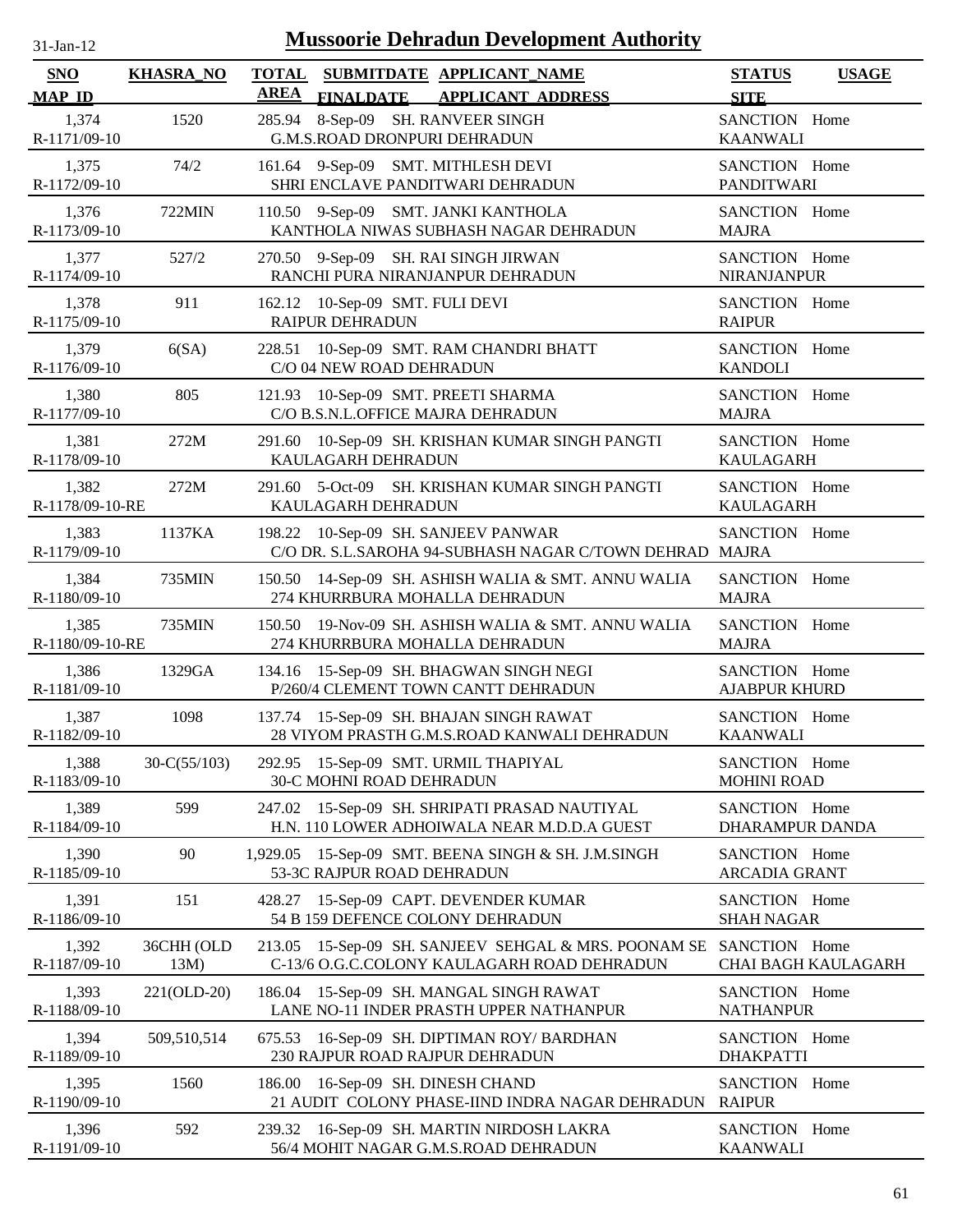| $31-Jan-12$                 | <b>Mussoorie Dehradun Development Authority</b> |                                                                                                                  |                                              |  |  |  |  |
|-----------------------------|-------------------------------------------------|------------------------------------------------------------------------------------------------------------------|----------------------------------------------|--|--|--|--|
| <b>SNO</b><br><b>MAP ID</b> | <b>KHASRA_NO</b>                                | <b>TOTAL</b><br>SUBMITDATE APPLICANT_NAME<br><b>AREA</b><br><b>FINALDATE</b><br><b>APPLICANT ADDRESS</b>         | <b>STATUS</b><br><b>USAGE</b><br><b>SITE</b> |  |  |  |  |
| 1,397<br>R-1192/09-10       | 129                                             | 16-Sep-09 SMT. BIMLA DEVI NAUTIYAL<br>228.35<br>UPPER SARTHI VIHAR VIA NAUTIYAL S.T.D.RAJEEV NAGAR AJABPUR DANDA | SANCTION Home                                |  |  |  |  |
| 1,398<br>R-1193/09-10       | 95&96                                           | 16-Sep-09 SH. UMESH KANNOJIA<br>190.26<br>186A LUNIA MOHALLA DEHRADUN                                            | SANCTION Home<br>CHUKKHUWALA                 |  |  |  |  |
| 1,399<br>R-1194/09-10       | 456                                             | 16-Sep-09 SMT. ANJU CHAUDARY<br>230.04<br>99/1 BHANDARIBAGH DEHRADUN                                             | SANCTION Home<br><b>DEHRA KHAS</b>           |  |  |  |  |
| 1,400<br>R-1195/09-10       | 1192                                            | 209.03<br>16-Sep-09 SH. MADAN PAL SINGH<br>25 RAM VIHAR BALLUPUR ROAD DEHRADUN                                   | SANCTION Home<br><b>GARHI</b>                |  |  |  |  |
| 1,401<br>R-1196/09-10       | 359                                             | 16-Sep-09 SH. KAMAL KISHORE RANA<br>179.01<br>CANAL ROAD KAULAGARH DEHRADUN                                      | SANCTION Home<br><b>KAULAGARH</b>            |  |  |  |  |
| 1,402<br>R-1197/09-10       | 1365MIN                                         | 16-Sep-09 SH. CHANDRESH AHUJA<br>165.87<br>102 KALANDI ENCLAVE BALLIWALA CHOWK DEHRADUN                          | SANCTION Home<br><b>KAANWALI</b>             |  |  |  |  |
| 1,403<br>R-1198/09-10       | 758                                             | 153.27 16-Sep-09 SH. DEVENDRA KUMAR JHALDIYAL<br>345, LANE N.-14 VIJAY PARK EXT. DEHRADUN                        | SANCTION Home<br><b>SEWALA KALAN</b>         |  |  |  |  |
| 1,404<br>R-1199/09-10       | 1348                                            | 116.06 16-Sep-09 SMT. TRILOCHAN ARORA & SH. BIRENDRA ; SANCTION Home<br>429 INDIRA NAGAR COLONY DEHRADUN         | <b>KAANWALI</b>                              |  |  |  |  |
| 1,405<br>R-1200/09-10       | 491/1                                           | 120.36 16-Sep-09 SH. SHYAM VERMA<br>H.N.-105 VINEET NAGAR PANIYALA ROAD ROORKEE                                  | SANCTION Home<br><b>NIRANJANPUR</b>          |  |  |  |  |
| 1,406<br>$R-1201/09-10$ )   | 127M(NEW-362                                    | 201.37 16-Sep-09 SMT. UMA RANA<br>VILL. KARGI BYE PASS ROAD DEHRADUN                                             | SANCTION Home                                |  |  |  |  |
| 1,407<br>R-1202/09-10       | 526(NEW-674)                                    | 334.58 16-Sep-09 SMT. SEEMA SAH<br>308 SARTHI VIHAR HARIDWAR ROAD DEHRADUN                                       | REJECTED Home<br><b>HARRAWALA</b>            |  |  |  |  |
| 1,408<br>R-1203/09-10       | 528MIN                                          | 647.46 16-Sep-09 SMT. SAJANA SUNDARAM W/O SH. R.M. SU<br>TEHRI HOUSE RAJPUR ROAD DEHRADUN                        | SANCTION Home<br><b>KAANWALI</b>             |  |  |  |  |
| 1,409<br>R-1204/09-10       | 05                                              | 133.37 19-Sep-09 SARDAR VIRENDER SINGH ARORA<br>MINCIPAL N0-5 CROSS ROAD DEHRADUN                                | SANCTION Home<br><b>CROSS ROAD</b>           |  |  |  |  |
| 1,410<br>R-1205/09-10       | 529KA(OLD<br>428)                               | 98.84<br>19-Sep-09 SMT. MEENU BATTA<br>207 INDIRA NAGAR DEHRADUN                                                 | SANCTION Home<br><b>SEWALA KALAN</b>         |  |  |  |  |
| 1,411<br>R-1206/09-10       | 362M                                            | 916.34 19-Sep-09 DR. HARSH KUMAR JOHRI<br>07 HARIDWAR ROAD DEHRADUN                                              | SANCTION Home<br>TEG BAHADHUR ROAD           |  |  |  |  |
| 1,412<br>R-1207/09-10       | 1289&1292                                       | 287.54 19-Sep-09 SH. GIRIJA SHANKAR MISHRA<br>19 ADARSH NAGAR CHAKRATA ROAD DEHRADUN                             | SANCTION Home<br><b>GARHI</b>                |  |  |  |  |
| 1,413<br>R-1208/09-10       | 51GA                                            | 152.76 19-Sep-09 SMT. SANGEETA BANSAL<br>VIDESH SANCHAR COLONY DEHRADUN                                          | SANCTION Home<br><b>BADRIPUR</b>             |  |  |  |  |
| 1,414<br>R-1209/09-10       | 107                                             | 19-Sep-09 SH. CHANDER SHEKHAR MALL<br>153.94<br>KAULAGARH DEHRADUN                                               | SANCTION Home<br><b>KAULAGARH</b>            |  |  |  |  |
| 1,415<br>R-1210/09-10       | 48A                                             | 19-Sep-09 SH. MAHESH KUMAR SHARMA<br>109.15<br>48-A REST CAMP WEST-II DEHRADUN                                   | SANCTION Home<br><b>REST CAMP</b>            |  |  |  |  |
| 1,416<br>R-1211/09-10       | 49/93                                           | 146.60 19-Sep-09 SH. RAKESH NAUTIYAL<br>STREET NO-3 SHASHTRI NAGAR DEHRADUN                                      | SANCTION Home<br><b>CHAK AJABPUR KALAN</b>   |  |  |  |  |
| 1,417<br>R-1212/09-10       | 284                                             | 19-Sep-09 SH. GHAN SHYAM<br>167.21<br>AAMWALA TARLA DEHRADUN                                                     | SANCTION Home<br><b>AAMWALA TARLA</b>        |  |  |  |  |
| 1,418<br>R-1213/09-10       | 36                                              | 299.72 23-Sep-09 SH. SANJAY DOBHAL<br>14 STREET SHASTRI NAGAR DEHRADUN                                           | SANCTION Home<br><b>AJABPUR KALAN</b>        |  |  |  |  |
| 1,419<br>R-1214/09-10       | 718,720,721                                     | 121.28 23-Sep-09 SMT. ANITA UNIYAL<br>79 AJABPUR KALAN DEHRADUN                                                  | SANCTION Home<br><b>AJABPUR KALAN</b>        |  |  |  |  |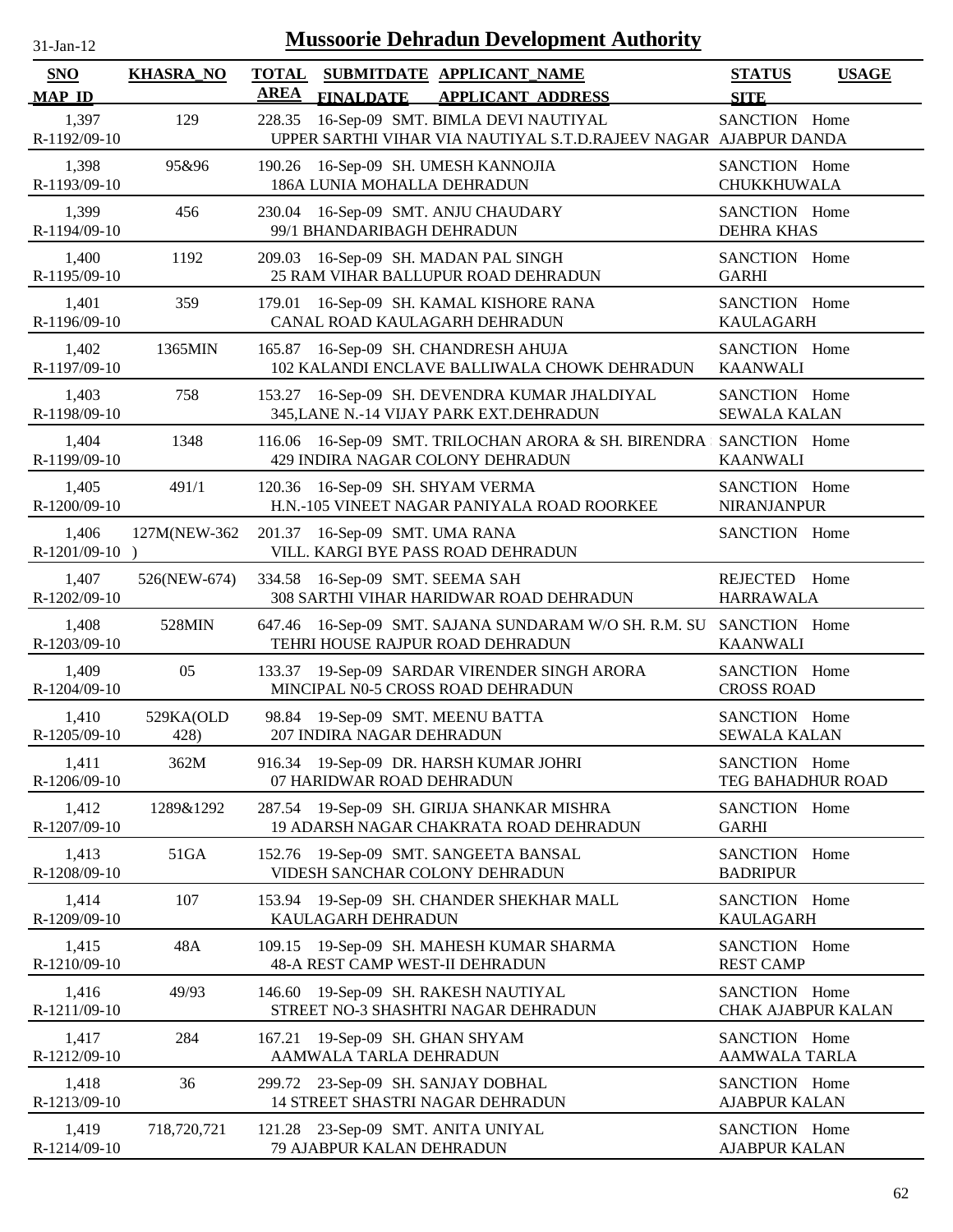| $31$ -Jan-12          |                  |             | <b>Mussoorie Dehradun Development Authority</b>                                                     |                                        |                       |
|-----------------------|------------------|-------------|-----------------------------------------------------------------------------------------------------|----------------------------------------|-----------------------|
| SNO<br><b>MAP ID</b>  | <b>KHASRA_NO</b> | <b>AREA</b> | TOTAL SUBMITDATE APPLICANT NAME<br><b>FINALDATE</b><br><b>APPLICANT ADDRESS</b>                     | <b>STATUS</b><br><b>SITE</b>           | <b>USAGE</b>          |
| 1,420<br>R-1215/09-10 | 192(NEW-331)     |             | 292.75 23-Sep-09 SH. MANGAL SINGH RAWAT<br>D-14 KEWAL VIHAR SAHSTRA DHARA ROADDEHRADUN              | SANCTION Home<br><b>ADOIWALA</b>       |                       |
| 1,421<br>R-1216/09-10 | 306              |             | 158.50 23-Sep-09 SH. S.K.THAPA<br>10/7 SHIVAM VIHAR DEHRADUN                                        | SANCTION Home<br><b>CHIDOWALI</b>      |                       |
| 1,422<br>R-1217/09-10 | 1339             |             | 91.19 23-Sep-09 SMT. SWETA SURI<br>121MUKHARGI PARK NEW DELHI-1                                     | SANCTION Home<br><b>KAANWALI</b>       |                       |
| 1,423<br>R-1218/09-10 | 314(GA((JA))     |             | 146.31 23-Sep-09 SH. MANVENDERA SINGH<br>11/41OLD SIMPLEX BHAGIPURAM TEHRI GARHWAL TEHRI            | SANCTION Home<br><b>NATTHANPUR</b>     |                       |
| 1,424<br>R-1219/09-10 | 73(OLD-58)       |             | 92.66 23-Sep-09 SH. JAGMINDER SINGH & SH. SANJEEV CHA SANCTION Home<br><b>CURZEN ROAD DEHRA DUN</b> | AAMWALA TARLA                          |                       |
| 1,425<br>R-1220/09-10 | 194              |             | 98.32 23-Sep-09 SH. VIJAY GAUR<br>C-24/9 O.F.D.STATE RAIPUR DEHRA DUN                               | SANCTION Home<br><b>BADRIPUR</b>       |                       |
| 1,426<br>R-1221/09-10 | 307KH,308MA      |             | 943.33 23-Sep-09 SH. SHASHANK SHEKHAR SHARMA<br>2-A SEWAK ASHRAM ROAD DEHRA DUN                     | SANCTION Home<br><b>SINOLA</b>         |                       |
| 1,427<br>R-1222/09-10 | 1262M            |             | 22.97 23-Sep-09 SH. RAKESH BATTA<br>SAI LOK KANWALI DEHRA DUN                                       | SANCTION Home<br><b>KAANWALI</b>       |                       |
| 1,428<br>R-1223/09-10 | 183(NEW-98)      |             | 92.91 23-Sep-09 SMT. REKHA POKHRIYAL<br>AJABPUR KHURD DEHRA DUN                                     | SANCTION Home<br><b>AJABPUR KHURD</b>  |                       |
| 1,429<br>R-1224/09-10 | 97(OLD 96M)      |             | 267.78 23-Sep-09 SH. HANSH RAM THAPLIYAL<br>DAYA PLACE HARIDWAR ROAD DEHRADUN                       | SANCTION Home<br><b>SHAH NAGAR</b>     |                       |
| 1,430<br>R-1225/09-10 | 52               |             | 93.95 23-Sep-09 SMT. PRIYA JAIN<br>52 TILOK ROAD DEHRADUN                                           | SANCTION Home<br><b>TILAK ROAD</b>     |                       |
| 1,431<br>R-1226/09-10 | 6KA              |             | 255.38 23-Sep-09 SMT. SANTOSH SHARMA<br>305 KARANPUR DEHRADUN                                       | SANCTION Home<br><b>KANDOLI</b>        |                       |
| 1,432<br>R-1227/09-10 | 882              |             | 181.76 24-Sep-09 SMT. SRADHA BIJLWAN & SMT. GULABI D<br>VILLAGE- GUNDIYAT PUROLA UTTARKASHI         | SANCTION Home<br><b>NATTHANPUR</b>     |                       |
| 1,433<br>R-1228/09-10 | 1150(OLD-687)    |             | 102.15 24-Sep-09 SH. IKBAL RAO<br>C-15TURNER ROAD BAMMI MANDIR DEHRADUN                             | SANCTION Home<br><b>MAJRA</b>          |                       |
| 1,434<br>R-1229/09-10 | 126,127          |             | 139.53 24-Sep-09 SH. MAHENDER SINGH KHARKA<br>523 GARHI CANTT DEHRADUN                              | SANCTION Home                          | KAULAGARH MAI CHAKBH( |
| 1,435<br>R-1230/09-10 | 354KHA           | 210.00      | 24-Sep-09 SH. GAURAV RATHORE<br>283/1 DOON VIHAR JAKHAN DEHRADUN                                    | SANCTION Home<br><b>JAKHAN</b>         |                       |
| 1,436<br>R-1231/09-10 | 425              |             | 323.29 24-Sep-09 SH. OM PRAKASH<br>POOJA VIHAR COLONY SEWLAKALAN NEAR ST. JUDESSCH                  | SANCTION Home<br><b>SEWALA KALAN</b>   |                       |
| 1,437<br>R-1232/09-10 | 1217             |             | 231.50 24-Sep-09 SH. BHARAT CHAND<br>316/2INDER VIHAR KAULAGARH ROAD DEHRADUN                       | SANCTION Home<br><b>GARHI</b>          |                       |
| 1,438<br>R-1233/09-10 | 385(NEW-100JA    |             | 178.90 24-Sep-09 SH. SAMUEL R. LANCE & SMT. PRISICILLA I SANCTION Home<br>KISHANPUR DEHRADUN        | <b>KISHANPUR</b>                       |                       |
| 1,439<br>R-1234/09-10 | 480MIN           |             | 184.60 24-Sep-09 SH. PRAKASH CHANDRA BARTHWAL<br>98 PRAGATI VIHAR DHARMPUR DEHRADUN                 | SANCTION Home<br><b>BADRIPUR</b>       |                       |
| 1,440<br>R-1235/09-10 | 535MIN           |             | 255.19 24-Sep-09 SH. PREM SINGH RAWAT<br>TYPE-3/18 AUODIT COLONY INDIRA NAGARD EHRADUN              | SANCTION Home<br><b>MAJRA</b>          |                       |
| 1,441<br>R-1236/09-10 | 67               |             | 212.10 24-Sep-09 SH. RAJENDRA KUMAR<br>H.N.A-9 HATHIBARKALA STATE BLOCK N. 2 SURVEY COLO            | SANCTION Home<br><b>CHIDOWALI</b>      |                       |
| 1,442<br>R-1237/09-10 | 618M             |             | 416.47 24-Sep-09 SH. DAWARIKA PRASAD KUKRETI<br>200, BELL ROAD MOHHABBEWALA DEHRADUN                | SANCTION Home<br><b>BHARWALA GRANT</b> |                       |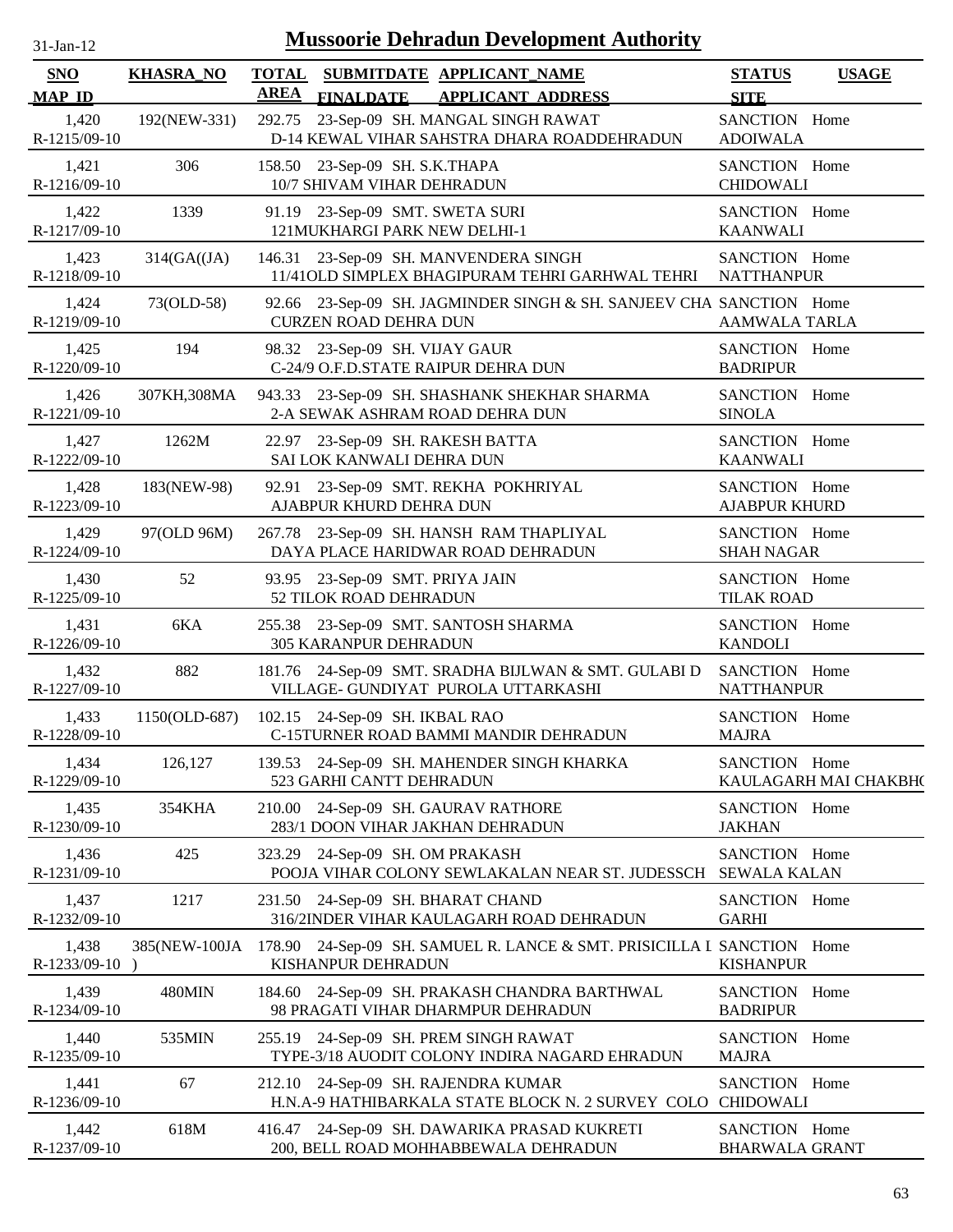| -Jan- |  |
|-------|--|
|       |  |

| SNO<br><b>MAP ID</b>       | <b>KHASRA_NO</b> | <b>AREA</b><br><b>FINALDATE</b>                                  | TOTAL SUBMITDATE APPLICANT NAME<br><b>APPLICANT ADDRESS</b>                                                       | <b>STATUS</b><br><b>USAGE</b><br><b>SITE</b> |
|----------------------------|------------------|------------------------------------------------------------------|-------------------------------------------------------------------------------------------------------------------|----------------------------------------------|
| 1,443<br>R-1238/09-10      | 364              | 267.55 24-Sep-09 SH. MANJEET SINGH<br>230 CHUKKUWALA DEHRADUN    |                                                                                                                   | SANCTION Home<br><b>KOLHUPANI</b>            |
| 1,444<br>R-1239/09-10      | 2058KA           |                                                                  | 191.30 24-Sep-09 SH. SABAL SINGH RANA<br>C/O JOT SINGH ASWAL, 273 BANJARAWALA T. STATE DEHR AJABPUR KALAN         | SANCTION Home                                |
| 1,445<br>R-1240/09-10      | 12/1,13/1        | <b>68 ARHAT BAZAR DEHRADUN</b>                                   | 78.43 24-Sep-09 SH. MUKESH BAHUGUNA                                                                               | SANCTION Home<br><b>BHANDARI BAGH</b>        |
| 1,446<br>R-1241/09-10      | 22               |                                                                  | 267.15 24-Sep-09 SMT. TEJENDER KAUR & SH. JASWINDER S SANCTION Home<br>16 BABA DEEP SINGH COLOMY AMIRTSAR         | <b>CIRCULAR ROAD</b>                         |
| 1,447<br>$R-1242/09-10$ A) | 358(NEW-914K)    |                                                                  | 180.00 24-Sep-09 SH. SURINDER PAL SINGH<br>PRAGATI VIHAR SAHASTRADHARA ROAD DEHRADUN                              | SANCTION Home<br><b>AAMWALA TARLA</b>        |
| 1,448<br>R-1243/09-10      | 62               |                                                                  | 220.91 24-Sep-09 SH. NARENDRA SINGH NEGI<br>VILLAGE & P.O. KANDOLI DEHRADUN                                       | SANCTION Home<br><b>KANDOLI</b>              |
| 1,449<br>$R-1244/09-10$ M) | 529K(OLD-428     | 43/1 TYAGI ROAD DEHRADUN                                         | 98.84 24-Sep-09 SH. KARAN KUMAR ARORA                                                                             | SANCTION Home<br><b>SEWALA KALAN</b>         |
| 1,450<br>R-1245/09-10      | 1024/2           | 376.25 24-Sep-09 SH. SHEROO LAL                                  | LAL BAHUDUR SHASTRI MARG MAJRA DEHRADUN                                                                           | SANCTION Home<br><b>ARCADIA GRANT</b>        |
| 1,451<br>R-1246/09-10      | 211              |                                                                  | 204.38 24-Sep-09 SH. YATENDRA SINGH RAWAT<br>106 VIJAY PARK BALLUPUR ROAD DEHRADUN                                | SANCTION Home<br><b>KAANWALI</b>             |
| 1,452<br>R-1247/09-10      | 33               | 731.60 25-Sep-09 CAPT. RAJIV KAPOOR                              | C-9 SECTOR-I DEFENCE COLONY DEHRADUN                                                                              | SANCTION Home<br>DEFENCE COLONY              |
| 1,453<br>R-1248/09-10      | 919              | 79.85 25-Sep-09 SH. RAJEEV KUMAR<br>20 TEG BAHUDUR ROAD DEHRADUN |                                                                                                                   | SANCTION Home<br><b>RAIPUR</b>               |
| 1,454<br>R-1249/09-10      | 903KA            | HARRAWALA DEHRADUN                                               | 359.28 25-Sep-09 SH. GANGADHAR NAUTIYAL                                                                           | SANCTION Home<br><b>HARRAWALA</b>            |
| 1,455<br>R-1249/09-10-RE   | 903KA            | HARRAWALA DEHRADUN                                               | 359.28 16-Nov-09 SH. GANGADHAR NAUTIYAL                                                                           | SANCTION Home<br><b>HARRAWALA</b>            |
| 1,456<br>R-1250/09-10      | 95/96            | 95/96 KALIDAS ROAD DEHRADUN                                      | 164.33 25-Sep-09 SH. LEKH RAJ THAKUR                                                                              | SANCTION Home<br><b>KALI DAS ROAD</b>        |
| 1,457<br>R-1251/09-10      | 52               |                                                                  | 175.55 25-Sep-09 SH. SOBAN SINGH NEGI<br>SHIVAM VIHAR KARGI CHOWK BANJARAWALA DEHRADU                             | SANCTION Home<br>KARGI GRANT (PART)          |
| 1,458<br>R-1252/09-10      | 08               | 158.92<br>B11/8 O N G C COLONY DEHRADUN                          | 25-Sep-09 SH. MANOJ KUMAR                                                                                         | SANCTION Home<br><b>GARHI</b>                |
| 1,459<br>R-1253/09-10      | 385/2            | 219.17<br><b>11 RAJA ROAD DEHRADUN</b>                           | 25-Sep-09 SH. SHIV GIROTI & SMT. NISHI GIROTI                                                                     | SANCTION Home<br><b>RAJENDAR NAGAR</b>       |
| 1,460<br>R-1254/09-10      | 86               | 102.75                                                           | 25-Sep-09 SH. RAMESH ASWAL<br>239/100 BLOCK IIND CHUKKUWALA DEHRADUN                                              | SANCTION Home<br>CHUKKHUWALA                 |
| 1,461<br>R-1255/09-10      | 355/1            |                                                                  | 307.95 25-Sep-09 SH. SHANTI PRASAD MAMGAIN<br>E-8 I.I.R.S. COLONY 4 KALIDAS ROAD DEHRADUN                         | SANCTION Home<br><b>DHARMPUR</b>             |
| 1,462<br>R-1256/09-10      | 897              | 267.06                                                           | 25-Sep-09 SH. JEET SINGH JAGWAN<br>GRAM TILWARA DISTT. RUDRPRAYAG                                                 | SANCTION Home<br><b>NATHANPUR</b>            |
| 1,463<br>R-1257/09-10      | 1348             |                                                                  | 116.06 25-Sep-09 SH. BIRENDRA SINGH ARORA<br>429, INDIRA NAGAR COLONY DEHRADUN                                    | SANCTION Home<br><b>KAANWALI</b>             |
| 1,464<br>R-1258/09-10 ET   | 990BA(716,717    | 69.03<br><b>MAJRA DEHRADUN</b>                                   | 25-Sep-09 SH. NARENDER SINGH                                                                                      | SANCTION Home<br><b>MAJRA</b>                |
| 1,465<br>R-1259/09-10      | 134KHA           |                                                                  | 141.26 25-Sep-09 SH. SHIV KUMAR VERMA & SH. SHIV BALA SANCTION Home<br>GURUDWARA COLONY CLEMENT TOWN CANTT.DEHRAD | <b>KEDARPUR</b>                              |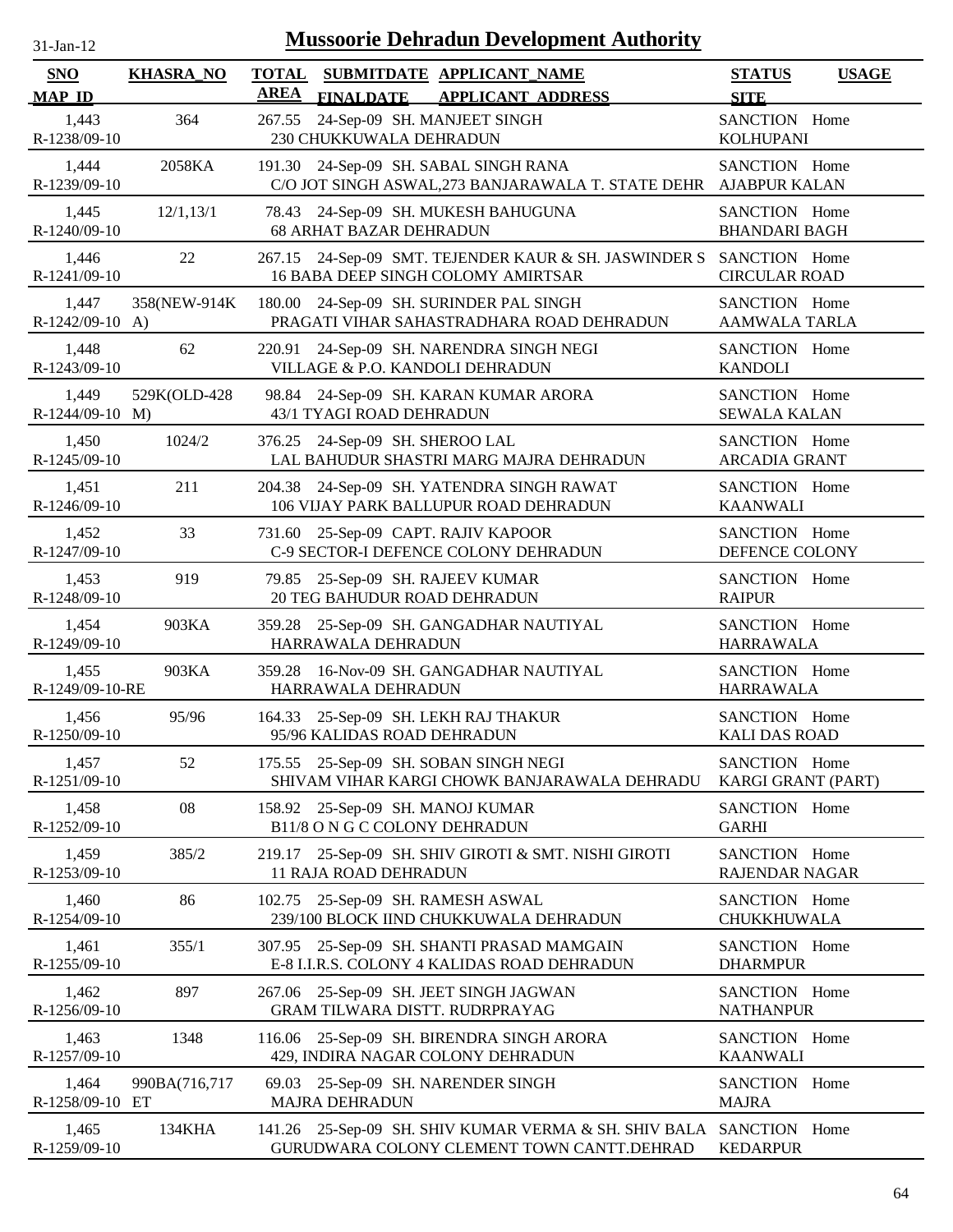| 31-Jan-12                   |                  | <b>Mussoorie Dehradun Development Authority</b>                                                       |                                              |
|-----------------------------|------------------|-------------------------------------------------------------------------------------------------------|----------------------------------------------|
| <b>SNO</b><br><b>MAP ID</b> | <b>KHASRA_NO</b> | <b>TOTAL</b><br>SUBMITDATE APPLICANT_NAME<br><b>AREA</b><br>FINALDATE APPLICANT ADDRESS               | <b>STATUS</b><br><b>USAGE</b><br><b>SITE</b> |
| 1,466<br>R-1260/09-10       | 322GA            | 25-Sep-09 SH. BIJENDRA SINGH<br>84.58<br>NANOOR KHEDA DEHRADUN                                        | SANCTION Home<br><b>NANOOR KHEDA</b>         |
| 1,467                       | 1099             | 298.25 25-Sep-09 SH. MADAN SINGH RAWAT                                                                | SANCTION Home                                |
| R-1261/09-10                |                  | 11 UPPER RAJEEV NAGAR DHARMPUR DANDA DEHRADUN                                                         | <b>AJABPUR KALAN</b>                         |
| 1,468                       | 883              | 121.27 25-Sep-09 SMT. INDRA DANU                                                                      | SANCTION Home                                |
| R-1262/09-10                |                  | ISHWAR VIHAR SUNDERWALA RAIPUR DEHRADUN                                                               | <b>NATHANPUR</b>                             |
| 1,469                       | 227              | 117.00 26-Sep-09 DR. ROHIT ARORA                                                                      | SANCTION Home                                |
| R-1263/09-10                |                  | CMI HOSPITAL DEHRADUN                                                                                 | <b>KAANWALI</b>                              |
| 1,470                       | 354CH            | 192.20 26-Sep-09 SH. RAJNIESH JOSHI                                                                   | RE-OPENE Home                                |
| R-1264/09-10                |                  | NIRANJAN PUR DEHRADUN                                                                                 | <b>NIRANJANPUR</b>                           |
| 1,471                       | 354CH            | 192.20 29-Jun-10 SH. RAJNIESH JOSHI                                                                   | SANCTION Home                                |
| R-1264/09-10-RE             |                  | NIRANJAN PUR DEHRADUN                                                                                 | <b>NIRANJANPUR</b>                           |
| 1,472                       | 1091             | 356.25 29-Sep-09 SH. GEETA RAM RHUELA                                                                 | SANCTION Home                                |
| R-1265/09-10                |                  | <b>29 RAIPUR DEHRADUN</b>                                                                             | AJABPUR KALAN                                |
| 1,473                       | 461(NEW-1446)    | 176.72 29-Sep-09 SMT.REETA PRASAD                                                                     | SANCTION Home                                |
| R-1266/09-10 KA)            |                  | D.G. OFFICE, 197 RAJPUR ROAD DEHRADUN                                                                 | <b>AJABPUR KHURD</b>                         |
| 1,474<br>R-1267/09-10 0D    | 910G,930GH,93    | 181.16 30-Sep-09 SMT. RENU<br>H.N. 54A NEW PATEL NAGAR OPP. SONALI BOOK DEPOTSDI DEHRA KHAS           | SANCTION Home                                |
| 1,475                       | 216              | 110.40 30-Sep-09 SMT. SHARDA LALERIYA                                                                 | SANCTION Home                                |
| R-1268/09-10                |                  | 19 D.L.ROAD DEHRADUN                                                                                  | D.L.ROAD                                     |
| 1,476                       | 641/4            | 144.70 30-Sep-09 SH. BUDHIRAM BIJALWAN                                                                | SANCTION Home                                |
| R-1269/09-10                |                  | D-1 OFFICERS COLONY RACE COURSE DEHRADUN                                                              | DHARAMPUR DANDA                              |
| 1,477                       | 105/21           | 279.07 30-Sep-09 SH. RAJENDRA SINGH CHAUHAN                                                           | SANCTION Home                                |
| R-1270/09-10                |                  | F.8 I.I.P. COLONY DEHRADUN                                                                            | <b>MAJRI MAFI</b>                            |
| 1,478                       | 473/1            | 321.98 30-Sep-09 SH. RAJA RAM                                                                         | SANCTION Home                                |
| R-1271/09-10                |                  | ILLAGE- NATHAN PUR DEHRADUN                                                                           | <b>NATHANPUR</b>                             |
| 1,479                       | 235/3            | 70.19 30-Sep-09 KM. RAJANI SHARMA                                                                     | SANCTION Home                                |
| R-1272/09-10                |                  | 272/3 BALLUPUR DEHRADUN                                                                               | <b>KAANWALI</b>                              |
| 1,480                       | 444(NEW-721)     | 226.13 30-Sep-09 SH. HIRA SINGH                                                                       | SANCTION Home                                |
| R-1273/09-10                |                  | 128 KASHMIRY COLONY NIRANJANPUR DEHRADUN                                                              | NIRANJANPUR                                  |
| 1,481<br>$R-1274/09-10$ A)  | 20M(NEW-44G)     | 188.00<br>30-Sep-09 SH. RAJANISH KUMAR RAJVANSHI<br>771 STREET N.-4 LANE N.-1 RAJENDER NAGAR DEHRADUN | SANCTION Home<br>CHAI BAGH KAULAGARH         |
| 1,482                       | 96GHA            | 250.92 30-Sep-09 SMT. SAPNA BAJAJ                                                                     | SANCTION Home                                |
| R-1275/09-10                |                  | TILAK NAGAR SAHARANPUR (U.P)                                                                          | <b>KISHANPUR</b>                             |
| 1,483<br>R-1276/09-10       | 49KA             | 30-Sep-09 SH. VINOD KUMAR GUPTA<br>164.95<br>77 RAJPUR ROAD DEHRADUN                                  | SANCTION Home                                |
| 1,484<br>R-1277/09-10       | 536              | 30-Sep-09 SH. NIRANJAN PANT, ARVIND PANT AND T<br>360.00<br>MATA MANDIR MARG AJABPUR KALAN DEHRADUN   | SANCTION Home<br><b>AJABPUR KALAN</b>        |
| 1,485<br>R-1278/09-10       | 49/50            | 30-Sep-09 SMT. SAROJ ANAND<br>185.00<br>49/50 PATEL NAGAR DEHRADUN                                    | SANCTION Home<br>PATEL NAGAR                 |
| 1,486<br>R-1279/09-10       | 726              | 30-Sep-09 SH. VINOD KUMAR SAXENA<br>193.54<br>CANAL ROAD DEHRADUN                                     | SANCTION Home<br><b>JAKHAN</b>               |
| 1,487                       | 121              | 27.93 30-Sep-09 SMT. VEERA WALI MANGA                                                                 | SANCTION Home                                |
| R-1280/09-10                |                  | 05 CROSS ROAD DEHRADUN                                                                                | PALTAN BAZAR                                 |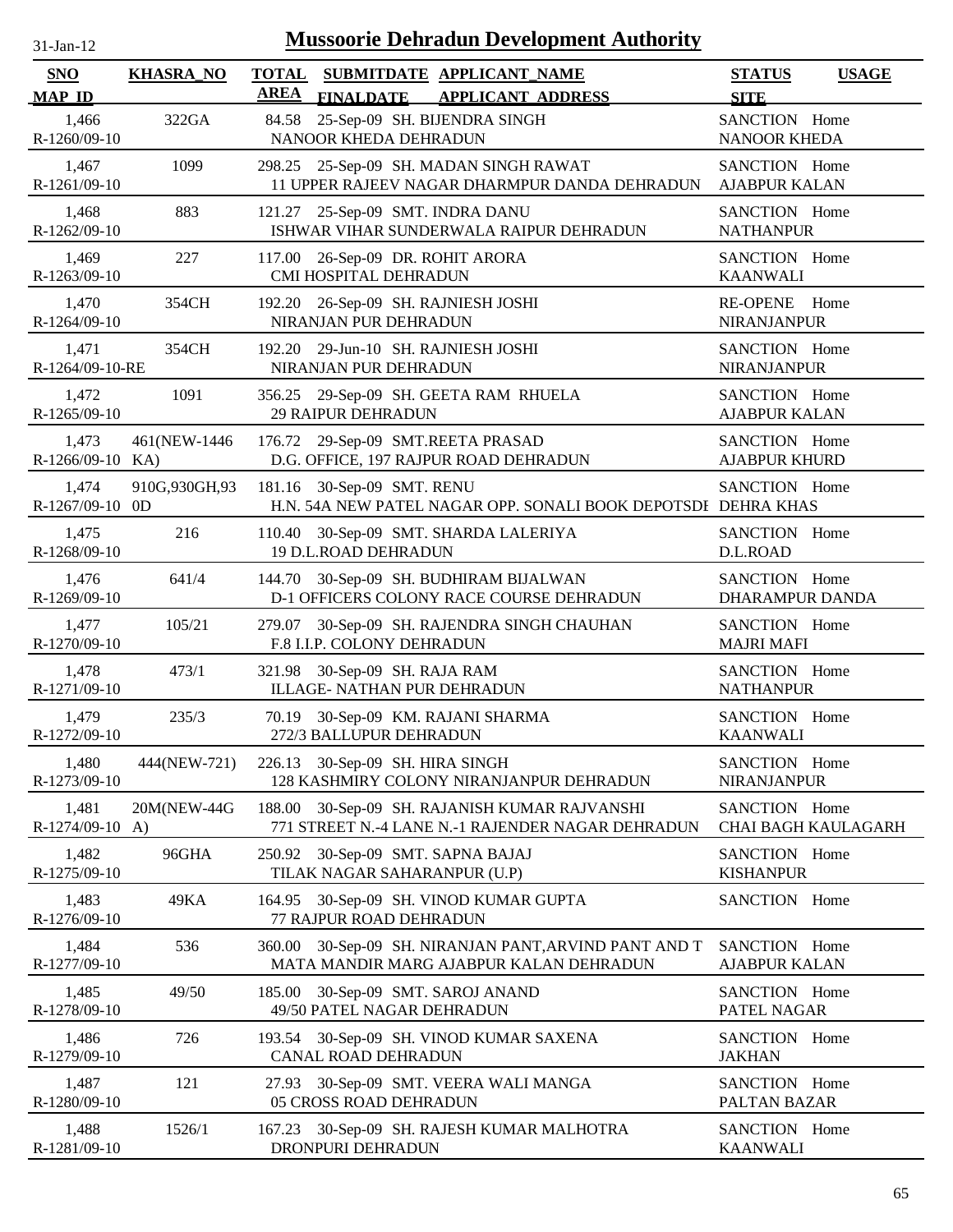| -jan- |  |
|-------|--|

| SNO<br><b>MAP ID</b>  | <b>KHASRA_NO</b> | <b>TOTAL</b><br>SUBMITDATE APPLICANT NAME<br><b>AREA</b><br>FINALDATE APPLICANT ADDRESS                             | <b>STATUS</b><br><b>USAGE</b><br><b>SITE</b> |
|-----------------------|------------------|---------------------------------------------------------------------------------------------------------------------|----------------------------------------------|
| 1,489<br>R-1282/09-10 | 466M             | 30-Sep-09 SMT. MOHANI DEVI<br>198.58<br>AJABPUR KHURD DEHRADUN                                                      | SANCTION Home<br><b>AJABPUR KHURD</b>        |
| 1,490<br>R-1283/09-10 | 79M              | 161.32 30-Sep-09 SH. RAJPAL SINGH NEGI<br>KANDOLI DEHRADUN                                                          | SANCTION Home<br><b>KANDOLI</b>              |
| 1,491<br>R-1284/09-10 | 21M              | 160.32 30-Sep-09 SH. HIRA BALLABH JOSHI<br>51MITRA LOK COLONY DEHRADUN                                              | SANCTION Home<br>CHUKKHUWALA                 |
| 1,492<br>R-1285/09-10 | 529KA            | 188.19 30-Sep-09 SH. ALAM SINGH<br>VILLAGE-EWLAKALAN P.O.MAJRA DEHRADUN                                             | SANCTION Home<br><b>SEWALA KALAN</b>         |
| 1,493<br>R-1286/09-10 | 237&315          | 465.61<br>30-Sep-09 SH. RAJESH KUMAR<br>320 KAULAGARH DEHRADUN                                                      | SANCTION Home<br><b>KAULAGARH</b>            |
| 1,494<br>R-1287/09-10 | 722MIN           | <b>SH. ASHOK KUMAR</b><br>84.23<br>1-Oct-09<br>ADARSH COLONY SUBHASH NAGAR H.N.-246 DEHRADUN                        | SANCTION Home<br><b>MAJRA</b>                |
| 1,495<br>R-1288/09-10 | 1367             | $1-Oct-09$<br>SMT. SUNITA KULASARI<br>176.51<br>H.N. 24/3 TYPE III POLICE LINE RACE COURSE DEHRADU                  | SANCTION Home<br><b>DEHRA KHAS</b>           |
| 1,496<br>R-1289/09-10 | 01               | 245.16 1-Oct-09<br><b>SH. R.P.JAIN</b><br>01-LAXMI ROAD DEHRADUN                                                    | SANCTION Home<br><b>LAXMI ROAD</b>           |
| 1,497<br>R-1290/09-10 | 524              | $1-Oct-09$<br><b>SMT. SHASHI CHOPRA</b><br>102.05<br>101/B-8 CHANDER LOK COLONY RAJPUR ROAD DEHRADUN                | SANCTION Home<br><b>DHAKPATTI</b>            |
| 1,498<br>R-1291/09-10 | 518              | 157.75 1-Oct-09 SMT. NEELAM<br>AJABPUR KHURD DEHRADUN                                                               | SANCTION Home<br><b>AJABPUR KHURD</b>        |
| 1,499<br>R-1292/09-10 | 275              | 210.62 1-Oct-09 SH. NAVEEN KUMAR AGGRAWAL<br>23DEV LOK COLONY SHIMLA ROAD DEHRADUN                                  | SANCTION Home<br><b>SEWALA KALAN</b>         |
| 1,500<br>R-1293/09-10 | 273/2            | 198.96 1-Oct-09<br>SH. R.S.SHKULA<br>201AMMWALA TARLA DEHRADUN                                                      | SANCTION Home<br><b>AAMWALA TARLA</b>        |
| 1,501<br>R-1294/09-10 | 26               | 147.05 1-Oct-09 SMT. ARUNA<br>26 ARVIND MARG DEHRADUN                                                               | SANCTION Home<br><b>ARVIND MARG</b>          |
| 1,502<br>R-1295/09-10 | 1092             | 193.00 1-Oct-09 SH. SHIVRAJ RAM PRAJAPATI & SMT. GULY. SANCTION Home<br>H.N.-2, LANE N. 1 NEW VASANT VIHAR DEHRADUN | <b>KAANWALI</b>                              |
| 1,503<br>R-1296/09-10 | 302              | 373.75 1-Oct-09 SH. BASHUDEV DIMRI<br>V.&P. DIMAR, DISTT. CHAMOLI UTTRAKHAND.                                       | <b>REJECTED</b><br>Home<br><b>BADRIPUR</b>   |
| 1,504<br>R-1297/09-10 | 375              | 164.93 1-Oct-09 SMT. PUSHPA DEVI THAPLIYAL<br>SUMAN NAGAR DEHRADUN                                                  | SANCTION Home<br><b>AJABPUR KHURD</b>        |
| 1,505<br>R-1298/09-10 | 15               | 74.35 3-Oct-09<br><b>SMT. SURJIT KAUR</b><br>40-A BLOCK-1 RACE COURSE DEHRADUN                                      | SANCTION Home<br><b>RACE COURSE</b>          |
| 1,506<br>R-1299/09-10 | 246              | 191.05 3-Oct-09<br>SH. RAMENDRA PRASAD KOTNALA<br>H.N. 36A SUMAN PURI DEHRADUN                                      | SANCTION Home<br><b>ADOIWALA</b>             |
| 1,507<br>R-1300/09-10 | 702              | 355.54 3-Oct-09<br>SH. ANSUYA PRASAD KHANDURI<br>83/2 ADRASH VIHAR KARGI ROAD DEHRADUN                              | SANCTION Home<br><b>DEHRA KHAS</b>           |
| 1,508<br>R-1301/09-10 | 253              | 422.72 3-Oct-09<br><b>SH. RATAN SINGH RANA</b><br>VIVEK VIHAR NEAR HANUMAN TEMPLE G.M.S.ROADDEHR                    | SANCTION Home<br>KAANWALI                    |
| 1,509<br>R-1302/09-10 | 16               | 74.35 3-Oct-09<br>SH. S. HARBHAJAN SINGH BALI<br><b>40-A RACE COURSE DEHRADUN</b>                                   | SANCTION Home<br><b>RACE COURSE</b>          |
| 1,510<br>R-1303/09-10 | 57&58            | 171.00 3-Oct-09<br><b>SH. SURESH GOYAL</b><br>16A VILL. KAULAGARH ,P.O. IPE DEHRADUN                                | SANCTION Home                                |
| 1,511<br>R-1304/09-10 | 278/2            | 182.59 3-Oct-09 SMT. MANORAMA KAPOOR<br>24B/26 STREET N. 14 VIJAY PARK DEHRADUN                                     | SANCTION Home<br><b>KAANWALI</b>             |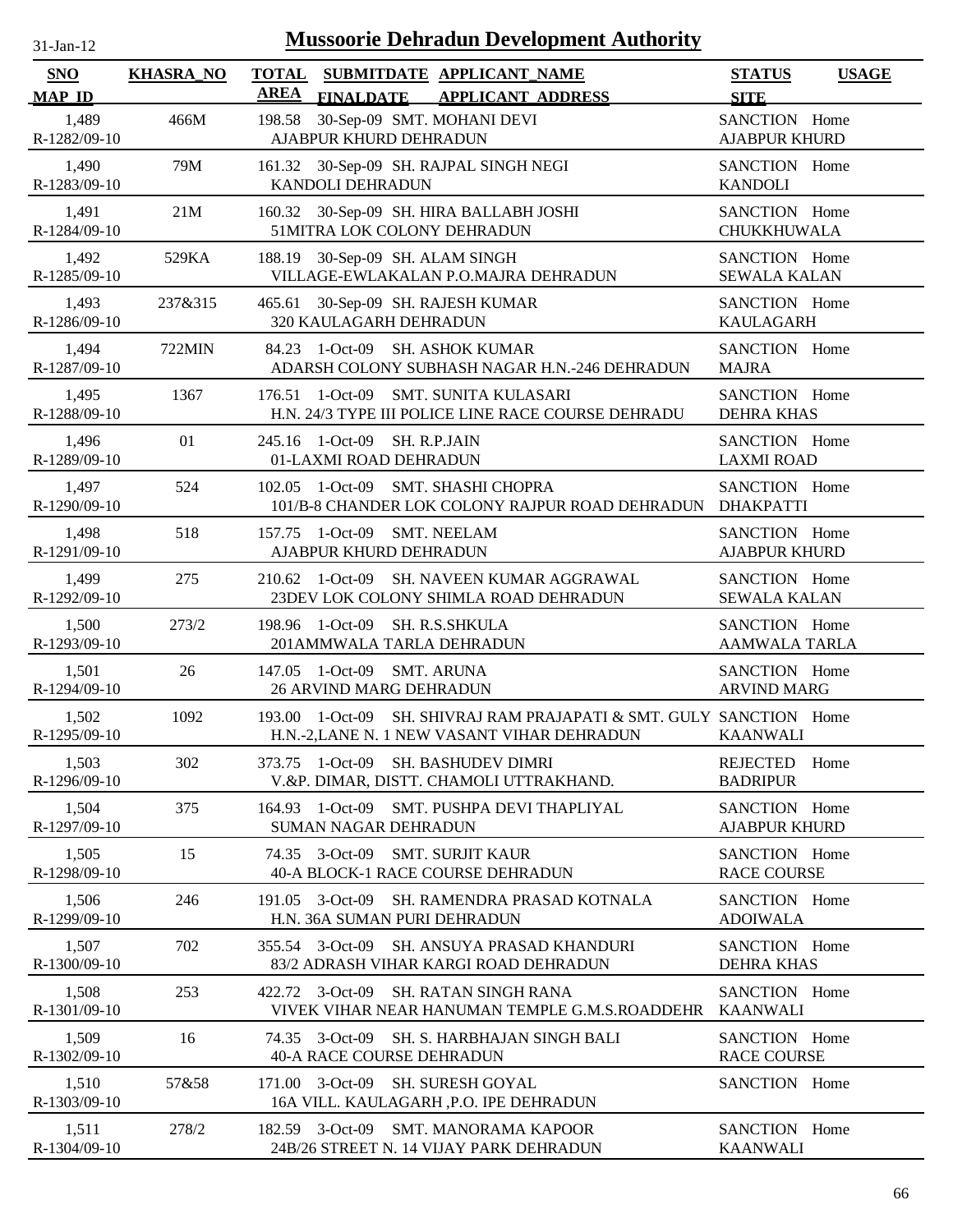| $1$ -Jan- $1$ |  |
|---------------|--|

| SNO                        | <b>KHASRA_NO</b> | <b>TOTAL</b><br><b>AREA</b> |                                            | SUBMITDATE APPLICANT_NAME                                                                                                   | <b>STATUS</b>                         | <b>USAGE</b>  |
|----------------------------|------------------|-----------------------------|--------------------------------------------|-----------------------------------------------------------------------------------------------------------------------------|---------------------------------------|---------------|
| <b>MAP ID</b>              |                  |                             | <b>FINALDATE</b>                           | <b>APPLICANT ADDRESS</b>                                                                                                    | <b>SITE</b>                           |               |
| 1,512<br>R-1305/09-10      | 84MIN            | 248.51                      |                                            | 3-Oct-09 SH. RAJESH GAMBHIR<br>BARIC N.-1/1 PREM NAGAR DEHRADUN                                                             | REJECTED Home<br>PANDITWADI MAFI      |               |
| 1,513<br>R-1305/09-10-RE   | 84MIN            | 248.51                      |                                            | 10-Nov-09 SH. RAJESH GAMBHIR<br><b>BARIC N.-1/1 PREM NAGAR DEHRADUN</b>                                                     | SANCTION Home<br>PANDITWADI MAFI      |               |
| 1,514<br>$R-1306/09-10$ 7) | 990WA(OLD-71     |                             |                                            | 158.92 3-Oct-09 SH. VIVEK JAIN, VISHESH, SUDHIR, SANJEEV SANCTION Home<br>E-2/202 SHASTRI NAGAR DELHI-52                    | <b>MAJRA</b>                          |               |
| 1,515<br>R-1307/09-10      | 432/1            | 212.67                      | 3-Oct-09                                   | SMT. SHOBHA GARG & SMT SARIKA GARG SANCTION Home<br>GANGOTRI ENCLAVE NIRANJANPUR DEHRADUN                                   | NIRANJANPUR                           |               |
| 1,516<br>R-1308/09-10 26)  | 1092KA(OLD-1     |                             | 298.96 5-Oct-09                            | SH. RAJSHEKHAR BAHUGUNA<br>C/O SH. S.C.DHILDIYAL ,BADRISH VIHAR KARGI DEHRADU                                               | SANCTION Home<br><b>AJABPUR KALAN</b> |               |
| 1,517<br>R-1309/09-10      | 25               |                             | 475.70 5-Oct-09                            | <b>SH. RAMAN SEHGAL</b><br>25 NEW CANTT. ROAD DEHRADUN                                                                      | SANCTION Home<br>NEW CANT ROAD        |               |
| 1,518<br>R-1310/09-10      | 26/8/86          |                             | 867.35 5-Oct-09                            | SH. PREM CHAND JOSHI<br>26/8 INDER ROAD NEW DALANWALA DEHRADUN                                                              | SANCTION Home<br><b>INDER ROAD</b>    |               |
| 1,519<br>R-1311/09-10      | 190MIN           |                             | 94.79 5-Oct-09                             | SH. DIGAMBER PRASAD KHANDURI<br>C/O SH. ANIL PANTHARI VILL. HARVANSHWALA MURTI VI MAOWALA MAAFI                             | SANCTION Home                         |               |
| 1,520<br>R-1312/09-10      | 22               |                             | 180.00 6-Oct-09                            | <b>SH. RAJEEV KUMAR GOEL</b><br>22 HIG M.D.DA.COLONY DALANWALA DEHRADUN                                                     | SANCTION Home<br><b>DALANWALA</b>     |               |
| 1,521<br>R-1313/09-10      |                  |                             |                                            | 606M&607M 5,597.72 6-Oct-09 PREMARY SCHOOL BUILDING FOR HILTON SANCTION Educational<br>HILTON SCHOOL SOCIETY MAJRA DEHRADUN | <b>BHARUWALA GRANT</b>                |               |
| 1,522<br>R-1313/09-10-RE   |                  |                             |                                            | 606M&607M 5,597.72 7-Jun-10 PREMARY SCHOOL BUILDING FOR HILTON SANCTION Educational<br>HILTON SCHOOL SOCIETY MAJRA DEHRADUN | <b>BHARUWALA GRANT</b>                |               |
| 1,523<br>R-1314/09-10      | 1095M            |                             | 210.75 6-Oct-09                            | SH. JAGDISH PRASAD NAUTIYAL<br>C/O PT. VISHNU PRASAD BHATT ,SRI LAXMI NARAYAN PAN NATHANPUR                                 | REJECTED Home                         |               |
| 1,524<br>R-1314/09-10-RE   | 1095M            |                             |                                            | 210.75 26-Apr-10 SH. JAGDISH PRASAD NAUTIYAL<br>C/O PT. VISHNU PRASAD BHATT ,SRI LAXMI NARAYAN PAN NATHANPUR                | SANCTION Home                         |               |
| 1,525<br>R-1315/09-10      | 1058             |                             | NATHANPUR DEHRADUN                         | 166.80 6-Oct-09 SH. ANIL DOBHAL                                                                                             | SANCTION Home<br><b>NATHANPUR</b>     |               |
| 1,526<br>R-1316/09-10      | 128MIN           |                             | 292.98 6-Oct-09                            | SH. BIR SINGH BISHT<br>31 HARI VIHAR , VILL. KANWALI DEHRADUN                                                               | SANCTION Home<br><b>KAANWALI</b>      |               |
| 1,527<br>R-1317/09-10      | 270MIN           |                             | 255.76 6-Oct-09                            | <b>SH. MAHENDRA GARG</b><br>25/B MAHENT ROAD LAXMAN CHOWK DEHRADUN                                                          | SANCTION Home<br><b>LAXMAN CHOWK</b>  |               |
| 1,528<br>R-1318/09-10      | 56               |                             | 192.54 6-Oct-09                            | <b>SH. KULJEET SINGH</b><br>SUBHASH NAGAR , VILL. MAJRA DEHRADUN                                                            | SANCTION Home<br><b>MAJRA</b>         |               |
| 1,529<br>R-1319/09-10      | 548/1(NEW-584)   |                             | 167.74 6-Oct-09<br><b>MAJRA DEHRADUN</b>   | SH. MOHMMAD JAMA & SH. MOHMMAD AKI SANCTION Home                                                                            | <b>MAJRA</b>                          |               |
| 1,530<br>R-1320/09-10      | 40/2             |                             | 242.56 6-Oct-09                            | <b>SH. KALAM SINGH RAWAT</b><br>19 RAJESHWARIPURAM P.O.I.I.P MOHAKAMPUR DEHRADU                                             | SANCTION Home<br><b>MAJRI MAFI</b>    |               |
| 1,531<br>R-1321/09-10      | 263              |                             | 369.17 6-Oct-09<br>74/1 ARAGARH DEHRADUN   | SH. PAWAN KUMAR VERMA                                                                                                       | SANCTION Home<br><b>DHARMPUR</b>      |               |
| 1,532<br>R-1322/09-10      | $11-D/4$         |                             |                                            | 289.76 6-Oct-09 MASTER SURAMYA KAPUR (MINOR) THRO<br>11-D/4 CIRCULAR ROAD DEHRADUN                                          | SANCTION Home<br><b>CIRCULAR ROAD</b> |               |
| 1,533<br>R-1323/09-10      | 408              |                             |                                            | 188.20 6-Oct-09 M/S INDIA TELE INFRA LIMITED.<br>MAHARANI BAGH NEAR BASANT VIHAR DEHRADUN                                   | REJECTED<br><b>KAANWALI</b>           | <b>Towers</b> |
| 1,534<br>R-1324/09-10      | 363/209          |                             | 240.53 7-Oct-09<br>209 LAKHI BAGH DEHRADUN | <b>SH. RAM CHANDRA</b>                                                                                                      | SANCTION Home<br><b>LAKHI BAGH</b>    |               |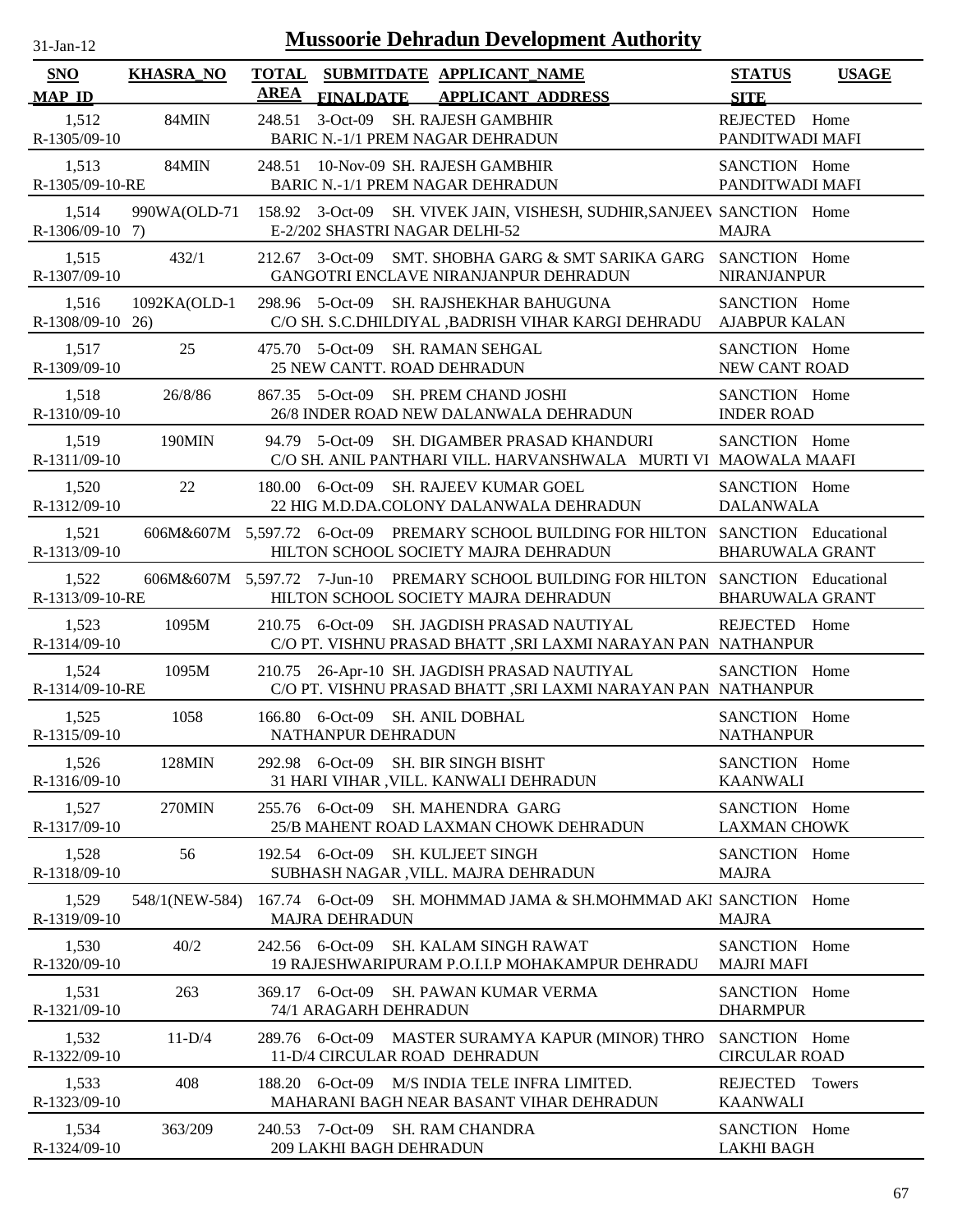| $31$ -Jan-12                |                  |                             |                                                          | <b>Mussoorie Dehradun Development Authority</b>                                                    |                                        |              |
|-----------------------------|------------------|-----------------------------|----------------------------------------------------------|----------------------------------------------------------------------------------------------------|----------------------------------------|--------------|
| <b>SNO</b><br><b>MAP ID</b> | <b>KHASRA_NO</b> | <b>TOTAL</b><br><b>AREA</b> |                                                          | SUBMITDATE APPLICANT_NAME<br>FINALDATE APPLICANT ADDRESS                                           | <b>STATUS</b><br><b>SITE</b>           | <b>USAGE</b> |
| 1,535<br>R-1325/09-10       | 126/1            | 93.41                       | $7-Oct-09$<br>SEWALA KHURD DEHRADUN                      | SH. WAZID ALI                                                                                      | SANCTION Home<br><b>SEWALA KHURD</b>   |              |
| 1,536<br>$R-1326/09-10$ 2)  |                  |                             |                                                          | 102KA(OLD-10/ 219.14 7-Oct-09 SH. JAG MOHAN SINGH BIST<br>158-GEETA NAGAR RISHIKESH DEHRADUN       | SANCTION Home<br><b>MAJRI MAFI</b>     |              |
| 1,537<br>R-1327/09-10       | 1447             |                             | 196.22 7-Oct-09 SH. DESH RAJ                             | DWARIKA PURI P.O.KANWALI DEHRADUN                                                                  | SANCTION Home<br><b>KAANWALI</b>       |              |
| 1,538<br>$R-1328/09-10$ )   |                  |                             |                                                          | 266(NEW-585JA 263.75 7-Oct-09 SH. BADAR SINGH RAWAT<br>KALANKA VIHAR LANE N.-3MAJRI MAFI DEHRADUN  | SANCTION Home<br><b>MAJRI MAFI</b>     |              |
| 1,539<br>R-1329/09-10       | 334              |                             |                                                          | 278.76 7-Oct-09 SH. RAJESH SOOD<br>62-ASHWANI ENCLAVE LANE-1 P.O.MAJRA SIMLA ROAD DE SEWALA KALAN  | SANCTION Home                          |              |
| 1,540<br>R-1330/09-10       | 18(NEW-185)      |                             | <b>15 SALAWALA DEHRADUN</b>                              | 210.48 7-Oct-09 SMT. RENUKA NEGI                                                                   | SANCTION Home<br><b>MOTHROWALA</b>     |              |
| 1,541<br>R-1331/09-10       | 328KA            |                             |                                                          | 128.62 7-Oct-09 SH. CHANDRAHAASH MAMGAIN<br>VILL. CHIDOWALI P.O. KANDOLI RAJPUR ROAD DEHRADU       | SANCTION Home<br><b>CHIDOWALI</b>      |              |
| 1,542<br>R-1332/09-10       | 139KH            |                             | 241.42 7-Oct-09                                          | SH. ABBAL SINGH RANA<br>E-5/11 VIGYAN VIHAR RAIPUR ROAD DEHRADUN                                   | SANCTION Home<br><b>BADRIPUR</b>       |              |
| 1,543<br>R-1333/09-10       | 277              |                             | 211.52 7-Oct-09                                          | SH. RAM CHANDRA SINGH DOBLIYAL<br>VEER CHANDAR SINGH GARWAL MARG AJABPUR KALAN E AJABPUR KALAN     | SANCTION Home                          |              |
| 1,544<br>R-1334/09-10       | 704              |                             | 31/1 RACE COURSE DEHRADUN                                | 174.59 7-Oct-09 SH. SURJEET SINGH AHUJA & SMT. GEETA F SANCTION Home                               | <b>KAANWALI</b>                        |              |
| 1,545<br>$R-1335/09-10$ /3  | 492TA(OLD-275    |                             | 98.21 7-Oct-09                                           | SH. MANPREET SINGH LUTHRA & SH. SACH REJECTED<br>11 SAILOK COLONY G.M.S.ROAD DEHRADUN              | <b>NIRANJANPUR</b>                     | Home         |
| 1,546<br>R-1336/09-10       | 24MIN            |                             | 147.72 7-Oct-09                                          | SMT. NEELAM MAL<br>V&P. NAUSAR, KHATIMA, DISTT. UDHAM SINGH NAGAR UT                               | <b>RE-OPENE</b><br><b>DANDA DHORAN</b> | Home         |
| 1,547<br>R-1336/09-10-RE    | 24MIN            | 147.72                      |                                                          | 17-Nov-09 SMT. NEELAM MAL<br>V&P. NAUSAR, KHATIMA, DISTT. UDHAM SINGH NAGAR UT                     | SANCTION Home<br><b>DANDA DHORAN</b>   |              |
| 1,548<br>R-1336/09-10-RE    | 24MIN            |                             |                                                          | 147.72 22-Apr-10 SMT. NEELAM MAL<br>V&P. NAUSAR, KHATIMA, DISTT. UDHAM SINGH NAGAR UT DANDA DHORAN | SANCTION Home                          |              |
| 1,549<br>R-1337/09-10       | 1340/2           |                             | 90.67 7-Oct-09 SMT. SWETA<br><b>48 BALLUPUR DEHRADUN</b> |                                                                                                    | SANCTION Home<br><b>KAANWALI</b>       |              |
| 1,550<br>R-1338/09-10       | 98MIN            |                             | 76/1SALAWALA DEHRADUN                                    | 133.84 7-Oct-09 SH. HIRDEY RAM POKHRIYAL                                                           | SANCTION Home<br>CHUKKHUWALA           |              |
| 1,551<br>R-1339/09-10       | 1340/2           |                             | 84.33 7-Oct-09 SH. SANJAY<br>48 B G.M.S.ROAD DEHRADUN    |                                                                                                    | SANCTION Home<br><b>KAANWALI</b>       |              |
| 1,552<br>R-1340/09-10       | 458KHA           |                             |                                                          | 128.08 7-Oct-09 SH. UMMED SINGH BISHT<br>P-III/24 YAMUNA COLONY DEHRADUN                           | SANCTION Home<br>KARGI GRANT (PART)    |              |
| 1,553<br>R-1341/09-10       | 44(NEW-54CH)     |                             |                                                          | 144.98 7-Oct-09 SMT. RAJ KUMARI<br>VIKASH LOK SAHASTRA DHARA ROAD DEHRADUN                         | SANCTION Home<br>AAMWALA TARLA         |              |
| 1,554<br>R-1342/09-10       | <b>50KA</b>      |                             | 206.32 7-Oct-09                                          | <b>SMT. SATYAVATI DEVI</b><br>89/1 ARYA NAGAR II DEHRADUN                                          | SANCTION Home<br><b>KANDOLI</b>        |              |
| 1,555<br>R-1343/09-10       | 1221             |                             | 352.15 7-Oct-09                                          | <b>SMT. SAROJ NAUTIYAL</b><br>V.LL. BIRYANI , P.O. CHAM TEHRIGARHWAL                               | SANCTION Home<br><b>AJABPUR KALAN</b>  |              |
| 1,556<br>R-1344/09-10       | 456/496          |                             | 697.00 7-Oct-09<br>SEWLA KALAN DEHRADUN                  | <b>SH. DHAN BAHADUR AALE</b>                                                                       | SANCTION Home<br><b>SEWALA KALAN</b>   |              |
| 1,557<br>R-1345/09-10       | 213/157          |                             | 366.95 8-Oct-09                                          | SH. GOPAL SINGH RANA<br>28A KALIDAS ROAD DEHRADUN                                                  | SANCTION Home<br><b>DOBHALWALA</b>     |              |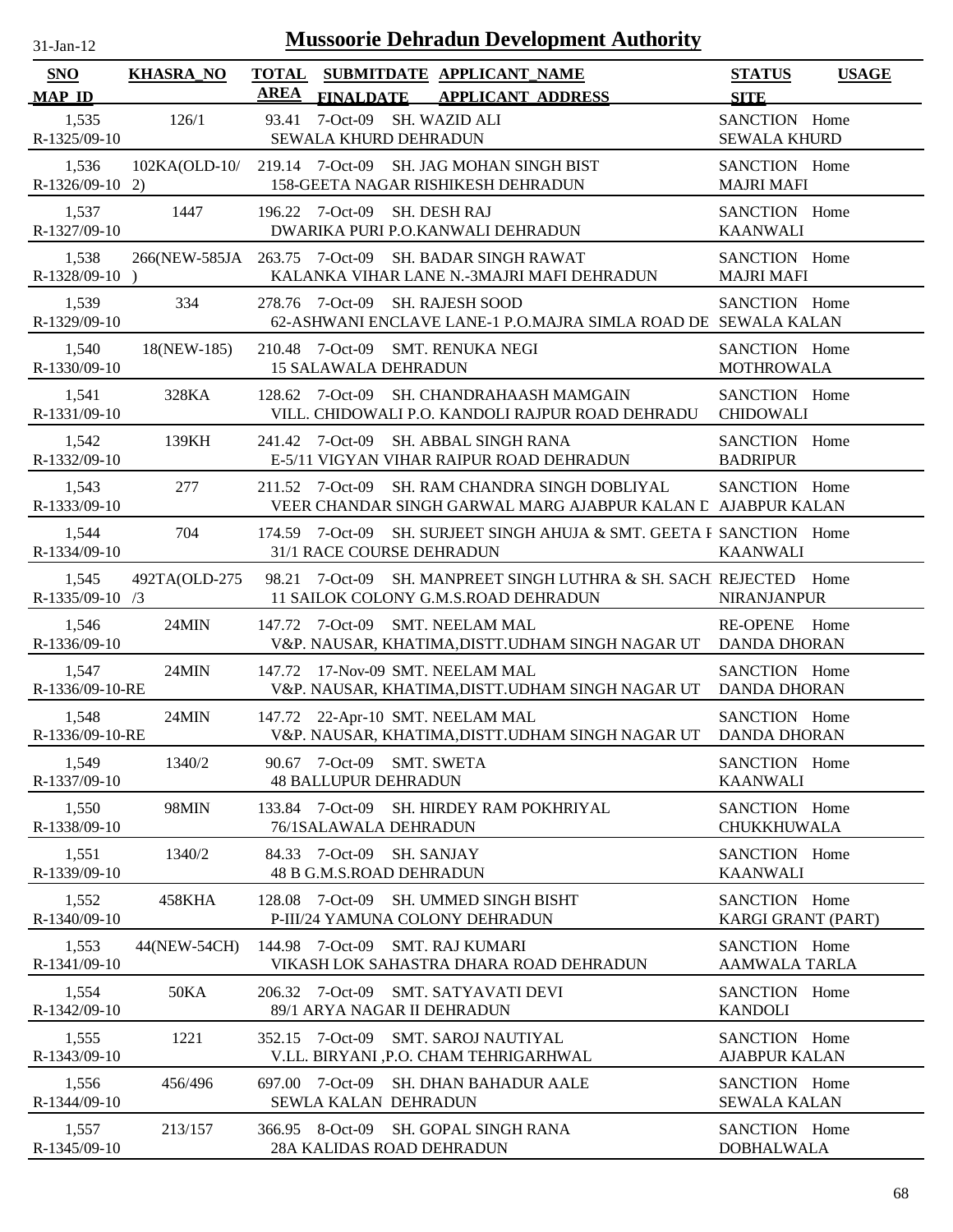| $31$ -Jan-12                |                  | <b>Mussoorie Dehradun Development Authority</b>                                                                                       |                                       |              |
|-----------------------------|------------------|---------------------------------------------------------------------------------------------------------------------------------------|---------------------------------------|--------------|
| <b>SNO</b><br><b>MAP ID</b> | <b>KHASRA_NO</b> | <b>TOTAL</b><br>SUBMITDATE APPLICANT_NAME<br><b>AREA</b><br><b>FINALDATE</b><br><b>APPLICANT ADDRESS</b>                              | <b>STATUS</b><br><b>SITE</b>          | <b>USAGE</b> |
| 1,558<br>R-1346/09-10       | 34/14            | 343.46<br>8-Oct-09 SMT. ANJANA WALIA & SH. ANIL AHLUWAI SANCTION Home<br>190 BADRIPUR DEHRADUN                                        | <b>LAXMI ROAD</b>                     |              |
| 1,559<br>R-1347/09-10       | 570MIN           | 228.78 8-Oct-09 SH. UMESH GUPTA<br>330/13 MOHIT NAGAR DEHRADUN                                                                        | SANCTION Home<br><b>KAANWALI</b>      |              |
| 1,560<br>R-1348/09-10       | 146DA            | 8-Oct-09 SH. RAJAT KUMAR DIMRI & SH. PRAVEEN D SANCTION Home<br>358.41<br>C/0 VIMAL BADOLA ,09 PANCH SHEEL PARK BASANT VIHAI BADRIPUR |                                       |              |
| 1,561<br>R-1349/09-10       | 29/37            | SH. SHASHI KANT DIXIT<br>9-Oct-09<br>479.55<br>29/37KESHAV ROAD DEHRADUN                                                              | SANCTION Home<br><b>KESHAV ROAD</b>   |              |
| 1,562<br>R-1350/09-10       | 1110             | SH. SATISH KUMAR & SH. SUBHASH KUMA SANCTION Home<br>183.68<br>9-Oct-09<br>353/1 VAN VIHAR BALLUPUR DEHRADUN                          | <b>GARHI</b>                          |              |
| 1,563<br>R-1351/09-10       | 44               | 9-Oct-09<br><b>SH. YADUNANDAN DHYANI</b><br>260.40<br>H.N.-6 SASTRI NAGAR HARIDWAR ROAD DEHRADUN                                      | SANCTION Home<br><b>AJABPUR KALAN</b> |              |
| 1,564<br>R-1352/09-10       | 57&58            | 126.78 9-Oct-09 SH TILAK RAJ WADHWA<br>127 MANNU GANG DEHRADUN                                                                        | SANCTION Home<br><b>CHUKKHUWALA</b>   |              |
| 1,565<br>R-1353/09-10       | 115              | 9-Oct-09<br>SH. MANOJ JAISWAL<br>238.28<br><b>70 VIJAY PARK DEHRADUN</b>                                                              | SANCTION Home<br><b>KAANWALI</b>      |              |
| 1,566<br>R-1354/09-10       | 1066GA           | 188.13 9-Oct-09 SMT. BEENA CHAMOLI<br>47/3 RAJEEV NAGAR , P.O. NEHRUGRAMDEHRADUN                                                      | SANCTION Home<br><b>AJABPUR KALAN</b> |              |
| 1,567<br>R-1355/09-10       | 96GHA            | $9$ -Oct-09<br>SH. MUKESH BAJAJ<br>188.20<br>C/O 04 NEW ROAD DEHRADUN                                                                 | REJECTED Home<br><b>KISHANPUR</b>     |              |
| 1,568<br>R-1356/09-10       | 1555MIN          | 148.41 9-Oct-09 SH. ATUL KUMAR GUPTA<br>97 MIG INDIRAPURAM G.MS.ROAD DEHRADUN                                                         | SANCTION Home<br><b>KAANWALI</b>      |              |
| 1,569<br>R-1357/09-10       | 20               | 669.14 9-Oct-09 SH. DINESH KUMAR SHARMA C/O SH. HARI SANCTION Home<br><b>CIVIL LINE HALDWANI</b>                                      | <b>SHAH NAGAR</b>                     |              |
| 1,570<br>R-1358/09-10       | 432              | 125.41 9-Oct-09 SH. RAHUL THAPA<br>07 JAKHAN ,NEW N. 17/1 JAKHAN RAJPUR ROAD DEHRADU                                                  | SANCTION Home<br><b>JAKHAN</b>        |              |
| 1,571<br>R-1359/09-10       | 08MIN            | 190.00 9-Oct-09 SH. SATINDER KUMAR SETHI C/O SH. SANJA SANCTION Home<br><b>212 RAJPUR ROAD DEHRADUN</b>                               | <b>SALAWALA DHORAN</b>                |              |
| 1,572<br>R-1360/09-10       | 469,470&471      | 157.74 9-Oct-09<br>SH. ASHISH BHATT<br>19 BAKRALWALA DEHRADUN                                                                         | SANCTION Home<br><b>AJABPUR KALAN</b> |              |
| 1,573<br>R-1361/09-10       | 630              | 186.03<br>9-Oct-09<br><b>SH. NOHAN SINGH RAUTELA</b><br><b>13B KALIDAS ROAD DEHRADUN</b>                                              | SANCTION Home<br><b>HATHIBARKALA</b>  |              |
| 1,574<br>R-1362/09-10       | 1096M            | 248.79 9-Oct-09 SH. VIMAL KANT AGGARWAL<br><b>86 BALLUPUR DEHRADUN</b>                                                                | SANCTION Home<br><b>GARHI</b>         |              |
| 1,575<br>R-1363/09-10       | 374/2            | 233.08 9-Oct-09<br><b>SH. PRATAP SINGH</b><br>J-2 TYPE-III SANCHAR VIHAR INDIRA NAGAR DEHRADUN                                        | SANCTION Home<br><b>AAMWALA TARLA</b> |              |
| 1,576<br>R-1364/09-10       | 84(OLD-63)       | 169.13<br>9-Oct-09 SH. V.D.JOSHI<br>EKTA VIHAR LANE-09 SAHASTRA DHARA ROAD DEHRADU                                                    | SANCTION Home<br>AAMWALA TARLA        |              |
| 1,577<br>R-1365/09-10       | 10               | 13-Oct-09 SMT. PAVITRA DEVI CHAUDHARY<br>200.00<br><b>31 RAIPUR ROAD DEHRADUN</b>                                                     | SANCTION Home<br>UDDIWALA KARANPUR    |              |
| 1,578<br>R-1366/09-10       | 52               | 13-Oct-09 SH. PRAMOD CHANDRA KOTHARI<br>195.21<br>DOBHALWALA DEHRADUN                                                                 | SANCTION Home<br><b>DOBHALWALA</b>    |              |
| 1,579<br>R-1367/09-10 705   | 366MIN(NEW-1     | 354.93 13-Oct-09 SH. NAVEEN CHANDRA BAHUGUNA<br>LANE N0-2 CHAK SHAH NAGAR VIDHAN SABHA KE SAMEN                                       | SANCTION Home<br><b>AJABPUR KHURD</b> |              |
| 1,580<br>R-1368/09-10 75)   | 933KHA(OLD-6     | 149.11 13-Oct-09 SH. PARVEEN & REGINA<br>NEHRU COLONY DEHRADUN                                                                        | SANCTION Home<br><b>JAKHAN</b>        |              |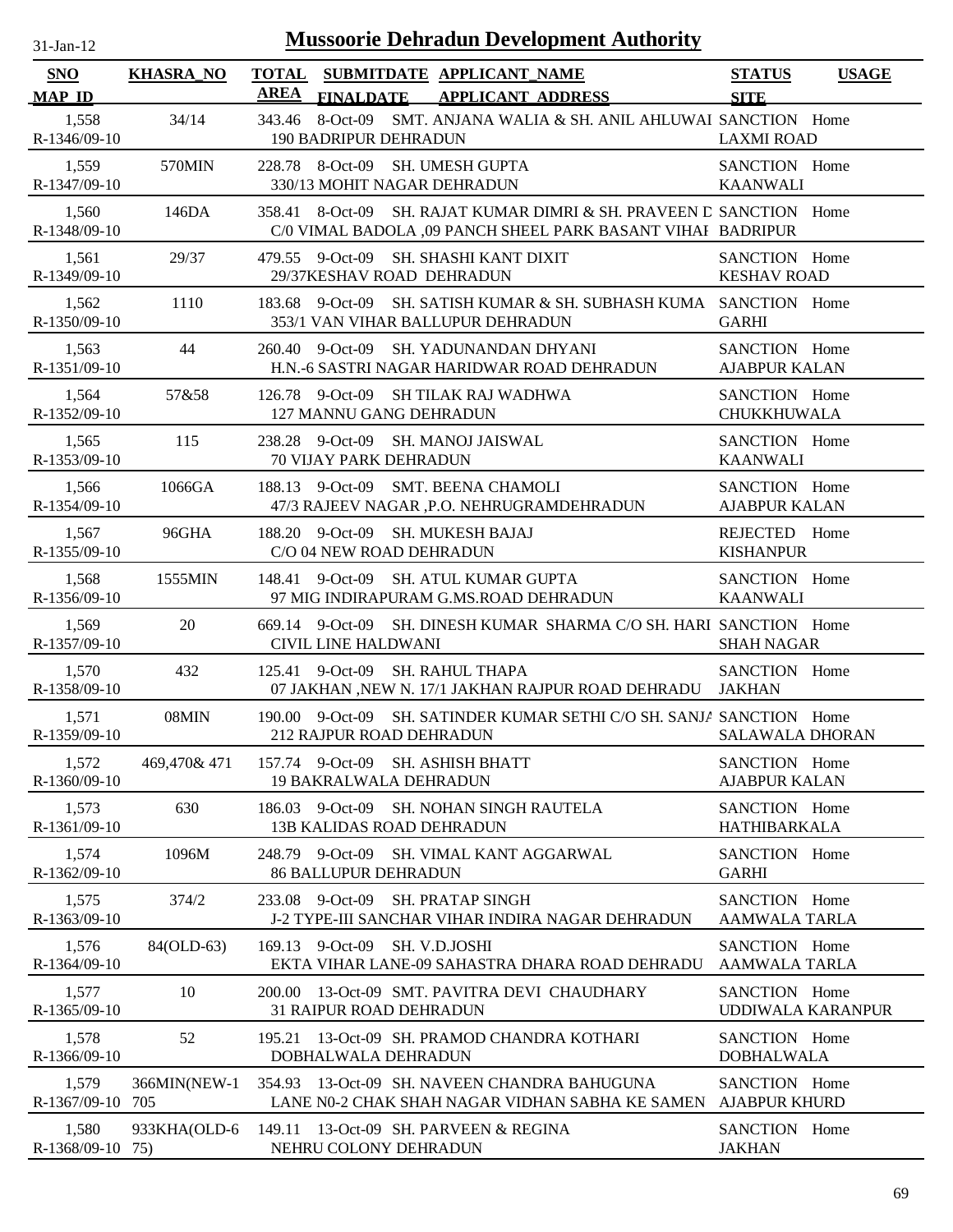| -Jan- |  |
|-------|--|
|       |  |

| <b>SNO</b>                  | <b>KHASRA_NO</b>                                        |             |                                 | TOTAL SUBMITDATE APPLICANT NAME                                            |                                                                                                                                | <b>STATUS</b>                            | <b>USAGE</b>       |
|-----------------------------|---------------------------------------------------------|-------------|---------------------------------|----------------------------------------------------------------------------|--------------------------------------------------------------------------------------------------------------------------------|------------------------------------------|--------------------|
| <b>MAP ID</b>               |                                                         | <b>AREA</b> |                                 | FINALDATE APPLICANT ADDRESS                                                |                                                                                                                                | <b>SITE</b>                              |                    |
| 1,581<br>R-1369/09-10       | 1093M                                                   |             | 97.58 13-Oct-09 SMT. NISHA RANI | VYOM PRASHT ENCLAVE DEHRADUN                                               |                                                                                                                                | SANCTION Home<br><b>KAANWALI</b>         |                    |
| 1,582<br>R-1370/09-10 3     |                                                         |             |                                 |                                                                            | 91(OLD)&551/4 175.65 13-Oct-09 SH. NEERAJ ANAND & SMT. RUCHI ANAND SANCTION Home<br>665/2 STREET N0-4, LANE NO 9 RAJENDRA NAGA | <b>KISHAN NAGAR</b>                      |                    |
| 1,583<br>R-1371/09-10       | 1242                                                    |             | 59 TILOK ROAD DEHRADUN          | 243.86 13-Oct-09 SH. SATISH KUMAR JOSHI                                    |                                                                                                                                | SANCTION Home<br><b>KAANWALI</b>         |                    |
| 1,584<br>$R-1372/09-10$ )   | 1183(OLD-617/1                                          | 75.25       | <b>41 NEHRU ROAD DEHRADUN</b>   | 13-Oct-09 SMT. MEENU TOMAR                                                 |                                                                                                                                | SANCTION Home<br><b>MAJRA</b>            |                    |
| 1,585<br>R-1373/09-10       | 150/9(60/54)                                            |             | <b>GOVIND GARH DEHRADUN</b>     | 190.08 13-Oct-09 SH. SANTOSH KUMAR GUPTA                                   |                                                                                                                                | SANCTION Home<br><b>GOVIND GARH</b>      |                    |
| 1,586<br>R-1374/09-10       | 897MIN                                                  |             | 252/1 DOBHALWALA DEHRADUN       | 90.57 13-Oct-09 SH. RAKESH GOGANA                                          |                                                                                                                                | SANCTION Home<br><b>DEHRA KHAS</b>       |                    |
| 1,587<br>R-1375/09-10       | 351KA                                                   |             |                                 |                                                                            | 126.51 13-Oct-09 SMT, RAJNI CHOPARA & KUNAL CHOPRA<br>10/2 ASHIRVAD ENCLAVECHAKARATAROAD DEHRADUN                              | SANCTION Home<br><b>SEWALA KALAN</b>     |                    |
| 1,588<br>R-1376/09-10       | 28                                                      |             | 28 MOHNI ROAD DEHRADUN          |                                                                            | 177.54 13-Oct-09 SH. AKHILESH JINDAL &SMT RENU JINDAL SANCTION Home                                                            | <b>MOHINI ROAD</b>                       |                    |
| 1,589<br>R-1377/09-10       | 717K                                                    |             | 102 JHANDA MOHLLA DEHRADUN      | 146.96 13-Oct-09 SMT. SUSHILA THAPLIYAL                                    |                                                                                                                                | SANCTION Home<br><b>NATTHANPUR</b>       |                    |
| 1,590<br>R-1378/09-10       | 30/1                                                    |             |                                 | 260.80 13-Oct-09 SMT. MEENA DEVI<br>PREM PUR MAFI KAULAGARH DEHRADUN       |                                                                                                                                | SANCTION Home<br>PREMPUR MAFI (PART)     |                    |
| 1,591<br>$R-1379/09-10$ )   | 338TH(0LD-246 187.08 13-Oct-09 SH. BHUPAL SINGH BHAKUNI |             |                                 |                                                                            | KENDRIYA RESHAM BOARD AWASE PARISAR ROCHIPURA I SEWALA KALAN                                                                   | SANCTION Home                            |                    |
| 1,592<br>$R-1380/09-10$ H)  | 68/19(NEW-83K 246.69 14-Oct-09 SH. ANIL SINGH RATHORE   |             |                                 | 50 PANDITWARI ,P.O. PREM NAGAR DEHRADUN                                    |                                                                                                                                | SANCTION Home<br><b>SUDDUWALA</b>        |                    |
| 1,593<br>R-1381/09-10       | 151&152M                                                |             |                                 | 190.60 14-Oct-09 SH. GIRISH CHAND                                          | A-34 SHIVLOK COLONY RAIPUR ROAD DEHRADUN                                                                                       | SANCTION Home<br><b>CHAK RAIPUR</b>      |                    |
| 1,594<br>$R-1382/09-10$ 69) | 609KHA(OLD-5 228.51 14-Oct-09 SH. ANAND LAL JAISWAN     |             |                                 | P 31/1 TAPOVAN ENCLAVE DEHRADUN                                            |                                                                                                                                | SANCTION Home<br><b>GUJRADA MANSINGH</b> |                    |
| 1,595<br>R-1383/09-10       | 92M                                                     |             | KISHAN PUR DEHRADUN             | 160.29 14-Oct-09 SMT. ARCHNA JAIN                                          |                                                                                                                                | SANCTION Home<br><b>KISHANPUR</b>        |                    |
| 1,596<br>R-1384/09-10       | 130M                                                    | 242.79      | 14-Oct-09 SH. S.S.ASWAL         |                                                                            | 03 RANJEET PURAM HARI VIHAR-II VIJAY PARK DEHRADU KAANWALI                                                                     | SANCTION Home                            |                    |
| 1,597<br>R-1385/09-10       | 1053KHA                                                 | 114.65      |                                 | 14-Oct-09 SMT, SEEMA SHARMA                                                | B/4 POLICE QUARTERS ,POLICE STATION BINDAL CHAKRA1 AJABPUR KALAN                                                               | SANCTION Home                            |                    |
| 1,598<br>R-1386/09-10       | 59/4                                                    |             | E 35/36 RACE COURSE DEHRADUN    | 680.97 14-Oct-09 SH. PRAMOD SEKHRI                                         |                                                                                                                                | SANCTION Home<br><b>CHANDER NAGAR</b>    |                    |
| 1,599<br>R-1387/09-10       | 200CH(OLD-446                                           |             |                                 |                                                                            | 180.75 14-Oct-09 SH, RAJENDRA PRASAD BALIWAN<br>H.N. 77 NEAR LAKHI BAGH, KAULAGARH DEHRADUN                                    | SANCTION Home<br><b>KAULAGARH</b>        |                    |
| 1,600<br>R-1388/09-10       | 07                                                      |             |                                 | 84.57 14-Oct-09 SMT. MADHUBALA DEVI<br>59 SHIV COLONY PATEL NAGAR DEHRADUN |                                                                                                                                | SANCTION Home<br>PATEL NAGAR             |                    |
| 1,601<br>R-1389/09-10       | 131GHA                                                  |             | 184.31 14-Oct-09 SH. KUNDAL LAL |                                                                            | QUATER N.1 T-III TELEPHONE EXCHANGE COMPOND PAT                                                                                | SANCTION Home<br><b>SEWALA KALAN</b>     |                    |
| 1,602<br>R-1390/09-10       | 617KA                                                   | 78.08       |                                 | 14-Oct-09 SMT. PUSHPA PUNDIR<br>22 SAKET COLONY AJABPUR DEHRADUN           |                                                                                                                                | SANCTION Home<br><b>AJABPUR KALAN</b>    |                    |
| 1,603<br>R-1391/09-10       | 173D                                                    |             |                                 | 185.80 14-Oct-09 SH. MADHWA NANAD                                          | MOHABBEWALA NEAR PRIMARY SCHOOL DEHRADUN                                                                                       | REJECTED Towers                          | MOHABBEWALA (PART) |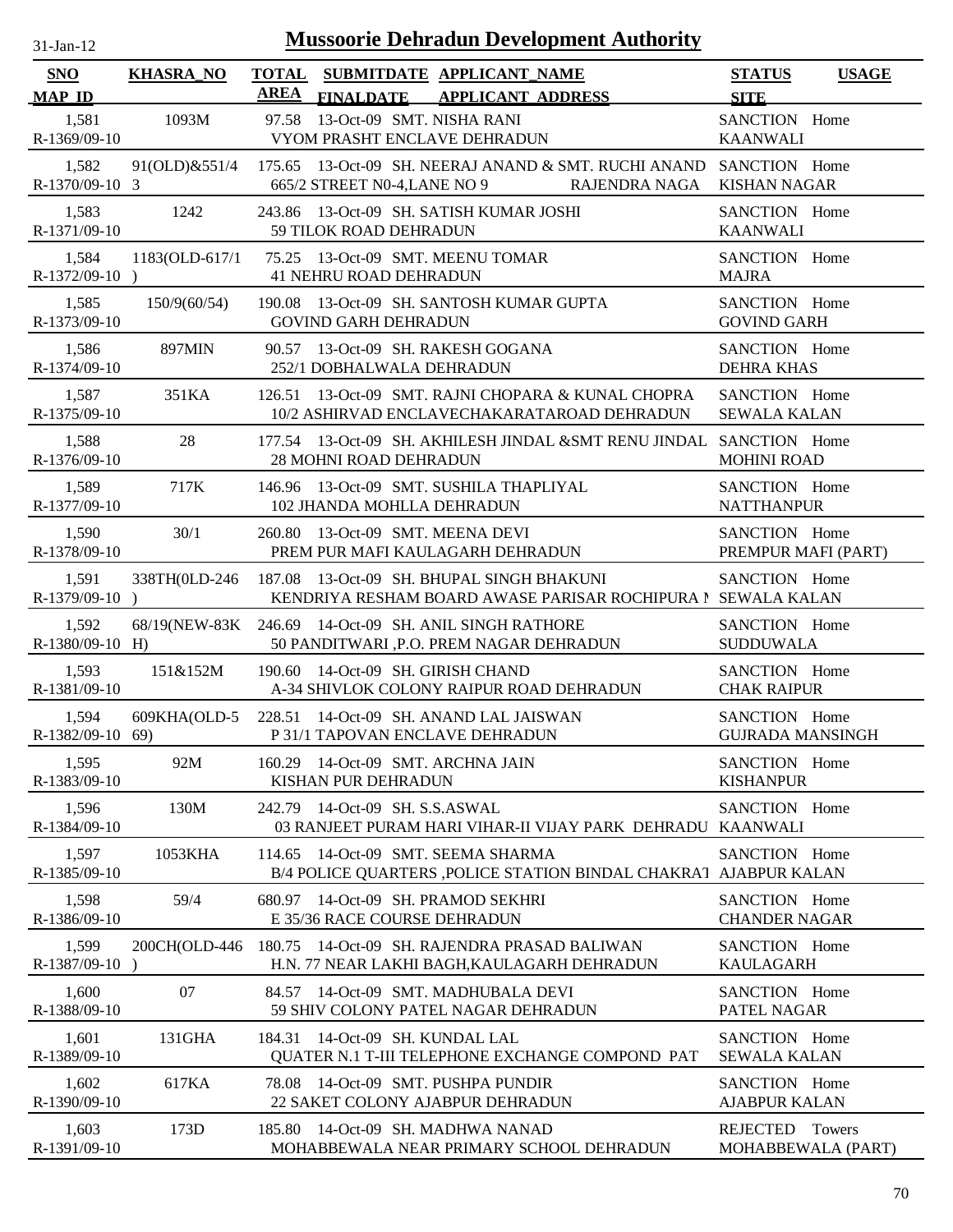| $31$ -Jan-12                |                  | <b>Mussoorie Dehradun Development Authority</b>                                                          |                                              |
|-----------------------------|------------------|----------------------------------------------------------------------------------------------------------|----------------------------------------------|
| <b>SNO</b><br><b>MAP ID</b> | <b>KHASRA_NO</b> | <b>TOTAL</b><br>SUBMITDATE APPLICANT_NAME<br><b>AREA</b><br><b>APPLICANT ADDRESS</b><br><b>FINALDATE</b> | <b>STATUS</b><br><b>USAGE</b><br><b>SITE</b> |
| 1,604<br>R-1392/09-10       | 61               | 14-Oct-09 SMT. PUSHPA RANI<br>82.89<br>61 GANDHI ROAD DEHRADUN                                           | REJECTED Towers<br><b>GANDHI ROAD</b>        |
| 1,605                       | 490              | 181.24 14-Oct-09 SMT. ANITA RAJPUT                                                                       | SANCTION Home                                |
| R-1393/09-10                |                  | KARGI GRANT P.O. BANJARAWARA DEHRADUN                                                                    | KARGI GRANT (PART)                           |
| 1,606                       | 490              | 181.24 30-Nov-09 SMT. ANITA RAJPUT                                                                       | SANCTION Home                                |
| R-1393/09-10-RE             |                  | KARGI GRANT P.O. BANJARAWARA DEHRADUN                                                                    | KARGI GRANT (PART)                           |
| 1,607                       | 329              | 165.67 14-Oct-09 SH. CHANDAR LAL PODAR                                                                   | SANCTION Home                                |
| R-1394/09-10                |                  | N.I.V.H. 166 H.N.37 RAJPUR ROAD DEHRADUN                                                                 | <b>DHORAN KHAS</b>                           |
| 1,608<br>R-1395/09-10       | 754              | 105.75 15-Oct-09 SH. HARISH CHANDER NARULA & SMT. SUR SANCTION Home<br>10 SEWAK ASHRAM ROAD DEHRADUN     | <b>KAANWALI</b>                              |
| 1,609                       | 835              | 137.16 15-Oct-09 SMT. MANJU VAIS                                                                         | SANCTION Home                                |
| R-1396/09-10                |                  | 03 KESHAV ROAD DEHRADUN                                                                                  | <b>DEHRA KHAS</b>                            |
| 1,610                       | 34               | 166.73 15-Oct-09 SMT. RAKHI KHUGSHAL                                                                     | REJECTED Home                                |
| R-1397/09-10                |                  | VIKASH LOK LANE-5 SASHTRADHARA ROAD DEHRADUN                                                             | <b>BRAHAMA WALA</b>                          |
| 1,611                       | 150(OLD-167)     | 60.38 15-Oct-09 SMT. MEHRU NISHA ANSARI                                                                  | SANCTION Home                                |
| R-1398/09-10                |                  | 5/A RACE COURSE DEHRADUN                                                                                 | D.L.ROAD                                     |
| 1,612                       | 1526             | 167.28 15-Oct-09 SMT. ARCHANA                                                                            | SANCTION Home                                |
| R-1399/09-10                |                  | 360/1 ALAKNANDA ENCLAVE G.M.S.ROAD DEHRADUN                                                              | <b>KAANWALI</b>                              |
| 1,613                       | 1208             | 141.77 15-Oct-09 SH. KAMAL KUMAR                                                                         | SANCTION Home                                |
| R-1400/09-10                |                  | 282 SEWLAKALAN DEHRADUN                                                                                  | <b>KAANWALI</b>                              |
| 1,614                       | 22/84(OLD-23)    | 167.69 15-Oct-09 SH. FAKRUDIN                                                                            | SANCTION Home                                |
| R-1401/09-10                |                  | 02 KARANPUR DEHRADUN                                                                                     | <b>NADI RISPANA</b>                          |
| 1,615                       | 1208             | 128.00 15-Oct-09 SH, RAJENDRA KUMAR                                                                      | SANCTION Home                                |
| R-1402/09-10                |                  | 10/2 ASHRIWAD ENCLAVE DEHRADUN                                                                           | <b>KAANWALI</b>                              |
| 1,616                       | 2350             | 195.85 15-Oct-09 SMT. PROMILA SOLANKI                                                                    | SANCTION Home                                |
| R-1403/09-10                |                  | <b>JOLLY GRANT DEHRADUN</b>                                                                              | <b>RAIPUR</b>                                |
| 1,617<br>R-1404/09-10       | 497(323-324)     | 132.89 15-Oct-09 SMT. GULSHAN KAUR<br>213 D.L.ROAD DEHRADUN                                              | SANCTION Home                                |
| 1,618                       | 1852/1           | 241.56 15-Oct-09 SH. VIRENDRA SINGH RAWAT                                                                | SANCTION Home                                |
| R-1405/09-10                |                  | 12-A NIMBUWALA DEHRADUN                                                                                  | <b>RAIPUR</b>                                |
| 1,619<br>$R-1406/09-10$ 5)  | 366M(NEW-170     | 16-Oct-09 SMT. SHANTI PANDAY<br>225.09<br>VAN VIBHAG COLONY 05 TILAK ROAD DEHRADUN                       | SANCTION Home<br><b>AJABPUR KHURD</b>        |
| 1,620<br>R-1407/09-10       | 7/2(NEW-168/45   | 120.10<br>16-Oct-09 SH. RAVI KUMAR<br>7/2 SEWAK ASHRAM ROAD DEHRADUN                                     | SANCTION Home<br>SEWAK ASHRAM ROAD           |
| 1,621                       | 228/1            | 197.02 16-Oct-09 SMT. SAVITA KALRA                                                                       | SANCTION Home                                |
| R-1408/09-10                |                  | 28 NEHRU ENCLAVE G.M.S.ROAD DEHRADUN                                                                     | <b>KAANWALI</b>                              |
| 1,622                       | 657MIN           | 383.64 16-Oct-09 SH. BHANU BAHUGUNA                                                                      | SANCTION Home                                |
| R-1409/09-10                |                  | 60/2 SINGLE MANDI II KARGI ROAD DEHRADUN                                                                 | <b>DEHRA KHAS</b>                            |
| 1,623                       | 349              | 210.99 16-Oct-09 SH. JAGMOHAN SINGH                                                                      | SANCTION Home                                |
| R-1410/09-10                |                  | AJABPUR KALAN DEHRADUN                                                                                   | <b>AJABPUR KALAN</b>                         |
| 1,624                       | 448              | 108.00 16-Oct-09 SH. RAKESH ARORA                                                                        | SANCTION Home                                |
| R-1411/09-10                |                  | 109 SALAWALA DEHRADUN                                                                                    | <b>JAKHAN</b>                                |
| 1,625                       | $2-B(NEW-09)$    | 188.26 16-Oct-09 SMT. AMITA GHAI                                                                         | SANCTION Home                                |
| R-1412/09-10                |                  | 2-B, NEW NO-9 PRITAM ROAD DEHRADUN                                                                       | PRITAM ROAD                                  |
| 1,626<br>R-1413/09-10       | 913MIN           | 351.39 16-Oct-09 SMT. NEERU CHODHRI<br>75/76 ENGNEERS ENCLAVEPHASE IIND G.M.S.ROAD DEHRA KAANWALI        | SANCTION Home                                |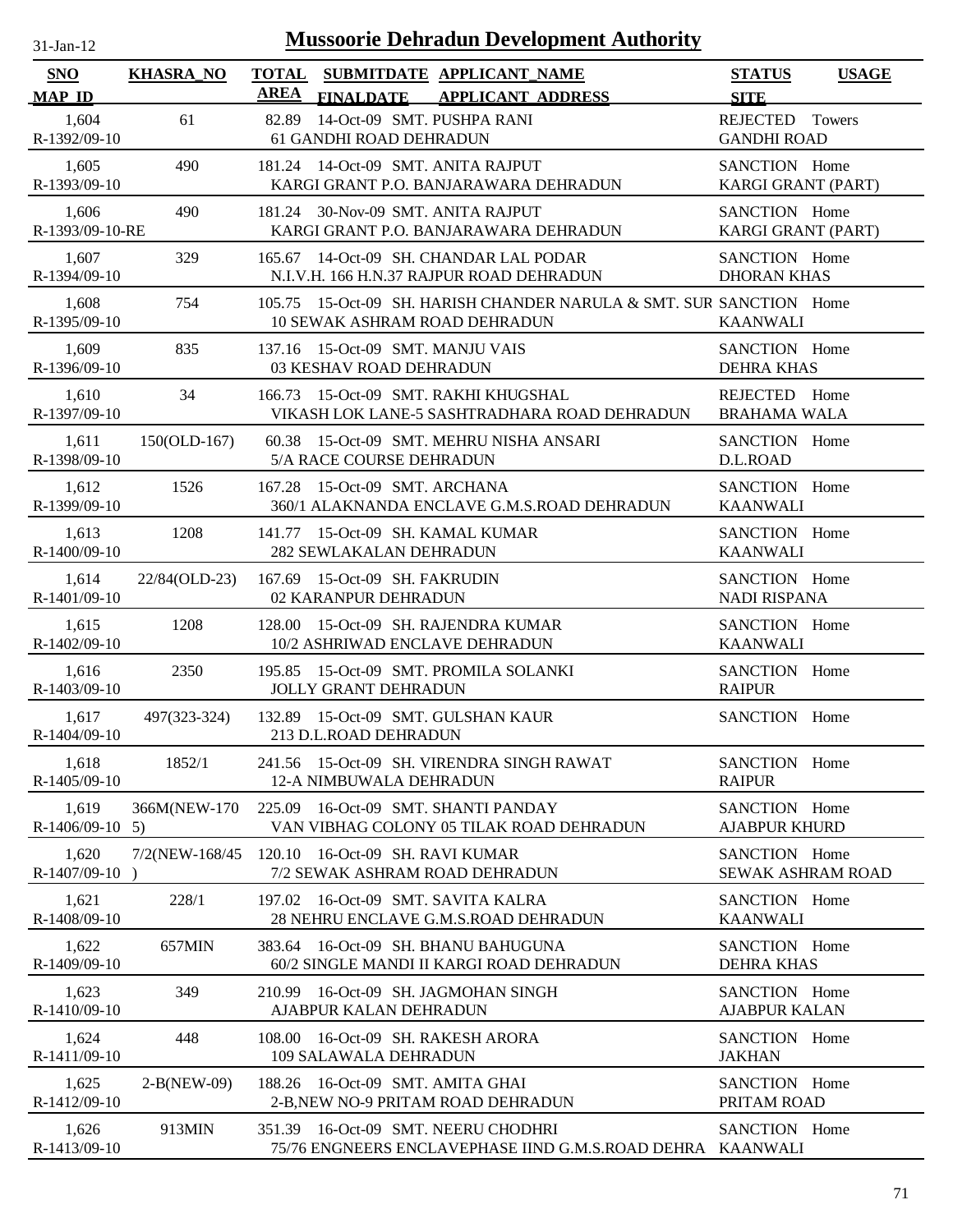| .1-Jan-11<br>$\mathbf{L}$ |  |
|---------------------------|--|

| SNO                       | <b>KHASRA_NO</b> | <b>TOTAL</b> |                                                                        | SUBMITDATE APPLICANT_NAME                                                                                        | <b>STATUS</b>                           | <b>USAGE</b>               |
|---------------------------|------------------|--------------|------------------------------------------------------------------------|------------------------------------------------------------------------------------------------------------------|-----------------------------------------|----------------------------|
| <b>MAP ID</b>             |                  | <b>AREA</b>  | <b>FINALDATE</b>                                                       | <b>APPLICANT ADDRESS</b>                                                                                         | <b>SITE</b>                             |                            |
| 1,627<br>R-1414/09-10     | 264              |              | 521.38 16-Oct-09 SH. NARESH KUMAR<br>3/2 CHAV MANDI ROORKEE            |                                                                                                                  | SANCTION Home<br><b>AAMWALA TARLA</b>   |                            |
| 1,628<br>R-1415/09-10 97) | 1145GA(OLD-6     |              |                                                                        | 450.00 16-Oct-09 SMT. RASHMI NAINWAL & SH.NIRAJ NAINW SANCTION Home<br>C/0 C.S.UPRETI,49/3 SUBHASH ROAD DEHRADUN | <b>DEHRA KHAS</b>                       |                            |
| 1,629<br>R-1416/09-10     |                  |              | 139KA(OLD-77) 406.50 16-Oct-09 SH. JAI KUMAR<br>NAGAL HATNALA DEHRADUN |                                                                                                                  | SANCTION Home<br><b>NAGAL HATNALA</b>   |                            |
| 1,630<br>R-1417/09-10     | 350              |              |                                                                        | 120.55 16-Oct-09 SH. KIRAN KUMAR NATHANI<br>14/4 JAKHAN CANAL ROAD DEHRADUN                                      | SANCTION Home<br><b>DHORAN KHAS</b>     |                            |
| 1,631<br>R-1418/09-10     | 616 & 622        |              | LOWER RAJEEV NAGAR DEHRADUN                                            | 243.96 16-Oct-09 SMT. SUSHILA DEVI BHATT                                                                         | SANCTION Home<br><b>DHARAMPUR DANDA</b> |                            |
| 1,632<br>R-1419/09-10     | 111/8            |              |                                                                        | 228.62 16-Oct-09 SH. MADAN MOHAN KONSWAL<br>F-3, BLOCK C, SHIVALIK APPARTMENT KISHANPUR DEHRAI MAJRI MAFI        | SANCTION Home                           |                            |
| 1,633<br>R-1420/09-10     | 476MIN           |              |                                                                        | 255.34 16-Oct-09 SH. NEERAJ KUMAR RASTOGI<br>5/10ASHIRWAD ENCLAVE BALLUPUR ROAD DEHRADUN                         | SANCTION Home<br><b>KAANWALI</b>        |                            |
| 1,634<br>R-1421/09-10     | 94M&95M          |              |                                                                        | 254.28 20-Oct-09 SH. PRAKASH CHAND SUNDRIYAL<br>07 NAYA GAON VIJAY PUR HATHIBARKALA DEHRADUN                     | SANCTION Home                           | VIJAYPUR HATHI BADKALA     |
| 1,635<br>R-1422/09-10     | 856KA            |              | COURT ROAD PUROLA, UTTARKASHI                                          | 188.09 20-Oct-09 SH. SANDEEP, MANISH, VIVEK KUMAR JAI SANCTION Home                                              | <b>DEHRA KHAS</b>                       |                            |
| 1,636<br>R-1423/09-10     | 387/4            |              |                                                                        | 250.85 20-Oct-09 SH. SURENDER SINGH SAJWAN<br>ADRASH NAGAR ADHOIWALA DEHRADUN                                    | SANCTION Home<br><b>ADOIWALA</b>        |                            |
| 1,637<br>R-1424/09-10     | 2340& 2341       |              | 484.62 20-Oct-09 SH. Y.S. ASWAL                                        | VILLAGE- DHARAWALI P.O. MOHABBEWALA DEHRADUN                                                                     | SANCTION Home<br><b>ARCADIA GRANT</b>   |                            |
| 1,638<br>R-1425/09-10     | 93/2             |              | 93/2 NESHVILLA ROAD DEHRADUN                                           | 256.75 20-Oct-09 SH. VIJAY KUMAR BHATIA                                                                          | SANCTION Home<br>NESHVILLA ROAD         |                            |
| 1,639<br>R-1426/09-10     | 90               | 230.23       | 90 SUBHASH ROAD DEHRADUN                                               | 20-Oct-09 SH. HARMEET SINGH BINDRA & SMT. SUDH SANCTION Home                                                     | <b>SUBHASH ROAD</b>                     |                            |
| 1,640<br>R-1427/09-10     | 366(OLD-213)     |              |                                                                        | 376.24 20-Oct-09 SMT. TEENA DUA & SH. SANJEEV DUA<br>D-15KEWAL VIHAR SAHASTRADHARA ROAD DEHRADUN                 | SANCTION Home<br><b>ADOIWALA</b>        |                            |
| 1,641<br>R-1428/09-10     | 101GHA           |              |                                                                        | 92.00 20-Oct-09 SMT. BALVINDER KAUR<br>A-16 DOON ENCLAVE SHIMLA BY PASS SEWLAKALAN DEH SEWALA KALAN              | SANCTION Home                           |                            |
| 1,642<br>R-1429/09-10     | 05               |              | 22/16 RACE COU DEHRADUN                                                | 504.85 20-Oct-09 SMT. VEENA JAIN & SMT. TRISHLA JAIN                                                             | SANCTION Home<br><b>RACE COURSE</b>     |                            |
| 1,643<br>R-1430/09-10     | 97/87(OLD-3)     |              |                                                                        | 299.84 20-Oct-09 SMT. ANJU AGGARWAL<br>62 VAIBHAV ENCLAVE TEG BAHUDUR ROAD LANE NO. 3 D                          | SANCTION Home<br><b>BALBIR ROAD</b>     |                            |
| 1,644<br>R-1431/09-10     | 82               |              | 208.08 21-Oct-09 SH. ASHISH THAKUR                                     | 168-A NEW CANNAUGHT PLACE DEHRADUN                                                                               | SANCTION Home<br><b>AJABPUR KHURD</b>   |                            |
| 1,645<br>R-1432/09-10     | 11& 12           |              |                                                                        | 87.77 21-Oct-09 SH. NAVEEN JOSHI & SMT. NIRMLA KORAN' SANCTION Home<br>58-A NEW COLONY BALLUPUR DEHRADUN         |                                         | <b>CHAI BAGH KAULAGARH</b> |
| 1,646<br>R-1433/09-10     | 596              |              | 191.94 21-Oct-09 SH. AMAR SINGH<br>05A HYDEL COLONY DEHRADUN           |                                                                                                                  | SANCTION Home<br><b>DHARMPUR</b>        |                            |
| 1,647<br>R-1434/09-10     | 465&466          |              |                                                                        | 449.78 21-Oct-09 SH. BIRJANG SINGH CHANDEL<br>AJABPUR KALAN MOTHOROWALA ROAD DEHRADUN                            | SANCTION Home<br><b>AJABPUR KALAN</b>   |                            |
| 1,648<br>R-1435/09-10     | 235/2,283M       | 230.80       |                                                                        | 21-Oct-09 SH. GAMAL SINGH RAWAT<br>KUNG VIHAR AJABPUR KHURD DEHRADUN                                             | SANCTION Home<br><b>AJABPUR KHURD</b>   |                            |
| 1,649<br>R-1436/09-10     | 38/1             |              | 282.43 21-Oct-09 SMT. JAIMALA JAIN                                     | 38/1 TILAK ROAD ANAND CHOWK DEHRADUN                                                                             | REJECTED Home<br><b>TILAK ROAD</b>      |                            |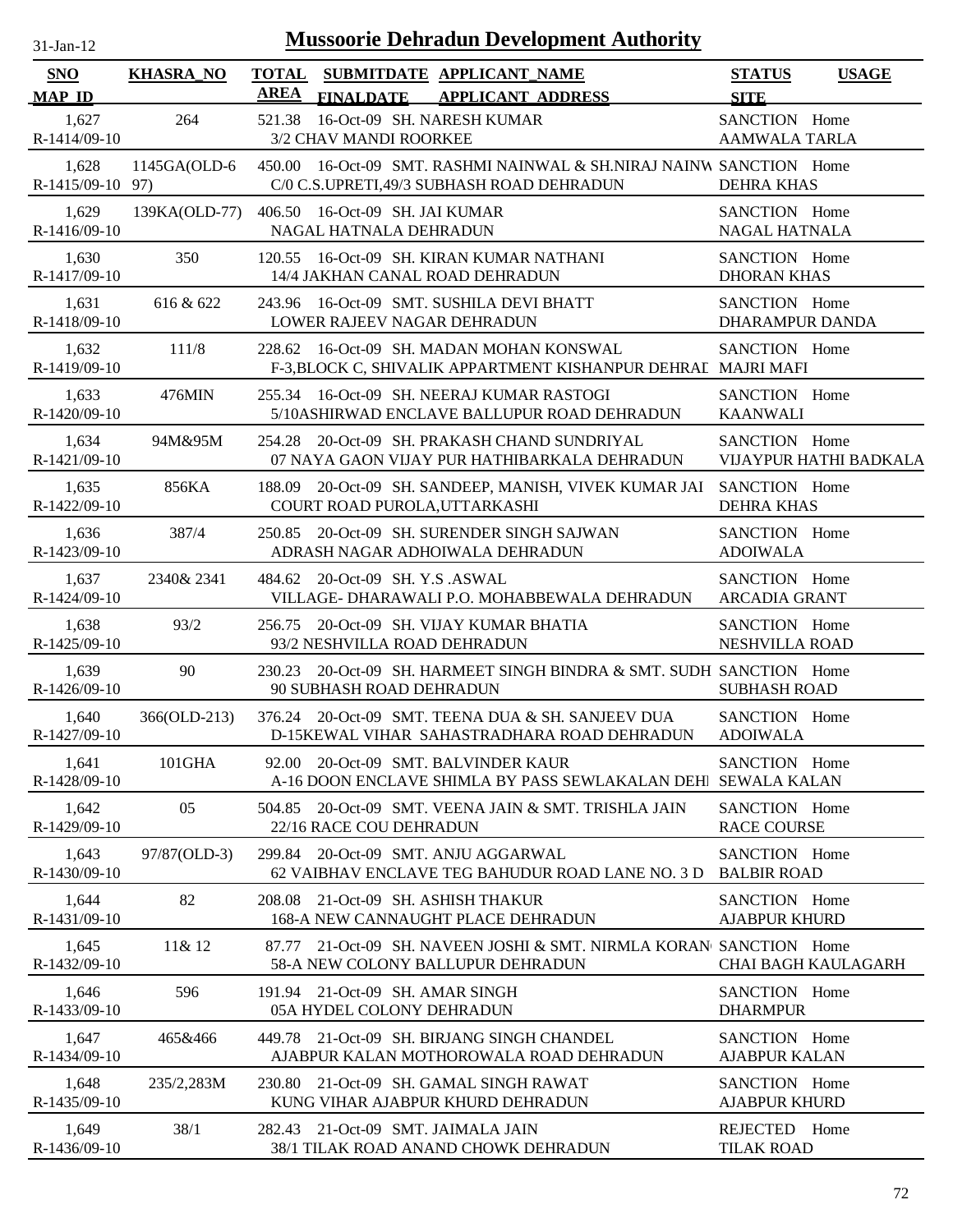| $31 - Jan - 12$ |  |
|-----------------|--|
|                 |  |

| <b>SNO</b>                | <b>KHASRA_NO</b> | <b>TOTAL</b> |                                                                     | SUBMITDATE APPLICANT NAME                                                                                 | <b>STATUS</b>                          | <b>USAGE</b>       |
|---------------------------|------------------|--------------|---------------------------------------------------------------------|-----------------------------------------------------------------------------------------------------------|----------------------------------------|--------------------|
| <b>MAP ID</b>             |                  | AREA         | <b>FINALDATE</b>                                                    | <b>APPLICANT ADDRESS</b>                                                                                  | <b>SITE</b>                            |                    |
| 1,650<br>R-1437/09-10     | 271/90           | 252.72       | 78 RAM VIHAR BALLUPUR DEHRADUN                                      | 21-Oct-09 SH. M. JAWAID ANJUM                                                                             | SANCTION Home<br><b>KAANWALI</b>       |                    |
| 1,651<br>R-1438/09-10     | $S - 2, B/40$    |              |                                                                     | 480.94 22-Oct-09 SH. HARSHPAL SINGH RAWAT<br>C/O B.S.RAWAT, B/41,S-2 DEFENCE COLONY DEHRADUN              | SANCTION Home<br>DEFENCE COLONY        |                    |
| 1,652<br>R-1439/09-10     | 16               |              |                                                                     | 497.42 22-Oct-09 SH. SURESH CHANDRA PANT & SMT. PINKI   SANCTION Home<br>38-DRON PURI G.M.S.ROAD DEHRADUN |                                        | SAHASTRADHARA ROAD |
| 1,653<br>R-1440/09-10     | 37/1             |              | <b>44 CANAL ROAD DEHRADUN</b>                                       | 146.51 22-Oct-09 SMT. BABITA VIRMANI                                                                      | SANCTION Home<br><b>AAMWALA UPARLA</b> |                    |
| 1.654<br>R-1441/09-10     | 754              |              | 99.54 22-Oct-09 SH. ANIL KUMAR JAIN                                 | 63 HILL VIEW COLONY INDIRA NAGAR DEHRADUN                                                                 | SANCTION Home<br><b>KAANWALI</b>       |                    |
| 1,655<br>R-1442/09-10     | $34(OLD-18)$     |              |                                                                     | 183.03 22-Oct-09 SH. TRILOK SINGH NEGI<br>F-13,T.H.D.C.COLONY AJABPUR KALAN DEHRADUN                      | SANCTION Home<br><b>SHAH NAGAR</b>     |                    |
| 1,656<br>R-1443/09-10     | 171              |              |                                                                     | 195.30 22-Oct-09 SH. DHARMENDRA SINGH RAWAT<br>H-16 BLOCK-3 HATHI BARKLA STATE DEHRADUN                   | SANCTION Home<br><b>CHIDOWALI</b>      |                    |
| 1,657<br>R-1444/09-10     | 530              |              |                                                                     | 717.49 22-Oct-09 SH, BHAJAN LAL SHAH<br>28 VIDHAYAK AWAS RACE COURSE DEHRADUN                             | SANCTION Home<br><b>HARRAWALA</b>      |                    |
| 1,658<br>R-1445/09-10     | 126/2            |              |                                                                     | 203.31 22-Oct-09 SH. JAGMOHAN SINGH NEGI<br>H.N. F-12 HATHI BARKLA STATE DEHRADUN                         | SANCTION Home<br><b>KARANPUR KHAS</b>  |                    |
| 1,659<br>R-1446/09-10     | 430              |              | 119.19 22-Oct-09 SMT. SHANTI DEVI                                   | <b>G-5 GANESH VIHAR AJABPUR KHURD DEHRADUN</b>                                                            | SANCTION Home<br><b>AJABPUR KHURD</b>  |                    |
| 1,660<br>R-1447/09-10     | 267              | 217.48       | 22-Oct-09 SMT. LAJWANTI<br>411/373 DHARAMPUR DEHRADUN               |                                                                                                           | SANCTION Home<br><b>AJABPUR KALAN</b>  |                    |
| 1,661<br>R-1448/09-10     | 326              |              | VILLAGE-KANWALI DEHRADUN                                            | 195.16 22-Oct-09 SH. DEVENDRA KUMAR                                                                       | SANCTION Home<br><b>KAANWALI</b>       |                    |
| 1,662<br>R-1449/09-10 2KA | 171M(NEW-126     |              |                                                                     | 188.37 23-Oct-09 SH. RAJENDAR PRASAD RATURI<br>SARTHI VIHAR AJABPUR DANDA DEHRADUN                        | SANCTION Home<br><b>AJABPUR KALAN</b>  |                    |
| 1,663<br>R-1450/09-10     | 1019             |              | 250.86 23-Oct-09 SH. MUKESH KUMAR                                   | S, VASUNDHARA KUNJ G.M.S.ROAD DEHRADUN                                                                    | SANCTION Home<br><b>KAANWALI</b>       |                    |
| 1,664<br>R-1451/09-10     | 1931KA           |              |                                                                     | 94.29 23-Oct-09 SMT. SAROJANI KOTHRI<br>C/O SH. HARESH NAUTIYAL, C-14 T.H.D.C.COLONY AJABPU               | SANCTION Home<br><b>AJABPUR KALAN</b>  |                    |
| 1,665<br>R-1452/09-10     | 51/2             |              |                                                                     | 193.97 23-Oct-09 SH. CHARANJEET KAUR<br>WING N-1 H.N.-213 PREM NAGAR DEHRADUN                             | SANCTION Home<br><b>PANDITWARI</b>     |                    |
| 1,666<br>R-1453/09-10     | 189/2            | 178.90       | 23-Oct-09 SMT. SHASHI PANT<br>SAHARVEEK VIHAR DEHRADUN              |                                                                                                           | SANCTION Home<br><b>AJABPUR KALAN</b>  |                    |
| 1,667<br>R-1454/09-10     | 108/91           |              | <b>REST CAMP DEHRADUN</b>                                           | 284.36 23-Oct-09 SH. SHREERAM SINGH & SMT. JOGINDER K SANCTION Home                                       | <b>RACE COURSE</b>                     |                    |
| 1,668<br>R-1455/09-10     | 151/2            | 168.80       | 23-Oct-09 SH. RAJ BILOCHAN                                          | 95 UPASANA ENCLAVE PANDITWARI DEHRADUN                                                                    | SANCTION Home<br><b>PANDITWARI</b>     |                    |
| 1,669<br>R-1456/09-10     | 1235MIN          |              |                                                                     | 109.12 23-Oct-09 SH. PREM NATH GULATI<br>27A VAN VIHAR NEAR ONGC HOSPITAL BALLUPUR DEHRAI GARHI           | SANCTION Home                          |                    |
| 1,670<br>R-1457/09-10     | 19               |              | 416.20 23-Oct-09 SH. INDRESH SINGH<br><b>19 LAKHI BAGH DEHRADUN</b> |                                                                                                           | SANCTION Home<br><b>LAKHI BAGH</b>     |                    |
| 1,671<br>R-1458/09-10     | 305/7/1          | 256.68       |                                                                     | 23-Oct-09 SH. NARESH KUMAR SAINI<br>117/1 VIVEK VIHAR POCKET 3, G M S ROAD DEHRADUN                       | SANCTION Home<br><b>KAANWALI</b>       |                    |
| 1,672<br>R-1459/09-10     | 74/2 & 74/3      |              | 138 DANDI PUR MOHALLA DEHRADUN                                      | 260.76 23-Oct-09 SMT. MADHU KALRA & SMT. ANNU KALRA SANCTION Home                                         | <b>PANDITWARI</b>                      |                    |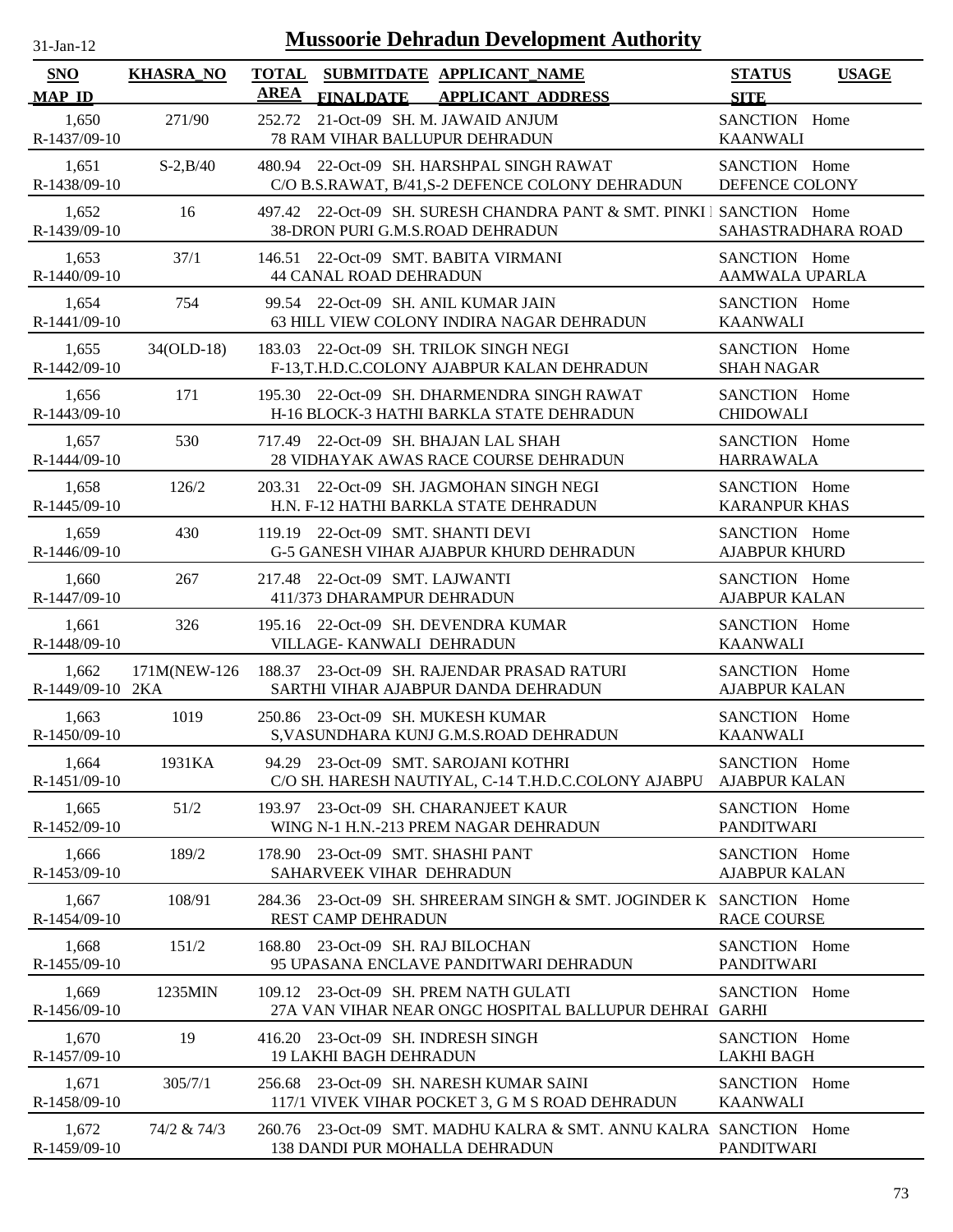| 31-Jan-12 |  |
|-----------|--|

| <b>SNO</b><br><b>MAP ID</b> | <b>KHASRA_NO</b> | <b>AREA</b> | <b>FINALDATE</b>                                                  | TOTAL SUBMITDATE APPLICANT_NAME<br><b>APPLICANT ADDRESS</b>                                                                 | <b>STATUS</b><br><b>SITE</b>          | <b>USAGE</b> |
|-----------------------------|------------------|-------------|-------------------------------------------------------------------|-----------------------------------------------------------------------------------------------------------------------------|---------------------------------------|--------------|
| 1,673<br>R-1460/09-10       | 145, 148         | 434.95      |                                                                   | 23-Oct-09 SH. OM PRAKASH PAINULY<br>112 MAHENDRA VIHAR CHAKRATA ROAD BEHINDHOTEL S MOHKAMPUR KHURD                          | <b>RE-OPENE</b>                       | Home         |
| 1,674<br>R-1460/09-10-RE    | 145, 148         |             |                                                                   | 434.95 15-May-10 SH. OM PRAKASH PAINULY<br>112 MAHENDRA VIHAR CHAKRATA ROAD BEHINDHOTEL S MOHKAMPUR KHURD                   | SANCTION Home                         |              |
| 1,675<br>R-1461/09-10       | 163              | 280.56      | 23-Oct-09 SH. INDER SINGH<br>H.N. 288 P.O. PREM NAGAR DEHRADUN    |                                                                                                                             | SANCTION Home<br><b>PANDITWARI</b>    |              |
| 1,676<br>R-1462/09-10       | <b>180MIN</b>    |             |                                                                   | 166.50 23-Oct-09 BRIG(RETD) CHANCHAL KUMARI CHOPRA ¿ SANCTION Home<br>14/6 KISHANPUR CANAL ROAD RAJPUR ROAD DEHRADUN        | <b>JAKHAN</b>                         |              |
| 1,677<br>R-1463/09-10       | 207(1021KHA)     | 191.66      |                                                                   | 24-Oct-09 SH. SHASHIKANT KUKRETI & SMT. SUNITA SANCTION Home<br>GANGOTRI VIHAR LANE N.-1 UPPER NATHANPUR RING RO NATTHANPUR |                                       |              |
| 1,678<br>R-1464/09-10       | 1270KA           |             | 208.15 24-Oct-09 SH. PRADEEP SUKLA                                | SHIV NANDA VIHAR MOHKAMPUR DEHRADUN                                                                                         | SANCTION Home<br><b>NATTHANPUR</b>    |              |
| 1,679<br>R-1465/09-10       | 172KA            |             | 70.04 24-Oct-09 SMT. SARITA VERMA                                 | D-5/2 DEAL COLONY RAIPUR ROADDEHRADUN                                                                                       | SANCTION Home<br><b>CHIDOWALI</b>     |              |
| 1,680<br>R-1466/09-10       | 127,128          |             |                                                                   | 134.00 24-Oct-09 SH. MAHARAJ SINGH BIST<br>VILL. NATHANPUR (UPPER) INDRAPRASTH LANE-14 P.O.NE NATTHANPUR                    | SANCTION Home                         |              |
| 1,681<br>R-1467/09-10       | 129              |             | 117 PANDITWARI PHASE II DEHRADUN                                  | 98.70 24-Oct-09 SMT. MADHU GAWADI                                                                                           | SANCTION Home<br><b>PANDITWARI</b>    |              |
| 1,682<br>$R-1468/09-10$ )   | 997GA(0LD-719    |             | 99.11 24-Oct-09 SMT. CHITRA TYAGI                                 | BELL ROAD CLEMANTOWN DEHRADUN                                                                                               | SANCTION Home<br><b>MAJRA</b>         |              |
| 1,683<br>R-1468/09-10-RE    | 997 KHA          | 99.11       | 28-Jan-10 SMT. CHITRA TYAGI                                       | BELL ROAD CLEMANTOWN DEHRADUN                                                                                               | SANCTION Home<br><b>MAJRA</b>         |              |
| 1,684<br>R-1469/09-10       | 444(721NEW)      |             | 3-GURU RAOD DEHRADUN                                              | 114.17 26-Oct-09 SMT. SUMAN MUNIYAL                                                                                         | SANCTION Home<br>NIRANJANPUR          |              |
| 1,685<br>R-1470/09-10       | 1852/1           |             | 389.25 26-Oct-09 SMT. RAJANI RANA                                 | 17 RANJEETPURAM HARIVIHAR, VIJAY PARK DEHRADUN                                                                              | SANCTION Home<br><b>RAIPUR</b>        |              |
| 1,686<br>R-1471/09-10       | 02               | 491.38      | 26-Oct-09 SH. MEHAR SINGH                                         | H.N.-1, TYPE VI, SOCIAL FORESTRY COMPLEX VATTIYOORK SAHASTRADHARA ROAD                                                      | SANCTION Home                         |              |
| 1,687<br>R-1472/09-10       | 490              |             | <b>BADRIPUR DEHRADUN</b>                                          | 178.79 26-Oct-09 SH. MADAN SINGH NEGI                                                                                       | <b>SANCTION</b><br><b>BADRIPUR</b>    | Home         |
| 1,688<br>R-1473/09-10       | 491              |             | <b>BADRIPUR DEHRADUN</b>                                          | 137.33 26-Oct-09 SH. HEM CHAND GURURANI                                                                                     | SANCTION Home<br><b>BADRIPUR</b>      |              |
| 1,689<br>$R-1474/09-10$     | 752              |             | 178.05 26-Oct-09 SH, DIXANT<br>04 PARK ROAD DEHRADUN              |                                                                                                                             | SANCTION Home<br><b>KAANWALI</b>      |              |
| 1,690<br>R-1475/09-10       | 600M             |             | 232.00 26-Oct-09 SH. SHISH RAM BHATT                              | VILLAGE- AJABPUR KHURD DEHRADUN                                                                                             | SANCTION Home<br><b>AJABPUR KHURD</b> |              |
| 1,691<br>R-1476/09-10       | 324/278/133      |             | 59.52 26-Oct-09 SH. ANOOP DANG                                    | 103 DHAMAWALA VAISHNO DURGA MANDIR COMPLEX DE                                                                               | SANCTION Home<br><b>DHAMAWALA</b>     |              |
| 1,692<br>R-1477/09-10       | 620(NEW-854)     |             |                                                                   | 179.35 26-Oct-09 SH. MADAN SINGH KUNJWAL AND SHANTI SANCTION Home<br>111/2 PRAYATAN COLONY PATEL NAGAR DEHRADUN             | <b>DEHRA KHAS</b>                     |              |
| 1,693<br>R-1478/09-10       | 158              |             | 125.00 26-Oct-09 SH. NEERAJ ANAND<br>54 KHURBURA MOHALLA DEHRADUN |                                                                                                                             | SANCTION Home<br>NIRANJANPUR          |              |
| 1,694<br>R-1479/09-10       | 217              |             | 199.15 26-Oct-09 SMT. SEEMA SHARMA<br><b>58 JAKHAN DEHRADUN</b>   |                                                                                                                             | SANCTION Home<br><b>JAKHAN</b>        |              |
| 1,695<br>R-1480/09-10       | 571              |             | 50 SUBHASH ROAD DEHRADUN                                          | 169.14 26-Oct-09 SH, RAMESH SIGH RANA                                                                                       | SANCTION Home<br>DHARAMPUR DANDA      |              |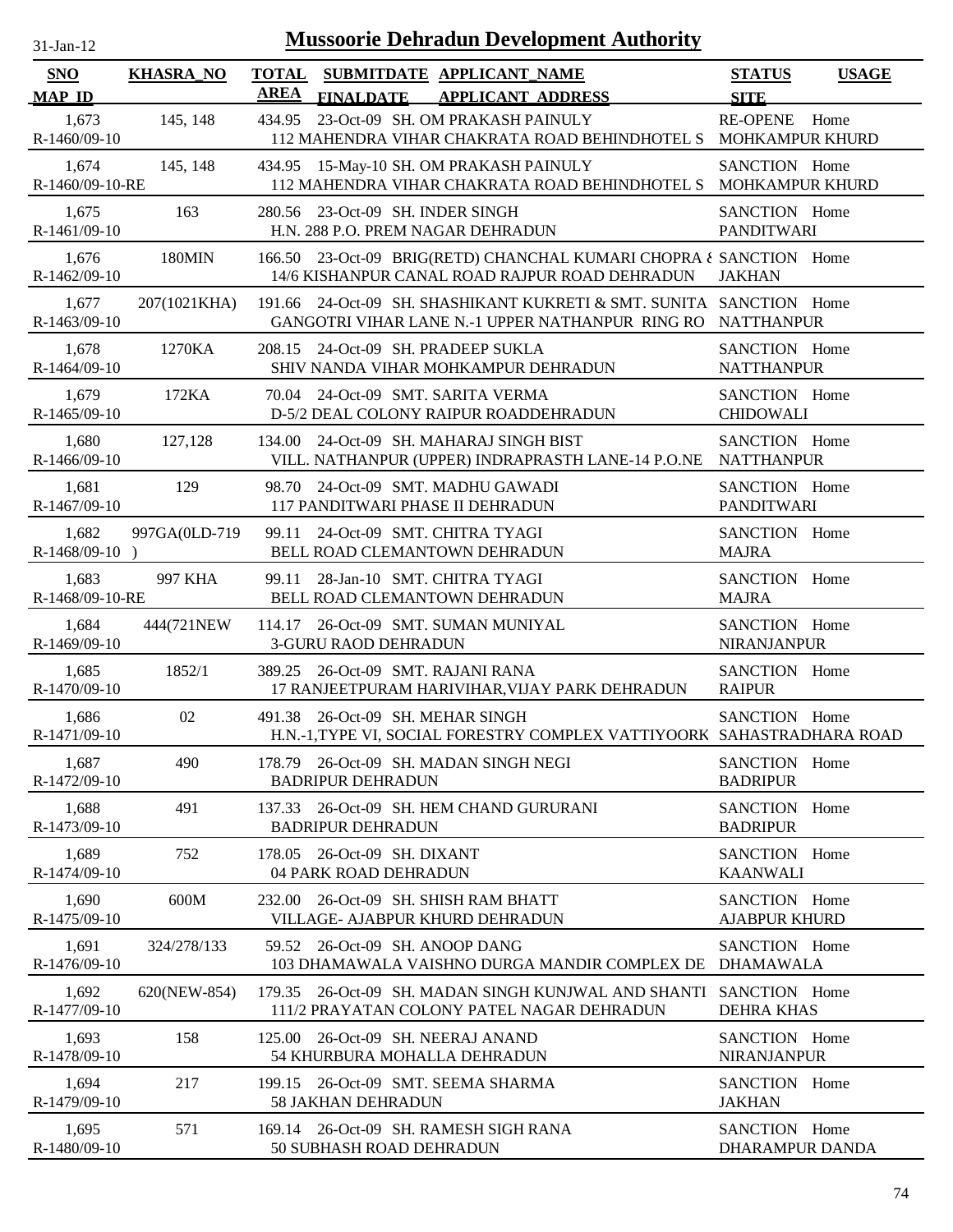| $31$ -Jan-12          |                  | <b>Mussoorie Dehradun Development Authority</b>                                                                                       |                                              |
|-----------------------|------------------|---------------------------------------------------------------------------------------------------------------------------------------|----------------------------------------------|
| SNO<br><b>MAP ID</b>  | <b>KHASRA_NO</b> | TOTAL SUBMITDATE APPLICANT NAME<br><b>AREA</b><br><b>FINALDATE</b><br><b>APPLICANT ADDRESS</b>                                        | <b>STATUS</b><br><b>USAGE</b><br><b>SITE</b> |
| 1,696                 | 116              | 387.62 26-Oct-09 SH. MAJ. MAHENDRA SINGH PAYAL                                                                                        | SANCTION Home                                |
| R-1481/09-10          |                  | 509ADRASH NAGAR DHARMPUR DEHRADUN                                                                                                     | <b>SHAH NAGAR</b>                            |
| 1,697                 | 586              | 203.24 26-Oct-09 SH. INDER LAL BHATIA                                                                                                 | SANCTION Home                                |
| R-1482/09-10          |                  | 11 PANCHSHEEL PARK CHAKRATA ROAD DEHRADUN                                                                                             | <b>KAANWALI</b>                              |
| 1,698                 | 46DHA            | 91.92 26-Oct-09 SH. MANISH JAIN                                                                                                       | SANCTION Home                                |
| R-1483/09-10          |                  | 16 E.C.ROAD NEAR INCOME TAX OFFICE WALI GALI DEHR                                                                                     | CHAI BAGH KAULAGARH                          |
| 1,699                 | 752,753,754,755  | 198.00 26-Oct-09 SH, GANESH PRAKASH MUMGAIN                                                                                           | SANCTION Home                                |
| R-1484/09-10          |                  | MIYANWALA, P.O.HARRAWALA DEHRADUN                                                                                                     | <b>HARRAWALA</b>                             |
| 1,700                 | 08               | 168.45 26-Oct-09 SMT. GABHARI DEVI                                                                                                    | SANCTION Home                                |
| R-1485/09-10          |                  | 22 SUMAN PURI SHASTRADHARA RAODDEHRADUN                                                                                               | <b>KANDOLI</b>                               |
| 1,701                 | 88/1             | 181.74 26-Oct-09 SH. BHAGWATI PRASAD BADONI                                                                                           | SANCTION Home                                |
| R-1486/09-10          |                  | C-BLOCK, SARSWATI VIHAR AJABPUR KHURD DEHRADUN                                                                                        | <b>AJABPUR KHURD</b>                         |
| 1,702                 | 243/1            | 392.05 27-Oct-09 SH. ALOK SHARMA                                                                                                      | REJECTED Home                                |
| R-1487/09-10          |                  | ADHOIWALA SAHASTRADHARA ROAD DEHRADUN                                                                                                 | <b>ADOIWALA</b>                              |
| 1,703                 | 1133DA           | 99.84 27-Oct-09 SH. NAVEET KAUSHIK                                                                                                    | SANCTION Home                                |
| R-1488/09-10          |                  | <b>162 SUBHASH ROAD DEHRADUN</b>                                                                                                      | <b>MAJRA</b>                                 |
| 1,704                 | 675(NEW-1252)    | 102.31 27-Oct-09 SH, P.K. CHAUDHARY                                                                                                   | SANCTION Home                                |
| R-1489/09-10 K)       |                  | 2/412 CHIRANJI VIHAR GAZIABAD U.P.                                                                                                    | <b>MAJRA</b>                                 |
| 1,705                 | 152              | 204.48 27-Oct-09 SMT. BIMALA DEVI                                                                                                     | SANCTION Home                                |
| R-1490/09-10          |                  | SARSWATI VIHAR E-BLOCK AJABPUR KHURD DEHRADUN                                                                                         | <b>AJABPUR KHURD</b>                         |
| 1,706                 | 279              | 223.24 27-Oct-09 SMT. SUMITRA, SH. SHIVANDRA & SH. HA                                                                                 | SANCTION Home                                |
| R-1491/09-10          |                  | 1141/6 INDRA NAGAR COLONY DEHRADUN                                                                                                    | <b>BADRIPUR</b>                              |
| 1,707<br>R-1492/09-10 | 51/80/81         | 294.00 27-Oct-09 SH.C.M. DIMRI<br>51/80/81 ARAGHAR DEHRADUN                                                                           | SANCTION Home                                |
| 1,708                 | 188M             | 346.50 27-Oct-09 SH. UPENDRA SINGH TEVATIA                                                                                            | SANCTION Home                                |
| R-1493/09-10          |                  | D-31 SHIV LOK COLONY RAIPUR ROAD DEHRADUN                                                                                             | <b>CHAK RAIPUR</b>                           |
| 1,709                 | 587              | 185.87 27-Oct-09 SH, NARENDRA BHASIN                                                                                                  | SANCTION Home                                |
| R-1494/09-10          |                  | <b>73 PATEL NAGAR DEHRADUN</b>                                                                                                        | <b>KAANWALI</b>                              |
| 1,710                 | 125GA            | 155.51 27-Oct-09 SH. ANN BAHADUR THAPA                                                                                                | SANCTION Home                                |
| R-1495/09-10          |                  | 220 VILLAGE KAULAGARH DEHRADUN                                                                                                        | KAULAGARH MAI CHAKBH(                        |
| 1,711<br>R-1496/09-10 | 336              | 27-Oct-09 SH. TRILOK SINGH<br>176.12<br>67 NIRANJANPUR P.O. MAJRA DEHRADUN                                                            | SANCTION Home<br><b>NIRANJANPUR</b>          |
| 1,712<br>R-1497/09-10 | 50KA(OLD-50)     | 146.39 27-Oct-09 SH. AMIT TRIVEDI THROUGH SMT. SHASHI I SANCTION Home<br>EKTA VIHAR LANE N-3 SAHASTRADHARA ROAD DEHRADU AAMWALA TARLA |                                              |
| 1,713<br>R-1498/09-10 | 203/137          | 27-Oct-09 SMT. KAUSHYLAYA RANI & SH. HARISHA A SANCTION Home<br>235.00<br><b>20 NEW CANTT ROAD DEHRADUN</b>                           | <b>KALI DAS ROAD</b>                         |
| 1,714                 | 61               | 313.54 27-Oct-09 SH. RAMESH CHANDER PANDEY                                                                                            | SANCTION Home                                |
| R-1499/09-10          |                  | 15-AAKASH DEEP COLONY CHAKRATA ROAD DEHRADUN                                                                                          | <b>KAANWALI</b>                              |
| 1,715                 | 43KHA            | 153.28 27-Oct-09 SH. DINESH KUMAR PANDEY                                                                                              | SANCTION Home                                |
| R-1500/09-10          |                  | <b>SHAH NAGAR DEHRADUN</b>                                                                                                            | <b>SHAH NAGAR</b>                            |
| 1,716                 | 28/1             | 353.02 27-Oct-09 SMT. KUSUM LATA                                                                                                      | SANCTION Home                                |
| R-1501/09-10          |                  | 28/1 LAXMI ROAD DEHRADUN                                                                                                              | <b>LAXMI ROAD</b>                            |
| 1,717                 | 1442             | 135.53 27-Oct-09 SMT. SHAKUNTLA JOSHI                                                                                                 | SANCTION Home                                |
| R-1502/09-10          |                  | 107 MIG PHASE II INDRAPURAM GMS DEHRADUN                                                                                              | <b>KAANWALI</b>                              |
| 1,718<br>R-1503/09-10 | $61(OLD-8M)$     | 211.10 27-Oct-09 SH. VIRENDER SINGH BISHT<br>C/O SH. U.S. CHAUHAN , BADRISH COLONY P.O. NEHRU GRA NATTHANPUR                          | SANCTION Home                                |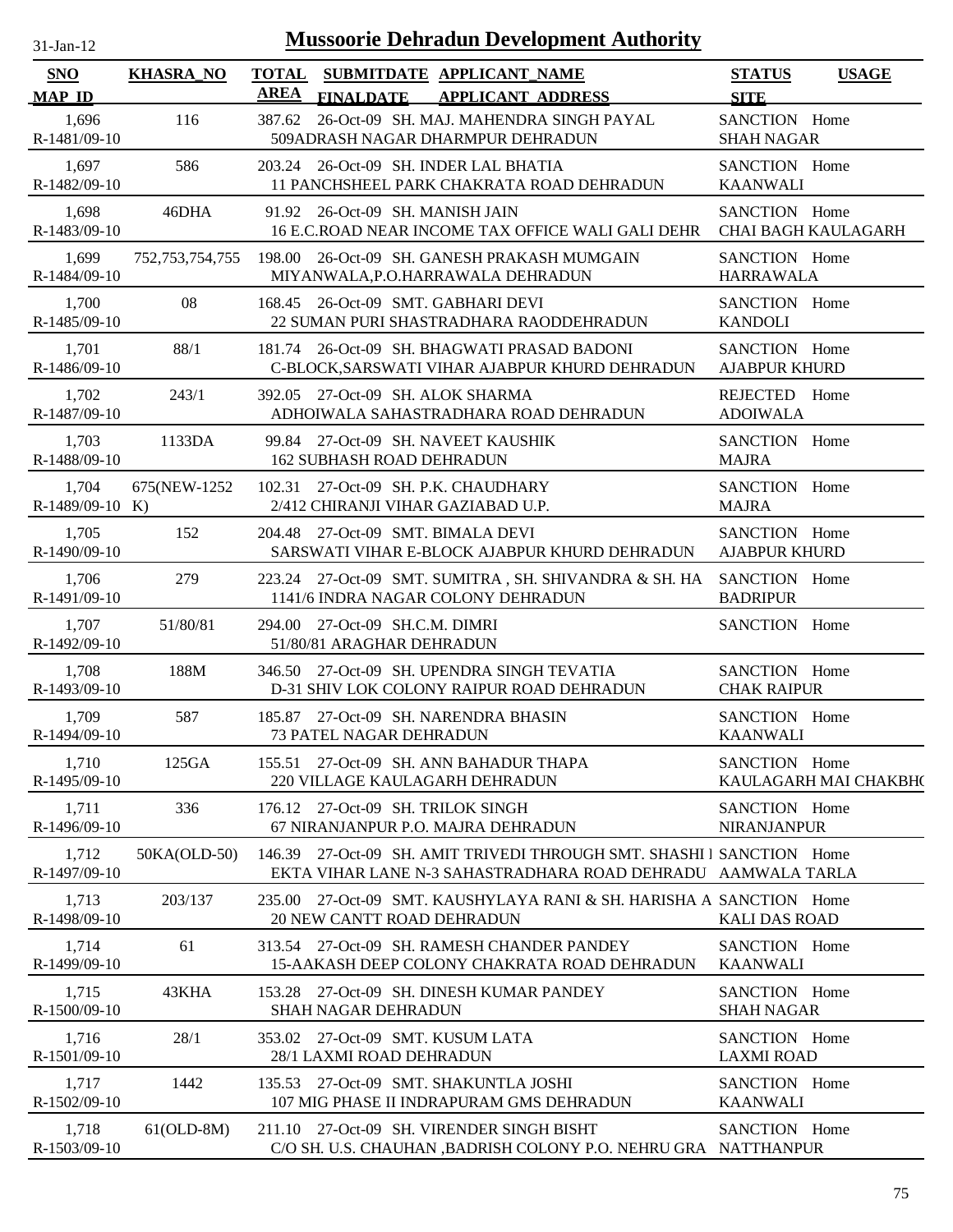| $31$ -Jan-12                |                  | <b>Mussoorie Dehradun Development Authority</b>                                                           |                                           |              |
|-----------------------------|------------------|-----------------------------------------------------------------------------------------------------------|-------------------------------------------|--------------|
| <b>SNO</b><br><b>MAP ID</b> | <b>KHASRA_NO</b> | <b>TOTAL</b><br>SUBMITDATE APPLICANT_NAME<br><b>AREA</b><br><b>FINALDATE</b><br><b>APPLICANT ADDRESS</b>  | <b>STATUS</b><br><b>SITE</b>              | <b>USAGE</b> |
| 1,719<br>R-1504/09-10       | 712M             | 28-Oct-09 SMT. USHA RANI<br>139.00<br>SUBHASH NAGAR C.TOWN DEHRADUN                                       | SANCTION Home<br><b>MAJRA</b>             |              |
| 1,720<br>R-1505/09-10       | 361/1            | 188.71 28-Oct-09 SH. HUKAM SINGH<br>AJABPUR KHURD MADHUR VIHAR DEHRADUN                                   | SANCTION Home<br><b>AJABPUR KHURD</b>     |              |
| 1,721<br>R-1506/09-10       | 712M             | 139.00 28-Oct-09 SH. MOHAN LAL<br>SUBHASH NAGAR C.TOWN DEHRADUN                                           | SANCTION Home<br><b>MAJRA</b>             |              |
| 1,722<br>R-1507/09-10       | 783              | 191.69 28-Oct-09 SH. KRISHAN KUMAR<br>SUBHASH NAGAR C.TOWN DEHRADUN                                       | SANCTION Home<br><b>MAJRA</b>             |              |
| 1,723<br>R-1508/09-10 28    | 163/194(NEW-2    | 146.71 28-Oct-09 SH. Y.P. SHARMA<br>222/228 KARANPUR DEHRADUN                                             | SANCTION Home<br><b>KARANPUR</b>          |              |
| 1,724<br>R-1509/09-10       | 382              | 374.66 28-Oct-09 SH. RAJENDRA SINGH POKHARIYA<br>VILLAGE- DANGTI PITHORAGARH                              | SANCTION Home<br><b>MAJRI MAFI</b>        |              |
| 1,725<br>R-1510/09-10       | 185/5            | 205.32 28-Oct-09 SMT. SUDESH SHARMA<br>VILLAGE- BADOWALA DEHRADUN                                         | SANCTION Home<br><b>ARCADIA GRANT</b>     |              |
| 1,726<br>R-1511/09-10       | 149KH            | 110.29 28-Oct-09 SH. DALJIT SINGH SEDHA<br>B-24/2 O.N.G.C.COLONY DEHRADUN                                 | SANCTION Home<br><b>NIRANJANPUR</b>       |              |
| 1,727<br>R-1512/09-10       | 21               | 176.74 28-Oct-09 SH. SHAKEEL AHMED<br>122MITRALOK COLONY BALLUPUR DEHRADUN                                | SANCTION Home<br><b>CHUKKHUWALA</b>       |              |
| 1,728<br>R-1513/09-10       | 547M             | 199.21 28-Oct-09 SH. HIMANSHU SAXENA & CHITRANSU SAX SANCTION Home<br><b>156 DOBHALWALA DEHRADUN</b>      | <b>JAKHAN</b>                             |              |
| 1,729<br>$R-1514/09-10$ 1)  | 143/29(NEW-22    | 233.55 28-Oct-09 SH. HARIKISHAN LAL NAGPAL<br>143/2 KARANPUR BLOCK II DEHRADUN                            | SANCTION Home<br><b>KARANPUR</b>          |              |
| 1,730<br>R-1515/09-10       | 27               | 255.59 28-Oct-09 SH. SUNIL ANAND<br>04B KALIDAS ROAD DEHRADUN                                             | SANCTION Home<br><b>KANDOLI</b>           |              |
| 1,731<br>R-1516/09-10       | 203              | 242.61 28-Oct-09 SMT.SUNDERI DEVI<br>106 AJABPUR KHURD DEHRADUN                                           | SANCTION Home<br><b>AJABPUR KHURD</b>     |              |
| 1,732<br>R-1517/09-10       | 440KH            | 199.01 28-Oct-09 SMT. SHALIZA GAUR<br>50/6 SINGAL MANDI II KARGI ROAD DEHRADUN                            | SANCTION Home<br><b>KARGI GRANT</b>       |              |
| 1,733<br>R-1518/09-10       | 39               | 195.16 28-Oct-09 SMT. KAMLA DEVI<br>CHAK RAIPUR (LADPUR) DEHRADUN                                         | REJECTED Home<br><b>CHAK RAIPUR</b>       |              |
| 1,734<br>R-1519/09-10       | 307KA            | 28-Oct-09 SH. DEEPAK JUYAL& SMT. RUCHI JUYAL<br>271.79<br>SHAID JUYAL MARG BARHAMANWALA DEHRADUN          | SANCTION Home<br><b>BARHAMAN WALA</b>     |              |
| 1,735<br>R-1520/09-10       | 567              | 28-Oct-09 SH. KISHORE LAL AND KANHAIYA LAL<br>171.85<br>5/170 MATA MANDIR AJABPUR DEHRADUN                | SANCTION Home<br><b>AJABPUR KALAN</b>     |              |
| 1,736<br>R-1521/09-10       | 189              | 28-Oct-09 SH. VIJAY PRADHAN<br>91.90<br>VIJAY PUR GOPIWA; A ANARWALA DEHRADUN                             | SANCTION Home<br><b>VIJAYPUR GOPIWALA</b> |              |
| 1,737<br>R-1522/09-10       | 180KH            | 28-Oct-09 SH. ARVIND KUMAR THAPA<br>167.84<br>V.&P. UPPER TUNWALA DEHRADUN                                | SANCTION Home<br><b>KISHANPUR</b>         |              |
| 1,738<br>R-1523/09-10       | 755(NEW-883)     | 28-Oct-09 SH. SANGAM KAPIL<br>175.60<br>DEHRAKHAS DEHRADUN                                                | SANCTION Home<br><b>DEHRA KHAS</b>        |              |
| 1,739<br>R-1524/09-10       | 1087             | 29-Oct-09 SH. KIRSHAN CHANDRA RAMOLA & KM. P<br>102.81<br>C/O R.S.NEGI, VIKAS LOK LOWER NATHANPUR DEHRADU | SANCTION Home<br><b>NATTHANPUR</b>        |              |
| 1,740<br>R-1525/09-10       | 132              | 171.91 29-Oct-09 SH. MARKENDAY PRASAD SEMWAL<br>H.N.-94 SAYAID MOHALLA DEHRADUN                           | SANCTION Home<br><b>AJABPUR DANDA</b>     |              |
| 1,741<br>R-1526/09-10       | 83&84            | 75.51 29-Oct-09 KM. GARGI SABHARWAL<br>60 ANSARI MARG DEHRADUN                                            | SANCTION Home<br><b>JAKHAN</b>            |              |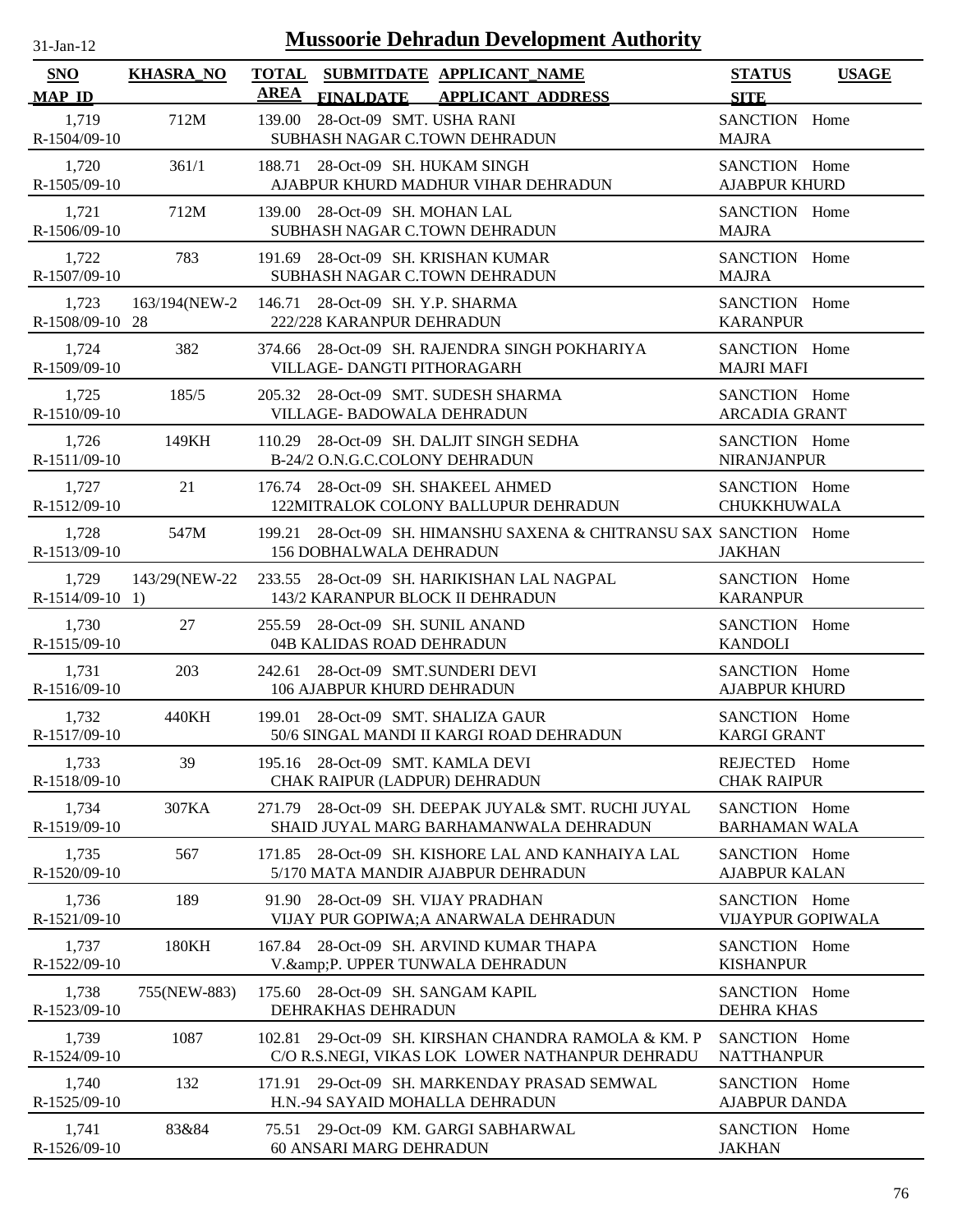| $31$ -Jan-12                |                            | <b>Mussoorie Dehradun Development Authority</b>                                                                  |                                       |                    |
|-----------------------------|----------------------------|------------------------------------------------------------------------------------------------------------------|---------------------------------------|--------------------|
| <b>SNO</b><br><b>MAP ID</b> | <b>KHASRA_NO</b>           | TOTAL SUBMITDATE APPLICANT NAME<br>AREA<br><b>FINALDATE</b><br><b>APPLICANT ADDRESS</b>                          | <b>STATUS</b><br><b>SITE</b>          | <b>USAGE</b>       |
| 1,742<br>R-1527/09-10       | 644GA                      | 119.33 29-Oct-09 SMT. MALTI SAHU<br>CANAL ROAD KAULAGARH DEHRADUN                                                | SANCTION Home                         |                    |
| 1,743<br>R-1528/09-10 &84   | 247KA(OLD-83               | 90.61 29-Oct-09 SMT. JYOTI MAKIN<br>70/7 BALLUPUR DEHRADUN                                                       | SANCTION Home<br><b>JAKHAN</b>        |                    |
| 1,744<br>R-1529/09-10       | 57(NEW-106)                | 192.37 29-Oct-09 SH. HAZI MOHD. ASHARAF<br>106/75 BHABDARI BAGH DEHRADUN                                         | SANCTION Home<br><b>BHANDARI BAGH</b> |                    |
| 1,745<br>R-1530/09-10       | 766                        | 215.64 29-Oct-09 SH. RAJESH PANWAR<br>C/O SH. B.M.RAWAT ,02 KALANDI ENCLAVE BALLIWALA DI NATTHANPUR              | SANCTION Home                         |                    |
| 1,746<br>R-1531/09-10       | 719                        | 239.55 29-Oct-09 SH. SURESH KUMAR CHASWAL<br>51 SUBHASH NAGAR CELMENT TOWN DEHRADUN                              | SANCTION Home<br><b>MAJRA</b>         |                    |
| 1,747<br>R-1532/09-10       | 9CH                        | 332.84 29-Oct-09 SH. SHIV NARAYAN PANDEY<br>ASHTOSH NAGAR RISHIKESH                                              | SANCTION Home<br><b>KANDOLI</b>       |                    |
| 1,748<br>R-1533/09-10       | 9CHA                       | 108.26 29-Oct-09 SMT. KANTI PUNDIR<br>H.N.-81-JOLLY GRANT DEHRADUN                                               | SANCTION Home<br><b>KANDOLI</b>       |                    |
| 1,749<br>R-1534/09-10       | 185/5                      | 180.85 29-Oct-09 SH. ROSHAN LAL SHARMA<br>VILL. BADWALA DEHRADUN                                                 | SANCTION Home<br><b>ARCADIA GRANT</b> |                    |
| 1,750<br>R-1535/09-10       | 516/1                      | 306.45 29-Oct-09 SH. LT.COL. N.B.GURUNG<br><b>JAKHAN DEHRADUN</b>                                                | SANCTION Home<br><b>JAKHAN</b>        |                    |
| 1,751<br>R-1536/09-10       | 84                         | 334.40 29-Oct-09 SH. KRISHAN KUMAR<br>H.N.-1 SADBHAAV KUNJ PANDITWARI DEHRADUN                                   | SANCTION Home<br><b>PANDITWARI</b>    |                    |
| 1,752<br>R-1537/09-10       | 154                        | 241.66 29-Oct-09 SH. RAGHUNATH PRASAD KAUSHIK<br>53/7 CANAL ROAD KISHANPUR DEHRADUN                              | SANCTION Home                         | SAHASTRADHARA ROAD |
| 1,753<br>R-1538/09-10       | 596                        | 232.39 29-Oct-09 SH. RAKESH BADOLA<br>201/3 MOHIT NAGAR G.M.S.ROADDEHRADUN                                       | SANCTION Home<br><b>KAANWALI</b>      |                    |
| 1,754<br>R-1539/09-10       | 253                        | 157.62 29-Oct-09 SMT. RAJ BALA<br>AJABPUR KHURD DEHRADUN                                                         | SANCTION Home<br><b>AJABPUR KHURD</b> |                    |
| 1,755<br>R-1540/09-10       | 434/7M                     | 370.74 29-Oct-09 SH. CHANDRA MOHAN NASWA<br>5/5 VASANT VIHAR ENCLAVE DEHRADUN                                    | SANCTION Home<br><b>KAANWALI</b>      |                    |
| 1,756<br>R-1541/09-10 84K   | 1123M(NEW-19               | 147.49 30-Oct-09 SMT. INDU KALAN SHARMA<br>TARUN VIHAR LANE N.-3 MOTHOROWALA ROAD DEHRADU AJABPUR KALAN          | SANCTION Home                         |                    |
| 1,757<br>R-1542/09-10       | $42/41(OLD-17)$            | 215.76 30-Oct-09 SH. SHARWAN KUMAR TIRPATHI & SMT. S<br>42/41 HARIDWAR ROAD DEHRADUN                             | SANCTION Home<br><b>HARIDWAR ROAD</b> |                    |
| 1,758<br>R-1543/09-10       | 898                        | 212.88 30-Oct-09 SH. PURUSHOTTAM DASS<br>21 HILL VIEW COLONY INDIRA NAGAR DEHRADUN                               | SANCTION Home<br><b>KAANWALI</b>      |                    |
| 1,759<br>R-1544/09-10       | 211(NEW-206JH<br>$\lambda$ | 30-Oct-09 SH. CHOTE LAL GUPTA<br>56.90<br>VILL. KANWALI G.M.S.ROAD BEHIEND OF BHARAT PETRO                       | SANCTION Home                         | HARBANSWALA (PART) |
| 1,760<br>R-1545/09-10       | 158(NEW-37K)               | 150.37 30-Oct-09 SMT. VANDANA NEGI<br>C/O HARSHMANI MAMGAIN , LANE N.-6 GANESH VIHAR AJ                          | SANCTION Home<br><b>AJABPUR KHURD</b> |                    |
| 1,761<br>$R-1546/09-10$     | 12M                        | 214.48 30-Oct-09 SH. DALBIR SINGH RAWAT<br>175 MANDIR LANE SOUTH VANASTHALI BALLUPURDEHRAI KAULAGARH MAI CHAKBH( | SANCTION Home                         |                    |
| 1,762<br>R-1547/09-10       | 117                        | 343.55 30-Oct-09 SH. SURESH CHAND BHASIN<br>3/V URJA BHAWAN CAMPUS KANWALI ROAD DEHRADUN                         | SANCTION Home<br><b>SEWALA KALAN</b>  |                    |
| 1,763<br>R-1548/09-10       | 179/2                      | 319.57 30-Oct-09 SH. JAI PRAKASH SINGH<br>12 KISHAN VIHAR G.M.S.ROAD DEHRADUN                                    | SANCTION Home<br><b>NIRANJANPUR</b>   |                    |
| 1,764<br>R-1549/09-10       | 200CHA                     | 199.29 30-Oct-09 SMT. ALKA NAUTIYAL<br>KAULAGARH DEHRADUN                                                        | SANCTION Home<br>KAULAGARH            |                    |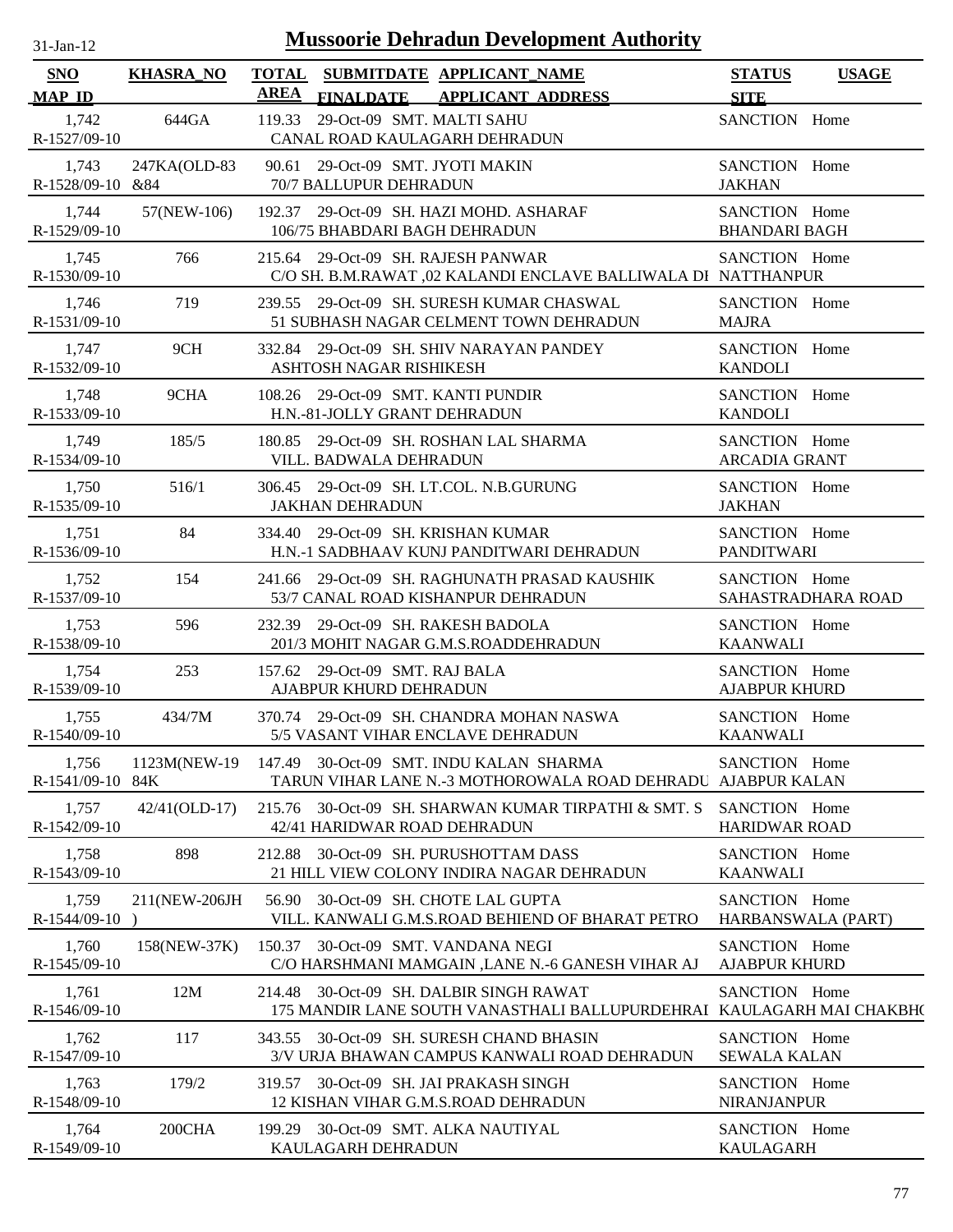| -Jan- |  |
|-------|--|
|       |  |

| SNO                         | <b>KHASRA_NO</b> | <b>TOTAL</b> |                                                                    | SUBMITDATE APPLICANT_NAME                                                                                          | <b>STATUS</b>                         | <b>USAGE</b>             |
|-----------------------------|------------------|--------------|--------------------------------------------------------------------|--------------------------------------------------------------------------------------------------------------------|---------------------------------------|--------------------------|
| <b>MAP ID</b>               |                  | <b>AREA</b>  | <b>FINALDATE</b>                                                   | <b>APPLICANT ADDRESS</b>                                                                                           | <b>SITE</b>                           |                          |
| 1,765<br>R-1550/09-10       | 85/66/1          |              |                                                                    | 81.32 30-Oct-09 SH. MOHD. RIZWAN & SHAZAD AHMED<br>66/1 BHANDRI BAGH III BLOCK DEHRADUN                            | SANCTION Home<br><b>BHANDARI BAGH</b> |                          |
| 1,766<br>R-1551/09-10       | 112/177          |              |                                                                    | 169.27 30-Oct-09 DR. SUDHIR KUMAR SINGH & DR. (MRS.) AR SANCTION Home<br>127 SHIVALIK ENCLAVE RACE COURSE DEHRADUN |                                       | <b>UDDIWALA KARANPUR</b> |
| 1,767<br>R-1552/09-10       | 96               |              | 119.71 30-Oct-09 MAJ. B.P.THAPA<br>25C GARHI CANTT DEHRADUN        |                                                                                                                    | SANCTION Home                         | VIJAYPUR HATHI BADKALA   |
| 1,768<br>R-1553/09-10       | 24               | 164.31       | 5/364 VAISHALI GHAZIABAD                                           | 30-Oct-09 SH. ADHIR SINGH VERMA                                                                                    | SANCTION Home<br><b>SEWALA KHURD</b>  |                          |
| 1,769<br>$R-1554/09-10$ 3M) | 737KA(OLD-56     |              | 167.92 30-Oct-09 SH. AJAY SINGHAL<br>KULARI BAZAR MUSSOORIE        |                                                                                                                    | SANCTION Home<br><b>DEHRA KHAS</b>    |                          |
| 1,770<br>R-1555/09-10       | 96MIN            | 119.81       | 30-Oct-09 SMT. MAYA DEVI                                           | VILL. GAJIWALA P.O. GANGHORA DEHRADUN                                                                              | SANCTION Home                         | VIJAYPUR HATHI BADKALA   |
| 1,771<br>R-1556/09-10       | 120/2            |              | 125.65 30-Oct-09 SMT. KAMLA DEVI                                   | MANDAKNI VIHAR SAHASTRA DHARA ROAD DEHRADUN                                                                        | SANCTION Home<br><b>KARANPUR KHAS</b> |                          |
| 1,772<br>R-1557/09-10       | 22               |              |                                                                    | 175.92 30-Oct-09 SH. JAG MOHAN SINGH GUSAIN<br>SHASTRI NAGAR EXT. VIA VIDHAN SABHA ROAD DEHRADU AJABPUR KHURD      | SANCTION Home                         |                          |
| 1,773<br>R-1558/09-10       | 74/3             |              |                                                                    | 185.80 30-Oct-09 SH. GOVERDHAN THAPA<br>H.N.-15 V.& P. PANDITWARI DEHRADUN                                         | REJECTED Towers<br><b>PANDITWARI</b>  |                          |
| 1,774<br>R-1559/09-10       | 576              |              | 185.80 30-Oct-09 SH. SULEMAN                                       | TURNER ROAD CLEMENT TOWN DEHRADUN                                                                                  | REJECTED Towers<br><b>MAJRA</b>       |                          |
| 1,775<br>$R-1560/09-10$     | 733GH            |              |                                                                    | 209.07 30-Oct-09 SH. KAMLESHWAR PRASAD C/O TATA SWE' REJECTED Towers<br>SHANTI KUNJ MOHANPUR PREM NAGAR DEHRADUN   | <b>DEHRA KHAS</b>                     |                          |
| 1,776<br>R-1561/09-10       | 85               |              | 153.50 3-Nov-09 SH. BHUVENDRA BIST                                 | M.D.D.ACOLONY P.O. DEFENCE COLONY DEHRADUN                                                                         | SANCTION Home<br><b>BADRIPUR</b>      |                          |
| 1,777<br>R-1562/09-10       | 839&840          |              | SHAH NAGAR DEHRADUN                                                | 232.05 3-Nov-09 SH.P.P.SINGH & SMT. KANCHAN SINGH                                                                  | SANCTION Home<br><b>AJABPUR KALAN</b> |                          |
| 1,778<br>R-1563/09-10       | 536M             |              | AJABPUR KALAN DEHRADUN                                             | 353.21 3-Nov-09 SH. RAM KRISHNA GAIROLA                                                                            | SANCTION Home<br><b>AJABPUR KALAN</b> |                          |
| 1,779<br>R-1564/09-10       | 38               |              | 113.48 3-Nov-09 SMT. LALITA GUPTA<br><b>38 INDER ROAD DEHRADUN</b> |                                                                                                                    | SANCTION Home<br><b>INDER ROAD</b>    |                          |
| 1,780<br>R-1565/09-10       | 85               |              | <b>BADRIPUR DEHRADUN</b>                                           | 153.28 3-Nov-09 SH. GRISH CHAND PANT                                                                               | SANCTION Home<br><b>BADRIPUR</b>      |                          |
| 1,781<br>R-1566/09-10       | 122/4            |              | 299.13 3-Nov-09 SMT. MAMTA BHATT                                   | 172/8 OLD TYPE 2 LADPUR O.F.DSTATE RAIPURDEHRADUN                                                                  | SANCTION Home<br><b>AJABPUR KALAN</b> |                          |
| 1,782<br>R-1567/09-10       | 228              | 250.91       |                                                                    | 3-Nov-09 SMT, RAISHA KHAN & SH, MOHAMAD JAFA SANCTION Home<br>MASIZAD WALI GALI MAJRA DEHRADUN                     | <b>MAJRA</b>                          |                          |
| 1,783<br>R-1568/09-10       | 885              |              |                                                                    | 260.22 3-Nov-09 SMT. PRABHA SEMWAL<br>C-4 I.I.P.COLONY MOHKAMPUR DEHRADUN                                          | SANCTION Home<br><b>NATHANPUR</b>     |                          |
| 1,784<br>R-1569/09-10       | 593              |              | 85.24 3-Nov-09 SH. SUKKAN                                          | SEWLA KALAN KENDRIYA DOON DEHRADUN                                                                                 | SANCTION Home<br><b>SEWALA KALAN</b>  |                          |
| 1,785<br>$R-1570/09-10$ 0)  | 978GA(OLD-68     |              | 12/4 BHANDRI BAGH DEHRADUN                                         | 272.00 3-Nov-09 SMT. SANGEETA SHARMA                                                                               | SANCTION Home<br><b>DEHRA KHAS</b>    |                          |
| 1,786<br>R-1571/09-10       | 08               |              |                                                                    | 167.00 3-Nov-09 SH. COL. SADAN SAWHNEY THROUGH ATT( SANCTION Home<br>16TH FLOOR COTTAGE CLEMENT DEHRADUN           | <b>SALAWALA DHORAN</b>                |                          |
| 1,787<br>$R-1572/09-10$ )   | 1183(OLD-617/1   |              | 75.25 3-Nov-09 SMT. MEENU TOMER<br><b>41 NEHRU ROAD DEHRADUN</b>   |                                                                                                                    | SANCTION Home<br><b>MAJRA</b>         |                          |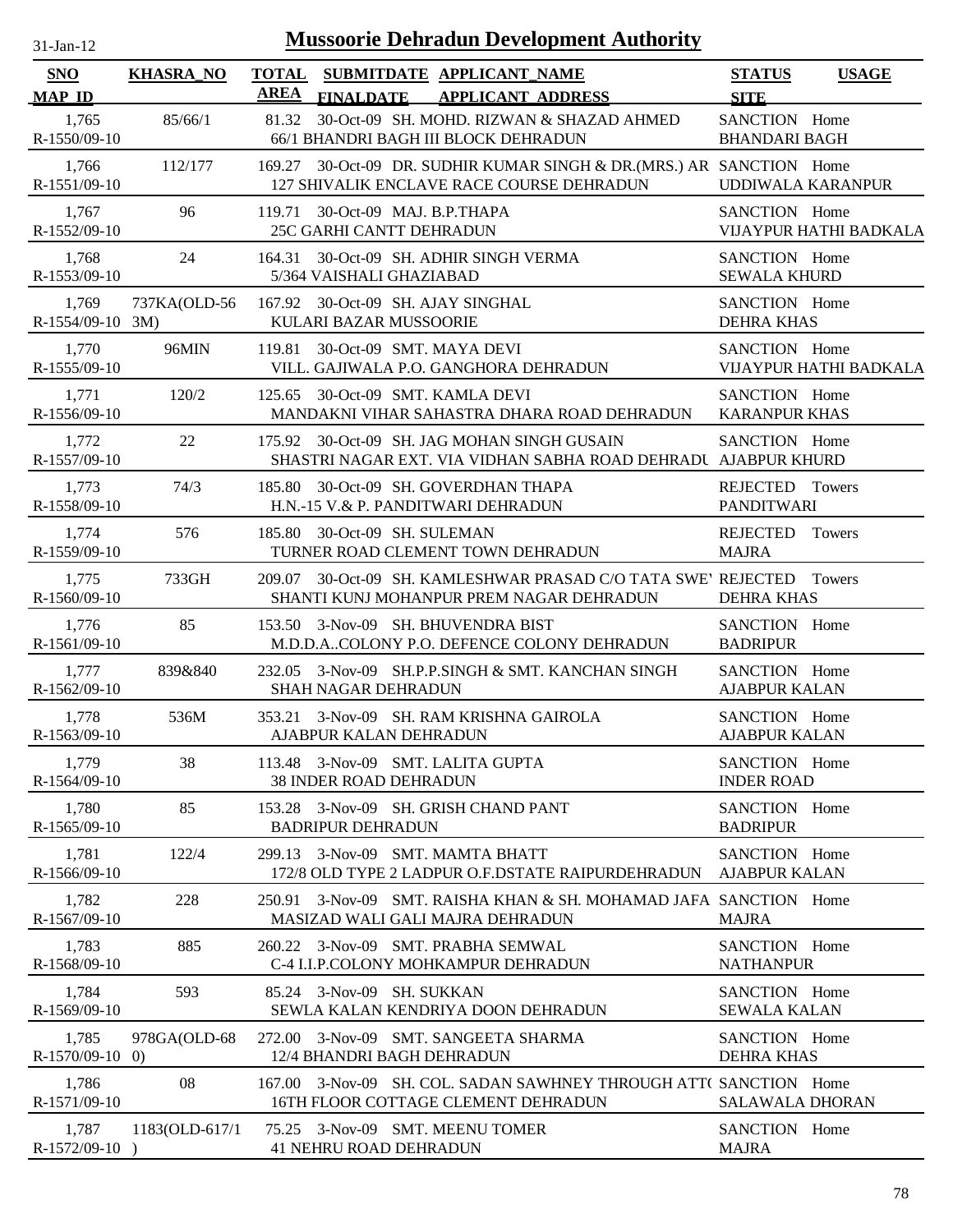| $31$ -Jan-12                |                  | <b>Mussoorie Dehradun Development Authority</b>                                                                       |                                       |              |
|-----------------------------|------------------|-----------------------------------------------------------------------------------------------------------------------|---------------------------------------|--------------|
| <b>SNO</b><br><b>MAP ID</b> | <b>KHASRA_NO</b> | <b>TOTAL</b><br>SUBMITDATE APPLICANT_NAME<br><b>AREA</b><br><b>FINALDATE</b><br><b>APPLICANT ADDRESS</b>              | <b>STATUS</b><br><b>SITE</b>          | <b>USAGE</b> |
| 1,788<br>R-1573/09-10       | 492              | 3-Nov-09 SH. AJAY BAJAJ<br>333.09<br>161 KOCHAR COLONY DEHRADUN                                                       | SANCTION Home<br><b>DHAKPATTI</b>     |              |
| 1,789<br>R-1574/09-10       | 364&358          | 197.87 3-Nov-09 SH. KESHO RAM<br><b>15 VIJAY COLONY DEHRADUN</b>                                                      | SANCTION Home<br><b>HATHIBARKALA</b>  |              |
| 1,790<br>R-1575/09-10       | 871              | 272.79 3-Nov-09 SMT. SAROJ BALODI<br>SHATABDI ENCLAVE NATHANPUR DEHRADUN                                              | SANCTION Home<br><b>NATHANPUR</b>     |              |
| 1,791<br>R-1576/09-10       | 356              | 195.77 3-Nov-09 SMT. SUNITA NAUNI<br>S-10 PH.III PT-03 NANAKSAR COP. M.B. SOCIETY LTD .DASH AAMWALA TARLA             | SANCTION Home                         |              |
| 1,792<br>R-1577/09-10       | 31/2             | 185.14 3-Nov-09 SH. LALIT KISHOR RATURI<br>31/3 DHARMPUR DEHRADUN                                                     | SANCTION Home<br><b>DHARMPUR</b>      |              |
| 1,793<br>R-1578/09-10       | 984              | 133.86 3-Nov-09 SMT. JAGWATI HALDIYAL & SMT. ARCHAN SANCTION Home<br>81/1 D.L.ROAD DEHRADUN                           | <b>AAMWALA TARLA</b>                  |              |
| 1,794<br>R-1579/09-10       | 165/2            | 3-Nov-09 SH. RAJENDRA PRAKASH<br>283.31<br>JYOTI VIHAR AJABPUR DANDA DEHRADUN                                         | SANCTION Home<br><b>AJABPUR KALAN</b> |              |
| 1,795<br>R-1580/09-10       | $S-4/B-273$      | 416.37 4-Nov-09 SH. LT. COL. UMESH MOHAN SAKLANI<br>201, UPHAR UDYAN II ELDECO COLONY LUCKNOW.                        | SANCTION Home<br><b>SHAH NAGAR</b>    |              |
| 1,796<br>R-1581/09-10       | 25               | 4-Nov-09 SH. RAJESH KUMAR<br>230.00<br>SHALEEN ENCLAVE, VILL. BADRIPUR DEHRADUN                                       | SANCTION Home<br><b>BADRIPUR</b>      |              |
| 1,797<br>R-1582/09-10       | 914KH            | 4-Nov-09 SH. HUKAM SINGH GUSAIN<br>174.25<br>AAMWALA TARLA DEHRADUN                                                   | SANCTION Home<br><b>AAMWALA TARLA</b> |              |
| 1,798<br>R-1583/09-10       | 480/1            | 4-Nov-09 SH. SURAT SINGH RAWAT<br>241.69<br>119 AJABPUR KALAN MATA MANDIR ROAD LANE-3 DEHRAI AJABPUR KALAN            | SANCTION Home                         |              |
| 1.799<br>R-1584/09-10       | 132              | 4-Nov-09 SH. KRISHAN KISHORE BHATT<br>97.93<br>UPPER SARTHI VIHAR DEHRADUN                                            | SANCTION Home<br><b>AJABPUR DANDA</b> |              |
| 1,800<br>R-1585/09-10       | 38/1             | 4-Nov-09 SMT. SUSHILA THAPLIYAL<br>156.50<br>UPPER NATHANPUR NEHRU GRAM DEHRADUN                                      | SANCTION Home<br><b>KANDOLI</b>       |              |
| 1,801<br>R-1586/09-10       | 442 & 443        | 426.69 4-Nov-09 SH. VED PRAKASH SHARMA<br>KAULAGARH DEHRADUN                                                          | SANCTION Home<br><b>KAULAGARH</b>     |              |
| 1,802<br>R-1587/09-10       | 1126             | 243.95 4-Nov-09 SH. MOHANNAD HASHIM & SMT. SHAHJHA<br>KRISHNA MARKET ROAD SUBHASH NAGAR DEHRADUN                      | SANCTION Home<br><b>MAJRA</b>         |              |
| 1,803<br>R-1588/09-10       | 93               | 4-Nov-09 SH. MAHESH KUMAR MAHAJAN<br>135.70<br><b>72 RAJPUR ROAD DEHRADUN</b>                                         | SANCTION Home<br><b>RAJ PUR ROAD</b>  |              |
| 1,804<br>R-1589/09-10       | 571M             | 250.82 4-Nov-09 SMT. KAVITA PHARSWAN & SH. SARVENDE SANCTION Home<br>SOCIETY AREA PURI STOP C.TOWN DEHRADUN           | <b>BHARUWALA GRANT</b>                |              |
| 1,805<br>R-1590/09-10       | 456MIN           | 104.55 4-Nov-09 SMT, SAVITRI DHIMAN<br>319 RAM NAGAR LAKHIBAGH DEHRADUN                                               | SANCTION Home<br><b>DEHRA KHAS</b>    |              |
| 1,806<br>R-1591/09-10       | 42(NEW-433)      | 391.36 4-Nov-09 SMT. VIMLA BAGIYAL & SH. ANOOP SINGH SANCTION Home<br>AJABPUR KHURD DEHRADUN                          | <b>AJABPUR KHURD</b>                  |              |
| 1,807<br>R-1592/09-10       | 280              | 4-Nov-09 SH. HARI SINGH<br>250.84<br>SURVEY COLONY HATHIBARKLA DEHRADUN                                               | SANCTION Home<br><b>NATTHANPUR</b>    |              |
| 1,808<br>R-1593/09-10       | 99               | 4-Nov-09 SMT. KUSAM BISHT<br>178.72<br>P.W.D.COLONY PARK ROAD DEHRADUN                                                | SANCTION Home<br><b>AJABPUR KALAN</b> |              |
| 1,809<br>R-1594/09-10       | 323& 325         | 4-Nov-09 DR. HARISH CHATURVEDI & SMT. ADITI C<br>223.65<br>B VI 2 HIHT JOLLY GRANT SWAMI RAM NAGAR DOIWALA L DHARMPUR | SANCTION Home                         |              |
| 1,810<br>R-1595/09-10       | 719              | 165.91 4-Nov-09 SH. ASHTOSH<br>62 PRATAP ROAD SUBHASH NAGAR DEHRADUN                                                  | SANCTION Home<br><b>MAJRA</b>         |              |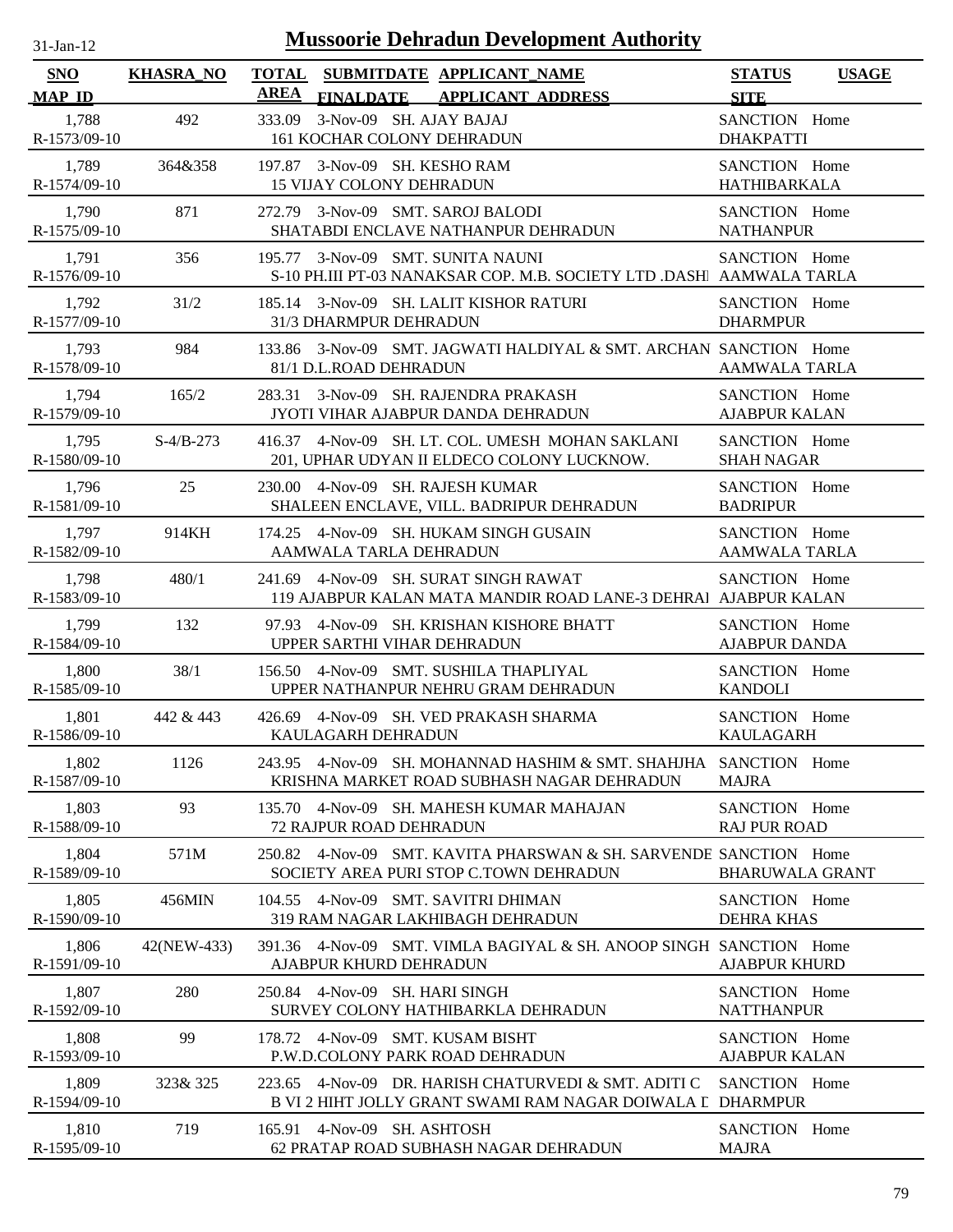| $31$ -Jan-12                |                  | <b>Mussoorie Dehradun Development Authority</b>                                                           |                                         |              |
|-----------------------------|------------------|-----------------------------------------------------------------------------------------------------------|-----------------------------------------|--------------|
| <b>SNO</b><br><b>MAP ID</b> | <b>KHASRA_NO</b> | <b>TOTAL</b><br>SUBMITDATE APPLICANT_NAME<br><b>AREA</b><br><b>FINALDATE</b><br><b>APPLICANT ADDRESS</b>  | <b>STATUS</b><br><b>SITE</b>            | <b>USAGE</b> |
| 1,811<br>R-1596/09-10       | $12-A$           | 4-Nov-09 DR. AJAY KHANNA<br>637.92<br>12-A E.C.ROAD DEHRADUN                                              | SANCTION Home<br>E.C.ROAD               |              |
| 1,812<br>R-1597/09-10       | 724MIN           | 360.83 4-Nov-09 SH. SANJAY CHAUDHARY<br>170 VASANT VIHAR PHASE-1 DEHRADUN                                 | SANCTION Home<br><b>JAKHAN</b>          |              |
| 1,813<br>R-1598/09-10       | 100, 101         | 196.40 4-Nov-09 SH. JAGDISH SINGH<br>H.N. 155 VILL. PANDITWARI P.O. PREM NAGAR DEHRADUN                   | SANCTION Home<br><b>PANDITWARI</b>      |              |
| 1,814<br>R-1599/09-10       | 45               | 166.65 4-Nov-09 SH. MOTI KUMAR GURUNG<br><b>45 JAKHAN DEHRADUN</b>                                        | SANCTION Home<br><b>JAKHAN</b>          |              |
| 1,815<br>R-1600/09-10       | 112& 113         | 511.06 5-Nov-09 SH. ASHOK KUMAR<br>P-II , YAMUNA COLONY DEHRADUN                                          | SANCTION Home<br><b>KIRSALI</b>         |              |
| 1,816<br>R-1601/09-10       | 1775/4           | 220.04 5-Nov-09 SH. VIJAY PRASAD ALIAS<br>C/0 VIJAY SINGH KIDDUWALA , NEAR VIVEK S.T.D RAIPURD RAIPUR     | SANCTION Home                           |              |
| 1,817<br>R-1602/09-10       | 481/1            | 184.57 5-Nov-09 SH. RAMESH UNIYAL<br>121 MATA MANDIR MARG DEHRADUN                                        | SANCTION Home<br><b>AJABPUR KALAN</b>   |              |
| 1,818<br>R-1603/09-10       | 518              | 104.29 5-Nov-09 SMT. MADHU CHAWALA<br>242 CHUKKUWALA BLOCKII, DEHRADUN                                    | SANCTION Home<br><b>BHARUWALA GRANT</b> |              |
| 1,819<br>R-1604/09-10       | 1569/1           | 68.37<br>5-Nov-09 SH. SUNIL KUMAR SHARMA<br>109/2 VYOM PRASTH G. M.S.ROAD DEHRADUN                        | SANCTION Home<br><b>KAANWALI</b>        |              |
| 1,820<br>R-1605/09-10       | 1298             | 5-Nov-09 SH. ANAND KUMAR KHADKA<br>113.93<br>V&P. NEHRU GRAM UPPER DEHRADUN                               | <b>REJECTED</b>                         | Home         |
| 1,821<br>R-1605/09-10-RE    | 1298             | 3-May-10 SH. ANAND KUMAR KHADKA<br>113.93<br>V&P. NEHRU GRAM UPPER DEHRADUN                               | SANCTION Home                           |              |
| 1,822<br>R-1606/09-10       | 146              | 238.67 5-Nov-09 SMT. RAMESHWARI BADWAL<br>AJABPUR KHURD DEHRADUN                                          | SANCTION Home<br><b>AJABPUR KHURD</b>   |              |
| 1,823<br>R-1607/09-10       | 146              | 238.67 5-Nov-09 SH. RAJENDER SINGH PAL<br>AJABPUR KHURD DEHRADUN                                          | SANCTION Home<br><b>AJABPUR KHURD</b>   |              |
| 1,824<br>R-1608/09-10       | 462              | 211.86 6-Nov-09 SH. NATHE SINGH RANA<br>C/O SH. LILADHAR RATURI ,H.N.-83 LOWER RAJEEV NAGA                | SANCTION Home<br><b>NATHANPUR</b>       |              |
| 1,825<br>R-1609/09-10       | 65               | 6-Nov-09 SH. SANDEEP GUPTA & SMT. PREETI GUPT<br>60.43<br>NEAR OLD TELEPHONE EXCHANGE ROAD VIKASH NAGAR I | SANCTION Home<br><b>KAANWALI</b>        |              |
| 1,826<br>R-1610/09-10       | 171              | 6-Nov-09 SH. KISHORE LAL<br>175.61<br>SUIT N-2 SURVEY COLONY MUSSOORIE                                    | SANCTION Home<br><b>CHIDOWALI</b>       |              |
| 1,827<br>R-1611/09-10       | 93               | 234.10 6-Nov-09 SH. MAHESH KUMAR MAHAJAN<br>72 RAJPUR ROAD DEHRADUN                                       | SANCTION Home                           |              |
| 1,828<br>R-1612/09-10       | 09               | 93.57 6-Nov-09 SMT. KUSHLA DEVI PANDAY<br>C/O SH. HARSH MANI MAMGAIN ,GANESH VIHAR LANE N. 6 KEDARPUR     | SANCTION Home                           |              |
| 1,829<br>R-1613/09-10       | 553              | 113.24 6-Nov-09 SH. SANTOSH SAWROOP SAKLANI<br><b>KANDOLI DEHRADUN</b>                                    | SANCTION Home<br><b>KANDOLI</b>         |              |
| 1,830<br>R-1614/09-10       | 1229/1           | 366.77 6-Nov-09 SH. SHIV KUMAR<br>GANGA NALI SRIKOT SRINAGAR GARHWAL                                      | SANCTION Home<br><b>KAANWALI</b>        |              |
| 1,831<br>R-1615/09-10       | 533MIN           | 185.70 6-Nov-09 SH. SAYYAD JAN AHMAD KHAN& SMT. FIR REJECTED<br>90 VIJAY PARK DEHRADUN                    | <b>MAOWALA MAAFI</b>                    | Home         |
| 1,832<br>R-1616/09-10       | 1245/1           | 83.38 6-Nov-09 SH. RAJIV BAJAJ<br>H.N.2/11 ANSARI MARG DEHRADUN                                           | SANCTION Home<br><b>GARHI</b>           |              |
| 1,833<br>R-1617/09-10       | 1262             | 222.97 6-Nov-09 SMT. DEVIKA BATTA<br>07 SAHARANPUR ROAD DEHRADUN                                          | SANCTION Home<br><b>KAANWALI</b>        |              |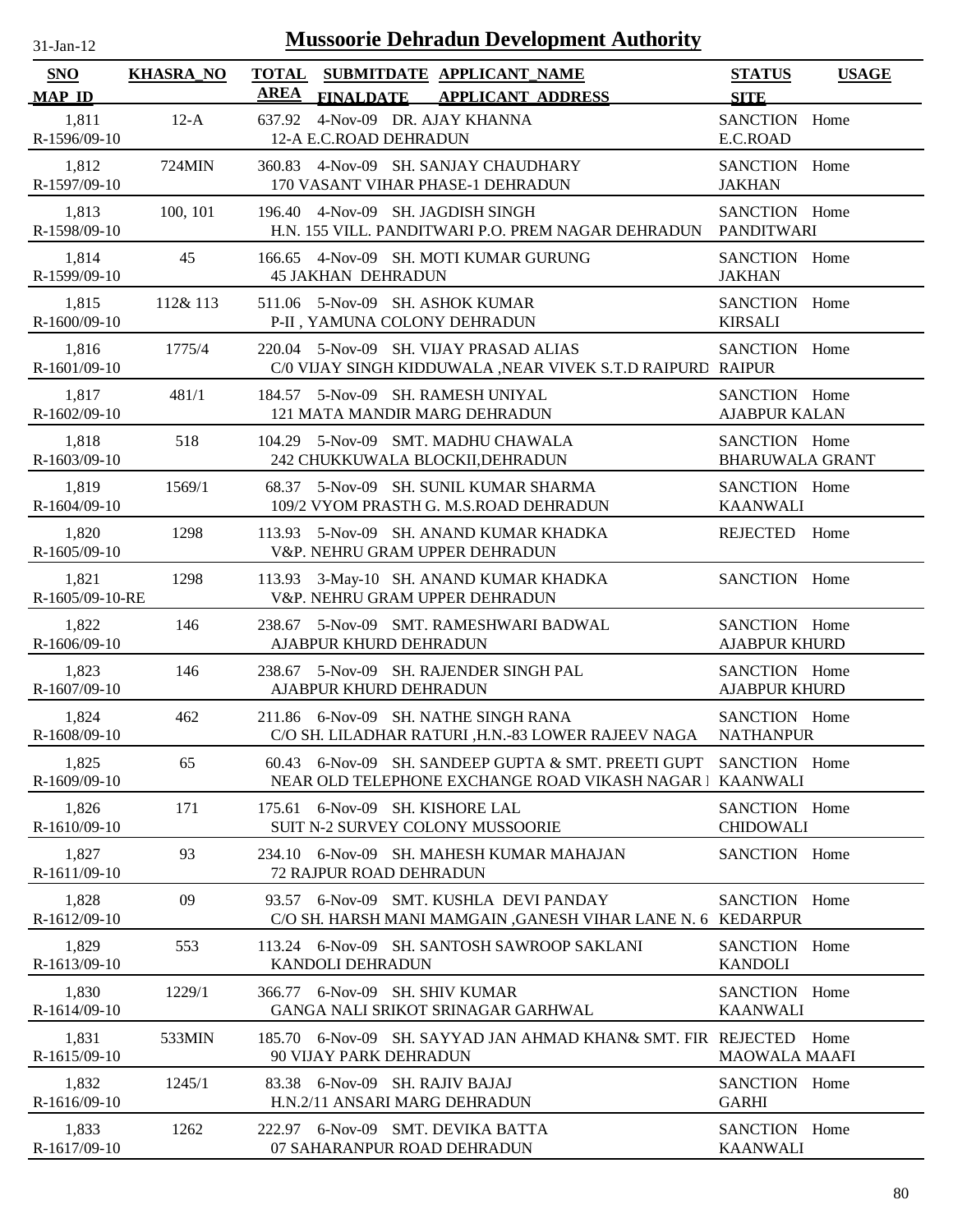| $31$ -Jan-12 |  |
|--------------|--|
|              |  |

| <b>SNO</b>                 | <b>KHASRA_NO</b> | <b>TOTAL</b><br><b>AREA</b> |                                  | SUBMITDATE APPLICANT NAME                                                                               | <b>STATUS</b>                           | <b>USAGE</b>               |
|----------------------------|------------------|-----------------------------|----------------------------------|---------------------------------------------------------------------------------------------------------|-----------------------------------------|----------------------------|
| <b>MAP ID</b>              |                  |                             | <b>FINALDATE</b>                 | <b>APPLICANT ADDRESS</b>                                                                                | <b>SITE</b>                             |                            |
| 1,834<br>R-1618/09-10      | 872              | 201.12                      |                                  | 6-Nov-09 SMT. MANJU BAHUGUNA<br>V.&P. RANI CHAURI TEHRI GARHWAL                                         | REJECTED Home<br><b>NATHANPUR</b>       |                            |
| 1,835<br>R-1618/09-10-RE   | 872              |                             |                                  | 201.12 6-Feb-10 SMT. MANJU BAHUGUNA<br>V.&P. RANI CHAURI TEHRI GARHWAL                                  | SANCTION Home<br><b>NATHANPUR</b>       |                            |
| 1,836<br>R-1619/09-10      | 413MIN           |                             |                                  | 71.38 7-Nov-09 SH. SHASHIKANT DEWEDI & SMT. KUSHLAV SANCTION Home<br>SEWLA KALAN MAZRA DEHRADUN         | <b>SEWALA KALAN</b>                     |                            |
| 1,837<br>R-1620/09-10      | 44GA             |                             | 7/4 MOHINI ROAD DEHRADUN         | 98.47 7-Nov-09 SH. DEEPAK BHASIN                                                                        | SANCTION Home                           | <b>CHAI BAGH KAULAGARH</b> |
| 1,838<br>R-1621/09-10      | 1465             |                             | 7-C RACE COURSE DEHRADUN         | 175.00 7-Nov-09 GANGA REALTORS                                                                          | SANCTION Home<br><b>DEHRA KHAS</b>      |                            |
| 1,839<br>R-1622/09-10      | 1457             |                             | 7-C RACE COURSE DEHRADUN         | 239.25 7-Nov-09 GANGA REALTORS                                                                          | SANCTION Home<br><b>DEHRA KHAS</b>      |                            |
| 1,840<br>R-1623/09-10      | 1498MIN          |                             |                                  | 172.07 7-Nov-09 SH. MOHAR SINGH<br>KANWALI JANAKPURI DEHRADUN                                           | SANCTION Home<br><b>KAANWALI</b>        |                            |
| 1,841<br>R-1624/09-10      | 108/3            |                             | 278/1 PARK ROAD DEHRADUN         | 188.11 7-Nov-09 SH. RAKESH MITTAL                                                                       | SANCTION Home<br><b>CHANDER NAGAR</b>   |                            |
| 1,842<br>$R-1625/09-10$ m) | 35GA(OLD-126     |                             | SEWALA KALAN DEHRADUN            | 120.84 7-Nov-09 SH. RASPAL SINGH                                                                        | SANCTION Home<br><b>MAJRA</b>           |                            |
| 1,843<br>$R-1626/09-10$    | 29KHA            |                             | 67.13 7-Nov-09 SMT. JAYWANTI     | CHAIBAGH KAULAGARH DEHRADUN                                                                             | SANCTION Home                           | <b>CHAI BAGH KAULAGARH</b> |
| 1,844<br>R-1627/09-10      | 150KH            |                             |                                  | 76.76 7-Nov-09 SH. RAJESHWAR SINGH TARAGI& RAJESH K SANCTION Home<br>247 PHASE II VASANT VIHAR DEHRADUN |                                         | KAULAGARH MAI CHAKBH(      |
| 1,845<br>R-1628/09-10      | 329              |                             |                                  | 213.90 7-Nov-09 SH. DINESH CHANDRA<br>113/1 ARYA NAGAR BLOCK-II DEHRADUN                                | SANCTION Home<br><b>CHUKKHUWALA</b>     |                            |
| 1,846<br>R-1629/09-10      |                  |                             | <b>31RAIPUR ROAD DEHRADUN</b>    | 10(new-13/12/10 139.72 9-Nov-09 SH. UMESH KARANWAL                                                      | SANCTION Home<br>UDDIWALA KARANPUR      |                            |
| 1,847<br>R-1630/09-10      | 493              |                             |                                  | 143.69 9-Nov-09 SH. RAJENDRA PRASAD UNIYAL<br>101/6CHANDER LOK RAJPUR ROAD DEHRADUN                     | SANCTION Home<br><b>SALAWALA DHORAN</b> |                            |
| 1,848<br>R-1631/09-10      | 14/19(43/42)     |                             |                                  | 96.45 9-Nov-09 SH. BHARAT SINGH<br>SAYYAD MOHALLA CHAKRATA ROAD DEHRADUN                                | SANCTION Home<br><b>SAIYAD MOHALLA</b>  |                            |
| 1,849<br>R-1631/09-10-RE   | 14/19(43/42)     |                             |                                  | 96.45 18-Feb-10 SH. BHARAT SINGH<br>SAYYAD MOHALLA CHAKRATA ROAD DEHRADUN                               | SANCTION Home<br>SAIYAD MOHALLA         |                            |
| 1,850<br>R-1632/09-10      |                  |                             | DHORAN KHAS DEHRADUN             | 258JA& 09MIN 2,084.60 9-Nov-09 SH. AJAY JUNEJA ETC.                                                     | SANCTION Home<br><b>DHORAN KHAS</b>     |                            |
| 1,851<br>R-1633/09-10      | 632              |                             |                                  | 261.07 9-Nov-09 SMT. KRISHNA DOBRIYAL<br>VIDHYA VIHAR PHASE III SINGAL MANDI III KARGI ROADD            | SANCTION Home<br><b>DEHRA KHAS</b>      |                            |
| 1,852<br>R-1634/09-10      | $35/C-1$         |                             |                                  | 236.70 9-Nov-09 SMT. MANJEET KAUR & SH. R.S.CHAWLA<br>G-35/C-1 RACE COURSE DEHRADUN                     | SANCTION Home<br><b>RACE COURSE</b>     |                            |
| 1,853<br>R-1635/09-10 9/1  | 633GA(OLD-16     |                             | <b>19-SIMLA ENCLAVE DEHRADUN</b> | 144.51 9-Nov-09 SMT. KOMAL NAGPAL                                                                       | SANCTION Home<br><b>SEWALA KALAN</b>    |                            |
| 1,854<br>R-1636/09-10      | 239              |                             |                                  | 289.50 9-Nov-09 SH. SHARAT SINGH RAWAT<br>A-4 DOON ENCLAVE SHIMLA ROAD DEHRADUN                         | SANCTION Home<br><b>SEWALA KALAN</b>    |                            |
| 1,855<br>R-1637/09-10      | 1277             |                             | 176.33 9-Nov-09 SH. R.K.GUPTA    | MUNICIPAL N.-3 (NEW-10)BALLUPUR CHAKRATA ROADDEH GARHI                                                  | SANCTION Home                           |                            |
| 1,856<br>R-1638/09-10      | 1340/2           |                             | <b>48 BALLUPUR DEHRADUN</b>      | 72.69 9-Nov-09 SMT. NITIKA SETHI                                                                        | <b>RE-OPENE</b><br><b>KAANWALI</b>      | Home                       |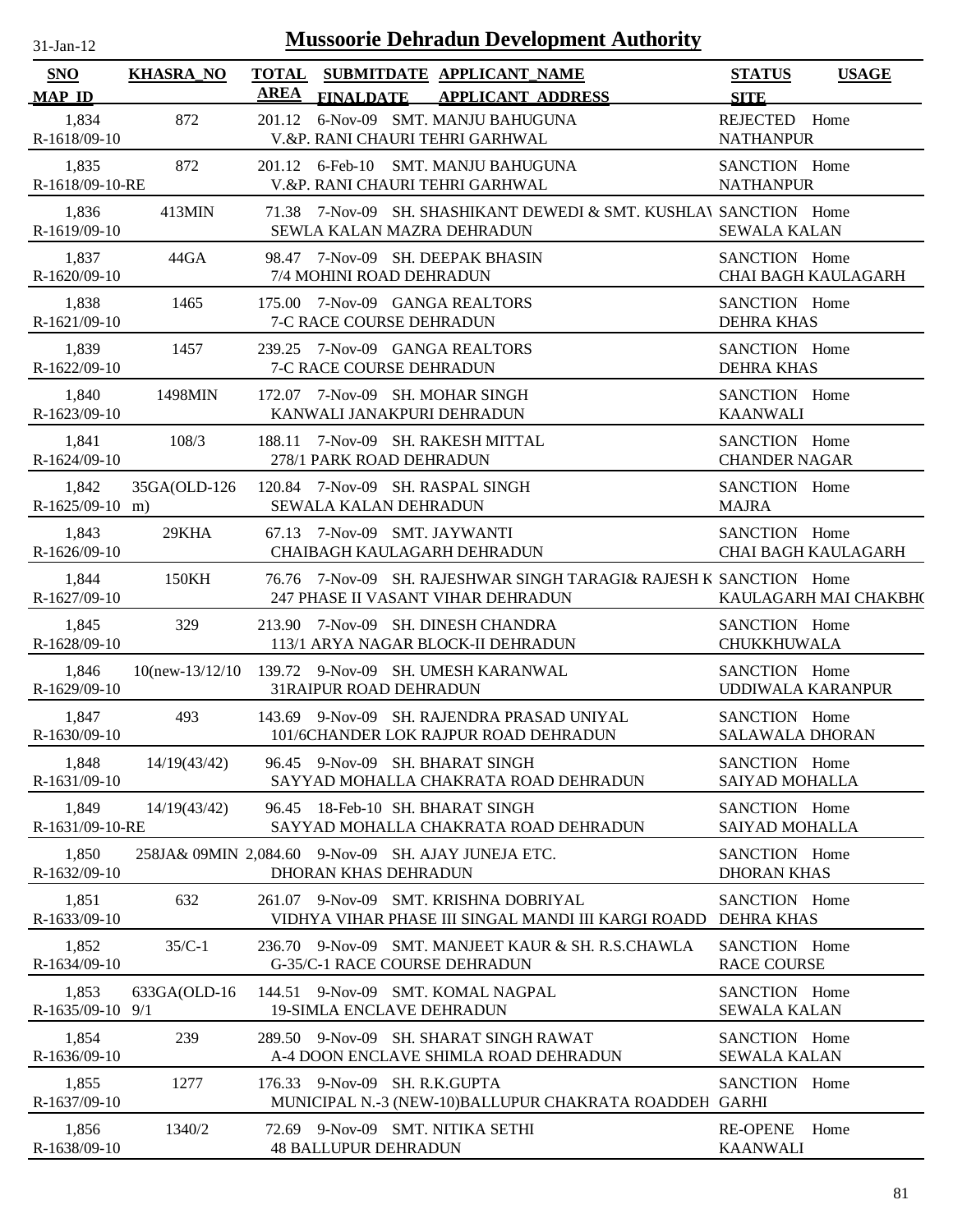| $31$ -Jan-12                | <b>Mussoorie Dehradun Development Authority</b> |                      |                                                                                                        |                                            |              |  |
|-----------------------------|-------------------------------------------------|----------------------|--------------------------------------------------------------------------------------------------------|--------------------------------------------|--------------|--|
| <b>SNO</b><br><b>MAP ID</b> | <b>KHASRA_NO</b>                                | <b>TOTAL</b><br>AREA | SUBMITDATE APPLICANT NAME<br>FINALDATE APPLICANT ADDRESS                                               | <b>STATUS</b><br><b>SITE</b>               | <b>USAGE</b> |  |
| 1,857<br>R-1638/09-10-RE    | 1340/2                                          | 82.53                | 30-Aug-11 SMT. NITIKA SETHI<br><b>48 BALLUPUR DEHRADUN</b>                                             | SANCTION Home<br><b>KAANWALI</b>           |              |  |
| 1,858<br>R-1639/09-10       | 1324                                            | 345.72               | 10-Nov-09 SH. SOHAN SINGH NEGI<br>EKTA VIHAR P.O. I.I.P MOHAKAMPUR DEHRADUN                            | SANCTION Home<br><b>NATHANPUR</b>          |              |  |
| 1,859<br>R-1640/09-10       | 1431                                            |                      | 176.30 10-Nov-09 GANGA REALTORS<br>07-C RACE COURSE DEHRADUN                                           | SANCTION Home<br><b>DEHRA KHAS</b>         |              |  |
| 1,860<br>R-1641/09-10       | 1465                                            |                      | 175.00 10-Nov-09 GANGA REALTORS<br>7-C RACE COURSE ROAD DEHRADUN                                       | SANCTION Home<br><b>DEHRA KHAS</b>         |              |  |
| 1,861<br>R-1642/09-10       | 1431                                            |                      | 175.59 10-Nov-09 GANGA REALTORS<br>7-C RACE COURSE DEHRADUN                                            | SANCTION Home<br><b>DEHRA KHAS</b>         |              |  |
| 1,862<br>R-1643/09-10       | 169/2                                           | 279.79               | 10-Nov-09 SH. PREM CHAND SHARMA<br>CHAMAN VIHAR NIRANJANPUR DEHRADUN                                   | SANCTION Home<br><b>NIRANJANPUR</b>        |              |  |
| 1,863<br>R-1644/09-10       | 273/1                                           | 117.00               | 10-Nov-09 SH. SOHAN LAL NAUTIYAL<br>188/3 D'L'ROAD DEHRADUN                                            | SANCTION Home<br>AAMWALA TARLA             |              |  |
| 1,864<br>R-1645/09-10       | 150                                             | 324.27               | 10-Nov-09 SH. ARVIND KUMAR THAPLIYAL<br>V.&P. JOHRI DEHRADUN                                           | SANCTION Home<br><b>JOHDI</b>              |              |  |
| 1,865<br>R-1646/09-10       | 96KHA                                           | 116.58               | 10-Nov-09 SH. R.K.SHARMA<br>G-8 SHIVALIK APPARTMENT JAKHAN DEHRADUN                                    | SANCTION Home<br><b>CHIDOWALI</b>          |              |  |
| 1,866<br>$R-1647/09-10$ A)  | 253(NEW-330K)                                   |                      | 198.71 10-Nov-09 SH. T.B.THAPA<br>25-SURVEY STATE HATHIBARKALA DEHRADUN                                | SANCTION Home<br><b>CHIDOWALI</b>          |              |  |
| 1,867<br>R-1648/09-10       | 4/4                                             |                      | 137.31 10-Nov-09 SH. DEVBRAT BHASKAR<br>4/4 E.C.ROAD DEHRADUN                                          | SANCTION Home<br>E.C.ROAD                  |              |  |
| 1,868<br>R-1649/09-10       | 487                                             | 209.31               | 10-Nov-09 SMT. UMIRLA DUMOGA<br>C/O V.SROTALA ,SARSWATI VIHAR D BLOCK AJABPURKHUI NATTHANPUR           | SANCTION Home                              |              |  |
| 1,869<br>R-1650/09-10       | 181                                             | 203.50               | 10-Nov-09 SMT. ANITA CHOPRA<br>78 ANSAL'S GREEN VALLEY JAKHAN DEHRADUN                                 | SANCTION Home<br><b>JAKHAN</b>             |              |  |
| 1,870<br>R-1651/09-10       | 40                                              |                      | 188.78 10-Nov-09 SH. DINESH CHANDRA<br>147/3 DHARMPUR DEHRADUN                                         | SANCTION Home                              |              |  |
| 1,871<br>R-1652/09-10       | 76                                              | 109.41               | 10-Nov-09 SH, SANDEEP GUPTA<br><b>JAKHAN DEHRADUN</b>                                                  | SANCTION Home<br><b>JAKHAN</b>             |              |  |
| 1,872<br>R-1653/09-10       | 74                                              | 325.16               | 10-Nov-09 SH. RAJE SINGH BISHT<br>LANE NO-3-C/33 SHASTRI NAGAR DEHRADUN                                | SANCTION Home<br><b>CHAK AJABPUR KALAN</b> |              |  |
| 1,873<br>R-1654/09-10       | 21                                              | 188.66               | 10-Nov-09 SMT. SUSHMA SONI<br>DOON ENCLAVE KANWALI DEHRADUN                                            | SANCTION Home<br><b>KAANWALI</b>           |              |  |
| 1,874<br>R-1655/09-10       | 2/1                                             | 139.20               | 10-Nov-09 SH. TULSHI DASS WADWA<br>2/1 OLD SURVEY ROAD DEHRADUN                                        | SANCTION Home<br><b>OLD SURVEY ROAD</b>    |              |  |
| 1,875<br>R-1656/09-10       | 387/1M(NEW-1<br>34K                             | 336.74               | 10-Nov-09 SH. KISHAN KUMAR<br>179 GURU ROAD DEHRADUN                                                   | SANCTION Home<br><b>SEWALA KALAN</b>       |              |  |
| 1,876<br>R-1657/09-10       | 611G                                            | 69.45                | 10-Nov-09 SH. VISHAL<br>130/1 BHANDARI BAG LAKHI BAGH DEHRADUN                                         | SANCTION Home<br><b>AJABPUR KHURD</b>      |              |  |
| 1,877<br>R-1658/09-10       | 1210MIN                                         | 139.52               | 10-Nov-09 SMT. BEENA DEVI GWARI<br>C/O J.P.DOBRIYAL ,KUNJ VIHAR (GAYATRI NIWAS) P.O. BAN AJABPUR KHURD | SANCTION Home                              |              |  |
| 1,878<br>R-1659/09-10       | 127                                             | 76.38                | 10-Nov-09 SH. SUSHEEL KUMAR & KM. NEHA AGGARV SANCTION Home<br>211/2 KHURBURA MOHALLA IIIRD DEHRADUN   | <b>JHANDA MOHALLA</b>                      |              |  |
| 1,879<br>R-1660/09-10       | 1149/1                                          |                      | 199.35 10-Nov-09 SMT. SURESH KUMARI WADHWA<br>94 RACE COURSE DEHRADUN                                  | SANCTION Home<br><b>AJABPUR KALAN</b>      |              |  |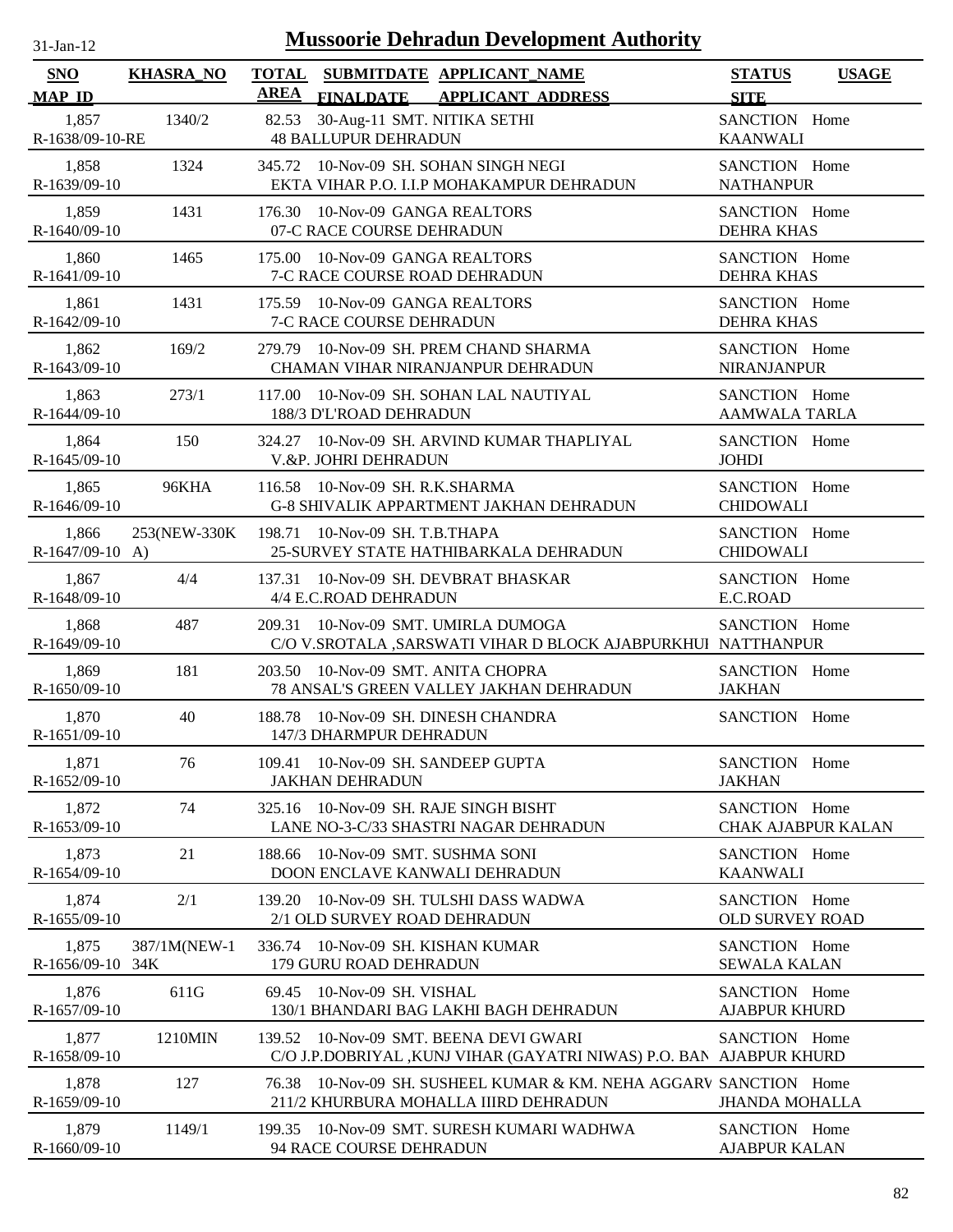| -Jan- |  |
|-------|--|
|       |  |

| <b>SNO</b><br><b>MAP ID</b> | <b>KHASRA_NO</b> | <b>TOTAL</b><br><b>AREA</b> | SUBMITDATE APPLICANT NAME<br><b>FINALDATE</b><br><b>APPLICANT ADDRESS</b>                          | <b>STATUS</b><br><b>SITE</b>          | <b>USAGE</b>               |
|-----------------------------|------------------|-----------------------------|----------------------------------------------------------------------------------------------------|---------------------------------------|----------------------------|
| 1,880<br>R-1661/09-10       | 16/8             | 823.06                      | 10-Nov-09 SH. I.C SANGHAL & SMT. MEENU SANGHAL SANCTION Home<br>GURU ROAD LAXMAN CHOWK DEHRADUN    | <b>GURU ROAD</b>                      |                            |
| 1,881<br>R-1662/09-10       | 456/2            | 260.22                      | 11-Nov-09 SH. RAJENDRA SINGH GAHLOT<br>19-CSUBHASH ROAD DEHRADUN                                   | SANCTION Home<br><b>KAANWALI</b>      |                            |
| 1,882<br>R-1663/09-10       | 359              |                             | 134.12 11-Nov-09 SH. RAM GOPAL SINGH<br>C-32/6 NEW TYPE III, O.F.D. ESTATE RAIPUR DEHRADUN         | SANCTION Home<br><b>AAMWALA TARLA</b> |                            |
| 1,883<br>R-1664/09-10       | 102MIN           |                             | 165.03 11-Nov-09 SMT. ARCHANA RAWAT<br>V-1 BLOCK SARSWATI VIHAR AJABPUR DEHRADUN                   | SANCTION Home<br><b>AJABPUR KHURD</b> |                            |
| 1,884<br>R-1665/09-10       | 75(NEW-591)      |                             | 148.60 11-Nov-09 SH. UMED SINGH KANDARI<br>SARSWATI VIHAR AJABPUR KHURD DEHRADUN                   | SANCTION Home<br><b>AJABPUR KHURD</b> |                            |
| 1,885<br>R-1666/09-10       | 226              | 85.91                       | 11-Nov-09 SH. DINESH CHANDRA<br>226 CHUKKHUWALA DEHRADUN                                           | SANCTION Home<br>CHUKKHUWALA          |                            |
| 1,886<br>R-1667/09-10       | 29/2(NEW-123)    | 63.77                       | 11-Nov-09 SMT. ASHA DABSAY<br>ASHA DEEP UPPER ADHOIWALA SAHASTRADHARA ROAD L                       | REJECTED Home                         |                            |
| 1,887<br>R-1667/09-10-RE    | 29/2(NEW-123)    | 63.77                       | 29-Apr-10 SMT. ASHA DABSAY<br>ASHA DEEP UPPER ADHOIWALA SAHASTRADHARA ROAD L                       | SANCTION Home                         |                            |
| 1,888<br>R-1668/09-10       | 12               | 56.50                       | 11-Nov-09 SMT. REKHA GHAMBIR<br><b>13 MANNU GANG DEHRADUN</b>                                      | SANCTION Home<br><b>MANNU GANJ</b>    |                            |
| 1,889<br>R-1669/09-10       | 687KA            | 193.78                      | 11-Nov-09 SH. RAM BHUSAN BIJALWAN<br>1001/1INDRA NAGAR SIMADWAR DEHRADUN                           | SANCTION Home<br><b>MIYANWALA</b>     |                            |
| 1,890<br>R-1670/09-10       | 137/2            |                             | 352.35 11-Nov-09 SH. PRADEEP KUMAR MUKHERGEE<br><b>TAPOVAN ROAD DEHRADUN</b>                       | REJECTED<br><b>CHAK RAIPUR</b>        | Home                       |
| 1,891<br>R-1671/09-10       | 960/1,969        |                             | 168.43 11-Nov-09 SMT. REKHA YADAV<br>BARONWALA ARKEDIYA GRANT DEHRADUN                             | <b>REJECTED</b><br><b>GARHI</b>       | Home                       |
| 1,892<br>R-1672/09-10       | 302              |                             | 373.18 11-Nov-09 SH. SUNIL JOSHI<br>G.G.I.C.COMPOUND RAJPUR ROAD DEHRADUN                          | SANCTION Home<br><b>BADRIPUR</b>      |                            |
| 1,893<br>R-1673/09-10       | 726&728          |                             | 141.46 11-Nov-09 SH. SUSHEEL SUNDRIYAL<br>56/22 VALLY ENCLAVE L.N.-5 CANAL ROAD JAKHAN DEHR JAKHAN | SANCTION Home                         |                            |
| 1,894<br>R-1674/09-10       | 288, 294         |                             | 365.40 11-Nov-09 SH. ATULYA PRATAP SINGH<br><b>26 PRITEM ROAD DEHRADUN</b>                         | SANCTION Home<br><b>DHARMPUR</b>      |                            |
| 1,895<br>R-1675/09-10       | 06               |                             | 3,181.00 11-Nov-09 WELHAM BOYS SCHOOL<br>WELHAM BOYS SCHOOL WELHAM BOYS SCHOOL DEHRA               | <b>UGGAR ROAD</b>                     | SANCTION School/College/In |
| 1,896<br>R-1676/09-10       | 68               | 216.00                      | 12-Nov-09 SH. PRAMOD CHAND PANDAY<br>45 MATA MANDIR MARG DHARMPUR DEHRADUN                         | SANCTION Home<br><b>KEDARPUR</b>      |                            |
| 1,897<br>R-1677/09-10       | 521              | 176.57                      | 12-Nov-09 SH. MANI RAM CHAMOLI<br>NEEL KHANTH VIHAR H.N.-160/9C DEHRADUN                           | SANCTION Home<br>HATHIBARKALA         |                            |
| 1,898<br>R-1678/09-10       | 136              | 146.71                      | 12-Nov-09 SH. GAVER SINGH NEGI<br>55/2 HATHI BARKALA DEHRADUN                                      | SANCTION Home<br><b>NATHANPUR</b>     |                            |
| 1,899<br>R-1679/09-10       | 1465             | 175.00                      | 12-Nov-09 GANGA REALTORS<br>09-C RACE COURSE DEHRADUN                                              | SANCTION Home<br><b>DEHRA KHAS</b>    |                            |
| 1,900<br>R-1680/09-10       | 1430             | 171.81                      | 12-Nov-09 GANGA REALTORS<br>07-C RACE COURSE DEHRADUN                                              | SANCTION Home<br><b>DEHRA KHAS</b>    |                            |
| 1,901<br>R-1681/09-10       | 20/36            | 116.58                      | 12-Nov-09 SH. PREM SINGH BIST<br>20/36OLD DALANWALA DEHRADUN                                       | SANCTION Home<br><b>OLD DALANWALA</b> |                            |
| 1,902<br>R-1682/09-10       | 628              | 287.40                      | 12-Nov-09 SH. MANOHAR SINGH BHANDARI<br>KALIDAS ROAD HATHIBARKALA DEHRADUN                         | SANCTION Home<br>HATHIBARKALA         |                            |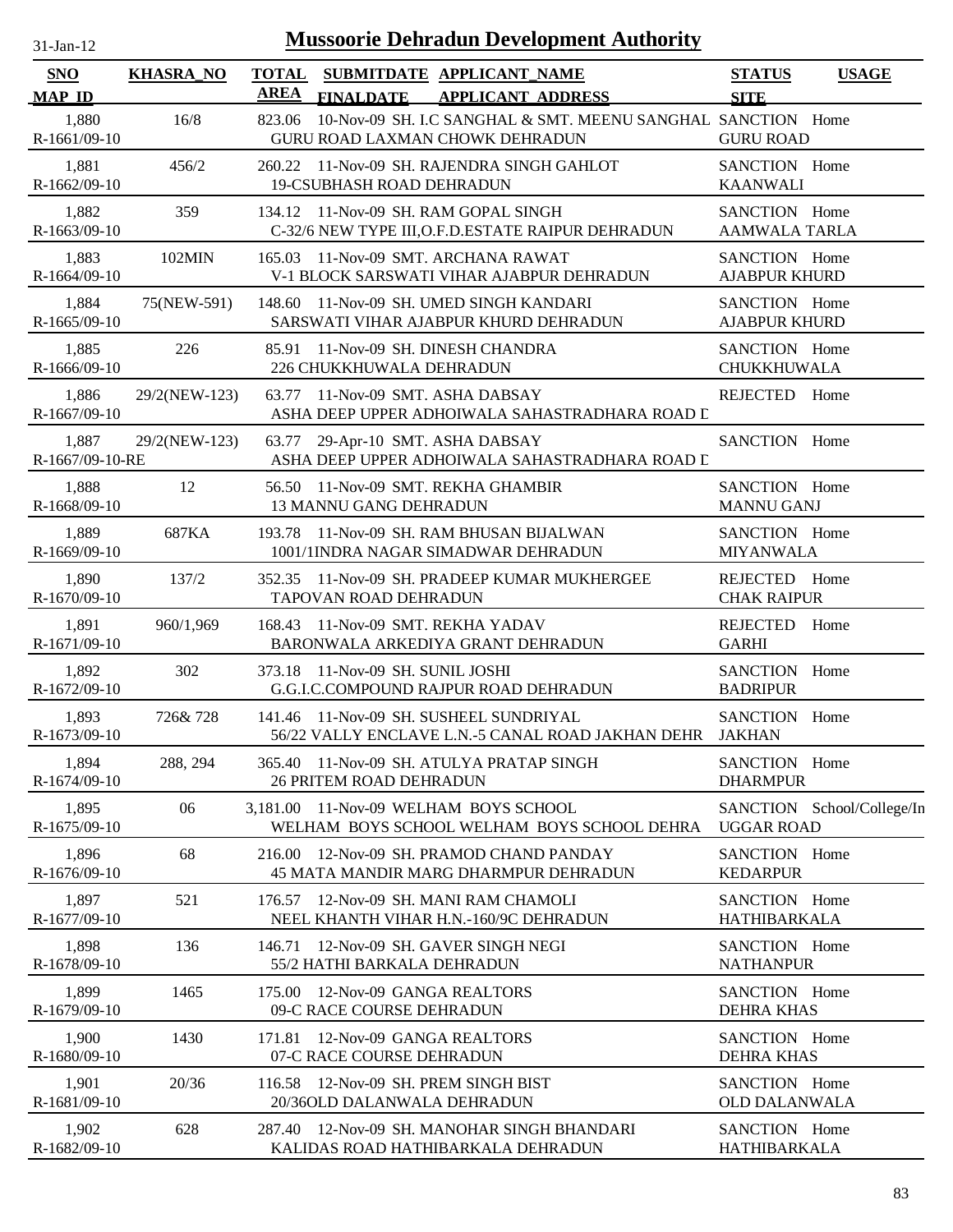| $31$ -Jan-12 |  |
|--------------|--|
|              |  |

| SNO<br><b>MAP ID</b>       | <b>KHASRA_NO</b>   | <b>TOTAL</b><br><b>AREA</b> | SUBMITDATE APPLICANT_NAME<br><b>FINALDATE</b>                                           | <b>APPLICANT ADDRESS</b>                                            | <b>STATUS</b><br><b>SITE</b>               | <b>USAGE</b>               |
|----------------------------|--------------------|-----------------------------|-----------------------------------------------------------------------------------------|---------------------------------------------------------------------|--------------------------------------------|----------------------------|
| 1,903<br>R-1683/09-10      | $11(NEW-06)$       | 168.35                      | 12-Nov-09 SMT. SHOBHA BALODI<br>146/1 KAULAGARH ROAD DEHRADUN                           |                                                                     | SANCTION Home                              | <b>CHAI BAGH KAULAGARH</b> |
| 1,904<br>$R-1684/09-10$ 7) | 2107K(OLD-121      |                             | 226.75 12-Nov-09 SH. SHER SINGH POKHARIYA<br>G-388 NEHRU COLONY DHARMPUR DEHRADUN       |                                                                     | SANCTION Home<br><b>AJABPUR KALAN</b>      |                            |
| 1,905<br>R-1685/09-10      | 181/146            |                             | 181/146 PALTAN BAZAR DEHRADUN                                                           | 21.80 12-Nov-09 SH. AJAY KUMAR KAKAR & SMT. HARJEET I SANCTION Home | PALTAN BAZAR                               |                            |
| 1,906<br>R-1686/09-10      | 44GA               |                             | 128.20 12-Nov-09 SMT. SHEREEN BHASIN<br>4/4 MOHNI ROAD DEHRADUN                         |                                                                     | SANCTION Home                              | CHAI BAGH KAULAGARH        |
| 1,907<br>R-1687/09-10      | 212& 22            |                             | 194.29 12-Nov-09 SH. MOLA RAM KAGDIYAL<br>45/9 VIVEK VIHAR POCKET I G.M.S.ROAD DEHRADUN |                                                                     | SANCTION Home<br><b>NATTHANPUR</b>         |                            |
| 1,908<br>R-1688/09-10      | 113M               |                             | 183.46 12-Nov-09 SMT. SARSWATI PANT<br>DIVYA VIHAR RAJEEV NAGAR DEHRADUN                |                                                                     | SANCTION Home<br><b>AJABPUR DANDA</b>      |                            |
| 1,909<br>R-1689/09-10      | 103(OLD-65M)       |                             | 99.51 12-Nov-09 SMT. ANURADHA TYAGI<br>C-24 N.I.V.H. RAJPUR ROAD DEHRADUN               |                                                                     | SANCTION Home<br><b>CHIDOWALI</b>          |                            |
| 1,910<br>R-1690/09-10      | 74/66              |                             | 170.93 12-Nov-09 SH, AJAY AGNIHOTRI<br>50/7 KISHANPUR DEHRADUN                          |                                                                     | SANCTION Home<br><b>BALBIR ROAD</b>        |                            |
| 1,911<br>R-1691/09-10      | 1431               |                             | 137.37 13-Nov-09 GANGA REALTORS<br>07-C RACE COURSE DEHRADUN                            |                                                                     | SANCTION Home<br><b>DEHRA KHAS</b>         |                            |
| 1,912<br>R-1692/09-10      | 1500               |                             | 168.55 13-Nov-09 GANGA REALTORS<br>07-C RACE COURSE DEHRADUN                            |                                                                     | SANCTION Home<br><b>DEHRA KHAS</b>         |                            |
| 1,913<br>R-1693/09-10      | 93& 94             |                             | 237.93 13-Nov-09 SMT. PRAVEEN KAUR<br>KOTHI N0-5 215/14 RAJPUR DEHRADUN                 |                                                                     | SANCTION Home<br><b>DAK PATTI</b>          |                            |
| 1,914<br>R-1694/09-10      | 69/1               |                             | 241.63 13-Nov-09 SH. HARBANS SINGH<br>G E-2 SHASTRI NAGAR P.O. NEHRU GRAM DEHRADUN      |                                                                     | SANCTION Home<br><b>CHAK AJABPUR KALAN</b> |                            |
| 1,915<br>R-1695/09-10      | 667                |                             | 218.70 13-Nov-09 SH. MAHIPAL SINGH                                                      | 140/8-VISHNU VIHAR BALLIWALA CHOWK KANWALI ROAD                     | SANCTION Home<br>KAANWALI                  |                            |
| 1,916<br>R-1696/09-10      | 375M               |                             | 299.95 13-Nov-09 SH. RISHI RAM RATURI                                                   | VILL. KOTHI GADNI P.O.HISRIAKHAL, TEHRIGARHWAL                      | SANCTION Home<br><b>AJABPUR KHURD</b>      |                            |
| 1,917<br>R-1697/09-10      | 344GA(OLD-24<br>2M |                             | 187.16 13-Nov-09 SMT. PUSHPA GUPTA<br>110 KHURBURA MOHALLA DEHRADUN                     |                                                                     | SANCTION Home<br><b>SEWALA KALAN</b>       |                            |
| 1,918<br>R-1698/09-10      | 227M               |                             | 328.06 13-Nov-09 SH, SUNDER SINGH RAWAT                                                 | 215 LAL BAHUDUR SHASTRI MARG MAJRA DEHRADUN                         | SANCTION Home<br><b>MAJRA</b>              |                            |
| 1,919<br>R-1699/09-10      | 281/2              |                             | 194.96 13-Nov-09 LT.COL. AMAR SINGH YADAV<br>281/2 SHANTI VIHAR KAULAGARH DEHRADUN      |                                                                     | SANCTION Home                              | KAULAGARH MAI CHAKBH(      |
| 1,920<br>R-1700/09-10      | 600                |                             | TARALA ADHOIWALA (R.K.PURAM) DEHRADUN                                                   | 355.97 13-Nov-09 SH. PRADEEP SINGH NEGI AND DINESH SI               | SANCTION Home<br><b>DHARAMPUR DANDA</b>    |                            |
| 1,921<br>R-1701/09-10      | 129                |                             | 225.61 13-Nov-09 SH. JAGDISH CHANDRA PANT<br>H.N.-40LANE-3 PHASE II PANDITWARI DEHRADUN |                                                                     | SANCTION Home<br>PANDITWARI                |                            |
| 1,922<br>R-1702/09-10      | 39K(OLD-84)        |                             | 32 DRON PURI G.M.S.ROAD DEHRADUN                                                        | 111.13 16-Nov-09 SH. SUCHA SINGH, RAJENDER KUMAR SUK SANCTION Home  | <b>PITHUWALA</b>                           |                            |
| 1,923<br>R-1703/09-10      | 504MIN             |                             | 99.70 16-Nov-09 SH. SANDEEP AGARWAL<br>C-107 NEHRU COLONY DEHRADUN                      |                                                                     | SANCTION Home<br><b>BHARUWALA GRANT</b>    |                            |
| 1,924<br>R-1704/09-10      | 82                 | 199.76                      | <b>78 CHANDER NAGAR DEHRADUN</b>                                                        | 16-Nov-09 SH. ARUN PRATAP SINGH & SMT. ANA RIVE SANCTION Home       | <b>AJABPUR KHURD</b>                       |                            |
| 1,925<br>R-1705/09-10      | 504MIN             |                             | 107.04 16-Nov-09 SH. SANDEEP AGARWAL<br>C-107 NEHRU COLONY DEHRADUN                     |                                                                     | SANCTION Home<br><b>BHARUWALA GRANT</b>    |                            |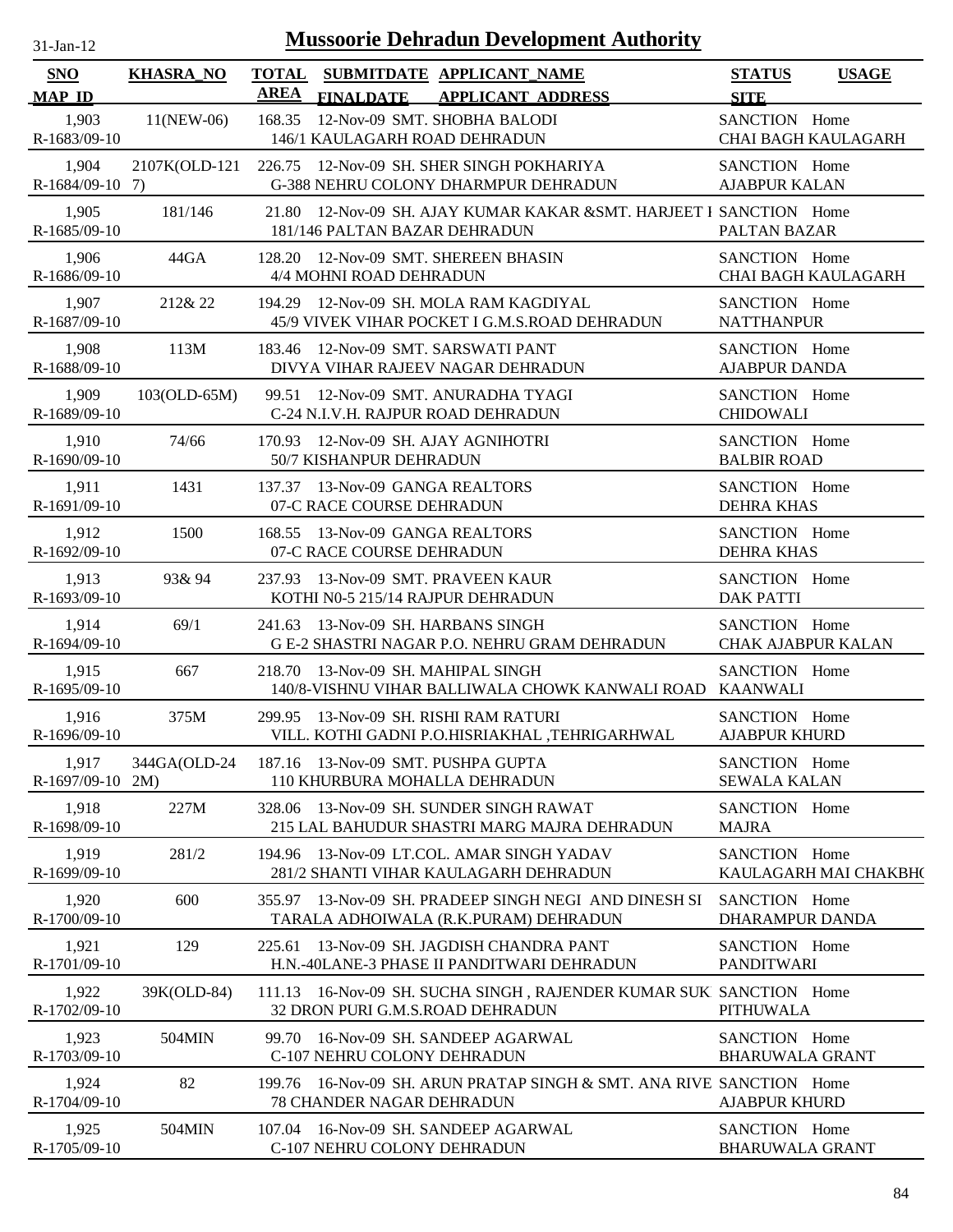| $31$ -Jan-12 |  |
|--------------|--|

| <b>SNO</b>                 | <b>KHASRA_NO</b> | <b>TOTAL</b><br><b>AREA</b> |                                                          | SUBMITDATE APPLICANT_NAME                                                                                      | <b>STATUS</b>                            | <b>USAGE</b>        |
|----------------------------|------------------|-----------------------------|----------------------------------------------------------|----------------------------------------------------------------------------------------------------------------|------------------------------------------|---------------------|
| <b>MAP ID</b>              |                  |                             | <b>FINALDATE</b>                                         | <b>APPLICANT ADDRESS</b>                                                                                       | <b>SITE</b>                              |                     |
| 1,926<br>R-1706/09-10      | 321              | 449.22                      |                                                          | 16-Nov-09 SMT. NEERA LAKHERA<br>IFRS CAMPAS 04 KALIDAS ROAD DEHRADUN                                           | SANCTION Home<br><b>GUJRADA MANSINGH</b> |                     |
| 1,927<br>$R-1707/09-10$ 5) | 933KA(OLD-67     | 121.71                      |                                                          | 16-Nov-09 SH. RAJ KUMAR BANSAL<br>OM VIHAR KRISHANA NAGAR KANKHAL HARIDWAR                                     | SANCTION Home<br><b>JAKHAN</b>           |                     |
| 1,928<br>R-1708/09-10      | 204KA            | 124.55                      |                                                          | 16-Nov-09 SMT. HARPREET KAUR & SMT. MANPREET I SANCTION Home<br>ASHOKA ENCLAVE NIRANJANPUR DEHRADUN            | <b>NIRANJANPUR</b>                       |                     |
| 1,929<br>R-1709/09-10      | 498GA& 499GA     | 324.19                      | 16-Nov-09 SH, ASHOK KUMAR<br>03 KANWALI ROAD DEHRADUN    |                                                                                                                | SANCTION Home<br><b>BANJAREWALA MAFI</b> |                     |
| 1,930<br>R-1710/09-10      | 65               | 65.02                       |                                                          | 16-Nov-09 SH. PUNEET GUPTA, SH. AWNEESH JAIN<br>PAHADI GALI VIKAS NAGAR DEHRADUN                               | SANCTION Home<br><b>KAANWALI</b>         |                     |
| 1,931<br>R-1711/09-10      | 331M             | 241.02                      | 16-Nov-09 SH. BRIJ BIHARI LAL                            | H.N.-7 CROSS-3(III) TAPOVAN ENCLAVE DEHRADUN                                                                   | SANCTION Home<br><b>AAMWALA TARLA</b>    |                     |
| 1,932<br>R-1712/09-10      | 82               | 199.73                      | 16-Nov-09 MS. SHAILY<br>78 CHANDER NAGAR DEHRADUN        |                                                                                                                | SANCTION Home<br><b>AJABPUR KHURD</b>    |                     |
| 1,933<br>R-1713/09-10      | 94               |                             | 422.93 16-Nov-09 SMT. KAMLA DEVI                         | 179 PREM PUR MAFI KAULAGARH DEHRADUN                                                                           | SANCTION Home<br>PREMPUR MAFI (PART)     |                     |
| 1,934<br>R-1714/09-10      | 200(NEW-386)     |                             | "A" COY 6/8 G.R. C/O 56 A.P.O.                           | 131.52 16-Nov-09 SH, NAVEEN KUMAR GURUNG                                                                       | SANCTION Home<br><b>ADOIWALA</b>         |                     |
| 1,935<br>R-1715/09-10      | 704              | 289.36                      |                                                          | 16-Nov-09 SH. MAYANK PANT & SMT. KAMLA PANT<br>96 HILL VIEW COLONY INDRA NAGAR DEHRADUN                        | SANCTION Home<br><b>KAANWALI</b>         |                     |
| 1,936<br>R-1716/09-10      | 41GA             |                             |                                                          | 213.79 16-Nov-09 SH. SUDHEER BISHNOI & SMT. SHALINI BISI SANCTION Home<br>14/2 CHANDER ROAD DALANWALA DEHRADUN | AAMWALA TARLA                            |                     |
| 1,937<br>R-1717/09-10 5)   | 933KA(OLD-67     |                             | A-195SURYA NAGAR GAZIYABAD (U.P)                         | 116.09 16-Nov-09 SH. SUSHIL KUMAR GUPTA                                                                        | SANCTION Home<br><b>JAKHAN</b>           |                     |
| 1,938<br>R-1718/09-10      | 542              | 83.90                       |                                                          | 16-Nov-09 SH, RAM SARAN BHATIA & SMT, MEENA B<br>160/B SUBHASH NAGAR CLEMENT TOWN DEHRADUN                     | SANCTION Home<br><b>BHARUWALA GRANT</b>  |                     |
| 1,939<br>R-1719/09-10      | 20               |                             |                                                          | 359.84 16-Nov-09 SH. RAMESH CHAWLA& SH. GAURAV CHAW SANCTION Home<br>441/529 LANE NO-6 RAJENDER NAGAR DEHRADUN |                                          | CHAI BAGH KAULAGARH |
| 1,940<br>R-1720/09-10      | 456MIN           |                             | L-25-B RAILWAY COLONY DEHRADUN                           | 132.53 16-Nov-09 SH. PURAN MAL & SMT. USHA SAXENA                                                              | SANCTION Home<br><b>DEHRA KHAS</b>       |                     |
| 1,941<br>R-1721/09-10      | 649              | 352.58                      | 16-Nov-09 SMT. DEEPIKA GUPTA                             | 01 AIR FORCE SELECTION BOARD, C.TOWN DEHRADUN                                                                  | SANCTION Home<br><b>MAJRA</b>            |                     |
| 1,942<br>R-1722/09-10      | 396M             | 271.25                      | 16-Nov-09 SH. GURPREET SINGH                             | 14/B VASANT VIHAR ENCLAVE DEHRADUN                                                                             | SANCTION Home<br><b>KAANWALI</b>         |                     |
| 1.943<br>R-1723/09-10      | 160/1            | 99.91                       |                                                          | 16-Nov-09 SMT, JANKI KHANDURI<br>AJABPUR DANDA P.O. NEHRU GRAM DEHRADUN                                        | REJECTED Home<br><b>AJABPUR KALAN</b>    |                     |
| 1,944<br>R-1724/09-10      | 73(NEW-89K)      |                             | 134.85 17-Nov-09 SH. BEER SINGH                          | A-3/5 IRDE COLONY VIGYAN VIHAR RAIPUR ROAD D.DUN                                                               | SANCTION Home<br><b>AAMWALA TARLA</b>    |                     |
| 1,945<br>R-1725/09-10      | 290/1244         | 335.10                      |                                                          | 17-Nov-09 SH. SHOORBIR SINGH PUNDIR<br>94/30 DHARMPUR ADRASH NAGAR DEHRADUN                                    | RE-OPENE Home<br><b>AJABPUR KALAN</b>    |                     |
| 1,946<br>R-1725/09-10-RE   | 290/1244         |                             | 335.82 3-Oct-11                                          | <b>SH. SHOORBIR SINGH PUNDIR</b><br>94/30 DHARMPUR ADRASH NAGAR DEHRADUN                                       | SANCTION Home<br><b>AJABPUR KALAN</b>    |                     |
| 1,947<br>R-1726/09-10      | 87               | 188.13                      | 17-Nov-09 SH. P.D.BHATT<br>71/37 NESHVILLA ROAD DEHRADUN |                                                                                                                | SANCTION Home<br><b>CHUKKHUWALA</b>      |                     |
| 1,948<br>R-1727/09-10      | 29               |                             | 461.74 17-Nov-09 SH. SANDEEP NEGI                        | 646 SATYA VIHAR VIJAY PARK DEHRADUN                                                                            | SANCTION Home<br><b>KAANWALI</b>         |                     |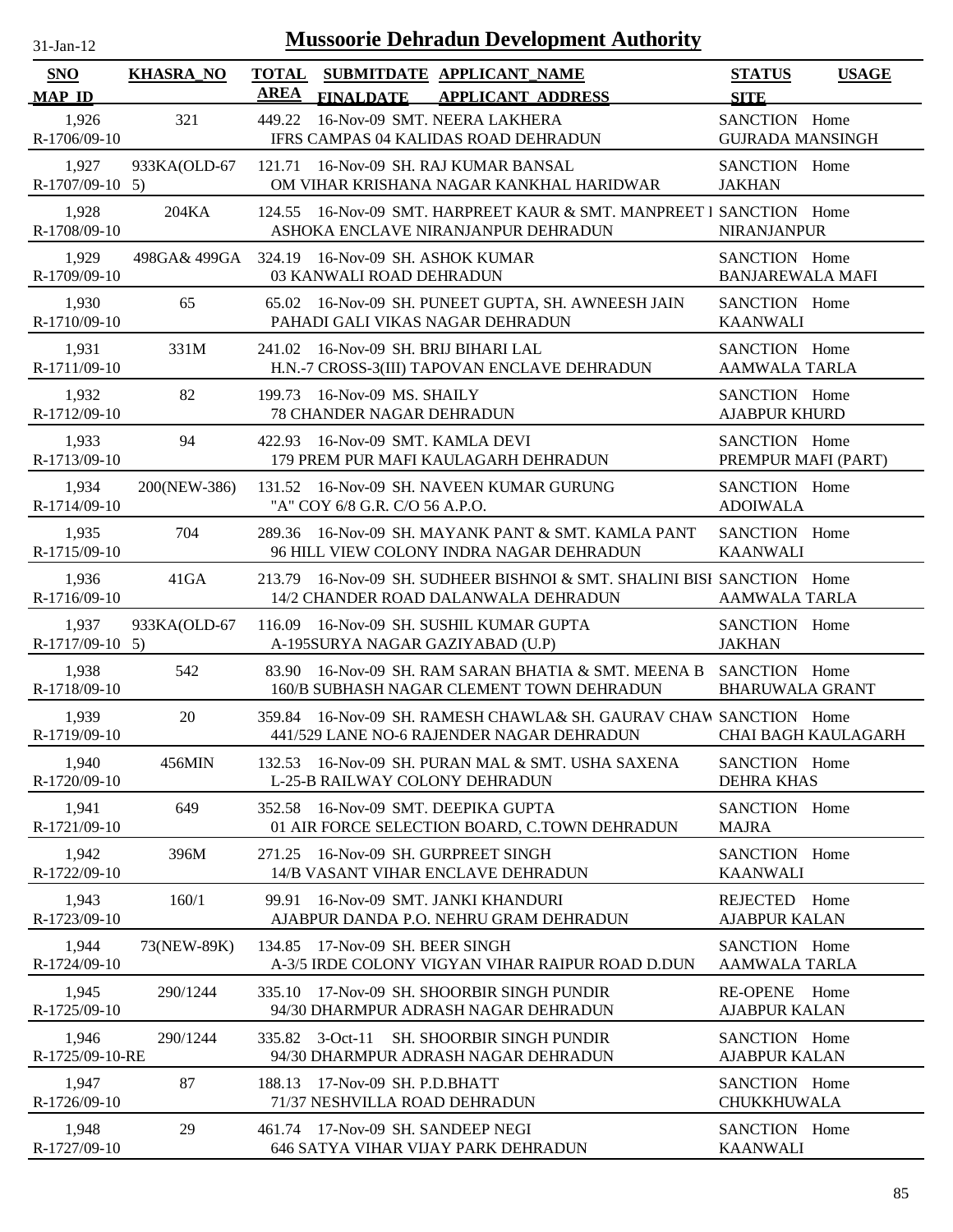| $31$ -Jan-12                | <b>Mussoorie Dehradun Development Authority</b> |                                                                                                            |                                         |                        |  |  |  |  |
|-----------------------------|-------------------------------------------------|------------------------------------------------------------------------------------------------------------|-----------------------------------------|------------------------|--|--|--|--|
| <b>SNO</b><br><b>MAP ID</b> | <b>KHASRA_NO</b>                                | <b>TOTAL</b><br>SUBMITDATE APPLICANT_NAME<br><b>AREA</b><br><b>APPLICANT ADDRESS</b><br><b>FINALDATE</b>   | <b>STATUS</b><br><b>SITE</b>            | <b>USAGE</b>           |  |  |  |  |
| 1,949<br>R-1728/09-10       | 728                                             | 17-Nov-09 SH. BHUPENDRA SINGH FARSWAN<br>240.88<br>C/O SH. P.C. KOTHIYAL 1-A SASTRI NAGAR DEHRADUN         | SANCTION Home<br><b>NATHANPUR</b>       |                        |  |  |  |  |
| 1,950<br>R-1729/09-10 KA)   | 801(NEW-1092)                                   | 190.50 17-Nov-09 SH. SANJAY SHARMA<br>LANE NO-4 TURNER ROAD DEHRADUN                                       | SANCTION Home<br><b>MAJRA</b>           |                        |  |  |  |  |
| 1,951<br>R-1730/09-10       | 151                                             | 319.71 17-Nov-09 SMT. KAMLESH<br>AJABPUR KHURD DEHRADUN                                                    | SANCTION Home<br><b>AJABPUR KHURD</b>   |                        |  |  |  |  |
| 1,952<br>R-1731/09-10       | 1003/1min                                       | 101.82 18-Nov-09 SH. K.S. TOMAR<br>VILLAGE- KORWA ,TEHSIL CHAKRATA DEHRADUN                                | SANCTION Home<br><b>GARHI</b>           |                        |  |  |  |  |
| 1,953<br>R-1732/09-10       | 38                                              | 298.75 18-Nov-09 SH. RANVIR SINGH<br>VILLAGE- DANDA DHORAN DEHRADUN                                        | SANCTION Home<br><b>DANDA DHORAN</b>    |                        |  |  |  |  |
| 1,954<br>R-1733/09-10       | $144/60 - B$                                    | 270.45 18-Nov-09 SMT. KAMLESH THAKUR<br>144/60-B RAM NAGAR LAKHI BAGH DEHRADUN                             | SANCTION Home                           |                        |  |  |  |  |
| 1,955<br>R-1734/09-10       | 747                                             | 184.06 18-Nov-09 SMT. HARPREET KAUR & SMT MANPREET K SANCTION Home<br>ASHOKA ENCLAVE NIRANJAN PUR DEHRADUN | <b>NIRANJANPUR</b>                      |                        |  |  |  |  |
| 1,956<br>R-1735/09-10       | 11                                              | 86.37 18-Nov-09 SH. ARUN KUMAR JAYASWAL<br><b>11 GURU ROAD DEHRADUN</b>                                    | SANCTION Home<br><b>GURU ROAD</b>       |                        |  |  |  |  |
| 1,957<br>R-1736/09-10       | 1890KA                                          | 178.41 18-Nov-09 SMT. SUNITA AMOLA<br>BANJARAWALA CHOWK NEAR UTTRANCHAL GAS GODWN AJABPUR KALAN            | SANCTION Home                           |                        |  |  |  |  |
| 1,958<br>R-1737/09-10)      |                                                 | 17CH(OLD-17M 171.50 18-Nov-09 SH. NEERAJ SINGH<br>PANDITWARI DHARTAWALA DEHRADUN                           | SANCTION Home<br>DHARTAWALA MAFI        |                        |  |  |  |  |
| 1,959<br>R-1738/09-10       | 371TO 374                                       | 703.17 18-Nov-09 SH. KISHIN J. BHARWANI<br>C/O RAMAN KHANNA , KOTHAL GATE , RAJPUR DEHRADUN BHANDAR GAON   | SANCTION Home                           |                        |  |  |  |  |
| 1,960<br>R-1739/09-10       | 504                                             | 92.41 18-Nov-09 SH. SANDEEP AGARWAL<br>C-107 NEHRU COLONY DEHRADUN                                         | SANCTION Home<br><b>BHARUWALA GRANT</b> |                        |  |  |  |  |
| 1,961<br>R-1740/09-10       | 163MIN                                          | 97.97 19-Nov-09 SMT. NELAM SHARMA<br>CHAKKI TOLA NIRANJANPUR DEHRADUN                                      | SANCTION Home<br>NIRANJANPUR            |                        |  |  |  |  |
| 1,962<br>R-1741/09-10       | 264/2&268/1                                     | 230.98 19-Nov-09 SH. TRIBHUWAN SINGH PANGTEY<br>118 SHANTI VIHAR KAULAGARH DEHRADUN                        | SANCTION Home                           | KAULAGARH MAI CHAKBH(  |  |  |  |  |
| 1,963<br>R-1742/09-10       | 305A                                            | 185.80 19-Nov-09 SH. JAGDISH LAL KOHALI<br>305/1 PATEL NAGAR DEHRADUN                                      | REJECTED Towers<br>PATEL NAGAR          |                        |  |  |  |  |
| 1,964<br>R-1743/09-10       | 140KA                                           | 19-Nov-09 SH. SORABH GOEL<br>176.72<br><b>B-21 DOON ENCLAVE SIMLA BY PASS DEHRADUN</b>                     | REJECTED Home<br>PITTHUWALA             |                        |  |  |  |  |
| 1,965<br>R-1744/09-10       | 34                                              | 240.62 20-Nov-09 COL. DALIP KUMAR PRADHAN<br>VIJAYPUR (NAYA GAON) HATHI BARKALA DEHRADUN                   | SANCTION Home                           | VIJAYPUR HATHI BADKALA |  |  |  |  |
| 1,966<br>R-1745/09-10       | 724                                             | 20-Nov-09 SH. SANJAY CHAUDHARY<br>394.46<br>170 PHASE IST VASANT VIHAR DEHRADUN                            | SANCTION Home<br><b>JAKHAN</b>          |                        |  |  |  |  |
| 1,967<br>R-1746/09-10       | 351(OLD-129)                                    | 138.01<br>20-Nov-09 SH. ATUL UPADHYA & SMT RACHNA UPADH SANCTION Home<br>239 INDIRA NAGAR DEHRADUN         | <b>AJABPUR KHURD</b>                    |                        |  |  |  |  |
| 1,968<br>R-1747/09-10       | 35/50                                           | 20-Nov-09 SH. VED PRAKASH SHARMA<br>245.25<br>35/50 INDER ROAD DALANWALA DEHRADUN                          | SANCTION Home<br><b>INDER ROAD</b>      |                        |  |  |  |  |
| 1,969<br>R-1748/09-10       | 1560MIN                                         | 153.50 20-Nov-09 SH. SUNIL KUMAR SAHA<br>C/0 SH. B.KUMAR, UMIRLA NIWAS TARLA ADHOIWALA SAR RAIPUR          | SANCTION Home                           |                        |  |  |  |  |
| 1,970<br>R-1749/09-10       | 1066GA                                          | 20-Nov-09 SMT. URMILA NEGI<br>250.93<br>AJABPUR KALAN UPPER SARTHI VIHAR DEHRADUN                          | SANCTION Home<br><b>AJABPUR KALAN</b>   |                        |  |  |  |  |
| 1,971<br>R-1750/09-10       | 221                                             | 142.50 20-Nov-09 SH. LAL SINGH<br>AJABPUR KALAN DEHRADUN                                                   | SANCTION Home<br><b>AJABPUR KALAN</b>   |                        |  |  |  |  |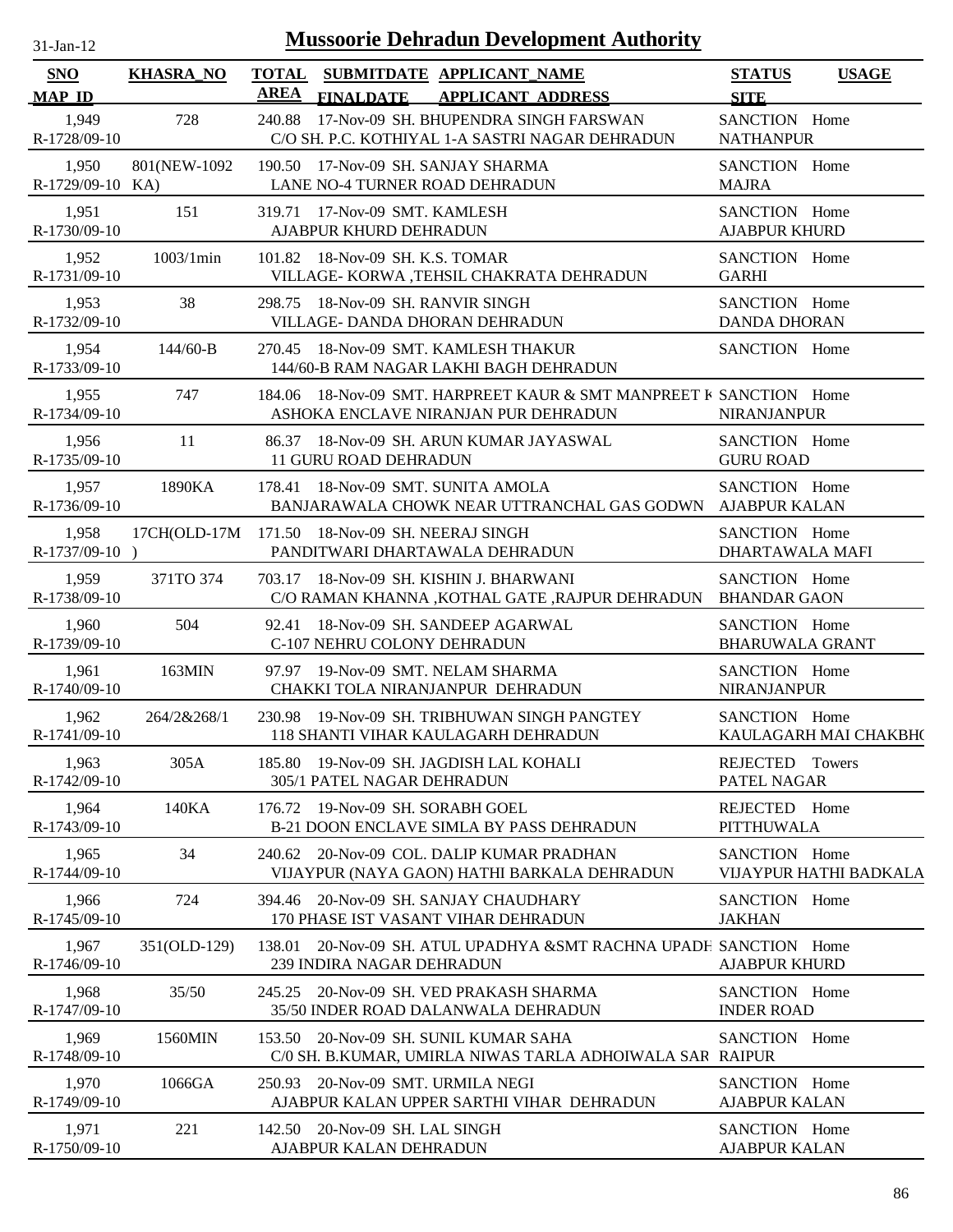| $31$ -Jan-12                |                  | <b>Mussoorie Dehradun Development Authority</b>                                                               |                                              |
|-----------------------------|------------------|---------------------------------------------------------------------------------------------------------------|----------------------------------------------|
| <b>SNO</b><br><b>MAP ID</b> | <b>KHASRA_NO</b> | SUBMITDATE APPLICANT_NAME<br><b>TOTAL</b><br><b>AREA</b><br><b>FINALDATE</b><br><b>APPLICANT ADDRESS</b>      | <b>STATUS</b><br><b>USAGE</b><br><b>SITE</b> |
| 1,972<br>R-1751/09-10       | 754KA            | 20-Nov-09 SMT. MANJU & NEERAJ DANNY<br>241.63<br>P-IV/6, YAMUNA COLONY DEHRADUN                               | SANCTION Home<br><b>AAMWALA TARLA</b>        |
| 1,973<br>R-1752/09-10       | 11               | 20-Nov-09 SH. RANJENDER SINGH BUTOLA RAWAT<br>181.69<br>85/2NEEL KANTH VIHAR(PATHRIYA PEER)DEHRADUN           | SANCTION Home<br><b>DOBHALWALA</b>           |
| 1,974<br>R-1753/09-10       | 1153/1           | 20-Nov-09 SH. RAMESHWAR PRASAD BAHUGUNA<br>461.05<br>41 VYOM PRASTH G.M.S.ROAD DEHRADUN                       | SANCTION Home<br><b>KAANWALI</b>             |
| 1,975<br>R-1754/09-10       | 290/1244         | 20-Nov-09 SH. MOR SINGH BHANDARI<br>377.32<br>94/C DHARAMPUR DEHRADUN                                         | SANCTION Home<br><b>AJABPUR KALAN</b>        |
| 1,976<br>R-1755/09-10       | 264              | 20-Nov-09 SMT. VIJAY DESHWAL<br>184.28<br>NATHANPUR JOGGIWALA DEHRADUN                                        | SANCTION Home<br><b>NATTHANPUR</b>           |
| 1,977<br>$R-1756/09-10$     | 95(NEW-242KH     | 114.52 20-Nov-09 SMT. SHIPRA PANT<br>96 HILL VIEW COLONY INDRA NAGAR DEHRADUN                                 | SANCTION Home<br><b>NIRANJANPUR</b>          |
| 1,978<br>R-1757/09-10       | 128              | 139.64<br>20-Nov-09 SH. RAJENDRA PRASAD<br>KARGI GRANT, BRADISH VIHAR ,BANJARAWALA DEHRADU KARGI GRANT (PART) | SANCTION Home                                |
| 1,979<br>R-1758/09-10       | 55/103           | 20-Nov-09 SMT. URMILA THAPLIYAL<br>298.53<br>30-C MOHNI ROAD DEHRADUN                                         | SANCTION Home<br><b>MOHINI ROAD</b>          |
| 1,980<br>R-1759/09-10       | 116/1            | 399.50<br>20-Nov-09 SMT. MAHENDER KAUR<br>RACE COURSE DEHRADUN                                                | SANCTION Home<br><b>RACE COURSE</b>          |
| 1,981<br>R-1760/09-10       | 367(NEW-1726)    | 285.31 20-Nov-09 SH. KAILASH CHANDRA TRIPATHI<br>33 SANGAM VIHAR NEAR G.M.S.ROAD DEHRADUN                     | SANCTION Home<br><b>AJABPUR KHURD</b>        |
| 1,982<br>R-1761/09-10       | 1094             | 20-Nov-09 SMT. ANUSUYA DEVI<br>139.40<br>95-A VOYM PRASTH COLONY G.M.S.ROAD DEHRADUN                          | SANCTION Home<br><b>KAANWALI</b>             |
| 1,983<br>R-1762/09-10       | 375              | 21-Nov-09 SH. DHARMENDRA PRAKASH BHATT<br>195.20<br>C/0 SH. J.P.BHATT KUMAR GALI AJABPURKALAN D.DUN.          | SANCTION Home<br><b>AJABPUR KHURD</b>        |
| 1,984<br>R-1762/09-10-RE    | 375              | 28-Dec-10 SH. DHARMENDRA PRAKASH BHATT<br>195.20<br>C/0 SH. J.P.BHATT KUMAR GALI AJABPURKALAN D.DUN.          | SANCTION Home<br><b>AJABPUR KHURD</b>        |
| 1,985<br>R-1763/09-10       | 1552/1           | 91.73 21-Nov-09 SH. DALJEET SINGH & MANMOHAN SINGH<br>215 DRON PURI G.M.S.ROAD DEHRADUN                       | SANCTION Home<br><b>KAANWALI</b>             |
| 1,986<br>R-1764/09-10 55M   | 1193KA(OLD-1     | 21-Nov-09 SH. VIKRAM SINGH BISHT<br>159.09<br>108,E DHARAMPUR DEHRADUN                                        | SANCTION Home<br><b>AJABPUR KALAN</b>        |
| 1,987<br>R-1765/09-10       | 138              | 157.98 21-Nov-09 SH.KUNDAN LAL NAUTIYAL<br>TYPE II/23 OFFICER'S COLONY RACE COURSE DEHRADUN                   | SANCTION Home<br><b>AJABPUR KHURD</b>        |
| 1,988<br>R-1766/09-10       | 71& 73           | 245.98 21-Nov-09 SH. JAGDISH & RAM KISHAN<br>119 PANDITWARI DEHRADUN                                          | SANCTION Home<br><b>PANDITWARI</b>           |
| 1,989<br>R-1767/09-10       | 246(new-148ka)   | 211.62 21-Nov-09 SH. GULSHAN KUMAR KUSHWAHA<br>KISHAN PUR DEHRADUN                                            | SANCTION Home<br><b>KISHANPUR</b>            |
| 1,990<br>R-1768/09-10       | 83(OLD-340/341)  | 296.12 21-Nov-09 SMT. ALKA JAIN<br>231/9 LANE N-9 MOHIT NAGAR G.M.S.ROAD DEHRADUN                             | SANCTION Home<br>PARK ROAD                   |
| 1,991<br>R-1768/09-10-RE    | 83(OLD-340/341   | 296.12 12-Mar-10 SMT. ALKA JAIN<br>231/9 LANE N-9 MOHIT NAGAR G.M.S.ROAD DEHRADUN                             | SANCTION Home<br>PARK ROAD                   |
| 1,992<br>R-1769/09-10       | 222              | 21-Nov-09 SH. SANJAY MITTAL<br>95.33<br>JAKHAN (ENGINEERS ENCLAVE )DEHRADUN                                   | SANCTION Home<br><b>JAKHAN</b>               |
| 1,993<br>R-1770/09-10       | 333(old-369)     | 153.79 21-Nov-09 SH. DINESH SINGH BALURI<br>L-2-148 KEDARPURAM M.D.D.A.COLONY DEHRADUN                        | SANCTION Home<br><b>DHORAN KHAS</b>          |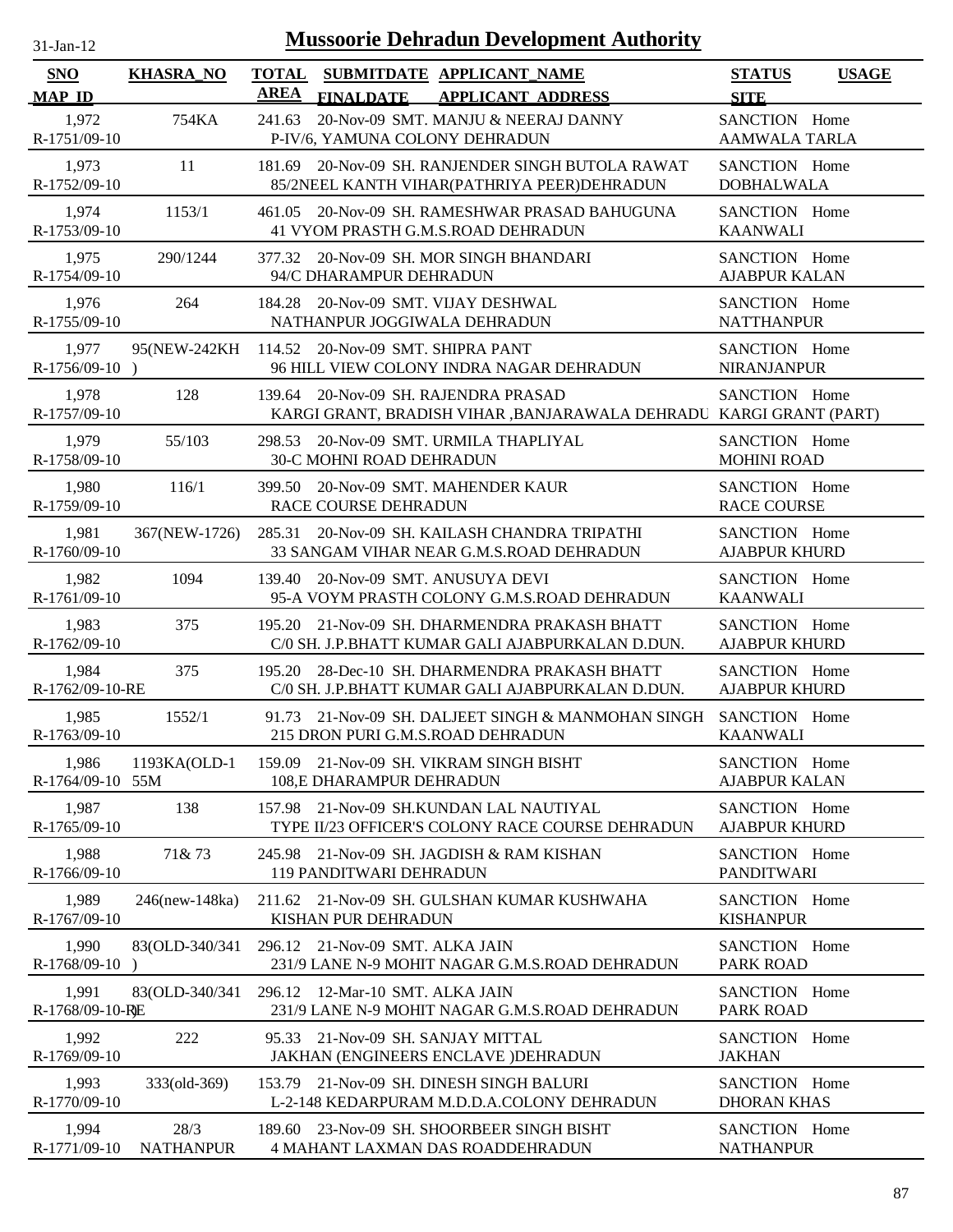| $31$ -Jan-12 |  |
|--------------|--|

| <b>SNO</b>            | <b>KHASRA_NO</b>        | <b>TOTAL</b> |                                 | SUBMITDATE APPLICANT NAME                                                                | <b>STATUS</b>                           | <b>USAGE</b> |
|-----------------------|-------------------------|--------------|---------------------------------|------------------------------------------------------------------------------------------|-----------------------------------------|--------------|
| <b>MAP ID</b>         |                         | <b>AREA</b>  | <b>FINALDATE</b>                | <b>APPLICANT ADDRESS</b>                                                                 | <b>SITE</b>                             |              |
| 1,995<br>R-1772/09-10 | 89 KEDARPUR             |              |                                 | 159.65 23-Nov-09 SMT. LALITA DEVI<br>W/O SH. SHIV DUTTMOTHROWALA DEHRADUN                | SANCTION Home<br><b>KEDARPUR</b>        |              |
| 1,996<br>R-1773/09-10 | 160<br><b>SEWLAKALA</b> |              |                                 | 239.68 23-Nov-09 AFJAL JAMEER BEG<br>39 SHIMLA ENCLAVESEWLAKALA D.DUN                    | SANCTION Home<br><b>SEWALA KALAN</b>    |              |
| 1,997<br>R-1774/09-10 | 1025                    |              |                                 | 110.86 23-Nov-09 SMT. SANGEETA PANWAR<br><b>GRAM- SAINIK BASTI P.O. RANI POKHARI</b>     | SANCTION Home<br><b>DEHRA KHAS</b>      |              |
| 1,998<br>R-1775/09-10 | 1419                    |              |                                 | 226.00 23-Nov-09 SH. JASWINDER SINGH VOHRA<br>P-179/1 POLO VIEW I M A DEHRADUN           | SANCTION Home<br><b>PONDHA</b>          |              |
| 1,999<br>R-1776/09-10 | 1430                    |              | 7-C RACE COURSEDEHRADUN         | 172.28 23-Nov-09 GANGA REALTORS                                                          | SANCTION Home<br><b>DEHRA KHAS</b>      |              |
| 2,000<br>R-1777/09-10 | 1931 KA                 |              |                                 | 93.73 23-Nov-09 SH. SURESH CHANDRA SEMWAL<br>GANGA NIWAS ANAND NAGARGYANSU UTTARKASHI    | SANCTION Home<br><b>AJABPUR KALAN</b>   |              |
| 2,001<br>R-1778/09-10 | 35/50                   |              |                                 | 120.11 23-Nov-09 SMT, MALTI SHARMA<br>35/50 INDER ROAD DALANWALADEHRADUN                 | SANCTION Home<br><b>INDER ROAD</b>      |              |
| 2,002<br>R-1779/09-10 | 1494 AND 1495           |              | <b>7-C RACE COURSE D.DUN</b>    | 162.26 23-Nov-09 GANGA REALTORS                                                          | SANCTION Home<br><b>DEHRA KHAS</b>      |              |
| 2,003<br>R-1780/09-10 | 1495                    |              | 7-C RACE COURSE D.DUN           | 162.37 23-Nov-09 GANGA REALTORS                                                          | SANCTION Home<br><b>DEHRA KHAS</b>      |              |
| 2,004<br>R-1781/09-10 | 1465                    |              | 7-C RACE COURSE D.DUN           | 175.00 23-Nov-09 GANGA REALTORS                                                          | SANCTION Home<br><b>DEHRA KHAS</b>      |              |
| 2,005<br>R-1782/09-10 | 358                     |              |                                 | 150.49 23-Nov-09 SMT. SHYAMA DEVI<br>VIJAY COLONY HATHIBARKALA D.DUN                     | REJECTED Home<br><b>VIJAY COLONY</b>    |              |
| 2,006<br>R-1783/09-10 | 615                     |              |                                 | 178.62 23-Nov-09 SH. DILIP KUMAR SHARMA<br>148/1 OLD TYPE IIIO-F D STATE RAIPUR DEHRADUN | SANCTION Home<br><b>RENIWALA</b>        |              |
| 2,007<br>R-1784/09-10 | 179/1                   |              | 267 PANDITWARI -II D.DUN        | 769.83 23-Nov-09 SH. GOPAL MATHUR                                                        | REJECTED Hostel<br><b>PANDITWARI</b>    |              |
| 2,008<br>R-1785/09-10 | 71                      |              | 9 SAI LOK G.M.S. ROAD D.DUN     | 206.92 23-Nov-09 SMT. CHAND RANI BAGGA                                                   | SANCTION Home<br><b>NIRANJANPUR</b>     |              |
| 2,009<br>R-1786/09-10 | 504                     |              | C-107 NEHRU COLONYD.DUN         | 89.21 23-Nov-09 SH.SANDEEP AGARWAL                                                       | SANCTION Home<br><b>BHARUWALA GRANT</b> |              |
| 2,010<br>R-1787/09-10 | 39 KA                   | 111.48       | 32 DRON PURIG.M.S. ROAD D.DUN   | 23-Nov-09 SH.DALJEET SINGH&OTHERS                                                        | SANCTION Home<br><b>PITHUWALA</b>       |              |
| 2,011<br>R-1788/09-10 | 513                     |              |                                 | 121.14 25-Nov-09 NALNISH KUMAR GROVER<br>2/1, RACE COURSE ROADDEHRADUN.                  | SANCTION Home<br><b>BHARUWALA GRANT</b> |              |
| 2,012<br>R-1789/09-10 | 596                     |              | <b>E-45 WEST REST CAMPD.DUN</b> | 119.42 25-Nov-09 SMT.INDERPREET KAUR                                                     | SANCTION Home<br><b>AJABPUR KALAN</b>   |              |
| 2,013<br>R-1790/09-10 | 596                     |              | G-36 RACE COURSE D.DUN          | 119.42 25-Nov-09 SMT.JASVINDER KAUR&SMT.INDERPREET I SANCTION Home                       | <b>AJABPUR KALAN</b>                    |              |
| 2,014<br>R-1791/09-10 | 596                     |              | <b>G-36 RACE COURSED.DUN</b>    | 119.42 25-Nov-09 SMT.JASVINDER KAUR                                                      | SANCTION Home<br><b>AJABPUR KALAN</b>   |              |
| 2,015<br>R-1792/09-10 | 632&633                 |              |                                 | 216.36 25-Nov-09 SH.INDER SINGH RANA<br>25/116/1 CANAL ROADJAKHAN D.DUN                  | REJECTED<br><b>JAKHAN</b>               | Home         |
| 2,016<br>R-1793/09-10 | 57/21                   | 194.65       | 57/21 RAJPUR ROADD.DUN          | 25-Nov-09 SMT.RAJ KUMARI NAGIA                                                           | SANCTION Home<br><b>RAJ PUR ROAD</b>    |              |
| 2,017<br>R-1794/09-10 | 622                     | 174.06       |                                 | 25-Nov-09 SMT.YOGESHWARI UNIYAL<br>168/2 OLD TYPE-20.F.D. COLONY LADPUR D.DUN            | SANCTION Home<br>DHARAMPUR DANDA        |              |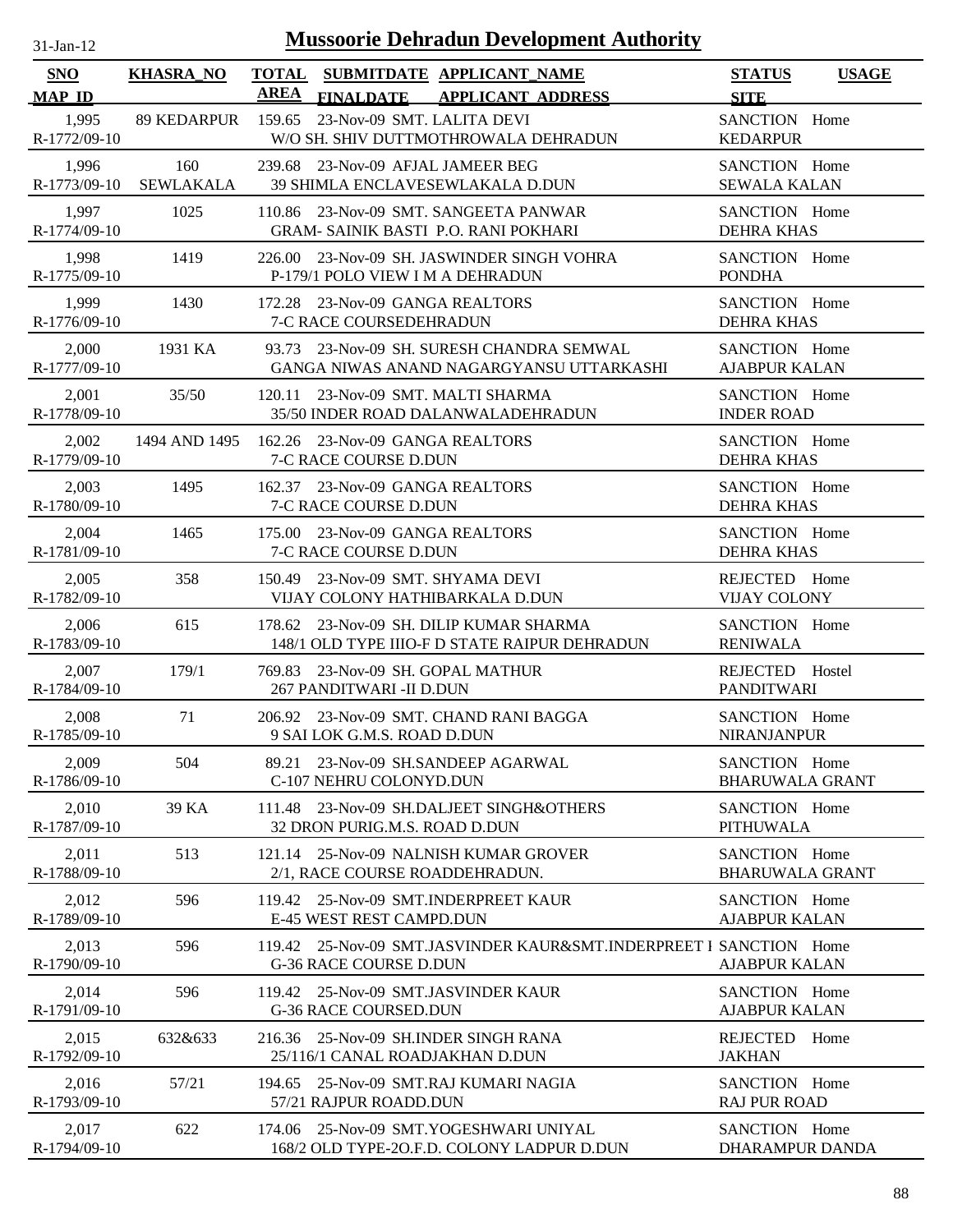| $31$ -Jan-12                |                  |             | <b>Mussoorie Dehradun Development Authority</b>                                                            |                                         |                            |
|-----------------------------|------------------|-------------|------------------------------------------------------------------------------------------------------------|-----------------------------------------|----------------------------|
| <b>SNO</b><br><b>MAP ID</b> | <b>KHASRA_NO</b> | <b>AREA</b> | TOTAL SUBMITDATE APPLICANT NAME<br><b>FINALDATE</b><br><b>APPLICANT ADDRESS</b>                            | <b>STATUS</b><br><b>SITE</b>            | <b>USAGE</b>               |
| 2,018<br>R-1795/09-10       | 8/4              | 118.51      | 25-Nov-09 SH.SURESH CHAND CHAURSIA<br><b>48 KADHRI MOHALLAD.DUN</b>                                        | SANCTION Home<br><b>MALVIAYA ROAD</b>   |                            |
| 2,019<br>R-1796/09-10       | 809              |             | 207.02 25-Nov-09 SH.KAILASH CHAND AHUJA&SMT RENU AH SANCTION Home<br>30 ALAK NANDA ENCLAVEG.M.S ROAD D.DUN | <b>NATHANPUR</b>                        |                            |
| 2,020<br>R-1797/09-10       | 272              |             | 108.62 25-Nov-09 SMT.SEEMA SUKHEJA<br>R/0 MAHARAJPURUDHAM SINGH NAGAR                                      | SANCTION Home<br><b>ADOIWALA</b>        |                            |
| 2,021<br>R-1798/09-10       | 272              |             | 90.56 25-Nov-09 SH.SUBHASH CHAND GUPTA<br>GOVIND PURAMLANE-N0-3 SAHASTRADHARA ROAD D.DU                    | SANCTION Home<br><b>ADOIWALA</b>        |                            |
| 2,022<br>R-1799/09-10       | 1                |             | 250.52 25-Nov-09 DR.AQILUR RAHMAN& PARVEEN RAHMAN REJECTED<br>D-283 SECTOR-47NOIDA U.P.                    | <b>SUBHASH ROAD</b>                     | Home                       |
| 2,023<br>R-1800/09-10       | 102/407          |             | 79.93 25-Nov-09 SMT.RAMA TIWARI<br>102/401 CHANDER NAGAR D.DUN                                             | SANCTION Home<br><b>CHANDER NAGAR</b>   |                            |
| 2,024<br>R-1801/09-10       | 520              |             | 189.05 25-Nov-09 SH.KHOOB SINGH<br>20-A HIG II INDIRA PURAMG.M.S ROAD D.DUN                                | SANCTION Home<br><b>DEHRA KHAS</b>      |                            |
| 2,025<br>R-1802/09-10       | 606              |             | 196.60 25-Nov-09 SMT.PREETI RAJPUT<br>122 LANE-NO.4CHAMAN VIHAR D.DUN                                      | SANCTION Home<br><b>BHARUWALA GRANT</b> |                            |
| 2,026<br>R-1803/09-10       | 385              |             | 178.64 25-Nov-09 SH.JAYVARDHAN SINGH&SH.AJAYVARDHA SANCTION Home<br>H.N0-44 LANE-N0-6TURNER ROAD D.DUN     | <b>KARGI GRANT</b>                      |                            |
| 2,027<br>R-1804/09-10       | 420              |             | 382.95 25-Nov-09 SH.AMAR NATH SHARMA<br>LOWER ADHOIWALAPRAGATI VIHAR D.DUN                                 | SANCTION Home<br><b>ADOIWALA</b>        |                            |
| 2,028<br>R-1805/09-10       | 240              | 161.69      | 25-Nov-09 NARENDRA SINGH BIST & RAJENDRA SIN<br>54 DOBHALWALA                                              | SANCTION Home<br><b>HATHIBARKALA</b>    |                            |
| 2,029<br>R-1806/09-10       | 1232             | 185.41      | 26-Nov-09 SH.ANIL CHAND<br>GRAM&P.0- NATHANPUR D.DUN                                                       | SANCTION Home<br><b>NATHANPUR</b>       |                            |
| 2,030<br>R-1807/09-10       | 20/1             |             | 334.57 26-Nov-09 SH KAILASH RANI KOHLI<br>432/791 NEW COLONYBALLUPUR D.DUN                                 | SANCTION Home                           | CHAI BAGH KAULAGARH        |
| 2,031<br>R-1807/09-10-RE    | 20/1             |             | 334.57 12-Mar-10 SH KAILASH RANI KOHLI<br>432/791 NEW COLONYBALLUPUR D.DUN                                 | SANCTION Home                           | <b>CHAI BAGH KAULAGARH</b> |
| 2,032<br>R-1808/09-10       | 98/54            |             | 71.39 26-Nov-09 SMT.LAJWANTI DEVI<br><b>JHANDA BAZARD.DUN</b>                                              | SANCTION Home<br><b>JHANDA MOHALLA</b>  |                            |
| 2,033<br>R-1809/09-10       | 650              |             | 299.90 26-Nov-09 SH.PRAKASH LAL SEHGAL&HITESH BANU<br>1 TURNER ROAD CLEMENT TOWN D.DUN                     | SANCTION Home<br><b>MAJRA</b>           |                            |
| 2,034<br>R-1810/09-10       | 377/2            |             | 152.23 26-Nov-09 DR.U.S.PUNDIR<br>CANAL ROAD KAULAGARH D.DUN                                               | SANCTION Home                           | KAULAGARH MAI CHAKBH(      |
| 2,035<br>R-1811/09-10       | 490              |             | 383.27 26-Nov-09 SH.BHUWAN CHAND SHARMA<br>31/1 RACE COURSED.DUN                                           | SANCTION Home<br><b>BADRIPUR</b>        |                            |
| 2,036<br>R-1812/09-10       | 219/402 KA       |             | 121.97 26-Nov-09 SH.RAKESH KUMAR<br>31 P.N.B. ENCLAVESEWLA KALAN D.DUN                                     | SANCTION Home<br><b>SEWALA KALAN</b>    |                            |
| 2,037<br>R-1813/09-10       | 571              |             | 177.74 26-Nov-09 SH.KAMLESHWAR PRASAD<br>479/1 CHAUMANDIROORKEE HARIDWAR                                   | SANCTION Home<br><b>BHARUWALA GRANT</b> |                            |
| 2,038<br>R-1814/09-10       | 225 M            |             | 198.03 26-Nov-09 SH.B.S. NEGI<br>LANE-11 INDER PRASTHAENCLAVE D.DUN                                        | SANCTION Home<br><b>NATHANPUR</b>       |                            |
| 2,039<br>R-1815/09-10       | 967              |             | 189.10 26-Nov-09 SH.SATENDER SINGH<br>KAULAGARH D.DUN                                                      | SANCTION Home<br><b>GARHI</b>           |                            |
| 2,040<br>R-1816/09-10       | 113              | 123.04      | 26-Nov-09 SH.VINOD KUMAR<br>C/0 SH.DARSHAN KOTIYAL375 RAJPUR ROAD CHIDOWALI I CHIDOWALI                    | SANCTION Home                           |                            |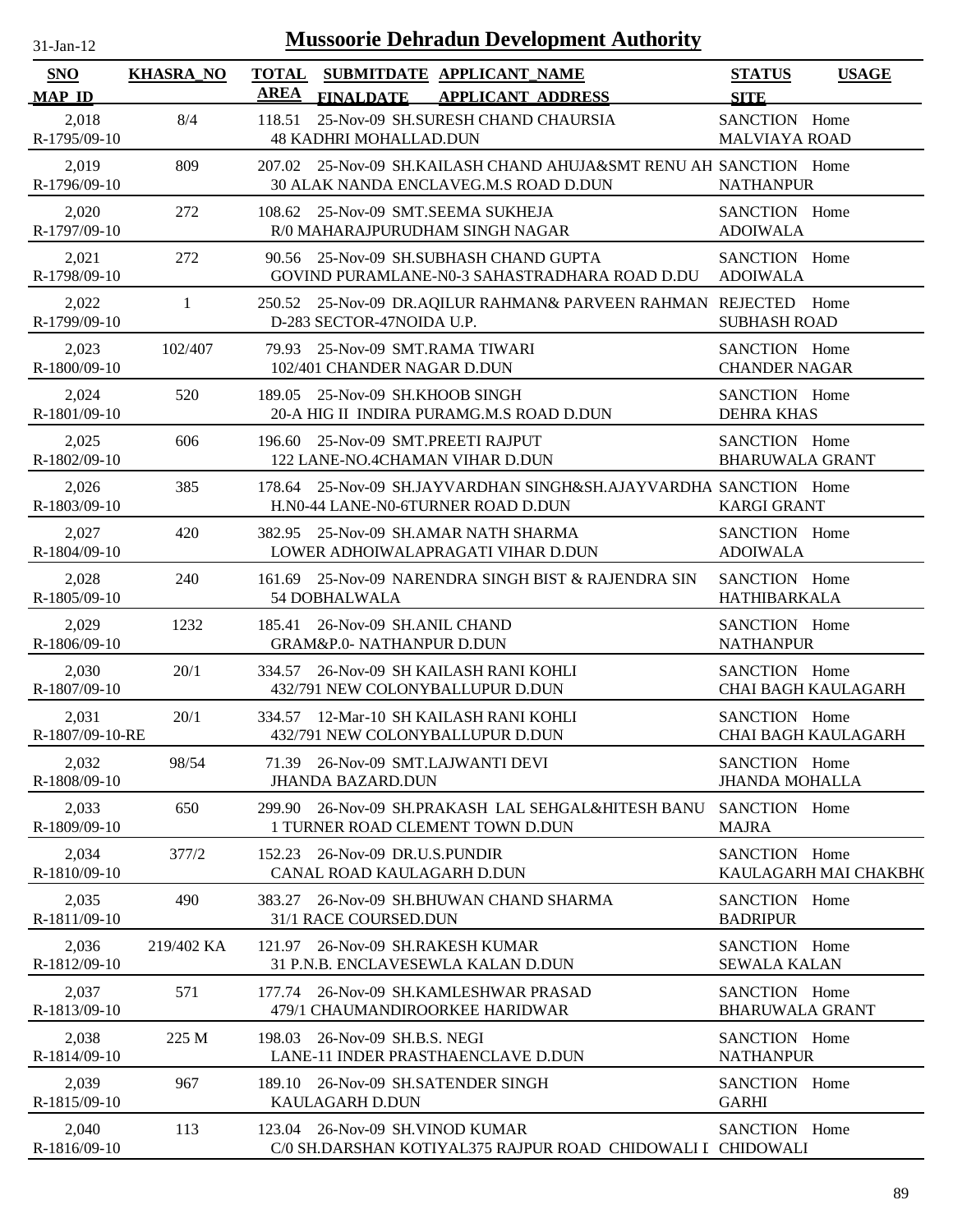| -Jan- |  |
|-------|--|
|       |  |

| <b>SNO</b>              | <b>KHASRA_NO</b>        | <b>TOTAL</b> |                                                                           | SUBMITDATE APPLICANT_NAME                                                                             |                                                         | <b>STATUS</b>                           | <b>USAGE</b>           |
|-------------------------|-------------------------|--------------|---------------------------------------------------------------------------|-------------------------------------------------------------------------------------------------------|---------------------------------------------------------|-----------------------------------------|------------------------|
| <b>MAP ID</b>           |                         | AREA         | <b>FINALDATE</b>                                                          | <b>APPLICANT ADDRESS</b>                                                                              |                                                         | <b>SITE</b>                             |                        |
| 2,041<br>R-1817/09-10   | 1153                    |              | <b>20 CANAL ROAD D.DUN</b>                                                | 277.02 26-Nov-09 SH.ANIL KUMAR SHARMA                                                                 |                                                         | SANCTION Home<br><b>GARHI</b>           |                        |
| 2,042<br>R-1818/09-10   | 81/1 & 81/2             |              | 24/2 BHANDARI BAGH DEHRADUN                                               | 93.36 27-Nov-09 SH. JITENDAR SINGH TOMAR                                                              |                                                         | SANCTION Home<br><b>NIRANJANPUR</b>     |                        |
| 2,043<br>R-1819/09-10   | 648 M                   |              |                                                                           | 114.00 27-Nov-09 SMT.PRAMILA MAMGAIN<br><b>B-4 LIC CONNAUGHT PLACE DEHRADUN</b>                       |                                                         | SANCTION Home<br><b>BHARUWALA GRANT</b> |                        |
| 2,044<br>R-1820/09-10   | 1554                    |              | 123.45 27-Nov-09 SH. SANJAY TOMAR<br>111 KHURBURA MOHALLA DEHRADUN        |                                                                                                       |                                                         | SANCTION Home<br><b>KAANWALI</b>        |                        |
| 2,045<br>R-1821/09-10   | 429                     |              |                                                                           | POOJA VIHAR SEWLA KALAN MAJRA DEHRADUN                                                                | 371.74 27-Nov-09 SMT. RAJVINDER KAUR & SH. SURJEET SI   | SANCTION Home<br><b>SEWALA KALAN</b>    |                        |
| 2,046<br>R-1822/09-10   | 96M                     |              | 120.44 27-Nov-09 DR. LATA THAPA<br>25-C GARHI CANTT.DEHRADUN              |                                                                                                       |                                                         | SANCTION Home                           | VIJAYPUR HATHI BADKALA |
| 2,047<br>R-1823/09-10   | 524KA 524<br><b>KHA</b> |              | 206.19 27-Nov-09 SH. PREM BADAKOTI                                        | ADHAX; UTTARANCHAL UTHAN PARISAD]DEHRADUN                                                             |                                                         | SANCTION Home<br><b>NATHANPUR</b>       |                        |
| 2,048<br>R-1824/09-10   | 628                     |              |                                                                           | 219.37 27-Nov-09 MRS. ARCHNA KUMAR<br><b>G-8 IIP COLONY MOHKAMPUR DEHRADUN</b>                        |                                                         | SANCTION Home<br><b>MIYANWALA</b>       |                        |
| 2,049<br>R-1825/09-10   | 420                     |              | JOHRI DEHRADUN                                                            | 242.35 27-Nov-09 SH.PRABHA KAR CHAUHAN                                                                |                                                         | SANCTION Home<br><b>JOHDI</b>           |                        |
| 2,050<br>R-1826/09-10   | 221 KA(OLD<br>218)      |              | 173.95 27-Nov-09 SMT ANUJA RAWAT                                          | C/O KHUSHAL SINGH POKHRIYAL DEHRADUN                                                                  |                                                         | SANCTION Home<br><b>AJABPUR KHURD</b>   |                        |
| 2,051<br>R-1827/09-10   | 70 M                    |              |                                                                           | 395.14 27-Nov-09 SH. DINESH CHANDRA SHARMA<br>B- BLOCK SARSWATI VIHAR AJABPUR KURD DEHRADUN           |                                                         | SANCTION Home<br><b>AJABPUR KHURD</b>   |                        |
| 2,052<br>R-1828/09-10   | 35                      |              | 263.47 27-Nov-09 SMT. SUSHILA DEVI<br><b>13 SALAWALA DEHRADUN</b>         |                                                                                                       |                                                         | SANCTION Home<br><b>SALAWALA</b>        |                        |
| 2,053<br>R-1829/09-10   | 397 M(721)              |              |                                                                           | 203.25 27-Nov-09 SH. SIDH PRAKASH & SMT ANITA JAIN<br>1 ST FLOOR NEW B.B.C. BUILDING KULRI, MUSSOORIE |                                                         | SANCTION Home<br><b>JAKHAN</b>          |                        |
| 2,054<br>R-1830/09-10   | 786 M                   |              | 191.68 27-Nov-09 SH.SAMEER KAPOOR<br><b>GRAM MAJRASUBHASH NAGAR D.DUN</b> |                                                                                                       |                                                         | SANCTION Home<br><b>MAJRA</b>           |                        |
| 2,055<br>R-1831/09-10   | 46                      |              | 230.48 27-Nov-09 SH.SANJEEV KUMAR<br><b>46 NESHVILLA ROAD D.DUN</b>       |                                                                                                       |                                                         | SANCTION Home<br>NESHVILLA ROAD         |                        |
| 2,056<br>R-1832/09-10   | 389GA&394KA,            |              | 775.75 27-Nov-09 SH.RAVI SANON                                            | C/0 RAMAN KHANNAKOTHALGATE P.0- RAJPUR D.DUN                                                          |                                                         | SANCTION Home<br><b>BHANDAR GAON</b>    |                        |
| 2,057<br>R-1833/09-10   | 320                     |              | 353.16 27-Nov-09 SH. S.S.NEGI<br>17/1 TEG BAHADUR ROAD D.DUN              |                                                                                                       |                                                         | SANCTION Home<br><b>DHARMPUR</b>        |                        |
| 2,058<br>R-1834/09-10   | 822                     |              | 122.74 27-Nov-09 SMT.SARITA ASWAL<br><b>GRAM MOHABBA WALAD.DUN</b>        |                                                                                                       |                                                         | SANCTION Home<br><b>BHARUWALA GRANT</b> |                        |
| 2,059<br>R-1835/09-10 A | 394KHA&395K             |              | 849.26 27-Nov-09 SH TARUN SANON                                           | C/0 RAMAN KHANNAKOTHAL GATE P.0- RAJPUR D.DUN                                                         |                                                         | SANCTION Home<br><b>BHANDAR GAON</b>    |                        |
| 2,060<br>R-1836/09-10   | 51                      |              | 135.16 27-Nov-09 SH. F.N. ABEL<br>100 DANGWAL ROAD, DEHRADUN              |                                                                                                       |                                                         | REJECTED Home<br><b>RAJ PUR ROAD</b>    |                        |
| 2,061<br>R-1837/09-10   | 50 M                    |              | 6 R.K. PURAM ADOIWALA, DEHRADUN                                           | 231.36 27-Nov-09 SH. PRAVEEN MAMGAIN                                                                  |                                                         | SANCTION Home<br><b>ADOIWALA</b>        |                        |
| 2,062<br>R-1838/09-10   | 68                      | 214.00       |                                                                           | 27-Nov-09 SMT SNEH LATA GUPTA                                                                         | 81 E W S CHANDER ROAD MDDA COLONY DALANWALA DE KEDARPUR | SANCTION Home                           |                        |
| 2,063<br>R-1839/09-10   | 225                     |              | 151.75 27-Nov-09 SMT JOGINDER KAUR<br>2 MACHLI BAZARDEHRADUN              |                                                                                                       |                                                         | SANCTION Home<br><b>NIRANJANPUR</b>     |                        |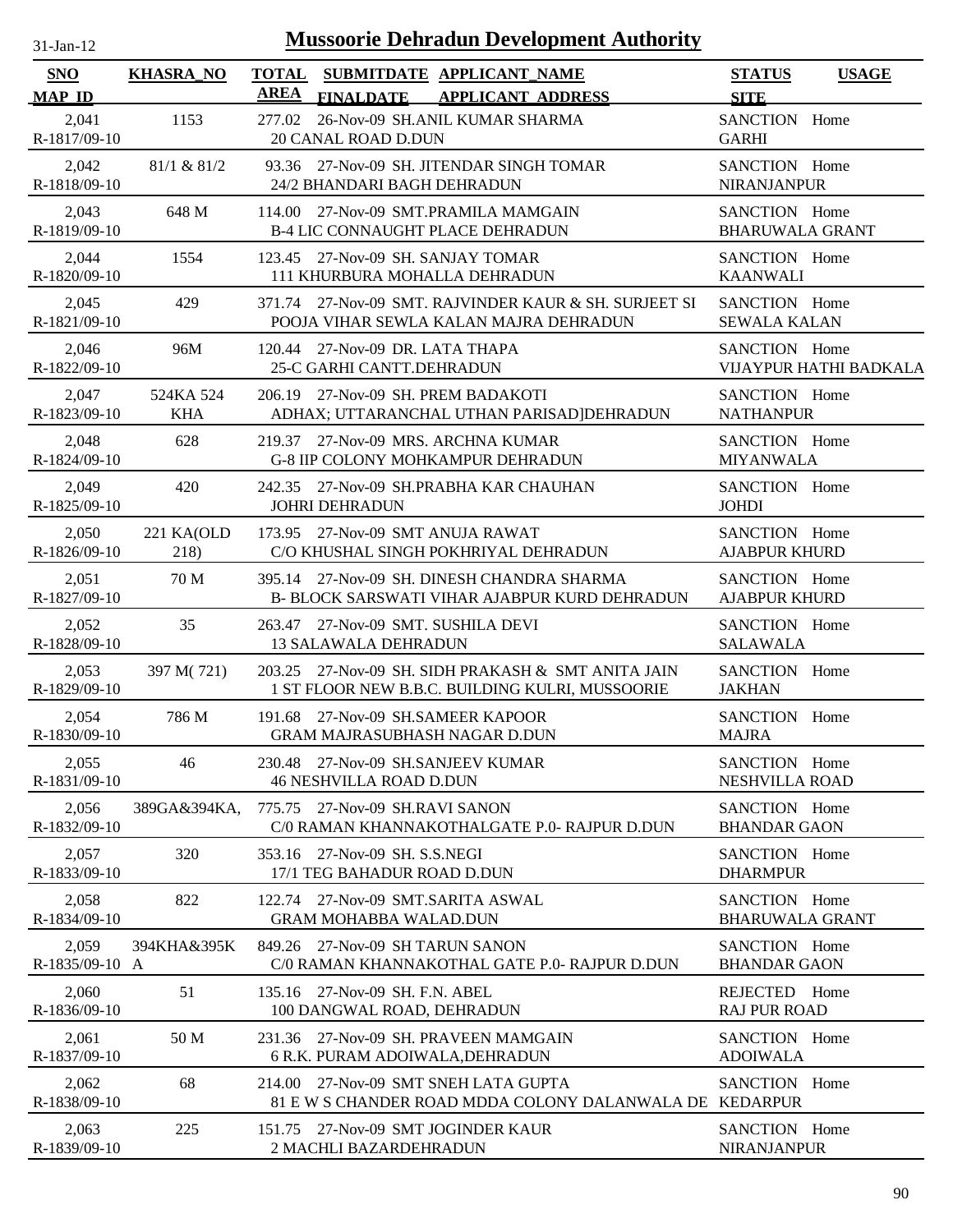| $31-Jan-12$              |                    | <b>Mussoorie Dehradun Development Authority</b>                                                                 |                                         |
|--------------------------|--------------------|-----------------------------------------------------------------------------------------------------------------|-----------------------------------------|
| SNO                      | <b>KHASRA_NO</b>   | <b>TOTAL</b><br>SUBMITDATE APPLICANT_NAME                                                                       | <b>STATUS</b><br><b>USAGE</b>           |
| <b>MAP ID</b>            |                    | AREA<br><b>FINALDATE</b><br><b>APPLICANT ADDRESS</b>                                                            | <b>SITE</b>                             |
| 2,064<br>R-1840/09-10    | 229/31             | 81.52 27-Nov-09 SH, TARUN PARKASH GUPTA<br><b>75 TILAK ROAD DEHRADUN</b>                                        | SANCTION Home<br><b>RAJ PUR ROAD</b>    |
| 2,065<br>R-1841/09-10    | $D-71$             | 156.78 27-Nov-09 SH. SUKHDEV LUTHRA<br>2/4 GOVIND NAGAR RACE COURSE DEHRADUN                                    | SANCTION Home<br><b>RACE COURSE</b>     |
| 2,066<br>R-1842/09-10    | 28/19(new 37)      | 340.52 30-Nov-09 BALISTER SINGH BHANDARI<br>VILL, MALNA, P.O.PATARA DISTT. UTTARAKASHI                          | SANCTION Home<br><b>BRAHAMWALA</b>      |
| 2,067<br>R-1843/09-10    | 41/8/7             | 30-Nov-09 SMT KIRI DEVI<br>151.82<br>41/8/7 SUMAN NAGAR, DEHRADUN.                                              | SANCTION Home<br><b>SUMAN NAGAR</b>     |
| 2,068<br>R-1844/09-10    | 174                | 30-Nov-09 SH. ARJUN SINGH RAWAT<br>485.62<br>VILLAGE- GAZIYAWALA P.O.- GAZIAWALA DEHRADUN.                      | SANCTION Home<br><b>GHAZIAWALA</b>      |
| 2,069<br>R-1845/09-10    | 593                | 30-Nov-09 SH.SURESH CHANDRA MAMGAIN<br>135.94<br>C-T-79 YAMUNA COLONYD.DUN                                      | SANCTION Home<br><b>DHARAMPUR DANDA</b> |
| 2,070<br>R-1846/09-10    | 1555               | 30-Nov-09 SH.ANKUR KANSAL&SMT.POOJA KANSAL<br>131.71<br>H.N0-8 LANE-N0-5KALI MANDIR ENCLAVEG.M.S.ROAD D.D       | SANCTION Home<br><b>KAANWALI</b>        |
| 2,071<br>R-1847/09-10    | 444                | 30-Nov-09 SMT.ANJANA SHARMA<br>133.37<br>BARAHMANWALAP.O. MAZRADEHRADUN.                                        | REJECTED Home<br><b>NIRANJANPUR</b>     |
| 2,072<br>R-1848/09-10    | 443                | 30-Nov-09 SH. PRABHAT KUMAR KANSAL<br>418.22<br>53-A DASHMESHPURI, INDRA GANDI MARGNIRANJANPUR                  | SANCTION Home<br><b>NIRANJANPUR</b>     |
| 2,073<br>R-1849/09-10    | 32                 | 30-Nov-09 SH.JAGDISH SAINI<br>213.70<br>VILL.-KHERIP.O.-DOIWALADEHRADUN.                                        | SANCTION Home<br><b>PITHUWALA</b>       |
| 2,074<br>R-1850/09-10    | 204 KA             | 30-Nov-09 SMT.HARPREET KAUR & SH. MANPREET K<br>124.55<br>ASHOKA ENCLEVENIRANJANPURDEHRADUN.                    | SANCTION Home<br><b>NIRANJANPUR</b>     |
| 2,075<br>R-1851/09-10    | 792                | 30-Nov-09 SH. RAM SAMUJH YADAV<br>188.66<br>H.N.-100 BELL ROADDEHRADUN.                                         | SANCTION Home<br><b>BHARUWALA GRANT</b> |
| 2,076<br>R-1852/09-10    | 228                | 30-Nov-09 DR.INDU FONIA<br>391.05<br>H.N.-10/1 TEG BAHADUR ROAD, LANE -5 DEHRADUN.                              | SANCTION Home<br><b>AJABPUR KHURD</b>   |
| 2,077<br>R-1853/09-10    | $77-A$             | 152.90 30-Nov-09 SH. SANJEEV KUMAR VERMA & BHARAT V SANCTION Home<br>77/1 RAJPUR ROADDEHRADUN.                  | <b>RAJ PUR ROAD</b>                     |
| 2,078<br>R-1854/09-10    | 873                | 30-Nov-09 SH. CHARANJEET SINGH & RAJENDRA SING SANCTION Home<br>125.07<br>45/5 CHANDRA NAGARDEHRADUN.           | <b>DEHRA KHAS</b>                       |
| 2,079<br>R-1855/09-10    | 750                | $1-Dec-09$<br><b>SMT. RAVI PRABHA</b><br>132.44<br>C/O SH. SWAROOP SINGH CHAUHAN8 ASHOKA ENCLEVENII NIRANJANPUR | SANCTION Home                           |
| 2,080<br>R-1856/09-10    | 344 KHA(OLD<br>240 | 1-Dec-09 SH. SULEKH CHAND<br>252.78<br>SEWLAKALANP.O- MAZRA                                                     | SANCTION Home<br><b>SEWALA KALAN</b>    |
| 2,081<br>R-1856/09-10-RE | 344 KHA(OLD<br>240 | 252.78 9-Mar-10 SH. SULEKH CHAND<br>SEWLAKALANP.O- MAZRA                                                        | SANCTION Home<br><b>SEWALA KALAN</b>    |
| 2,082<br>R-1857/09-10    | 607                | SH. HIMANSHU K. RAI & SMT VANI RAI<br>1-Dec-09<br>283.34<br>C-22 TURNER ROADCLEMENT TOWN                        | SANCTION Home<br><b>MAJRA</b>           |
| 2,083<br>R-1858/09-10    | 87                 | SH. PRADEEP SINGH<br>1-Dec-09<br>90.62<br><b>11 SIVLOK COLONYKANWALI</b>                                        | SANCTION Home<br><b>KAANWALI</b>        |
| 2,084<br>R-1859/09-10    | 694 M              | 101.94 1-Dec-09<br><b>SMT. BIMLA AGRWAL</b><br>69 KALANDI ENCLAVEDEHRADUN                                       | SANCTION Home<br><b>KAANWALI</b>        |
| 2,085<br>R-1860/09-10    | 712 M              | $1$ -Dec-09<br>SH. ASHARAM LAKHERA<br>119.84<br>GURUNANAK ROADSUBHASH NAGAR DEHRADUN                            | SANCTION Home<br><b>MAJRA</b>           |
| 2,086<br>R-1861/09-10    | 362                | 177.40 1-Dec-09 SMT. SATYA DEVI<br>VIJAY COLONY HATHI BARKALA DEHRADUN                                          | SANCTION Home<br><b>HATHIBARKALA</b>    |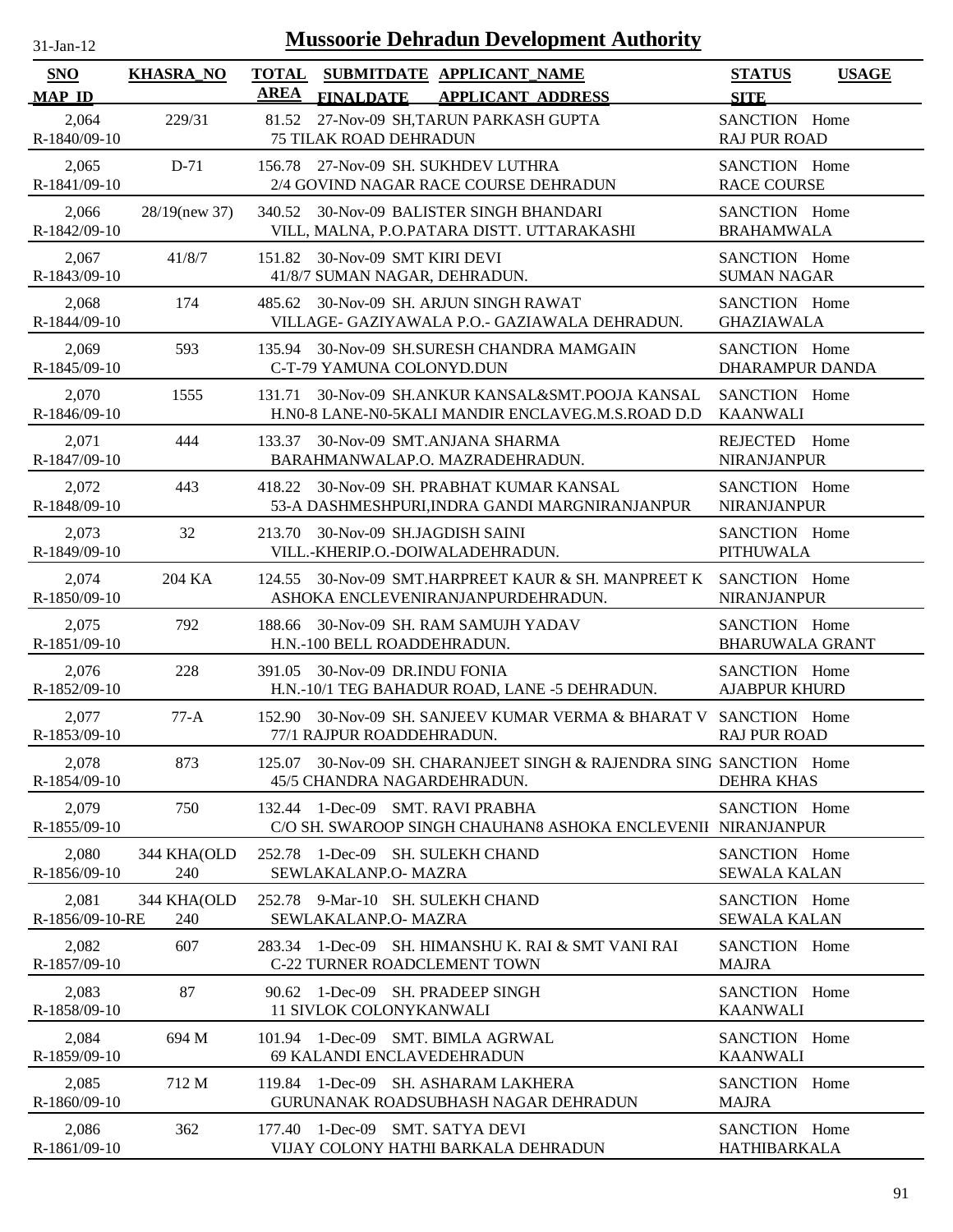| $31-Jan-12$                 | <b>Mussoorie Dehradun Development Authority</b> |                                                                                                  |                                       |              |  |  |  |  |
|-----------------------------|-------------------------------------------------|--------------------------------------------------------------------------------------------------|---------------------------------------|--------------|--|--|--|--|
| <b>SNO</b><br><b>MAP ID</b> | <b>KHASRA_NO</b>                                | TOTAL SUBMITDATE APPLICANT_NAME<br><b>AREA</b><br><b>FINALDATE</b><br><b>APPLICANT ADDRESS</b>   | <b>STATUS</b><br><b>SITE</b>          | <b>USAGE</b> |  |  |  |  |
| 2,087<br>R-1862/09-10       | 1216                                            | 1-Dec-09 SH. CHAMAN LAL<br>351.32<br>35 A- ALAKNANDA ENCLAVEG.M.S. ROAD DEHRADUN                 | SANCTION Home<br><b>KAANWALI</b>      |              |  |  |  |  |
| 2,088<br>R-1863/09-10       | 2229                                            | 270.49 1-Dec-09 SH.DINESH CHANDRA<br>ENGINEERS ENCLAVEG.MS.ROAD KANWALI D.DUN                    | SANCTION Home<br><b>KAANWALI</b>      |              |  |  |  |  |
| 2,089<br>R-1864/09-10       | 5/2                                             | 159.70 1-Dec-09 SH.GURUCHARAN SINGH<br>D-53 RACE COURSED.DUN                                     | SANCTION Home<br><b>TYAGI ROAD</b>    |              |  |  |  |  |
| 2,090<br>R-1865/09-10       | 198                                             | 1-Dec-09 SH.ANAND SINGH RAWAT&SMT.KAMLA R<br>141.63<br>JOGIWALA CHOWKBADRI PUR CHOWK D.DUN       | SANCTION Home<br><b>NATHANPUR</b>     |              |  |  |  |  |
| 2,091<br>R-1866/09-10       | 756                                             | 1-Dec-09 SMT.RAMAN SEHGAL<br>134.08<br>127 DHAMA WALA MOHALLAD.DUN                               | SANCTION Home<br><b>DEHRA KHAS</b>    |              |  |  |  |  |
| 2,092<br>R-1867/09-10       | 28                                              | 446.94 1-Dec-09 SH.MANJEET SINGH NEGI<br>22 SAHASTRADHARA ROAD D.DUN                             | REJECTED Home<br><b>MAJRI MAFI</b>    |              |  |  |  |  |
| 2,093<br>R-1868/09-10       | 267                                             | 770.00 1-Dec-09 SH.N.K.PANDEY<br>22 MOHIT VIHARMDDA COLONY G.M.S. ROAD D.DUN                     | SANCTION Home<br><b>NIRANJANPUR</b>   |              |  |  |  |  |
| 2,094<br>R-1869/09-10       | 34/22                                           | 296.76 1-Dec-09 SMT.RADHA GARG<br>4/2 BHANDARI BAGH D.DUN                                        | SANCTION Home<br>PARK ROAD            |              |  |  |  |  |
| 2,095<br>R-1870/09-10       | 410                                             | 150.00 1-Dec-09 SH.ANEES FAROOQUI<br>81/1 VASANT VIHARD.DUN                                      | SANCTION Home<br><b>DHORAN KHAS</b>   |              |  |  |  |  |
| 2,096<br>R-1871/09-10       | 1270                                            | 348.50 1-Dec-09 SMT.SUSHMA MAKHLOGA<br>C/0 SH.R.C. RAMOLAG-166 NEHRU COLONY D.DUN                | SANCTION Home<br><b>NATHANPUR</b>     |              |  |  |  |  |
| 2,097<br>R-1871/09-10-RE    | 1270                                            | 348.50 14-Mar-11 SMT.SUSHMA MAKHLOGA<br>C/0 SH.R.C. RAMOLAG-166 NEHRU COLONY D.DUN               | SANCTION Home<br><b>NATHANPUR</b>     |              |  |  |  |  |
| 2,098<br>R-1872/09-10       | 255/213                                         | 250.92 2-Dec-09 SH. BALJEET SINGH AND OTHERS<br>RACE COURSE DEHRADUN                             | SANCTION Home<br><b>RACE COURSE</b>   |              |  |  |  |  |
| 2,099<br>R-1873/09-10       | 19                                              | 174.25 2-Dec-09 SH. RAM SEWAK<br>C/O ER. D.S.RANA19-C SUBHASH ROADDEHRADUN                       | SANCTION Home<br><b>SUNDARWALA</b>    |              |  |  |  |  |
| 2,100<br>R-1874/09-10       | 158 & 146                                       | 220.05 2-Dec-09 SH.JANARDHAN SINGH<br>19/1 PHASE-2PANDITWARIDEHRADUN                             | SANCTION Home<br><b>PANDITWARI</b>    |              |  |  |  |  |
| 2,101<br>R-1875/09-10       | 1155/2                                          | 220.05 2-Dec-09 SH. PRADEEP GUPTA<br>20 KALI MANDIR ENCLAVE GMS ROAD KANWALI ROAD                | SANCTION Home<br><b>GARHI</b>         |              |  |  |  |  |
| 2,102<br>R-1875/09-10-RE    | 1155/2                                          | 220.05 23-Mar-10 SH. PRADEEP GUPTA<br>20 KALI MANDIR ENCLAVE GMS ROAD KANWALI ROAD               | SANCTION Home<br><b>GARHI</b>         |              |  |  |  |  |
| 2,103<br>R-1876/09-10       | 677/3                                           | 90.49 2-Dec-09 SMT. LAXMIKANTAM<br>C-3 MAJRA CLEMANTOWN DEHRADUN                                 | SANCTION Home<br><b>MAJRA</b>         |              |  |  |  |  |
| 2,104<br>R-1877/09-10       | 82M                                             | 127.64 2-Dec-09 SH. RAHUL KUMAR<br>146/1 TEACHERS COLONY GOVINDGHAR                              | SANCTION Home<br><b>KAANWALI</b>      |              |  |  |  |  |
| 2,105<br>R-1878/09-10       | 261/4                                           | 199.82 2-Dec-09 DR. P.L.SAROJ<br>SMITH NAGAR PREM NAGARD.DUN                                     | SANCTION Home<br><b>ARCADIA GRANT</b> |              |  |  |  |  |
| 2,106<br>R-1879/09-10       | 1944                                            | 192.38 3-Dec-09 SH.DEEPAK BHATT<br>SATYA BHAMA NIWASNEW TARUN VIHAR P.O- BANJARAW/ AJABPUR KALAN | SANCTION Home                         |              |  |  |  |  |
| 2,107<br>R-1880/09-10       | 122                                             | 171.86 3-Dec-09 SH.GAURAV SINGHAL<br>278/1 LANE-N0 13VIJAY PARK EXT. D.DUN                       | SANCTION Home<br><b>SEWALA KALAN</b>  |              |  |  |  |  |
| 2,108<br>R-1881/09-10       | 461                                             | 278.99 3-Dec-09 SH.ANIL KUMAR SINHA<br>MAHARANI BAGH KANWALI D.DUN                               | SANCTION Home<br><b>KAANWALI</b>      |              |  |  |  |  |
| 2,109<br>R-1882/09-10       | 819                                             | 390.37 3-Dec-09 SH.DEEPAK KUMAR<br>LANE-N0-2 ASHOK VIHARAJABPUR KALAN D.DUN                      | SANCTION Home<br><b>AJABPUR KALAN</b> |              |  |  |  |  |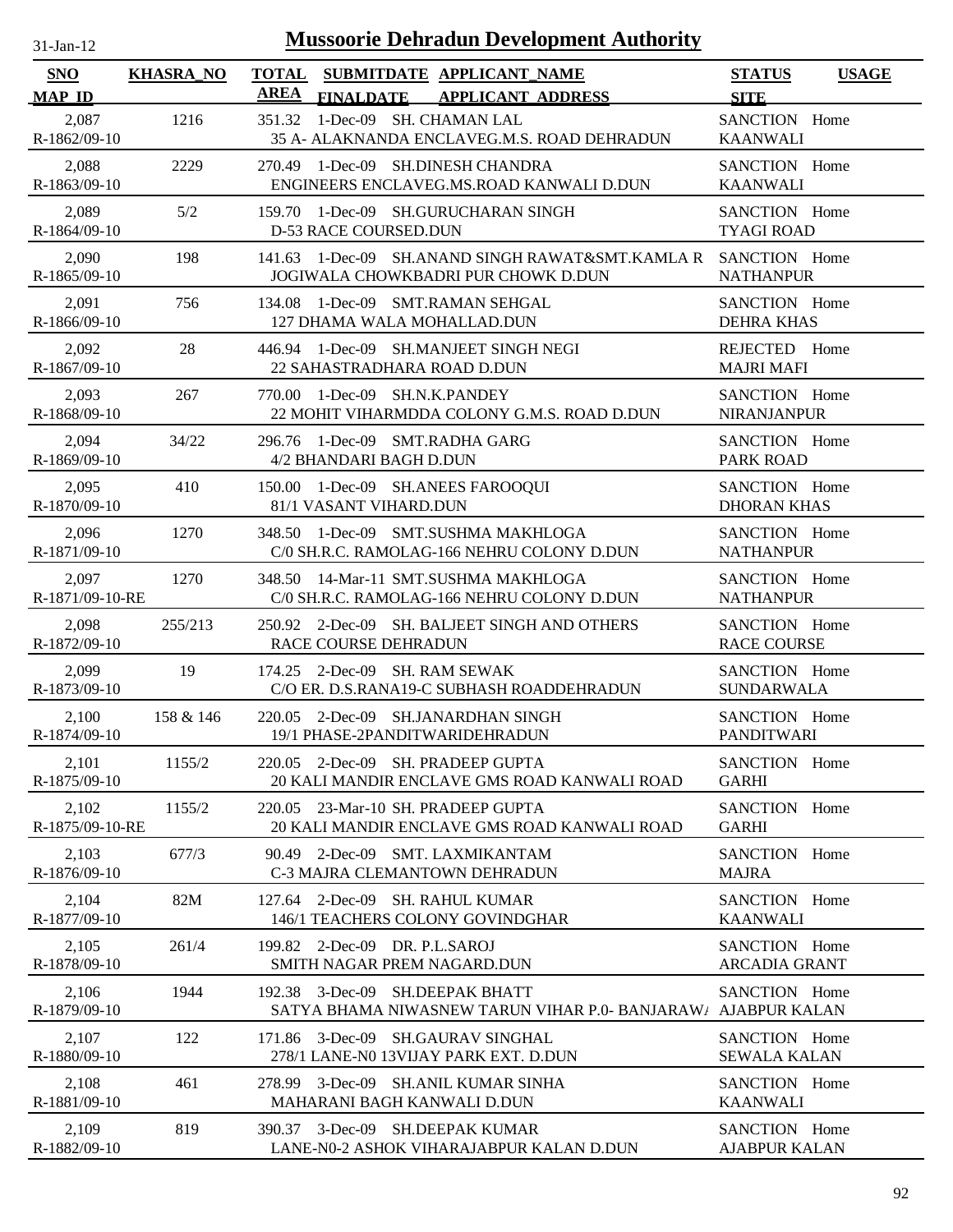| <b>Mussoorie Dehradun Development Authority</b><br>$31-Jan-12$ |                  |             |                                                                                                           |                                       |              |  |
|----------------------------------------------------------------|------------------|-------------|-----------------------------------------------------------------------------------------------------------|---------------------------------------|--------------|--|
| <b>SNO</b><br><b>MAP ID</b>                                    | <b>KHASRA_NO</b> | <b>AREA</b> | TOTAL SUBMITDATE APPLICANT NAME<br><b>FINALDATE</b><br><b>APPLICANT ADDRESS</b>                           | <b>STATUS</b><br><b>SITE</b>          | <b>USAGE</b> |  |
| 2,110<br>R-1883/09-10                                          | 626              | 167.29      | 3-Dec-09 SH.KULDEEP SINGH&SH.VIJAY SINGH<br>C/0 SH.DINESH CHANDRAYAMNOTRI ENCLAVE LANE.N0-2: SEWALA KALAN | SANCTION Home                         |              |  |
| 2,111<br>R-1884/09-10                                          | 358              |             | 235.76 3-Dec-09 SH.KAMAL KISHORE&SH.RAKESH KUMAR<br>42 LUNIA MOHALLA D.DUN                                | SANCTION Home<br><b>AAMWALA TARLA</b> |              |  |
| 2,112<br>R-1885/09-10                                          | 1569/1           |             | 76.64 3-Dec-09 SMT.SUNITA ANAND<br>104 PARK ROAD D.DUN                                                    | SANCTION Home<br><b>KAANWALI</b>      |              |  |
| 2,113<br>R-1886/09-10                                          | 1183             |             | 199.69 3-Dec-09 SH.PRATAP SINGH RANA<br>BANK COLONY AJABPUR KALAN D.DUN                                   | SANCTION Home<br><b>AJABPUR KALAN</b> |              |  |
| 2,114<br>R-1887/09-10                                          | 242 ka           | 144.78      | 13-Jan-10 SMT REKHA GARG<br>PATEL NAGERAHARANPUR ROADDEHRADUN                                             | SANCTION Home<br><b>NIRANJANPUR</b>   |              |  |
| 2,115<br>R-1888/09-10                                          | 20 M             |             | 426.11 13-Jan-10 SH. MANOJ ASTHANA<br>STREET NO-4LANE NO-3 KAULAGARHDEHRADUN                              | SANCTION Home<br><b>KAULAGARH</b>     |              |  |
| 2,116<br>R-1888/09-10-RE                                       | 20 M             |             | 426.11 9-Mar-10 SH. MANOJ ASTHANA<br>STREET NO-4LANE NO-3 KAULAGARHDEHRADUN                               | SANCTION Home<br><b>KAULAGARH</b>     |              |  |
| 2,117<br>R-1889/09-10                                          | 922              |             | 70.27 13-Jan-10 SH. DIPENDRA KAUSHIK<br>PANDIT DEV DUTT MARGVIKASH NAGAR D.DUN                            | SANCTION Home<br><b>GARHI</b>         |              |  |
| 2,118<br>R-1890/09-10                                          | 39               |             | 109.74 13-Jan-10 SH.DALJEET SINGH&OTHERS<br>215 DRON PURI G.M.S ROAD D.DUN                                | SANCTION Home<br><b>PITHUWALA</b>     |              |  |
| 2,119<br>R-1891/09-10                                          | 194/197          | 60.24       | 13-Jan-10 SMT. ROSE MAREY ROBERT<br><b>46 B DOBHAL WALAD.DUN</b>                                          | SANCTION Home<br><b>DOBHALWALA</b>    |              |  |
| 2,120<br>R-1892/09-10                                          | 836              |             | 192.37 13-Jan-10 SH. SARVA NAND DOBHAL<br>VISHNU VIHAR BYE PASS ROAD D.DUN                                | SANCTION Home<br><b>AJABPUR KALAN</b> |              |  |
| 2,121<br>R-1893/09-10                                          | 119/1            | 173.73      | 13-Jan-10 SH.AMAR SINGH<br>119/1 D.L. ROADD.DUN                                                           | SANCTION Home<br>D.L.ROAD             |              |  |
| 2,122<br>R-1893/09-10-RE                                       | 119/1            | 173.73      | 16-Mar-10 SH.AMAR SINGH<br>119/1 D.L. ROADD.DUN                                                           | SANCTION Home<br>D.L.ROAD             |              |  |
| 2,123<br>R-1894/09-10                                          | 633/2            |             | 75.00 13-Jan-10 SMT.BASU DEVI<br>17 BADRI NATH COLONYNESHVILLA ROAD D.DUN                                 | SANCTION Home<br><b>HATHIBARKALA</b>  |              |  |
| 2,124<br>R-1895/09-10                                          | 443              |             | 178.36 13-Jan-10 SH.MOHAN SINGH PUN<br>VILL- BANG KHALAP.0- RANJHA WALA RAIPUR                            | SANCTION Home<br><b>DHORAN KHAS</b>   |              |  |
| 2,125<br>R-1896/09-10                                          | 30               |             | 302.69 13-Jan-10 SH.RAJ KUMAR SHARMA<br>65/123 SALA WALA D.DUN                                            | SANCTION Home<br><b>SALAWALA</b>      |              |  |
| 2,126<br>R-1897/09-10                                          | 328              | 266.26      | 13-Jan-10 SH. D.S. GABRIYAL<br>D.M. BAGHAESH WARUTTARKHAND                                                | SANCTION Home<br><b>CHIDOWALI</b>     |              |  |
| 2,127<br>R-1898/09-10                                          | 839              |             | 131.62 13-Jan-10 SMT.JANMA BARTHWAL<br>VISHNU VIHAR AJABPUR KALAN D.DUN                                   | SANCTION Home<br><b>AJABPUR KALAN</b> |              |  |
| 2,128<br>R-1899/09-10                                          | 445              | 188.10      | 13-Jan-10 SH.SUSHIL KUMAR SHEEL<br>H.NO- A-5LAURIE ROAD F.R.I.P.O- NEW FOREST D.DUN                       | SANCTION Home<br><b>DHORAN KHAS</b>   |              |  |
| 2,129<br>R-1900/09-10                                          | 9                |             | 175.37 15-Jan-10 SH. KUNAL SHARMA<br>25 M.D.D.A COLONYSAHASTRA DHARA ROAD D.DUN                           | SANCTION Home<br><b>DEHRA KHAS</b>    |              |  |
| 2,130<br>R-1901/09-10                                          | 339              |             | 180.70 18-Jan-10 SMT. RAJ KUMARI<br>B/154 M.I.G M.D.D.A G.M.S. ROAD D.DUN                                 | SANCTION Home<br><b>SEWALA KALAN</b>  |              |  |
| 2,131<br>R-1902/09-10                                          | 974 K            |             | 265.93 18-Jan-10 SH. MADHAV NAND JOSHI<br>30/2 MOHINI ROAD D.DUN                                          | SANCTION Home<br><b>AJABPUR KALAN</b> |              |  |
| 2,132<br>R-1903/09-10                                          | 114 ka           |             | 512.32 19-Jan-10 SMT. KAMLA JOSHI<br><b>G-174 NEHRU COLONY DEHRADUN</b>                                   | SANCTION Home<br><b>BADRIPUR</b>      |              |  |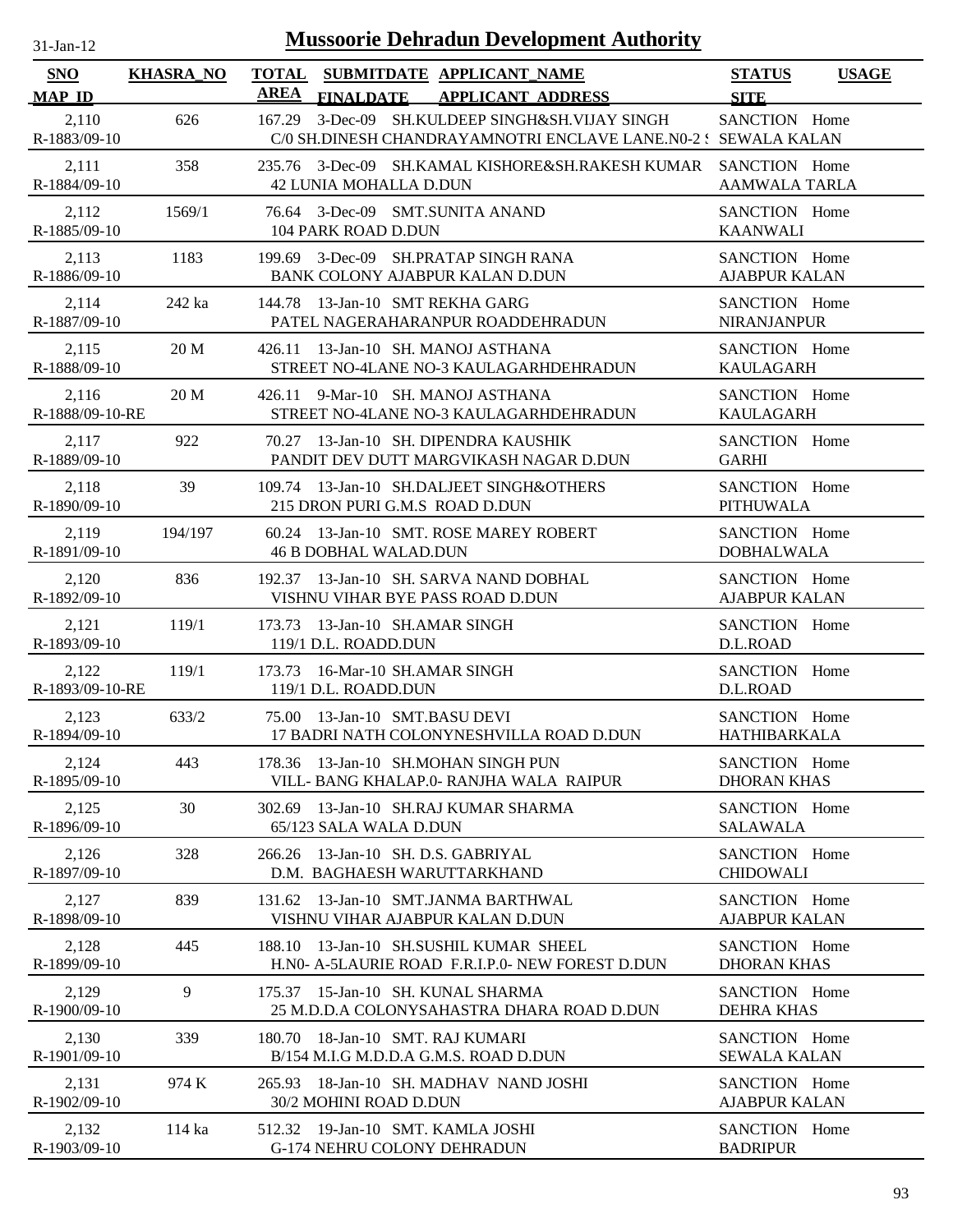| $31-Jan-12$                 | <b>Mussoorie Dehradun Development Authority</b> |             |                                                                                                      |                                           |              |  |  |
|-----------------------------|-------------------------------------------------|-------------|------------------------------------------------------------------------------------------------------|-------------------------------------------|--------------|--|--|
| <b>SNO</b><br><b>MAP ID</b> | <b>KHASRA_NO</b>                                | <b>AREA</b> | TOTAL SUBMITDATE APPLICANT_NAME<br><b>FINALDATE</b><br><b>APPLICANT ADDRESS</b>                      | <b>STATUS</b><br><b>SITE</b>              | <b>USAGE</b> |  |  |
| 2,133<br>R-1904/09-10       | 227 K                                           | 81.00       | 19-Jan-10 SMT. PARVEEN<br>GRAM MEHUWALA MAFISHIMLA ROAD D.DUN                                        | REJECTED Home<br><b>SEWALA KALAN</b>      |              |  |  |
| 2,134<br>R-1905/09-10       | 90 NA                                           |             | 282.41 19-Jan-10 SMT. DEEPA SINGH<br>204 RAJPUR ROAD D.DUN                                           | SANCTION Home<br><b>KISHANPUR</b>         |              |  |  |
| 2,135<br>R-1906/09-10       | 20                                              |             | 729.91 19-Jan-10 SMT.MANJU GUPTA & SH. R.K.GUPTA<br><b>38 NESHVILLA ROAD ROAD</b>                    | SANCTION Home<br>NESHVILLA ROAD           |              |  |  |
| 2,136<br>R-1907/09-10       | 6/1                                             | 286.78      | 19-Jan-10 SH.SUBODH CHAND GUPTA<br><b>18 PRITI ENCLAVEMAJRA D.DUN</b>                                | SANCTION Home<br><b>CHANDRABANI GRANT</b> |              |  |  |
| 2,137<br>R-1908/09-10       | 836                                             | 350.91      | 21-Jan-10 SH.PRATAP SINGH RAWAT<br>KUNWAR RESTRORANTJOGIWALA D.DUN                                   | SANCTION Home<br><b>AJABPUR KALAN</b>     |              |  |  |
| 2,138<br>R-1909/09-10       | 869                                             | 185.87      | 21-Jan-10 SH.DEVENDRA SINGH RAWAT<br>I.I.J.T CENTREA-BLOCK NEHRU COLONY D.DUN                        | SANCTION Home<br><b>NATHANPUR</b>         |              |  |  |
| 2,139<br>R-1910/09-10       | 81/1&81/2                                       |             | 93.59 21-Jan-10 SH. SARVAN KUMAR VERMA<br>NIRANJAN PUR CHAKKI TOLA D.DUN                             | SANCTION Home<br><b>NIRANJANPUR</b>       |              |  |  |
| 2,140<br>R-1911/09-10       | 233/1                                           |             | 136.52 22-Jan-10 ASHOK KUMAR SATI<br>39/1 BAKRAL WALA DEHRADUN                                       | SANCTION Home<br><b>CHIDOWALI</b>         |              |  |  |
| 2,141<br>R-1912/09-10       | 101 M                                           |             | 188.73 22-Jan-10 SH.DEERAJ SINGH BHANDARI<br>190 PREMPUR MAFI, KAULAGARH, DEHRADUN                   | SANCTION Home                             |              |  |  |
| 2,142<br>R-1913/09-10       | 430 M                                           |             | 119.19 22-Jan-10 SMT. NEELAM KAMRA<br>C/O SH. RAJENDRA BALONI, BADRISH COLONY DHARAMPU AJABPUR KHURD | SANCTION Home                             |              |  |  |
| 2,143<br>R-1914/09-10       | 154(OLD 60)                                     |             | 162.64 22-Jan-10 SH. USPAL SINGH<br>43 PHASE 1, G.M.S. ROAD DEHRADUNDEHRADUN                         | SANCTION Home<br><b>NIRANJANPUR</b>       |              |  |  |
| 2,144<br>R-1915/09-10       | 50/45/97                                        |             | 534.52 22-Jan-10 SH. RAMESH CHAND GUPTA<br>50/45/97 NADI RISPANA ROADDEHRADUN                        | REJECTED Home<br><b>NADI RISPANA</b>      |              |  |  |
| 2,145<br>R-1915/09-10-RE    | 50/45/97                                        |             | 534.52 20-Jan-11 SH. RAMESH CHAND GUPTA<br>50/45/97 NADI RISPANA ROADDEHRADUN                        | SANCTION Home<br><b>NADI RISPANA</b>      |              |  |  |
| 2,146<br>R-1916/09-10       | 231                                             |             | 86.34 22-Jan-10 SH, J.K. JAIN<br>I-131 NEHRU COLONYD.DUN                                             | SANCTION Home<br><b>NATHANPUR</b>         |              |  |  |
| 2,147<br>R-1917/09-10       | 960/1&969                                       | 168.43      | 22-Jan-10 SMT.REKHA YADAV<br>VILL- BAROWALA ARCADIA GRANT D.DUN                                      | SANCTION Home<br><b>GARHI</b>             |              |  |  |
| 2,148<br>R-1918/09-10       | 34                                              | 141.87      | 22-Jan-10 SMT. RAJ LAXMI<br>C/0 SH. NARESH KUMAR HALDYANILANE N0-1 SAHASTRA 1                        | SANCTION Home<br>AAMWALA TARLA            |              |  |  |
| 2,149<br>R-1919/09-10       | 369/1                                           |             | 214.86 23-Jan-10 SH.SUNDEEP KUMAR CHAND<br>H.NO-13, LANE NO-9ASHIRWAD ENCLAVE, BALLUPURDEHR KAANWALI | SANCTION Home                             |              |  |  |
| 2,150<br>R-1920/09-10       | 127(155 jh)                                     |             | 87.83 23-Jan-10 SH. AYUB HUSAIN<br>110 CHANDRA NAGARNEAR SUBHASH DAIRYDEHRADUN                       | SANCTION Home<br><b>SEWALA KHURD</b>      |              |  |  |
| 2,151<br>R-1921/09-10       | 663,664                                         |             | 116.12 23-Jan-10 HARISH CHANDRA MALHOTRA<br>93 SUBHASH NAGAR DEHRADUN                                | SANCTION Home<br><b>BHARUWALA GRANT</b>   |              |  |  |
| 2,152<br>R-1922/09-10       | 440 KHA                                         | 246.21      | 23-Jan-10 SH. ANANT RAM PALIWAL<br>3 B.S.N.L.COLONY PATEL NAGARDEHRADUN                              | SANCTION Home<br><b>KARGI ROAD</b>        |              |  |  |
| 2,153<br>R-1923/09-10       | 18/1(NEW-34<br>KH)                              |             | 298.88 23-Jan-10 SMT. GEETA PUROHIT<br>61 SHAKTI VIHAR, SAHSTRADHARA ROADADOIWALA DEHR KANDOLI       | REJECTED                                  | Home         |  |  |
| 2,154<br>R-1923/09-10-RE    | 18/1(NEW-34<br>KH)                              |             | 298.88 13-Apr-10 SMT. GEETA PUROHIT<br>61 SHAKTI VIHAR, SAHSTRADHARA ROADADOIWALA DEHR KANDOLI       | SANCTION Home                             |              |  |  |
| 2,155<br>R-1924/09-10       | 63                                              |             | 185.82 23-Jan-10 SH. KALASH CHAND ARYA<br>99/1, DOBHALWALA DEHRADUN                                  | SANCTION Home<br><b>DOBHALWALA</b>        |              |  |  |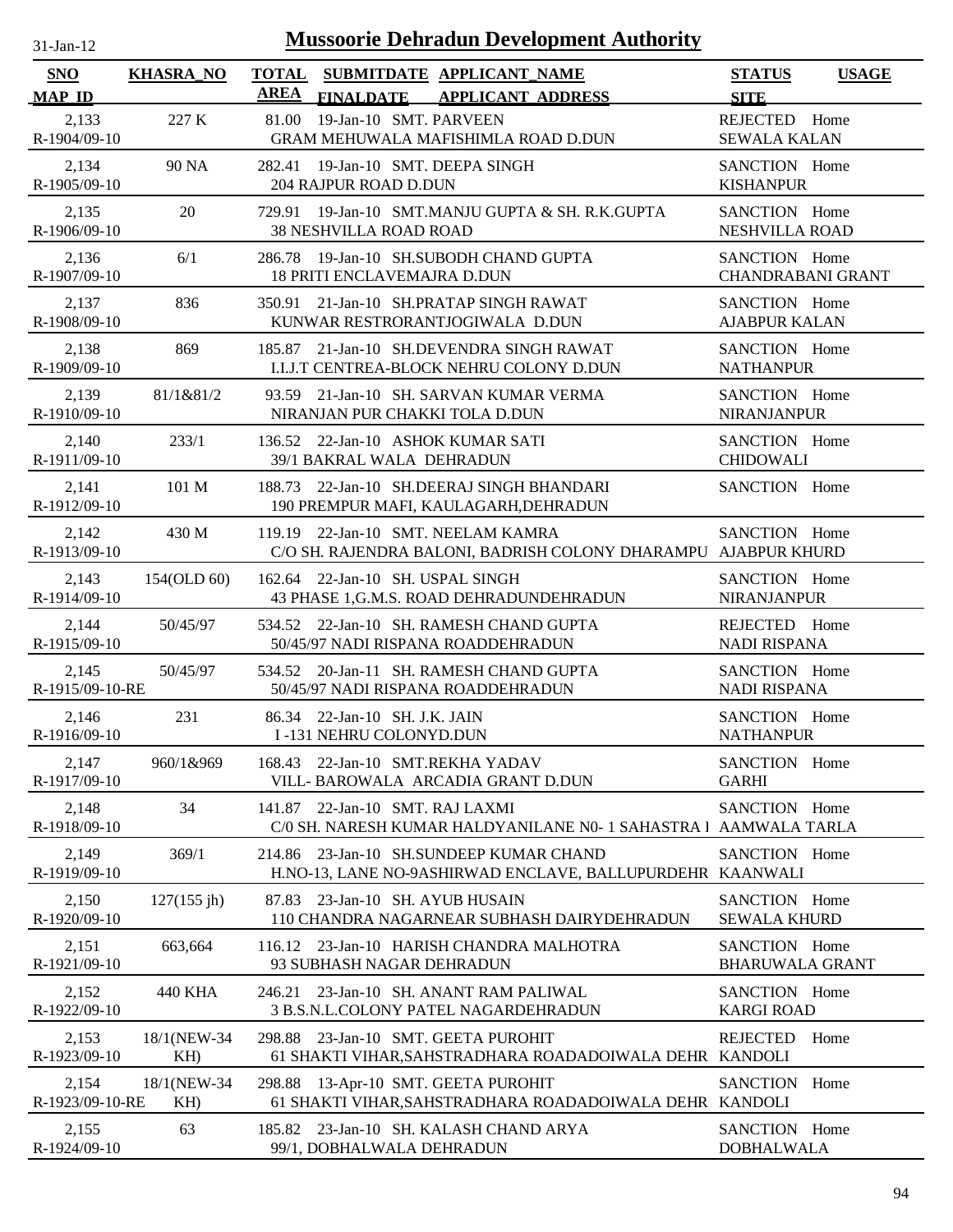| SNO                      | <b>KHASRA_NO</b>  | <b>TOTAL</b> |                            | SUBMITDATE APPLICANT NAME                                                                                                     | <b>STATUS</b>                         | <b>USAGE</b>          |
|--------------------------|-------------------|--------------|----------------------------|-------------------------------------------------------------------------------------------------------------------------------|---------------------------------------|-----------------------|
| <b>MAP ID</b>            |                   | AREA         | <b>FINALDATE</b>           | <b>APPLICANT ADDRESS</b>                                                                                                      | <b>SITE</b>                           |                       |
| 2,156<br>R-1925/09-10    | 1175              | 337.13       |                            | 23-Jan-10 SH. SOBHIT KUMAR<br>H.NO.-01, MILAN VIHAR, GM S ROADDEHRADUN                                                        | SANCTION Home<br><b>KAANWALI</b>      |                       |
| 2,157<br>R-1926/09-10    | 278 M, 277 M      |              |                            | 109.66 23-Jan-10 SH. VABHAV GOYAL & NITIN GOYAL<br>52 SAILOK G M S ROADDEHRADUN                                               | SANCTION Home<br><b>NIRANJANPUR</b>   |                       |
| 2,158<br>R-1927/09-10    | 500 K             |              |                            | 156.86 23-Jan-10 SH. VED PRAKASH VARMA<br>C-3/1 D.E.A.L. COLONYDEHRADUN                                                       | SANCTION Home<br><b>DHORAN KHAS</b>   |                       |
| 2,159<br>R-1928/09-10    |                   |              |                            | 144(NEW354JH) 290.00 23-Jan-10 SH. VED PRAKASH GUPTA, RAJIV GUPTA & S SANCTION Home<br><b>4 B GREEN PARK BALLUPURDEHRADUN</b> | <b>SEWALA KALAN</b>                   |                       |
| 2,160<br>R-1929/09-10    | 61 ka&62 kha      | 144.03       |                            | 23-Jan-10 SMT.SANDHYA KHATTRI<br>H.N0-326 KAULAGARH SANIK BASTID.DUN                                                          | SANCTION Home                         | KAULAGARH MAI CHAKBH( |
| 2,161<br>R-1930/09-10    | 167               |              |                            | 253.39 25-Jan-10 SMT. VEENA JOSHI<br>PRAKASH VIHAR DHARAMPURDEHRADIN                                                          | SANCTION Home<br><b>AJABPUR KALAN</b> |                       |
| 2,162<br>R-1930/09-10-RE | 167               |              |                            | 253.39 13-Aug-10 SMT. VEENA JOSHI<br>PRAKASH VIHAR DHARAMPURDEHRADIN                                                          | SANCTION Home<br><b>AJABPUR KALAN</b> |                       |
| 2,163<br>R-1931/09-10    | 1382              |              |                            | 107.76 25-Jan-10 SMT. TEJ KAUR & HARPREET KAUR<br>DRON PURI G M S ROADDEHRADUN.                                               | SANCTION Home<br><b>KAANWALI</b>      |                       |
| 2,164<br>R-1932/09-10    | 1438              |              |                            | 195.62 25-Jan-10 SH. GIRESH CHAND PUROHIT<br>PARIYOJNA COLONY CHEELAVIA HARIDWAR. PAURI.                                      | SANCTION Home<br><b>KAANWALI</b>      |                       |
| 2,165<br>R-1933/09-10    | 701               |              |                            | 119.90 25-Jan-10 MRS. URMILA DAVID<br>16 C.T.X. CAMPUS, ASHOKA ROADALLAHABAD. U.P.                                            | SANCTION Home<br><b>JAKHAN</b>        |                       |
| 2,166<br>R-1933/09-10-RE | 701               |              |                            | 119.90 20-Mar-10 MRS. URMILA DAVID<br>16 C.T.X. CAMPUS, ASHOKA ROADALLAHABAD. U.P.                                            | SANCTION Home<br><b>JAKHAN</b>        |                       |
| 2,167<br>R-1934/09-10    | 383               |              | 183 RAJPUR ROAD DEHRADUN.  | 239.95 25-Jan-10 SMT. KANTA BISHT                                                                                             | SANCTION Home<br><b>AJABPUR KHURD</b> |                       |
| 2,168<br>R-1935/09-10    | 227<br>M(NEW545K) |              |                            | 227.69 25-Jan-10 SH. MUKESH KUMAR SHARMA & SMT. MAD SANCTION Home<br><b>B-247 T H D C COLONY DEHRADUN</b>                     | <b>AJABPUR KALAN</b>                  |                       |
| 2,169<br>R-1936/09-10    | 994 M             |              |                            | 323.67 25-Jan-10 SMT. SUMITRA DEVI<br>29 VANSTHALI KAULAGARH ROAD DEHRADUN.                                                   | SANCTION Home<br><b>GARHI</b>         |                       |
| 2,170<br>R-1937/09-10    | <b>100 MIN</b>    |              | 155, PANDIT WARI DEHRADUN. | 127.78 25-Jan-10 SMT. SHALVEENA JHA                                                                                           | SANCTION Home<br><b>PANDITWARI</b>    |                       |
| 2,171<br>R-1938/09-10    | 456               |              |                            | 111.66 25-Jan-10 SH. RATINDER KUMAR SINHA<br>90 VASUDHA ENCLAVEINDRAGANDI MARG NIRANJANPURT                                   | SANCTION Home<br><b>NIRANJANPUR</b>   |                       |
| 2,172<br>R-1939/09-10    | 337               |              | AMWALA TARLA DEHRADIN      | 172.40 25-Jan-10 SH.AMAR SINGH                                                                                                | SANCTION Home<br>AAMWALA TARLA        |                       |
| 2,173<br>R-1940/09-10    | 481               |              | AJABPUR KALAN DEHRADIN     | 167.79 25-Jan-10 SH.ASHOK RANA                                                                                                | SANCTION Home<br><b>AJABPUR KALAN</b> |                       |
| 2,174<br>R-1941/09-10    | 1/3               |              |                            | 198.88 25-Jan-10 SH.SUSHIL PRASAD DIMRI<br>74/1 RAJPUR ROAD G.M.V.N.DEHRADIN                                                  | SANCTION Home<br><b>KANDOLI</b>       |                       |
| 2,175<br>R-1942/09-10    | 398               |              | 256 VIJAY COLONY DEHRADUN. | 158.30 27-Jan-10 SH. NARENDRA SINGH CHAUHAN                                                                                   | SANCTION Home<br>HATHIBARKALA         |                       |
| 2,176<br>R-1943/09-10    | 39                |              |                            | 172.34 27-Jan-10 SH. PITAMBERA ARORA & PANNA LAL ARO SANCTION Home<br>39 E.C. ROAD NEAR MARSHAL SCHOOL D.DUN.                 | E.C.ROAD                              |                       |
| 2,177<br>R-1944/09-10    | 39                |              |                            | 163.67 27-Jan-10 SH. MAHESH ARORA & INDU ARORA<br>39 E.C. ROAD NEAR MARSHAL SCHOOL D.DUN                                      | SANCTION Home<br>E.C.ROAD             |                       |
| 2,178<br>R-1945/09-10    | 328M, 329/2       |              | <b>11 LUXMI ROAD D.DUN</b> | 334.25 27-Jan-10 SH, ANKIT GUPTA & SMT, JAI GUPTA                                                                             | SANCTION Home<br><b>DHARMPUR</b>      |                       |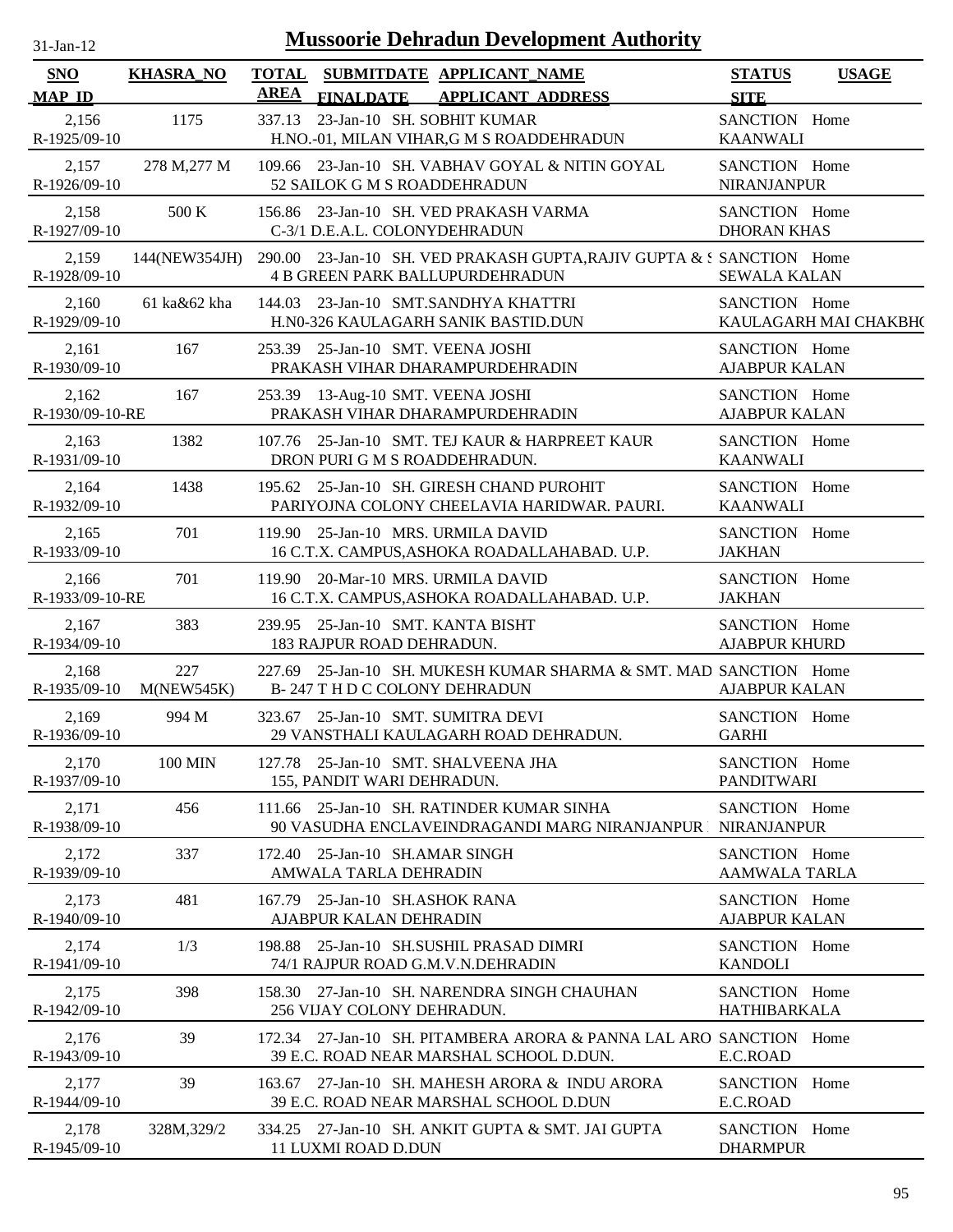| <b>Mussoorie Dehradun Development Authority</b><br>$31$ -Jan-12 |                  |                                                                                                          |                                              |  |  |  |  |
|-----------------------------------------------------------------|------------------|----------------------------------------------------------------------------------------------------------|----------------------------------------------|--|--|--|--|
| <b>SNO</b><br><b>MAP ID</b>                                     | <b>KHASRA_NO</b> | <b>TOTAL</b><br>SUBMITDATE APPLICANT_NAME<br><b>AREA</b><br><b>APPLICANT ADDRESS</b><br><b>FINALDATE</b> | <b>STATUS</b><br><b>USAGE</b><br><b>SITE</b> |  |  |  |  |
| 2,179<br>R-1946/09-10                                           | 198              | 27-Jan-10 SH.GOVIND RAM SEMWAL<br>198.47<br>C/O K.S.RAWAT HIMADRI AVENEW JOGIWALA D.DUN                  | SANCTION Home<br><b>NATHANPUR</b>            |  |  |  |  |
| 2,180                                                           | 301/3            | 2,057.68 27-Jan-10 SMT. SAVITA JAISWAL                                                                   | REJECTED Home                                |  |  |  |  |
| R-1947/09-10                                                    |                  | FORT RESORT B-6 A MIDDLE STREETMUSSOORIE                                                                 | <b>BAGRAAL GAON</b>                          |  |  |  |  |
| 2,181                                                           | 516              | 185.87 27-Jan-10 SH. BRIJ MOHAN NEGI                                                                     | SANCTION Home                                |  |  |  |  |
| R-1948/09-10                                                    |                  | 54 CHIDONWALI ,P.O.-KANDOLI D.DUN.                                                                       | <b>DHORAN KHAS</b>                           |  |  |  |  |
| 2,182<br>R-1949/09-10                                           | 147              | 27-Jan-10 SH. RAMANPREET SINGH<br>217.00<br>158/2B KOCHAR COLONY RAJPUR ROAD D.DUN                       | SANCTION Home<br><b>JAKHAN</b>               |  |  |  |  |
| 2,183                                                           | $\overline{4}$   | 407.53 27-Jan-10 SH. SURENDRA SHARMA                                                                     | SANCTION Home                                |  |  |  |  |
| R-1950/09-10                                                    |                  | 4 KHURBURA MOHALLA D.DUN.                                                                                | KHURBURA MOHALLA                             |  |  |  |  |
| 2,184                                                           | 21               | 120.00 27-Jan-10 SH. HARI MOHAN BHATNAGAR                                                                | SANCTION Home                                |  |  |  |  |
| R-1951/09-10                                                    |                  | <b>34 SEWAK ASHRAM ROAD D.DUN</b>                                                                        | <b>SEWAK ASHRAM ROAD</b>                     |  |  |  |  |
| 2,185                                                           | 88               | 156.24 27-Jan-10 SH. ROOP SINGH & SH. JAGDISH SINGH                                                      | SANCTION Home                                |  |  |  |  |
| R-1952/09-10                                                    |                  | 41 NALA PANI ROAD D.DUN                                                                                  | <b>ADOIWALA</b>                              |  |  |  |  |
| 2,186                                                           | 75, 38           | 112.06 27-Jan-10 SH. BRIJESH DHAWAN                                                                      | SANCTION Home                                |  |  |  |  |
| $R-1953/09-10$                                                  |                  | 33/15 CIRCULAR ROAD D.DUN                                                                                | <b>INDER ROAD</b>                            |  |  |  |  |
| 2,187                                                           | 445 FA           | 448.00 27-Jan-10 SH.RAJIV K.PRADHAN                                                                      | SANCTION Home                                |  |  |  |  |
| R-1954/09-10                                                    |                  | D-38 RACE COURSE D.DUN                                                                                   | <b>DHORAN KHAS</b>                           |  |  |  |  |
| 2,188<br>R-1955/09-10                                           | 429              | 411.52 27-Jan-10 SH.PRAMOD CHANDRA KANDWAL<br>32 VASANT VIHAR ENCLAVE STREET-3DEHRADUN                   | REJECTED<br>Home<br><b>KAANWALI</b>          |  |  |  |  |
| 2,189<br>R-1955/09-10-RE                                        | 429              | $411.52$ 3-Jul-10<br>SH.PRAMOD CHANDRA KANDWAL<br>32 VASANT VIHAR ENCLAVE STREET-3DEHRADUN               | SANCTION Home<br><b>KAANWALI</b>             |  |  |  |  |
| 2,190                                                           | 19               | 351.17 27-Jan-10 SH, RAJEEV GUPTA                                                                        | SANCTION Home                                |  |  |  |  |
| R-1956/09-10                                                    |                  | <b>16 MAHANT ROAD D.DUN</b>                                                                              | <b>LAXMAN CHOWK</b>                          |  |  |  |  |
| 2,191                                                           | 794,807          | 195.00 27-Jan-10 SMT. RITA JAIN & PRADEEP JAIN                                                           | SANCTION Home                                |  |  |  |  |
| R-1957/09-10                                                    |                  | 80/93 MOTI BAZAR D.DUN                                                                                   | <b>NIRANJANPUR</b>                           |  |  |  |  |
| 2,192                                                           | 1412             | 340.10 27-Jan-10 SH. ANOOP PRABHAT RAM                                                                   | SANCTION Home                                |  |  |  |  |
| R-1958/09-10                                                    |                  | 42 ENGINEERING ENCLAVE G.M.S.ROAD D.DUN                                                                  | G.M.S.ROAD                                   |  |  |  |  |
| 2,193                                                           | 652              | 116.12 27-Jan-10 SH. SUNDER PAL CHAUHAN                                                                  | SANCTION Home                                |  |  |  |  |
| R-1959/09-10                                                    |                  | 117 PANT ROAD SUBHASH NAGAR D.DUN                                                                        | <b>BHARUWALA GRANT</b>                       |  |  |  |  |
| 2,194<br>R-1960/09-10                                           | 132              | 27-Jan-10 SH. DEEPAK KUMAR<br>127.50<br>VILL. SANDHOWALI P.O. KANDOLI D.DUN.                             | SANCTION Home<br><b>CHIDOWALI</b>            |  |  |  |  |
| 2,195                                                           | 129              | 118.56 27-Jan-10 SH.SANDEEP KUMAR GARG                                                                   | SANCTION Home                                |  |  |  |  |
| R-1961/09-10                                                    |                  | 17 PANDITWARIPHASE-II D.DUN                                                                              | <b>PANDITWARI</b>                            |  |  |  |  |
| 2,196                                                           | 122              | 119.43 27-Jan-10 SMT. HARMINDER KAUR                                                                     | SANCTION Home                                |  |  |  |  |
| R-1962/09-10                                                    |                  | <b>4 NEW ROADD.DUN</b>                                                                                   | <b>AJABPUR KHURD</b>                         |  |  |  |  |
| 2,197                                                           | 122              | 125.25 27-Jan-10 SMT.HERJEET KAUR                                                                        | SANCTION Home                                |  |  |  |  |
| R-1963/09-10                                                    |                  | <b>4 NEW ROAD D.DUN</b>                                                                                  | <b>AJABPUR KHURD</b>                         |  |  |  |  |
| 2,198                                                           | 1285             | 183.95 27-Jan-10 SMT.SUMITRA RAWAT                                                                       | SANCTION Home                                |  |  |  |  |
| R-1964/09-10                                                    |                  | SARTHI VIHAR LOWER RAJEEVNAGAR COLONY HARIDWA                                                            | <b>AJABPUR KALAN</b>                         |  |  |  |  |
| 2,199                                                           | 487              | 183.44 27-Jan-10 SH. GOKULANAND LOHANI                                                                   | SANCTION Home                                |  |  |  |  |
| R-1965/09-10                                                    |                  | TYPE-III/14 PARYATEN COLONYPATEL NAGAR D.DUN                                                             | MOHUWALA MAFI                                |  |  |  |  |
| 2,200                                                           | 228              | 186.97 27-Jan-10 SH.ANOOP BHATT                                                                          | SANCTION Home                                |  |  |  |  |
| R-1966/09-10                                                    |                  | C/0 S.JUNEZA LANE NC-8 TURNER ROAD D.DUN                                                                 | <b>NIRANJANPUR</b>                           |  |  |  |  |
| 2,201                                                           | 123              | 157.73 28-Jan-10 JANESHWAR SINGH                                                                         | SANCTION Home                                |  |  |  |  |
| R-1967/09-10                                                    |                  | 218 KAULAGARH D.DUN                                                                                      | <b>PANDITWARI</b>                            |  |  |  |  |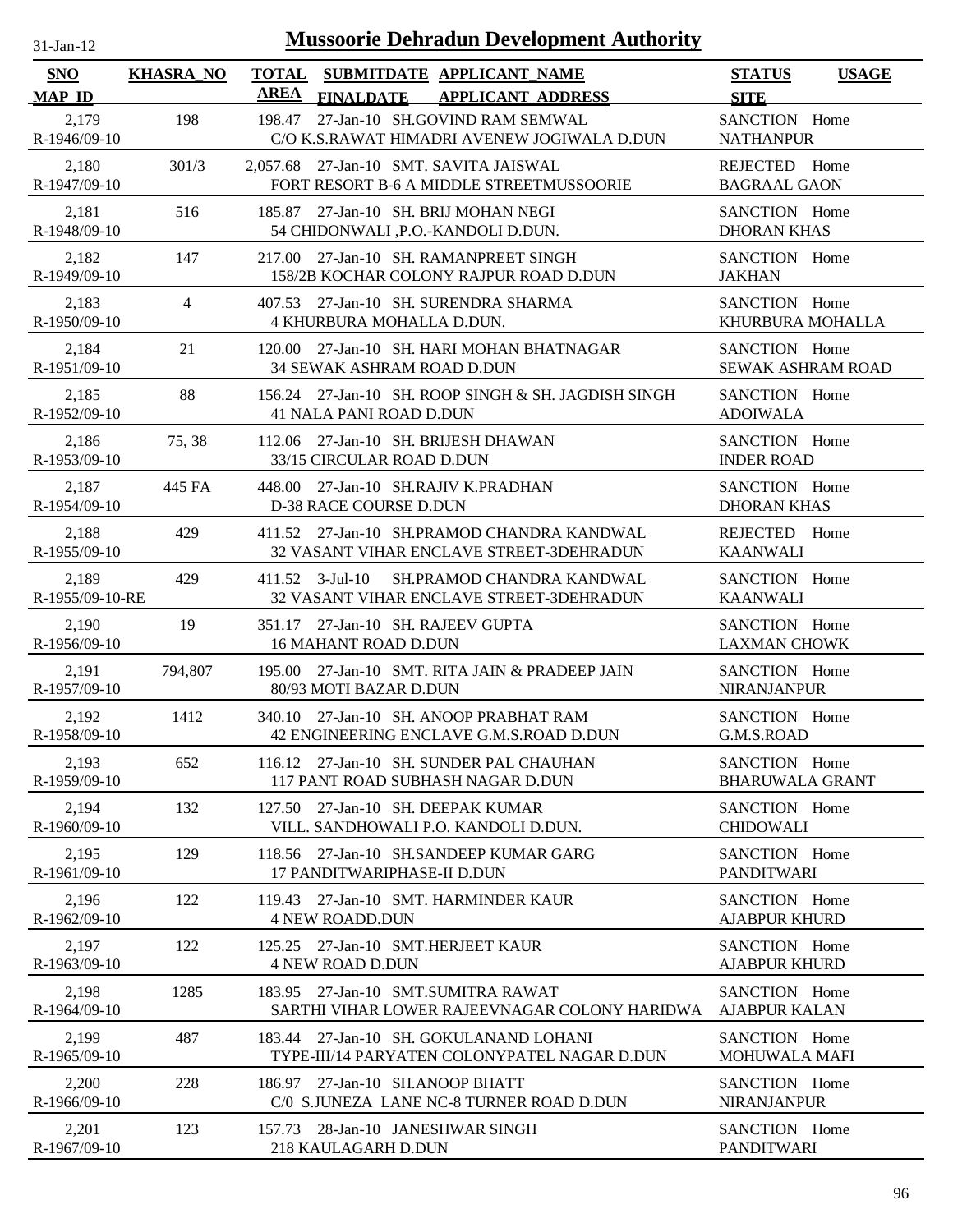| $31-Jan-12$           |                  | <b>Mussoorie Dehradun Development Authority</b>                                                          |                                         |                       |
|-----------------------|------------------|----------------------------------------------------------------------------------------------------------|-----------------------------------------|-----------------------|
| SNO<br><b>MAP ID</b>  | <b>KHASRA_NO</b> | <b>TOTAL</b><br>SUBMITDATE APPLICANT NAME<br><b>AREA</b><br><b>FINALDATE</b><br><b>APPLICANT ADDRESS</b> | <b>STATUS</b><br><b>SITE</b>            | <b>USAGE</b>          |
| 2,202<br>R-1968/09-10 | 1249             | 28-Jan-10 SMT. SANGITA GHAI & HARLEEN LUTHRA SANCTION Home<br>125.27<br>11 SAI LOK COLONY KANWALI D.DUN  | <b>KAANWALI</b>                         |                       |
| 2,203<br>R-1969/09-10 | 46 YA            | 138.90 28-Jan-10 SMT. SEEMA<br>55/118 SAYAD MOHALLA CHAKRATA ROAD D.DUN                                  | SANCTION Home<br>KOLAGARH (PART)        |                       |
| 2,204<br>R-1970/09-10 | 487              | 151.54 28-Jan-10 SH. DHARMA NAND JOSHI<br>TYPE 3/15 PATEL NAGAR D.DUN                                    | SANCTION Home<br><b>MAOWALA MAAFI</b>   |                       |
| 2,205<br>R-1971/09-10 | 387              | 142.34 28-Jan-10 SH. NAND KISHORE<br>173 SAHARANPUR ROAD D.DUN                                           | SANCTION Home<br><b>DEHRA KHAS</b>      |                       |
| 2,206<br>R-1972/09-10 | 51 GA            | 98.44 28-Jan-10 SMT. YOGESH SAXENA<br>17 PRAKASH LOK-IIISHIMLA BYE-PASS ROAD D.DUN                       | SANCTION Home<br><b>PITTHUWALA</b>      |                       |
| 2,207<br>R-1973/09-10 | 1262             | 222.97 28-Jan-10 SH. RAKESH BATTA<br>19-A MEHANT ROAD D.DUN                                              | SANCTION Home<br><b>KAANWALI</b>        |                       |
| 2,208<br>R-1974/09-10 | 277&278          | 109.66 28-Jan-10 SMT.SANGEETA RANI<br>52 SAI LOK PHASE-1G.M.S.ROAD D.DUN                                 | SANCTION Home<br><b>NIRANJANPUR</b>     |                       |
| 2,209<br>R-1975/09-10 | 1547             | 102.11 28-Jan-10 SH. MANOJ KUMAR& SMT. RENU SHARMA SANCTION Home<br><b>GRAM KANWALI D.DUN</b>            | <b>KAANWALI</b>                         |                       |
| 2,210<br>R-1976/09-10 | 497              | 116.55 28-Jan-10 SH.RAKESH KUMAR<br>103 GURU ROAD PATEL NAGAR D.DUN                                      | SANCTION Home<br><b>NIRANJANPUR</b>     |                       |
| 2,211<br>R-1977/09-10 | 252              | 128.92 28-Jan-10 SH.RAKESH BATTA<br>19-A MEHANT ROAD D.DUN                                               | SANCTION Home<br><b>SEWALA KALAN</b>    |                       |
| 2,212<br>R-1978/09-10 | 22               | 290.22 28-Jan-10 SH.SURESH CHAND<br>II BLOCK ARYA NAGARRAJPUR ROAD D.DUN                                 | SANCTION Home<br><b>HARRAWALA</b>       |                       |
| 2,213<br>R-1979/09-10 | 116&117          | 257.19 28-Jan-10 SH. RAVI PRAKASH<br>HMI GARHI CANTTD.DUN                                                | SANCTION Home<br><b>SEWALA KALAN</b>    |                       |
| 2,214<br>R-1980/09-10 | 490              | 347.21 28-Jan-10 SH.SURESH CHAND SOOD<br>4-1 RACE COURSE ROAD D.DUN                                      | SANCTION Home<br><b>DAK PATTI</b>       |                       |
| 2.215<br>R-1981/09-10 | 170              | 119.45 28-Jan-10 SH.CHUNNI LAL&SMT VIDYA DEVI<br><b>GRAM DHARTA WALAPANDITWARI D.DUN</b>                 | SANCTION Home<br><b>PANDITWARI</b>      |                       |
| 2,216<br>R-1982/09-10 | 20               | 203.00 28-Jan-10 SH. SADHU RAM ARYA<br>ANKIT VIHAR KAULAGARHPREM PUR MAFI D.DUN                          | SANCTION Home<br>PREMPUR MAFI (PART)    |                       |
| 2,217<br>R-1983/09-10 | 16               | 149.46 28-Jan-10 SMT. PRABHA BHANDARI<br><b>36 DARSHANI GATED.DUN</b>                                    | SANCTION Home                           | KAULAGARH MAI CHAKBH( |
| 2,218<br>R-1984/09-10 | 663              | 28-Jan-10 SMT. BABITA<br>59.29<br>106 KRISHNA MARKETSUBHASH NAGAR D.DUN                                  | SANCTION Home<br><b>BHARUWALA GRANT</b> |                       |
| 2,219<br>R-1985/09-10 | 1554             | 102.23 28-Jan-10 SH.AMARJEET SINGH CHHABRA<br>9/13 MOHIT VIHARG.M.S. ROAD D.DUN                          | SANCTION Home<br><b>KAANWALI</b>        |                       |
| 2,220<br>R-1986/09-10 | 269              | 152.87 28-Jan-10 SMT.SUNITA VISHNOI<br>68 MOHIT VIHARG.M.S ROAD D.DUN                                    | SANCTION Home<br><b>NIRANJANPUR</b>     |                       |
| 2,221<br>R-1987/09-10 | 122              | 122.28 28-Jan-10 SARDAR JASBEER SINGH<br><b>4 NEW ROAD D.DUN</b>                                         | SANCTION Home<br><b>AJABPUR KHURD</b>   |                       |
| 2,222<br>R-1988/09-10 | 122              | 116.57 28-Jan-10 SH.HARBHAJAN SINGH<br><b>4 NEW ROAD D.DUN</b>                                           | SANCTION Home<br><b>AJABPUR KHURD</b>   |                       |
| 2,223<br>R-1989/09-10 | 4                | 93.60 28-Jan-10 SMT. USHA YADAV& DR.DEEP YADAV<br><b>4 MALL ROAD D.DUN</b>                               | SANCTION Home<br>MAL ROAD.              |                       |
| 2,224<br>R-1990/09-10 | 255              | 139.72 28-Jan-10 SH.KAILASH CHAND MITTAL<br><b>REST CAMP D.DUN</b>                                       | SANCTION Home<br><b>DEHRA KHAS</b>      |                       |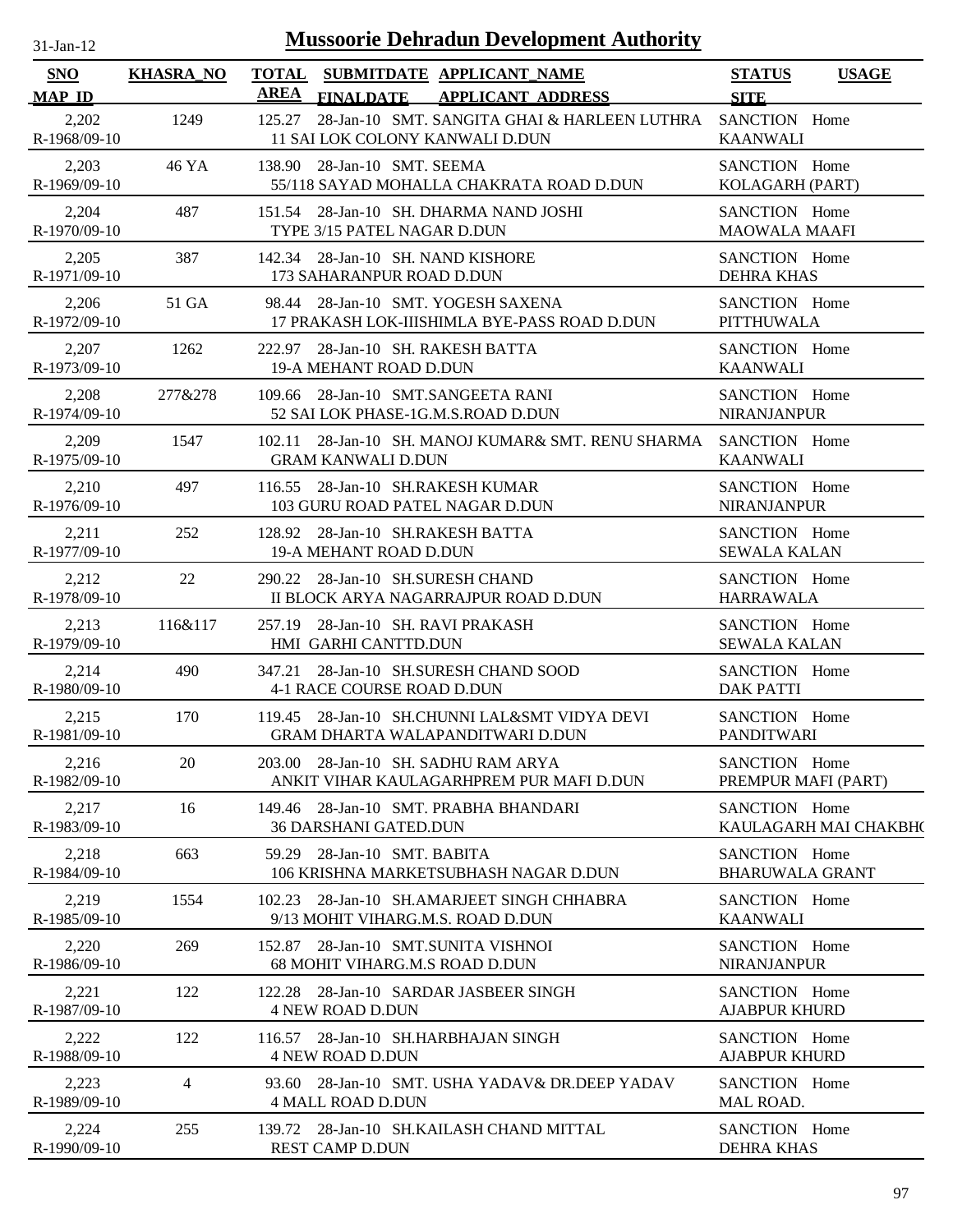| $31-Jan-12$                 | <b>Mussoorie Dehradun Development Authority</b> |             |                                                                                                          |                                           |              |  |  |
|-----------------------------|-------------------------------------------------|-------------|----------------------------------------------------------------------------------------------------------|-------------------------------------------|--------------|--|--|
| <b>SNO</b><br><b>MAP ID</b> | <b>KHASRA_NO</b>                                | <b>AREA</b> | TOTAL SUBMITDATE APPLICANT NAME<br><b>APPLICANT ADDRESS</b><br><b>FINALDATE</b>                          | <b>STATUS</b><br><b>SITE</b>              | <b>USAGE</b> |  |  |
| 2,225<br>R-1991/09-10       | 490                                             | 347.21      | 28-Jan-10 SMT. MINOO SOOD<br>4-1 RACE COURSE ROAD D.DUN                                                  | SANCTION Home<br><b>DAK PATTI</b>         |              |  |  |
| 2,226<br>R-1992/09-10       | 33                                              |             | 233.59 29-Jan-10 SH. DEEPAK KUMAR AGGARWAL & VINEE SANCTION Home<br>PARK ROAD, D.DUN                     | <b>PARK ROAD</b>                          |              |  |  |
| 2,227<br>R-1993/09-10       | 919                                             | 293.61      | 29-Jan-10 DR. RANJAN KUMAR & DR. NEELU KUMARI SANCTION Home<br>919 KANWALI D.DUN                         | <b>KAANWALI</b>                           |              |  |  |
| 2,228<br>R-1994/09-10       | 1285 M                                          | 285.81      | 29-Jan-10 SMT. ASHA RAWAT & SMT SUMITRA RAWA SANCTION Home<br>SARTHI VIHAR RAJEEV NAGAR COLONY D.DUN     | <b>AJABPUR KALAN</b>                      |              |  |  |
| 2,229<br>R-1995/09-10       | 58                                              |             | 146.37 29-Jan-10 SH. RAKESH MOHAN<br>ASTHA ENCLEVE SEWLAKALA CHANDRAVANI ROAD D.D                        | SANCTION Home<br><b>PITHUWALA</b>         |              |  |  |
| 2,230<br>R-1996/09-10       | 575 M                                           |             | 181.93 29-Jan-10 SH. RAJESH CHANDRA RANAKOTI<br>6/4 N.C. ROAD CHEERBAGH D.DUN                            | SANCTION Home<br>DHARAMPUR DANDA          |              |  |  |
| 2,231<br>R-1997/09-10       | 572                                             |             | 197.34 29-Jan-10 SH. CHANDRA SINGH ASWAL<br>C/O B.S.NEGI L-2/119 M.D.D.A.COLONY KEDARPURAM D.DU BADRIPUR | SANCTION Home                             |              |  |  |
| 2,232<br>R-1998/09-10       | 487                                             |             | 191.54 29-Jan-10 SH.GIRISH CHANDRA JOSHI<br>TYPE 3/15 PATEL NAGAR D.DUN                                  | SANCTION Home<br><b>MAOWALA MAAFI</b>     |              |  |  |
| 2,233<br>R-1999/09-10       | 167                                             |             | 167.29 29-Jan-10 SH.ANIL KUMAR SAXSENA<br>D-343 M.D.D.A. COLONYDALANWALA, D.DUN.                         | SANCTION Home<br><b>ADOIWALA</b>          |              |  |  |
| 2,234<br>$R-2000/09-10$     | 167                                             | 400.50      | 29-Jan-10 COL. BRIJENDRA SINGH CHAUHAN<br>DEFENCE COLONY D.DUN                                           | SANCTION Home<br><b>SHAH NAGAR</b>        |              |  |  |
| 2,235<br>R-2001/09-10       | $\overline{4}$                                  |             | 96.98 29-Jan-10 SH. GURUSHARAN KAUR<br>34 RAI PUR ROAD D.DUN                                             | SANCTION Home<br><b>RAIPUR</b>            |              |  |  |
| 2,236<br>$R-2002/09-10$     | 35                                              | 188.66      | 29-Jan-10 SMT. SATESWARI DEVI BHATT<br>189 PHASE-2 PANDITWARI D.DUN                                      | SANCTION Home<br>MOHABBEWALA (PART)       |              |  |  |
| 2,237<br>R-2003/09-10       | 805 KHA/385                                     | 165.33      | 29-Jan-10 SMT.GODAMBARI DEVI<br><b>GRAM SUDHOWALA D.DUN</b>                                              | SANCTION Home<br><b>SUDDUWALA</b>         |              |  |  |
| 2,238<br>R-2004/09-10       | 1547                                            |             | 99.74 29-Jan-10 SH. IQBAL AHEMAD<br>C/0 AMBA VIHARMUJAFFAR NAGAR                                         | SANCTION Home<br><b>KAANWALI</b>          |              |  |  |
| 2,239<br>$R-2005/09-10$     | 1249                                            |             | 98.63 29-Jan-10 SH.SUMIT GUPTA<br>R/0 PREM NAGAR D.DUN                                                   | SANCTION Home<br><b>KAANWALI</b>          |              |  |  |
| 2,240<br>R-2006/09-10       | 1005 KA                                         |             | 260.90 29-Jan-10 SMT SHIVI DEVI RAWAT<br>306 C-3 VIVEKA NAND GRAMJOGIWALA D.DUN                          | SANCTION Home<br><b>NATHANPUR</b>         |              |  |  |
| 2,241<br>R-2007/09-10       | 67                                              | 139.76      | 29-Jan-10 SH.SURENDRA SINGH<br>67 SEWAK ASHRAM ROAD D.DUN                                                | SANCTION Home<br><b>SEWAK ASHRAM ROAD</b> |              |  |  |
| 2,242<br>R-2008/09-10       | 205                                             |             | 327.00 29-Jan-10 SH.ANIL KUMAR&SMT MINAKSHI<br>C/0 SH. M.L. KUKRETIARYA NAGAR D.DUN                      | SANCTION Home<br><b>GUJRADA MANSINGH</b>  |              |  |  |
| 2,243<br>R-2009/09-10       | 673&681&739                                     | 189.60      | 29-Jan-10 SMT.MEENA JAIRATH&DR.RAVIN JAIRATH SANCTION Home<br>179 SATYA SADANSUBHASH NAGAR D.DUN         | <b>BHARUWALA GRANT</b>                    |              |  |  |
| 2,244<br>R-2010/09-10       | 118                                             | 136.61      | 29-Jan-10 SH.GIRISH AHUJA<br>39 SARSHWATI SONI MARG LAXMAN CHOWK D.DUN                                   | SANCTION Home<br><b>SEWALA KALAN</b>      |              |  |  |
| 2,245<br>$R-2011/09-10$     | 147                                             | 217.00      | 29-Jan-10 SH. MANPREET SINGH HORA<br>158/2- B KOCHAR COLONYRAJPUR ROAD D.DUN                             | SANCTION Home<br><b>JAKHAN</b>            |              |  |  |
| 2,246<br>R-2012/09-10       | 192/2                                           | 164.08      | 29-Jan-10 SH.RAJESH KUMAR& POONAM RANI<br>30/2 VIJAY PARK EXT. LANE-N0-4D.DUN                            | SANCTION Home<br><b>NIRANJANPUR</b>       |              |  |  |
| 2,247<br>R-2013/09-10       | 829                                             | 105.91      | 29-Jan-10 SH. RAVI RAJ RATHI<br>GURU NANAK ROAD SUBHASH NAGAR D.DUN                                      | SANCTION Home<br><b>BHARUWALA GRANT</b>   |              |  |  |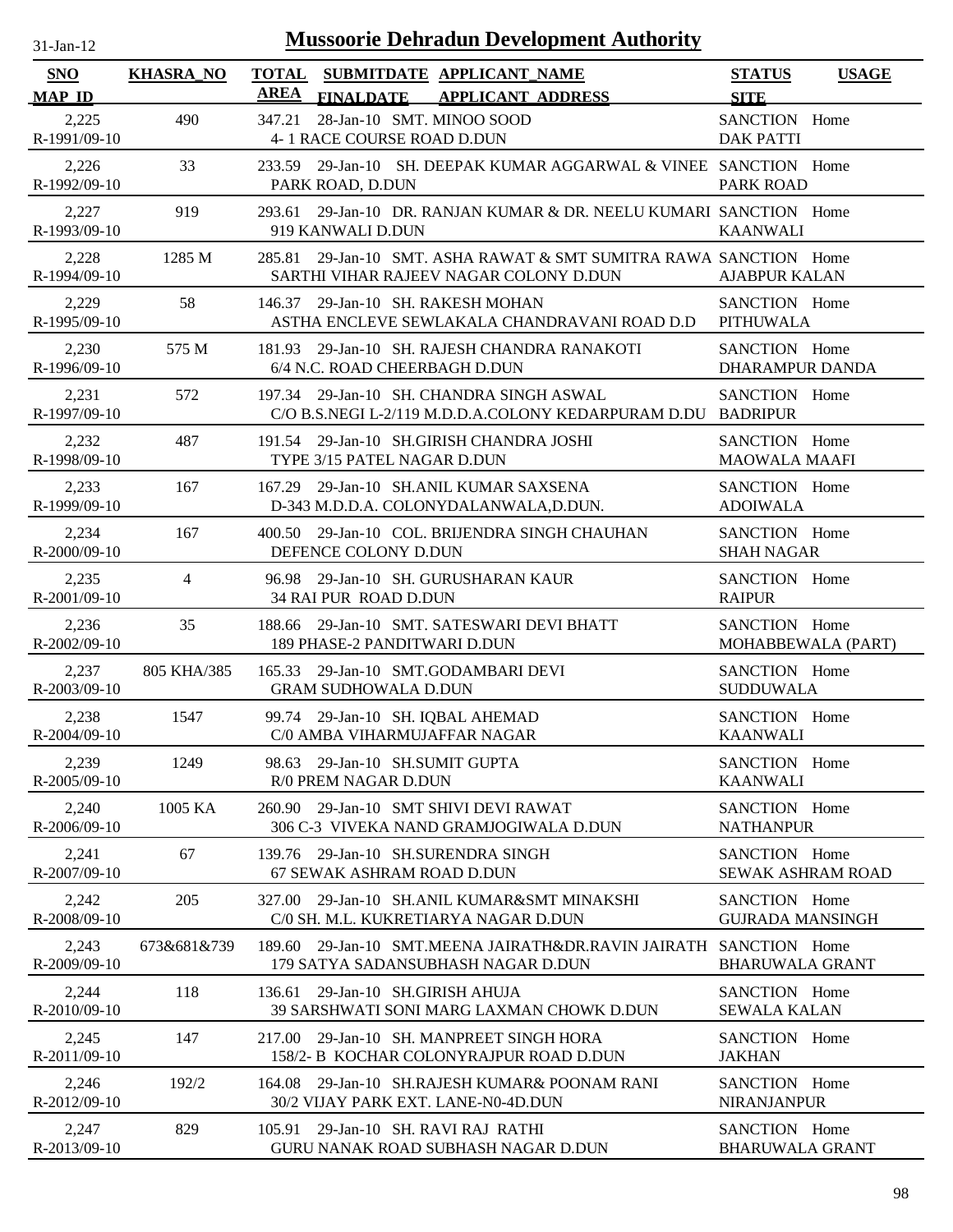| <b>Mussoorie Dehradun Development Authority</b><br>$31$ -Jan- $12$ |                  |             |                             |  |                                                                                     |                                       |                            |
|--------------------------------------------------------------------|------------------|-------------|-----------------------------|--|-------------------------------------------------------------------------------------|---------------------------------------|----------------------------|
| <b>SNO</b><br><b>MAP ID</b>                                        | <b>KHASRA_NO</b> | <b>AREA</b> | <b>FINALDATE</b>            |  | TOTAL SUBMITDATE APPLICANT NAME<br><b>APPLICANT ADDRESS</b>                         | <b>STATUS</b><br><b>SITE</b>          | <b>USAGE</b>               |
| 2,248<br>R-2014/09-10                                              | 990 DA           | 108.38      |                             |  | 1-Feb-10 SH. AMRESH<br>ADARSH COLONY SUBHASH NAGAR D.DUN.                           | SANCTION Home<br><b>MAJRA</b>         |                            |
| 2,249<br>R-2015/09-10                                              | 72               |             |                             |  | 78.96 1-Feb-10 SH.NITIN VERMA<br>176 LANDOUR BAZAR MUSSOORIEDEHRADUN.               | SANCTION Home<br><b>AJABPUR KHURD</b> |                            |
| 2,250<br>$R-2016/09-10$                                            | 106              |             | 604 GARHI CANT D.DUN        |  | 113.00 1-Feb-10 SH. ROOP KUMAR                                                      | SANCTION Home                         | KAULAGARH MAI CHAKBH(      |
| 2,251<br>R-2017/09-10                                              | 856              |             |                             |  | 113.85 1-Feb-10 SH. RAM GOPAL<br>DEHRAKHASH CENTRAL DOON D.DUN                      | SANCTION Home<br>DEHRA KHAS           |                            |
| 2,252<br>R-2018/09-10                                              | 181              |             |                             |  | 153.00 1-Feb-10 SH. SANJEEV KUMAR TYAGI<br>181 INDRAPURAM G.M.S. ROAD D.DUN         | SANCTION Home                         | <b>INDIRA PURAM COLONY</b> |
| 2,253<br>R-2019/09-10                                              | 180/1/1          |             |                             |  | 324.53 1-Feb-10 SH.CHANDRA SINGH<br>329 SATYA VIHAR VIJAY PARK D.DUN                | SANCTION Home<br><b>KAANWALI</b>      |                            |
| 2,254<br>$R - 2020/09 - 10$                                        | 37               |             |                             |  | 241.18 1-Feb-10 SH. LEELA WATI<br>37 CHANDRA NAGAR D.DUN                            | SANCTION Home<br><b>CHANDER NAGAR</b> |                            |
| 2,255<br>R-2021/09-10                                              | 1092 K           |             | AJABPUR KALAN D.DUN         |  | 148.64 1-Feb-10 SH. PRITAM SINGH NEGI                                               | SANCTION Home<br><b>AJABPUR KALAN</b> |                            |
| 2,256<br>R-2022/09-10                                              | 1554 M           |             | 9 RACE COURSE D.DUN         |  | 111.52 1-Feb-10 SMT. TEJENDRA PAL KAUR & SMT INDER K SANCTION Home                  | <b>KAANWALI</b>                       |                            |
| 2,257<br>R-2023/09-10                                              | 278 & 277        |             |                             |  | 79.74 1-Feb-10 SMT. SUSHMA GOYAL<br>52 SAILOK-1, G.M.S. ROAD D.DUN                  | SANCTION Home<br><b>NIRANJANPUR</b>   |                            |
| 2,258<br>R-2024/09-10                                              | 227 M            |             | R/O SEWLAKALAN D.DUN        |  | 136.27 1-Feb-10 SH. PATANJALI BISHT                                                 | SANCTION Home<br><b>SEWALA KALAN</b>  |                            |
| 2,259<br>$R - 2025/09 - 10$                                        | 150              |             |                             |  | 98.62 1-Feb-10 SH. JUGAL KISHOR KHANDURI<br>150 MODEL COLONY ARAGARH D.DUN          | SANCTION Home<br><b>AARAGARH</b>      |                            |
| 2,260<br>R-2026/09-10                                              | 94               |             |                             |  | 196.94 1-Feb-10 MAJOR GAGAN ANAND<br>C/O S.S.NEGI NEAR SMALL CANAL PANDITWARI D.DUN | SANCTION Home<br><b>PANDITWARI</b>    |                            |
| 2,261<br>R-2027/09-10                                              | 1286 & 183/151   |             |                             |  | 241.54 1-Feb-10 SH. NAVEEN AGARWAL<br>125 CHAKRATA ROAD D.DUN                       | SANCTION Home<br><b>BALLUPUR</b>      |                            |
| 2,262<br>R-2028/09-10                                              | 240              |             |                             |  | 268.44 1-Feb-10 SH. NARAIN SINGH NAPALCHAYAL<br>TYPE 4/1 OLD POLICE LINE D.DUN      | SANCTION Home<br><b>CHIDOWALI</b>     |                            |
| 2,263<br>R-2029/09-10                                              | $155 - A$        |             | 153 RAJPUR ROAD D.DUN       |  | 395.19 1-Feb-10 VIDYA MANDIR SOCIETY C/O DIRECTOR S                                 | SANCTION Home<br><b>RAJ PUR ROAD</b>  |                            |
| 2,264<br>R-2030/09-10                                              | 21 M             |             | <b>4 NEW ROAD DEHRADUN.</b> |  | 87.45 1-Feb-10 SMT. SEEMA AAMTR & SMT. MUSARRAT J                                   | SANCTION Home<br><b>CHUKKHUWALA</b>   |                            |
| 2,265<br>R-2031/09-10                                              | 10               |             | 28 INDER ROAD D.DUN         |  | 90.49 1-Feb-10 DR. SUNIL TYAGI                                                      | SANCTION Home<br><b>CIRCULAR ROAD</b> |                            |
| 2,266<br>R-2032/09-10                                              | 188 KA           |             |                             |  | 189.63 1-Feb-10 SH. HEM CHANDRA PANT<br>54 JOGIWALA HARIDWAR ROAD D.DUN             | SANCTION Home<br><b>HARRAWALA</b>     |                            |
| 2,267<br>R-2033/09-10                                              | 513 KA           |             |                             |  | 79.74 1-Feb-10 SH, SAMEER AHMAD<br><b>MASJID WALI GALLY MAJRA D.DUN</b>             | SANCTION Home<br><b>SEWALA KALAN</b>  |                            |
| 2,268<br>$R-2034/09-10$                                            | 105              |             | 206/1 RAJPUR ROAD D.DUN     |  | 138.29 1-Feb-10 SMT.SARASWATI DEVI                                                  | SANCTION Home<br><b>DAK PATTI</b>     |                            |
| 2,269<br>R-2034/09-10-RE                                           | 105              |             | 206/1 RAJPUR ROAD D.DUN     |  | 138.29 29-Mar-10 SMT.SARASWATI DEVI                                                 | SANCTION Home<br><b>DAK PATTI</b>     |                            |
| 2,270<br>R-2035/09-10                                              | 990 BA           |             |                             |  | 115.75 1-Feb-10 SMT. POOJA CHUGH<br>SHIV MANDIR COLONY CLEMENTOWN D.DUN             | SANCTION Home<br><b>MAJRA</b>         |                            |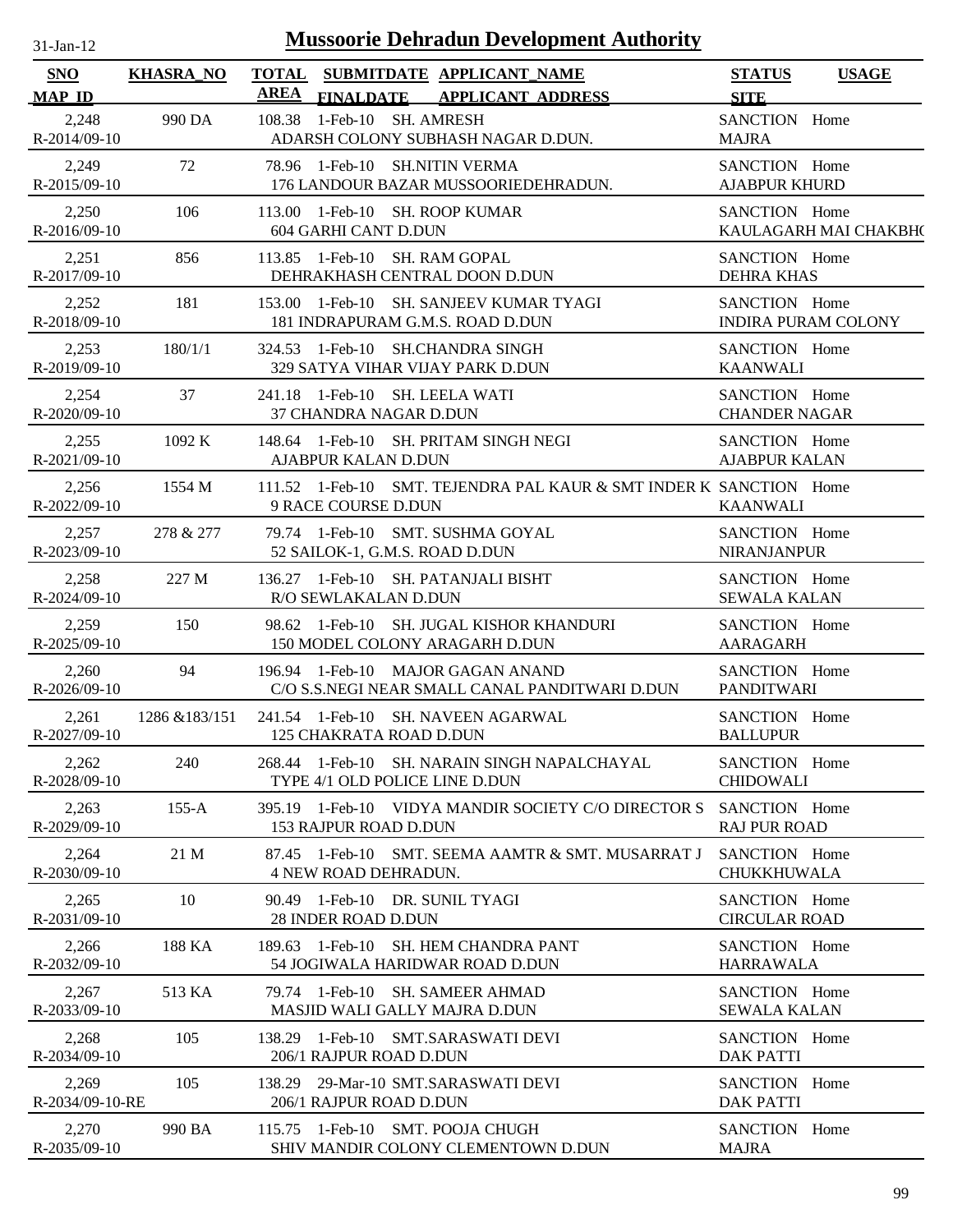| <b>Mussoorie Dehradun Development Authority</b><br>$31$ -Jan- $12$ |                  |             |                                                          |  |                                                                                                        |                                           |                        |
|--------------------------------------------------------------------|------------------|-------------|----------------------------------------------------------|--|--------------------------------------------------------------------------------------------------------|-------------------------------------------|------------------------|
| <b>SNO</b><br><b>MAP ID</b>                                        | <b>KHASRA_NO</b> | <b>AREA</b> | <b>FINALDATE</b>                                         |  | TOTAL SUBMITDATE APPLICANT NAME<br><b>APPLICANT ADDRESS</b>                                            | <b>STATUS</b><br><b>SITE</b>              | <b>USAGE</b>           |
| 2,271<br>R-2035/09-10-RE                                           | 990 BA           |             |                                                          |  | 115.75 18-Mar-10 SMT. POOJA CHUGH<br>SHIV MANDIR COLONY CLEMENTOWN D.DUN                               | SANCTION Home<br><b>MAJRA</b>             |                        |
| 2,272<br>R-2036/09-10                                              | 864 GA           |             | <b>44 SEWLA KALAN D.DUN</b>                              |  | 175.65 1-Feb-10 SH. SHARAT SINGH CHAUHAN                                                               | SANCTION Home<br><b>SEWALA KALAN</b>      |                        |
| 2,273<br>R-2037/09-10                                              | 864 GA           |             | <b>44 SEWLA KALAN D.DUN</b>                              |  | 175.65 1-Feb-10 SH. SHYAM SINGH CHAUHAN                                                                | SANCTION Home<br><b>SEWALA KALAN</b>      |                        |
| 2,274<br>R-2038/09-10                                              | 1785             |             |                                                          |  | 185.47 1-Feb-10 SH. VISHAL S JOSHI<br>H.N0-1/1752/2-A1 COLONY NAVEEN NAGAR SAHARANPUR U AJABPUR KALAN  | REJECTED Home                             |                        |
| 2,275<br>R-2038/09-10-RE                                           | 1785             |             |                                                          |  | 185.47 21-Apr-10 SH. VISHAL S JOSHI<br>H.N0-1/1752/2-A1 COLONY NAVEEN NAGAR SAHARANPUR U AJABPUR KALAN | SANCTION Home                             |                        |
| 2,276<br>R-2039/09-10                                              | 586              | 116.70      |                                                          |  | 1-Feb-10 SH. RANBEER SINGH SAINI<br>VILL. AHAMEDPUR SADATP.O. SARSAWA                                  | SANCTION Home<br><b>BHARUWALA GRANT</b>   |                        |
| 2,277<br>R-2040/09-10                                              | 94 M             |             | 155.40 1-Feb-10 SH. A.R. GAUR                            |  | 85/16-C NESHVILLA ROAD D.DUN                                                                           | SANCTION Home                             | CHOUDHARY BIHARI LAL M |
| 2,278<br>R-2041/09-10                                              | 177&178          |             |                                                          |  | 353.11 1-Feb-10 SH. JAI RAM SHARMA<br>60/1 BHOOR GAON PANDIWARI D.DUN.                                 | SANCTION Home<br><b>PANDITWARI</b>        |                        |
| 2,279<br>$R - 2042/09 - 10$                                        | 42/34            |             |                                                          |  | 314.40 1-Feb-10 SH. YOGESHWAR KUMAR SINGH<br>PUJA VIHAR SEWLA KALAN D.DUN                              | SANCTION Home<br><b>SEWALA KALAN</b>      |                        |
| 2,280<br>$R - 2043/09 - 10$                                        | 189              |             |                                                          |  | 165.72 1-Feb-10 SMT. SAROJ PRADHAN<br>ANARWALA NAYAN GOAN D.DUN                                        | SANCTION Home<br><b>VIJAYPUR GOPIWALA</b> |                        |
| 2,281<br>R-2044/09-10                                              | 1189 KA          |             | 154.70 2-Feb-10                                          |  | <b>SMT. INDU JOSHI</b><br>TYPE 2/16 OFFICER COLONY RACE COURSE D.DUN                                   | SANCTION Home<br><b>AJABPUR KALAN</b>     |                        |
| 2,282<br>$R - 2045/09 - 10$                                        | 349 JA           |             | 146.37 2-Feb-10<br>SEWLA KALAN, MAJRA D.DUN.             |  | SH. SHAN MOHAMMAD                                                                                      | SANCTION Home<br><b>SEWALA KALAN</b>      |                        |
| 2,283<br>R-2046/09-10                                              | 1071             |             |                                                          |  | 337.60 2-Feb-10 SH. DEVI PRASHAD MAMGAIN<br>TYPE 4/18 SURBEY QUATERS HATHIBARKALA D.DUN                | SANCTION Home<br><b>AJABPUR KALAN</b>     |                        |
| 2,284<br>R-2047/09-10                                              | 985              |             |                                                          |  | 226.18 2-Feb-10 SH. SUDHIR KHATTAR<br>152 DOON APPARTMENT RAJPUR ROAD D.DUN                            | SANCTION Home<br><b>JAKHAN</b>            |                        |
| 2,285<br>R-2048/09-10                                              | 985              |             |                                                          |  | 150.99 2-Feb-10 SH. ANIL KUMAR<br>705 E WARD NO-6 MEHROLI NEWDELHI                                     | SANCTION Home<br><b>JAKHAN</b>            |                        |
| 2,286<br>R-2049/09-10                                              | 990 B            |             |                                                          |  | 115.75 2-Feb-10 SH.SATPAL ARORA<br>C/SH. TARUN CHUGHSHIV MANDIR COLONY SOCIETY ARE MAJRA               | SANCTION Home                             |                        |
| 2,287<br>R-2050/09-10                                              | 250              |             | $240.70$ 2-Feb-10                                        |  | <b>SH. DEV SHANKER THAKUR</b><br>H.N0-250/8 RAJENDRA NAGARKAULAGARH ROAD D.DUN                         | SANCTION Home<br><b>KAULAGARH ROAD</b>    |                        |
| 2,288<br>$R-2051/09-10$                                            | 806 KA& 807      |             | 126.38 2-Feb-10                                          |  | <b>SH.RAMESH CHANDRA</b><br>GRAM BIYALI PATTI- BANALTEHSIL- BADKOT UTTARKAS                            | SANCTION Home<br><b>SEWALA KALAN</b>      |                        |
| 2,289<br>$R - 2052/09 - 10$                                        | 315              |             | <b>GRAM MAJRI MAFID.DUN</b>                              |  | 160.75 2-Feb-10 SH.RAKESH BAHUGUNA                                                                     | SANCTION Home<br><b>MAJRI MAFI</b>        |                        |
| 2,290<br>R-2053/09-10                                              | 913              |             | 197.20 2-Feb-10                                          |  | <b>SMT.SANTOSH CHAUDHARY</b><br>76 ENGGINEERS ENCLAVEPHASE-II G.M.S ROAD D.DUN                         | SANCTION Home<br><b>KAANWALI</b>          |                        |
| 2,291<br>$R-2054/09-10$                                            | 53               |             | 262.08 2-Feb-10                                          |  | SH. SURESH KUMAR & SURAKSHA<br>4/11 SALAWALA HATHIBARKALA D.DUN                                        | SANCTION Home<br><b>KANDOLI</b>           |                        |
| 2,292<br>R-2055/09-10                                              | 1007 MIN         |             | 226.17 2-Feb-10                                          |  | SMT.SAMTA JAIN & AJAY JAIN<br>37 ANKIT PURAMG.M.S ROAD D.DUN                                           | SANCTION Home<br><b>KAANWALI</b>          |                        |
| 2,293<br>R-2056/09-10                                              | 349/1&340        |             | 305.50 2-Feb-10 SH.RAM LAL<br>48 TAKLE ROAD F.R.I. D.DUN |  |                                                                                                        | SANCTION Home<br><b>AAMWALA TARLA</b>     |                        |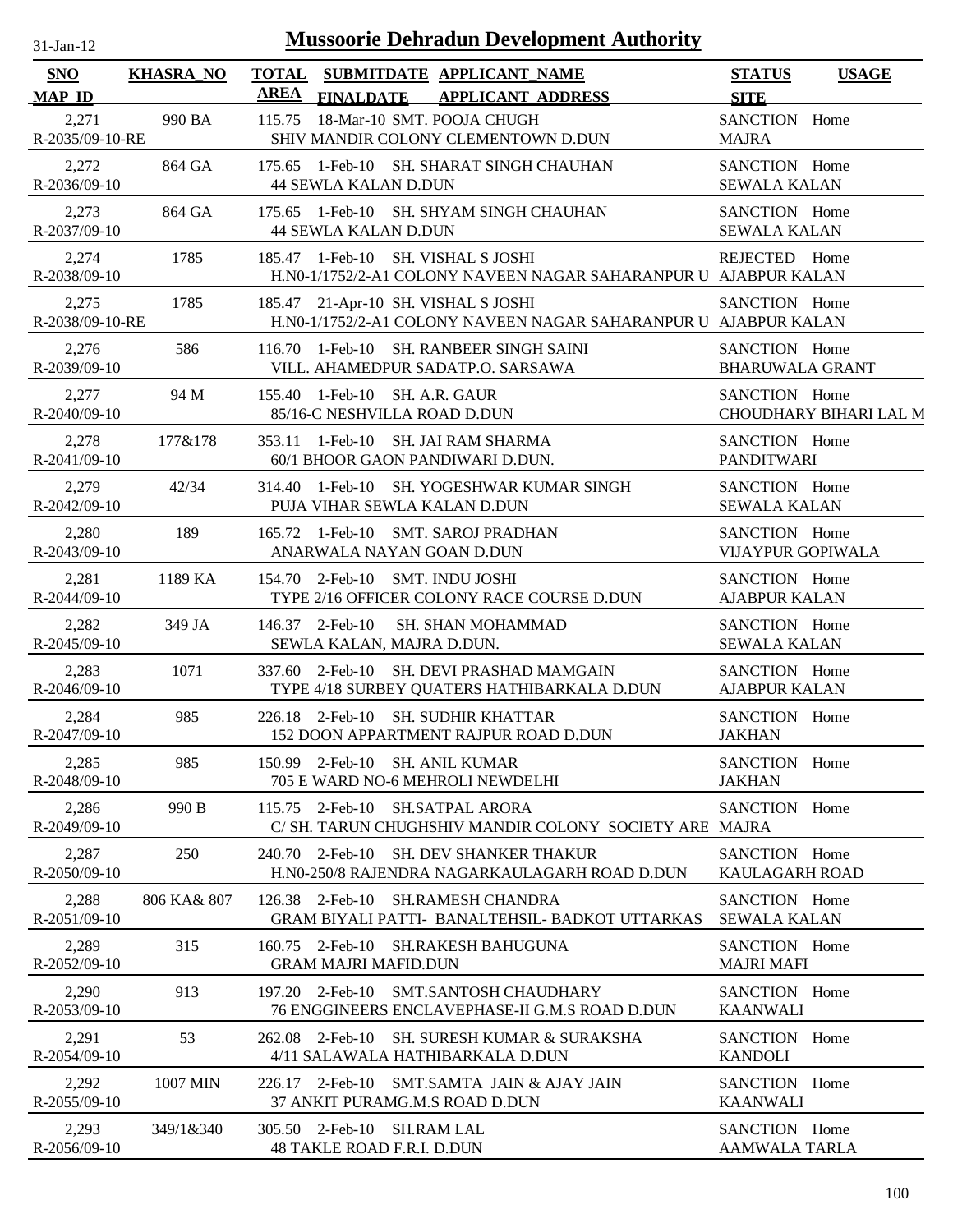| -Jan- |  |
|-------|--|
|       |  |

| SNO                     | <b>KHASRA_NO</b> | <b>TOTAL</b><br>SUBMITDATE APPLICANT_NAME<br><b>AREA</b>                                               | <b>STATUS</b>                           | <b>USAGE</b> |
|-------------------------|------------------|--------------------------------------------------------------------------------------------------------|-----------------------------------------|--------------|
| <b>MAP ID</b>           |                  | <b>FINALDATE</b><br><b>APPLICANT ADDRESS</b>                                                           | <b>SITE</b>                             |              |
| 2,294<br>R-2057/09-10   | 564              | 2-Feb-10 SH. UPDESH KUMAR SHARMA<br>179.40<br>115 MAJRA D.DUN                                          | SANCTION Home<br><b>SEWALA KALAN</b>    |              |
| 2,295<br>R-2058/09-10   | 46 BHA           | 80.26 2-Feb-10 SH. DILBAGH DHINGRA<br>02 KAULAGARH ROAD D.DUN                                          | SANCTION Home<br><b>KAULAGARH</b>       |              |
| 2,296<br>R-2059/09-10   | 129 MIN          | 91.58 2-Feb-10 SMT. SUMAN WASAN & KUSHAR WASAN<br>P.O. PANDITWARI PREM NAGAR D.DUN.                    | SANCTION Home<br><b>PANDITWARI</b>      |              |
| 2,297<br>$R-2060/09-10$ | 275/2            | 205.90 2-Feb-10<br>SH. SUMIT BANSAL<br>O.B.C/76 YAMUNA COLONY D.DUN                                    | SANCTION Home<br><b>NIRANJANPUR</b>     |              |
| 2,298<br>R-2061/09-10   | 87               | 253.44 2-Feb-10 SMT. RINA BISWAS & SH. S. BISWAS<br>F.R.I P.O- NEW FOREST D.DUN                        | SANCTION Home<br><b>AAMWALA</b>         |              |
| 2,299<br>R-2062/09-10   | 1115             | 189.59 2-Feb-10 SMT. KOMAL NAGPAL & SMT. MEETU CHAV SANCTION Home<br><b>19 SIMLA ENCLAVE D.DUN</b>     | <b>MAJRA</b>                            |              |
| 2,300<br>R-2063/09-10   | 505              | 92.28 2-Feb-10 SMT. PRATIMA UPPAL<br>PRAGATI VIHAR D.DUN                                               | SANCTION Home<br><b>DHARMPUR</b>        |              |
| 2,301<br>R-2064/09-10   | 1547             | 97.67 2-Feb-10 SH. PREM PRAKASH KAPOOR<br>755 C INDRA NAGAR D.DUN                                      | SANCTION Home<br><b>KAANWALI</b>        |              |
| 2,302<br>$R-2065/09-10$ | 990 B            | SMT. RADHA SHRIVASTAV<br>$113.85$ 2-Feb-10<br>LANE-5 TURNER ROAD CLEMENT TOWN D.DUN                    | SANCTION Home<br><b>MAJRA</b>           |              |
| 2,303<br>$R-2066/09-10$ | 29/1             | 202.24 2-Feb-10 SMT.RAM DEYI DEVI<br>ADOIWALA RISHI NAGAR D.DUN                                        | SANCTION Home<br><b>ADOIWALA</b>        |              |
| 2,304<br>R-2067/09-10   | 882              | 194.15 2-Feb-10<br>SH. DEVI DUTT JOSHI<br>VIVEKANAND PHASE-2 , NATHANPUR D.DUN                         | SANCTION Home<br><b>NATHANPUR</b>       |              |
| 2,305<br>R-2068/09-10   | 519              | 399.00 2-Feb-10 DR. SANJEEV KISHORE<br>816 INDIRA NAGAR COLONY D.DUN                                   | SANCTION Home<br><b>KAANWALI</b>        |              |
| 2,306<br>R-2069/09-10   | 120/47/1         | 158.49 2-Feb-10 SH. LALIT KUMAR SHARMA<br>120/47/1 GURU ROAD D.DUN                                     | SANCTION Home<br><b>LAXMAN CHOWK</b>    |              |
| 2,307<br>R-2070/09-10   | 174              | 195.59 2-Feb-10 SH. KABEER SINGH CHAUHAN<br>VILL-BUDOGI PATTI-SARJUALATEHRI GARWAL.                    | SANCTION Home<br><b>AJABPUR KALAN</b>   |              |
| 2,308<br>R-2071/09-10   | 158/197/5        | 363.19 2-Feb-10 SH. YOGENDER KUMAR<br>R-11 YAMUNA COLONY CHAKRATA ROAD D.DUN                           | SANCTION Home<br><b>DAK PATTI</b>       |              |
| 2,309<br>R-2072/09-10   | 43               | SH. RAVI IRON LTD THROUGH MANU GAR<br>150.00 2-Feb-10<br>33/7 NEHRU NAGAR GHAZIABAD.U.P                | SANCTION Home<br><b>DHORAN KHAS</b>     |              |
| 2,310<br>R-2073/09-10   | 738              | 288.79 2-Feb-10<br><b>SH. DIG VIJAY SINGH</b><br>CANAL ROAD JAKHAN D.DUN                               | SANCTION Home<br><b>JAKHAN</b>          |              |
| 2,311<br>R-2074/09-10   | 1249             | 2-Feb-10<br><b>SH.SUMIT GUPTA</b><br>113.08<br>PREM NAGARD.DUN                                         | SANCTION Home<br><b>KAANWALI</b>        |              |
| 2,312<br>R-2075/09-10   | 461              | $2$ -Feb-10<br>SH.S.C.BHARDWAJ<br>227.61<br>6 A/3 ASHIRWAD ENCLAVED.DUN                                | SANCTION Home<br><b>KAANWALI</b>        |              |
| 2,313<br>R-2076/09-10   | 836              | 192.12 2-Feb-10<br>SH. DHEERAJ THAPA&SMT.NISHA THAPA<br>BHARUWALA GRANTKALI GAON CLEMENT TOWN D.DUN    | SANCTION Home<br><b>BHARUWALA GRANT</b> |              |
| 2,314<br>R-2077/09-10   | 638              | 135.18 2-Feb-10<br><b>SH.RITUPURAN SHARMA</b><br>1943 LAXMI BAI NAGARNEW DELHI-110023                  | SANCTION Home<br><b>TARLA NAGAL</b>     |              |
| 2,315<br>R-2078/09-10   | 322 MIN          | 223.56 3-Feb-10<br><b>SH. SOBAN SINGH BARTWAL</b><br><b>86 C BLOCK SAKET COLONYAJABPUR KALAN D.DUN</b> | SANCTION Home<br><b>AJABPUR KALAN</b>   |              |
| 2,316<br>R-2079/09-10   | 1226             | 106.98 3-Feb-10<br>SMT. RAM DULARI DAUNDIYAL<br>AJABPUR KURD D.DUN                                     | SANCTION Home<br><b>AJABPUR KHURD</b>   |              |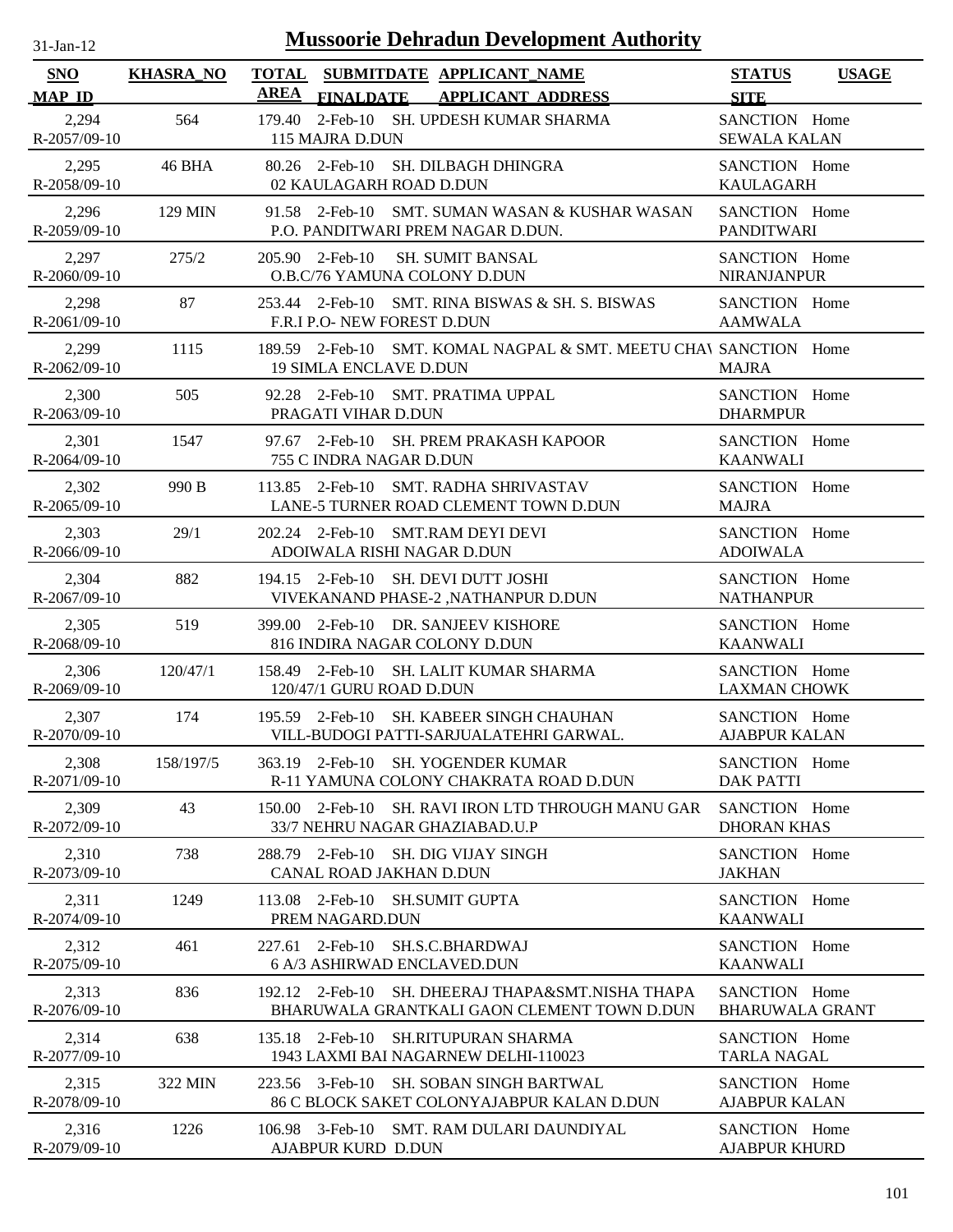| $31-Jan-12$              |                  |                 | <b>Mussoorie Dehradun Development Authority</b>                                                |                                         |              |
|--------------------------|------------------|-----------------|------------------------------------------------------------------------------------------------|-----------------------------------------|--------------|
| <b>SNO</b>               | <b>KHASRA_NO</b> |                 | TOTAL SUBMITDATE APPLICANT NAME                                                                | <b>STATUS</b>                           | <b>USAGE</b> |
| <b>MAP ID</b>            |                  | <b>AREA</b>     | <b>FINALDATE</b><br><b>APPLICANT ADDRESS</b>                                                   | <b>SITE</b>                             |              |
| 2,317<br>R-2080/09-10    | 65 CHA MIN       | 225.50          | 3-Feb-10 SH. PANKAJ BAJAJ & TAJENDER KAUR<br>DHAMAWALA MOHALLA D.DUN                           | SANCTION Home<br><b>PITHUWALA</b>       |              |
| 2,318<br>R-2081/09-10    | 66               |                 | 92.16 3-Feb-10 ROSHAN LAL & SH. MADAN LAL<br><b>66 DHAMAWALA D.DUN</b>                         | SANCTION Home<br><b>DHAMAWALA</b>       |              |
| 2,319<br>R-2082/09-10    | 504 MIN          |                 | 101.83 3-Feb-10 SH. ARUN KUMAR WALIA & SIMMI WALIA<br>656 VIJAY PARK EXT. D.DUN                | REJECTED Home<br><b>BHARUWALA GRANT</b> |              |
| 2,320<br>R-2082/09-10-RE | 504 MIN          |                 | 101.83 21-May-10 SH. ARUN KUMAR WALIA & SIMMI WALIA SANCTION Home<br>656 VIJAY PARK EXT. D.DUN | <b>BHARUWALA GRANT</b>                  |              |
| 2,321<br>R-2083/09-10    | 555 MIN          |                 | 195.00 3-Feb-10 SH. R.C. BHALLA<br>LANE NO-11 TURNER ROAD D.DUN                                | SANCTION Home<br><b>MAJRA</b>           |              |
| 2,322<br>R-2084/09-10    | 313 KH, 313 GA   |                 | 105.27 3-Feb-10 SMT. UMA MISHRA<br>115 A H.I.G. INDRAPURAM D.DUN                               | SANCTION Home<br>NIRANJANPUR            |              |
| 2,323<br>$R-2085/09-10$  | 176              |                 | 179.63 3-Feb-10 MISS, BABNESH TYAGI<br>D/O MR.ABHIAIA RAM TYAGIR/O ASHODA GHAZIABAD U.P SINOLA | SANCTION Home                           |              |
| 2,324<br>R-2086/09-10    | 176/299          |                 | 178.44 3-Feb-10 SH. A.C. OBERAI<br>R/O 56 RAJPUR ROAD D.DUN                                    | SANCTION Home<br><b>SINOLA</b>          |              |
| 2,325<br>R-2087/09-10    | 86/69            |                 | 105.93 3-Feb-10 SMT. PRITAM KAUR<br>90-D RACE COURSE D.DUN                                     | SANCTION Home<br><b>DHARMPUR</b>        |              |
| 2,326<br>R-2088/09-10    | 18 KA            |                 | 146.71 3-Feb-10 SH. SURENDER KUMAR<br>FOREST CHOWKY MANDUWALARANGE- JHAJHRA D.DUN              | SANCTION Home<br><b>SUDHOWALA</b>       |              |
| 2,327<br>R-2089/09-10    | 705 & 712 MIN    |                 | 218.50 3-Feb-10 SMT.RUKAIYA BEGUM<br>NAYI BASTI GANDHI GRAM KANWALI D.DUN                      | SANCTION Home<br><b>KAANWALI</b>        |              |
| 2,328<br>$R-2090/09-10$  | 936              | 218.59          | 4-Feb-10 SMT. KALAWATI DEVI NEGI<br>74 VYOM PRASTH, G.M.S. ROADD.DUN                           | SANCTION Home<br><b>KAANWALI</b>        |              |
| 2,329<br>R-2091/09-10    | 715              | 274.90          | 4-Feb-10 SH. ASHUTOSH DIMIRI<br>H.NO-105 VIVEKANAND GRAMJOGIWALA D.DUN                         | SANCTION Home<br><b>NATHANPUR</b>       |              |
| 2,330<br>R-2092/09-10    | 1790 KHA         |                 | 171.59 4-Feb-10 SMT. RENU BHANDARI<br>179 SATYA SADAN SOCIETY AREACLEMENT TOWN D.DUN           | SANCTION Home<br><b>AJABPUR KALAN</b>   |              |
| 2,331<br>R-2093/09-10    | 283 & 169        |                 | 207.16 4-Feb-10 SMT. VASHILA BEGUM<br>314 LANE-3 DRONPURI G.M.S. ROADDEHRADDUN.                | SANCTION Home<br><b>SEWALA KALAN</b>    |              |
| 2,332<br>R-2094/09-10    | 1495 MIN         | 214.60 4-Feb-10 | SH. DALJEET SINGH NAGRA & SMT NARENI SANCTION Home<br>215 DRON PURI G.M.S. ROAD D.DUN          | <b>KAANWALI</b>                         |              |
| 2,333<br>R-2095/09-10    | 1382             | 107.76 4-Feb-10 | SMT. TEJ KAUR & HARPREET KAUR<br>DRONPURI G.M.S. ROAD D.DUN                                    | SANCTION Home<br><b>KAANWALI</b>        |              |
| 2,334<br>R-2096/09-10    | 368 GA           |                 | 135.57 4-Feb-10 IQBAL UZZAMAN SIDDIQUI<br>37 INDIRA NAGAR COLONY D.DUN                         | SANCTION Home<br><b>MAJRA</b>           |              |
| 2,335<br>R-2097/09-10    | 140              | 238.28 4-Feb-10 | <b>SMT. KULDEEP KAUR</b><br>DOON ENCLAVE P.O-MAZRADEHRADUN.                                    | SANCTION Home<br><b>SEWALA KALAN</b>    |              |
| 2,336<br>R-2098/09-10    | 552              |                 | 350.59 4-Feb-10 SMT. PITAMBARI DEVI<br>37 OM VIHAR AJABPUR KALAN D.DUN                         | SANCTION Home<br><b>AJABPUR KALAN</b>   |              |
| 2,337<br>R-2099/09-10    | 286 MIN          |                 | 297.40 4-Feb-10 SH. JAGAT SINGH NEGI<br>AAMWALA TARLA D.DUN                                    | SANCTION Home<br><b>AAMWALA TARLA</b>   |              |
| 2,338<br>R-2100/09-10    | 99/89            |                 | 227.37 4-Feb-10 SH. YOG KUMAR VIJAN<br>99/89 GOVIND NAGAR RACE COURSED.DUN                     | SANCTION Home<br><b>RACE COURSE</b>     |              |
| 2,339<br>R-2101/09-10    | 99/89            |                 | 227.37 4-Feb-10 SMT. VEENA VIJAN<br>99/89 RACE COURSE D.DUN.                                   | SANCTION Home<br><b>RACE COURSE</b>     |              |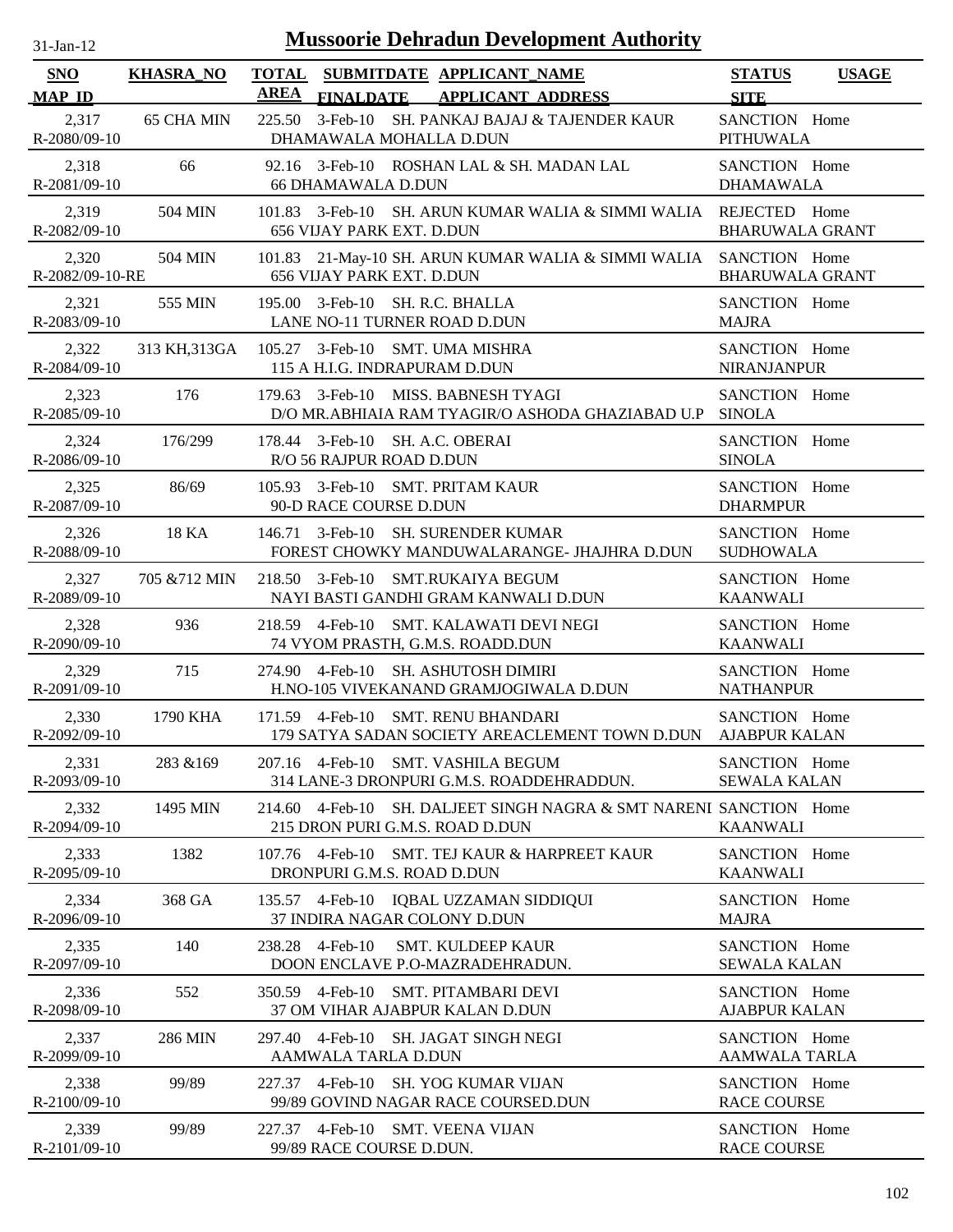| $31-Jan-12$                 | <b>Mussoorie Dehradun Development Authority</b> |             |                                                                                               |                                           |              |  |  |
|-----------------------------|-------------------------------------------------|-------------|-----------------------------------------------------------------------------------------------|-------------------------------------------|--------------|--|--|
| <b>SNO</b><br><b>MAP ID</b> | <b>KHASRA_NO</b>                                | <b>AREA</b> | TOTAL SUBMITDATE APPLICANT_NAME<br><b>APPLICANT ADDRESS</b><br><b>FINALDATE</b>               | <b>STATUS</b><br><b>SITE</b>              | <b>USAGE</b> |  |  |
| 2,340<br>R-2102/09-10       | 75&38                                           | 112.06      | 4-Feb-10 SH. M.L.DHAWAN<br>33/15 CIRCULAR ROAD D.DUN                                          | SANCTION Home<br><b>INDER ROAD</b>        |              |  |  |
| 2,341<br>R-2103/09-10       | 1168                                            | 224.44      | 4-Feb-10 SH. SOHAN LAL KALA<br><b>6 AJABPUR KHURD D.DUN</b>                                   | SANCTION Home<br><b>AJABPUR KALAN</b>     |              |  |  |
| 2,342<br>R-2104/09-10       | 197                                             |             | 166.66 4-Feb-10 SH. KUNWAR SINGH RANA<br><b>45 GANDHI ROAD D.DUN</b>                          | SANCTION Home<br><b>KEDARPUR</b>          |              |  |  |
| 2,343<br>R-2105/09-10       | 88                                              |             | 96.96 4-Feb-10 SH. MUKESH THAPA<br>VILL&P.O- ANARWALA D.DUN                                   | SANCTION Home<br><b>VIJAYPUR GOPIWALA</b> |              |  |  |
| 2,344<br>R-2106/09-10       | 512 JHA                                         |             | 186.09 4-Feb-10 SMT. SIMRAN KAUR<br>PAYAL INCLAVE SEWLA KALAND.DUN                            | SANCTION Home<br><b>SEWALA KALAN</b>      |              |  |  |
| 2,345<br>R-2107/09-10       | 611                                             |             | 283.29 4-Feb-10 SH. MADAN SINGH RAWAT<br>P-62/1 VIJAYPUR VIHARRAIPUR. D.DUN                   | SANCTION Home<br><b>RAIPUR</b>            |              |  |  |
| 2,346<br>R-2108/09-10       | 225                                             |             | 295.71 5-Feb-10 G.P. NAUTIYAL<br>225 AJABPUR KALAN D.DUN                                      | SANCTION Home<br><b>AJABPUR KALAN</b>     |              |  |  |
| 2,347<br>R-2109/09-10       | 36 M                                            |             | 307.48 5-Feb-10 S. KULWANT SINGH<br>23 HEM KUNJ BALLUPUR ROAD D.DUN.                          | SANCTION Home<br><b>KAANWALI</b>          |              |  |  |
| 2,348<br>R-2110/09-10       | 436                                             |             | 197.95 5-Feb-10 SH.RAGHURAJ SINGH KUNWAR<br>99/13 SATYA VIHAR BALLUPURDEHRADUN                | SANCTION Home<br><b>SEWALA KALAN</b>      |              |  |  |
| 2,349<br>R-2111/09-10       | 847& 688KHA                                     |             | 103.87 5-Feb-10 SMT.JASVINDER KAUR<br>G-36 RACE COURSE D.DUN                                  | SANCTION Home<br><b>AJABPUR KALAN</b>     |              |  |  |
| 2,350<br>R-2112/09-10       | 524 MIN                                         |             | 62.20 5-Feb-10<br><b>SMT. REENA MALIK</b><br>VILL-CHANDAN HEDI, TEH. BADOT                    | SANCTION Home<br><b>DAK PATTI</b>         |              |  |  |
| 2,351<br>R-2113/09-10       | 98                                              |             | 297.97 5-Feb-10 SH.INDERJEET SINGH & SMT. JASVINDER K SANCTION Home<br>G-36 RACE COURSE D.DUN | <b>RACE COURSE</b>                        |              |  |  |
| 2,352<br>R-2114/09-10       | 1091                                            |             | 74.08 5-Feb-10 SH, RAVI KUMAR<br>C-15SRI RAM PURAMKANWALI D.DUN                               | SANCTION Home<br><b>KAANWALI</b>          |              |  |  |
| 2,353<br>R-2115/09-10       | 847& 688KHA                                     |             | 103.87 5-Feb-10 SH. RAJENDER SINGH<br><b>G-36 RACE COURSE D.DUN</b>                           | SANCTION Home<br><b>AJABPUR KALAN</b>     |              |  |  |
| 2,354<br>R-2116/09-10       | 203                                             |             | 452.36 5-Feb-10 DR. SANJAY SHARMA & SMT. VIMLA DEVI<br>HARIDWAR BYPAS ROADDHARAMPUR D.DUN     | SANCTION Home<br><b>DHARMPUR</b>          |              |  |  |
| 2,355<br>R-2117/09-10       | 916                                             |             | 126.23 5-Feb-10<br>SH. RAJENDER SINGH<br><b>G-36 RACE COURSE D.DUN</b>                        | SANCTION Home<br><b>AJABPUR KALAN</b>     |              |  |  |
| 2,356<br>R-2118/09-10       | 916                                             |             | 126.23 5-Feb-10<br><b>SH. GURPREET SINGH</b><br><b>45 REST CAMP WEST D.DUN</b>                | SANCTION Home<br><b>AJABPUR KALAN</b>     |              |  |  |
| 2,357<br>R-2119/09-10       | 863 CH                                          |             | 152.28 5-Feb-10<br>SH. PAN SINGH MAHIPAL<br>E BLAK ALAKNANDA ENCLAVERING ROAD JOGIWALA        | SANCTION Home<br><b>NATHANPUR</b>         |              |  |  |
| 2,358<br>R-2120/09-10       | 40                                              |             | 511.43 5-Feb-10 SMT. RAM ANAND<br>40 D.A.V. COLLAGE ROAD D.DUN                                | SANCTION Home<br>D.A.V. COLLAGE ROAD      |              |  |  |
| 2,359<br>R-2121/09-10       | 721 K                                           |             | 59.91 5-Feb-10 SH. KULJEET SINGH<br>PREET VIHAR INDIRA GANDHI MARGD.DUN                       | SANCTION Home<br>NIRANJANPUR              |              |  |  |
| 2,360<br>R-2122/09-10       | 1005                                            |             | 250.00 5-Feb-10 SH. VIPIN GUPTA<br>26 ANKIT PURAM G.M.S. ROADDEHRADUN.                        | SANCTION Home<br><b>KAANWALI</b>          |              |  |  |
| 2,361<br>R-2123/09-10       | 469 & 470                                       |             | 170.74 5-Feb-10 SH. B.C. GUSAIN<br>5-B ROCHIPURA NIRANJANPURD.DUN                             | SANCTION Home<br><b>AJABPUR KALAN</b>     |              |  |  |
| 2,362<br>R-2124/09-10       | 225                                             |             | 209.57 6-Feb-10 SH. YUDHVEER SINGH<br>2/6 BALLI WALA KANWALI ROAD D.DUN                       | SANCTION Home<br><b>NATHANPUR</b>         |              |  |  |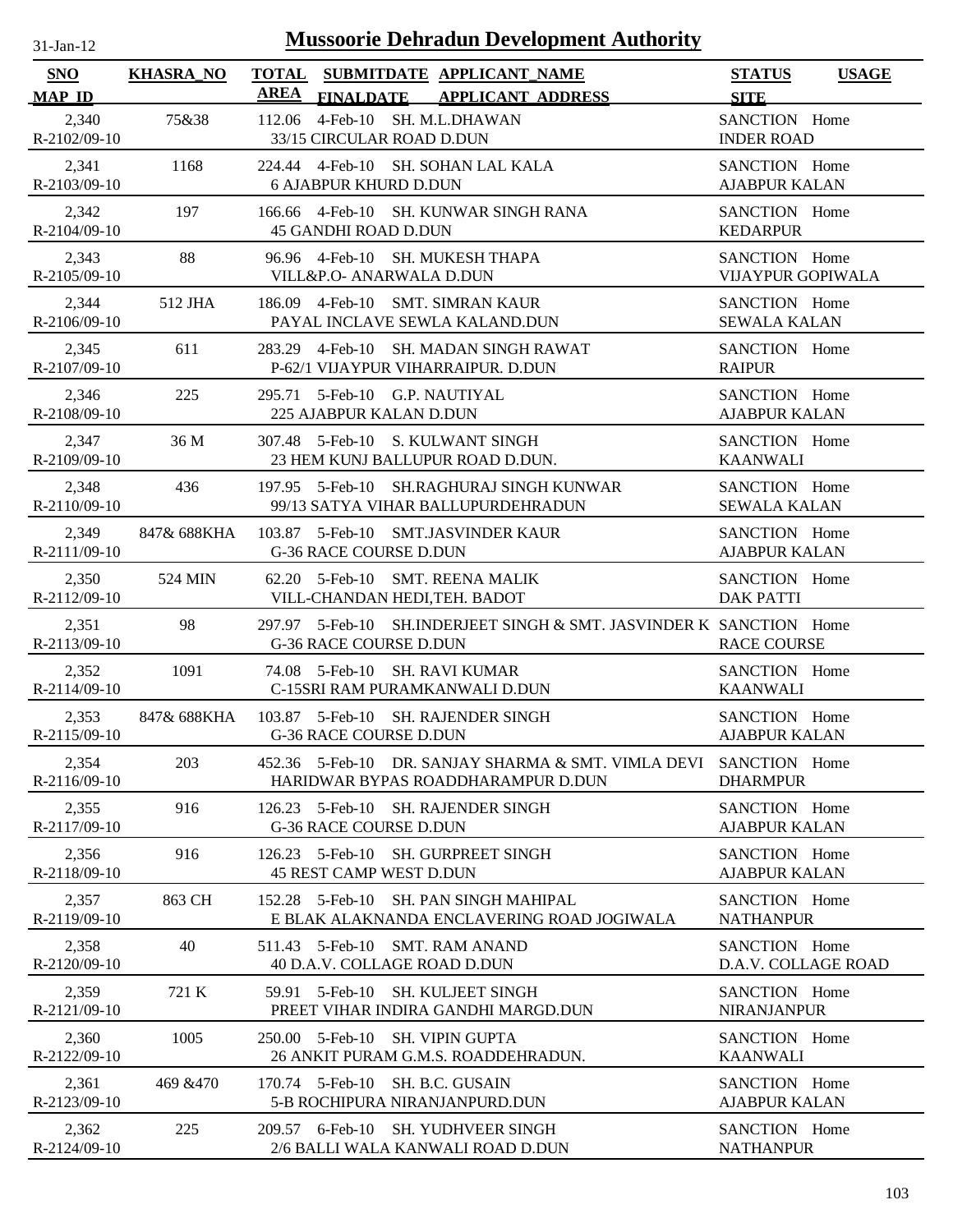| -Jan- |  |
|-------|--|
|       |  |

| <b>SNO</b>                  | <b>KHASRA_NO</b> | <b>TOTAL</b><br><b>AREA</b> |                                     | SUBMITDATE APPLICANT_NAME                                                  |                                                                     | <b>STATUS</b>                          | <b>USAGE</b> |
|-----------------------------|------------------|-----------------------------|-------------------------------------|----------------------------------------------------------------------------|---------------------------------------------------------------------|----------------------------------------|--------------|
| <b>MAP ID</b><br>2,363      | 1182KHA          |                             | <b>FINALDATE</b>                    | <b>APPLICANT ADDRESS</b><br>198.04 6-Feb-10 SH. HEMANT SINGH NEGI          |                                                                     | <b>SITE</b><br>SANCTION Home           |              |
| R-2125/09-10                |                  |                             | OFFICER COLONY D.DUN                |                                                                            |                                                                     | <b>NATHANPUR</b>                       |              |
| 2,364<br>R-2126/09-10       | 867 KA           |                             | 26/1 SHATABDI ENCLAVE D.DUN         | 172.57 6-Feb-10 SH. RAVI DWIVEDI                                           |                                                                     | SANCTION Home<br><b>NATHANPUR</b>      |              |
| 2,365<br>R-2127/09-10       | 350              |                             | C-169 NEHRU COLONY D.DUN            | 175.42 6-Feb-10 SMT. USHA SINGH GURUNG                                     |                                                                     | SANCTION Home<br><b>AJABPUR KHURD</b>  |              |
| 2,366<br>R-2128/09-10       | 234              |                             | ENG. ENCLAVE JAKHAN D.DUN           | 99.37 6-Feb-10 SMT. AARTI TONDON                                           |                                                                     | SANCTION Home<br><b>JAKHAN</b>         |              |
| 2,367<br>R-2129/09-10       | 234              |                             | ENG. ENCLAVE JAKHAN D.DUN           | 296.35 6-Feb-10 SH. SUMIT TONDON                                           |                                                                     | SANCTION Home<br><b>JAKHAN</b>         |              |
| 2,368<br>R-2130/09-10       | 752/3            |                             | 56 HIL VEW COLONY D.DUN             |                                                                            | 164.88 8-Feb-10 SH. VINOD KUMAR GUPTA & SMT ANJU GUP SANCTION Home  | <b>KAANWALI</b>                        |              |
| 2,369<br>R-2131/09-10       | 17               |                             |                                     | 131.90 8-Feb-10 SH. MAHABIR SINGH NEGI<br>BADRISH COLONY, NEHRU GRAM D.DUN |                                                                     | SANCTION Home<br><b>DALANWALA CHAK</b> |              |
| 2,370<br>R-2132/09-10       | 641/5            |                             |                                     | 179.25 8-Feb-10 SH. RAGHUNAYAK PRASAD                                      | RAJEEV NAGAR DHARAMPUR DANDADEHRADUN.                               | SANCTION Home<br><b>DHARMPUR</b>       |              |
| 2,371<br>R-2133/09-10       | 906 & 907        | 244.11 8-Feb-10             |                                     | SANJAY KUMAR RAWAT                                                         | H.N.-5 STREET NO-3 SHASHRRI NAGARDEHRADUN                           | SANCTION Home<br><b>NATHANPUR</b>      |              |
| 2,372<br>R-2134/09-10       | 3/416            |                             | 3/416 PATHRIA PIR, DEHRADUN.        |                                                                            | 87.02 8-Feb-10 SH. SANNURAM ALIAS NANNU RAM                         | SANCTION Home<br><b>DEHRA KHAS</b>     |              |
| 2,373<br>R-2135/09-10       | 120              |                             | 120 RAJENDAR NAGAR D.DUN            |                                                                            | 349.96 8-Feb-10 SH. BHUWAN CHAND PANT & SH. JAGDISH I SANCTION Home | <b>RAJENDAR NAGAR</b>                  |              |
| 2,374<br>R-2136/09-10       | 696/2            |                             | 8 OLD NEHRU COLONY D.DUN            | 85.81 8-Feb-10 SH. SANJEEV SURI                                            |                                                                     | SANCTION Home<br><b>AJABPUR KALAN</b>  |              |
| 2,375<br>R-2137/09-10       | 81               |                             |                                     | 208.85 8-Feb-10 SH. TANUJ KUMAR PANT                                       | DANDA LAKHOND SAHASTRADHARA ROADD.DUN                               | SANCTION Home<br><b>DAANDA LAKHOND</b> |              |
| 2,376<br>R-2138/09-10       | 71/31            |                             | 71/31 SALAWALA D.DUN.               |                                                                            | 175.45 8-Feb-10 SH. PREM CHAND & SH. RAMESH CHAND                   | SANCTION Home<br><b>SALAWALA</b>       |              |
| 2,377<br>R-2139/09-10       | 219              |                             | 84.82 8-Feb-10 SH. S.B. DATTA       | 22/1 ARYA NAGAR BLOCK 2 D.DUN                                              |                                                                     | SANCTION Home<br>D.L.ROAD              |              |
| 2,378<br>R-2140/09-10       | 8 KA             | 223.00                      | 8-Feb-10<br>22 SIDHARTH VIHAR D.DUN | SH. CHANDRA BHAN SINGH                                                     |                                                                     | SANCTION Home<br><b>KANDOLI</b>        |              |
| 2,379<br>$R-2141/09-10$     | 586              | 355.91                      | 8-Feb-10                            | <b>SH. SURENDRA SINGH RAWAT</b><br>122 BADRIPUR ROAD JOGIWALA D.DUN        |                                                                     | SANCTION Home<br><b>NATHANPUR</b>      |              |
| 2,380<br>$R - 2142/09 - 10$ | 913 MIN          | 98.83 8-Feb-10              |                                     | <b>SH. AJAY MALIK</b>                                                      | A-24/3 O.N.G.C. COLONYKAULAGARH ROAD D.DUN                          | SANCTION Home<br><b>KAANWALI</b>       |              |
| 2,381<br>R-2142/09-10-RE    | 913 MIN          | 98.83                       | 19-Mar-10 SH. AJAY MALIK            |                                                                            | A-24/3 O.N.G.C. COLONYKAULAGARH ROAD D.DUN                          | SANCTION Home<br><b>KAANWALI</b>       |              |
| 2,382<br>R-2143/09-10       | 207/184          | 131.36 8-Feb-10             | 207/184 OLD DALANWALA D.DUN         |                                                                            | SH.K.D. SHARMA & SMT. LAJWANTI SHARM SANCTION Home                  | <b>OLD DALANWALA</b>                   |              |
| 2,383<br>$R-2144/09-10$     | 1116             | 294.88 8-Feb-10             |                                     | SH. S.P. LAKHERA<br>VYOM PRASTH G.M.S. ROAD D.DUN                          |                                                                     | SANCTION Home<br>G.M.S.ROAD            |              |
| 2,384<br>$R-2145/09-10$     | 146 GHA          | 947.73 8-Feb-10             |                                     | 11-A SEWAK ASHRAM ROAD DEHRADUN.                                           | SH. KAMAL SAWHNEY C/O UTTARANCHAL SANCTION Home                     | <b>NAGAL HATNALA</b>                   |              |
| 2,385<br>R-2146/09-10       | 136              |                             |                                     | 268.70 8-Feb-10 SH. RAM LAL SEMWAL                                         | CANARA BANK SAHARANPUR CHOWK BRANCHDEHRADU                          | SANCTION Home<br><b>AJABPUR KHURD</b>  |              |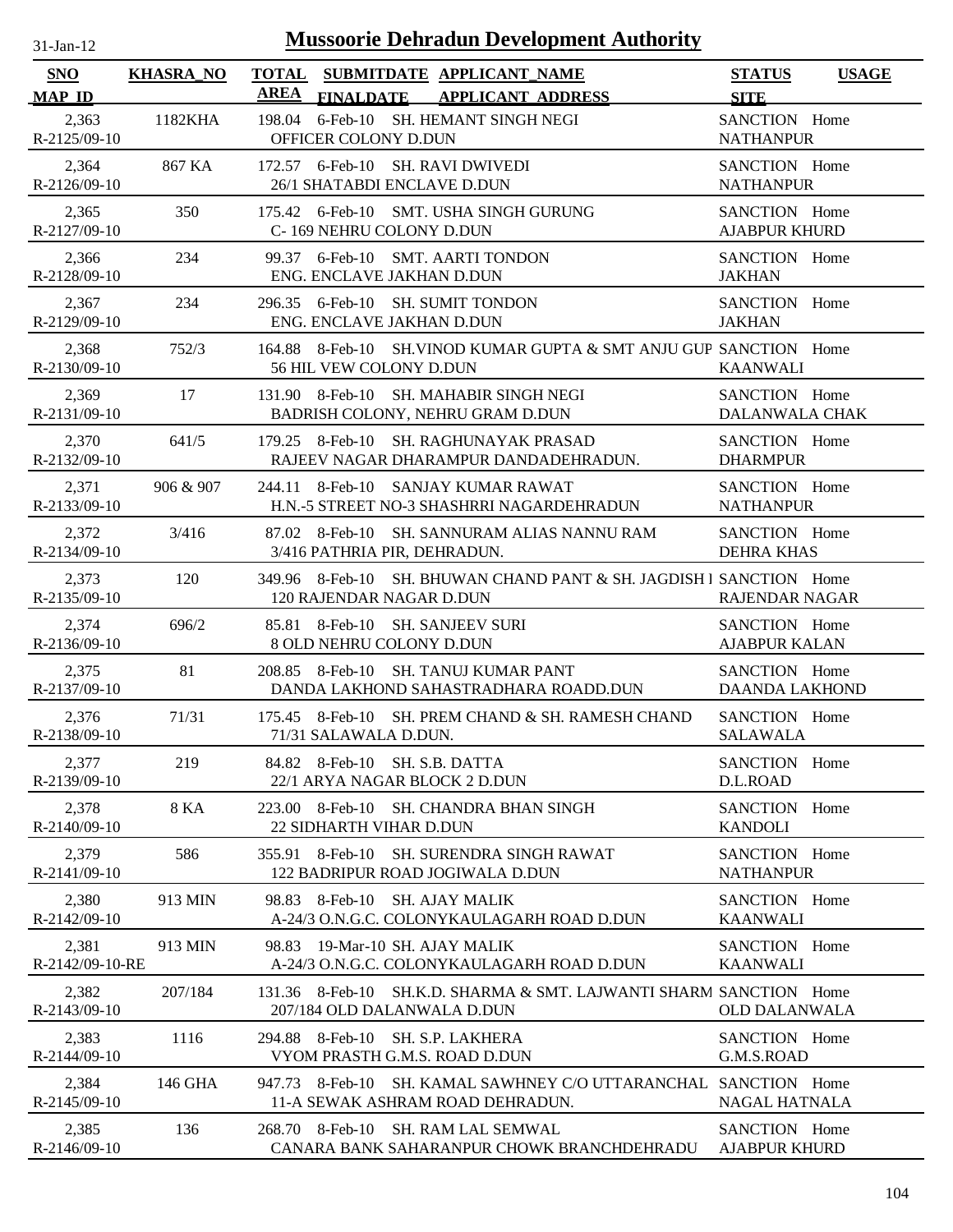| <b>Mussoorie Dehradun Development Authority</b><br>$31-Jan-12$ |                           |                 |                                                                                                                  |                                       |              |  |
|----------------------------------------------------------------|---------------------------|-----------------|------------------------------------------------------------------------------------------------------------------|---------------------------------------|--------------|--|
| <b>SNO</b>                                                     | <b>KHASRA NO</b>          |                 | TOTAL SUBMITDATE APPLICANT_NAME                                                                                  | <b>STATUS</b>                         | <b>USAGE</b> |  |
| <b>MAP ID</b>                                                  |                           | <b>AREA</b>     | <b>FINALDATE</b><br><b>APPLICANT ADDRESS</b>                                                                     | <b>SITE</b>                           |              |  |
| 2,386<br>R-2147/09-10                                          | 1475 KA                   | 125.31          | 9-Feb-10 SH. INDERJEET SINGH & SH. GURPREET SIN SANCTION Home<br><b>G-36 RACE COURSE DEHRADUN.</b>               | <b>AJABPUR KALAN</b>                  |              |  |
| 2,387<br>R-2148/09-10                                          | 382/2(800J)               |                 | 156.84 9-Feb-10 KUMARI BABLI DEVI<br>C/O SH. SUDESH VERMA, PATEL NAGAR D.DUN                                     | SANCTION Home<br>NIRANJANPUR          |              |  |
| 2,388<br>R-2149/09-10                                          | 131/78                    |                 | 236.08 9-Feb-10 MRS. ANJU CHETTRI<br>VILL- CHANDROTI DEHRADUN.                                                   | SANCTION Home<br><b>KALI DAS ROAD</b> |              |  |
| 2,389<br>$R-2150/09-10$                                        | 103,104                   |                 | 239.61 9-Feb-10 MRS. RANI GUPTA<br>9/4 INDER BABA MARG D.DUN                                                     | SANCTION Home<br><b>CHIDOWALI</b>     |              |  |
| 2,390<br>R-2151/09-10                                          | 456                       | 125.46 9-Feb-10 | SMT. RITU ARORA<br>77 RITHA MANDI DEHRADUN.                                                                      | SANCTION Home<br><b>BHANDARI BAGH</b> |              |  |
| 2,391<br>R-2152/09-10                                          | 577& 578                  |                 | 111.71 9-Feb-10 SH. RAJESHWAR PRASAD BYAS<br>VILL SEWLA KALA D.DUN                                               | SANCTION Home<br><b>SHEVLA KALAM</b>  |              |  |
| 2,392<br>R-2153/09-10                                          | $F-22$                    |                 | 475.80 9-Feb-10 SH. JAGDISH CHANDRA PATHAK<br><b>22 RACE COURSE D.DUN</b>                                        | SANCTION Home<br><b>RACE COURSE</b>   |              |  |
| 2,393<br>R-2154/09-10                                          | 100                       |                 | 230.05 9-Feb-10 SH. GAJENDAR SINGH NEGI<br>24/4-C LINE-11VIJAY PARK EXT. D.DUN                                   | SANCTION Home<br><b>AJABPUR KHURD</b> |              |  |
| 2,394<br>R-2155/09-10                                          | 581                       |                 | 133.83 9-Feb-10 SH. RAJENDRA PRASAD UNIYAL<br>19 AKHADA MOHALLA D.DUN                                            | SANCTION Home<br><b>DEHRA KHAS</b>    |              |  |
| 2,395<br>$R-2156/09-10$                                        | 81/1                      |                 | 114.00 9-Feb-10 SH. PAWAN KUMAR<br><b>66 PANDIT WARI D.DUN</b>                                                   | SANCTION Home<br><b>PANDITWARI</b>    |              |  |
| 2,396<br>R-2157/09-10                                          | 566 & 635                 |                 | 288.66 9-Feb-10 SH. VIJAY RAM BHATT & SATISH PRASAD I SANCTION Home<br><b>BADRIPUR D.DUN</b>                     | <b>BADRIPUR</b>                       |              |  |
| 2,397<br>R-2158/09-10                                          | 658                       | 297.00 9-Feb-10 | SMT. SULOCHANA NEGI<br>SINGLE MANDI DEHRA KHAS D.DUN                                                             | SANCTION Home<br><b>DEHRA KHAS</b>    |              |  |
| 2,398<br>R-2159/09-10                                          | 568 DA &<br><b>568CHA</b> |                 | 132.44 9-Feb-10 SH. JAIBEER SINGH<br>61/A L.I.G. INDIRAPURAM D.DUN                                               | SANCTION Home<br><b>MAJRA</b>         |              |  |
| 2,399<br>R-2160/09-10                                          | 658 MIN                   |                 | 175.57 9-Feb-10 SH. HEMENDRA BAHUGUNA & SH. YOGEND SANCTION Home<br>611 LANE 6, VIVEKANAND GRAMNATHANPUR. D.DUN. | <b>BALAWALA</b>                       |              |  |
| 2,400<br>$R-2161/09-10$                                        | 278 MIN& 277<br>M         |                 | 83.37 9-Feb-10 SMT. SUSHMA GOYAL<br>52 SAILOK-1 G.M.S. ROAD D.DUN                                                | SANCTION Home<br><b>NIRANJANPUR</b>   |              |  |
| 2,401<br>$R-2162/09-10$                                        | 277 & 278                 |                 | 92.93 9-Feb-10 SH. VAIBHAV GOYAL<br>52 SAILOK G.M.S. ROAD D.DUN                                                  | SANCTION Home<br><b>NIRANJANPUR</b>   |              |  |
| 2,402<br>R-2163/09-10                                          | 234 M 236 M               |                 | 253.72 9-Feb-10 SH. MUKULESH NAITHANI<br>23 DHARAMPUR D.DUN                                                      | SANCTION Home<br><b>AJABPUR KALAN</b> |              |  |
| 2,403<br>R-2164/09-10                                          | 1122 KHA                  |                 | 110.02 10-Feb-10 SMT.SARASWATI RAWAT<br>97 BADRIPUR, JOGIWALA D.DUN                                              | SANCTION Home<br><b>AJABPUR KALAN</b> |              |  |
| 2,404<br>$R-2165/09-10$                                        | 368                       |                 | 313.41 10-Feb-10 SH. NARESH CHAND AGARWAL<br>MAZRA, D.DUN                                                        | SANCTION Home<br><b>MAJRA</b>         |              |  |
| 2,405<br>$R-2166/09-10$                                        | 729                       |                 | 207.57 10-Feb-10 SH. ANIL KUMAR<br>VILL- MAJRA, DEHRADUN.                                                        | SANCTION Home<br><b>MAJRA</b>         |              |  |
| 2,406<br>R-2167/09-10                                          | 65                        |                 | 320.00 10-Feb-10 SH. SATENDAR SINGH BISHT<br>65-D RACE COURSE D.DUN                                              | SANCTION Home<br><b>RACE COURSE</b>   |              |  |
| 2,407<br>R-2168/09-10                                          | 387/1                     |                 | 154.64 10-Feb-10 SMT. RAMA CHAUHAN<br>GYAN KUNJ, GANDHI CHOWKMUSSOORIE, DEHRADUN.                                | SANCTION Home<br><b>DEHRA KHAS</b>    |              |  |
| 2,408<br>R-2169/09-10                                          | 1457 & 1465               |                 | 175.00 10-Feb-10 GANGA REALTORS<br>7-C RACE COURSE DEHRADUN.                                                     | SANCTION Home<br><b>DEHRA KHAS</b>    |              |  |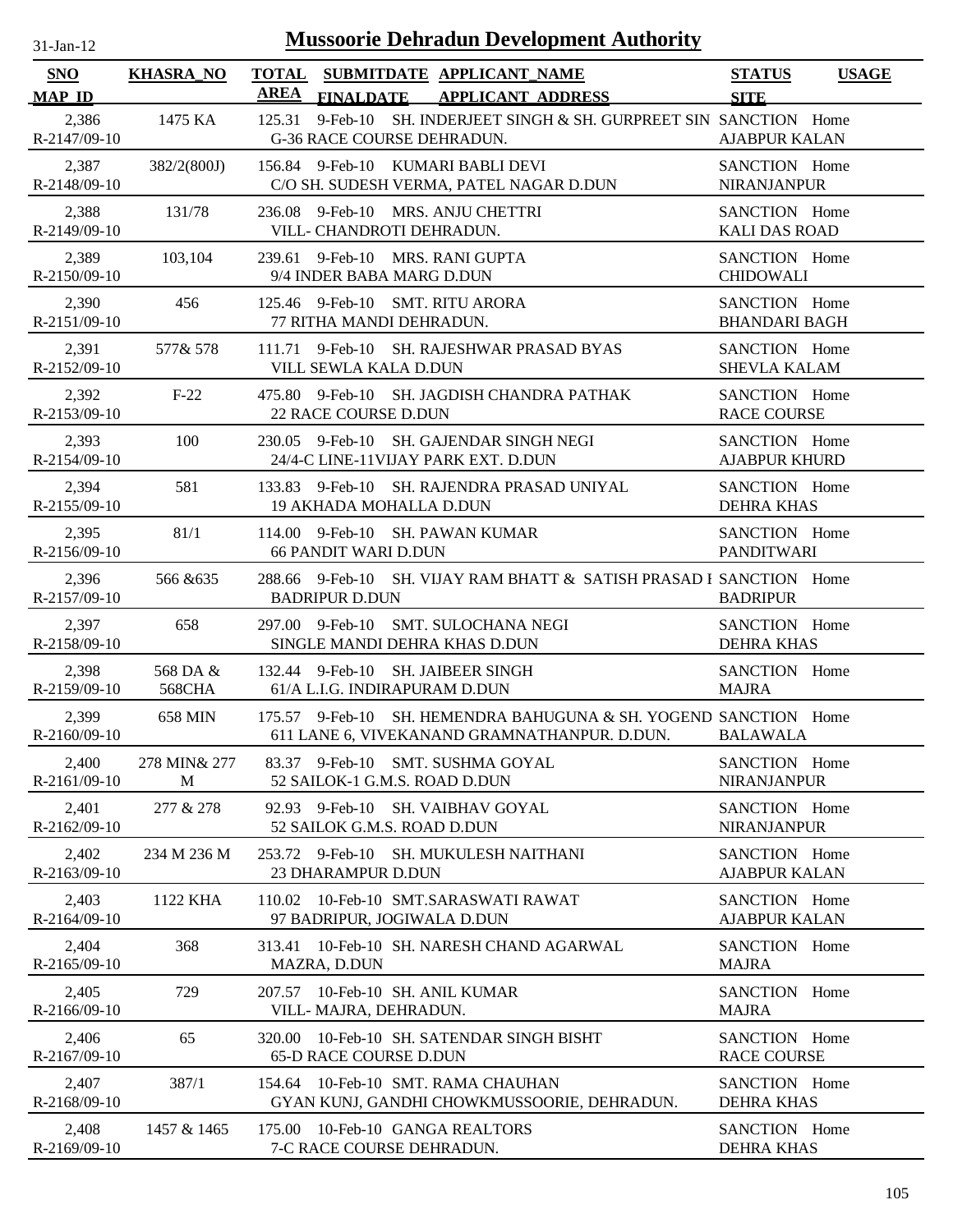| 31-Jan-12 |  |
|-----------|--|
|           |  |

| <b>SNO</b><br><b>MAP ID</b> | <b>KHASRA_NO</b> | TOTAL SUBMITDATE APPLICANT NAME<br><b>AREA</b><br>FINALDATE APPLICANT ADDRESS  | <b>STATUS</b><br><b>USAGE</b><br><b>SITE</b> |
|-----------------------------|------------------|--------------------------------------------------------------------------------|----------------------------------------------|
| 2,409<br>R-2170/09-10       | 33               | 10-Feb-10 SH.B.K.OBEROI<br>138.23<br>879/858 KAULAGARH D.DUN                   | SANCTION Home<br><b>KAULAGARH</b>            |
| 2,410                       | 267              | 129.01 10-Feb-10 SMT. SUGANDHA RATRA                                           | SANCTION Home                                |
| R-2171/09-10                |                  | 134 KISHAN NAGAR D.DUN                                                         | NIRANJANPUR                                  |
| 2,411                       | 229/2            | 251.03 10-Feb-10 SH. BHAGYAN DASS                                              | SANCTION Home                                |
| R-2172/09-10                |                  | <b>GRAM- MALLA PATTI- DHAKNNOR</b>                                             | <b>NATHANPUR</b>                             |
| 2,412                       | 1091             | 66.36 10-Feb-10 SMT. INDRA TOMER                                               | SANCTION Home                                |
| R-2173/09-10                |                  | 5 VYOM PRASTH KANWALIDEHRADUN.                                                 | <b>KAANWALI</b>                              |
| 2,413                       | 407(NEW 370)     | 107.00 10-Feb-10 SMT SOMI MAMGAIN                                              | SANCTION Home                                |
| R-2174/09-10                |                  | SPRING HILL SCHOOLMATURWALA ROAD D.DUN                                         | <b>AJABPUR KALAN</b>                         |
| 2,414                       | 1839 DA          | 199.84 10-Feb-10 SH. HARISH KUMAR                                              | SANCTION Home                                |
| R-2175/09-10                |                  | 10 BANNU COLONY RACE COURSE D.DUN                                              | <b>RACE COURSE</b>                           |
| 2,415                       | 144 M            | 172.98 10-Feb-10 SMT. SUNITA GUPTA                                             | SANCTION Home                                |
| R-2176/09-10                |                  | 08--A- VIJAY PARK BALLUPUR ROAD D.DUN                                          | <b>KAANWALI</b>                              |
| 2,416                       | 284              | 227.90 10-Feb-10 SMT. PRITAM KAUR                                              | SANCTION Home                                |
| R-2177/09-10                |                  | 18/1 BHANDARI BAG LANE NO-1DEHRADUN                                            | NIRANJANPUR                                  |
| 2,417                       | 284              | 227.90 15-Mar-10 SMT. PRITAM KAUR                                              | SANCTION Home                                |
| R-2177/09-10-RE             |                  | 18/1 BHANDARI BAG LANE NO-1DEHRADUN                                            | <b>NIRANJANPUR</b>                           |
| 2,418                       | 237&238 M        | 117.11 10-Feb-10 SH. SHIV KUMAR                                                | SANCTION Home                                |
| R-2178/09-10                |                  | 138 VYOM PRASTH D.DUN                                                          | HARBANSWALA (PART)                           |
| 2,419                       | 239              | 260.12 10-Feb-10 SQN.LDR. AMARENDRA NATH MUKHERJE                              | SANCTION Home                                |
| R-2179/09-10                |                  | G.M.S. ROAD SIDHARTH ENCLAVE, D.DUN                                            | <b>KAANWALI</b>                              |
| 2,420                       | 72               | 495.62 10-Feb-10 SHRI ATUL JINDAL & SMT. PRITI JINDAL                          | SANCTION Home                                |
| R-2180/09-10                |                  | 3/10 VISHESH KHAND, GOMTINAGAROPP. LITTLE FRIEND S                             | SAHASTRADHARA ROAD                           |
| 2,421                       | 46 GA            | 208.34 11-Feb-10 SH. DEVESH PHULERA                                            | SANCTION Home                                |
| R-2181/09-10                |                  | 34 DILA RAM BAZAR DEHRADUN.                                                    | <b>AAMWALA TARLA</b>                         |
| 2,422                       | 81/2             | 177.98 11-Feb-10 SH. SUNDER LAL THAPLIYAL                                      | SANCTION Home                                |
| R-2182/09-10                |                  | SAILOK PHASE 1/31 G.M.S. ROADDEHRADUN.                                         | NIRANJANPUR                                  |
| 2,423                       | 84               | 152.43 11-Feb-10 SMT. MEENAKSHI GODIYAL                                        | SANCTION Home                                |
| R-2183/09-10                |                  | SHIV MANDIR AKASHDEEP COLONY, BALLUPUR ROAD D.D                                | <b>PANDITWARI</b>                            |
| 2,424                       | 476              | 289.39 11-Feb-10 SMT. GURVINDER KAUR                                           | SANCTION Home                                |
| R-2184/09-10                |                  | 5/23 ASHERWAD ENCLAVE LANE-5 D.DUN                                             | <b>KAANWALI</b>                              |
| 2,425                       | D-114            | 334.57 11-Feb-10 SH. VINOD BHATT                                               | SANCTION Home                                |
| R-2185/09-10                |                  | D-14 STREET-3 SHASTRI NAGAR D.DUN                                              | <b>SHASTRI NAGAR</b>                         |
| 2,426                       | 283 (NEW-140)    | 176.72 11-Feb-10 SH. SORABH GOEL                                               | SANCTION Home                                |
| R-2186/09-10                | KА               | DOON ENCLAVE, CHANDRABANI ROADDEHRADUN.                                        | <b>PITTHUWALA</b>                            |
| 2,427<br>R-2187/09-10       | 115 MIN          | 11-Feb-10 SMT. GUDDI DEVI BADHANI<br>204.88<br>PRAKASH VIHAR DHARAMPUR D.DUN   | REJECTED Home<br><b>AJABPUR KALAN</b>        |
| 2,428<br>R-2187/09-10-RE    | 115 MIN          | 27-Apr-10 SMT. GUDDI DEVI BADHANI<br>204.88<br>PRAKASH VIHAR DHARAMPUR D.DUN   | SANCTION Home<br><b>AJABPUR KALAN</b>        |
| 2,429<br>R-2188/09-10       | 328              | 380.29<br>11-Feb-10 SH. INDER SINGH<br>10 OFFICER COLONY RACE COURSE D.DUN     | SANCTION Home<br><b>MAJRI MAFI</b>           |
| 2,430<br>R-2189/09-10       | 520              | 11-Feb-10 SH. ARVIND KUMAR<br>277.88<br>167/5 STREET -3, RAJENDAR NAGAR D.DUN. | SANCTION Home<br><b>DEHRA KHAS</b>           |
| 2,431                       | 397&358          | 2,070.00 11-Feb-10 M/S NATIONAL AERONAUTICAL ENGINEER RE-OPENE                 | Educational                                  |
| R-2190/09-10                | CH, 358          | SECRETARY, NATIONAL INSTITUTE OF AERONAUTICAL EN KOHLUPANI                     |                                              |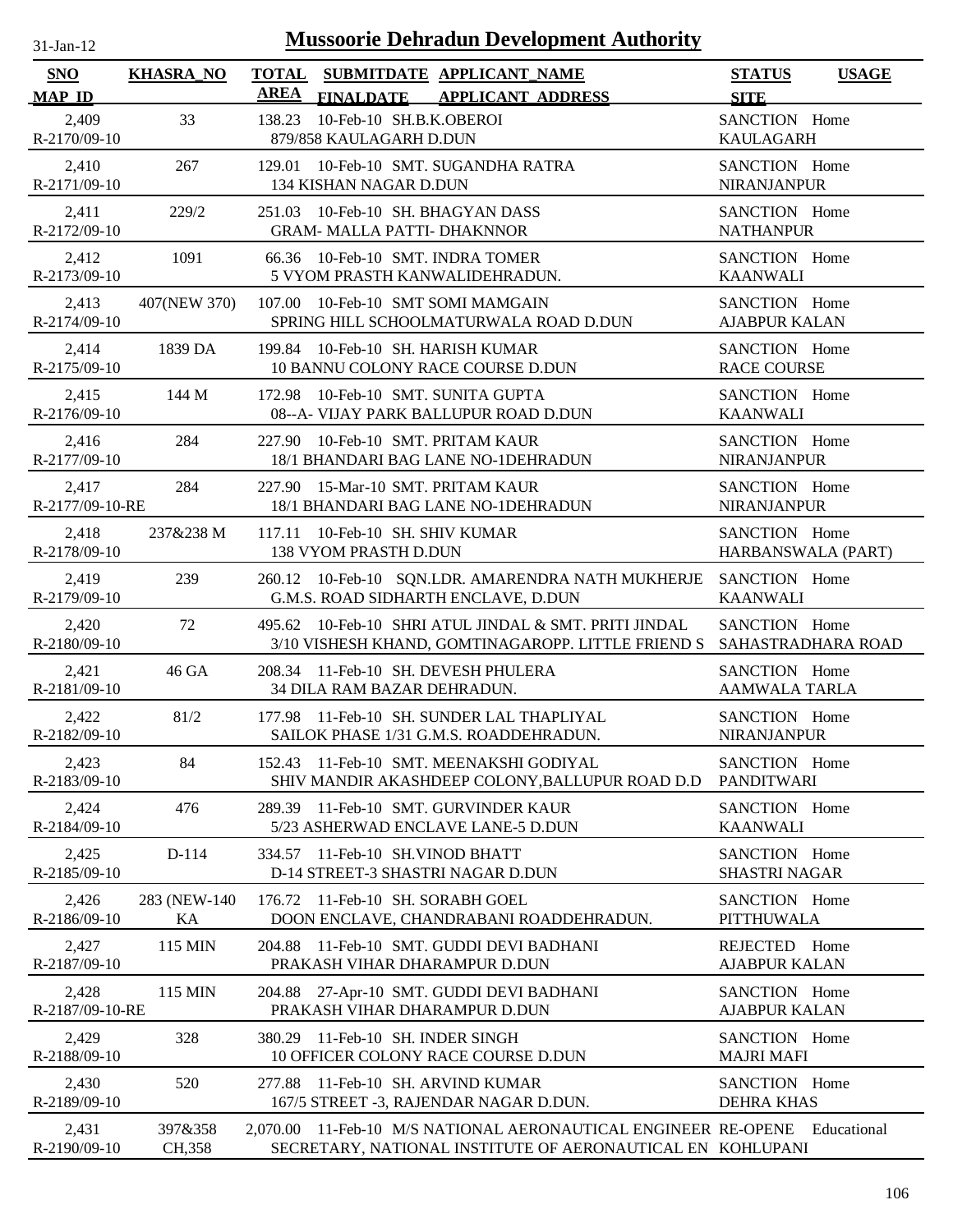| 1-Jan-1 |  |
|---------|--|

| <b>SNO</b>            | <b>KHASRA_NO</b>        |             |                                 | TOTAL SUBMITDATE APPLICANT NAME                                                                                                                     | <b>STATUS</b>                         | <b>USAGE</b>          |
|-----------------------|-------------------------|-------------|---------------------------------|-----------------------------------------------------------------------------------------------------------------------------------------------------|---------------------------------------|-----------------------|
| <b>MAP ID</b>         |                         | <b>AREA</b> | <b>FINALDATE</b>                | <b>APPLICANT ADDRESS</b>                                                                                                                            | <b>SITE</b>                           |                       |
| 2,432                 | R-2190/09-10-RE NEW 358 |             |                                 | OLD 379 AND 2,070.00 1-Feb-11 M/S NATIONAL AERONAUTICAL ENGINEER SANCTION Educational<br>SECRETARY, NATIONAL INSTITUTE OF AERONAUTICAL EN KOHLUPANI |                                       |                       |
|                       | CH,358 CHA,             |             |                                 |                                                                                                                                                     |                                       |                       |
| 2,433                 | <b>KOHLUPANI</b><br>120 |             |                                 | 163.46 11-Feb-10 SMT. REETA BISHT                                                                                                                   | SANCTION Home                         |                       |
| R-2191/09-10          |                         |             | AJABPUR KHURD. DEHRADUN.        |                                                                                                                                                     | <b>AJABPUR KHURD</b>                  |                       |
|                       |                         |             |                                 |                                                                                                                                                     |                                       |                       |
| 2,434<br>R-2192/09-10 | 125                     |             |                                 | 193.51 11-Feb-10 SH. RAJENDRA SINGH<br>C-24/11 ORDINENCE FECTRY ESTET, RAIPURDEHRADUN.                                                              | SANCTION Home<br><b>KARANPUR KHAS</b> |                       |
|                       |                         |             |                                 |                                                                                                                                                     |                                       |                       |
| 2,435<br>R-2193/09-10 | 458 MIN                 |             |                                 | 166.31 11-Feb-10 SH RAJENDRA SINGH MEHER<br>21 SHIV VIHAR, MAHARANI BAGHDEHRADUN.                                                                   | SANCTION Home<br><b>KAANWALI</b>      |                       |
|                       |                         |             |                                 |                                                                                                                                                     |                                       |                       |
| 2,436                 | 121/2                   |             |                                 | 134.77 11-Feb-10 SMT. SONIA SHARMA                                                                                                                  | SANCTION Home                         |                       |
| R-2194/09-10          |                         |             | MANDAKINI VIHAR D.DUN.          |                                                                                                                                                     | <b>KARANPUR KHAS</b>                  |                       |
| 2,437                 | 707 KA                  |             |                                 | 151.90 11-Feb-10 SH. DEEPENDER BELOONIE                                                                                                             | SANCTION Home                         |                       |
| R-2195/09-10          |                         |             | 93/4 NESHVILLA ROAD D.DUN       |                                                                                                                                                     | <b>JAKHAN</b>                         |                       |
| 2,438                 | 151                     |             |                                 | 195.36 11-Feb-10 SH. SHALINI AGGARWAL                                                                                                               | SANCTION Home                         |                       |
| R-2196/09-10          |                         |             | 460 G.M.S. ROAD DEHRADUN.       |                                                                                                                                                     | <b>AJABPUR KHURD</b>                  |                       |
| 2,439                 | 464                     |             |                                 | 193.76 15-Feb-10 SH. BHARAT CHAND                                                                                                                   | SANCTION Home                         |                       |
| R-2197/09-10          |                         |             | 602 GARHI CANTT. DEHRADUN.      |                                                                                                                                                     |                                       | KAULAGARH MAI CHAKBH( |
| 2,440                 | 113                     |             |                                 | 113.46 15-Feb-10 SH. ASHISH KUMAR KUKRETI                                                                                                           | SANCTION Home                         |                       |
| R-2198/09-10          |                         |             |                                 | SARASWATI VIHAR AJABPUR KHURDDEHRADUN.                                                                                                              | <b>AJABPUR KHURD</b>                  |                       |
| 2,441                 | 7/1                     |             |                                 | 452.57 15-Feb-10 SMT. ANITA RAWAT                                                                                                                   | REJECTED Home                         |                       |
| R-2199/09-10          |                         |             |                                 | C/O M.S. RAWAT STREET-1, SHASTRI NAGAR D.DUN                                                                                                        | <b>MAJRI MAFI</b>                     |                       |
| 2,442                 | 85/25                   |             | 196.28 15-Feb-10 DR. S.P.SINGH  |                                                                                                                                                     | SANCTION Home                         |                       |
| R-2200/09-10          |                         |             |                                 | 85/25-1 SEC.4 TEG BAHADHUR ROAD D.DUN                                                                                                               | TEG BAHADHUR ROAD                     |                       |
|                       |                         |             |                                 |                                                                                                                                                     |                                       |                       |
| 2,443<br>R-2201/09-10 | 747                     |             | DRON PURI G.M.S. ROAD D.DUN.    | 184.06 15-Feb-10 SMT. TEJ KAUR & MANPREET KAUR                                                                                                      | SANCTION Home<br><b>NIRANJANPUR</b>   |                       |
|                       |                         |             |                                 |                                                                                                                                                     |                                       |                       |
| 2,444                 | 23 G                    |             | 109.34 15-Feb-10 SMT. RENU PAL  |                                                                                                                                                     | SANCTION Home                         |                       |
| R-2202/09-10          |                         |             | 74 DOBHALWALA DEHRADUN.         |                                                                                                                                                     | <b>DOBHALWALA</b>                     |                       |
| 2,445                 | 1575/1/1                |             |                                 | 202.13 15-Feb-10 SH. KRISHAN PRAKASH GARG                                                                                                           | SANCTION Home                         |                       |
| R-2203/09-10          |                         |             | 2 HARIPUR KANWALI D.DUN         |                                                                                                                                                     | <b>KAANWALI</b>                       |                       |
| 2,446                 | 577 KA                  |             |                                 | 113.72 15-Feb-10 SMT. RAJANI BHATT & SH. ARVIND BHATT                                                                                               | SANCTION Home                         |                       |
| R-2204/09-10          |                         |             |                                 | 20 RAJEEV JUYAL MARGNIRANJANPUR MAJRA D.DUN                                                                                                         | <b>NIRANJANPUR</b>                    |                       |
| 2,447                 | 606 MIN                 |             |                                 | 130.63 15-Feb-10 SH, MADHUR MOHAN SAINI                                                                                                             | SANCTION Home                         |                       |
| R-2205/09-10          |                         |             |                                 | DR. SUSHILA TIWARI COLLAGE OF ADV. STUDYGARHI CAN BHARUWALA GRANT                                                                                   |                                       |                       |
| 2,448                 | 692                     |             |                                 | 2,090.00 15-Feb-10 SMT. VIMLA RAJPUT                                                                                                                | REJECTED                              | Hostel                |
| R-2206/09-10          | KHA,690KA               |             |                                 | 17 DUTTA ENCLAVE KANWALI D.DUN.                                                                                                                     | <b>PONDHA</b>                         |                       |
| 2,449                 | 774 GHA                 |             |                                 | 167.28 15-Feb-10 SH. BALESHWAR PAL                                                                                                                  | SANCTION Home                         |                       |
| R-2207/09-10          |                         |             |                                 | 16 TAPOWAN ENCLAVE AAMWALA TARLADEHRADUN.                                                                                                           | AAMWALA TARLA                         |                       |
|                       |                         |             |                                 |                                                                                                                                                     |                                       |                       |
| 2,450<br>R-2208/09-10 | 8 KA/18                 |             | 188/1 SALAWALA DEHRADUN.        | 99.20 15-Feb-10 SH. GURU PRASAD YADAV                                                                                                               | SANCTION Home<br><b>KANDOLI</b>       |                       |
|                       |                         |             |                                 |                                                                                                                                                     |                                       |                       |
| 2,451                 | <b>508 KHA</b>          |             | 184.85 15-Feb-10 SH. AJAY SINGH |                                                                                                                                                     | SANCTION Home                         |                       |
| R-2209/09-10          |                         |             |                                 | GUJRADA MANSINGH WALADO BACHCHI D.DUN                                                                                                               | <b>GUJRADA MANSINGH</b>               |                       |
| 2,452                 | 683                     |             |                                 | 219.86 16-Feb-10 SH. MOHAMMAD ASLAM                                                                                                                 | SANCTION Home                         |                       |
| R-2210/09-10          |                         |             |                                 | 436/1 KISHAN NAGAR DEHRADUN.                                                                                                                        | <b>DEHRA KHAS</b>                     |                       |
| 2,453                 | 962                     | 447.73      |                                 | 16-Feb-10 SH. NARENDRA SINGH RAWAT                                                                                                                  | SANCTION Home                         |                       |
| R-2211/09-10          |                         |             |                                 | 25/3 LANE NO-1 TEG BAHADUR ROAD, DEHRADUN.                                                                                                          | <b>NATHANPUR</b>                      |                       |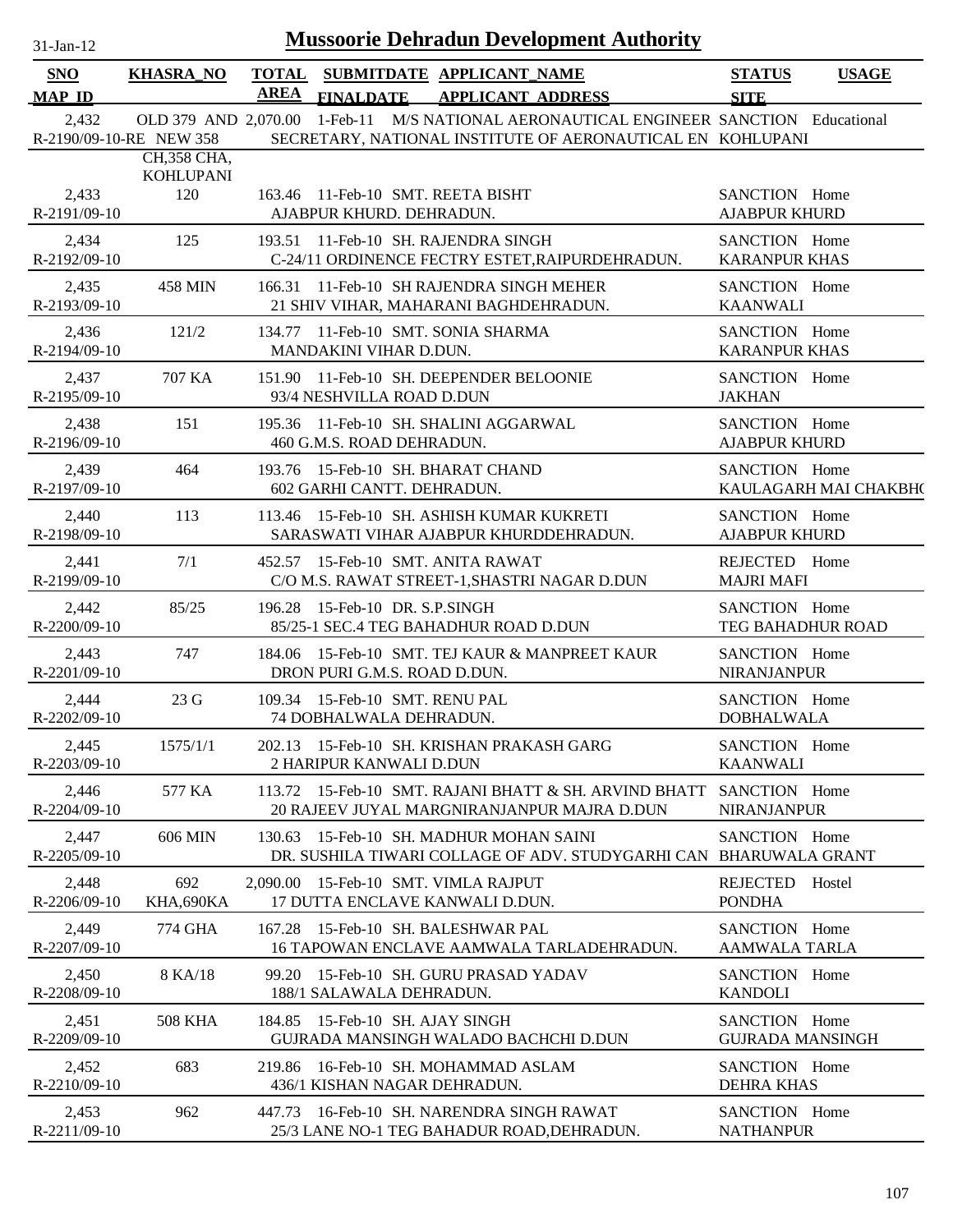| $31$ -Jan-12                |                  | <b>Mussoorie Dehradun Development Authority</b>                                                                |                                              |
|-----------------------------|------------------|----------------------------------------------------------------------------------------------------------------|----------------------------------------------|
| <b>SNO</b><br><b>MAP ID</b> | <b>KHASRA_NO</b> | <b>TOTAL</b><br>SUBMITDATE APPLICANT_NAME<br><b>AREA</b><br><b>FINALDATE</b><br><b>APPLICANT ADDRESS</b>       | <b>STATUS</b><br><b>USAGE</b><br><b>SITE</b> |
| 2,454                       | 93               | 99.62 16-Feb-10 SH. ARJUN SINGH                                                                                | SANCTION Home                                |
| R-2212/09-10                |                  | 170-CGARHI CANTT, DEHRADUN.                                                                                    | <b>KAULAGARH</b>                             |
| 2,455<br>R-2213/09-10       | 18               | 251.76 16-Feb-10 SH. RAMAN KHANNA & SMT NEELU KHANN REJECTED Home<br>KOTHAL GATE, P.O-RAIPUR DEHRADUN.         | <b>KUTHAL GAON</b>                           |
| 2,456                       | 1852/1           | 218.48 16-Feb-10 SH. PUSHKAR SINGH BADWAL                                                                      | SANCTION Home                                |
| $R-2214/09-10$              |                  | RAIPUR DEHRADUN.                                                                                               | <b>RAIPUR</b>                                |
| 2,457                       | 261 MIN          | 49.84 16-Feb-10 SH. JAIPAL SINGH                                                                               | SANCTION Home                                |
| R-2215/09-10                |                  | 53 RAJPUR ROAD, D.DUN                                                                                          | HATHIBARKALA                                 |
| 2,458                       | 65               | 94.81 16-Feb-10 SH. AWNISH JAIN                                                                                | SANCTION Home                                |
| R-2216/09-10                |                  | PAHARHI GALI, KOCHER BUILDINGVIKASHNAGAR.                                                                      | <b>KAANWALI</b>                              |
| 2,459<br>R-2217/09-10       | 1200 KHA         | 16-Feb-10 SH. SUNIL KUMAR<br>136.63<br>218 KASHMIRI HOUSECLEMANTOWN SOCITY AREA D.DUN                          | SANCTION Home<br><b>MAJRA</b>                |
| 2,460                       | 31 MIN           | 164.65 16-Feb-10 SH, VINOD KUMAR & SMT, DURGA DEVI                                                             | SANCTION Home                                |
| R-2218/09-10                |                  | VIJAYPUR HATHI BADKALA, ANARWALA D.DUN.                                                                        | VIJAYPUR HATHI BADKALA                       |
| 2,461                       | 634              | 98.29 16-Feb-10 SH. BANARSI JAISWAL                                                                            | SANCTION Home                                |
| R-2219/09-10                |                  | 29-B SALAWALA DEHRADUN.                                                                                        | <b>HARBHAJWALA</b>                           |
| 2,462<br>R-2220/09-10       |                  | 292M&293M 1,807.05 16-Feb-10 SMT. SIMI JUNEJA & MRS. KULDEEP CHATW SANCTION Home<br>F-19 RACE COURSE DEHRADUN. | <b>DAK PATTI</b>                             |
| 2,463                       | 232              | 165.27 16-Feb-10 SH. SHAILENDRI BAGHSHAN                                                                       | SANCTION Home                                |
| R-2221/09-10                |                  | VIKASH LOK, SAHSTRADHARA ROAD D.DUN                                                                            | <b>ADOIWALA</b>                              |
| 2,464                       | 290/1244         | 284.98 16-Feb-10 SH. BALBIR SINGH PUNDIR                                                                       | SANCTION Home                                |
| R-2222/09-10                |                  | 49/30 AADERSH NAGAR DHARAMPUR D.DUN                                                                            | <b>AJABPUR KALAN</b>                         |
| 2,465                       | 461              | 297.52 16-Feb-10 PRADEEP SINGH SEHMI                                                                           | SANCTION Home                                |
| R-2223/09-10                |                  | H.NO.-4 LANE -6A ASHIRWAD ENCLAVEDEHRADUN.                                                                     | <b>KAANWALI</b>                              |
| 2,466<br>$R-2224/09-10$     | 141              | 204.42 16-Feb-10 SH.BRIJENDRA SINGH NEGI<br>LANE NO-3 VIJAY PARK EXTENTION, BALLUPUR ROAD DEH KAANWALI         | SANCTION Home                                |
| 2,467                       | PLOT NO-64       | 175.00 16-Feb-10 GANGA REALTORS                                                                                | SANCTION Home                                |
| R-2225/09-10                |                  | 7 C RACE COURSE DEHRADUN.                                                                                      | <b>DEHRA KHAS</b>                            |
| 2,468                       | PLOT NO-27       | 170.54 16-Feb-10 SH, GANGA REALTORS                                                                            | SANCTION Home                                |
| R-2226/09-10                |                  | 7 C RACE COURSE DEHRADUN.                                                                                      | <b>DEHRA KHAS</b>                            |
| 2,469                       | 834              | 71.50 17-Feb-10 SH.SUSHOBHIT CHAUHAN                                                                           | SANCTION Home                                |
| R-2227/09-10                |                  | T.H.D.C. COLONY PATEL NAGAR, D.DUN                                                                             | <b>DEHRA KHAS</b>                            |
| 2,470                       | 31               | 352.77 17-Feb-10 SH.C.V.S.NEGI                                                                                 | SANCTION Home                                |
| R-2228/09-10                |                  | 31 BALBIR ROAD, DEHRADUN.                                                                                      | <b>BALBIR ROAD</b>                           |
| 2,471<br>R-2229/09-10       | 278 & 282        | 445.42 17-Feb-10 SH. NILESH ANAND BHARNE<br>VASANT VIHAR POLICE STATION, SEEMA DWAR DEHRADUI DANDA LAKHOND     | SANCTION Home                                |
| 2,472                       | 345              | 265.34 17-Feb-10 SH. RATANMANI DANGWAL                                                                         | SANCTION Home                                |
| $R-2230/09-10$              |                  | VILL-DANG, P.O-MEGADHARPATTI- GYARHGAWN                                                                        | <b>AJABPUR KHURD</b>                         |
| 2,473                       | 120/2            | 150.23 17-Feb-10 SH. PRAVEEN KUMAR                                                                             | SANCTION Home                                |
| R-2231/09-10                |                  | KARANPUR KHAS, PARGANA CENTERAL DOONDEHRADUN                                                                   | <b>KARANPUR KHAS</b>                         |
| 2,474                       | 507              | 91.41 17-Feb-10 SH. MANU VERMA                                                                                 | SANCTION Home                                |
| R-2232/09-10                |                  | BANJARAWALA DEHRADUN.                                                                                          | <b>BANJAREWALA ROAD</b>                      |
| 2,475                       | 78               | 130.09 17-Feb-10 SMT. JHUMI SARA THAPA                                                                         | SANCTION Home                                |
| R-2233/09-10                |                  | SAINIK BASTI, KAULAGARH D.DUN                                                                                  | <b>KAULAGARH</b>                             |
| 2,476                       | 123 MIN          | 136.56 17-Feb-10 SH. BACHAN SINGH RAWAT                                                                        | SANCTION Home                                |
| R-2234/09-10                |                  | 27 UPASANA ENCLAVE PHASE-2PANDITWARI D.DUN                                                                     | <b>PANDITWARI</b>                            |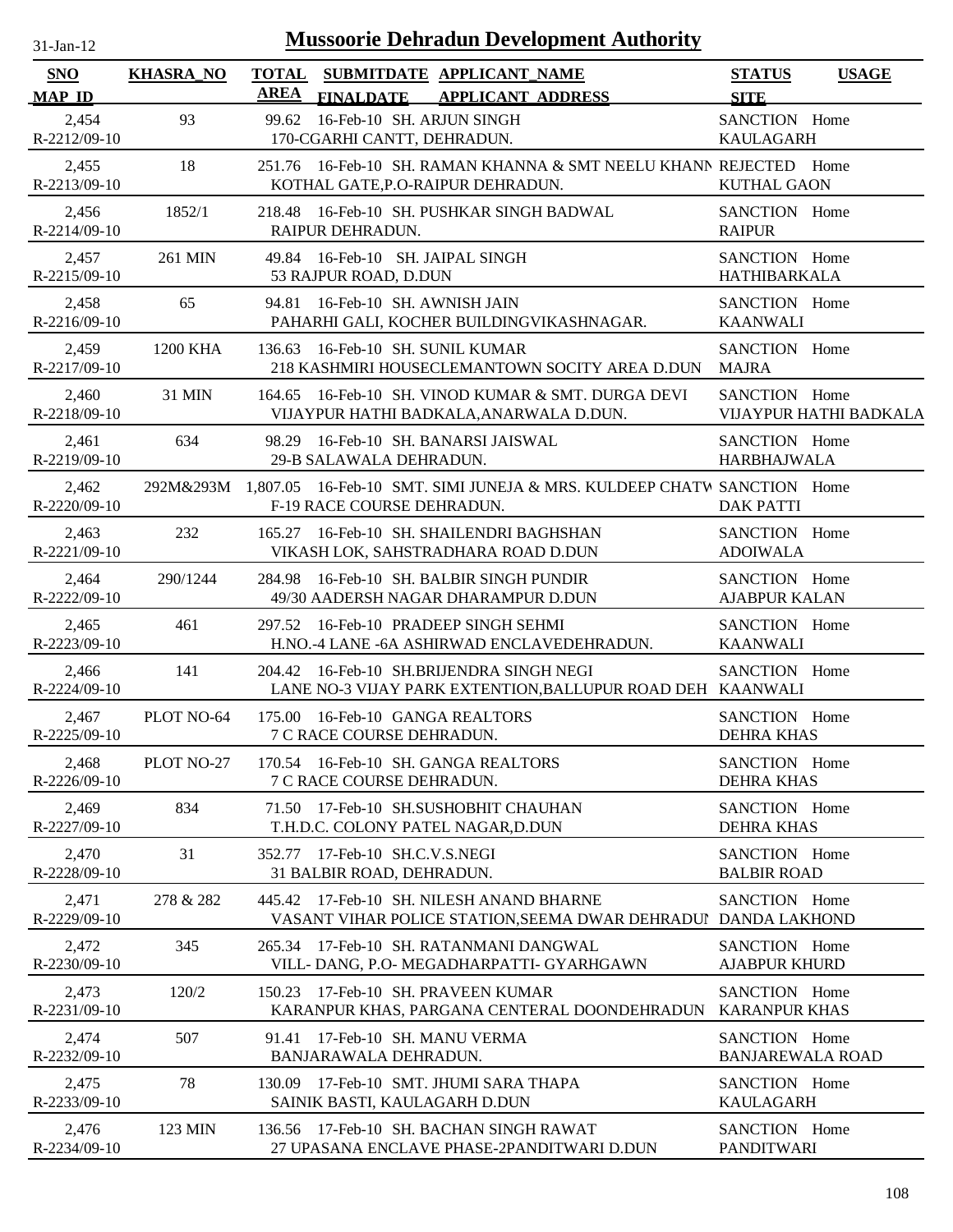| -Jan- |  |
|-------|--|

| <b>SNO</b>                  | <b>KHASRA_NO</b> | <b>TOTAL</b><br>SUBMITDATE APPLICANT_NAME<br><b>AREA</b>                                                        | <b>STATUS</b><br><b>USAGE</b>             |
|-----------------------------|------------------|-----------------------------------------------------------------------------------------------------------------|-------------------------------------------|
| <b>MAP ID</b>               |                  | <b>FINALDATE</b><br><b>APPLICANT ADDRESS</b>                                                                    | <b>SITE</b>                               |
| 2,477<br>R-2235/09-10       | 111              | 164.01<br>17-Feb-10 SMT. VIMLA DEVI SEMWAL<br>10-B PATEL NAGAR DEHRADUN.                                        | SANCTION Home<br><b>AJABPUR KHURD</b>     |
| 2,478                       | 5 TO 9 (70/6)    | 118.20 17-Feb-10 SH.ANIL KUMAR MEHRA                                                                            | SANCTION Home                             |
| R-2236/09-10                |                  | 70/6 RAJPUR ROAD DEHRADUN.                                                                                      | <b>RAJ PUR ROAD</b>                       |
| 2,479                       | 287GA            | 269.43 17-Feb-10 SH. PUNEET TONDON & SUMIT TONDON                                                               | SANCTION Home                             |
| R-2237/09-10                |                  | 287 CIVIL LINIES MUJJAFER NAGAR.                                                                                | <b>SINOLA</b>                             |
| 2,480<br>R-2238/09-10       | <b>202 PART</b>  | 17-Feb-10 SH. PURAN SINGH RAWAT<br>197.00<br>HARI PUR, NAWADA D.DUN                                             | SANCTION Home<br><b>HARIPUR</b>           |
| 2,481                       | 65/1             | 240.39 17-Feb-10 SH.JAINUAL HUSSAIN                                                                             | SANCTION Home                             |
| R-2239/09-10                |                  | 78 SHANTI VIHAR GOVIND GARH-3DEHRADUN.                                                                          | <b>KAANWALI</b>                           |
| 2,482                       | 69 CH            | 116.13 17-Feb-10 SMT.RENU PANWAR                                                                                | SANCTION Home                             |
| $R-2240/09-10$              |                  | CHUKKUWALA DEHRADUN.                                                                                            | DANDA NOORIWALA                           |
| 2,483<br>R-2241/09-10       | 661              | 18-Feb-10 SH. SUSRENDRA SINGH<br>155.63<br>LANE NO-2 Q.NO.-1 UPPER NATHANPUR D.DUN                              | SANCTION Home<br><b>NATHANPUR</b>         |
| 2,484                       | 1554 MIN         | 204.46 18-Feb-10 SH.ANSHUL SINGH                                                                                | SANCTION Home                             |
| $R - 2242/09 - 10$          |                  | 10 H.I.G INDIRA PURAMG.M.S.ROAD DEHRADUN                                                                        | <b>KAANWALI</b>                           |
| 2,485<br>$R - 2243/09 - 10$ | 165              | 165.58 18-Feb-10 SH, MANISH SINGH RAWAT<br>C/O BRIJ MOHAN PUNDIR22 SAKET COLONY AJABPUR KAL/ MATHUROWALA (PART) | SANCTION Home                             |
| 2,486                       | 96 KA            | 154.52 18-Feb-10 SMT. USHA RANI                                                                                 | SANCTION Home                             |
| R-2244/09-10                |                  | 195 KARANPUR D.DUN                                                                                              | <b>BANJAREWALA MAFI</b>                   |
| 2,487                       | 748              | 299.13 18-Feb-10 SH, SURENDRA SINGH RAWAT                                                                       | SANCTION Home                             |
| $R-2245/09-10$              |                  | 38 DANGWAL MARG DEHRADUN.                                                                                       | <b>KAANWALI</b>                           |
| 2,488<br>$R-2246/09-10$     | 8KA/30(139)      | 150.10 18-Feb-10 SMT. MINAL RAUTELA NEGI<br>C/O SH. P.S.NEGI B-1 BLOCKSARSWATI VIHAR AJABPUR KI KANDOLI         | SANCTION Home                             |
| 2,489                       | 1453             | 281.26 18-Feb-10 SMT. ASHA DEVI RAWAT                                                                           | SANCTION Home                             |
| R-2247/09-10                |                  | NAHER WALI GALI MIYANWALA P.O. HARRAWALA D.DUN                                                                  | <b>TUNWALA</b>                            |
| 2,490                       | 68               | 115.80 18-Feb-10 SH. RAMAN SINGH PUNDIR                                                                         | SANCTION Home                             |
| R-2248/09-10                |                  | VILL&P.O- KANWALI D.DUN                                                                                         | MOHUWALA MAFI                             |
| 2,491                       | 479              | 183.36 18-Feb-10 SH. N.K. DHARMANI                                                                              | SANCTION Home                             |
| R-2249/09-10                |                  | 479 DHORAN KHAS D.DUN                                                                                           | <b>DHORAN KHAS</b>                        |
| 2,492<br>R-2250/09-10       | 226&86           | 18-Feb-10 SMT. VANDNA TIWARI<br>159.90<br>100 NEW PARK ROAD D.DUN.                                              | SANCTION Home<br><b>NIRANJANPUR</b>       |
| 2,493<br>R-2251/09-10       | 118&8 DA         | 197.60<br>18-Feb-10 SMT. BABITA<br>VILL KANDOLI P O KANDOLIRAJPUR ROAD D.DUN                                    | SANCTION Home<br><b>KANDOLI</b>           |
| 2,494<br>$R - 2252/09 - 10$ | 919              | 18-Feb-10 SH, OM PRAKASH<br>118.10<br>CANAL ROAD KAULAGARH D.DUN                                                | SANCTION Home<br><b>UDDIWALA KARANPUR</b> |
| 2,495                       | 651              | 167.52 19-Feb-10 SH, KAMAL KISHOR THAPLIYAL                                                                     | SANCTION Home                             |
| $R - 2253/09 - 10$          |                  | INDIRA NAGAR DEHRADUN.                                                                                          | <b>TUNWALA</b>                            |
| 2,496                       | 383              | 312.14 19-Feb-10 SH. DINESH CHAND THAPLIYAL                                                                     | SANCTION Home                             |
| R-2254/09-10                |                  | <b>4 NEW ROAD D.DUN</b>                                                                                         | <b>BADRIPUR</b>                           |
| 2,497                       | <b>16 MIN</b>    | 202.34 19-Feb-10 SH, VIJAY KUMAR SONEJI                                                                         | SANCTION Home                             |
| $R - 2255/09 - 10$          |                  | 139 SOUTH VANSTHALI MANDIR LANEBALLUPUR D.DUN                                                                   | <b>KAULAGARH</b>                          |
| 2,498                       | 1258             | 155.57 19-Feb-10 SH. GAMGA PARSHAD BADONI                                                                       | SANCTION Home                             |
| R-2256/09-10                |                  | C/O DOON HOSPITAL DEHRADUN.                                                                                     | <b>NATHANPUR</b>                          |
| 2,499                       | 373              | 260.22 19-Feb-10 SH, SHAMBU NATH RAWAT                                                                          | SANCTION Home                             |
| R-2257/09-10                |                  | <b>BADRIPUR D.DUN</b>                                                                                           | <b>BADRIPUR</b>                           |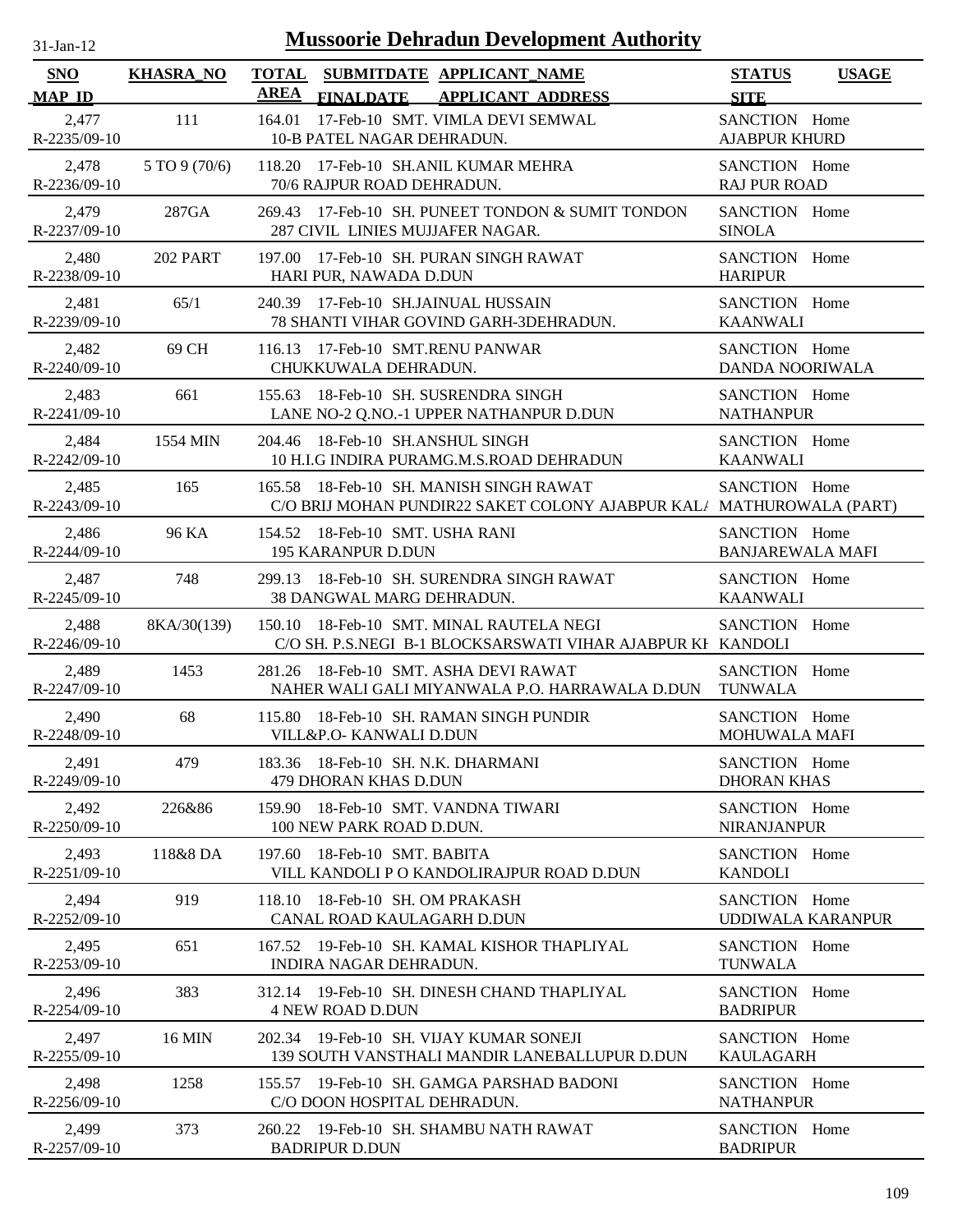| -Jan- |  |
|-------|--|
|       |  |

| <b>SNO</b>               | <b>KHASRA_NO</b> | <b>AREA</b>                                                        | TOTAL SUBMITDATE APPLICANT NAME                                                                        | <b>STATUS</b>                              | <b>USAGE</b> |
|--------------------------|------------------|--------------------------------------------------------------------|--------------------------------------------------------------------------------------------------------|--------------------------------------------|--------------|
| <b>MAP ID</b><br>2,500   | 151/174          | 123.42 19-Feb-10 SMT. PINKI                                        | FINALDATE APPLICANT ADDRESS                                                                            | <b>SITE</b><br>SANCTION Home               |              |
| R-2258/09-10             |                  | 151/174 D.L.ROAD D.DUN                                             |                                                                                                        | D.L.ROAD                                   |              |
| 2,501<br>R-2259/09-10    | 216              | 53.44 19-Feb-10 SMT. MANJU SAREEN<br>217/10 D.L. ROAD D.DUN        |                                                                                                        | SANCTION Home<br>D.L.ROAD                  |              |
| 2,502<br>R-2260/09-10    | 182 GA           | 147.74 19-Feb-10 SH. ARUP SINHA<br>4/4 KISHAN PUR D.DUN            |                                                                                                        | SANCTION Home<br><b>KISHANPUR</b>          |              |
| 2,503<br>R-2261/09-10    | 188 MIN          | 270 SHARTHI VIHAR D.DUN                                            | 248.70 19-Feb-10 SH, KAMAL SINGH RAUTHAN                                                               | SANCTION Home<br><b>AJABPUR KALAN</b>      |              |
| 2,504<br>R-2262/09-10 24 | 2123KA, KHA21    | 169.94 19-Feb-10 SH. DINESH GHILDIYAL                              | C/12 AJABPUR KALANT.H.D.C.COLONY D.DUN                                                                 | SANCTION Home<br><b>AJABPUR KALAN</b>      |              |
| 2,505<br>R-2263/09-10    | 1575/1/2         | 205.82 19-Feb-10 MRS. SUNITA PAL<br>EAST PATEL NAGAR D.DUN         |                                                                                                        | SANCTION Home<br>KAANWALI                  |              |
| 2,506<br>$R-2264/09-10$  | 111/8 MIN        | 278.60 19-Feb-10 MAJ.ANSHU BHANDARI                                | C/O SH. JASWANT BISHTMAJRI MAFI D.DUN                                                                  | SANCTION Home<br><b>MAJRI MAFI</b>         |              |
| 2,507<br>R-2265/09-10    | $8/1$ MIN        | 213.56 19-Feb-10 SH. SANJAY CHAUHAN<br>27 RAJPUR ROAD D.DUN        |                                                                                                        | SANCTION Home<br><b>NANOOR KHEDA</b>       |              |
| 2,508<br>$R-2266/09-10$  | 575 MIN          | 105.39 19-Feb-10 SH. MORISH JOHJAF<br>SOCITY AREA CLEMANTOWN D.DUN |                                                                                                        | SANCTION Home<br><b>BHARUWALA GRANT</b>    |              |
| 2,509<br>R-2267/09-10    | 632              |                                                                    | 223.04 19-Feb-10 SH. BALBEER SINGH NEGI<br>DHARAMPUR DANDA NEAR AMBIWALA GURUDWARADEHI DHARAMPUR DANDA | SANCTION Home                              |              |
| 2,510<br>$R-2268/09-10$  | 1292             |                                                                    | 105.67 19-Feb-10 SH. SATISH KUMAR SAWHNEY<br>SIDDARTH ENCLAVE G.M.S. ROAD D.DUN                        | SANCTION Home<br><b>GARHI</b>              |              |
| 2,511<br>R-2269/09-10    | 431 MIN          | 257.32 20-Feb-10 SH.NARENDRA JINDAL<br>D*87 PARK ROAD DEHRADUN.    |                                                                                                        | REJECTED Home<br><b>SEWALA KALAN</b>       |              |
| 2,512<br>R-2270/09-10    | 1554             | 204.46 20-Feb-10 SH. JAGPAL SINGH                                  | 414 INDIRA NAGAR COLONY, DEHRADUN.                                                                     | SANCTION Home<br><b>KAANWALI</b>           |              |
| 2,513<br>R-2271/09-10    | 303/A            | 84.33 20-Feb-10 SH, VANDANA SHAH<br>2/223 CHUKKUWALA DEHRADUN.     |                                                                                                        | SANCTION Home<br>CHUKKHUWALA               |              |
| 2,514<br>R-2272/09-10    | 507              | 5/34 HYDEL COLONY DEHRADUN                                         | 198.42 20-Feb-10 SH. POORAN SINGH RAJWAR                                                               | <b>REJECTED</b><br>Home<br><b>BADRIPUR</b> |              |
| 2,515<br>R-2272/09-10-RE | 507              | 5/34 HYDEL COLONY DEHRADUN                                         | 198.42 4-May-10 SH. POORAN SINGH RAJWAR                                                                | SANCTION Home<br><b>BADRIPUR</b>           |              |
| 2,516<br>R-2272/09-10-RE | 507              | 5/34 HYDEL COLONY DEHRADUN                                         | 198.42 9-Jun-10 SH. POORAN SINGH RAJWAR                                                                | SANCTION Home<br><b>BADRIPUR</b>           |              |
| 2,517<br>R-2273/09-10    | 56 KA            | 72.54 20-Feb-10 SMT. KIRAN MALIK<br>3/22 NEW CANTT ROAD DEHRADUN.  |                                                                                                        | SANCTION Home<br><b>AAMWALA TARLA</b>      |              |
| 2,518<br>R-2274/09-10    | 93GHA            | 134.01 20-Feb-10 SMT. POONAM TOMAR<br>22 DANGWAL ROAD DEHRADUN.    |                                                                                                        | SANCTION Home<br>AAMWALA UPARLA            |              |
| 2,519<br>R-2275/09-10    | 2042 DA          | KADARPUR DEHRADUN.                                                 | 204.46 20-Feb-10 SH.NARAYAN SINGH RAWAT                                                                | SANCTION Home<br><b>AJABPUR KALAN</b>      |              |
| 2,520<br>R-2275/09-10-RE | 2042 DA          | KADARPUR DEHRADUN.                                                 | 204.46 27-Apr-10 SH.NARAYAN SINGH RAWAT                                                                | SANCTION Home<br><b>AJABPUR KALAN</b>      |              |
| 2,521<br>R-2276/09-10    | 633 GA           | 223.81                                                             | 20-Feb-10 SMT. SATESHWARI RAWAT<br>P-214/9 S.F. QTRS.ANARWALLAGARHI CANTT DEHRADUN.                    | SANCTION Home<br><b>SEWALA KALAN</b>       |              |
| 2,522<br>R-2277/09-10    | 339 KA 341       | 403.44 20-Feb-10 SH. MAHESH CHANDRA                                | A-15 TEHRI HOUSE, RAJPUR ROADDEHRADUN.                                                                 | SANCTION Home<br><b>CHIDOWALI</b>          |              |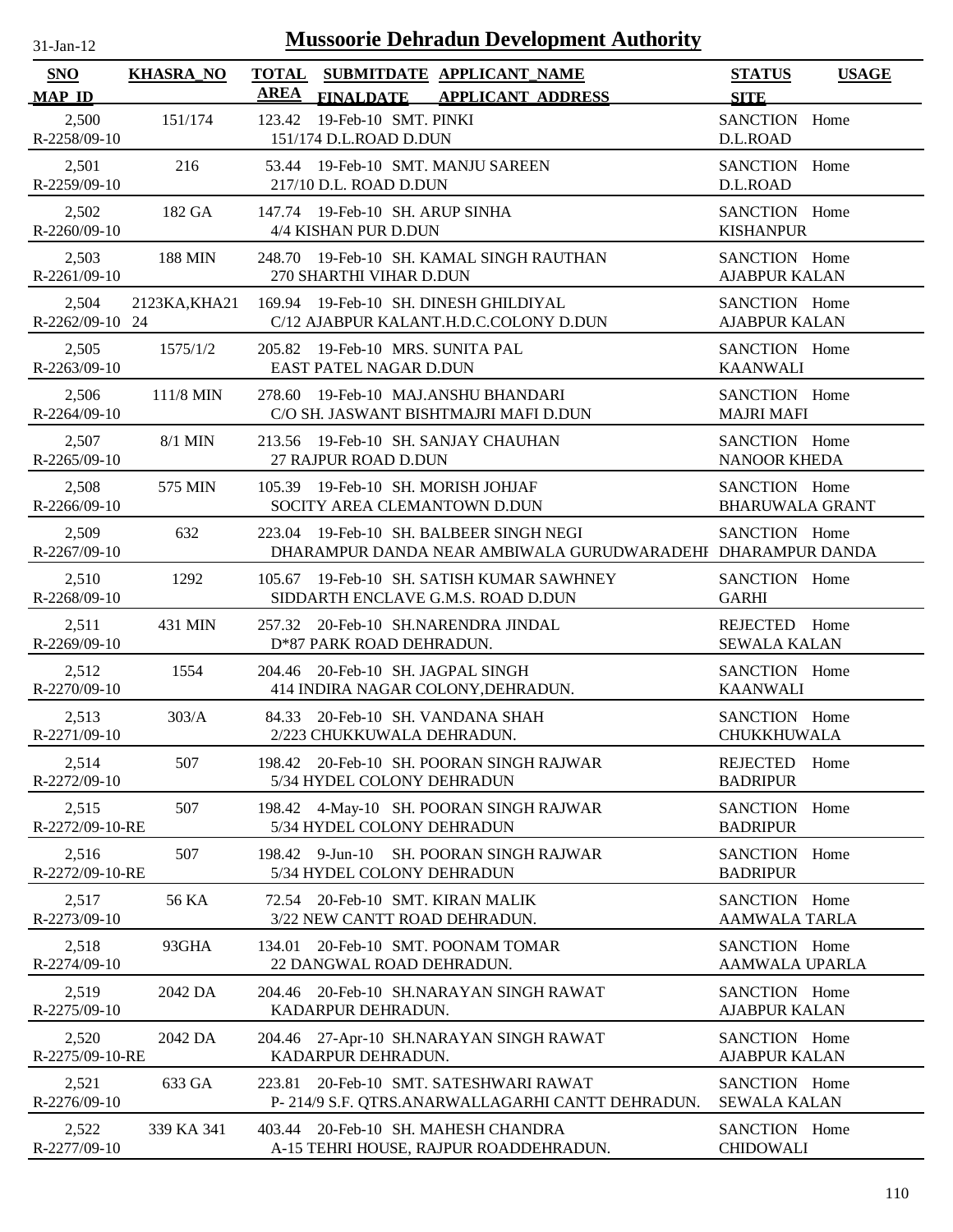| $31-Jan-12$                 |                         | <b>Mussoorie Dehradun Development Authority</b>                                                          |                                          |               |
|-----------------------------|-------------------------|----------------------------------------------------------------------------------------------------------|------------------------------------------|---------------|
| <b>SNO</b><br><b>MAP ID</b> | <b>KHASRA_NO</b>        | <b>TOTAL</b><br>SUBMITDATE APPLICANT NAME<br><b>AREA</b><br>FINALDATE APPLICANT ADDRESS                  | <b>STATUS</b><br><b>SITE</b>             | <b>USAGE</b>  |
| 2,523<br>R-2278/09-10       | 35                      | 20-Feb-10 SH. KAMAL KAPUR<br>174.90<br>35 RAJENDAR NAGAR DEHRADUN.                                       | SANCTION Home<br>RAJENDAR NAGAR          |               |
| 2,524<br>R-2279/09-10       | 51/2                    | 193.97 20-Feb-10 SMT. CHARANJEET KAUR<br><b>60 PANDITWARI DEHRADUN</b>                                   | SANCTION Home<br><b>PANDITWARI</b>       |               |
| 2,525<br>R-2280/09-10       | 373                     | 191.44 22-Feb-10 SMT. SAROJNI RAWAT<br>7, MOHANPUR PREMNAGAR D.DUN.                                      | SANCTION Home<br><b>BANJAREWALA MAFI</b> |               |
| 2,526<br>R-2281/09-10       | 279 CH                  | 234.85 22-Feb-10 SH. PRAMOD KUMAR SINGH<br>53/11 RAJPUR ROAD DEHRADUN.                                   | SANCTION Home<br><b>SEWALA KALAN</b>     |               |
| 2,527<br>R-2282/09-10       | 441                     | 193.92 22-Feb-10 SH. ASHOK KRISHAN KALRA<br>03 ASHIRWAD ENCLAVE EXT.KANE-6B DEHRADUN.                    | SANCTION Home<br><b>KAANWALI</b>         |               |
| 2,528<br>R-2283/09-10       | 3/4                     | 345.02 22-Feb-10 SH. RAVI MAHESHWARI<br>22/5 HARIDWAR ROAD DEHRADUN.                                     | SANCTION Home<br><b>RACE COURSE</b>      |               |
| 2,529<br>R-2284/09-10       | 97                      | 213.67 22-Feb-10 SH, SATYAPAL SINGH TOMAR<br>10 ALAKNANDA ENCLAVE, G.M.S. ROAD DEHRADUN.                 | SANCTION Home                            |               |
| 2,530<br>R-2285/09-10       | 1010 KA                 | 116.15 22-Feb-10 SMT. REKHA BISHT<br>P-162/3 M.E.S. COLONY CLEMENT TOWNDEHRADUN.                         | SANCTION Home<br><b>SEWALA KALAN</b>     |               |
| 2,531<br>R-2286/09-10       | 279/271                 | 80.50 22-Feb-10 SH. ASHISH KUMAR GOYAL & SH. AMIT GO' SANCTION Home<br>279/271 KHURBURA MOHALLA D.DUN.   | KHURBURA MOHALLA                         |               |
| 2,532<br>R-2287/09-10       | 1239 KHA                | 199.04 22-Feb-10 SH. GEETA RAM BHAKTI<br>SHASTRI ENCLAVE DEHRADUN.                                       | SANCTION Home<br><b>AJABPUR KALAN</b>    |               |
| 2,533<br>R-2288/09-10       | 9 CHA                   | 83.70 22-Feb-10 MRS. KIRAN KALA<br>SAIN ENCLAVE NAWADA DEHRADUN.                                         | SANCTION Home<br><b>KANDOLI</b>          |               |
| 2,534<br>R-2289/09-10       | 180                     | 195.09 22-Feb-10 SH.RAMESH CHANDRA<br>C/O 4 NEW ROAD DEHRADUN.                                           | SANCTION Home<br>MITTHI BEHDI (PART)     |               |
| 2,535<br>R-2290/09-10       | 193/1 MIN               | 22-Feb-10 SH. RAKESH JAIN<br>176.71<br>KHURBURA MOHALLA DEHRADUN                                         | SANCTION Home<br><b>NIRANJANPUR</b>      |               |
| 2,536<br>R-2291/09-10       | 34/20                   | 260.12 22-Feb-10 SMT. MONIKA AHUJA, JAYOTI AHUJA, SMT C SANCTION Home<br>65 DHAMA WALA MOHALLA D.DUN     | <b>HARIDWAR ROAD</b>                     |               |
| 2,537<br>R-2292/09-10       | 2058 KA                 | 242.04 22-Feb-10 SH. RAJENDRA PRASAD SAKLANI<br>NEW TEHRI, TEHRI GARHWAL.                                | SANCTION Home<br><b>AJABPUR KALAN</b>    |               |
| 2,538<br>R-2293/09-10       | <b>81 MIN</b>           | 174.38 22-Feb-10 SH. PRABHU SINGH<br>2 C.P.W.D.COLONY DEHRADUN.                                          | SANCTION Home<br><b>KEDARPUR</b>         |               |
| 2,539<br>R-2294/09-10       | 43KA & 57<br><b>KHA</b> | 23-Feb-10 SMT. BHAWNA AGARWAL & MEGHNA AGA REJECTED<br>3,760.00<br>61/2 BALBIR ROAD DEHRADUN.            | <b>KIRSALI</b>                           | Group Housing |
| 2,540<br>R-2295/09-10       | 1270 KA                 | 344.22 23-Feb-10 SH. CHANDI PRASAD BHATT<br>UPPER NATHANPUR HARIDWAR ROAD D.DUN                          | SANCTION Home<br><b>NATHANPUR</b>        |               |
| 2,541<br>R-2296/09-10       | 486                     | 23-Feb-10 SH. BIJENDER SINGH<br>148.69<br>C-24 TURNER ROAD CLEMENT TOWNDEHRADUN.                         | SANCTION Home<br><b>BHARWALA GRANT</b>   |               |
| 2,542<br>R-2297/09-10       | 1010 KA                 | 23-Feb-10 SMT PINKY DEVI<br>116.15<br>VILL & P.O-CHEPRICHAMOLI GARHWAL.                                  | SANCTION Home<br><b>SHEVLA KALAM</b>     |               |
| 2,543<br>R-2298/09-10       | 1050(119MIN)            | 23-Feb-10 SH. VED PRAKASH DEVRANI<br>179.83<br>1050 AJABPUR KALAN D.DUN                                  | SANCTION Home<br><b>AJABPUR KALAN</b>    |               |
| 2,544<br>R-2299/09-10       | 1216/2 MIN              | 23-Feb-10 SH. ANUJ KUMAR & SH. AMIT KUMAR<br>83.61<br>62-B INDER VIHAR, STREET NO-11KAULAGARH ROAD D.DUI | SANCTION Home<br><b>RAJENDAR NAGAR</b>   |               |
| 2,545<br>R-2300/09-10       | 1339                    | 93.18 23-Feb-10 SH. PREM CHAND GUPTA<br>8 SAI LOK G.M.S. ROAD D.DUN                                      | SANCTION Home<br><b>KAANWALI</b>         |               |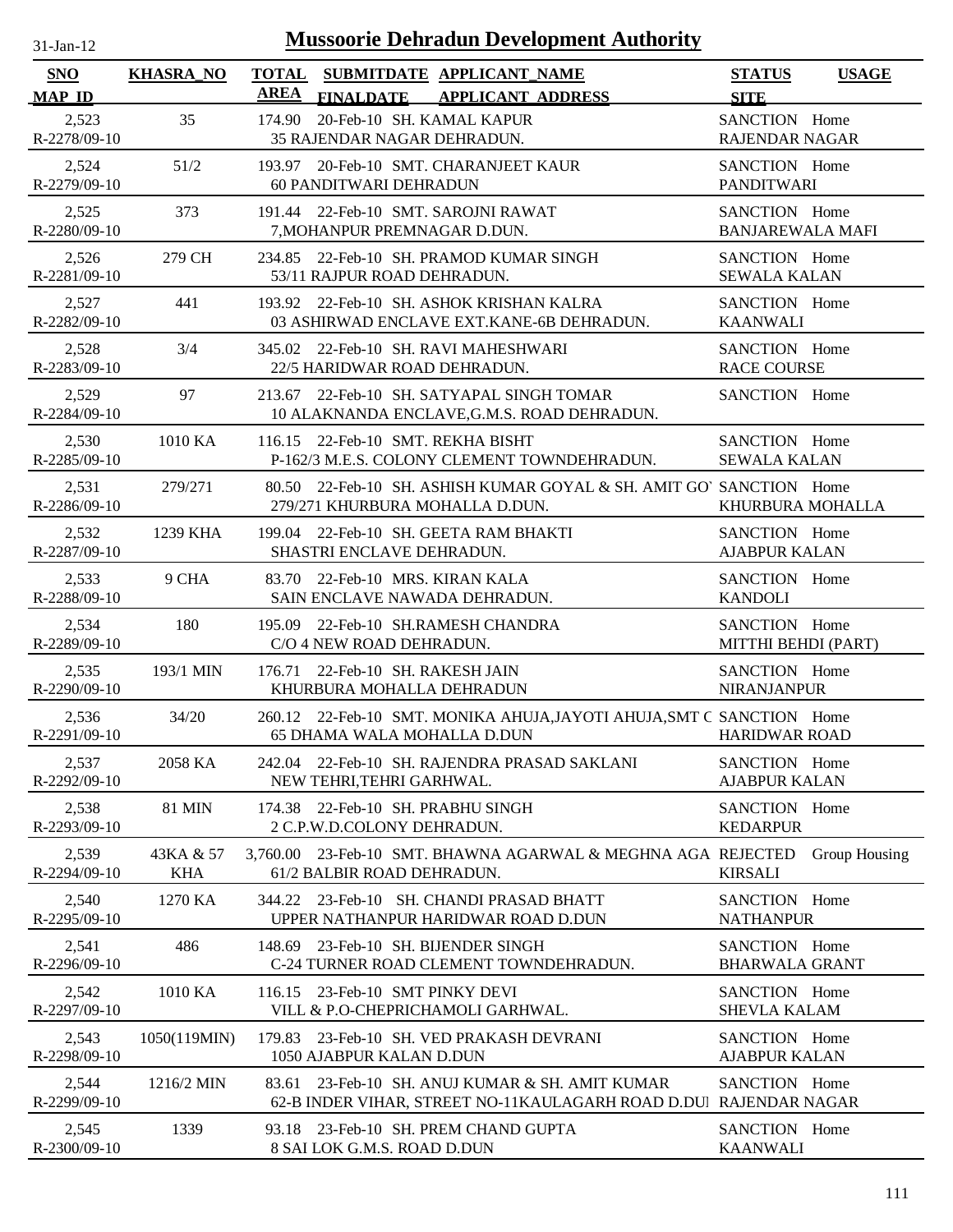| <b>Mussoorie Dehradun Development Authority</b><br>$31-Jan-12$ |                           |                                                                                                 |                                         |                        |  |  |
|----------------------------------------------------------------|---------------------------|-------------------------------------------------------------------------------------------------|-----------------------------------------|------------------------|--|--|
| <b>SNO</b><br><b>MAP ID</b>                                    | <b>KHASRA_NO</b>          | TOTAL SUBMITDATE APPLICANT NAME<br><b>AREA</b><br><b>APPLICANT ADDRESS</b><br><b>FINALDATE</b>  | <b>STATUS</b><br><b>SITE</b>            | <b>USAGE</b>           |  |  |
| 2,546<br>R-2301/09-10                                          | 877                       | 23-Feb-10 SH, ANIL BHALLA<br>128.16<br>C/12 SHIV LOK COLONY LADPURDEHRADUN.                     | SANCTION Home<br><b>MAJRA</b>           |                        |  |  |
| 2,547<br>R-2302/09-10                                          | 1131                      | 23-Feb-10 SMT. SHAILZA SRIVASTAV & SH.ANIL KUM. SANCTION Home<br>128.69<br>356 ONKAR ROAD D.DUN | <b>AJABPUR KALAN</b>                    |                        |  |  |
| 2,548<br>R-2303/09-10                                          | 303(636 NEW)              | 204.92 23-Feb-10 SH. PRAKASH CHAND<br>D.E.A.L. RAIPUR ROAD D.DUN                                | SANCTION Home<br>AAMWALA TARLA          |                        |  |  |
| 2,549<br>R-2304/09-10                                          | 85/1                      | 137.96 23-Feb-10 SH. SURESHA NAND JOSHI<br>HARE KRISHN VIHAR, GOVINDGARH D.DUN                  | SANCTION Home<br><b>KAANWALI</b>        |                        |  |  |
| 2,550<br>R-2305/09-10                                          | 355                       | 217.99 24-Feb-10 SH. VIJAY PAL SINGH BISHT<br>8 P.W.D. COLONY, PARK ROADDEHRADUN.               | SANCTION Home<br><b>AJABPUR KHURD</b>   |                        |  |  |
| 2,551<br>R-2306/09-10                                          | 887                       | 311.38 24-Feb-10 SH, SURESH JOSHI<br>B-9 OLD OFFICERS COLONY RACE COURSEDEHRADUN                | SANCTION Home<br><b>NATHANPUR</b>       |                        |  |  |
| 2,552<br>R-2307/09-10                                          | 361& 367                  | 189.63 24-Feb-10 SH. KRISHAN BAHADUR RANA<br>53 NEW PATEL NAGAR DEHRADUN.                       | SANCTION Home<br><b>DEHRA KHAS</b>      |                        |  |  |
| 2,553<br>R-2308/09-10                                          | 167 M                     | 418.50 24-Feb-10 LT.COL. PARTAP SINGH RANA<br>75 NEHRU GRAM ROADRING ROAD GALI-2 JOGIWALA D.DU  | SANCTION Home<br><b>SHAHNAGAR</b>       |                        |  |  |
| 2,554<br>R-2308/09-10-RE                                       | 167 <sub>M</sub>          | 418.50 14-Jun-10 LT.COL. PARTAP SINGH RANA<br>75 NEHRU GRAM ROADRING ROAD GALI-2 JOGIWALA D.DU  | SANCTION Home<br><b>SHAH NAGAR</b>      |                        |  |  |
| 2,555<br>R-2309/09-10                                          | 291                       | 24-Feb-10 SMT. BABITA DOBRIYAL<br>182.00<br>AJABPUR KALAN DEHRADUN.                             | SANCTION Home<br><b>AJABPUR KALAN</b>   |                        |  |  |
| 2,556<br>R-2310/09-10                                          | 173                       | 24-Feb-10 SMT. ROSHNI DEVI<br>223.83<br>VILL GANSADI PATT BASARP.O. KAFOL TEHRI.                | SANCTION Home<br><b>AJABPUR KALAN</b>   |                        |  |  |
| 2,557<br>$R-2311/09-10$                                        | 1106                      | 220.72 24-Feb-10 SH.KRISHAN PAL SINGH & GEETA DEVI<br>KRISHNA MARKET SUBHASH NAGARDEHRADUN      | SANCTION Home<br><b>BHARUWALA GRANT</b> |                        |  |  |
| 2,558<br>R-2312/09-10                                          | <b>899 PART</b>           | 24-Feb-10 SMT. USHA RANI GUPTA & VINOD SINGH R SANCTION Home<br>120.75<br>MOHKAMPUR DEHRADUN.   | <b>NATHANPUR</b>                        |                        |  |  |
| 2,559<br>R-2313/09-10                                          | 519 (NEW718)              | 98.14 24-Feb-10 SH, RAJEEV GUPTA & SMT JAYA GUPTA<br>TH D C COLONY NEAR URJA PARKDEHRADUN.      | SANCTION Home<br><b>DEHRA KHAS</b>      |                        |  |  |
| 2,560<br>R-2314/09-10                                          | 88                        | 440.79 24-Feb-10 SH. ROMAL ARORA<br>167/1 RACE COURSE DEHRADUN.                                 | SANCTION Home                           | NARI SHILP MANDIR MARG |  |  |
| 2,561<br>R-2315/09-10                                          | 55/36                     | 732.43 24-Feb-10 SH. ATUL RATHOR<br>9/3 TYAGI ROAD DEHRADUN.                                    | SANCTION Home<br><b>RAIPUR</b>          |                        |  |  |
| 2,562<br>R-2316/09-10                                          | 1323 KHA                  | 24-Feb-10 SMT. SAROJ SIDDHU<br>150.00<br>166 SILVER HIGHTS PONDHA DEHRADUN.                     | SANCTION Home<br><b>PONDHA</b>          |                        |  |  |
| 2,563<br>R-2317/09-10                                          | PLOT NO-48                | 164.07 25-Feb-10 GANGA REALTORS<br>7-C RACE COURSE DEHRADUN.                                    | SANCTION Home<br><b>DEHRA KHAS</b>      |                        |  |  |
| 2,564<br>R-2318/09-10                                          | $1022$ (old plot<br>no76) | 348.00<br>25-Feb-10 J S RANA<br><b>76 SHANTI VIHARBIHIND MAHINDRA SHOW ROOMHARDWA</b>           | REJECTED                                | Home                   |  |  |
| 2,565<br>R-2318/09-10-RE                                       | $1022$ (old plot<br>no76) | 348.00 22-Apr-10 J S RANA<br>76 SHANTI VIHARBIHIND MAHINDRA SHOW ROOMHARDWA                     | SANCTION Home                           |                        |  |  |
| 2,566<br>R-2319/09-10                                          | 145                       | 376.39 25-Feb-10 SMT. SUSHILA DEVI BHATT<br>LANE NO-2 SHIVALIK AVENEW JOGIWALADEHRADUN.         | SANCTION Home<br><b>NATHANPUR</b>       |                        |  |  |
| 2,567<br>R-2320/09-10 B                                        | 340A, 341A, 349           | 25-Feb-10 SMT. MANJU KHATTRI<br>695.71<br>32/1 INDER BABA MARG JAKHAN D.DUN                     | SANCTION Home<br><b>JAKHAN</b>          |                        |  |  |
| 2,568<br>R-2321/09-10                                          | 37 A                      | 110.40 25-Feb-10 SH. BALRAJ SINGH NEGI<br>40/2 R.N.T. MARG-11VIJAY COLONY DEHRADUN.             | SANCTION Home<br><b>VIJAY COLONY</b>    |                        |  |  |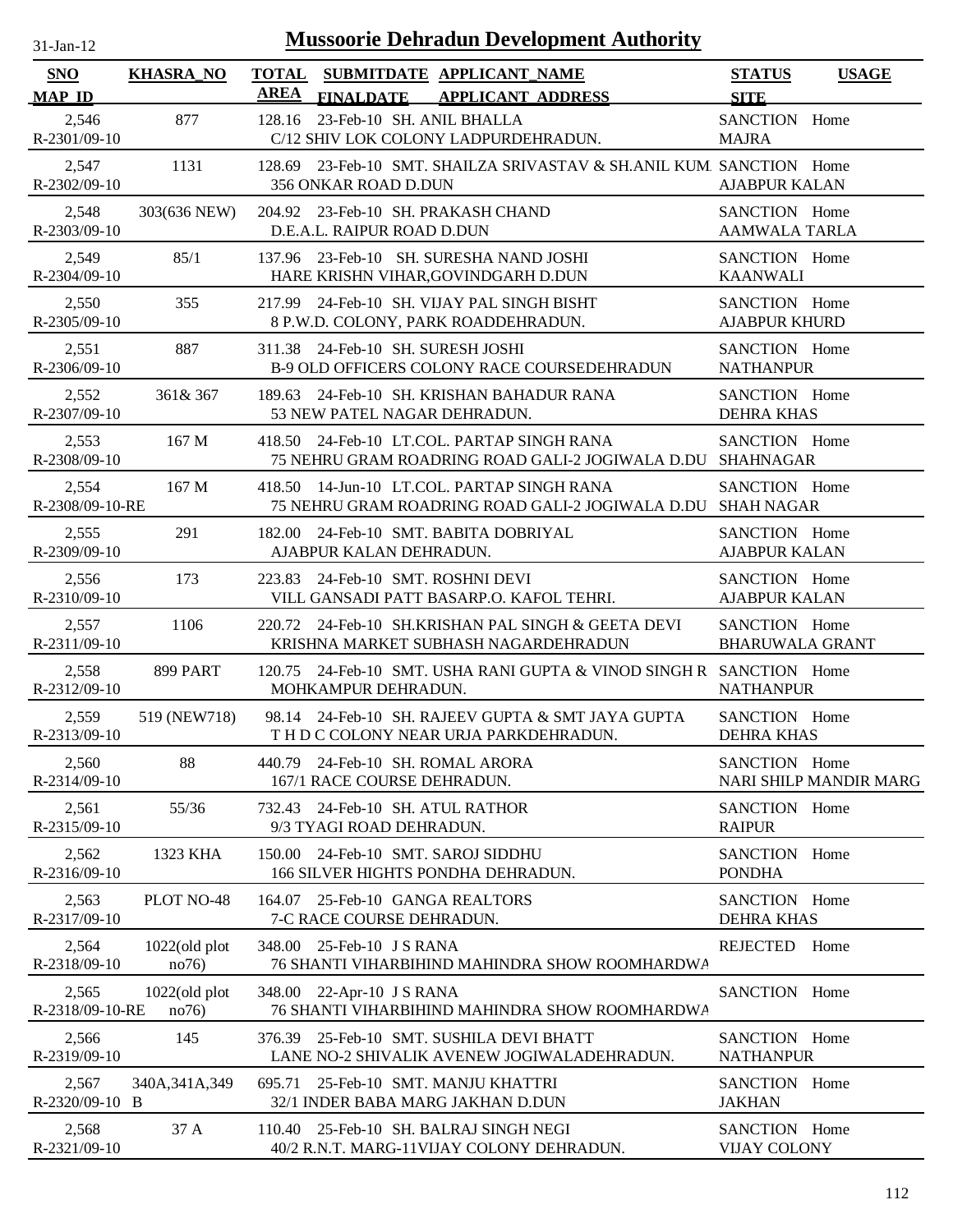| <b>Mussoorie Dehradun Development Authority</b><br>$31$ -Jan-12 |                                            |             |                                                                                                               |                                        |              |  |
|-----------------------------------------------------------------|--------------------------------------------|-------------|---------------------------------------------------------------------------------------------------------------|----------------------------------------|--------------|--|
| <b>SNO</b><br><b>MAP ID</b>                                     | <b>KHASRA NO</b>                           | <b>AREA</b> | TOTAL SUBMITDATE APPLICANT NAME<br><b>FINALDATE</b><br><b>APPLICANT ADDRESS</b>                               | <b>STATUS</b><br><b>SITE</b>           | <b>USAGE</b> |  |
| 2,569<br>R-2322/09-10                                           | 93                                         | 257.29      | 25-Feb-10 SMT. PREMLATA GULATI<br>52/9 RAJPUR ROAD, DEHRADUN.                                                 | SANCTION Home<br><b>RAJ PUR ROAD</b>   |              |  |
| 2,570<br>R-2323/09-10                                           | 112/10,112/8                               |             | 274.24 25-Feb-10 SMT. GEETA BATRA & SH. BALJEET SINGH SANCTION Home<br>70 GANDI ROAD DEHRADUN.                | UDDIWALA KARANPUR                      |              |  |
| 2,571<br>R-2324/09-10                                           | 885                                        |             | 180.49 25-Feb-10 SH, MADHWANAND UNIYAL<br>VIVEKANAND GRAM PHASE-2LANE-6 NATHANPUR D.DUN                       | SANCTION Home<br><b>NATHANPUR</b>      |              |  |
| 2,572<br>R-2325/09-10                                           | 109                                        |             | 274.81 25-Feb-10 SH. GAJPAL SINGH RAWAT<br>EKATA VIHAR B BLOCK AJABPUR KALAN, DEHRADUN.                       | SANCTION Home<br><b>AJABPUR KALAN</b>  |              |  |
| 2,573<br>R-2326/09-10                                           | 679/1                                      | 430.93      | 25-Feb-10 SH. RAJNEESH GARG & UMESH GARG<br>37 ANAND CHOWK DEHRADUN.                                          | SANCTION Home<br><b>RAJENDAR NAGAR</b> |              |  |
| 2,574<br>R-2327/09-10                                           | 21M                                        | 167.88      | 25-Feb-10 SH. BALVINDER SINGH<br>200/1 BALLUPUR-2MITRA LOK COLONY DEHRADUN.                                   | SANCTION Home<br><b>CHUKKHUWALA</b>    |              |  |
| 2,575<br>R-2328/09-10                                           | 346&349                                    |             | 687.51 25-Feb-10 SH, VIJAY RAI & NALINI RAI<br>VIJAY COLONY HATH BARKALA D.DUN                                | SANCTION Home<br><b>HATHIBARKALA</b>   |              |  |
| 2,576<br>R-2328/09-10-RE                                        | 346&349                                    | 687.51      | $8-Jul-10$<br><b>SH. VIJAY RAI &amp; NALINI RAI</b><br>VIJAY COLONY HATH BARKALA D.DUN                        | SANCTION Home<br>HATHIBARKALA          |              |  |
| 2,577<br>R-2329/09-10                                           | 1501                                       |             | 219.12 26-Feb-10 SH.SURENDER KUMAR<br>9 G.M.S.ROAD DEHRADUN.                                                  | SANCTION Home<br><b>KAANWALI</b>       |              |  |
| 2,578<br>R-2330/09-10                                           | 359&360                                    |             | 675.35 26-Feb-10 SH. ANIL KUMAR SINGH<br>9 SHAKTI VIHAR MAJRA D.DUN                                           | SANCTION Home<br><b>MAJRA</b>          |              |  |
| 2,579<br>R-2331/09-10                                           | 345                                        |             | 148.64 26-Feb-10 SH. DEVI PRASHAD SEMWAL<br>C-BLOK SARSWATI VIHAR AJABPUR KHURD D.DUN                         | SANCTION Home<br><b>AJABPUR KHURD</b>  |              |  |
| 2,580<br>R-2332/09-10                                           | 890                                        | 237.97      | 26-Feb-10 SH. KAILASH CHANDRA THAPLIYAL<br>460 DRONPURI DHARAMPUR D.DUN                                       | SANCTION Home<br><b>NATHANPUR</b>      |              |  |
| 2,581<br>$R-2333/09-10$ 8)                                      | 15CHA(526&52                               |             | 252.87 26-Feb-10 SMT. ANAMA PRIYDARSHANI BADONI<br>9 BHARUWALA DEHRADUN.                                      | SANCTION Home<br><b>AJABPUR KALAN</b>  |              |  |
| 2,582                                                           | 15 KA (OLD<br>R-2333/09-10-RISO-526 & 528) |             | 252.87 11-May-10 SMT. ANAMA PRIYDARSHANI BADONI<br>9 BHARUWALA DEHRADUN.                                      | SANCTION Home<br><b>AJABPUR KALAN</b>  |              |  |
| 2,583<br>R-2334/09-10                                           | 154 WA                                     |             | 59.02 26-Feb-10 SH. AMAR BAHADUR GURANG & SHIV KUM SANCTION Home<br>CANAL ROAD NEAR F R I GATEKAULAGARH D.DUN | <b>KAULAGARH</b>                       |              |  |
| 2,584<br>R-2335/09-10                                           | 1262 J&1263GH                              |             | 81.92 26-Feb-10 SMT. RAGHUBEER KAUR<br>67/5 TYAGI ROAD DEHRADUN.                                              | SANCTION Home<br><b>NATHANPUR</b>      |              |  |
| 2,585<br>R-2336/09-10                                           | 534                                        | 249.48      | 26-Feb-10 SMT SARLA JAKHMOLA<br>74/18 SALAWALA DEHRADUN.                                                      | SANCTION Home<br><b>AJABPUR KHURD</b>  |              |  |
| 2,586<br>R-2337/09-10                                           | 738                                        |             | 163.93 26-Feb-10 SMT. SURJEET NAMDHARI<br>12 LUNIYA MOHALLA D.DUN                                             | SANCTION Home<br><b>JAKHAN</b>         |              |  |
| 2,587<br>R-2338/09-10                                           | 189 MIN                                    |             | 197.37 26-Feb-10 SH. ARUN KUMAR<br>100 OLD DALANWALA D.DUN                                                    | SANCTION Home<br><b>SEWALA KALAN</b>   |              |  |
| 2,588<br>R-2339/09-10                                           | 1281 MIN                                   |             | 292.62 26-Feb-10 SH. RAVINDER NATH RAJVANSHI & SMT S<br>213 MAHENDRA VIHAR D.DUN                              | SANCTION Home<br><b>GARHI</b>          |              |  |
| 2,589<br>R-2340/09-10                                           | 30/1MIN                                    |             | 162.42 26-Feb-10 SH. VINAY KUMAR AGGRWAL& INDU AGGF SANCTION Home<br>219 C BLOK-2 ARYA NAGAR D.DUN            | ARYA NAGAR                             |              |  |
| 2,590<br>R-2341/09-10                                           | 131/61/13                                  |             | 216.28 26-Feb-10 SH. SHAFIQ UR RAHMAN & SMT TOIBA RAH SANCTION Home<br>131/61/13 LAKHI BAG DEHRADUN.          | <b>LAKHI BAGH</b>                      |              |  |
| 2,591<br>R-2342/09-10                                           | 1203 MIN                                   |             | 76.38 26-Feb-10 SH. BIRENDER PARSAK TRIPATHI<br>20 BAN VIHAR BALLUPUR D.DUN                                   | SANCTION Home<br><b>GARHI</b>          |              |  |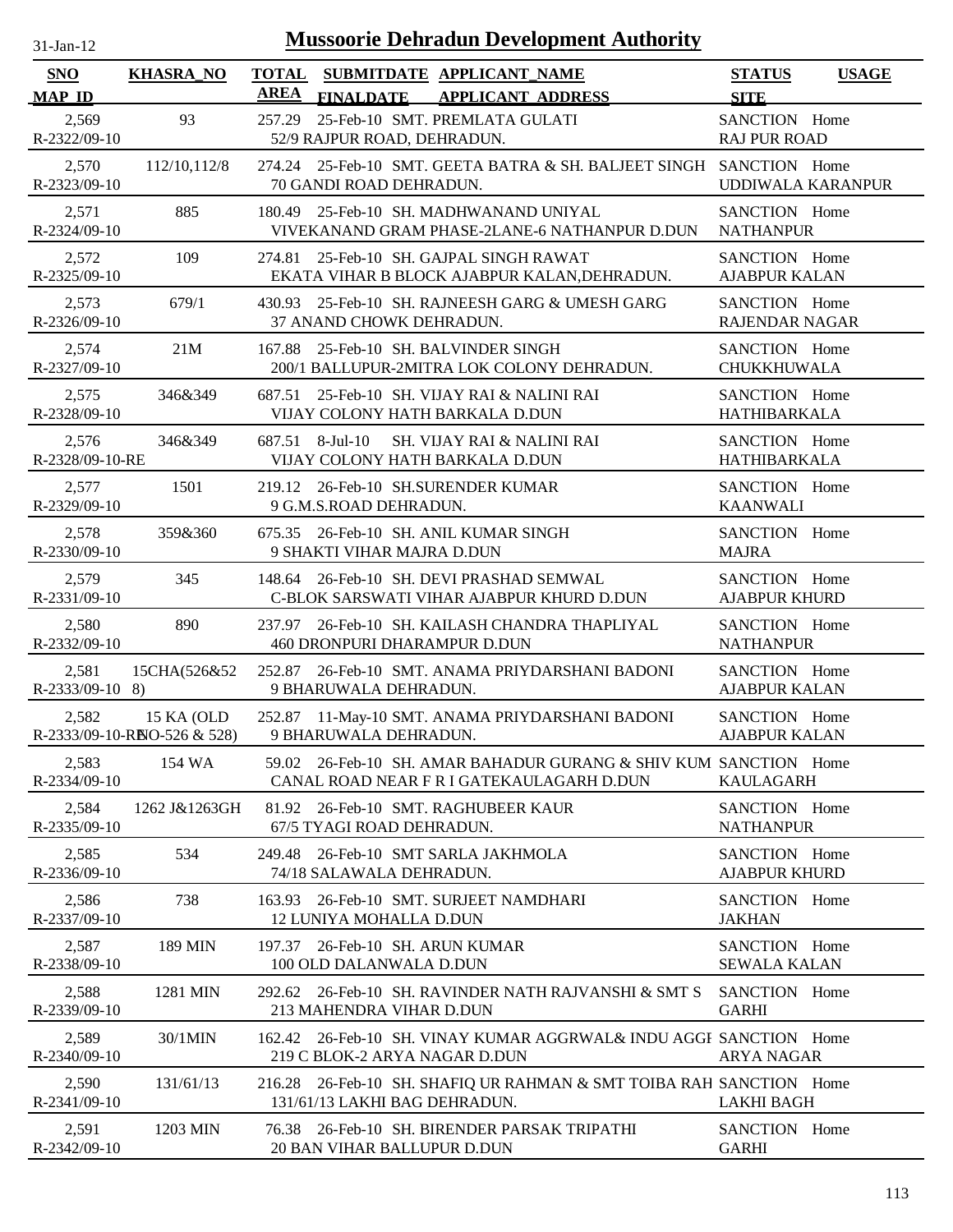| $31$ -Jan-12            | <b>Mussoorie Dehradun Development Authority</b> |                                                                                                          |                                              |  |  |  |  |
|-------------------------|-------------------------------------------------|----------------------------------------------------------------------------------------------------------|----------------------------------------------|--|--|--|--|
| SNO<br><b>MAP ID</b>    | <b>KHASRA_NO</b>                                | <b>TOTAL</b><br>SUBMITDATE APPLICANT_NAME<br><b>AREA</b><br><b>FINALDATE</b><br><b>APPLICANT ADDRESS</b> | <b>STATUS</b><br><b>USAGE</b><br><b>SITE</b> |  |  |  |  |
| 2,592<br>R-2343/09-10   | 2049                                            | 26-Feb-10 SH. REKHA DEVI<br>176.57<br>TARUN VIHAR AJABPUR KALAN D.DUN                                    | SANCTION Home<br><b>AJABPUR KALAN</b>        |  |  |  |  |
| 2,593                   | $104/1/1$ M                                     | 426.42 2-Mar-10 SH. NEERAJ KAUSHIK                                                                       | SANCTION Home                                |  |  |  |  |
| R-2344/09-10            |                                                 | NEAR 245 STYA VIHAR, VIJAY PARK DEHRADUN.                                                                | <b>KAANWALI</b>                              |  |  |  |  |
| 2,594                   | 12                                              | 179.22 2-Mar-10 SH. RAVIPAL SINGH NEGI                                                                   | SANCTION Home                                |  |  |  |  |
| $R-2345/09-10$          |                                                 | 12 VISHNU ROAD DEHRADUN.                                                                                 | <b>KARANPUR</b>                              |  |  |  |  |
| 2,595                   | E-3-A PART 21                                   | 209.10 2-Mar-10 SH. KAILASH CHANDRA ANAND                                                                | SANCTION Home                                |  |  |  |  |
| R-2346/09-10            |                                                 | 21 E.C.ROAD DEHRADUN.                                                                                    | E.C.ROAD                                     |  |  |  |  |
| 2,596                   | 203 SA(OLD                                      | 82.86 2-Mar-10 SH. KHUSHIRAM CHOUDHARY                                                                   | SANCTION Home                                |  |  |  |  |
| R-2347/09-10            | 211)                                            | 1099 INDRA NAGAR COLONYDEHRADUN.                                                                         | HARBANSWALA (PART)                           |  |  |  |  |
| 2,597                   | 446                                             | 91.38 2-Mar-10 SH. RAJENDRA BHUTANI                                                                      | SANCTION Home                                |  |  |  |  |
| R-2348/09-10            |                                                 | 398 EAST PATEL NAGARDEHRADUN.                                                                            | <b>NIRANJANPUR</b>                           |  |  |  |  |
| 2,598                   | 10                                              | 225.74 2-Mar-10 SH. RAM SARNA & SH. PAWAN SARNA                                                          | SANCTION Home                                |  |  |  |  |
| $R-2349/09-10$          |                                                 | 10 GURU ROAD DEHRADUN.                                                                                   | <b>GURU ROAD</b>                             |  |  |  |  |
| 2,599                   | 608                                             | 247.31 2-Mar-10 SH. KULA NAND SUYAL                                                                      | SANCTION Home                                |  |  |  |  |
| $R-2350/09-10$          |                                                 | 99 BELL ROAD, BHARUWALADEHRADUN.                                                                         | <b>BHARUWALA GRANT</b>                       |  |  |  |  |
| 2,600                   | 55                                              | 242.56 2-Mar-10 SMT. SARITA NEGI                                                                         | SANCTION Home                                |  |  |  |  |
| R-2351/09-10            |                                                 | <b>BADRIPUR DEHRADUN.</b>                                                                                | <b>BADRIPUR</b>                              |  |  |  |  |
| 2,601                   | 333 GA                                          | 227.60 2-Mar-10 SH, SAHANAWAJ RANA                                                                       | SANCTION Home                                |  |  |  |  |
| R-2352/09-10            |                                                 | 174 LANE NO-3 VISHNUPURAMMOTHROWALA D.DUN                                                                | MATHUROWALA (PART)                           |  |  |  |  |
| 2,602                   | 339                                             | 360.00 2-Mar-10 SH. PARAMJEET SINGH KOHLI                                                                | SANCTION Home                                |  |  |  |  |
| R-2353/09-10            |                                                 | 86/3 TYAGI ROAD DEHRADUN.                                                                                | <b>JAKHAN</b>                                |  |  |  |  |
| 2,603                   | 770                                             | 205.87 3-Mar-10 SH.DEVENDRA SINGH PANWAR                                                                 | SANCTION Home                                |  |  |  |  |
| R-2354/09-10            |                                                 | KEDARPUR P.O. MATHURAWALADEHRADUN.                                                                       | <b>NATHANPUR</b>                             |  |  |  |  |
| 2,604                   | 319                                             | 136.80 3-Mar-10 SMT. RAJKUMARI                                                                           | SANCTION Home                                |  |  |  |  |
| R-2355/09-10            |                                                 | SOCIETY AREA, CLEMENTOWN DEHRADUN.                                                                       | <b>MAJRI MAFI</b>                            |  |  |  |  |
| 2,605                   | 46 YA                                           | 163.87 3-Mar-10 SMT. VEENA AGARWAL                                                                       | SANCTION Home                                |  |  |  |  |
| R-2356/09-10            |                                                 | 15 STREET NO-1 RAJENDRA NAGAR, DEHRADUN.                                                                 | <b>CHAI BAGH KAULAGARH</b>                   |  |  |  |  |
| 2,606                   | 119                                             | 690.00 3-Mar-10 SH. N.K. NAYYAR                                                                          | SANCTION Home                                |  |  |  |  |
| R-2357/09-10            |                                                 | 102 INDRA NAGAR DEHRADUN.                                                                                | VASANT VIHAR                                 |  |  |  |  |
| 2,607<br>R-2358/09-10   | 31                                              | 3-Mar-10 SH. VIKASH SANGARI & SMT. SUGANDHA C SANCTION Home<br>199.18<br>111/165 OLD DALANWALA D.DUN     | NEHRU ROAD.                                  |  |  |  |  |
| 2,608                   | 679                                             | 242.00 3-Mar-10 SMT. SITA DEVI KUKRETI                                                                   | SANCTION Home                                |  |  |  |  |
| R-2359/09-10            |                                                 | 161 LES ROAD F.R.I. CHAKRATA ROADDEHRADUN.                                                               | <b>DEHRA KHAS</b>                            |  |  |  |  |
| 2,609                   | <b>84 MIN</b>                                   | 215.59 3-Mar-10 SH. NARESH KUMAR                                                                         | SANCTION Home                                |  |  |  |  |
| R-2360/09-10            |                                                 | 65/11 PRATAP NURSURI ROADPANDITWARI D.DUN.                                                               | <b>PANDITWARI</b>                            |  |  |  |  |
| 2,610<br>R-2361/09-10   | 606                                             | 3-Mar-10 SMT. SUMITRA JOSHI<br>151.67<br>AJABPUR KHURD HARIDWAR BY PASSDEHRADUN.                         | SANCTION Home<br><b>AJABPUR KHURD</b>        |  |  |  |  |
| 2,611                   | 574 KA(OLD                                      | 152.72 3-Mar-10 SH. ANIL KUMAR SHARMA                                                                    | SANCTION Home                                |  |  |  |  |
| R-2362/09-10            | 753)                                            | AJABPUR KALAN DEHRADUN.                                                                                  | <b>AJABPUR KALAN</b>                         |  |  |  |  |
| 2,612<br>$R-2363/09-10$ | 327                                             | 3-Mar-10 SH. CHANDRA MOHAN ARYA<br>153.69<br>C/O 98-A PRAGATI VIHARDEHRADUN.                             | SANCTION Home<br><b>NANOOR KHEDA</b>         |  |  |  |  |
| 2,613                   | 202                                             | 172.86 3-Mar-10 SH. JYOT SINGH PAYAL                                                                     | SANCTION Home                                |  |  |  |  |
| $R-2364/09-10$          |                                                 | SARSHWATI VVIHAR AJABPUR KHURDDEHRADUN.                                                                  | <b>AJABPUR KHURD</b>                         |  |  |  |  |
| 2,614                   | 407                                             | 341.54 4-Mar-10 SH. MADAN SINGH                                                                          | SANCTION Home                                |  |  |  |  |
| R-2365/09-10            |                                                 | 6/4 VASANT VIHAR ENCLAVEDEHRADUN.                                                                        | <b>KAANWALI</b>                              |  |  |  |  |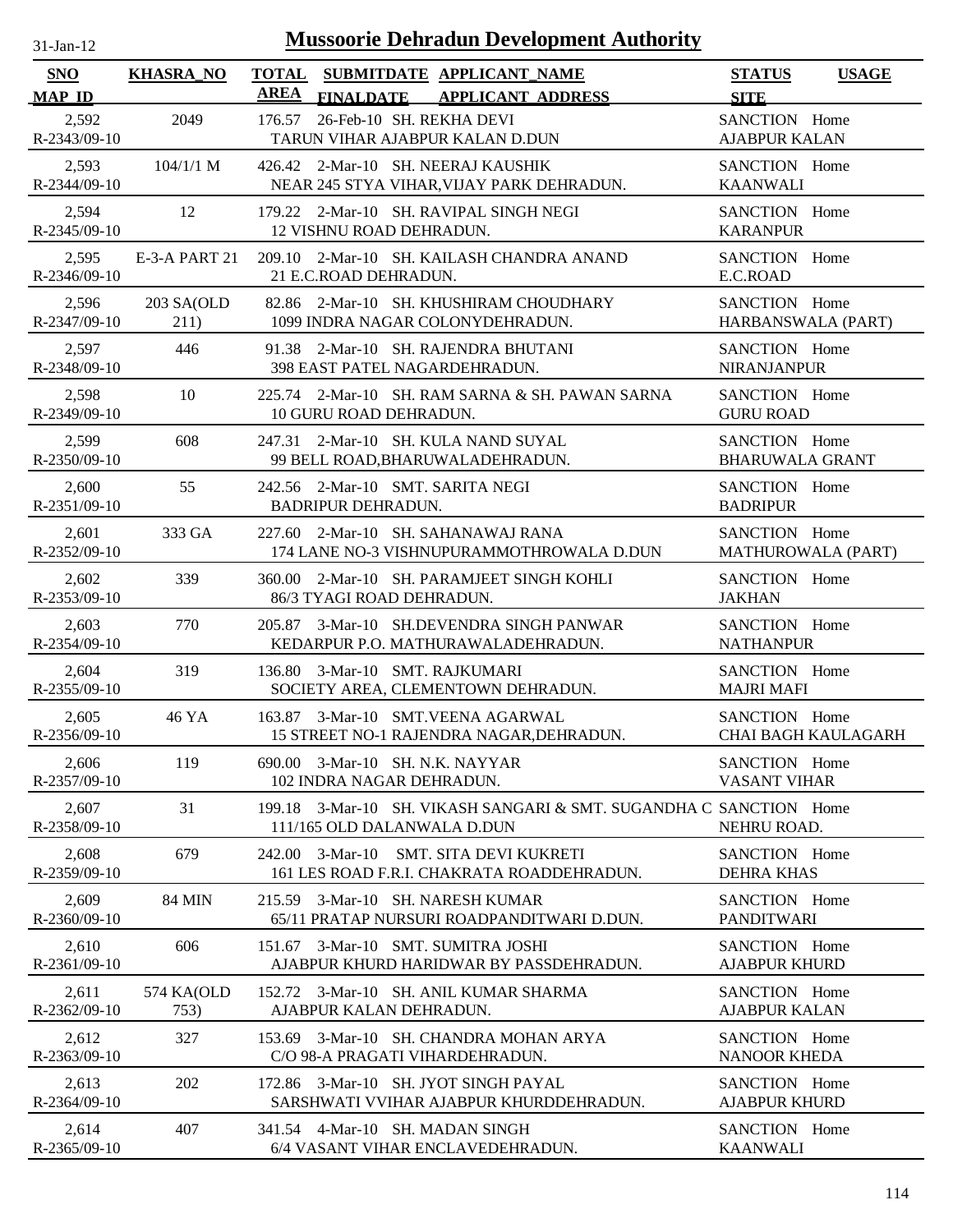| $31$ -Jan-12                | <b>Mussoorie Dehradun Development Authority</b> |                                                                                                                                     |                                       |              |  |  |  |
|-----------------------------|-------------------------------------------------|-------------------------------------------------------------------------------------------------------------------------------------|---------------------------------------|--------------|--|--|--|
| <b>SNO</b><br><b>MAP ID</b> | <b>KHASRA_NO</b>                                | <b>TOTAL</b><br>SUBMITDATE APPLICANT_NAME<br><b>AREA</b><br><b>FINALDATE</b><br><b>APPLICANT ADDRESS</b>                            | <b>STATUS</b><br><b>SITE</b>          | <b>USAGE</b> |  |  |  |
| 2,615<br>R-2366/09-10       | 78                                              | 4-Mar-10 SH. SHIV LAL SHARMA<br>154.24<br>120/4 KARANPUR BLOCK 1DEHRADUN.                                                           | SANCTION Home<br><b>KARANPUR</b>      |              |  |  |  |
| 2,616<br>R-2367/09-10       | 301/3                                           | 377.95 4-Mar-10 SH.TUSHAR NAGALIA<br>C/O SH. DEEPAK NAGALIA20-A NEW ROAD DEHRADUN.                                                  | SANCTION Home<br><b>BAGRAAL GAON</b>  |              |  |  |  |
| 2,617<br>R-2368/09-10       | 29                                              | 285.93 4-Mar-10 SH. INDER MOHAN KARASI<br>FRIENDS ENCLAVE D.DUN                                                                     | SANCTION Home<br><b>SHAH NAGAR</b>    |              |  |  |  |
| 2,618<br>R-2369/09-10       | 199 MIN                                         | 136.09 4-Mar-10 SH. RAJRANI KHURANA<br>25 VIJAY PARK DEHRADUN.                                                                      | SANCTION Home<br><b>NIRANJANPUR</b>   |              |  |  |  |
| 2,619<br>R-2370/09-10       | 543 M                                           | 70.02 4-Mar-10 SH.RAUF AHMED KHAN<br>DEVI ROAD KOTDWAR                                                                              | SANCTION Home<br><b>HATHIBARKALA</b>  |              |  |  |  |
| 2,620<br>R-2371/09-10       | 284/1                                           | 258.20 6-Mar-10 SMT. MADHU SHARMA<br>KANWALI DEHRADUN                                                                               | SANCTION Home<br><b>KAANWALI</b>      |              |  |  |  |
| 2,621<br>R-2372/09-10       | 128/1 M                                         | 150.00 6-Mar-10 SH. SHOBIT JAIN<br>PEARL HOUSE, SOCIETY AREACLEMENTOWN D.DUN                                                        | SANCTION Home<br><b>MAJRA</b>         |              |  |  |  |
| 2,622<br>R-2373/09-10       | 897                                             | 121.92 6-Mar-10 SH. VIJAY KUMAR GROVER<br>TYAGI ROAD REST CAMPDEHRADUN.                                                             | SANCTION Home<br><b>DEHRA KHAS</b>    |              |  |  |  |
| 2,623<br>R-2374/09-10       | 196(OLD 138)                                    | 330.27 6-Mar-10 SMT. RANJU RAWAT & SH. DHANPAL SING<br>309 SHASTRINAGAR DEHRADUN.                                                   | SANCTION Home<br><b>MAJRI MAFI</b>    |              |  |  |  |
| 2,624<br>R-2375/09-10       | 159(483 NEW)                                    | 190.83 6-Mar-10 SH. VIJAY SINGH<br>83 VIKASH LOK LANE-3SAHSTRADHARA ROAD D.DUN                                                      | SANCTION Home<br><b>ADOIWALA</b>      |              |  |  |  |
| 2,625<br>R-2376/09-10       |                                                 | 238 JA, 239GHA 100.00 6-Mar-10 SH. SAHEED AHEMED<br>MOHABEWALA DEHRADUN.                                                            | SANCTION Home<br>MOHABBEWALA (PART)   |              |  |  |  |
| 2,626<br>R-2377/09-10       | 51                                              | 494.40 6-Mar-10 SMT. CHANDRAKALA<br>19 VIKAS LOK LANE NO-1SAHASTRADHARA ROAD DE-.DU                                                 | SANCTION Home<br><b>AAMWALA TARLA</b> |              |  |  |  |
| 2,627<br>R-2378/09-10       | <b>77 GHA</b>                                   | 223.57 6-Mar-10 SH. ANUP KUMAR<br>12 VIKAS LOK LANE NO-1SAHASTRADHARA ROAD D.DUN                                                    | SANCTION Home<br><b>AAMWALA TARLA</b> |              |  |  |  |
| 2,628<br>R-2379/09-10       | 74                                              | 108.00 6-Mar-10 SH. SANJEEV MALHOTRA<br>ADHOIWALA UPPER D.DUN                                                                       | SANCTION Home<br>AAMWALA TARLA        |              |  |  |  |
| 2,629<br>R-2380/09-10       | 46(OLD368)                                      | 227.97 6-Mar-10 SMT. ASHA DEVI SEMWAL<br>3 DHARAMPUR D.DUN                                                                          | SANCTION Home<br><b>AJABPUR KHURD</b> |              |  |  |  |
| 2,630<br>R-2381/09-10       | 54                                              | 6-Mar-10 SH. GANPATI PRASAD NAUTIYAL<br>279.13<br>21 SHALEEN ENCLAVE BADRIPUR ROAD D.DUN                                            | SANCTION Home<br><b>BADRIPUR</b>      |              |  |  |  |
| 2,631<br>R-2382/09-10       | 502 KA(OLD<br>126)                              | 8-Mar-10 M/S.SAHKARI SOCIETY NATHANPUR THRUC SANCTION Home<br>690.71<br>AJABPUR KALA KISAN SEWA SEHKARI SAMITIJOGIWALA, I NATHANPUR |                                       |              |  |  |  |
| 2,632<br>R-2383/09-10       | 1024MIN                                         | 8-Mar-10 SMT. YASHODA PATWAL<br>177.27<br>150 DHARAMPUR DEHRADUN.                                                                   | SANCTION Home<br><b>AJABPUR KALAN</b> |              |  |  |  |
| 2,633<br>R-2384/09-10       | 330KA(253)                                      | 8-Mar-10 SMT. CHANDRAKANTA MAMGAIN<br>139.78<br>CHIDONWALI, KANDOLI RAJPUR ROADDEHRADUN.                                            | SANCTION Home<br><b>CHIDOWALI</b>     |              |  |  |  |
| 2,634<br>R-2385/09-10       | 21 (NEW 38)                                     | 8-Mar-10 SH. DHARAMANAND CHAMOLA<br>176.05<br>SHAH NAGAR DEHRADUN.                                                                  | SANCTION Home<br><b>SHAHNAGAR</b>     |              |  |  |  |
| 2,635<br>R-2386/09-10       | 869                                             | 8-Mar-10 SH.BRIJ MOHAN ARYA<br>105.11<br>SEWLA KALAN MAJRA D.DUN                                                                    | SANCTION Home<br><b>SEWALA KALAN</b>  |              |  |  |  |
| 2,636<br>R-2387/09-10       | 444                                             | 260.00 8-Mar-10 SH. L.M.S. CHAUHAN<br>11, STREET NO-11 ASHIRWAD ENCLAVE D.DUN                                                       | SANCTION Home<br><b>KAANWALI</b>      |              |  |  |  |
| 2,637<br>R-2388/09-10       | 5 (NEW-45/27)                                   | 392.64 8-Mar-10 DR. HARSH KUMAR JOHRI & DR. ARCHANA SANCTION Home<br>7 HARIDWAR ROAD DEHRADUN.                                      | <b>HARIDWAR ROAD</b>                  |              |  |  |  |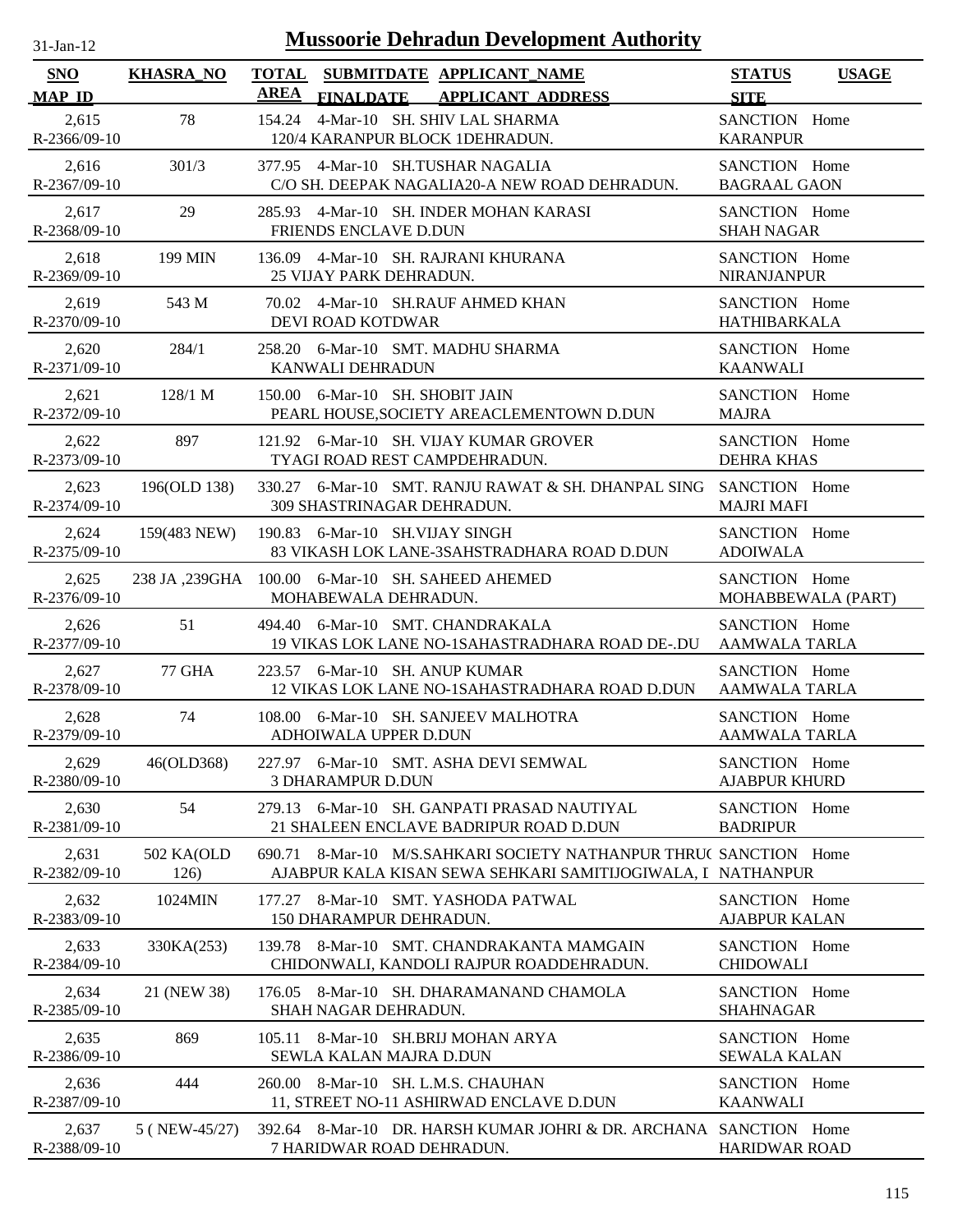| $31$ -Jan-12 |
|--------------|
|              |

| SNO                                    | <b>KHASRA_NO</b>          | <b>TOTAL</b><br><b>AREA</b>                                  |                         | SUBMITDATE APPLICANT_NAME                                                                                                         | <b>STATUS</b>                             | <b>USAGE</b>       |
|----------------------------------------|---------------------------|--------------------------------------------------------------|-------------------------|-----------------------------------------------------------------------------------------------------------------------------------|-------------------------------------------|--------------------|
| <b>MAP ID</b><br>2,638<br>R-2389/09-10 | 156 MIN                   | 276.38                                                       | <b>FINALDATE</b>        | <b>APPLICANT ADDRESS</b><br>8-Mar-10 SH. DEVASHISH KUKRETI<br>A-8/1 GANGAPURAM APARTMENTGANGANAGAR, RISHIKES KEDARPUR             | <b>SITE</b><br>SANCTION Home              |                    |
| 2,639<br>R-2390/09-10                  | 454 M                     |                                                              |                         | 188.20 8-Mar-10 SH. MAHIPAL SINGH BISHT<br>VILL- SEWLA KALA MOHBEWALA D.DUN                                                       | SANCTION Home<br><b>SEWALA KALAN</b>      |                    |
| 2,640<br>$R - 2391/09 - 10$            | 125                       |                                                              |                         | 318.64 8-Mar-10 SH. YASHPAL SINGH<br>C-16/13 TYPE-3, O.F.D ESTATERAIPUR, DEHRADUN.                                                | SANCTION Home<br><b>KARANPUR KHAS</b>     |                    |
| 2,641<br>R-2392/09-10                  | 111                       |                                                              |                         | 159.56 8-Mar-10 SMT. PUSHPLATA SILWAL<br>AJABPUR KALA ASHOK VIHAR LANE NO-2DEHRADUN.                                              | SANCTION Home<br><b>AJABPUR KALAN</b>     |                    |
| 2,642<br>R-2393/09-10                  | PLOT NO-76<br><b>USHA</b> |                                                              |                         | 498.59 8-Mar-10 SH. RAJEEV BHARTARI<br>50 ANSAL GREEN VELLY. JAKHAN D.DUN                                                         | SANCTION Home                             | SAHASTRADHARA ROAD |
| 2,643<br>R-2394/09-10                  | 23 M                      | 338.47 8-Mar-10 SH. JAGAT RAM<br><b>GRAM LOHARWALA D.DUN</b> |                         |                                                                                                                                   | SANCTION Home<br>LOHARWALA                |                    |
| 2,644<br>R-2395/09-10                  | 90 NA                     |                                                              |                         | 118.38 8-Mar-10 SH. ABDUL REHMAAN<br>19/1 ENGINEERS ENCLAVE JAKHAN, D.DUN                                                         | SANCTION Home<br><b>KISHANPUR</b>         |                    |
| 2,645<br>R-2396/09-10                  | 68                        |                                                              |                         | 399.61 8-Mar-10 SMT. VEENA AHOOJA<br>68 MAJRA KAHARANPUR ROADDEHRADUN.                                                            | SANCTION Home<br><b>MAJRA</b>             |                    |
| 2,646<br>R-2397/09-10                  | <b>51 GHA</b>             | 2/19 TEACHERS COLONY D.DUN                                   |                         | 176.66 8-Mar-10 SH. NARENDRA DEV SHARMA                                                                                           | SANCTION Home<br><b>PITHUWALA</b>         |                    |
| 2,647<br>R-2398/09-10                  | 158                       |                                                              |                         | 296.05 8-Mar-10 SH. KALAM SINGH RANA<br><b>GANESH VIHAR AJABPUR KALA D.DUN</b>                                                    | SANCTION Home<br><b>AJABPUR KALAN</b>     |                    |
| 2.648<br>R-2399/09-10                  | 292                       | 29/1 NIRMALA CANT HARIDWAR                                   |                         | 172.52 9-Mar-10 SMT, VIMLA SHARMA & SH.DHARMVEER S SANCTION Home                                                                  | <b>CHUKKHUWALA</b>                        |                    |
| 2,649<br>$R - 2400/09 - 10$            | 1121                      | AJABPUR KALA DEHRADUN.                                       |                         | 167.42 9-Mar-10 SMT.TARANKALA THAPLIYAL                                                                                           | SANCTION Home<br><b>AJABPUR KALAN</b>     |                    |
| 2,650<br>$R-2401/09-10$                | <b>190 MIN</b>            |                                                              |                         | 240.94 9-Mar-10 SMT.SAROJ DOBHAL<br>134/1 BHANDARI BAG, DEHRADUN.                                                                 | SANCTION Home<br><b>AJABPUR KHURD</b>     |                    |
| 2,651<br>R-2402/09-10                  | 270 MIN                   |                                                              |                         | 124.21 9-Mar-10 SMT. GURPREET KHANNA & SH. RAJEEV K SANCTION Home<br>17/1/13 OLD MUSSOORIE ROADRAJPUR ROAD DEHRADUN.              | <b>DAK PATTI</b>                          |                    |
| 2,652<br>$R - 2403/09 - 10$            | 50 (OLD 30)               |                                                              |                         | 132.09 9-Mar-10 SH. DHARMESH CHAUHAN<br>50/30 KESHAV ROAD DEHRADUN.                                                               | SANCTION Home<br><b>KESHAV ROAD</b>       |                    |
| 2,653<br>R-2404/09-10                  | 165/2                     |                                                              |                         | 182.02 9-Mar-10 SH.PITAMBER DUTT SEMWAL<br>Q.NO.-167 I.T.B.P. SEEMADWARDEHRADUN.                                                  | SANCTION Home<br><b>CHAK RAIPUR</b>       |                    |
| 2,654<br>R-2405/09-10                  | <b>44 MIN</b>             | JOHRI GAOUN DEHRADUN.                                        |                         | 350.37 9-Mar-10 SH. MOR SINGH BISHT                                                                                               | SANCTION Home<br><b>VIJAYPUR GOPIWALA</b> |                    |
| 2,655<br>$R-2406/09-10$                | 167                       | 180.89<br>167/3 D.L.ROAD DEHRADUN.                           |                         | 9-Mar-10 SH.CHANDRA PRAKASH SAHNI                                                                                                 | SANCTION Home<br>D.L.ROAD                 |                    |
| 2,656<br>R-2407/09-10                  | 134 KA                    | SHAH NAGAR ,DEHRADUN.                                        |                         | 125.32 9-Mar-10 SMT. ROSHNI UNIYAL                                                                                                | SANCTION Home<br><b>SHAH NAGAR</b>        |                    |
| 2,657<br>R-2408/09-10                  | 1325 MIN                  |                                                              |                         | 120.72 9-Mar-10 SH. RAMESH CHANDRA SEMWAL<br>368/1 NAYI BASTI SHASTRINAGARSEEMADEAR D.DUN                                         | SANCTION Home<br><b>KAANWALI</b>          |                    |
| 2,658<br>$R-2409/09-10$                | 216                       |                                                              |                         | 168.27 9-Mar-10 MISS, MEENAXI UPRETI & PARMITI UPRET SANCTION Home<br>MITRA LOK COLONY BY PASS ROAD DHARMPURDEHRADU AJABPUR KALAN |                                           |                    |
| 2,659<br>$R-2410/09-10$                | 83 M                      | 99.98<br>12 SALAWALA DEHRADUN.                               | 10-Mar-10 SH. MURTI LAL |                                                                                                                                   | SANCTION Home<br><b>SALAWALA</b>          |                    |
| 2,660<br>R-2411/09-10                  | 303                       |                                                              |                         | 199.35 10-Mar-10 SH. NARAYAN SINGH BISHT<br>AAMWALA TARLA LANE NO-4TAPOVAN ENCLAVE D.DUN                                          | SANCTION Home<br><b>AAMWALA TARLA</b>     |                    |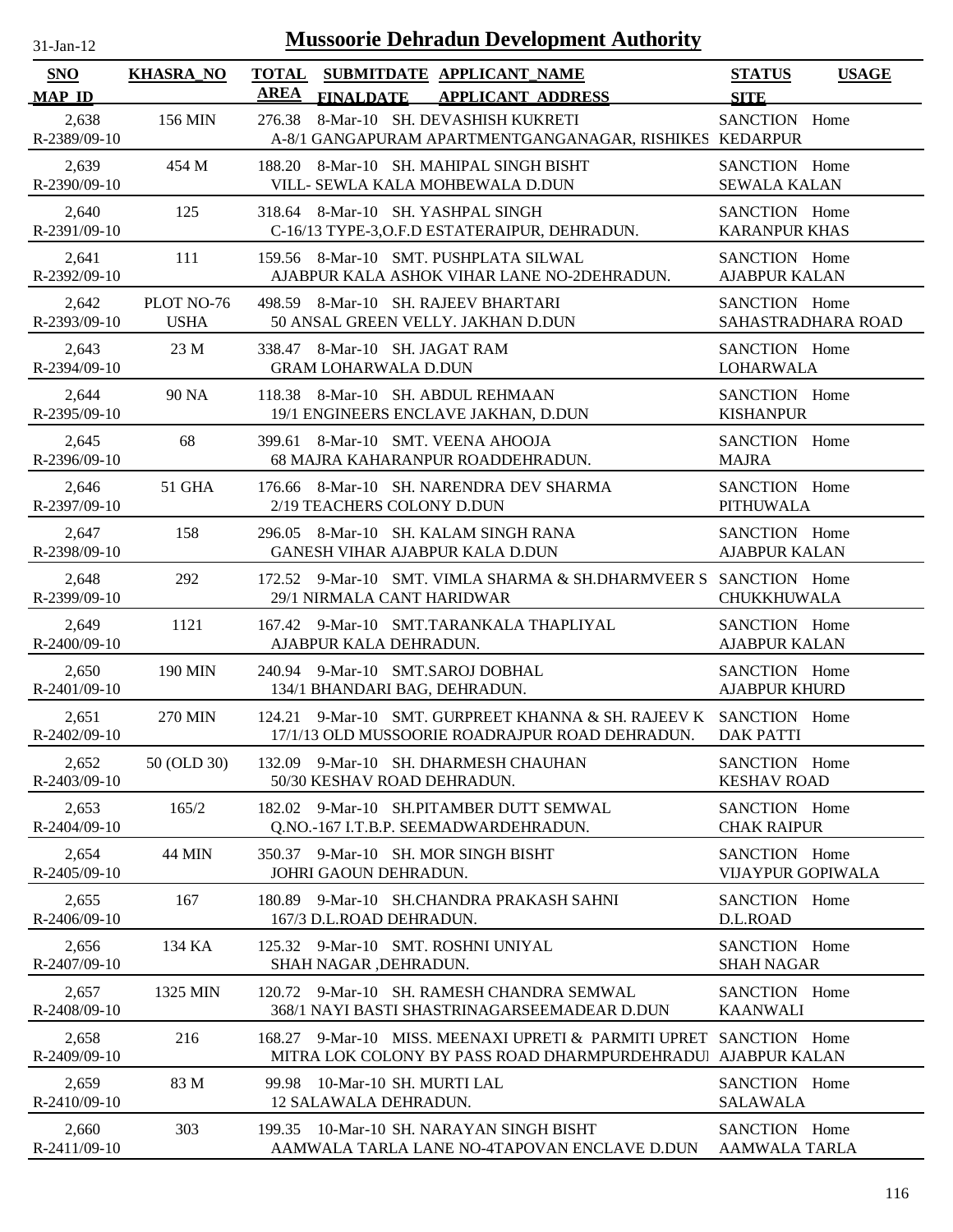| $31 - Jan - 12$ |  |
|-----------------|--|
|                 |  |

| <b>SNO</b>                 | <b>KHASRA_NO</b> | <b>TOTAL</b><br><b>AREA</b> |                                                                   | SUBMITDATE APPLICANT NAME                                                                                  | <b>STATUS</b>                         | <b>USAGE</b>          |
|----------------------------|------------------|-----------------------------|-------------------------------------------------------------------|------------------------------------------------------------------------------------------------------------|---------------------------------------|-----------------------|
| <b>MAP ID</b>              |                  |                             | <b>FINALDATE</b>                                                  | <b>APPLICANT ADDRESS</b>                                                                                   | <b>SITE</b>                           |                       |
| 2,661<br>R-2412/09-10      | 523 MIN          | 175.86                      | NEELKANTH VIHAR DEHRADUN.                                         | 10-Mar-10 SMT. SHYAMA DEVI BISHT                                                                           | SANCTION Home<br><b>HATHIBARKALA</b>  |                       |
| 2,662<br>$R-2413/09-10$    | 46(NEW 368)      |                             |                                                                   | 211.94 10-Mar-10 SH, CHANDI PRASAD SEMWAL<br>B/70 MAYAPURI, KUMAR GALIAJABPUR DHARAMPUR D.DU AJABPUR KHURD | SANCTION Home                         |                       |
| 2,663<br>$R-2414/09-10$    | 99 (OLD44)       |                             | 131.05 10-Mar-10 SMT. RACHANA SINGH<br>5 VAN VIHAR BALLUPUR D.DUN |                                                                                                            | SANCTION Home<br><b>BALLUPUR</b>      |                       |
| 2,664<br>$R-2415/09-10$    | 1475 GA          |                             |                                                                   | 199.58 10-Mar-10 SH. YADUVEER SINGH CHAUDHARY<br>E-18 THDC COLONY, AJABPUR KALA D.DUN                      | REJECTED Home<br><b>AJABPUR KHURD</b> |                       |
| 2,665<br>R-2415/09-10-RE   | 1475 GA          |                             |                                                                   | 199.58 19-Jul-10 SH. YADUVEER SINGH CHAUDHARY<br>E-18 THDC COLONY, AJABPUR KALA D.DUN                      | SANCTION Home<br><b>AJABPUR KHURD</b> |                       |
| 2,666<br>R-2416/09-10      | 290/2            |                             | 510.96 10-Mar-10 SH. GOVERDHAN PANT<br>283 HATHIBARKALA D.DUN     |                                                                                                            | SANCTION Home<br><b>HATHIBARKALA</b>  |                       |
| 2,667<br>R-2417/09-10      | 434/5            |                             |                                                                   | 180.92 10-Mar-10 SH. JAY PRAKASH BHATT<br>135 KANWALI GARDEN, F.R.I.COLONY DEHRADUN.                       | SANCTION Home<br><b>ADOIWALA</b>      |                       |
| 2,668<br>R-2418/09-10      | 877              |                             | 113.50 10-Mar-10 SH.SANDEEP TYAGI                                 | S/O DHARAMPAL TYAGIVILL- FERA FEDI, SHARANPUR.                                                             | SANCTION Home<br><b>MAJRA</b>         |                       |
| 2,669<br>R-2419/09-10      | $\tau$           |                             | 7 CROSS ROAD DEHRADUN.                                            | 263.48 10-Mar-10 SH. SURENDER SINGH BHANDRI                                                                | SANCTION Home<br><b>CROSS ROAD</b>    |                       |
| 2,670<br>$R-2420/09-10$ 5) | 446/1(NEW-107    |                             | 204.72 11-Mar-10 SH, ROOP RAM JOSHI                               | 71/4 NEW AREA OFD ESTATERAIPUR, DEHRADUN.                                                                  | SANCTION Home<br><b>ADOIWALA</b>      |                       |
| 2,671<br>$R-2421/09-10$    | 38               |                             |                                                                   | 377.08 11-Mar-10 SH. KULDEEP SINGH KANDARI<br>388 RAJESWARI PURAMMOHKAMPUR D.DUN                           | SANCTION Home<br><b>MAJRI MAFI</b>    |                       |
| 2,672<br>R-2422/09-10      | 410 M            |                             | 2/1 ADOIWALA DEHRADUN.                                            | 164.00 11-Mar-10 SH. JAGDISH CHANDRA                                                                       | SANCTION Home<br><b>ADOIWALA</b>      |                       |
| 2,673<br>R-2423/09-10      | 34/22            |                             | 296.76 11-Mar-10 SMT, SEEMA GARG<br>4/2 BHANDARI BAG, D.DUN       |                                                                                                            | SANCTION Home<br><b>PARK ROAD</b>     |                       |
| 2,674<br>R-2424/09-10      | 46               |                             | KEDARPUR MOTHROWALA D.DUN                                         | 197.74 11-Mar-10 SH, SOHAN LAL SAKLANI                                                                     | SANCTION Home<br><b>KEDARPUR</b>      |                       |
| 2,675<br>R-2425/09-10      | 1432(PLOT-140)   |                             | 166.30 11-Mar-10 GANGA REALTORS<br>7-C RACE COURSE DEHRADUN.      |                                                                                                            | SANCTION Home<br><b>DEHRA KHAS</b>    |                       |
| 2,676<br>R-2426/09-10      | 177(OLD-531)     |                             |                                                                   | 156.98 11-Mar-10 SH. PAWAN KUMAR DABRAL<br>13 ARANYA VIHAR KAULAGARHDEHRADUN.                              | SANCTION Home                         | KAULAGARH MAI CHAKBH( |
| 2,677<br>R-2427/09-10      | 494              |                             | 184.45 11-Mar-10 SH. R.K.KUKRETI<br>108 E DHARAMPUR DEHRADUN.     |                                                                                                            | SANCTION Home<br><b>DHARMPUR</b>      |                       |
| 2,678<br>R-2428/09-10      | 30M & 50         |                             | 241.64 11-Mar-10 SMT. ARPITA VIRMANI<br>44 E.C. ROAD DEHRADUN.    |                                                                                                            | SANCTION Home<br><b>KANDOLI</b>       |                       |
| 2,679<br>R-2429/09-10      | 572              |                             | 100.00 11-Mar-10 SMT. KUSUM LATA                                  | SEWLA KALAN CHANDRA BANI ROAD D.DUN                                                                        | SANCTION Home<br><b>SEWALA KALAN</b>  |                       |
| 2,680<br>R-2430/09-10      | 123              |                             |                                                                   | 278.77 11-Mar-10 SMT. SHAKUNTLA DEVI<br><b>GRAM SONDHIWALI DHORAN KHAS D.DUN</b>                           | SANCTION Home<br><b>AJABPUR KALAN</b> |                       |
| 2,681<br>R-2431/09-10      | 918              |                             |                                                                   | 709.29 11-Mar-10 SH. MOHIT KUMAR VARSHNEY<br>58 ENGNEERS ENCLAVE G.M.S. ROADDEHRADUN.                      | SANCTION Home<br><b>KAANWALI</b>      |                       |
| 2,682<br>R-2432/09-10      | 574 KA           |                             | 243.49 11-Mar-10 SH. ALOK SHARMA<br>VILL- AJABPUR KALA D.DUN      |                                                                                                            | SANCTION Home<br><b>AJABPUR KALAN</b> |                       |
| 2,683<br>R-2433/09-10      | 456              |                             | 101/1 BHANDARI BAG DEHRADUN.                                      | 139.75 11-Mar-10 SH. KULVEER SINGH TYAGI                                                                   | SANCTION Home<br><b>DEHRA KHAS</b>    |                       |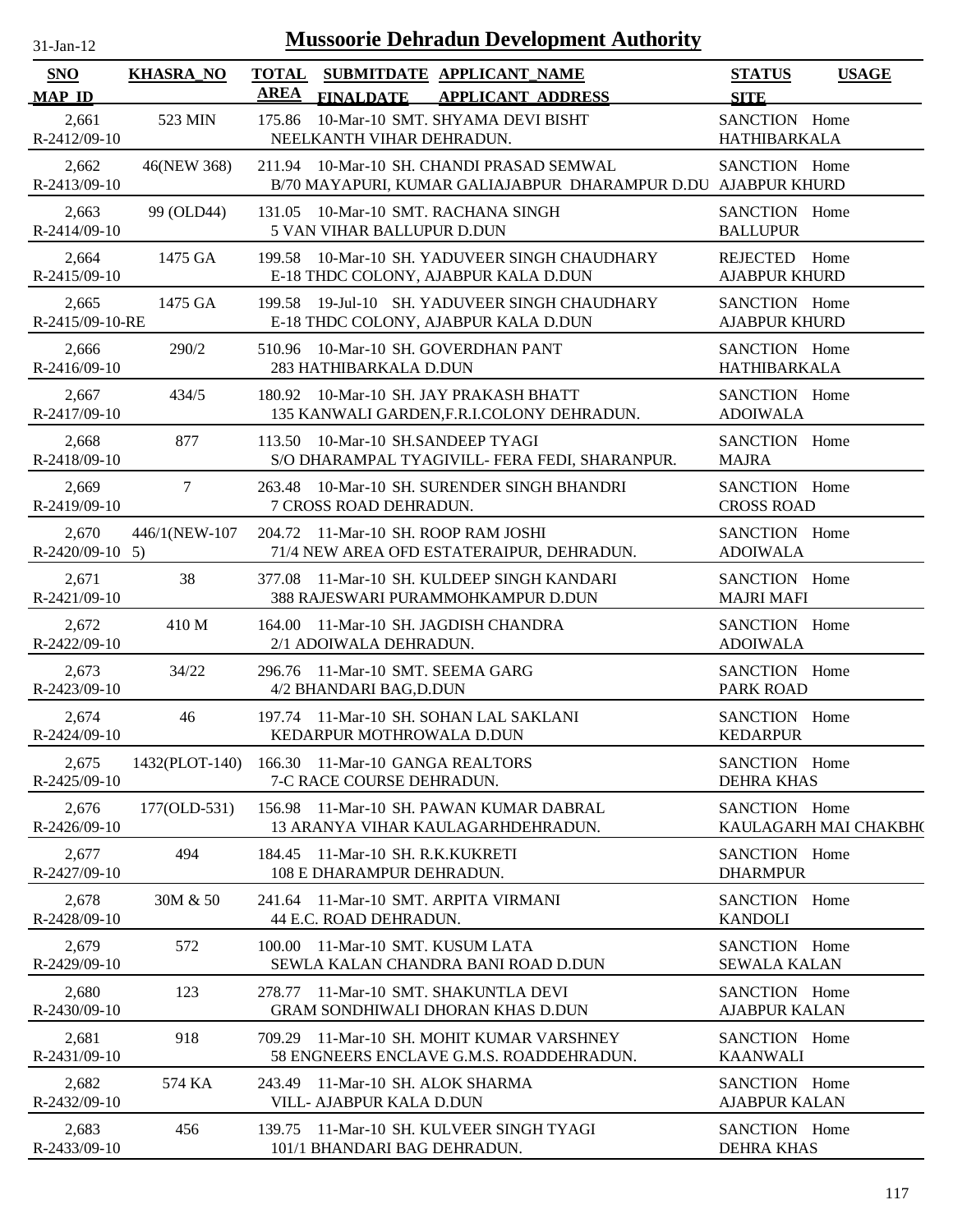| 1-Jan-12 |  |
|----------|--|
|          |  |

| <b>SNO</b>                  | <b>KHASRA_NO</b> | <b>TOTAL</b> |                                                              | SUBMITDATE APPLICANT_NAME                                                                   | <b>STATUS</b>                        | <b>USAGE</b> |
|-----------------------------|------------------|--------------|--------------------------------------------------------------|---------------------------------------------------------------------------------------------|--------------------------------------|--------------|
| <b>MAP ID</b>               |                  | AREA         | <b>FINALDATE</b>                                             | <b>APPLICANT ADDRESS</b>                                                                    | <b>SITE</b>                          |              |
| 2,684<br>R-2434/09-10       | 166/2(343KHA)    |              |                                                              | 169.42 11-Mar-10 SH. NIRMAL RAJ SAXENA<br>C-17/10 OFD FACTARY STATE RAIPUR D.DUN            | SANCTION Home<br><b>NANOOR KHEDA</b> |              |
| 2,685<br>$R-2435/09-10$     | 877              |              | 153.39 11-Mar-10 SMT. ARCHANA<br>R/O NAGLA SALARU. HARIDWAR. |                                                                                             | SANCTION Home<br><b>MAJRA</b>        |              |
| 2,686<br>R-2436/09-10       | 447              |              |                                                              | 149.58 12-Mar-10 SH. AMIT KUMAR AGARWAL<br>62 LASKAR PUR KAMLA NAGAR AGARA.                 | SANCTION Home<br><b>SEWALA KALAN</b> |              |
| 2,687<br>R-2437/09-10       | 398              | 260.63       |                                                              | 12-Mar-10 SH.BIJENDRA SINGH RAWAT<br>80 PURI STAP ROAD SOCIETYCLEMENTOWN D.DUN              | SANCTION Home<br><b>MAJRA</b>        |              |
| 2,688<br>R-2438/09-10       | 59&60            | 181.88       | 12-Mar-10 SH. PREM SINGH<br>SHAH NAGAR, DEHRADUN.            |                                                                                             | REJECTED Home<br><b>SHAH NAGAR</b>   |              |
| 2.689<br>R-2439/09-10       | 572              | 100.00       | 12-Mar-10 SH. OM KUMAR                                       | SEWLA KALAN CHANDRABANI ROAD D.DUN                                                          | SANCTION Home<br><b>SEWALA KALAN</b> |              |
| 2,690<br>R-2440/09-10       | 411              | 169.30       | 12-Mar-10 SH. KAILASH KUMAR<br>LOWER ADOIWALA DEHRADUN.      |                                                                                             | SANCTION Home<br><b>ADOIWALA</b>     |              |
| 2,691<br>R-2441/09-10       | 447              | 152.00       | 1/34 JHORI MARKET AGRA U.P                                   | 12-Mar-10 SH. SHYAM LAL AGARWAL                                                             | SANCTION Home<br><b>SEWALA KALAN</b> |              |
| 2,692<br>R-2442/09-10       | 815              |              | 2 CLEMENT TOWN DEHRADUN.                                     | 329.45 12-Mar-10 SMT. PRAGYA KUMAR                                                          | SANCTION Home<br><b>MAJRA</b>        |              |
| 2,693<br>R-2443/09-10       | 38/1             | 181.50       | 16-A MOHINI ROAD DEHRADUN.                                   | 12-Mar-10 SH. DINESH KUMAR VERMA                                                            | SANCTION Home<br><b>KANDOLI</b>      |              |
| 2,694<br>$R-2444/09-10$     | 144              |              | 34 RACE COURSE DEHRADUN.                                     | 160.12 12-Mar-10 SMT. SATENDER PAL KAUR                                                     | SANCTION Home<br><b>BAAMANWALA</b>   |              |
| 2,695<br>$R - 2445/09 - 10$ | 754              | 88.80        | 12-Mar-10 SMT. MANJU GARG                                    | 1/3-A VASANT VIHAR ENCLAVE D.DUN                                                            | SANCTION Home<br><b>KAANWALI</b>     |              |
| 2,696<br>$R-2446/09-10$     | 434/1            |              |                                                              | 165.11 12-Mar-10 SH. HARI PRASAD & SH. AJAY PRASAD<br>VILL SEWLA KHURDP.O. MOHBHEWALA D.DUN | SANCTION Home<br><b>SEWALA KALAN</b> |              |
| 2,697<br>R-2447/09-10       | 118/1&118/2      |              | 207.34 15-Mar-10 SH, RAM SINGH                               | 118/1 KHURBURA MOHALL DEHRADUN.                                                             | SANCTION Home<br>KHURBURA MOHALLA    |              |
| 2,698<br>R-2448/09-10       | 1126             |              | 235.20 15-Mar-10 SH. SHODAN SINGH                            | 16 MAN SAROVER COLONYBALUPUR DEHRADUN.                                                      | SANCTION Home<br><b>GARHI</b>        |              |
| 2,699<br>R-2449/09-10       | 842&846          | 297.94       | AJABPUR KALAN DEHRADUN.                                      | 15-Mar-10 SMT. MANJU GARG & SH. PREM PAL SINGH SANCTION Home                                | <b>AJABPUR KALAN</b>                 |              |
| 2,700<br>R-2450/09-10       | 446,450          | 377.00       | 451/7 RAJENDRA NAGAR DEHRADUN.                               | 15-Mar-10 SH. SHUBHASH CHAND                                                                | SANCTION Home<br><b>DEHRA KHAS</b>   |              |
| 2,701<br>R-2451/09-10       | 325(OLD-194)     | 309.50       | 67/8 D.L.ROAD DEHRADUN.                                      | 15-Mar-10 SH.ARVIND TYAGI & SMT REKHA TYAGI                                                 | SANCTION Home<br><b>ADOIWALA</b>     |              |
| 2,702<br>R-2452/09-10       | 721 KA           | 118.12       | VILL- BRAHMANWALA, DEHRADUN.                                 | 15-Mar-10 SMT, ANJANA SHARMA                                                                | SANCTION Home<br><b>NIRANJANPUR</b>  |              |
| 2,703<br>R-2453/09-10       | 720 MIN          | 41.35        | 449 BALLIWALA DEHRADUN.                                      | 15-Mar-10 SMT. DICKSHA SHARMA                                                               | SANCTION Home<br><b>KAANWALI</b>     |              |
| 2,704<br>$R - 2454/09 - 10$ | PLOT-46-A        |              | 271.80 15-Mar-10 SH. CHAND BALLABH                           | 46-A SARASWATI VIHAR ADOIWALA D.DUN                                                         | SANCTION Home<br><b>ADOIWALA</b>     |              |
| 2,705<br>R-2455/09-10       | 1172&1175        | 297.20       |                                                              | 15-Mar-10 SH. RAJIVE KUMAR JAIN<br>94 RAM VIHAR, BALLUPUR DEHRADUN.                         | SANCTION Home<br><b>GARHI</b>        |              |
| 2,706<br>R-2456/09-10       | 330(OLD154)      |              | 170.59 15-Mar-10 SH. KRITI SHARMA                            | AVISHEK PUSP VATIKA ESTATECAMEL BACK ROAD MUSSC SINOLA                                      | REJECTED                             | Home         |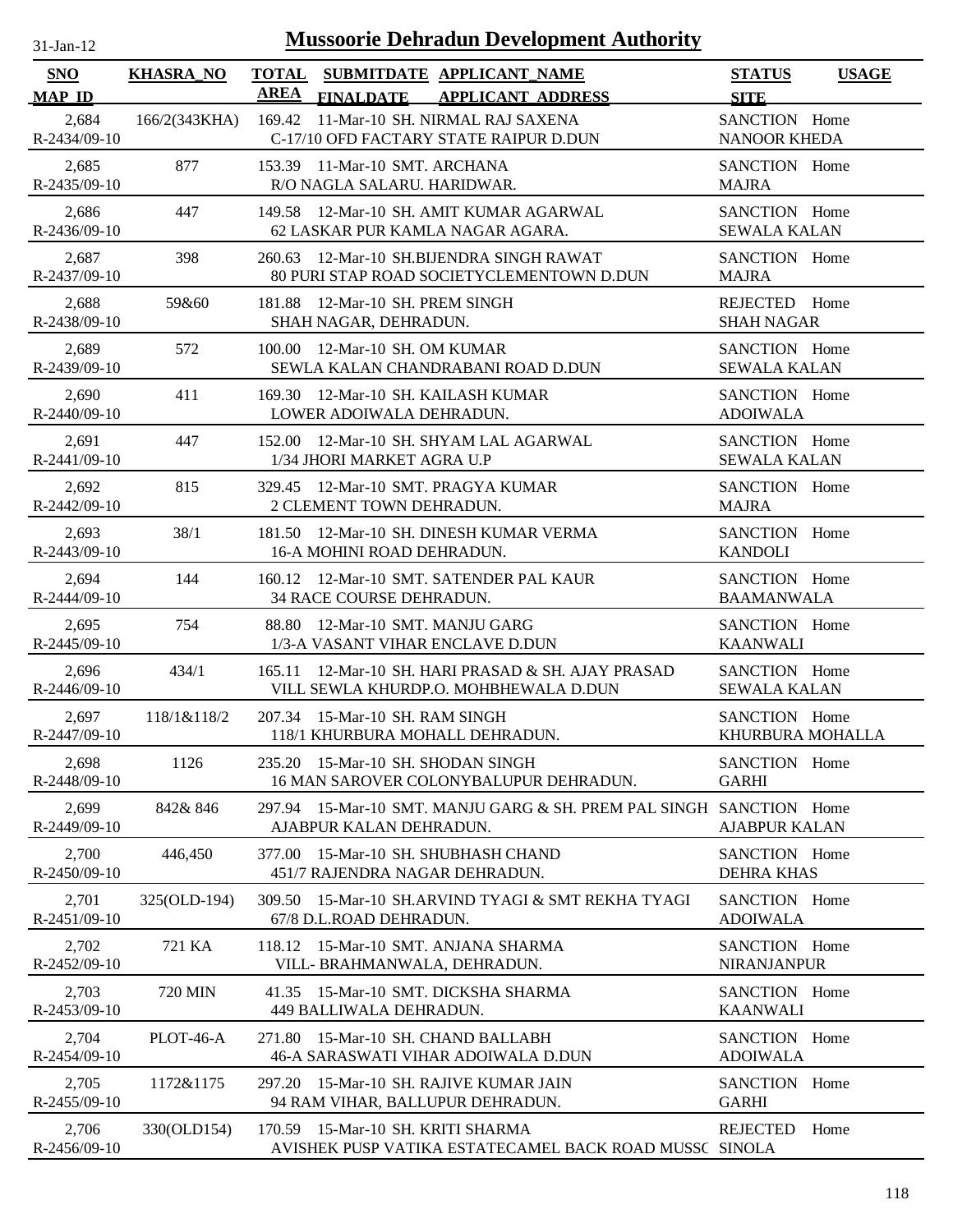| <b>Mussoorie Dehradun Development Authority</b><br>$31$ -Jan-12 |                    |                             |                                                                                                                        |                                         |                          |  |
|-----------------------------------------------------------------|--------------------|-----------------------------|------------------------------------------------------------------------------------------------------------------------|-----------------------------------------|--------------------------|--|
| <b>SNO</b><br><b>MAP ID</b>                                     | <b>KHASRA_NO</b>   | <b>TOTAL</b><br><b>AREA</b> | SUBMITDATE APPLICANT_NAME<br><b>FINALDATE</b><br><b>APPLICANT ADDRESS</b>                                              | <b>STATUS</b><br><b>SITE</b>            | <b>USAGE</b>             |  |
| 2,707<br>R-2456/09-10-RE                                        | 330(OLD154)        | 170.59                      | 5-May-10 SH. KRITI SHARMA<br>AVISHEK PUSP VATIKA ESTATECAMEL BACK ROAD MUSSC SINOLA                                    | SANCTION Home                           |                          |  |
| 2,708<br>R-2457/09-10                                           | 147 TA             | 107.75                      | 16-Mar-10 SMT. SARLA DEVI<br>153 SAYED MOHELLA, CHAKRATA ROAD DEHRADUN.                                                | SANCTION Home<br>PREMPUR MAFI (PART)    |                          |  |
| 2,709<br>R-2457/09-10-RE                                        | 147 TA             |                             | 107.75 28-Apr-10 SMT. SARLA DEVI<br>153 SAYED MOHELLA, CHAKRATA ROAD DEHRADUN.                                         | SANCTION Home<br>PREMPUR MAFI (PART)    |                          |  |
| 2,710<br>R-2458/09-10                                           | 342                |                             | 309.96 16-Mar-10 SH. AMARJEET SHARMA<br>SHAKTI VIHAR COLONY MAJRA DEHRADUN                                             | SANCTION Home<br><b>MAJRA</b>           |                          |  |
| 2,711<br>R-2459/09-10                                           | 434/5              | 84.04                       | 16-Mar-10 SH. SUMAN PRAKASH<br>VILL-KHETY P.O- KUMALDAVIA-RAIPUR DEHRADUN.                                             | SANCTION Home<br><b>ADOIWALA</b>        |                          |  |
| 2,712<br>R-2460/09-10                                           | 359                | 187.93                      | 16-Mar-10 SH, PRADEEP KUMAR<br>280, KHURBURA MOHALLA DEHRADUN.                                                         | SANCTION Home<br><b>AAMWALA TARLA</b>   |                          |  |
| 2,713<br>R-2461/09-10                                           | 663 MIN            | 116.55                      | 16-Mar-10 SH. SATENDRA SINGH NAKOTI<br>BHARUWALA GRANT DEHRADUN                                                        | SANCTION Home<br><b>BHARUWALA GRANT</b> |                          |  |
| 2,714<br>R-2462/09-10                                           | 992 GH& 993        |                             | 118.59 16-Mar-10 SH. BAL SWROOP S/O. SH. JAMMI LAL<br>VILL& P.O- PONDHA DEHARUN.                                       | SANCTION Home<br><b>PONDHA</b>          |                          |  |
| 2,715<br>R-2463/09-10                                           | 1017               |                             | 161.55 16-Mar-10 SMT.SUMAN GUSAIN<br>GARWALI COLONY, UPPER NEHRUGRAM DEHRADUN.                                         | SANCTION Home<br><b>NATHANPUR</b>       |                          |  |
| 2,716<br>R-2464/09-10                                           | 112/11             | 204.83                      | 16-Mar-10 SH. SARVAJEET SINGH<br>230 SHIVALIK ENCLAVERACE COUISE DEHRADUN.                                             | SANCTION Home                           | <b>UDDIWALA KARANPUR</b> |  |
| 2,717<br>R-2465/09-10                                           | 168 DA             | 159.32                      | 16-Mar-10 SH. AJAY KUMAR<br>DEVLOK TRADERS, SIMLA BYE PASS ROADDEHRADUN.                                               | SANCTION Home<br><b>SEWALA KALAN</b>    |                          |  |
| 2,718<br>$R-2466/09-10$                                         | 649 MIN            |                             | 163.10 16-Mar-10 SH. SANJAY AGARWAL & SMT. PRATIBHA A SANCTION Home<br>VIDYAPEETH MARG NEAR LITILE HEART PUB.SCHOOLVIK | <b>MAJRA</b>                            |                          |  |
| 2,719<br>R-2467/09-10                                           | 151/2              |                             | 187.61 16-Mar-10 SH, ARUN RATHORE<br>100 UPASANA ENCLAVE PANDITWARI, DERADUN.                                          | SANCTION Home<br><b>PANDITWARI</b>      |                          |  |
| 2,720<br>R-2468/09-10                                           | 54                 |                             | 246.32 16-Mar-10 MRS. LAXMI NEGI<br><b>BADRIPUR DEHRADUN.</b>                                                          | SANCTION Home<br><b>BADRIPUR</b>        |                          |  |
| 2,721<br>R-2469/09-10                                           | 1237& PROP-55      |                             | 195.53 16-Mar-10 SH. BHASKRANAND BHATT<br>55 NARINDER VIHAR, CHAKRATA ROAD D.DUN                                       | SANCTION Home<br><b>GARHI</b>           |                          |  |
| 2,722<br>R-2470/09-10                                           | 442                | 373.42                      | 18-Mar-10 SH. RAJ KUMAR VINAIK, SH. ROHIT SACHAR SANCTION Home<br>216 RAJA GARDEN NEW DELHI.                           | <b>JAKHAN</b>                           |                          |  |
| 2,723<br>R-2471/09-10                                           | 607<br>MIN(NEW247M | 176.43                      | 18-Mar-10 SH. RAJESH RAWAT<br>INDER NIWAS BELL ROADCLEMENT TOWN DEHRADUN                                               | SANCTION Home<br><b>BHARUWALA GRANT</b> |                          |  |
| 2,724<br>R-2472/09-10                                           | 1555               | 158.92                      | 18-Mar-10 SH. SHISHIR GUPTA<br>4 ANAND CHOWK DEHRADUN.                                                                 | SANCTION Home<br><b>KAANWALI</b>        |                          |  |
| 2,725<br>R-2473/09-10                                           | 38/1               | 282.43                      | 18-Mar-10 SMT. JAIMALA JAIN<br>38/1 TILAK ROAD DEHRADUN.                                                               | SANCTION Home<br><b>TILAK ROAD</b>      |                          |  |
| 2,726<br>R-2474/09-10                                           | 190                | 209.75                      | 18-Mar-10 SH. SHARAIN SINGH<br>E-6 KEWAL VIHAR ADOIWALA D.DUN                                                          | SANCTION Home<br><b>ADOIWALA</b>        |                          |  |
| 2,727<br>R-2475/09-10                                           | 335                | 78.62                       | 18-Mar-10 SMT. SUMAN KESARWANI<br>18 SHASTRINAGAR DEHRADUN.                                                            | SANCTION Home<br><b>AJABPUR KHURD</b>   |                          |  |
| 2,728<br>R-2476/09-10                                           | 267KHA             | 143.40                      | 18-Mar-10 SMT. JANKI PANDEY.<br>25 MAHAVIR ENCLAVE MAJRA D.DUN                                                         | SANCTION Home<br>NIRANJANPUR            |                          |  |
| 2,729<br>R-2477/09-10                                           | 188 MIN & 190<br>M |                             | 110.00 18-Mar-10 SMT. SHALINI SANGHI<br>6/1 PRITAM ROAD DEHRADUN.                                                      | SANCTION Home<br><b>DHAKPATTI</b>       |                          |  |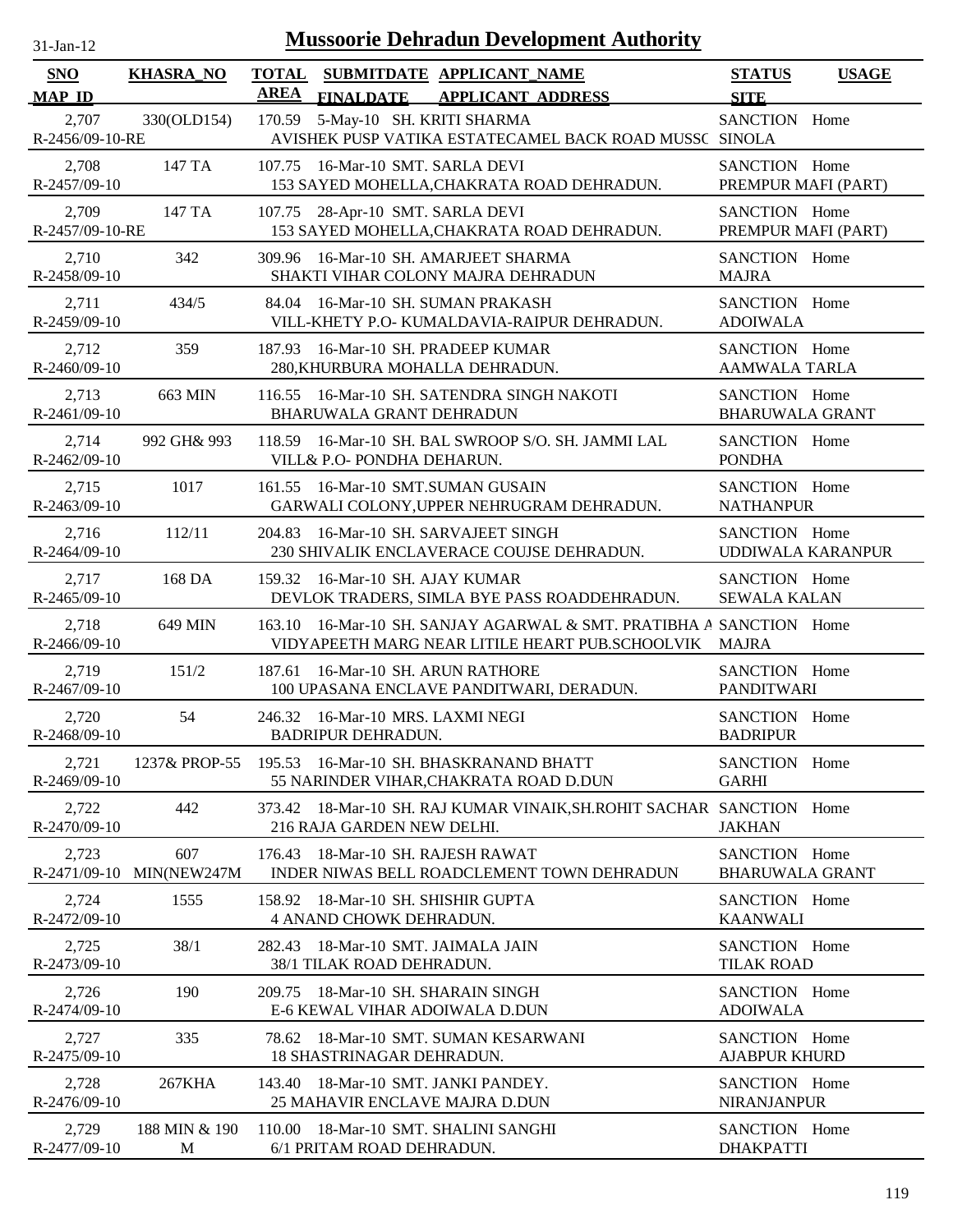| -jan- |  |
|-------|--|

| SNO                      | <b>KHASRA_NO</b> | <b>TOTAL</b><br><b>AREA</b> | SUBMITDATE APPLICANT NAME                                                                       | <b>STATUS</b>                           | <b>USAGE</b> |
|--------------------------|------------------|-----------------------------|-------------------------------------------------------------------------------------------------|-----------------------------------------|--------------|
| <b>MAP ID</b>            |                  |                             | <b>APPLICANT ADDRESS</b><br><b>FINALDATE</b>                                                    | <b>SITE</b>                             |              |
| 2,730<br>R-2478/09-10    | 190 MIN          |                             | 110.00 18-Mar-10 SMT. SAROJ SANGHI<br>2 PRITAM ROAD, DEHRADUN.                                  | SANCTION Home<br><b>DHAKPATTI</b>       |              |
| 2,731<br>R-2479/09-10    | 486              |                             | 88.02 18-Mar-10 SH. PUSHKAR JAJ<br>VILL- SUDHOWALATEHSIL- VIKASNAGAR D.DUN                      | SANCTION Home<br><b>SUDHOWALA</b>       |              |
| 2,732<br>R-2480/09-10    | $\mathfrak{Z}$   |                             | 153.45 18-Mar-10 SH. BULAKI RAM SHARMA<br>3 TEACHERS COLONY GOVIND GARH D.DUN                   | SANCTION Home<br><b>GOVIND GARH</b>     |              |
| 2,733<br>R-2481/09-10    | 1192M            |                             | 189.72 18-Mar-10 SH. TEK CHAND CHANDAN<br>24 RAM VIHAR BALLUPUR D.DUN                           | SANCTION Home<br><b>KAULAGARH</b>       |              |
| 2,734<br>R-2482/09-10    | 909              |                             | 163.32 18-Mar-10 SMT. REKHA GHARTI<br>UPPER RAJIV NAGAR, DHARMPUR DANDADEHRADUN.                | SANCTION Home<br><b>AJABPUR KALAN</b>   |              |
| 2,735<br>R-2483/09-10    | 657              |                             | 500.41 18-Mar-10 SH. CHITRANAND KALA<br>PRAGTI VIHAR DHARAMPUR D.DUN                            | SANCTION Home<br><b>BALAWALA</b>        |              |
| 2,736<br>R-2484/09-10    | 1325             |                             | 197.36 19-Mar-10 SH. VIPIN KUMAR<br>KANWALI DEHRADUN.                                           | SANCTION Home<br><b>KAANWALI</b>        |              |
| 2,737<br>R-2485/09-10    | 73/1             |                             | 242.60 19-Mar-10 SH. NIKHIL SHARMA & SH VARUN SHARMA SANCTION Home<br>23/21 DOBHALWALA DEHARUN. | <b>DOBHALWALA</b>                       |              |
| 2,738<br>R-2486/09-10    | 97               |                             | 165.99 19-Mar-10 SH. ASHISH DIMRI<br>SHIVALIK VIEW LANE-3NATHANPUR DEHRADUN.                    | REJECTED Home<br><b>NATHANPUR</b>       |              |
| 2,739<br>R-2487/09-10    | 157              |                             | 173.00 19-Mar-10 SH. RASHID AHMED<br>A-41 SHIVLOK COLONYRAIPUR ROAD; DEHRADUN.                  | SANCTION Home<br><b>CHAK RAIPUR</b>     |              |
| 2,740<br>R-2488/09-10    | 336/234          |                             | 162.67 19-Mar-10 SH. VIPIN VERMA<br>24 GHOSHI GALI DEHRADUN.                                    | SANCTION Home<br><b>CHUKKHUWALA</b>     |              |
| 2,741<br>R-2489/09-10    | 834/2            |                             | 186.02 19-Mar-10 SH. VEER BAHADUR PRITAM SUBBA<br>BHARUWALA GRANT DEHRADUN.                     | SANCTION Home<br><b>BHARUWALA GRANT</b> |              |
| 2,742<br>R-2490/09-10    | PLOT-65 USHA     |                             | 491.23 19-Mar-10 SH. SATYAVRAT BANSAL<br>SHASTRADHARA ROAD D.DUN                                | SANCTION Home<br>SAHASTRADHARA ROAD     |              |
| 2,743<br>R-2490/09-10-RE |                  |                             | PLOT-65 USHA 491.23 23-Apr-11 SH. SATYAVRAT BANSAL<br>SHAHASTRADHARA ROAD, DEHRADUN             | SANCTION Home<br>SAHASTRADHARA ROAD     |              |
| 2,744<br>R-2491/09-10    | 158/21           |                             | 199.82 19-Mar-10 SH. TUSHAR DUA<br>5-9/2 RAJPUR ROAD DEHRADUN.                                  | SANCTION Home<br><b>JAKHAN</b>          |              |
| 2,745<br>R-2492/09-10    | 158/21           |                             | 199.82 19-Mar-10 SMT. REENA ANAND<br>181 SECTOR 31 FARIDABAD                                    | SANCTION Home<br><b>JAKHAN</b>          |              |
| 2,746<br>R-2493/09-10    | 65               | 154.80                      | 19-Mar-10 SMT. NIRMALA<br>22 TAPOVAN ENCLAVE DEHRADUN.                                          | SANCTION Home<br><b>AAMWALA TARLA</b>   |              |
| 2,747<br>R-2494/09-10    | 220              | 188.03                      | 19-Mar-10 SMT. KAMLA PANWAR<br>769/10 PRAGATI VIHAR, DHARAMPURDEHRADUN.                         | SANCTION Home<br><b>AJABPUR KALAN</b>   |              |
| 2,748<br>R-2495/09-10    | 01               |                             | 258.48 19-Mar-10 SH. HARINDRA KUMAR RAWAT<br>41-A MANDIR LANE VANSTHALIBALLUPUR, DEHRADUN.      | SANCTION Home<br>KAULAGARH MAI CHAKBH(  |              |
| 2,749<br>R-2496/09-10    | 1092KA&KHA       |                             | 133.54 19-Mar-10 SH. NITIN KOHLI<br>144 SUBHASH NAGAR, CLEMENTOWN D.DUN                         | SANCTION Home<br><b>MAJRA</b>           |              |
| 2,750<br>R-2497/09-10    | 37 M             |                             | 491.45 20-Mar-10 SH. AMIT PANDEYA<br>199/1 RAJPUR ROAD DEHRADUN.                                | REJECTED Home<br><b>BHAGWANTPUR</b>     |              |
| 2,751<br>R-2498/09-10    | 489 KHA          |                             | 323.60 20-Mar-10 SH.VIRENDRA DUTT<br>VILL-CAMERI, PATTI BAMUNDP.O-KURIYAL GAON TEHRI.           | SANCTION Home<br><b>DHORAN KHAS</b>     |              |
| 2,752<br>R-2499/09-10    | 94&95(NEW58)     |                             | 268.00 20-Mar-10 SH. SHER JANG<br>VILL KAULAGARH, DEHRADUN.                                     | SANCTION Home<br>KAULAGARH MAI CHAKBH(  |              |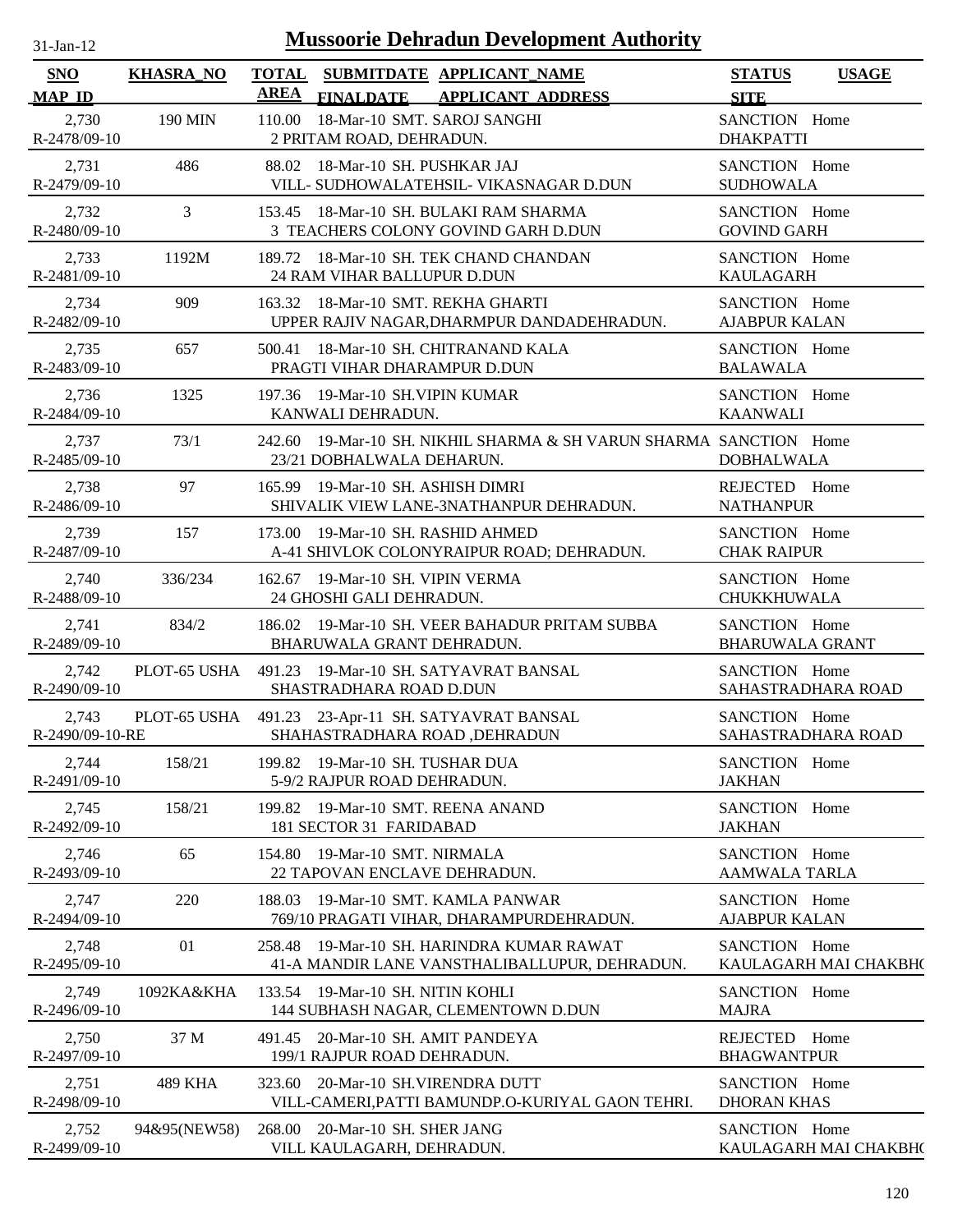| <b>Mussoorie Dehradun Development Authority</b><br>$31$ -Jan-12 |                    |                                                                                                                               |                                              |  |  |  |
|-----------------------------------------------------------------|--------------------|-------------------------------------------------------------------------------------------------------------------------------|----------------------------------------------|--|--|--|
| <b>SNO</b><br><b>MAP ID</b>                                     | <b>KHASRA_NO</b>   | TOTAL SUBMITDATE APPLICANT_NAME<br><b>AREA</b><br><b>APPLICANT ADDRESS</b><br><b>FINALDATE</b>                                | <b>STATUS</b><br><b>USAGE</b><br><b>SITE</b> |  |  |  |
| 2,753<br>R-2500/09-10                                           | 6(NEW 13/6)        | 20-Mar-10 SH. NISHANT PRAKASH & SH. SUSHANT PRA SANCTION Home<br>152.72<br>6 CONVENT ROAD. DEHRADUN.                          | <b>CONVENT ROAD</b>                          |  |  |  |
| 2,754                                                           | 10 M               | 373.00 20-Mar-10 SH. A.K. SHAH                                                                                                | SANCTION Home                                |  |  |  |
| R-2501/09-10                                                    |                    | 148 BANSTHALI SOUTH, BALLUPUR DEHRADUN.                                                                                       | KAULAGARH MAI CHAKBH(                        |  |  |  |
| 2,755                                                           | 43 KA              | 194.79 20-Mar-10 SMT.SHEETAL CHAUHAN                                                                                          | SANCTION Home                                |  |  |  |
| R-2502/09-10                                                    |                    | C-147 SECTOR-3, DEFENCE COLONY, DEHRADUN.                                                                                     | <b>SHAH NAGAR</b>                            |  |  |  |
| 2,756                                                           | 505                | 299.48 20-Mar-10 SH.RAJAN GOEL                                                                                                | REJECTED Home                                |  |  |  |
| $R-2503/09-10$                                                  |                    | 162 A/117 LAKE GARDEN KOLKATA.                                                                                                | <b>KAANWALI</b>                              |  |  |  |
| 2,757                                                           | 505                | 299.48 7-May-10 SH.RAJAN GOEL                                                                                                 | SANCTION Home                                |  |  |  |
| R-2503/09-10-RE                                                 |                    | 162 A/117 LAKE GARDEN KOLKATA.                                                                                                | <b>KAANWALI</b>                              |  |  |  |
| 2,758                                                           | 490                | 194.16 20-Mar-10 SH. NANDAN SINGH                                                                                             | SANCTION Home                                |  |  |  |
| R-2504/09-10                                                    |                    | 20/3, C.P.W.D. COLONY, 2 FOREST PARK, D.DUN                                                                                   | <b>BADRIPUR</b>                              |  |  |  |
| 2,759                                                           | 1166 GA            | 153.87 22-Mar-10 SMT. RAMKUMARI(ANJANA JAGURI)                                                                                | SANCTION Home                                |  |  |  |
| R-2505/09-10                                                    |                    | JOSHIYARHA, UTTARKASHI.                                                                                                       | <b>AJABPUR KALAN</b>                         |  |  |  |
| 2,760                                                           | 444(NEW-721        | 155.20 22-Mar-10 SMT. REETA AGARWAL                                                                                           | SANCTION Home                                |  |  |  |
| R-2506/09-10                                                    | KA)                | 179 KHURBURA MOHALLA, DEHRADUN.                                                                                               | <b>NIRANJANPUR</b>                           |  |  |  |
| 2,761                                                           | 1166 GA            | 167.22 22-Mar-10 SMT. MALA DEVI BHATT                                                                                         | SANCTION Home                                |  |  |  |
| R-2507/09-10                                                    |                    | BHATWARI, DHANARI, UTTARKASHI.                                                                                                | <b>AJABPUR KALAN</b>                         |  |  |  |
| 2,762                                                           | 65                 | 78.90 22-Mar-10 SMT. SHIELA SAINI                                                                                             | SANCTION Home                                |  |  |  |
| R-2508/09-10                                                    |                    | D-78 YAMUNA COLONY, DEHRADUN.                                                                                                 | <b>GOVIND GARH</b>                           |  |  |  |
| 2,763                                                           | <b>810 MIN</b>     | 146.27 22-Mar-10 SH. NAWABUDIN                                                                                                | SANCTION Home                                |  |  |  |
| R-2509/09-10                                                    |                    | BHARUWALA ,CLEMENTOWN,D.DUN                                                                                                   | <b>SUBHASH NAGAR</b>                         |  |  |  |
| 2,764<br>R-2510/09-10                                           | 167/3              | 22-Mar-10 SH. VIDHYA SAGAR GUPTA<br>142.61<br>VILL- PANDITWARI, DEHRADUN.                                                     | SANCTION Home<br><b>PANDITWARI</b>           |  |  |  |
| 2,765                                                           | PLOT-88 & 89       | 706.33 22-Mar-10 SH. GOPAL KRISHAN SHARMA                                                                                     | SANCTION Home                                |  |  |  |
| R-2511/09-10                                                    |                    | 88 ENGINEERS ENCLAVE, GMS ROAD D, DUN.                                                                                        | <b>KAANWALI</b>                              |  |  |  |
| 2,766                                                           | 1552/1             | 286.30 22-Mar-10 SMT. KAUSHLYA                                                                                                | SANCTION Home                                |  |  |  |
| R-2512/09-10                                                    |                    | C/O 4 NEW ROAD, DEHRADUN.                                                                                                     | <b>KAANWALI</b>                              |  |  |  |
| 2,767                                                           | 12                 | 446.10 22-Mar-10 SMT.KSHAMA CHAIL                                                                                             | SANCTION Home                                |  |  |  |
| R-2513/09-10                                                    |                    | 12 OLD SURVEY ROAD DEHRADUN.                                                                                                  | <b>OLD SURVEY ROAD</b>                       |  |  |  |
| 2,768                                                           | 14                 | 355.48 22-Mar-10 SH. SHYAM GUJRAL                                                                                             | SANCTION Home                                |  |  |  |
| R-2514/09-10                                                    |                    | 7-A REST CAMP EAST-2DEHRADUN.                                                                                                 | <b>CURZAN ROAD</b>                           |  |  |  |
| 2,769<br>R-2515/09-10                                           | 90 GA              | 197.16 23-Mar-10 SH.PANKAJ JAIN<br>LANE NO-10 EKTA VIHAR, SAHASTRADHARA ROAD D.DUN                                            | REJECTED<br>Home<br>AAMWALA TARLA            |  |  |  |
| 2,770                                                           | 90 GA              | 197.16 17-May-10 SH.PANKAJ JAIN                                                                                               | SANCTION Home                                |  |  |  |
| R-2515/09-10-RE                                                 |                    | LANE NO-10 EKTA VIHAR, SAHASTRADHARA ROAD D.DUN                                                                               | <b>AAMWALA TARLA</b>                         |  |  |  |
| 2,771                                                           | PLOT-47(KH.14)     | 162.23 23-Mar-10 GANGA REALTORS                                                                                               | SANCTION Home                                |  |  |  |
| R-2516/09-10 58                                                 |                    | 7-C RACE COURSE, DEHRADUN.                                                                                                    | <b>DEHRA KHAS</b>                            |  |  |  |
| 2,772                                                           | PLOT-49(KH.14      | 164.77 23-Mar-10 GANGA REALTORS                                                                                               | SANCTION Home                                |  |  |  |
| R-2517/09-10 58                                                 |                    | 7-C RACE COURSE, DEHRADUN.                                                                                                    | <b>DEHRA KHAS</b>                            |  |  |  |
| 2,773<br>R-2518/09-10                                           | 9/4 JHA(OLD<br>358 | 23-Mar-10 SH. PUNEET GANDHI<br>176.06<br>57/A D.L.ROAD, DEHRADUN.                                                             | SANCTION Home<br>AAMWALA TARLA               |  |  |  |
| 2,774                                                           | 1113(OLD 726)      | 87.35 23-Mar-10 MRS. KAMLESH SINGH                                                                                            | SANCTION Home                                |  |  |  |
| R-2519/09-10                                                    |                    | MODERN SILAI TRANING CENTER, SUBHASH NAGAR, DEHR                                                                              | <b>MAJRA</b>                                 |  |  |  |
| 2,775<br>R-2520/09-10                                           | 105M(OLD66)        | 23-Mar-10 MISS BENU MALIK & MISS REENA VOHRA<br>69.66<br>SILVER OAK APPARTMENT, SPRING ROAD, GANGHI CHOWK, KARGI GRANT (PART) | SANCTION Home                                |  |  |  |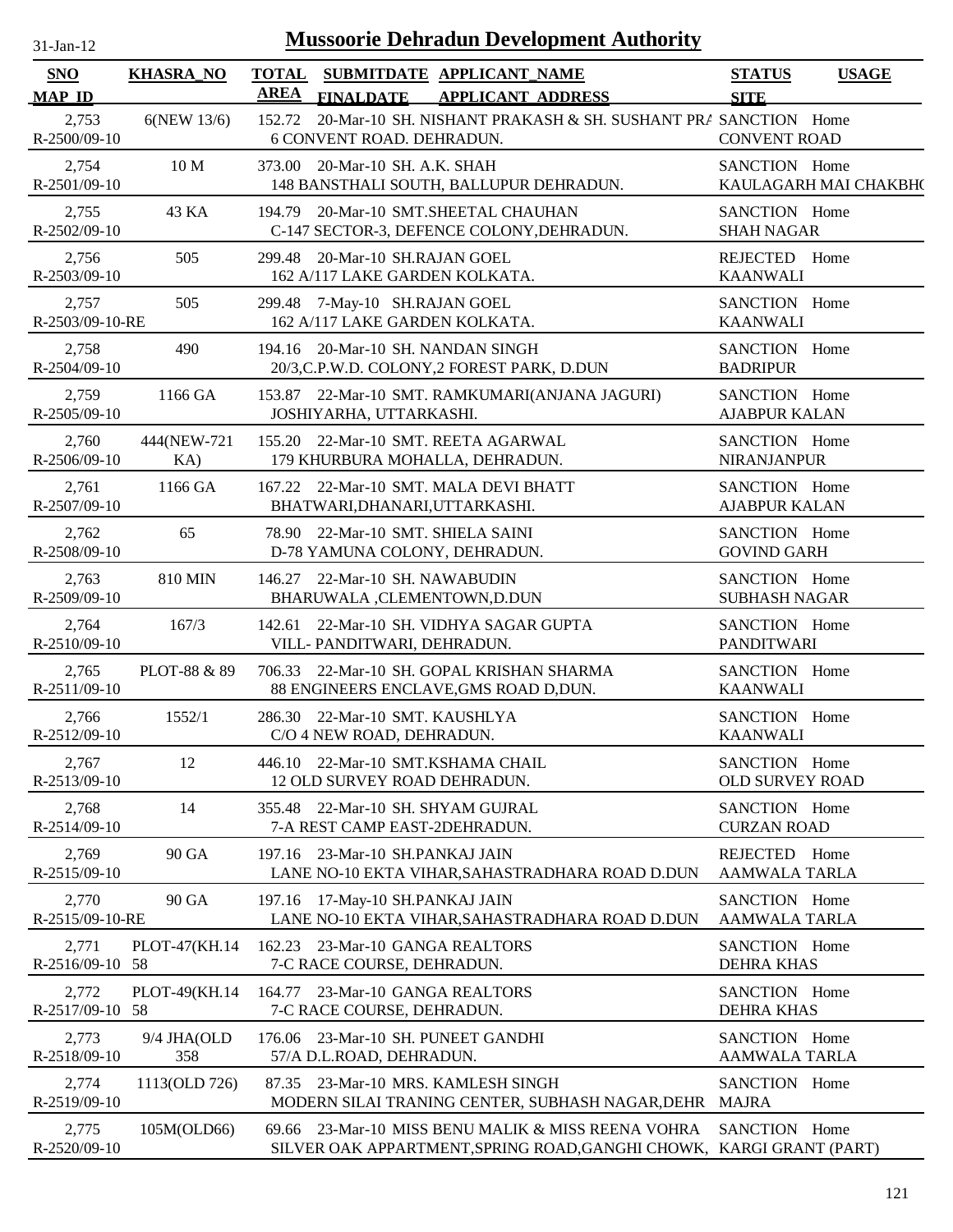| $31$ -Jan-12                |                    |                      | <b>Mussoorie Dehradun Development Authority</b>                                                           |                                       |              |
|-----------------------------|--------------------|----------------------|-----------------------------------------------------------------------------------------------------------|---------------------------------------|--------------|
| <b>SNO</b><br><b>MAP ID</b> | <b>KHASRA_NO</b>   | <b>TOTAL</b><br>AREA | SUBMITDATE APPLICANT_NAME<br><b>FINALDATE</b><br><b>APPLICANT ADDRESS</b>                                 | <b>STATUS</b><br><b>SITE</b>          | <b>USAGE</b> |
| 2,776<br>R-2521/09-10       | 163                | 179.21               | 23-Mar-10 SH.PRABH DEEP SINGH<br>C-SHIXLOK COLONY, RAIPUR ROAD, D.DUN.                                    | SANCTION Home<br><b>CHAK RAIPUR</b>   |              |
| 2,777<br>R-2522/09-10       | 1182 KHA           |                      | 100.94 23-Mar-10 SMT. DEEPA DEVI<br>C/O SH. GAINA SINGH PANWARVIKASH LOK, NATHANPUR D NATHANPUR           | SANCTION Home                         |              |
| 2,778<br>R-2523/09-10       | 677M(NEW 990<br>DA |                      | 119.61 23-Mar-10 SMT. NAZAMA PARVEEN & SHRI NAZIM K<br>C-13 TURNER ROAD, DEHRADUN.                        | REJECTED Home<br><b>TERNAR ROAD</b>   |              |
| 2,779<br>R-2523/09-10-RE    | 677M(NEW 990<br>DA |                      | 119.61 11-May-10 SMT. NAZAMA PARVEEN & SHRI NAZIM K<br>C-13 TURNER ROAD, DEHRADUN.                        | SANCTION Home<br><b>TERNAR ROAD</b>   |              |
| 2,780<br>R-2524/09-10       | 87/91(OLD<br>32,31 | 132.89               | 23-Mar-10 SH. DEVENDRA SINGH DANG<br>56 SHIVALIK PURAM, GMS ROAD, D.DUN                                   | SANCTION Home<br><b>GURU ROAD</b>     |              |
| 2,781<br>R-2525/09-10       | 380                |                      | 153.38 23-Mar-10 SMT. SAROJ WADEHRA<br>84 LUNIA MOHALLA, D.DUN                                            | SANCTION Home<br><b>NIRANJANPUR</b>   |              |
| 2,782<br>R-2526/09-10       | 521                |                      | 211.21 23-Mar-10 SH, SHYAM SINGH SARYAL<br>PULD HOUSE BUILDING-2TYPE-3 NARENDER NAGAR, TEHR HARRAWALA     | SANCTION Home                         |              |
| 2,783<br>R-2527/09-10       | 581                |                      | 269.42 23-Mar-10 SH.ARVINDER SINGH & SH. RAVINDER SIN<br>87/6 TYAGI ROAD, DEHRADUN.                       | SANCTION Home<br><b>DEHRA KHAS</b>    |              |
| 2,784<br>R-2528/09-10       | 897(NEW385)        |                      | 104.71 25-Mar-10 SMT. AVNEET KAUR<br>8-A EAST-3, REST CAMP DEHRADUN.                                      | SANCTION Home<br>DEHRA KHAS           |              |
| 2,785<br>R-2529/09-10       | 30/1               |                      | 281.00 25-Mar-10 SH, DEEPAK RAWAT<br>30/1 RAJPUR ROAD, D.DUN.                                             | SANCTION Home<br><b>RAJ PUR ROAD</b>  |              |
| 2,786<br>R-2530/09-10       | 30 A(NEW<br>48/42) |                      | 138.36 25-Mar-10 SH. RADHEY SHYAM SHARMA<br>21 AAKASH DEEP COLONY, BALLUPUR, DEHRADUN.                    | SANCTION Home<br><b>BHANDARI BAGH</b> |              |
| 2,787<br>R-2531/09-10       | 219/2              |                      | 246.51 25-Mar-10 SH. C.P. MAITHANI<br>448-A KHUDLEUDA MOHALLADEHRADUN.                                    | <b>REJECTED</b><br><b>JOHDI</b>       | Home         |
| 2,788<br>R-2531/09-10-RE    | 219/2              |                      | 246.51 25-May-10 SH. C.P. MAITHANI<br>448-A KHUDLEUDA MOHALLADEHRADUN.                                    | SANCTION Home                         |              |
| 2,789<br>R-2532/09-10       | 78                 |                      | 129.62 25-Mar-10 SH, PAPPU RANA<br>A.T.S.HANGHA, POKHARIP-O.-TUNGRA,CHAKRATA.                             | SANCTION Home<br><b>PANDITWARI</b>    |              |
| 2,790<br>R-2533/09-10       | 225(OLD-20M)       |                      | 212.20 25-Mar-10 SRI KRISHAN SAKLANI<br>NATHANPUR, DEHRADUN.                                              | SANCTION Home<br><b>NATHANPUR</b>     |              |
| 2,791<br>R-2534/09-10       | 151                | 338.64               | 25-Mar-10 SH.MANMOHAN SINGH RAWAT<br>50/1 VIJAYA PARK EXT. D.DUN                                          | SANCTION Home<br><b>KAANWALI</b>      |              |
| 2,792<br>$R-2535/09-10$     | 1482 M             |                      | 236.52 25-Mar-10 SH.RAJEEV KUMAR AGARWAL<br>134/11 SHANTI VIHAR G.MS.ROAD, D.DUN                          | SANCTION Home<br><b>KAANWALI</b>      |              |
| 2,793<br>R-2536/09-10       | 1340/2             |                      | 89.56 25-Mar-10 SMT. SWETA SURI<br>48 BALLUPUR, DEHRADUN.                                                 | REJECTED<br><b>KAANWALI</b>           | Home         |
| 2,794<br>R-2536/09-10-RE    | 1340/2             |                      | 89.56 17-Jun-10 SMT. SWETA SURI<br>48 BALLUPUR, DEHRADUN.                                                 | SANCTION Home<br><b>KAANWALI</b>      |              |
| 2,795<br>R-2537/09-10       | 1520               |                      | 198.56 25-Mar-10 SH. ASHWANI DUSEJA<br>34 DRONPURI, G.M.S.ROAD, DEHRADUN.                                 | SANCTION Home<br><b>KAANWALI</b>      |              |
| 2,796<br>R-2538/09-10       | 68/3(4 CHA)        |                      | 226.50 25-Mar-10 SMT. SHAKUNTALA DEVI & SH. PRADEEP K SANCTION Home<br>251 CHUNNA BHATTA KAULAGARH, D.DUN | KAULAGARH MAI CHAKBH(                 |              |
| 2,797<br>R-2539/09-10       | 143                |                      | 304.04 25-Mar-10 SH. RAMESH CHANDRA VINJOLA<br>C/O SH.K.C.SHUKLA ADV.P.O. UKHIMATH,                       | SANCTION Home<br><b>MAJRI MAFI</b>    |              |
| 2,798<br>R-2540/09-10       | 123/67/4           |                      | 221.34 25-Mar-10 SH. ASHWANI KUMAR GULATI<br>34 MOHALLA NO.-24JALANDHAR. CANTT.                           | SANCTION Home<br>PRITAM ROAD          |              |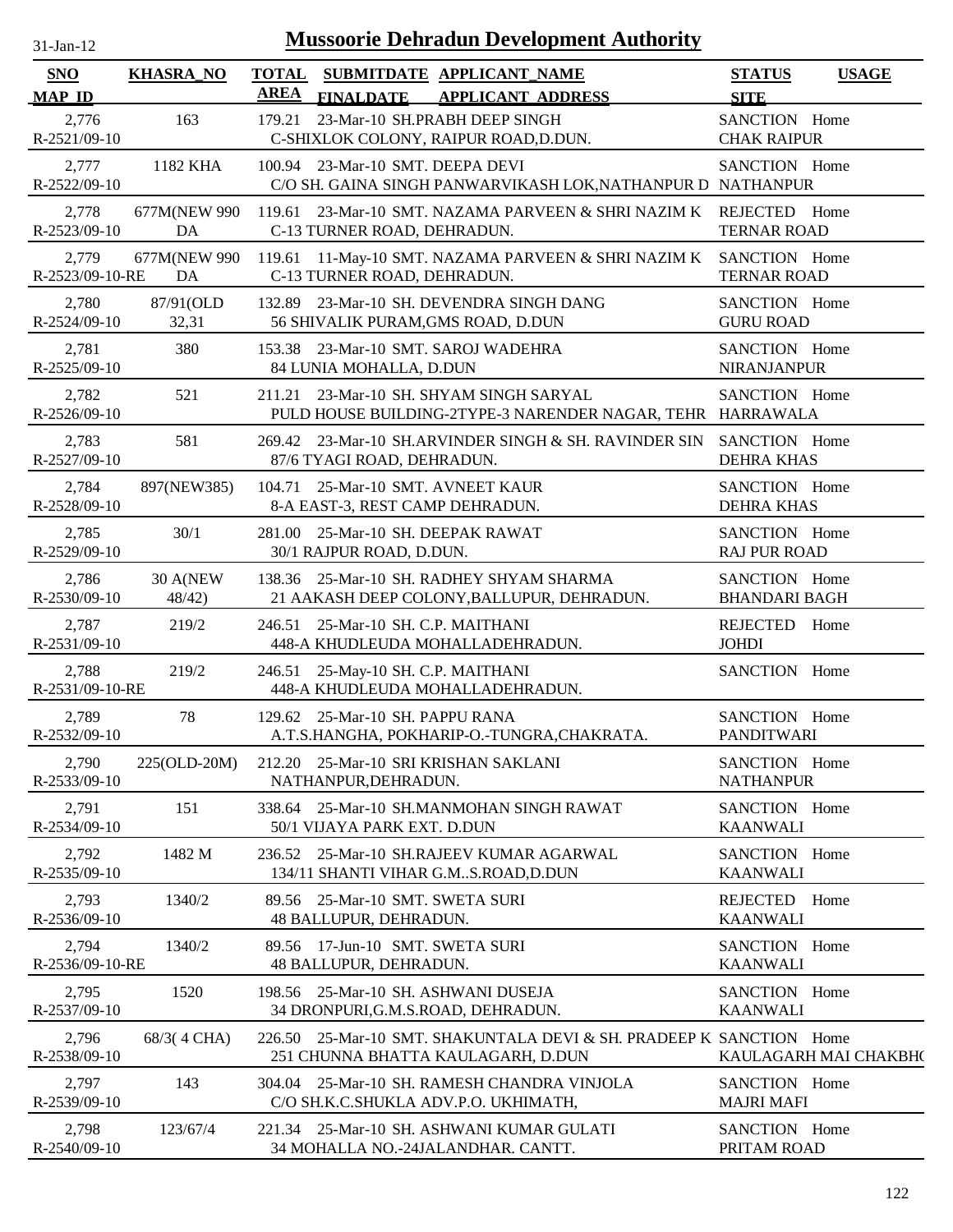| SNO                      | <b>KHASRA_NO</b>                 | <b>TOTAL</b> | SUBMITDATE APPLICANT_NAME                                                                           | <b>STATUS</b>                         | <b>USAGE</b>           |
|--------------------------|----------------------------------|--------------|-----------------------------------------------------------------------------------------------------|---------------------------------------|------------------------|
| <b>MAP ID</b>            |                                  | <b>AREA</b>  | <b>FINALDATE</b><br><b>APPLICANT ADDRESS</b>                                                        | <b>SITE</b>                           |                        |
| 2,799<br>R-2541/09-10    | 414 GHA(OLD<br>960               |              | 166.37 25-Mar-10 SH. SACHIN DAMIR<br>92 RACE COURSE, DEHRADUN.                                      | SANCTION Home<br><b>DEHRA KHAS</b>    |                        |
| 2,800<br>R-2542/09-10    | 02(OLD-03)                       |              | 157.00 25-Mar-10 SMT. DAMYANTI VED<br>2 SEWAK ASHRAM ROAD, DEHRADUN.                                | SANCTION Home<br>SEWAK ASHRAM ROAD    |                        |
| 2,801<br>R-2543/09-10    | 151                              |              | 83.24 25-Mar-10 SH. AMAR NATH SHARMA<br>71/1 D.L.ROAD, DEHRADUN.                                    | SANCTION Home<br><b>ARYA NAGAR</b>    |                        |
| 2,802<br>R-2544/09-10    | 407                              |              | 213.95 25-Mar-10 SH. NARENDRA KUMAR MAMGAIN<br>E-3 CQA(1) ESTATE, LADPURRAIPUR ROAD, DEHRADUN.      | SANCTION Home<br><b>AJABPUR KALAN</b> |                        |
| 2,803<br>R-2545/09-10    | 89/2                             | 668.88       | 26-Mar-10 SH. BHAIYA CHANDRA KANT MISHRA<br>89/2 VASANT VIHAR PHASE 2 DEHRADUN.                     | SANCTION Home<br><b>VASANT VIHAR</b>  |                        |
| 2,804<br>R-2546/09-10    | 154                              |              | 311.25 26-Mar-10 SH.HARBACHAN SINGH<br>EGLANTINE COTTAGE LANDHOR CANTTMUSSOORIE.DEHR SINOLA         | SANCTION Home                         |                        |
| 2,805<br>R-2547/09-10    | 10                               | 228.50       | 26-Mar-10 SH. PRABHAT CHAND RAMOLA<br>D-45 SHASHTRI NAGAR STREET NO-1DEHRADUN.                      | SANCTION Home<br><b>AJABPUR KHURD</b> |                        |
| 2,806<br>R-2548/09-10    | 474                              | 193.00       | 26-Mar-10 SH. VISHAL MANI MAMGAIN<br>H.N.B. COLONY LANE-3AJABPUR KHURD, DEHRADUN.                   | SANCTION Home<br><b>AJABPUR KHURD</b> |                        |
| 2,807<br>R-2549/09-10    | 36/2                             |              | 371.87 26-Mar-10 SMT.SANTOSH GUPTA<br>36/2 TYAGI ROAD DEHRADUN.                                     | SANCTION Home<br><b>TYAGI ROAD</b>    |                        |
| 2,808<br>R-2550/09-10    | 241                              |              | 99.79 26-Mar-10 SH. URVI PATEL PANDEY<br>10 KISHAN NAGAR DEHRADUN.                                  | REJECTED Home                         | VIJAYPUR HATHI BADKALA |
| 2,809<br>R-2550/09-10-RE | 241                              |              | 99.79 3-Aug-10 SH. URVI PATEL PANDEY<br>10 KISHAN NAGAR DEHRADUN.                                   | SANCTION Home                         | VIJAYPUR HATHI BADKALA |
| 2,810<br>R-2551/09-10    | 228                              |              | 98.75 26-Mar-10 SH. TOLARAM SHAH<br>28 H.I.G. PHASE-2 G.M.S. ROADINDIRAPURAM.D.DUN                  | SANCTION Home<br><b>MAJRA</b>         |                        |
| 2,811<br>R-2552/09-10    | 335/311                          |              | 218.71 26-Mar-10 SMT. REKHA YADAV, MEENA YADAV, MAY REJECTED Home<br>158 G.M.S. ROAD, D.DUN         | <b>KAANWALI</b>                       |                        |
| 2,812<br>R-2552/09-10-RE | 335/311                          |              | 218.71 18-Jun-10 SMT. REKHA YADAV, MEENA YADAV, MAY SANCTION Home<br>158 G.M.S. ROAD, D.DUN         | <b>KAANWALI</b>                       |                        |
| 2,813<br>R-2553/09-10    | $4 - 30,32 - 47$ &<br><b>OTH</b> |              | 750.64 26-Mar-10 SH. VED PRAKASH PATHAK<br>47 INDER ROAD, DEHRADUN.                                 | SANCTION Home<br><b>DALANWALA</b>     |                        |
| 2,814<br>R-2554/09-10    | 30                               |              | 95.42 26-Mar-10 SH. JAGDISH CHAND KHULWAY<br>T L-2 YAMUNA COLONY, DEHRADUN.                         | SANCTION Home<br><b>MAJRI MAFI</b>    |                        |
| 2,815<br>R-2555/09-10    | 154                              | 844.72       | 26-Mar-10 SH. YOGENDRA SINGH<br>AJABPUR KHURD, DEHRADUN.                                            | SANCTION Home<br><b>AJABPUR KHURD</b> |                        |
| 2,816<br>R-2556/09-10    | 641 M                            | 233.75       | 27-Mar-10 SH. ASHOK KUMAR<br>94/34 AHIR MANDI, HATHIBARKALA DEHRADUN.                               | REJECTED Home<br><b>HATHIBARKALA</b>  |                        |
| 2,817<br>R-2556/09-10-RE | 641 M                            | 233.75       | 6-Aug-10 SH. ASHOK KUMAR<br>94/34 AHIR MANDI, HATHIBARKALA DEHRADUN.                                | SANCTION Home<br><b>HATHIBARKALA</b>  |                        |
| 2,818<br>R-2557/09-10    | 997 KHA                          | 139.03       | 27-Mar-10 SMT. DEEPTI ANAND<br>86 GANDHI GRAM, KANWALI ROAD, DEHRADUN.                              | SANCTION Home<br><b>MAJRA</b>         |                        |
| 2,819<br>R-2558/09-10    | 119 CHA&119<br>TA                |              | 263.55 27-Mar-10 SH. AMITABH BHATT & MISS SANGITA BHA SANCTION Home<br>10-A CHANDER NAGAR, DEHRADUN | PREMPUR MAFI (PART)                   |                        |
| 2,820<br>R-2559/09-10    | 172/2                            |              | 278.98 27-Mar-10 SH. M. SAYEED & SH. SHARIQ SAYEED<br>238 VASANT VIHAR PHASE-2DEHRADUN.             | SANCTION Home<br><b>PANDITWARI</b>    |                        |
| 2,821<br>R-2560/09-10    | 1498                             |              | 250.83 27-Mar-10 SH. MAIN PAL<br>DRONPURI, KANWALI D.DUN                                            | REJECTED Home<br><b>KAANWALI</b>      |                        |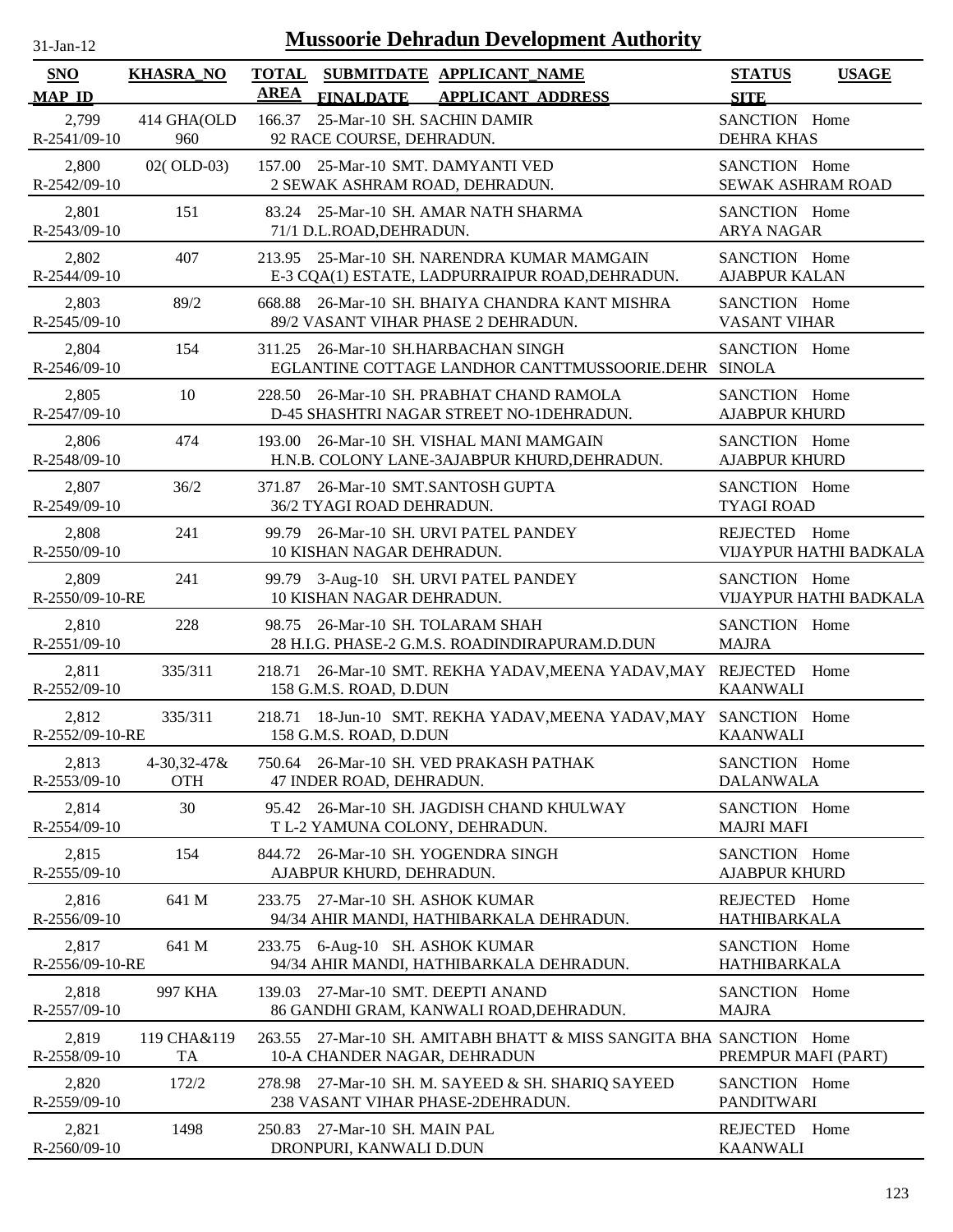| SNO<br><b>MAP ID</b>     | <b>KHASRA_NO</b>   | <b>TOTAL</b><br><b>AREA</b> | SUBMITDATE APPLICANT_NAME                                                                                         | <b>STATUS</b>                                   | <b>USAGE</b> |
|--------------------------|--------------------|-----------------------------|-------------------------------------------------------------------------------------------------------------------|-------------------------------------------------|--------------|
| 2,822<br>R-2560/09-10-RE | 1498               |                             | <b>FINALDATE</b><br><b>APPLICANT ADDRESS</b><br>250.83 8-Jun-10 SH. MAIN PAL<br>DRONPURI, KANWALI D.DUN           | <b>SITE</b><br>SANCTION Home<br><b>KAANWALI</b> |              |
| 2,823<br>R-2561/09-10    | 583                |                             | 343.98 27-Mar-10 SH. B.S AGGARWAL<br>152 CHUKKUWALA ONKAR ROAD D.DUN                                              | SANCTION Home<br><b>KAANWALI</b>                |              |
| 2,824<br>R-2562/09-10    | 366 & 364          |                             | 1,378.26 27-Mar-10 SH. RAMESH POKHRIYAL & SMT. KUSUM K SANCTION Home<br>37/1 RAVINDRA NATH TAIGOR MARG, DEHRADUN. | <b>HATHIBARKALA</b>                             |              |
| 2,825<br>R-2563/09-10    | 379                |                             | 198.66 29-Mar-10 SH. BUDHI SINGH RAWAT<br>H-159 HATHIBARKALA, DEHRADUN                                            | SANCTION Home<br><b>DHORAN KHAS</b>             |              |
| 2,826<br>R-2564/09-10    | 30 MIN(18C)        |                             | 98.62 29-Mar-10 SH. JASWANT SINGH<br>18 C ARYA NAGAR, DEHRADUN.                                                   | SANCTION Home<br><b>ARYA NAGAR</b>              |              |
| 2,827<br>R-2565/09-10    | 1(NEW 254)         | 230.15                      | 29-Mar-10 SH. VINOD KUMAR NAUTIYAL<br>254 GURU ROAD, DEHRADUN.                                                    | SANCTION Home<br><b>GURU ROAD</b>               |              |
| 2,828<br>R-2566/09-10    | 9                  | 99.99                       | 29-Mar-10 SMT. SUNITA KHANNA<br>30-C- MOHINI ROAD, DEHRADUN                                                       | SANCTION Home<br>PRITAM ROAD                    |              |
| 2,829<br>R-2567/09-10    | 721 KA             |                             | 160.21 29-Mar-10 SMT. SHASHI MAHENDRU<br>101 JHANDA MOHALLA, DEHRADUN.                                            | SANCTION Home<br><b>NIRANJANPUR</b>             |              |
| 2,830<br>R-2568/09-10    | 67/3               |                             | 174.42 29-Mar-10 SH. SUSHIL RAJJPAL<br>67/3 PRITAM ROAD, DEHRADUN.                                                | SANCTION Home<br>PRITAM ROAD                    |              |
| 2,831<br>R-2569/09-10    | $S-2B/23$          |                             | 503.36 29-Mar-10 LT.COL. A.S.KANDARI<br>B-154 SECTOR-4, DEFENCE COLONY, DEHRADUN                                  | SANCTION Home<br>DEFENCE COLONY                 |              |
| 2,832<br>R-2570/09-10    | 1340/2             | 71.86                       | 30-Mar-10 SMT. NITIKA SETHI<br>NEW COLONY, BALLUPUR DEHRADUN.                                                     | REJECTED Home<br><b>KAANWALI</b>                |              |
| 2,833<br>R-2570/09-10-RE | 1340/2             |                             | 71.86 17-Jun-10 SMT. NITIKA SETHI<br>NEW COLONY, BALLUPUR DEHRADUN.                                               | SANCTION Home<br><b>KAANWALI</b>                |              |
| 2,834<br>R-2571/09-10    | 405/1/1            |                             | 180.49 30-Mar-10 SH. DARSHAN SINGH BHASIN<br>A-105 GARDEN VIEW APPARTMENT, PANDITWARI D.DUN                       | SANCTION Home<br><b>KAANWALI</b>                |              |
| 2,835<br>R-2572/09-10    | 899M(NEW<br>1520M) |                             | 167.29 30-Mar-10 SH. SUSHIL KUMAR GAIROLA<br>LANE NO-6, PUSP KUNJ, MOTHROWALA ROAD, DEHRADUN.                     | SANCTION Home<br><b>AJABPUR KALAN</b>           |              |
| 2,836<br>R-2573/09-10    | 117/1              |                             | 227.86 30-Mar-10 SH.SHAKUNTALA DEVI<br>419 A- VIJAY PARK DEHRADUN.                                                | SANCTION Home<br><b>KAANWALI</b>                |              |
| 2,837<br>R-2574/09-10    | 1563 MIN           |                             | 282.45 30-Mar-10 SMT.EKTA TAYAL & SH. MANISH TAYAL<br>18 ANUPAM VIHAR G.M.S.ROAD D.DUN                            | SANCTION Home<br><b>KAANWALI</b>                |              |
| 2,838<br>R-2575/09-10    | 1565 MIN           | 102.50                      | 30-Mar-10 SMT. ASHA GROVER<br>33 GREEN PARK NIRANJANPUR DEHRADUN.                                                 | SANCTION Home<br><b>KAANWALI</b>                |              |
| 2,839<br>R-2576/09-10    | 183 M              | 179.18                      | 30-Mar-10 SH. VIJAY SING RAWAT<br>ASHOK VIHAR, BYE PASS ROAD, DEHRADUN.                                           | SANCTION Home<br><b>AJABPUR KHURD</b>           |              |
| 2,840<br>R-2577/09-10    | 49 M               | 319.92                      | 30-Mar-10 SMT. SAVITA JOSHI<br>C-12 STREET -1 SHASTRI NAGAR, DEHRADUN.                                            | SANCTION Home<br><b>AJABPUR KALAN</b>           |              |
| 2,841<br>R-2578/09-10 93 | PLOT-106(KH14      |                             | 203.31 31-Mar-10 GANGA REALTORS<br>7C RACE COURSE, DEHRADUN.                                                      | SANCTION Home<br><b>DEHRA KHAS</b>              |              |
| 2,842<br>R-2579/09-10    | PLOT-46            |                             | 159.39 31-Mar-10 GANGA REALTORS<br>7 C- RACE COURSE, DEHRADUN.                                                    | SANCTION Home<br><b>DEHRA KHAS</b>              |              |
| 2,843<br>R-2580/09-10    | <b>PLOT-112</b>    |                             | 164.77 31-Mar-10 SH. RAJ KUMAR<br>1IDGAH, PRAKASH NAGAR, D.DUN                                                    | SANCTION Home<br><b>DEHRA KHAS</b>              |              |
| 2,844<br>R-2581/09-10    | PLOT-84            |                             | 242.54 31-Mar-10 GANGA REALTORS<br>7-C RACE COURSE, DEHRADUN.                                                     | SANCTION Home<br><b>DEHRA KHAS</b>              |              |